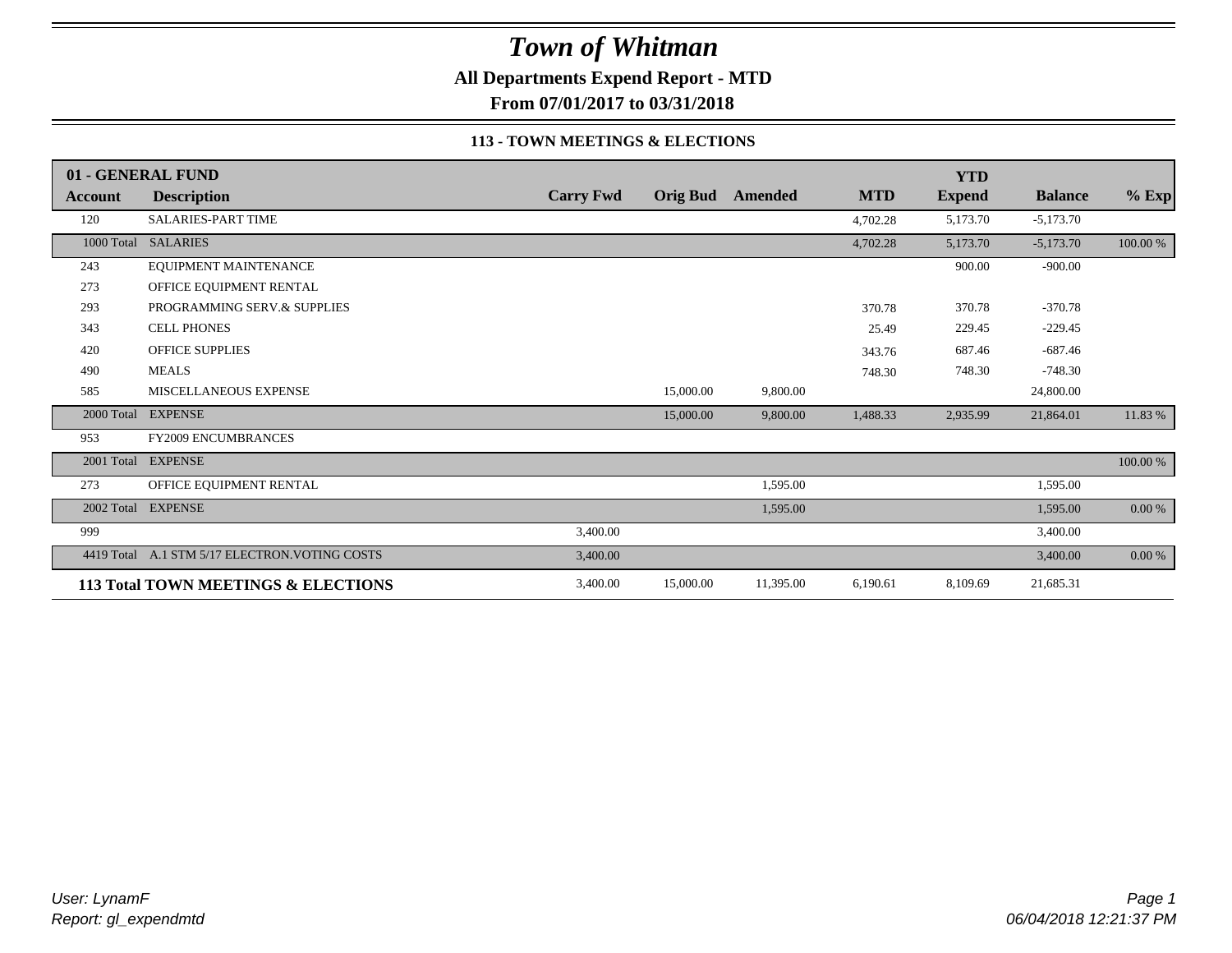### **All Departments Expend Report - MTD**

### **From 07/01/2017 to 03/31/2018**

#### **114 - MODERATOR**

|         | 01 - GENERAL FUND          |                  |                  |            | <b>YTD</b>    |                |          |
|---------|----------------------------|------------------|------------------|------------|---------------|----------------|----------|
| Account | <b>Description</b>         | <b>Carry Fwd</b> | Orig Bud Amended | <b>MTD</b> | <b>Expend</b> | <b>Balance</b> | $%$ Exp  |
| 120     | <b>SALARIES-PART TIME</b>  |                  |                  |            |               |                |          |
|         | 1000 Total SALARIES        |                  |                  |            |               |                | 100.00 % |
|         | <b>114 Total MODERATOR</b> |                  |                  |            |               |                |          |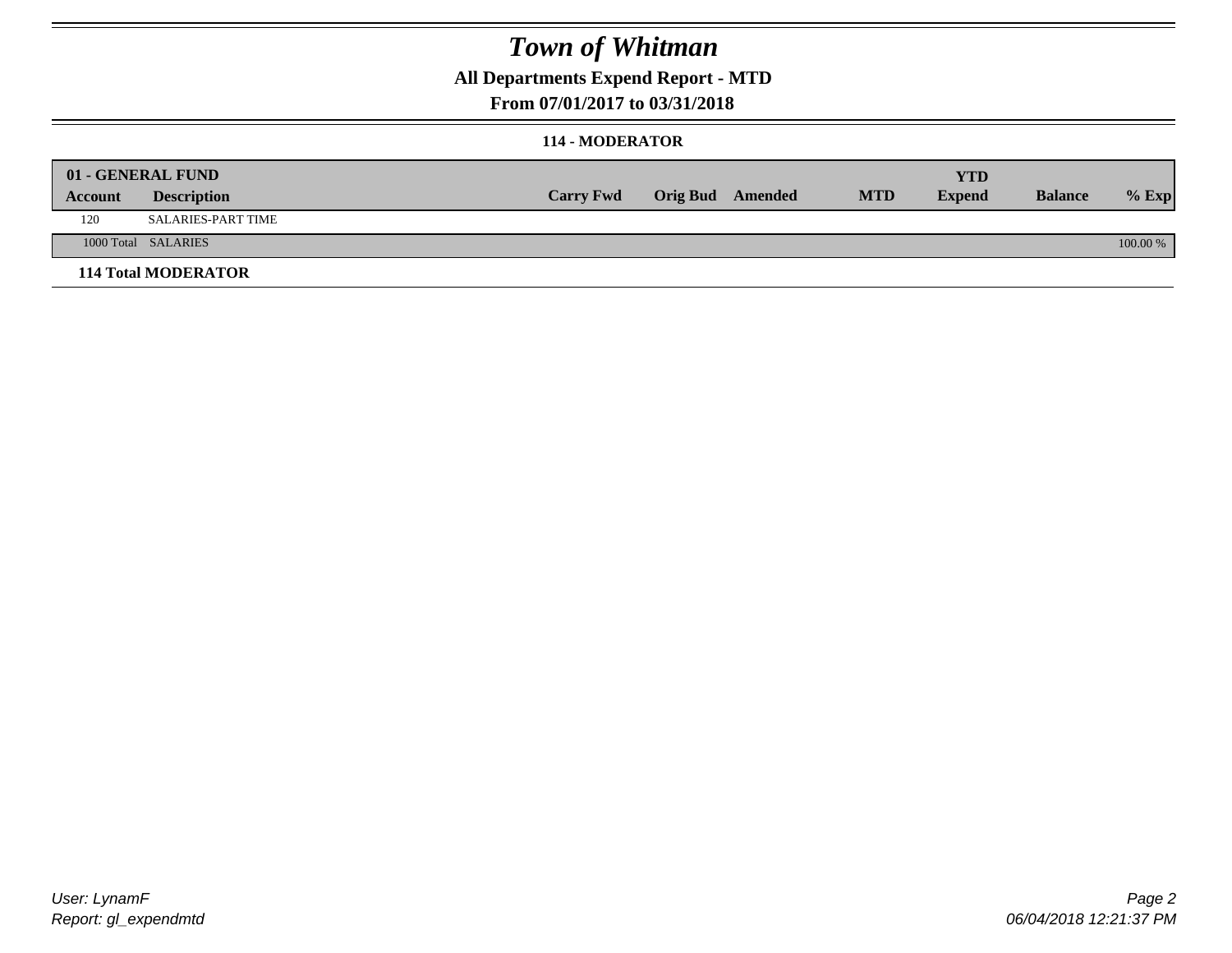### **All Departments Expend Report - MTD**

### **From 07/01/2017 to 03/31/2018**

#### **122 - SELECTMEN**

|                | 01 - GENERAL FUND            |                  |           |                         |            | <b>YTD</b>    |                |             |
|----------------|------------------------------|------------------|-----------|-------------------------|------------|---------------|----------------|-------------|
| <b>Account</b> | <b>Description</b>           | <b>Carry Fwd</b> |           | <b>Orig Bud</b> Amended | <b>MTD</b> | <b>Expend</b> | <b>Balance</b> | $%$ Exp     |
| 110            | SALARIES-BOARD MEMBERS       |                  |           |                         |            |               |                |             |
| 111            | SALARIES-ADMINSTRATIVE       |                  |           |                         |            |               |                |             |
|                | 1000 Total SALARIES          |                  |           |                         |            |               |                | $100.00~\%$ |
| 115            | SECRETARIAL                  |                  | 45,491.00 |                         | 3,542.96   | 33,679.11     | 11,811.89      |             |
|                | 1001 Total SALARIES          |                  | 45,491.00 |                         | 3,542.96   | 33,679.11     | 11,811.89      | 74.03 %     |
| 121            | <b>CLERICAL I</b>            |                  |           |                         |            |               |                |             |
| 123            | RECORDING SECRETARY          |                  | 1,648.00  |                         | 81.07      | 693.61        | 954.39         |             |
|                | 1003 Total SALARIES          |                  | 1,648.00  |                         | 81.07      | 693.61        | 954.39         | 42.08%      |
| 211            | MUNICIPAL HEARINGS OFFICER   |                  | 2,500.00  |                         | 208.33     | 1,874.97      | 625.03         |             |
|                | 1004 Total SALARIES          |                  | 2,500.00  |                         | 208.33     | 1,874.97      | 625.03         | 74.99 %     |
| 244            | OFFICE EQUIPMENT MAINTENANCE |                  |           |                         |            |               |                |             |
| 304            | <b>ADVERTISING</b>           |                  |           |                         |            | 657.13        | $-657.13$      |             |
| 340            | <b>TELEPHONE</b>             |                  |           |                         |            |               |                |             |
| 605            | <b>CONSULTING SERVICES</b>   |                  |           |                         |            |               |                |             |
| 420            | OFFICE SUPPLIES              |                  |           |                         |            | 269.58        | $-269.58$      |             |
| 585            | MISCELLANEOUS EXPENSE        |                  | 10,400.00 |                         |            | 664.00        | 9,736.00       |             |
| 710            | IN STATE TRAVEL              |                  |           |                         | 7.00       | 1,171.52      | $-1,171.52$    |             |
| 730            | <b>ASSOCIATION DUES</b>      |                  |           |                         |            | 3,158.00      | $-3,158.00$    |             |
| 731            | <b>MEETINGS</b>              |                  |           |                         | 40.00      | 3,657.46      | $-3,657.46$    |             |
| 870            | OFFICE EQUIPMENT             |                  |           |                         |            |               |                |             |
|                | 2000 Total EXPENSE           |                  | 10,400.00 |                         | 47.00      | 9,577.69      | 822.31         | 92.09 %     |
| 304            | <b>ADVERTISING</b>           |                  |           |                         |            |               |                |             |
|                | 2001 Total EXPENSE           |                  |           |                         |            |               |                | 100.00 %    |
| 306            | <b>BOOKBINDING</b>           |                  |           |                         |            |               |                |             |
| 946            | FY2010 ENCUMBRANCES          |                  |           |                         |            |               |                |             |
|                | 2002 Total EXPENSE           |                  |           |                         |            |               |                | 100.00 %    |
| 711            | EDUC.EXP.-SELECTMEN'S OFFICE |                  |           |                         |            |               |                |             |
|                | 2003 Total EXPENSE           |                  |           |                         |            |               |                | 100.00 %    |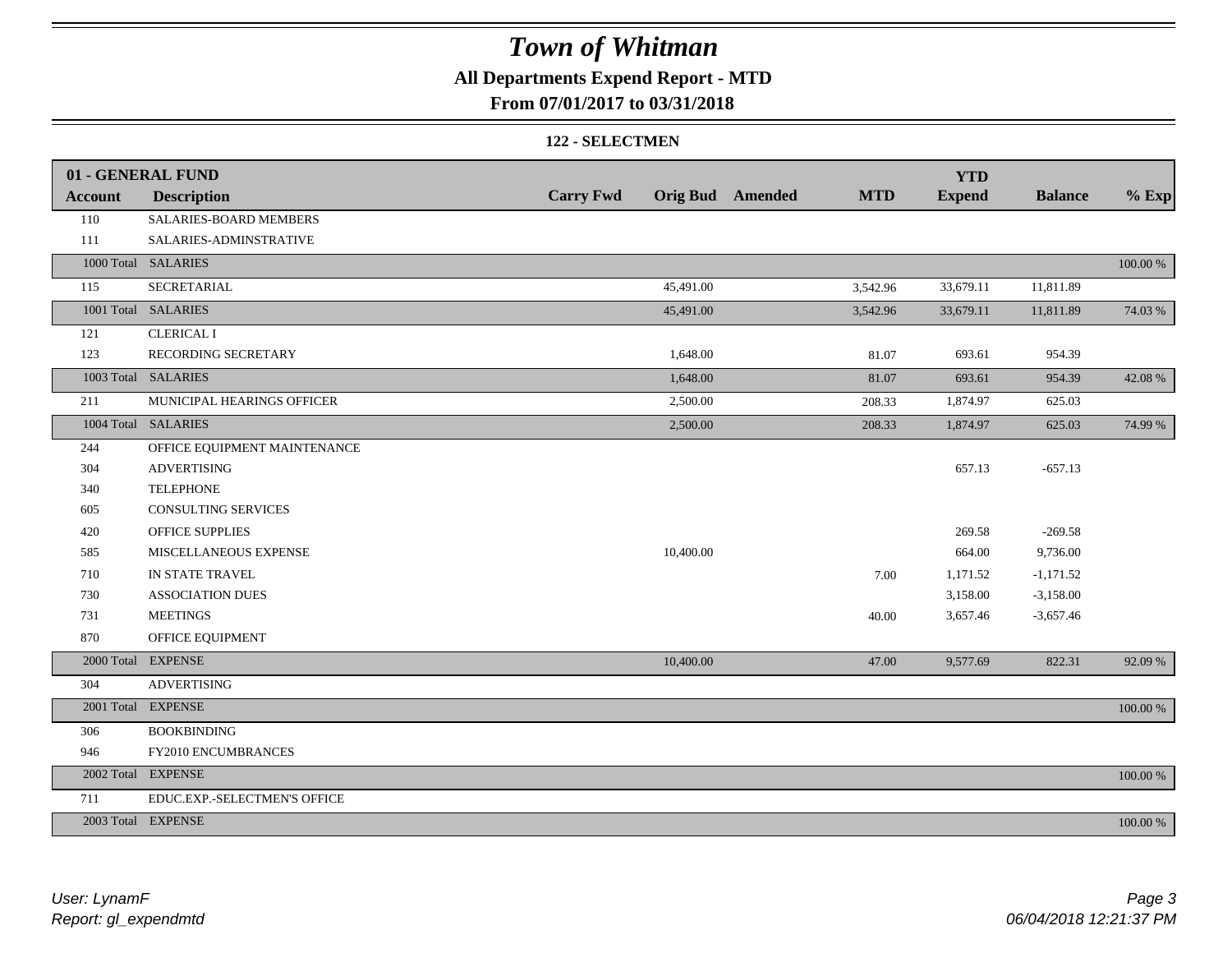# **All Departments Expend Report - MTD**

## **From 07/01/2017 to 03/31/2018**

#### **122 - SELECTMEN**

|                | 01 - GENERAL FUND                                   |                  |                 |                |            | <b>YTD</b>    |                |          |
|----------------|-----------------------------------------------------|------------------|-----------------|----------------|------------|---------------|----------------|----------|
| <b>Account</b> | <b>Description</b>                                  | <b>Carry Fwd</b> | <b>Orig Bud</b> | <b>Amended</b> | <b>MTD</b> | <b>Expend</b> | <b>Balance</b> | $%$ Exp  |
| 713            | SICK LEAVE BUY-BACK-ALL DEPTS                       |                  | 10,500.00       |                |            |               | 10,500.00      |          |
| 714            | SICK LEAVE BUY BACK -NON UNION                      |                  |                 |                |            |               |                |          |
| 715            | LONGEVITY-TOWN HALL & NON-UNIO                      |                  | 6,000.00        |                | 325.00     | 4,400.00      | 1,600.00       |          |
| 716            | ASST.DEPT.HEADS - STIPEND                           |                  | 2,500.00        |                |            | 2,500.00      |                |          |
| 712            | <b>EDUCATION EXPENSE - ALL DEPTS</b>                |                  | 8,000.00        |                | 416.40     | 3,133.45      | 4,866.55       |          |
| 949            | FY2014 ENCUMBRANCES                                 |                  |                 |                |            |               |                |          |
|                | 2004 Total EXPENSE                                  |                  | 27,000.00       |                | 741.40     | 10,033.45     | 16,966.55      | 37.16 %  |
| 940            | FY2016 ENCUMBRANCES                                 |                  |                 |                |            |               |                |          |
| 945            | FY2013 ENCUMBRANCES                                 |                  |                 |                |            |               |                |          |
| 948            | <b>FY07 ENCUMBRANCES</b>                            |                  |                 |                |            |               |                |          |
|                | 2006 Total EXPENSE                                  |                  |                 |                |            |               |                | 100.00 % |
| 999            |                                                     |                  |                 |                |            |               |                |          |
|                | 4403 Total A.14STM.5/16 DEMOLISH 215 SO.AVE.        |                  |                 |                |            |               |                | 100.00 % |
| 999            |                                                     |                  |                 |                |            |               |                |          |
|                | 4409 Total A.7 STM 1/12/15 DEMOLISH 36 EAST AVENUE  |                  |                 |                |            |               |                | 100.00 % |
| 123            | RECORDING SECRETARY                                 |                  |                 |                |            |               |                |          |
|                | 4424 Total ESTABLISH PETTY CASH - TOWN CLERK        |                  |                 |                |            |               |                | 100.00 % |
| 999            |                                                     |                  |                 |                |            |               |                |          |
|                | 4434 Total A45ATM5/06 MAINT/WHITMN ARMORY           |                  |                 |                |            |               |                | 100.00 % |
| 999            |                                                     |                  |                 |                |            |               |                |          |
|                | 4454 Total A20ATM5/14 PUR.PRNTR./SELECT.OFF.        |                  |                 |                |            |               |                | 100.00 % |
| 999            |                                                     | 20,000.00        |                 |                |            |               | 20,000.00      |          |
|                | 4549 Total A.22 ATM 5/16 cons.fees-solar ener.proj. | 20,000.00        |                 |                |            |               | 20,000.00      | 0.00 %   |
|                | <b>122 Total SELECTMEN</b>                          | 20,000.00        | 87,039.00       |                | 4,620.76   | 55,858.83     | 51,180.17      |          |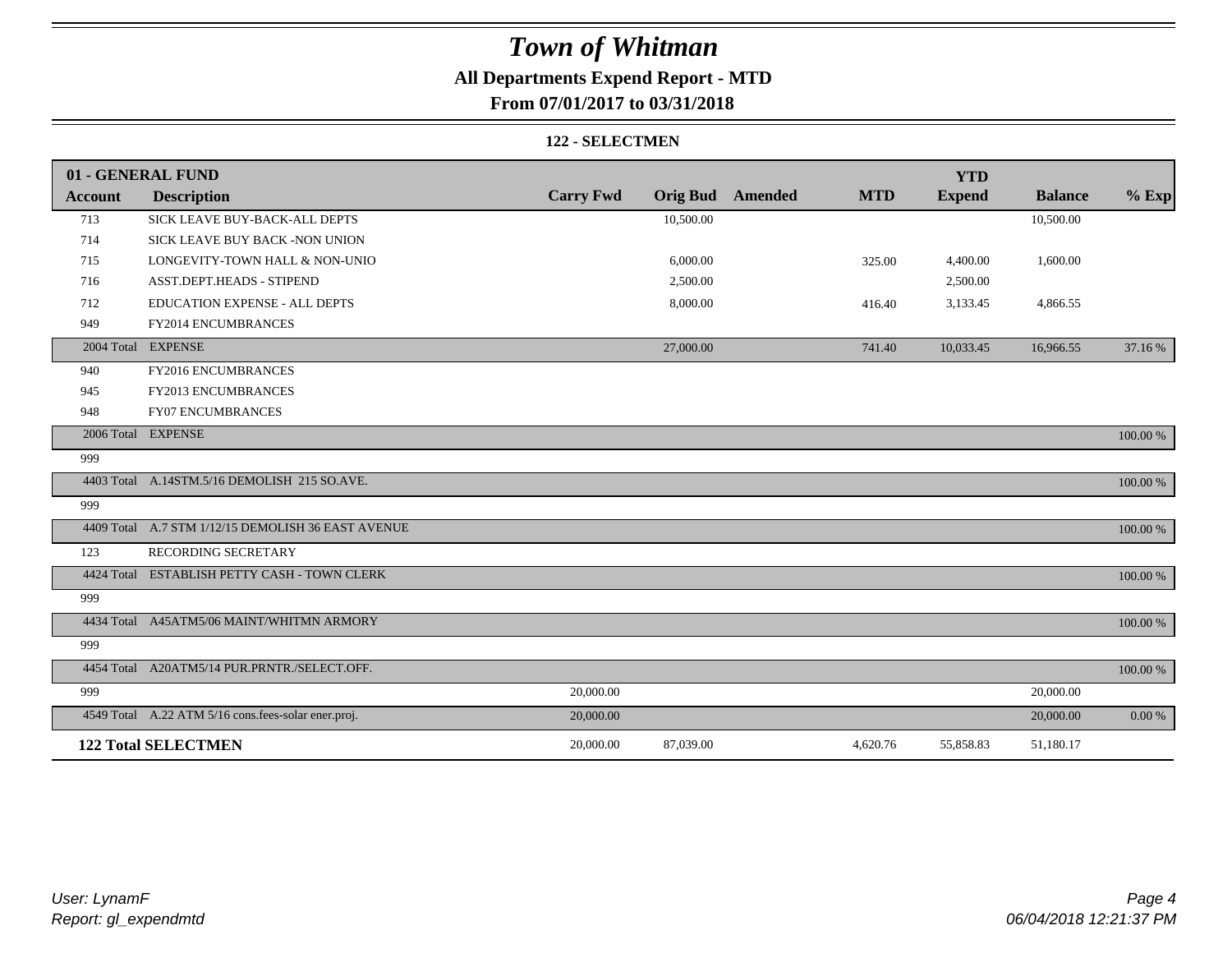**All Departments Expend Report - MTD**

**From 07/01/2017 to 03/31/2018**

#### **123 - TOWN ADMINISTRATOR**

|                | 01 - GENERAL FUND                                   |                  |                 |         |            | <b>YTD</b>    |                |             |
|----------------|-----------------------------------------------------|------------------|-----------------|---------|------------|---------------|----------------|-------------|
| <b>Account</b> | <b>Description</b>                                  | <b>Carry Fwd</b> | <b>Orig Bud</b> | Amended | <b>MTD</b> | <b>Expend</b> | <b>Balance</b> | $%$ Exp     |
| 111            | SALARIES-ADMINSTRATIVE                              |                  | 122,000.00      |         | 9,384.60   | 89,153.70     | 32,846.30      |             |
|                | 1000 Total SALARIES                                 |                  | 122,000.00      |         | 9,384.60   | 89,153.70     | 32,846.30      | 73.07 %     |
| 133            | <b>ASSISTANT</b>                                    |                  | 86,000.00       |         | 6,615.40   | 62,846.30     | 23,153.70      |             |
|                | 1001 Total SALARIES                                 |                  | 86,000.00       |         | 6,615.40   | 62,846.30     | 23,153.70      | 73.07%      |
| 420            | OFFICE SUPPLIES                                     |                  |                 |         |            |               |                |             |
| 585            | MISCELLANEOUS EXPENSE                               |                  |                 |         |            |               |                |             |
| 710            | IN STATE TRAVEL                                     |                  |                 |         |            |               |                |             |
| 730            | <b>ASSOCIATION DUES</b>                             |                  |                 |         |            |               |                |             |
| 731            | <b>MEETINGS</b>                                     |                  |                 |         |            |               |                |             |
|                | 2000 Total EXPENSE                                  |                  |                 |         |            |               |                | 100.00 %    |
| 945            | FY2013 ENCUMBRANCES                                 |                  |                 |         |            |               |                |             |
|                | 2001 Total EXPENSE                                  |                  |                 |         |            |               |                | 100.00 %    |
| 999            |                                                     |                  |                 |         |            |               |                |             |
|                | 4404 Total Res.Fnd. Board up Park Ave. School       |                  |                 |         |            |               |                | 100.00 %    |
| 999            |                                                     |                  |                 |         |            |               |                |             |
| 4405 Total     | RES.FND.TR-UPDATE STDY DPW BARN/GAR.                |                  |                 |         |            |               |                | $100.00~\%$ |
| 999            |                                                     |                  | 10,000.00       |         | 74.87      | 74.87         | 9,925.13       |             |
|                | 4406 Total A.37ATM5/17MAINTAIN T.T/FORECL.PROPERTIE |                  | 10,000.00       |         | 74.87      | 74.87         | 9,925.13       | 0.74%       |
| 999            |                                                     |                  | 5,598.00        |         |            |               | 5,598.00       |             |
|                | 4407 Total PILOT PMT.TO ROCKLAND                    |                  | 5,598.00        |         |            |               | 5,598.00       | 0.00 %      |
| 999            |                                                     | 10,000.00        |                 |         |            |               | 10,000.00      |             |
|                | 4408 Total A.26ATM5/14SFTY.&COND.ASSESS.TN.BLDGS.   | 10,000.00        |                 |         |            |               | 10,000.00      | 0.00 %      |
| 999            |                                                     |                  | 28,000.00       |         | 2,800.00   | 2,800.00      | 25,200.00      |             |
|                | 4575 Total A35ATM5/17INSTL.CARD ACCESS TN.BLDGS     |                  | 28,000.00       |         | 2,800.00   | 2,800.00      | 25,200.00      | 10.00 %     |
| 999            |                                                     |                  |                 |         |            |               |                |             |
|                | 5620 Total A.31ATM5/07 WEB SITE DEVELOPMT           |                  |                 |         |            |               |                | 100.00 %    |
|                | <b>123 Total TOWN ADMINISTRATOR</b>                 | 10,000.00        | 251,598.00      |         | 18,874.87  | 154,874.87    | 106,723.13     |             |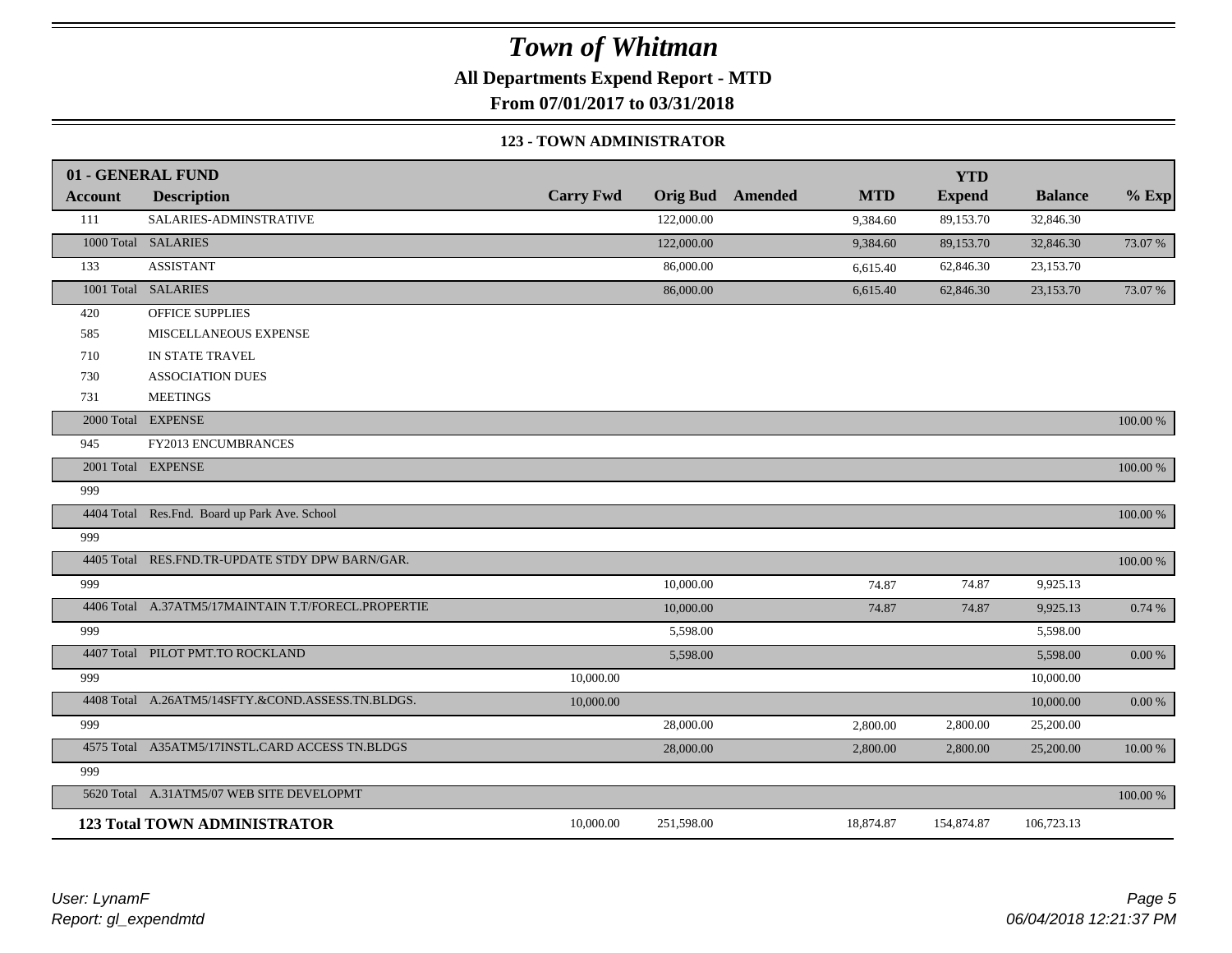**All Departments Expend Report - MTD**

### **From 07/01/2017 to 03/31/2018**

### **129 - BUSINESS MANAGER**

|            | 01 - GENERAL FUND                 |                  |                 |         |            | <b>YTD</b>    |                |          |
|------------|-----------------------------------|------------------|-----------------|---------|------------|---------------|----------------|----------|
| Account    | <b>Description</b>                | <b>Carry Fwd</b> | <b>Orig Bud</b> | Amended | <b>MTD</b> | <b>Expend</b> | <b>Balance</b> | $%$ Exp  |
| 111        | SALARIES-ADMINSTRATIVE            |                  |                 |         |            |               |                |          |
|            | 1000 Total SALARIES               |                  |                 |         |            |               |                | 100.00 % |
| 420        | OFFICE SUPPLIES                   |                  |                 |         |            |               |                |          |
| 585        | MISCELLANEOUS EXPENSE             |                  |                 |         |            |               |                |          |
| 710        | IN STATE TRAVEL                   |                  |                 |         |            |               |                |          |
| 730        | <b>ASSOCIATION DUES</b>           |                  |                 |         |            |               |                |          |
| 731        | <b>MEETINGS</b>                   |                  |                 |         |            |               |                |          |
| 2000 Total | <b>EXPENSE</b>                    |                  |                 |         |            |               |                | 100.00 % |
| 304        | <b>ADVERTISING</b>                |                  |                 |         |            |               |                |          |
| 2001 Total | <b>EXPENSE</b>                    |                  |                 |         |            |               |                | 100.00 % |
| 593        | <b>RECRUITING EXPENSE</b>         |                  |                 |         |            |               |                |          |
|            | 2002 Total EXPENSE                |                  |                 |         |            |               |                | 100.00 % |
| 948        | <b>FY07 ENCUMBRANCES</b>          |                  |                 |         |            |               |                |          |
|            | 2003 Total EXPENSE                |                  |                 |         |            |               |                | 100.00 % |
|            | <b>129 Total BUSINESS MANAGER</b> |                  |                 |         |            |               |                |          |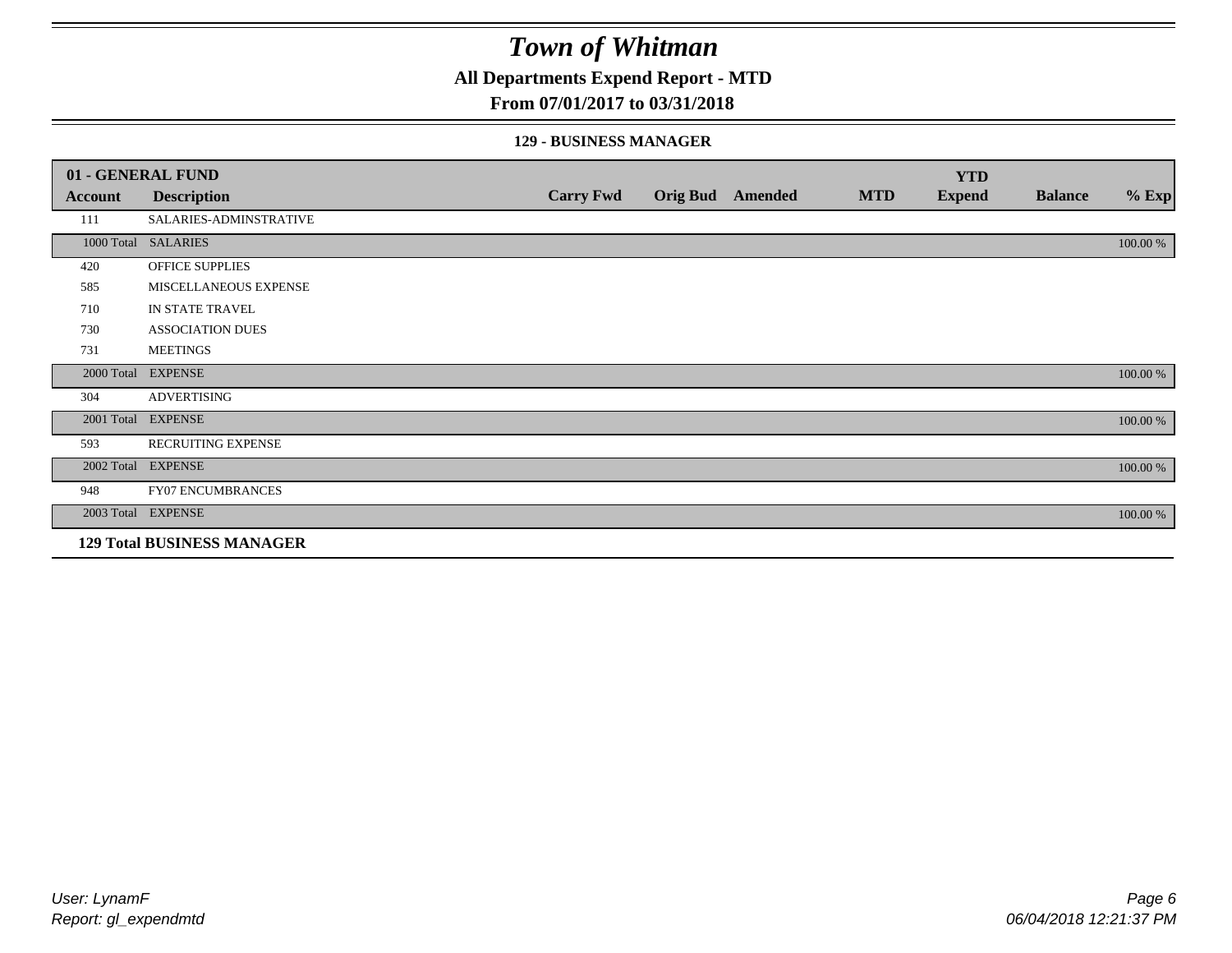**All Departments Expend Report - MTD**

**From 07/01/2017 to 03/31/2018**

### **131 - FINANCE COMMITTEE**

|         | 01 - GENERAL FUND                  |                                     |                       | <b>YTD</b>    |                |          |
|---------|------------------------------------|-------------------------------------|-----------------------|---------------|----------------|----------|
| Account | <b>Description</b>                 | <b>Orig Bud</b><br><b>Carry Fwd</b> | <b>MTD</b><br>Amended | <b>Expend</b> | <b>Balance</b> | $%$ Exp  |
| 116     | <b>CLERICAL</b>                    | 3,447.00                            | 156.47                | 1,021.17      | 2,425.83       |          |
|         | 1000 Total SALARIES                | 3,447.00                            | 156.47                | 1,021.17      | 2,425.83       | 29.62 %  |
| 949     | FY2014 ENCUMBRANCES                |                                     |                       |               |                |          |
|         | 1001 Total SALARIES                |                                     |                       |               |                | 100.00 % |
| 420     | <b>OFFICE SUPPLIES</b>             |                                     | 112.76                | 277.19        | $-277.19$      |          |
| 585     | MISCELLANEOUS EXPENSE              | 695.00                              |                       |               | 695.00         |          |
| 730     | <b>ASSOCIATION DUES</b>            |                                     |                       | 210.00        | $-210.00$      |          |
| 731     | <b>MEETINGS</b>                    |                                     |                       | 110.00        | $-110.00$      |          |
|         | 2000 Total EXPENSE                 | 695.00                              | 112.76                | 597.19        | 97.81          | 85.92 %  |
|         | <b>131 Total FINANCE COMMITTEE</b> | 4,142.00                            | 269.23                | 1,618.36      | 2,523.64       |          |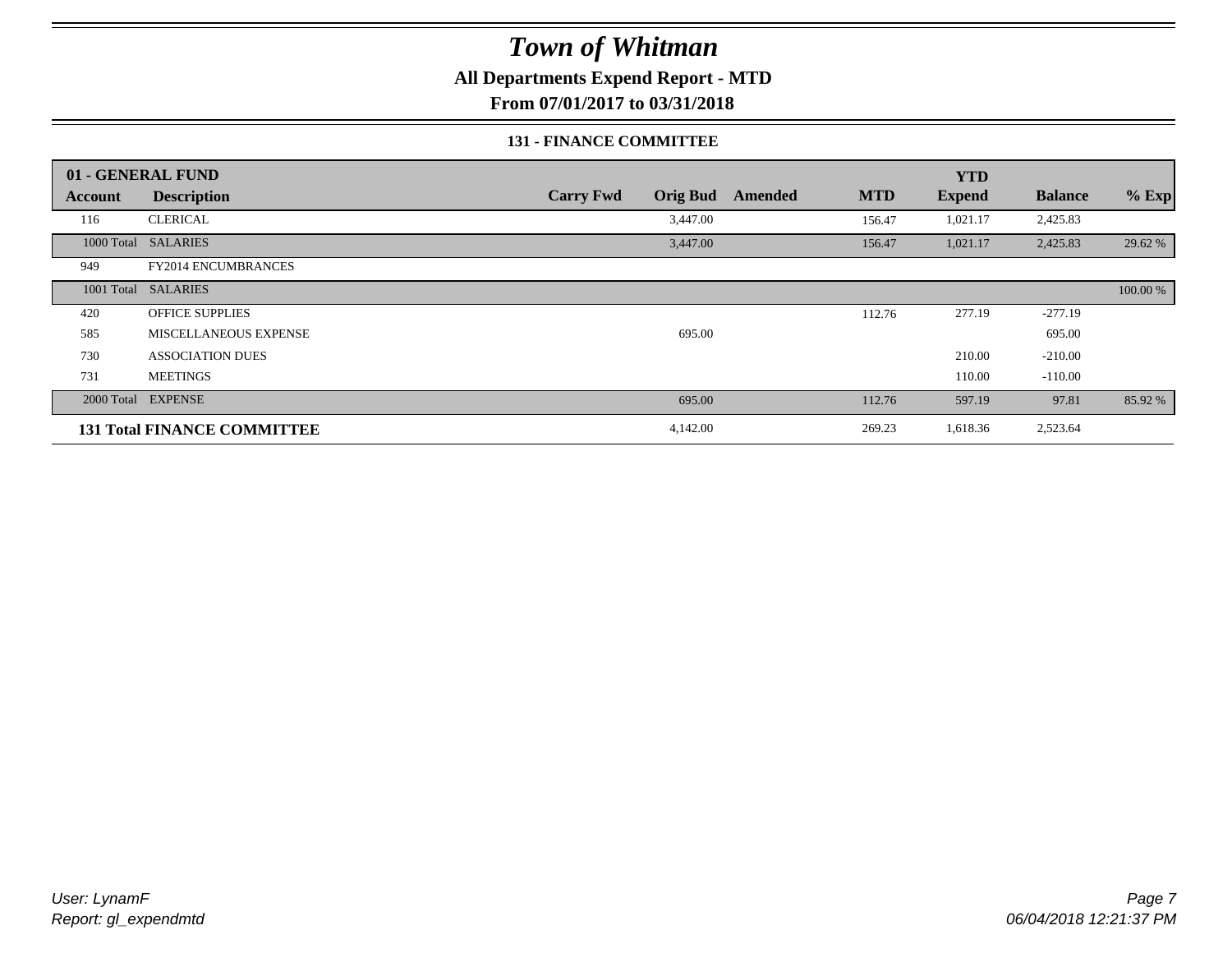### **All Departments Expend Report - MTD**

**From 07/01/2017 to 03/31/2018**

#### **132 - RESERVE FUND**

| 01 - GENERAL FUND                 |                  |                 |              |            | <b>YTD</b>    |                |          |
|-----------------------------------|------------------|-----------------|--------------|------------|---------------|----------------|----------|
| <b>Description</b><br>Account     | <b>Carry Fwd</b> | <b>Orig Bud</b> | Amended      | <b>MTD</b> | <b>Expend</b> | <b>Balance</b> | $%$ Exp  |
| 999                               |                  | 50,000.00       | -11.795.00   |            |               | 38,205.00      |          |
| 4301 Total RESERVE FUND TRANSFERS |                  | 50,000,00       | $-11.795.00$ |            |               | 38,205.00      | $0.00\%$ |
| <b>132 Total RESERVE FUND</b>     |                  | 50,000.00       | $-11,795.00$ |            |               | 38,205.00      |          |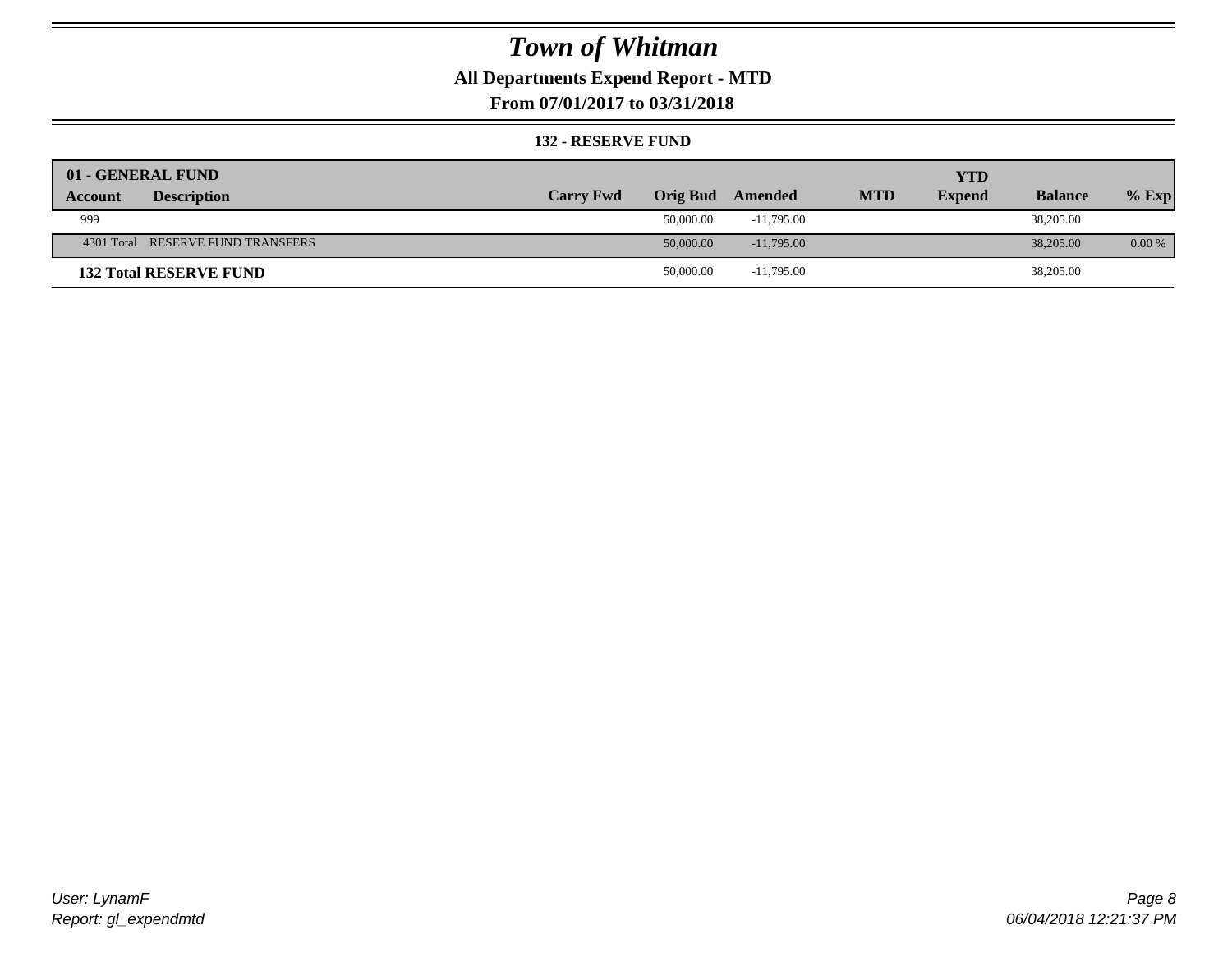### **All Departments Expend Report - MTD**

**From 07/01/2017 to 03/31/2018**

### **135 - ACCOUNTANT**

|         | 01 - GENERAL FUND            |                                     |                       | <b>YTD</b>    |                |          |
|---------|------------------------------|-------------------------------------|-----------------------|---------------|----------------|----------|
| Account | <b>Description</b>           | <b>Carry Fwd</b><br><b>Orig Bud</b> | <b>MTD</b><br>Amended | <b>Expend</b> | <b>Balance</b> | $%$ Exp  |
| 112     | <b>SALARIES</b>              | 66,127.00                           | 5,086.68              | 48,323.46     | 17,803.54      |          |
| 146     | SALARIES-LONGEVITY           |                                     |                       |               |                |          |
|         | 1000 Total SALARIES          | 66,127.00                           | 5,086.68              | 48,323.46     | 17,803.54      | 73.07 %  |
| 121     | <b>CLERICAL I</b>            |                                     |                       |               |                |          |
|         | 1001 Total SALARIES          |                                     |                       |               |                | 100.00 % |
| 116     | <b>CLERICAL</b>              | 40,409.00                           | 3,072.48              | 29,350.02     | 11,058.98      |          |
|         | 1002 Total SALARIES          | 40,409.00                           | 3,072.48              | 29,350.02     | 11,058.98      | 72.63 %  |
| 130     | SALARIES-OVERTIME            |                                     |                       |               |                |          |
|         | 1004 Total SALARIES          |                                     |                       |               |                | 100.00 % |
| 143     | SALARIES-COLLEGE INCENTIVE   |                                     |                       |               |                |          |
| 186     | <b>CERTIFICATION STIPEND</b> | 1,000.00                            | 500.00                | 1,000.00      |                |          |
|         | 1005 Total SALARIES          | 1,000.00                            | 500.00                | 1,000.00      |                | 100.00 % |
| 244     | OFFICE EQUIPMENT MAINTENANCE |                                     |                       |               |                |          |
| 304     | <b>ADVERTISING</b>           |                                     |                       |               |                |          |
| 340     | <b>TELEPHONE</b>             |                                     |                       |               |                |          |
| 420     | <b>OFFICE SUPPLIES</b>       |                                     |                       | 136.28        | $-136.28$      |          |
| 585     | MISCELLANEOUS EXPENSE        | 1,100.00                            | 2.59                  | 46.60         | 1,053.40       |          |
| 710     | IN STATE TRAVEL              |                                     | 123.17                | 123.17        | $-123.17$      |          |
| 730     | <b>ASSOCIATION DUES</b>      |                                     |                       | 215.00        | $-215.00$      |          |
| 731     | <b>MEETINGS</b>              |                                     |                       | 40.00         | $-40.00$       |          |
| 870     | OFFICE EQUIPMENT             |                                     |                       |               |                |          |
|         | 2000 Total EXPENSE           | 1,100.00                            | 125.76                | 561.05        | 538.95         | 51.00 %  |
|         | <b>135 Total ACCOUNTANT</b>  | 108,636.00                          | 8,784.92              | 79,234.53     | 29,401.47      |          |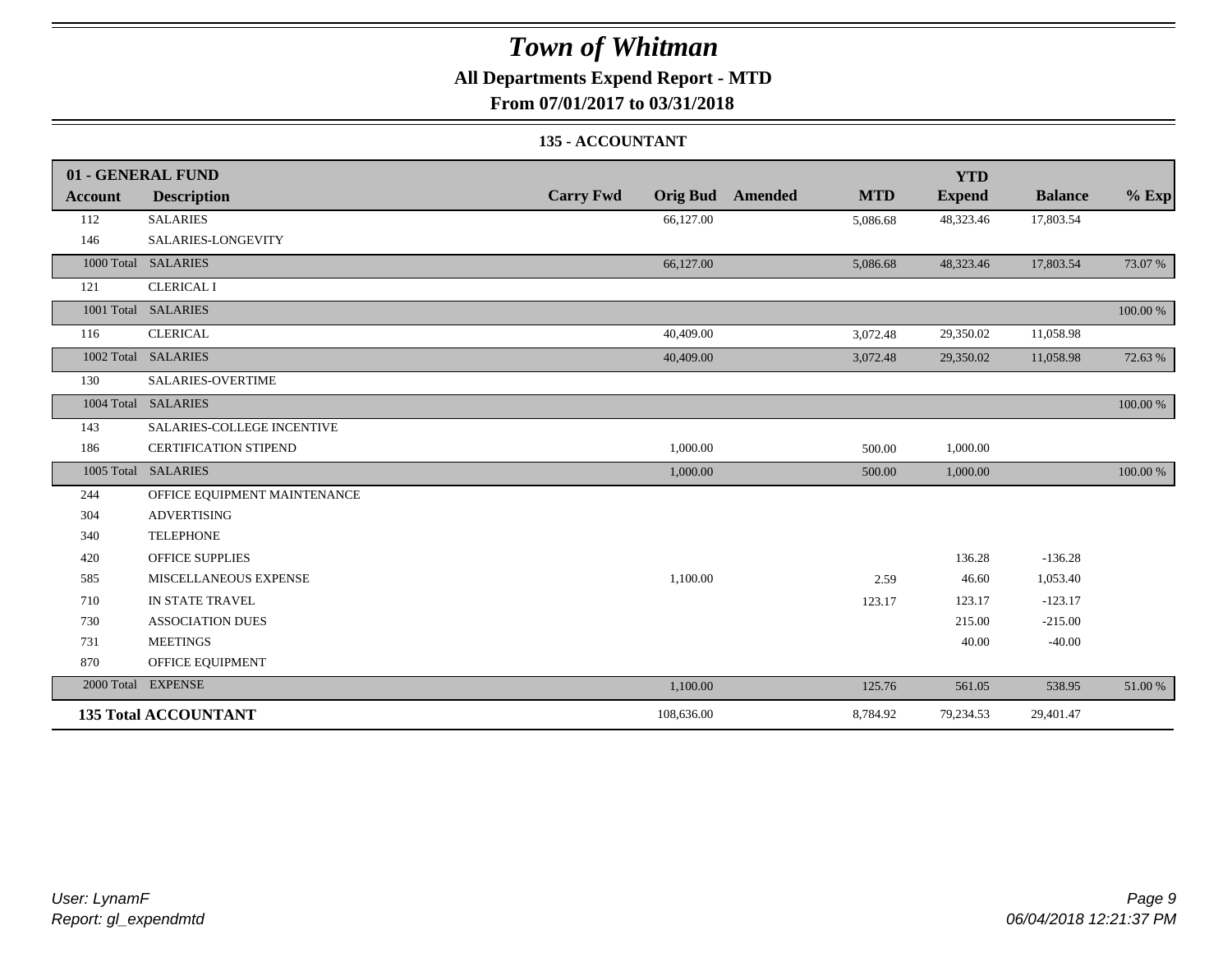**All Departments Expend Report - MTD**

**From 07/01/2017 to 03/31/2018**

### **136 - AUDIT MUNICIPAL ACCOUNTS**

|            | 01 - GENERAL FUND                         |                  |                 |         |            | <b>YTD</b>    |                |          |
|------------|-------------------------------------------|------------------|-----------------|---------|------------|---------------|----------------|----------|
| Account    | <b>Description</b>                        | <b>Carry Fwd</b> | <b>Orig Bud</b> | Amended | <b>MTD</b> | <b>Expend</b> | <b>Balance</b> | $%$ Exp  |
| 252        | <b>SERVICES</b>                           |                  | 45,000.00       |         | 9,500.00   | 34,500.00     | 10,500.00      |          |
|            | 2000 Total EXPENSE                        |                  | 45,000.00       |         | 9,500.00   | 34,500.00     | 10,500.00      | 76.66%   |
| 939        | FY2015 ENCUMBRANCES                       | 2,215.00         |                 |         |            | 2,215.00      |                |          |
| 940        | <b>FY2016 ENCUMBRANCES</b>                | 6,190.00         |                 |         |            | 1,445.00      | 4,745.00       |          |
| 945        | FY2013 ENCUMBRANCES                       |                  |                 |         |            |               |                |          |
| 948        | <b>FY07 ENCUMBRANCES</b>                  |                  |                 |         |            |               |                |          |
| 949        | <b>FY2014 ENCUMBRANCES</b>                |                  |                 |         |            |               |                |          |
| 953        | <b>FY2009 ENCUMBRANCES</b>                |                  |                 |         |            |               |                |          |
| 958        | FY2005 ENCUMBRANCES                       |                  |                 |         |            |               |                |          |
| 959        | FY2006 ENCUMBRANCES                       |                  |                 |         |            |               |                |          |
|            | 2001 Total EXPENSE                        | 8,405.00         |                 |         |            | 3,660.00      | 4,745.00       | 43.54 %  |
| 999        |                                           |                  |                 |         |            |               |                |          |
| 4421 Total | A.39ATM5/02GASB34FIX.ASSET SYS            |                  |                 |         |            |               |                | 100.00 % |
| 999        |                                           |                  |                 |         |            |               |                |          |
|            | 4552 Total A.11 STM 5/05 GASB34 FIX.ASSET |                  |                 |         |            |               |                | 100.00 % |
|            | 136 Total AUDIT MUNICIPAL ACCOUNTS        | 8,405.00         | 45,000.00       |         | 9,500.00   | 38,160.00     | 15,245.00      |          |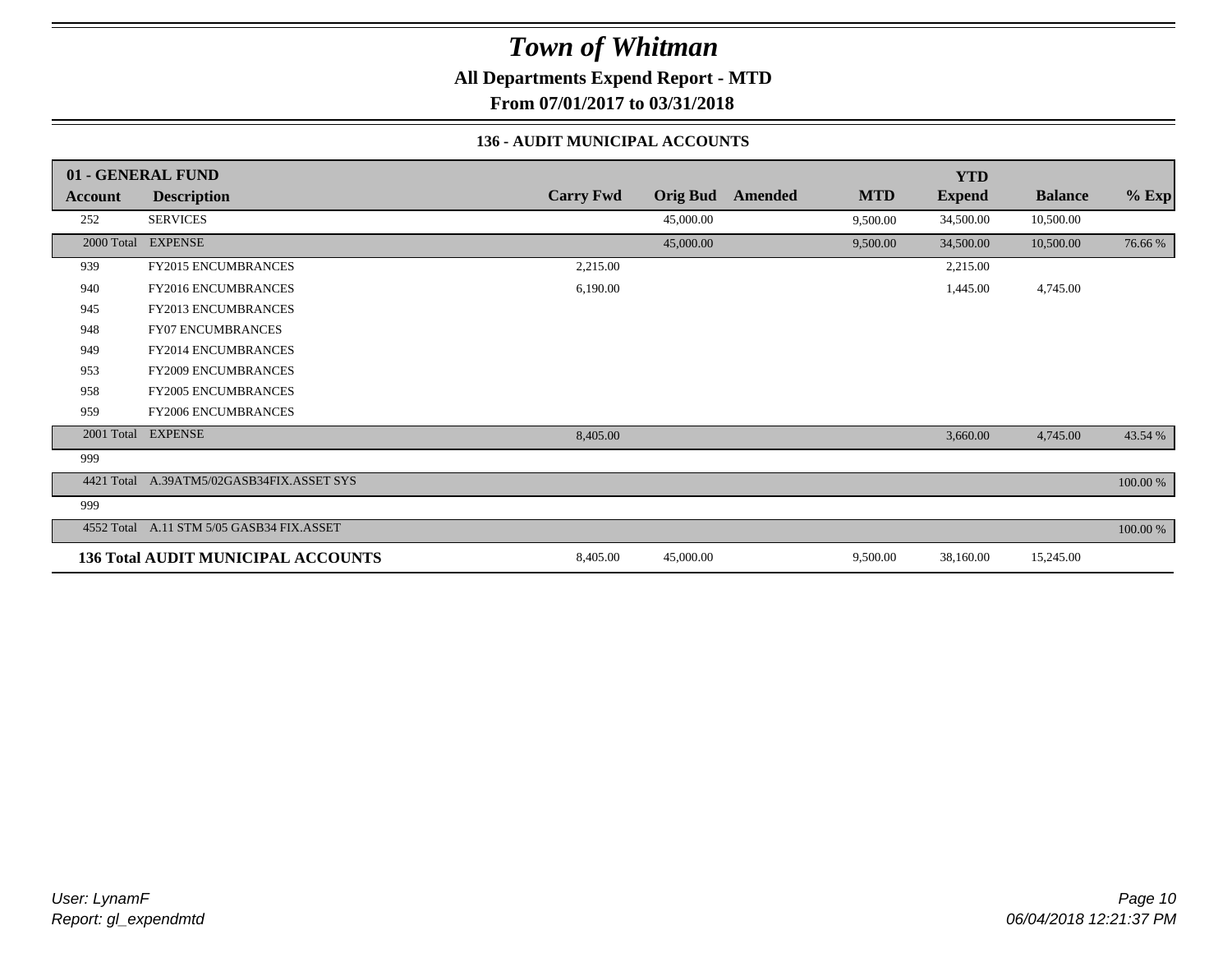**All Departments Expend Report - MTD**

**From 07/01/2017 to 03/31/2018**

### **137 - CAPITAL IMPROV.ADVISORY COMM.**

|                | 01 - GENERAL FUND                       |                                     |         |            | <b>YTD</b>    |                |          |
|----------------|-----------------------------------------|-------------------------------------|---------|------------|---------------|----------------|----------|
| <b>Account</b> | <b>Description</b>                      | <b>Orig Bud</b><br><b>Carry Fwd</b> | Amended | <b>MTD</b> | <b>Expend</b> | <b>Balance</b> | $%$ Exp  |
| 123            | <b>RECORDING SECRETARY</b>              | 1,500.00                            |         |            |               | 1,500.00       |          |
| 959            | <b>FY2006 ENCUMBRANCES</b>              |                                     |         |            |               |                |          |
| 1001 Total     | <b>SALARIES</b>                         | 1,500.00                            |         |            |               | 1,500.00       | 0.00 %   |
| 585            | MISCELLANEOUS EXPENSE                   | 200.00                              |         |            |               | 200.00         |          |
|                | 2000 Total EXPENSE                      | 200.00                              |         |            |               | 200.00         | 0.00 %   |
| 940            | <b>FY2016 ENCUMBRANCES</b>              |                                     |         |            |               |                |          |
|                | 2001 Total EXPENSE                      |                                     |         |            |               |                | 100.00 % |
|                | 137 Total CAPITAL IMPROV.ADVISORY COMM. | 1,700.00                            |         |            |               | 1,700.00       |          |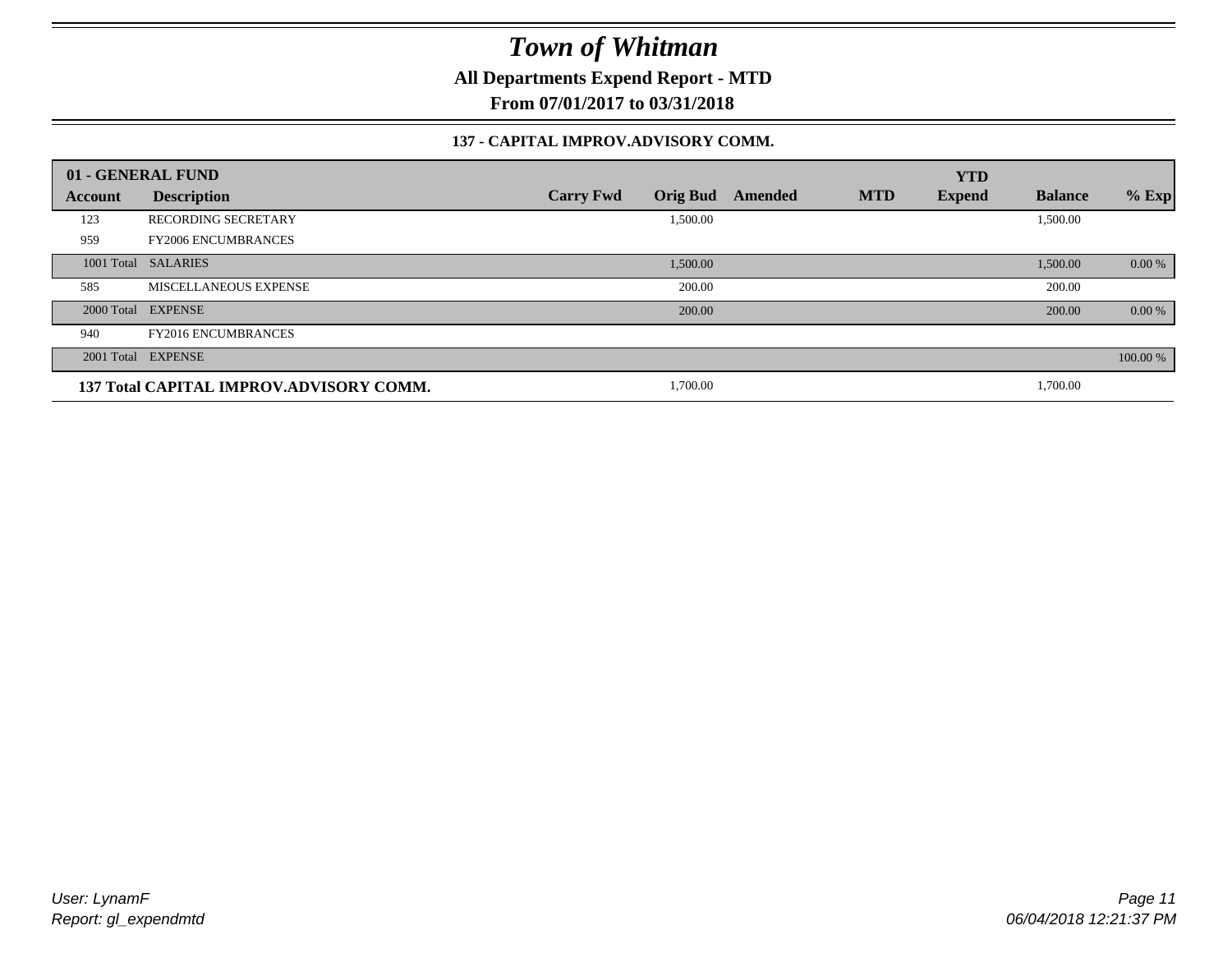**All Departments Expend Report - MTD**

**From 07/01/2017 to 03/31/2018**

#### **138 - BY-LAW STUDY COMMITTEE**

|         | 01 - GENERAL FUND                         |                  |        |                  |            | <b>YTD</b>    |                |          |
|---------|-------------------------------------------|------------------|--------|------------------|------------|---------------|----------------|----------|
| Account | <b>Description</b>                        | <b>Carry Fwd</b> |        | Orig Bud Amended | <b>MTD</b> | <b>Expend</b> | <b>Balance</b> | $%$ Exp  |
| 585     | MISCELLANEOUS EXPENSE                     |                  | 800.00 |                  |            |               | 800.00         |          |
|         | 2000 Total EXPENSE                        |                  | 800.00 |                  |            |               | 800.00         | $0.00\%$ |
| 999     |                                           |                  |        |                  |            |               |                |          |
|         | 4516 Total A.13 ATM 5/00 PUR.BY-LAW BOOKS |                  |        |                  |            |               |                | 100.00 % |
|         | <b>138 Total BY-LAW STUDY COMMITTEE</b>   |                  | 800.00 |                  |            |               | 800.00         |          |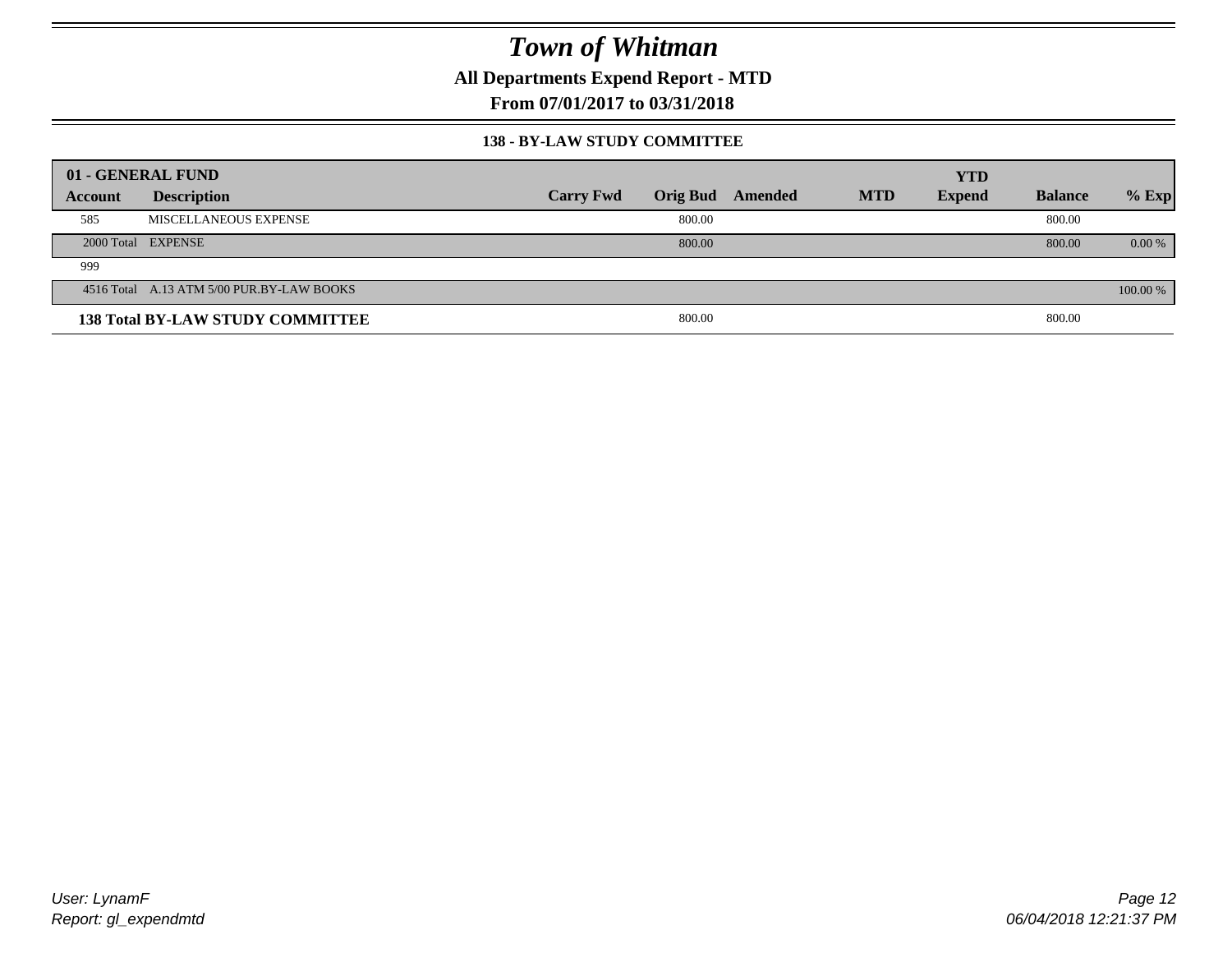### **All Departments Expend Report - MTD**

### **From 07/01/2017 to 03/31/2018**

#### **141 - ASSESSORS**

|            | 01 - GENERAL FUND            |                  |           |                         |            | <b>YTD</b>    |                |          |
|------------|------------------------------|------------------|-----------|-------------------------|------------|---------------|----------------|----------|
| Account    | <b>Description</b>           | <b>Carry Fwd</b> |           | <b>Orig Bud</b> Amended | <b>MTD</b> | <b>Expend</b> | <b>Balance</b> | $%$ Exp  |
| 110        | SALARIES-BOARD MEMBERS       |                  |           |                         |            |               |                |          |
|            | 1000 Total SALARIES          |                  |           |                         |            |               |                | 100.00 % |
| 112        | <b>SALARIES</b>              |                  | 66,127.00 |                         | 5,086.68   | 48,323.46     | 17,803.54      |          |
| 146        | SALARIES-LONGEVITY           |                  |           |                         |            |               |                |          |
|            | 1001 Total SALARIES          |                  | 66,127.00 |                         | 5,086.68   | 48,323.46     | 17,803.54      | 73.07%   |
| 116        | <b>CLERICAL</b>              |                  | 40,409.00 |                         | 3,036.60   | 29,278.26     | 11,130.74      |          |
|            | 1002 Total SALARIES          |                  | 40,409.00 |                         | 3,036.60   | 29,278.26     | 11,130.74      | 72.45 %  |
| 121        | <b>CLERICAL I</b>            |                  | 37,707.00 |                         | 2,862.58   | 27,249.92     | 10,457.08      |          |
|            | 1003 Total SALARIES          |                  | 37,707.00 |                         | 2,862.58   | 27,249.92     | 10,457.08      | 72.26 %  |
| 123        | RECORDING SECRETARY          |                  |           |                         |            |               |                |          |
| 126        | <b>CLERICAL II</b>           |                  |           |                         |            |               |                |          |
|            | 1004 Total SALARIES          |                  |           |                         |            |               |                | 100.00 % |
| 123        | RECORDING SECRETARY          |                  |           |                         |            |               |                |          |
|            | 1005 Total SALARIES          |                  |           |                         |            |               |                | 100.00 % |
| 186        | <b>CERTIFICATION STIPEND</b> |                  |           |                         |            |               |                |          |
|            | 1006 Total SALARIES          |                  |           |                         |            |               |                | 100.00 % |
| 244        | OFFICE EQUIPMENT MAINTENANCE |                  |           |                         |            |               |                |          |
| 306        | <b>BOOKBINDING</b>           |                  |           |                         | 303.50     | 303.50        | $-303.50$      |          |
| 311        | <b>COMPUTER SERVICES</b>     |                  |           |                         |            |               |                |          |
| 313        | <b>DEEDS &amp; PROBATE</b>   |                  |           |                         |            | 22.00         | $-22.00$       |          |
| 340        | <b>TELEPHONE</b>             |                  |           |                         |            |               |                |          |
| 420        | <b>OFFICE SUPPLIES</b>       |                  |           |                         |            | 594.63        | $-594.63$      |          |
| 585        | MISCELLANEOUS EXPENSE        |                  | 4,500.00  |                         | 32.98      | 159.71        | 4,340.29       |          |
| 710        | IN STATE TRAVEL              |                  |           |                         |            | 210.73        | $-210.73$      |          |
| 730        | <b>ASSOCIATION DUES</b>      |                  |           |                         |            | 420.00        | $-420.00$      |          |
| 731        | <b>MEETINGS</b>              |                  |           |                         |            | 225.00        | $-225.00$      |          |
| 2000 Total | <b>EXPENSE</b>               |                  | 4,500.00  |                         | 336.48     | 1,935.57      | 2,564.43       | 43.01 %  |
| 312        | <b>REVALUATION</b>           |                  | 24,700.00 |                         |            | 24,700.00     |                |          |
|            | 2001 Total EXPENSE           |                  | 24,700.00 |                         |            | 24,700.00     |                | 100.00 % |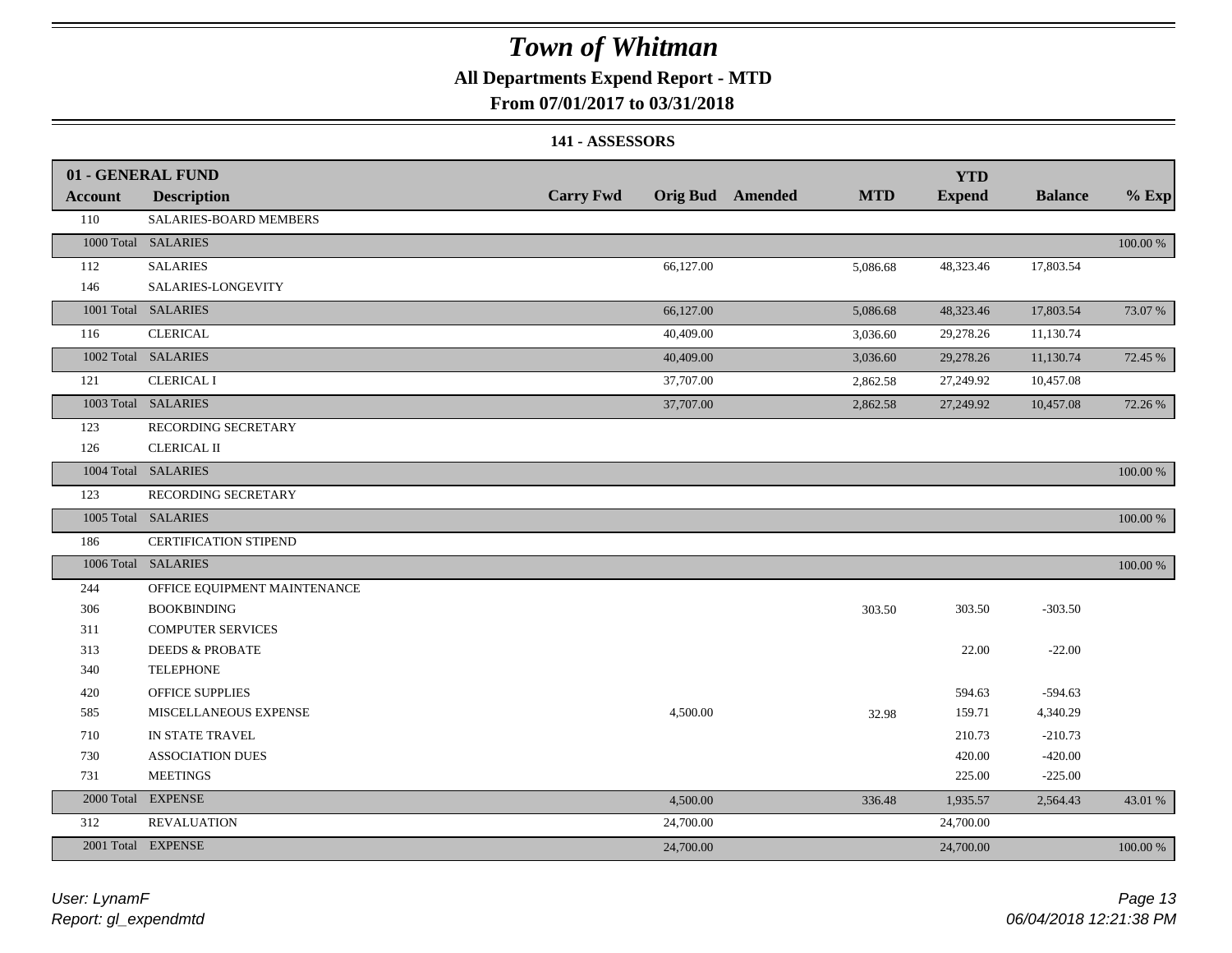### **All Departments Expend Report - MTD**

### **From 07/01/2017 to 03/31/2018**

### **141 - ASSESSORS**

|         | 01 - GENERAL FUND                                  |                  |                 |         |            | <b>YTD</b>    |                |          |
|---------|----------------------------------------------------|------------------|-----------------|---------|------------|---------------|----------------|----------|
| Account | <b>Description</b>                                 | <b>Carry Fwd</b> | <b>Orig Bud</b> | Amended | <b>MTD</b> | <b>Expend</b> | <b>Balance</b> | $%$ Exp  |
| 939     | <b>FY2015 ENCUMBRANCES</b>                         |                  |                 |         |            |               |                |          |
| 943     | <b>FY2012 ENCUMBRANCES</b>                         |                  |                 |         |            |               |                |          |
| 946     | <b>FY2010 ENCUMBRANCES</b>                         |                  |                 |         |            |               |                |          |
| 949     | <b>FY2014 ENCUMBRANCES</b>                         |                  |                 |         |            |               |                |          |
|         | 2002 Total EXPENSE                                 |                  |                 |         |            |               |                | 100.00 % |
| 999     |                                                    |                  |                 |         |            |               |                |          |
|         | 4410 Total A.15 ATM 5/16 PUR.COPIER-ASSESSORS OFF. |                  |                 |         |            |               |                | 100.00 % |
|         | 141 Total ASSESSORS                                |                  | 173,443.00      |         | 11,322.34  | 131,487.21    | 41,955.79      |          |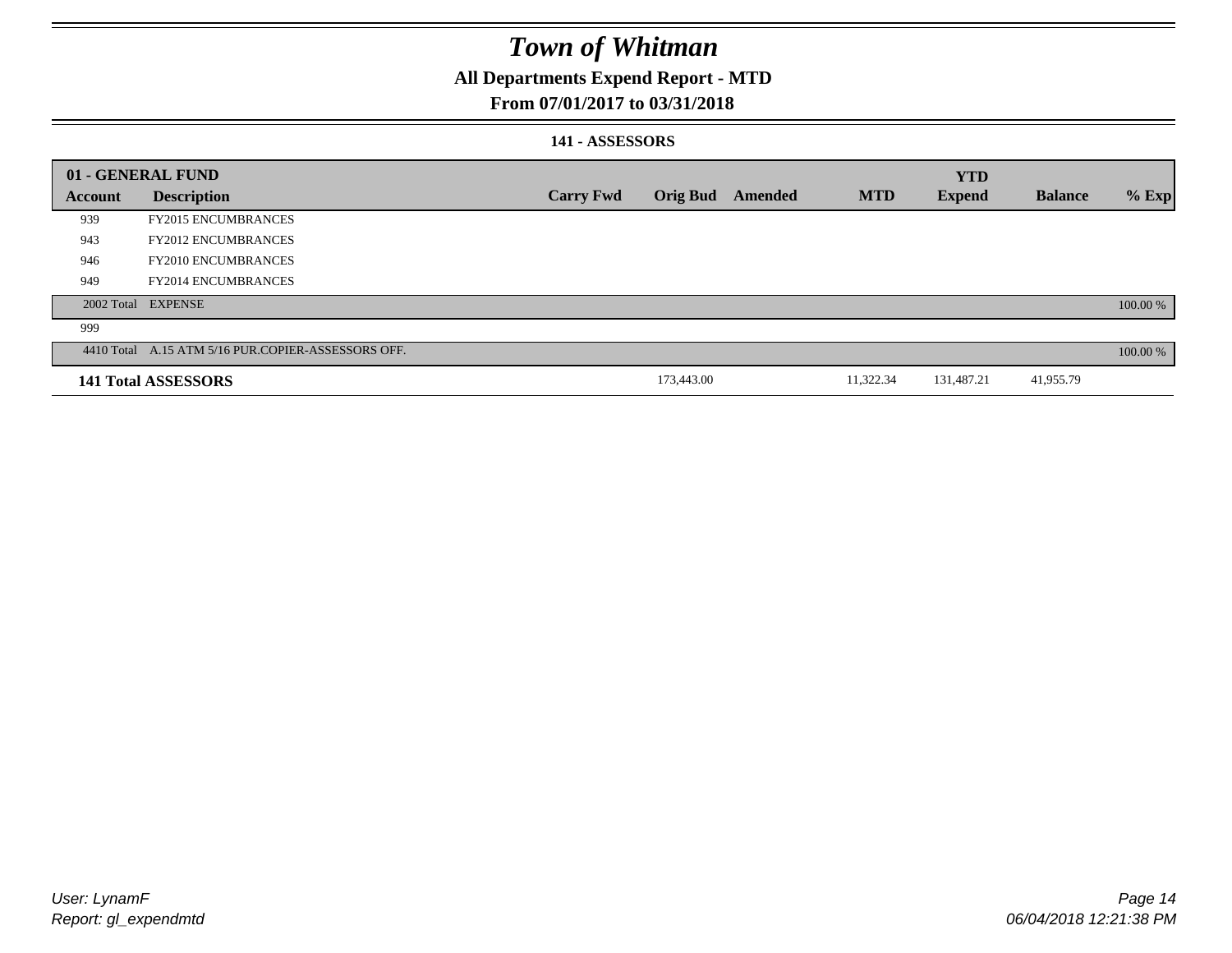## **All Departments Expend Report - MTD**

**From 07/01/2017 to 03/31/2018**

#### **145 - TREASURER**

|                | 01 - GENERAL FUND            |                  |                                       | <b>YTD</b>    |                |           |
|----------------|------------------------------|------------------|---------------------------------------|---------------|----------------|-----------|
| <b>Account</b> | <b>Description</b>           | <b>Carry Fwd</b> | <b>MTD</b><br><b>Orig Bud</b> Amended | <b>Expend</b> | <b>Balance</b> | $%$ Exp   |
| 112            | <b>SALARIES</b>              | 88,717.00        | 6,824.40                              | 64,831.80     | 23,885.20      |           |
| 146            | SALARIES-LONGEVITY           |                  |                                       |               |                |           |
|                | 1000 Total SALARIES          | 88,717.00        | 6,824.40                              | 64,831.80     | 23,885.20      | 73.07%    |
| 116            | <b>CLERICAL</b>              | 35,740.00        | 2,636.24                              | 25,812.91     | 9,927.09       |           |
|                | 1001 Total SALARIES          | 35,740.00        | 2,636.24                              | 25,812.91     | 9,927.09       | 72.22 %   |
| 121            | <b>CLERICAL I</b>            | 30,687.00        | 2,108.14                              | 22,521.60     | 8,165.40       |           |
|                | 1002 Total SALARIES          | 30,687.00        | 2,108.14                              | 22,521.60     | 8,165.40       | 73.39 %   |
| 126            | CLERICAL II                  | 39,260.00        | 2,985.10                              | 28,480.46     | 10,779.54      |           |
|                | 1003 Total SALARIES          | 39,260.00        | 2,985.10                              | 28,480.46     | 10,779.54      | 72.54 %   |
| 139            | CERTIFICATION STIPEND        | 2,000.00         |                                       | 2,000.00      |                |           |
|                | 1004 Total SALARIES          | 2,000.00         |                                       | 2,000.00      |                | 100.00 %  |
| 244            | OFFICE EQUIPMENT MAINTENANCE |                  |                                       |               |                |           |
| 310            | NOTE CERTIFICATION           |                  |                                       |               |                |           |
| 311            | <b>COMPUTER SERVICES</b>     |                  | 1,437.80                              | 4,790.15      | $-4,790.15$    |           |
| 340            | <b>TELEPHONE</b>             |                  |                                       |               |                |           |
| 343            | <b>CELL PHONES</b>           |                  | 50.99                                 | 458.91        | $-458.91$      |           |
| 420            | OFFICE SUPPLIES              |                  | 68.99                                 | 1,351.66      | $-1,351.66$    |           |
| 585            | MISCELLANEOUS EXPENSE        | 19,200.00        | 316.37                                | 1,200.31      | 17,999.69      |           |
| 710            | IN STATE TRAVEL              |                  |                                       | 318.65        | $-318.65$      |           |
| 730            | <b>ASSOCIATION DUES</b>      |                  |                                       | 75.00         | $-75.00$       |           |
| 731            | <b>MEETINGS</b>              |                  |                                       | 130.00        | $-130.00$      |           |
| 741            | <b>SURETY BONDS</b>          |                  |                                       |               |                |           |
| 870            | OFFICE EQUIPMENT             |                  | 450.00                                | 450.00        | $-450.00$      |           |
|                | 2000 Total EXPENSE           | 19,200.00        | 2,324.15                              | 8,774.68      | 10,425.32      | 45.70%    |
| 308            | <b>BANK CHARGES</b>          | 500.00           |                                       |               | 500.00         |           |
| 953            | FY2009 ENCUMBRANCES          |                  |                                       |               |                |           |
|                | 2001 Total EXPENSE           | 500.00           |                                       |               | 500.00         | $0.00 \%$ |
| 946            | FY2010 ENCUMBRANCES          |                  |                                       |               |                |           |
| 959            | FY2006 ENCUMBRANCES          |                  |                                       |               |                |           |
|                | 2002 Total EXPENSE           |                  |                                       |               |                | 100.00 %  |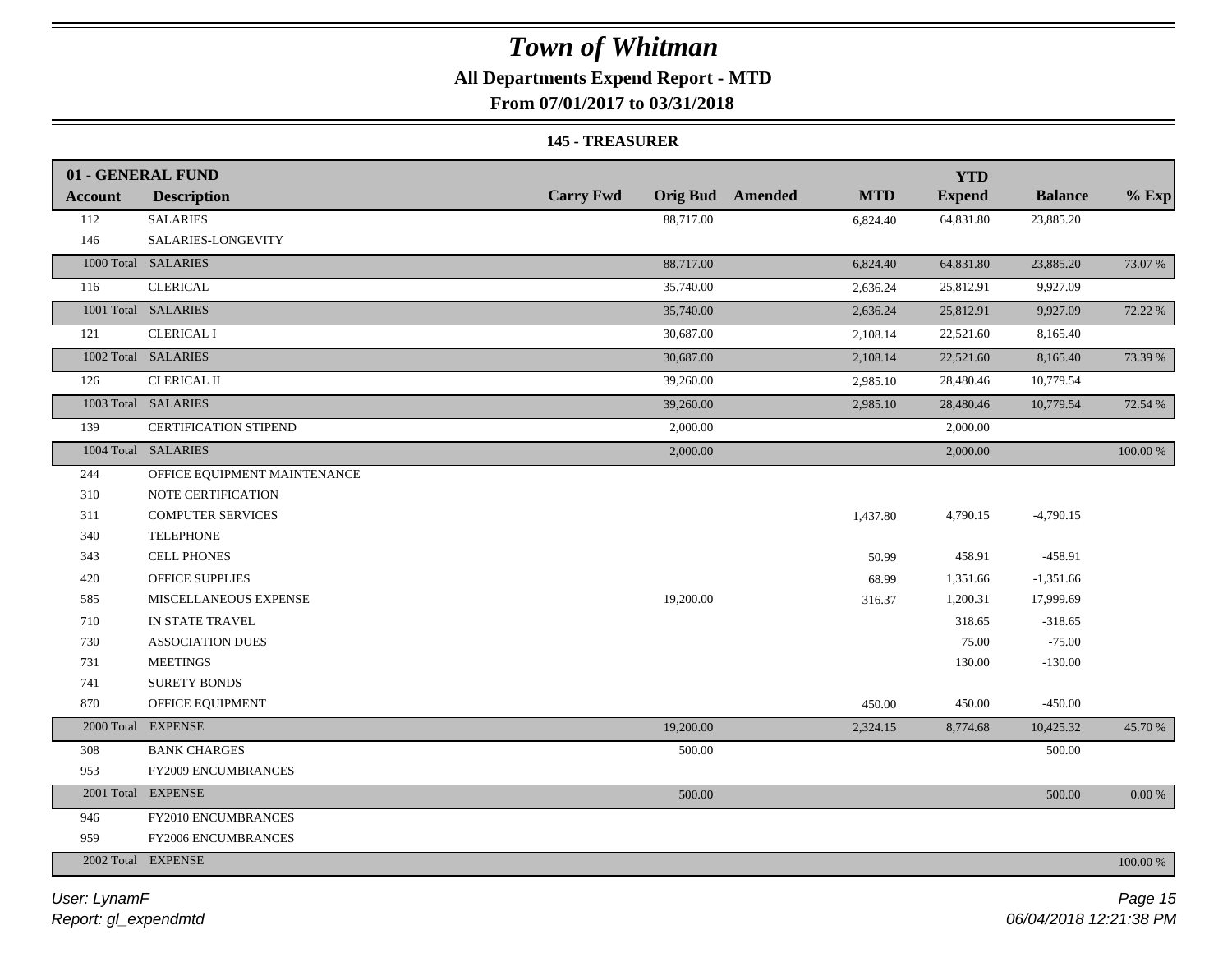## **All Departments Expend Report - MTD**

### **From 07/01/2017 to 03/31/2018**

#### **145 - TREASURER**

|         | 01 - GENERAL FUND                          |                  |                 |         |            | <b>YTD</b>    |                |          |
|---------|--------------------------------------------|------------------|-----------------|---------|------------|---------------|----------------|----------|
| Account | <b>Description</b>                         | <b>Carry Fwd</b> | <b>Orig Bud</b> | Amended | <b>MTD</b> | <b>Expend</b> | <b>Balance</b> | $%$ Exp  |
| 744     | PENALTY & INTEREST ON PR TAXES             |                  |                 |         |            |               |                |          |
|         | 2003 Total EXPENSE                         |                  |                 |         |            |               |                | 100.00 % |
| 999     |                                            |                  | 7.100.00        |         |            | 7,100.00      |                |          |
|         | 4572 Total A13ATM5/17 GASB45 ACTUARY SERV. |                  | 7.100.00        |         |            | 7,100.00      |                | 100.00 % |
|         | <b>145 Total TREASURER</b>                 |                  | 223,204.00      |         | 16,878.03  | 159,521.45    | 63,682.55      |          |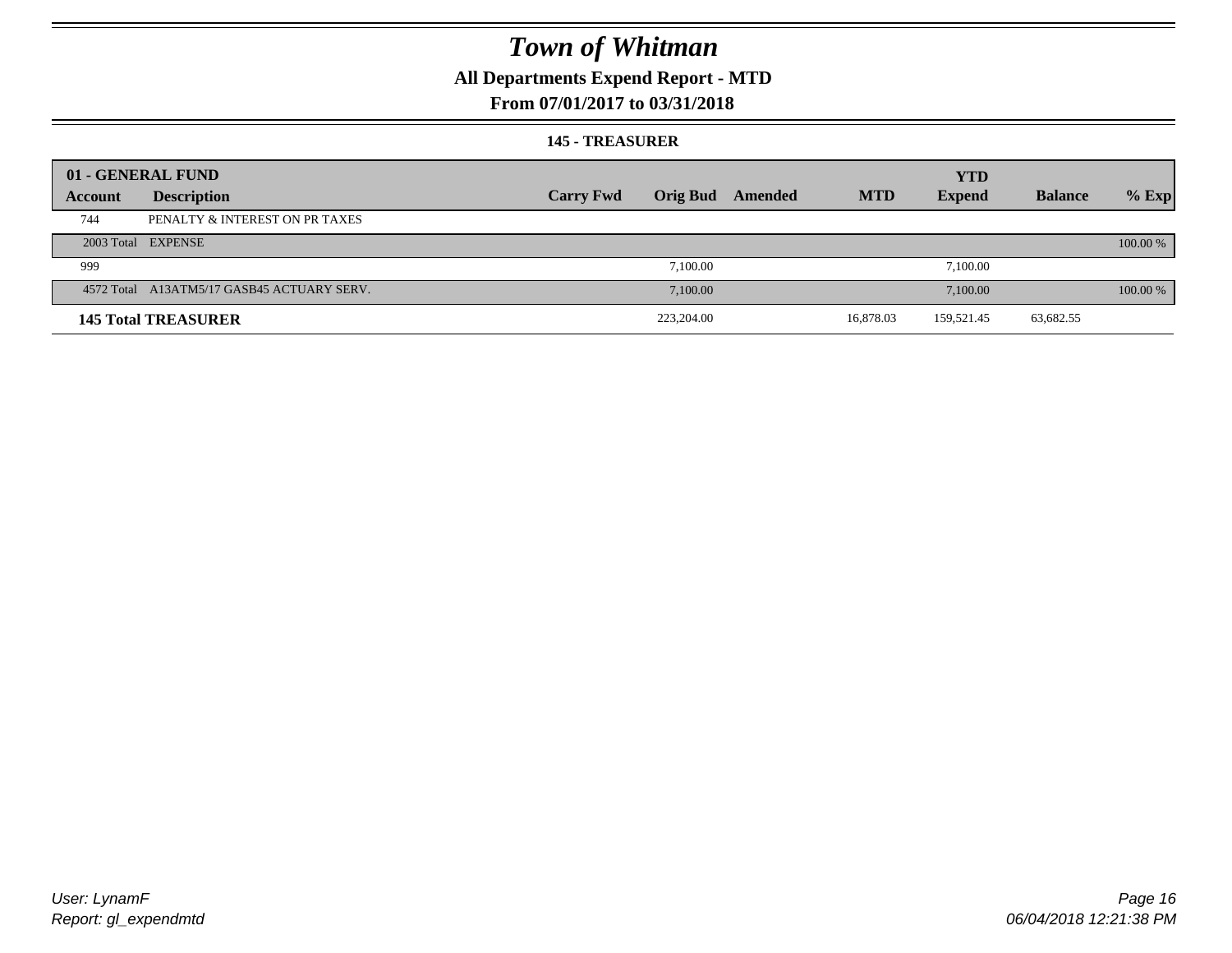## **All Departments Expend Report - MTD**

### **From 07/01/2017 to 03/31/2018**

### **146 - COLLECTOR**

|                | 01 - GENERAL FUND            |                  |           |                         |            | <b>YTD</b>    |                |             |
|----------------|------------------------------|------------------|-----------|-------------------------|------------|---------------|----------------|-------------|
| <b>Account</b> | <b>Description</b>           | <b>Carry Fwd</b> |           | <b>Orig Bud</b> Amended | <b>MTD</b> | <b>Expend</b> | <b>Balance</b> | $%$ Exp     |
| 112            | <b>SALARIES</b>              |                  |           |                         |            |               |                |             |
| 146            | SALARIES-LONGEVITY           |                  |           |                         |            |               |                |             |
|                | 1000 Total SALARIES          |                  |           |                         |            |               |                | $100.00~\%$ |
| 116            | <b>CLERICAL</b>              |                  | 40,409.00 |                         | 3,036.60   | 29,278.26     | 11,130.74      |             |
|                | 1001 Total SALARIES          |                  | 40,409.00 |                         | 3,036.60   | 29,278.26     | 11,130.74      | 72.45 %     |
| 121            | <b>CLERICAL I</b>            |                  | 39,260.00 |                         | 2,985.10   | 28,445.60     | 10,814.40      |             |
|                | 1002 Total SALARIES          |                  | 39,260.00 |                         | 2,985.10   | 28,445.60     | 10,814.40      | 72.45 %     |
| 126            | <b>CLERICAL II</b>           |                  |           |                         |            |               |                |             |
|                | 1003 Total SALARIES          |                  |           |                         |            |               |                | 100.00 %    |
| 130            | SALARIES-OVERTIME            |                  | 2,000.00  |                         | 284.20     | 1,288.06      | 711.94         |             |
|                | 1004 Total SALARIES          |                  | 2,000.00  |                         | 284.20     | 1,288.06      | 711.94         | 64.40 %     |
| 186            | CERTIFICATION STIPEND        |                  |           |                         |            |               |                |             |
|                | 1005 Total SALARIES          |                  |           |                         |            |               |                | 100.00 %    |
| 244            | OFFICE EQUIPMENT MAINTENANCE |                  |           |                         |            |               |                |             |
| 340            | <b>TELEPHONE</b>             |                  |           |                         |            |               |                |             |
| 343            | <b>CELL PHONES</b>           |                  |           |                         |            |               |                |             |
| 420            | <b>OFFICE SUPPLIES</b>       |                  |           |                         |            |               |                |             |
| 585            | MISCELLANEOUS EXPENSE        |                  |           |                         |            |               |                |             |
| 710            | IN STATE TRAVEL              |                  |           |                         |            |               |                |             |
| 730            | <b>ASSOCIATION DUES</b>      |                  |           |                         |            |               |                |             |
| 731            | <b>MEETINGS</b>              |                  |           |                         |            |               |                |             |
| 741            | SURETY BONDS                 |                  |           |                         |            |               |                |             |
| 870            | OFFICE EQUIPMENT             |                  |           |                         |            |               |                |             |
|                | 2000 Total EXPENSE           |                  |           |                         |            |               |                | 100.00 %    |
| 311            | <b>COMPUTER SERVICES</b>     |                  |           |                         |            |               |                |             |
|                | 2001 Total EXPENSE           |                  |           |                         |            |               |                | $100.00~\%$ |
| 958            | FY2005 ENCUMBRANCES          |                  |           |                         |            |               |                |             |
| 939            | FY2015 ENCUMBRANCES          |                  |           |                         |            |               |                |             |
| 943            | FY2012 ENCUMBRANCES          |                  |           |                         |            |               |                |             |
| 948            | FY07 ENCUMBRANCES            |                  |           |                         |            |               |                |             |
|                |                              |                  |           |                         |            |               |                |             |

*Report: gl\_expendmtd User: LynamF*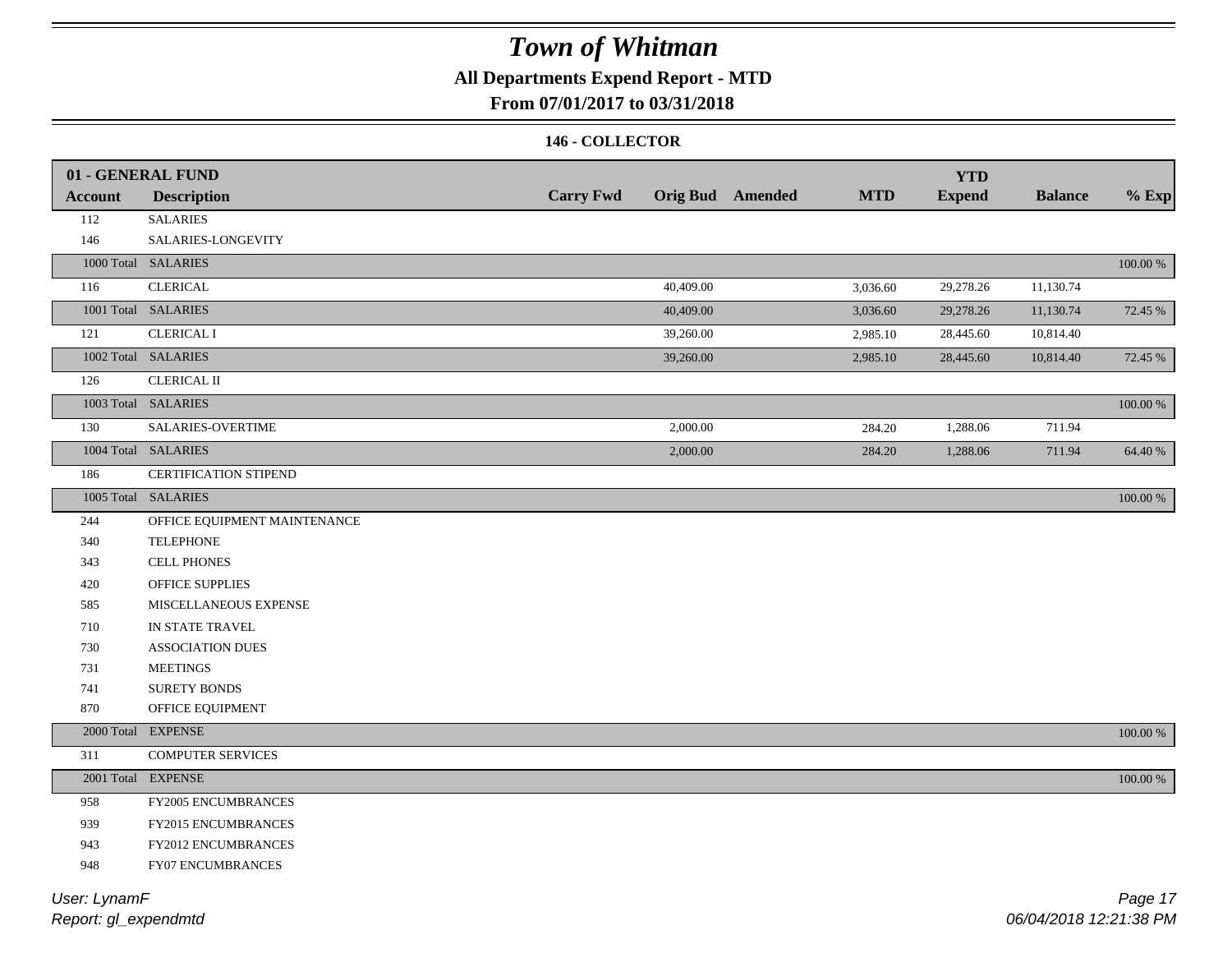### **All Departments Expend Report - MTD**

### **From 07/01/2017 to 03/31/2018**

### **146 - COLLECTOR**

|         | 01 - GENERAL FUND                     |                  |           |                  |            | <b>YTD</b>    |                |          |
|---------|---------------------------------------|------------------|-----------|------------------|------------|---------------|----------------|----------|
| Account | <b>Description</b>                    | <b>Carry Fwd</b> |           | Orig Bud Amended | <b>MTD</b> | <b>Expend</b> | <b>Balance</b> | $%$ Exp  |
| 959     | <b>FY2006 ENCUMBRANCES</b>            |                  |           |                  |            |               |                |          |
|         | 2002 Total EXPENSE                    |                  |           |                  |            |               |                | 100.00 % |
| 999     |                                       |                  |           |                  |            |               |                |          |
|         | 4570 Total A.1 STM 5/07 THEFT REFUNDS |                  |           |                  |            |               |                | 100.00 % |
|         | <b>146 Total COLLECTOR</b>            |                  | 81,669.00 |                  | 6,305.90   | 59,011.92     | 22,657.08      |          |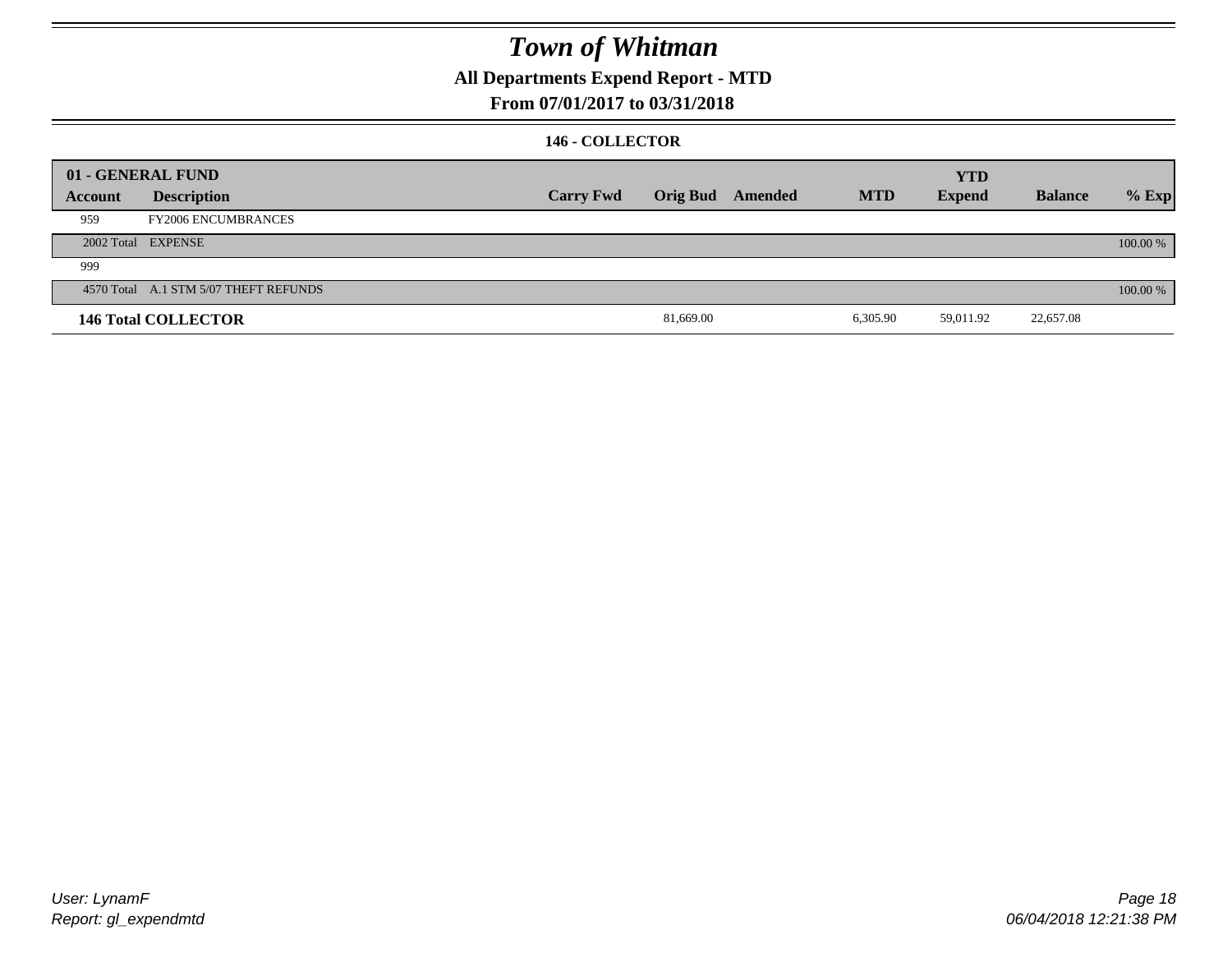### **All Departments Expend Report - MTD**

**From 07/01/2017 to 03/31/2018**

#### **151 - LAW DEPARTMENT**

|                | 01 - GENERAL FUND               |                  |                 |                |            | <b>YTD</b>    |                |           |
|----------------|---------------------------------|------------------|-----------------|----------------|------------|---------------|----------------|-----------|
| <b>Account</b> | <b>Description</b>              | <b>Carry Fwd</b> | <b>Orig Bud</b> | <b>Amended</b> | <b>MTD</b> | <b>Expend</b> | <b>Balance</b> | $%$ Exp   |
| 301            | <b>LEGAL SERVICES</b>           |                  | 145,000.00      |                | 13,851.00  | 99,997.59     | 45,002.41      |           |
| 585            | <b>MISCELLANEOUS EXPENSE</b>    |                  | 15,000.00       |                | 243.01     | 2,364.23      | 12,635.77      |           |
|                | 2000 Total EXPENSE              |                  | 160,000.00      |                | 14,094.01  | 102,361.82    | 57,638.18      | 63.97 %   |
| 302            | <b>CLAIMS SETTLEMENT</b>        |                  | 5,000.00        |                |            |               | 5,000.00       |           |
|                | 2001 Total EXPENSE              |                  | 5,000.00        |                |            |               | 5,000.00       | $0.00 \%$ |
| 943            | <b>FY2012 ENCUMBRANCES</b>      |                  |                 |                |            |               |                |           |
| 940            | <b>FY2016 ENCUMBRANCES</b>      |                  |                 |                |            |               |                |           |
| 945            | <b>FY2013 ENCUMBRANCES</b>      |                  |                 |                |            |               |                |           |
|                | 2002 Total EXPENSE              |                  |                 |                |            |               |                | 100.00 %  |
|                | <b>151 Total LAW DEPARTMENT</b> |                  | 165,000.00      |                | 14.094.01  | 102,361.82    | 62,638.18      |           |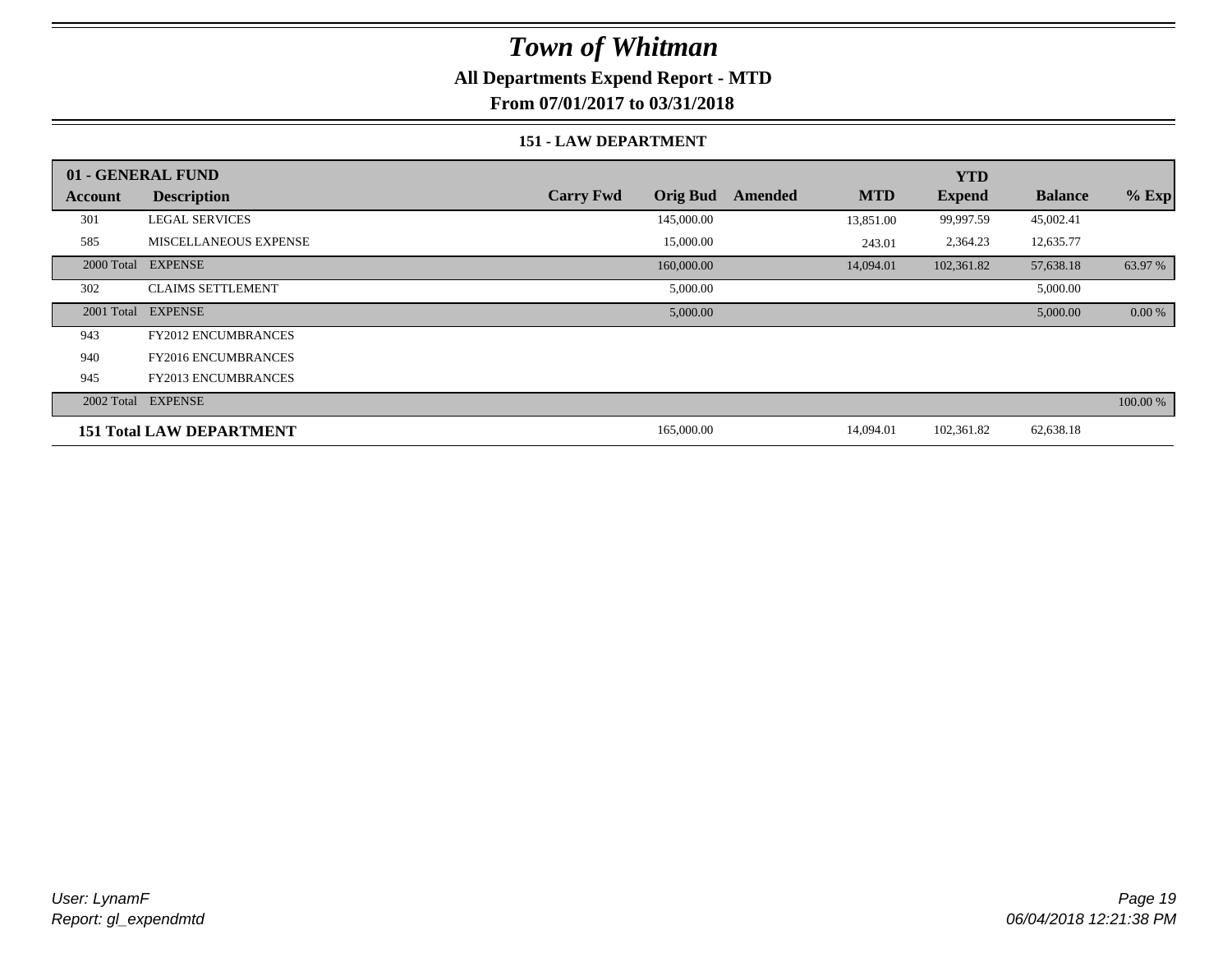**All Departments Expend Report - MTD**

**From 07/01/2017 to 03/31/2018**

#### **155 - DATA PROCESSING**

|                | 01 - GENERAL FUND                               |                  |                 |         |            | <b>YTD</b>    |                |             |
|----------------|-------------------------------------------------|------------------|-----------------|---------|------------|---------------|----------------|-------------|
| <b>Account</b> | <b>Description</b>                              | <b>Carry Fwd</b> | <b>Orig Bud</b> | Amended | <b>MTD</b> | <b>Expend</b> | <b>Balance</b> | $%$ Exp     |
| 112            | <b>SALARIES</b>                                 |                  | 123,850.00      |         | 9,526.92   | 90,505.74     | 33,344.26      |             |
|                | 1000 Total SALARIES                             |                  | 123,850.00      |         | 9,526.92   | 90,505.74     | 33, 344. 26    | 73.07%      |
| 116            | <b>CLERICAL</b>                                 |                  |                 |         |            |               |                |             |
|                | 1001 Total SALARIES                             |                  |                 |         |            |               |                | $100.00~\%$ |
| 243            | EQUIPMENT MAINTENANCE                           |                  |                 |         |            | 6,000.93      | $-6,000.93$    |             |
| 280            | SUPPORT SERVICES                                |                  |                 |         |            |               |                |             |
| 311            | <b>COMPUTER SERVICES</b>                        |                  |                 |         | 1,131.40   | 55,754.60     | $-55,754.60$   |             |
| 340            | <b>TELEPHONE</b>                                |                  |                 |         |            | 1,062.80      | $-1,062.80$    |             |
| 343            | <b>CELL PHONES</b>                              |                  |                 |         | 91.78      | 1,257.81      | $-1,257.81$    |             |
| 420            | <b>OFFICE SUPPLIES</b>                          |                  |                 |         |            |               |                |             |
| 585            | MISCELLANEOUS EXPENSE                           |                  | 172,427.00      |         |            | 623.91        | 171,803.09     |             |
| 269            | DATA PROCESSING SOFTWARE                        |                  |                 |         |            | 50,967.99     | $-50,967.99$   |             |
| 276            | DATA PROCESSING EQUIP.                          |                  |                 |         |            | 4,772.67      | $-4,772.67$    |             |
|                | 2000 Total EXPENSE                              |                  | 172,427.00      |         | 1,223.18   | 120,440.71    | 51,986.29      | 69.85 %     |
| 940            | FY2016 ENCUMBRANCES                             |                  |                 |         |            |               |                |             |
| 941            | FY 2017 ENCUMBRANCES                            | 850.28           |                 |         |            | 850.28        |                |             |
| 943            | FY2012 ENCUMBRANCES                             |                  |                 |         |            |               |                |             |
| 948            | <b>FY07 ENCUMBRANCES</b>                        |                  |                 |         |            |               |                |             |
| 949            | FY2014 ENCUMBRANCES                             |                  |                 |         |            |               |                |             |
| 953            | FY2009 ENCUMBRANCES                             |                  |                 |         |            |               |                |             |
| 958            | FY2005 ENCUMBRANCES                             |                  |                 |         |            |               |                |             |
| 945            | FY2013 ENCUMBRANCES                             |                  |                 |         |            |               |                |             |
| 946            | FY2010 ENCUMBRANCES                             |                  |                 |         |            |               |                |             |
|                | 2001 Total EXPENSE                              | 850.28           |                 |         |            | 850.28        |                | $100.00~\%$ |
| 281            | <b>GIS SYSTEM MAINTENANCE</b>                   |                  | 15,000.00       |         |            | 7,500.00      | 7,500.00       |             |
| 941            | FY 2017 ENCUMBRANCES                            |                  |                 |         |            |               |                |             |
|                | 2002 Total EXPENSE                              |                  | 15,000.00       |         |            | 7,500.00      | 7,500.00       | 50.00 %     |
| 999            |                                                 |                  |                 |         |            |               |                |             |
|                | 4402 Total A.16ATM5/16 PUR.WIRELESS NTWK CNTRLR |                  |                 |         |            |               |                | $100.00~\%$ |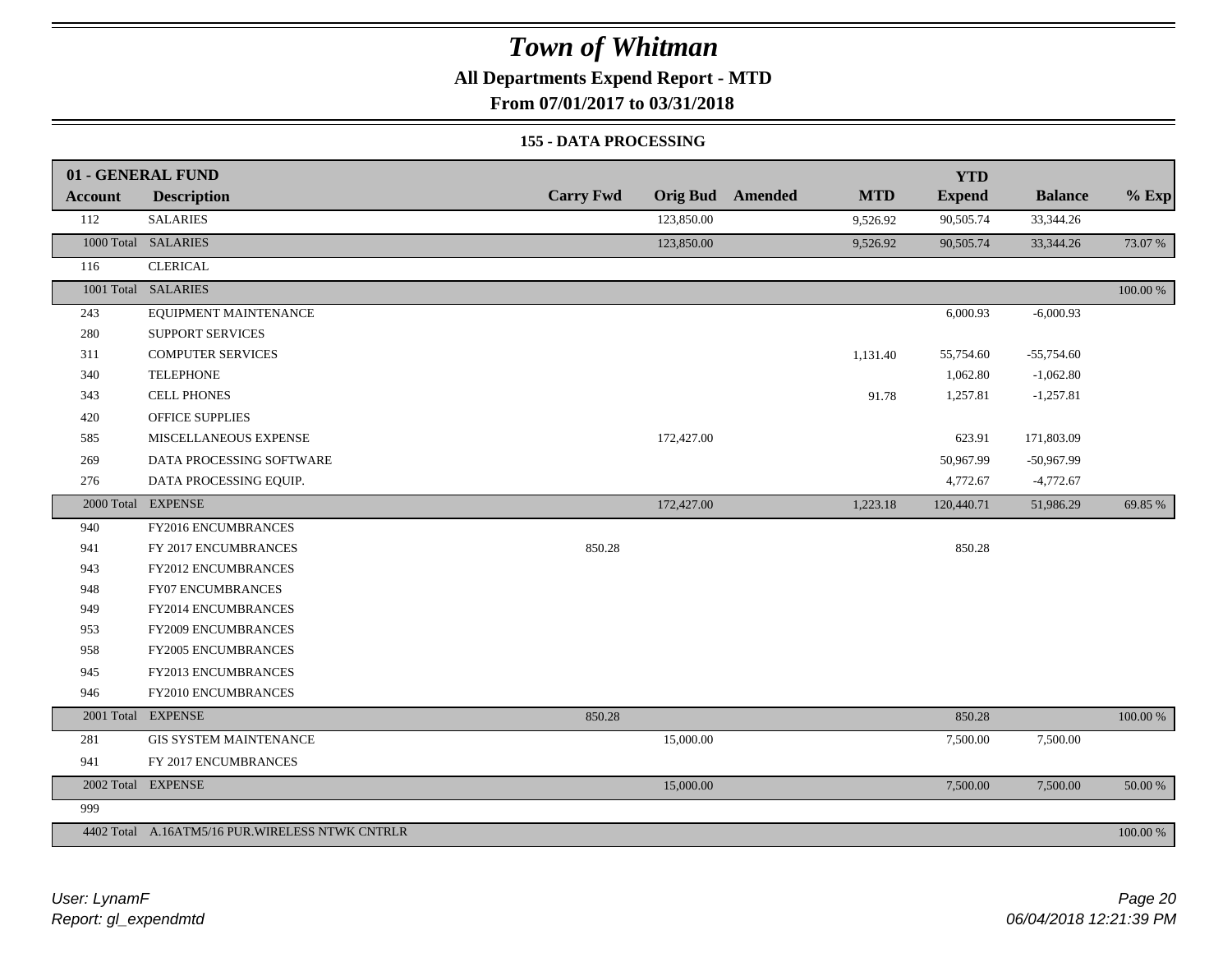**All Departments Expend Report - MTD**

**From 07/01/2017 to 03/31/2018**

#### **155 - DATA PROCESSING**

|            | 01 - GENERAL FUND                                  |                  |                 |         |            | <b>YTD</b>    |                |           |
|------------|----------------------------------------------------|------------------|-----------------|---------|------------|---------------|----------------|-----------|
| Account    | <b>Description</b>                                 | <b>Carry Fwd</b> | <b>Orig Bud</b> | Amended | <b>MTD</b> | <b>Expend</b> | <b>Balance</b> | $%$ Exp   |
| 999        |                                                    | 1,455.00         |                 |         |            | 172.47        | 1,282.53       |           |
|            | 4411 Total A.17ATM5/16 PUR.BATT.-POLICE NTWRK      | 1,455.00         |                 |         |            | 172.47        | 1,282.53       | 11.85 %   |
| 999        |                                                    |                  |                 |         |            |               |                |           |
|            | 4512 Total A.37ATM 5/15 PUR.2 COPIERS/TOWN OFFICES |                  |                 |         |            |               |                | 100.00 %  |
| 999        |                                                    |                  | 11,000.00       |         |            | 10,995.00     | 5.00           |           |
| 4519 Total | A.34ATM 5/17 PUR.MULTI-FUNCTION PRINTER            |                  | 11,000.00       |         |            | 10,995.00     | 5.00           | 99.95 %   |
| 999        |                                                    |                  | 3,500.00        |         |            | 3,500.00      |                |           |
|            | 4520 Total A33ATM 5/17 PUR.FIREWALLS               |                  | 3,500.00        |         |            | 3,500.00      |                | 100.00 %  |
| 999        |                                                    | 3,413.38         |                 |         |            |               | 3,413.38       |           |
|            | 4526 Total A.36 ATM5/15PUR.POW.SUPPLY/NETWK.EQ.    | 3,413.38         |                 |         |            |               | 3,413.38       | $0.00 \%$ |
| 999        |                                                    | 8,000.00         |                 |         |            |               | 8,000.00       |           |
|            | 4527 Total A.14ATM5/16 PUR.SFTWR NET.SECURITY      | 8,000.00         |                 |         |            |               | 8,000.00       | 0.00 %    |
| 999        |                                                    |                  | 15,000.00       |         |            | 2,699.85      | 12,300.15      |           |
| 4564 Total | A36ATM5/17PUR.COMP.EQ.TN.BLDGS                     |                  | 15,000.00       |         |            | 2,699.85      | 12,300.15      | 17.99 %   |
|            | <b>155 Total DATA PROCESSING</b>                   | 13,718.66        | 340,777.00      |         | 10,750.10  | 236,664.05    | 117,831.61     |           |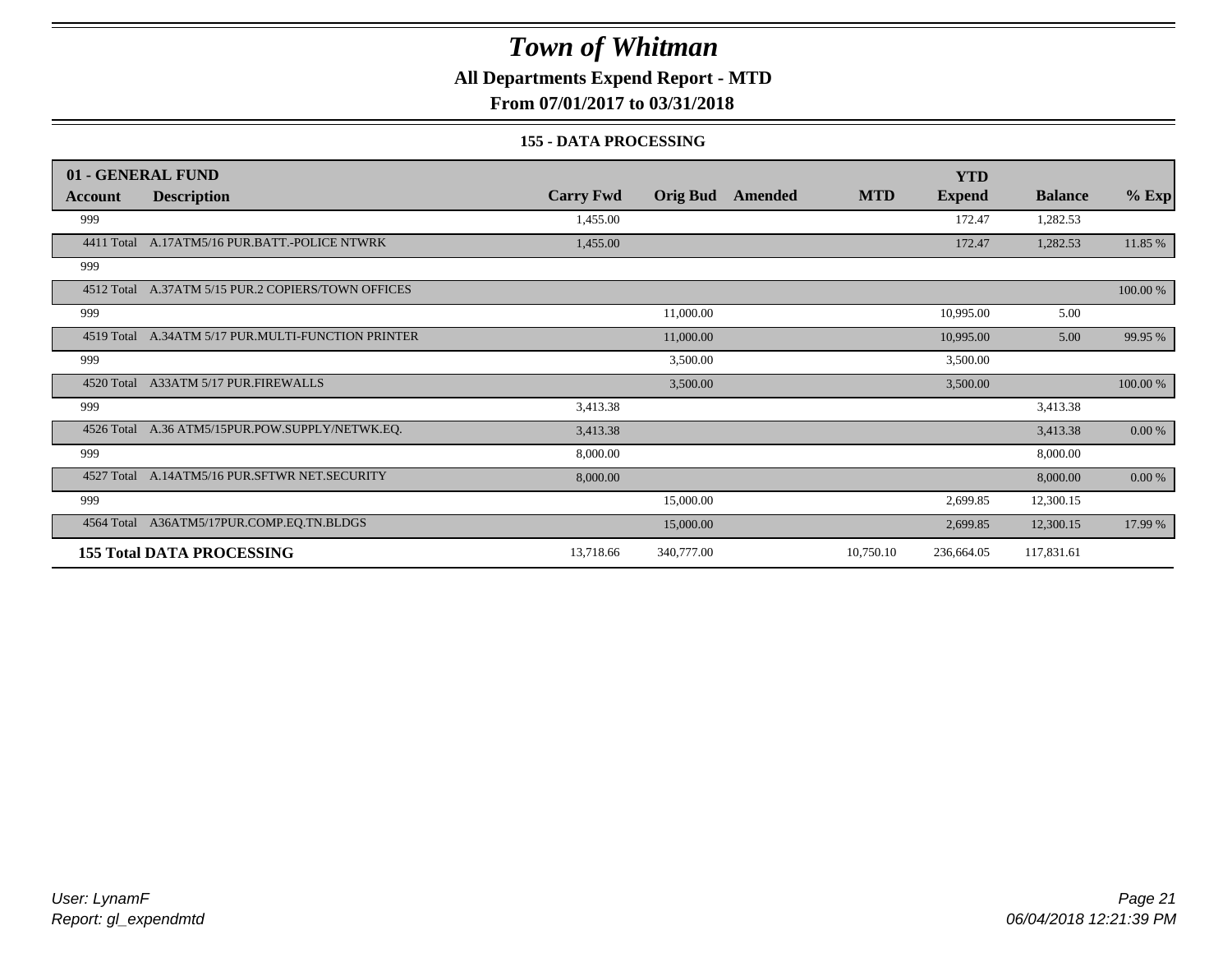**All Departments Expend Report - MTD**

**From 07/01/2017 to 03/31/2018**

### **158 - TAX TITLE FORECLOSURE-TREAS.**

|         | 01 - GENERAL FUND                             |                  |           |         |            | <b>YTD</b>    |                |          |
|---------|-----------------------------------------------|------------------|-----------|---------|------------|---------------|----------------|----------|
| Account | <b>Description</b>                            | <b>Carry Fwd</b> | Orig Bud  | Amended | <b>MTD</b> | <b>Expend</b> | <b>Balance</b> | $%$ Exp  |
| 252     | <b>SERVICES</b>                               |                  | 40,000.00 |         | 7.486.31   | 18.874.63     | 21,125.37      |          |
|         | 2000 Total EXPENSE                            |                  | 40,000,00 |         | 7.486.31   | 18.874.63     | 21,125,37      | 47.18 %  |
| 948     | <b>FY07 ENCUMBRANCES</b>                      |                  |           |         |            |               |                |          |
|         | 2001 Total EXPENSE                            |                  |           |         |            |               |                | 100.00 % |
|         | <b>158 Total TAX TITLE FORECLOSURE-TREAS.</b> |                  | 40,000.00 |         | 7,486.31   | 18,874.63     | 21,125.37      |          |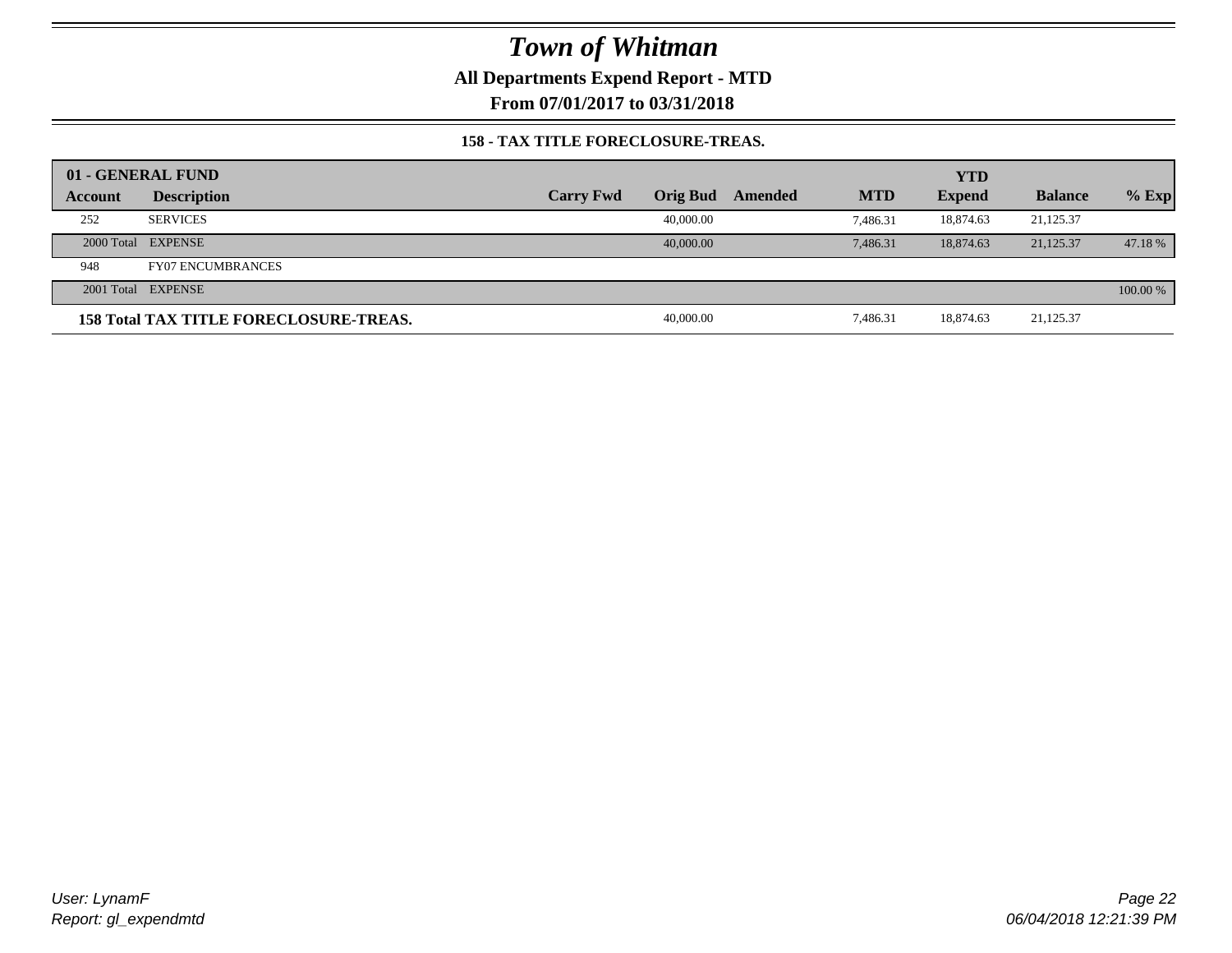**All Departments Expend Report - MTD**

**From 07/01/2017 to 03/31/2018**

#### **159 - TAX TITLE EXPENSE-COLLECTOR**

|         | 01 - GENERAL FUND                            |                  |                         |            | YTD           |                |          |
|---------|----------------------------------------------|------------------|-------------------------|------------|---------------|----------------|----------|
| Account | <b>Description</b>                           | <b>Carry Fwd</b> | <b>Orig Bud</b> Amended | <b>MTD</b> | <b>Expend</b> | <b>Balance</b> | $%$ Exp  |
| 252     | <b>SERVICES</b>                              |                  |                         |            |               |                |          |
|         | 2000 Total EXPENSE                           |                  |                         |            |               |                | 100.00 % |
|         | <b>159 Total TAX TITLE EXPENSE-COLLECTOR</b> |                  |                         |            |               |                |          |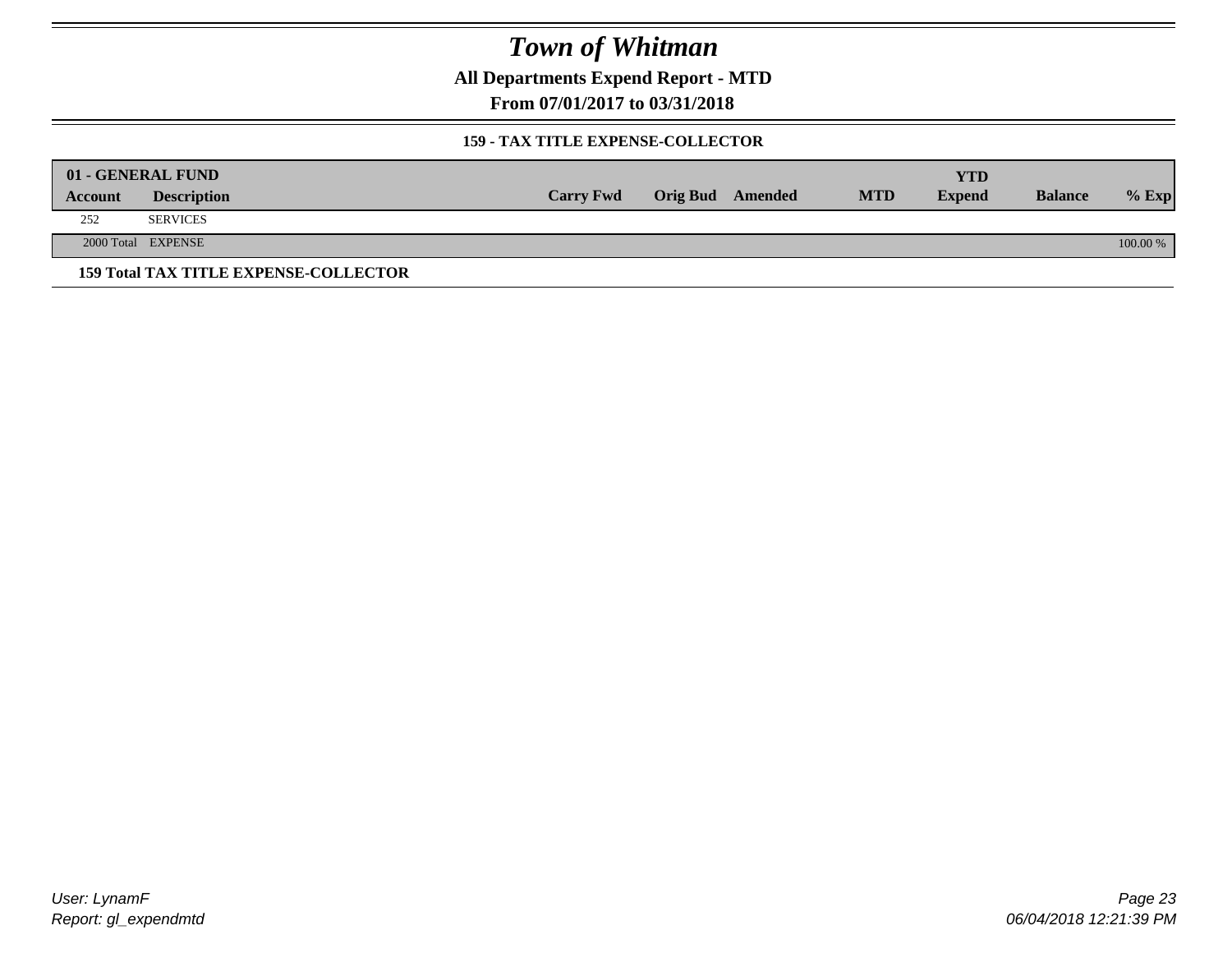## **All Departments Expend Report - MTD**

**From 07/01/2017 to 03/31/2018**

#### **161 - TOWN CLERK**

|                | 01 - GENERAL FUND            |                  |                                       | <b>YTD</b>    |                |           |
|----------------|------------------------------|------------------|---------------------------------------|---------------|----------------|-----------|
| <b>Account</b> | <b>Description</b>           | <b>Carry Fwd</b> | <b>Orig Bud</b> Amended<br><b>MTD</b> | <b>Expend</b> | <b>Balance</b> | $%$ Exp   |
| 112            | <b>SALARIES</b>              | 66,127.00        | 5,086.68                              | 48,323.46     | 17,803.54      |           |
| 146            | SALARIES-LONGEVITY           |                  |                                       |               |                |           |
|                | 1000 Total SALARIES          | 66,127.00        | 5,086.68                              | 48,323.46     | 17,803.54      | 73.07 %   |
| 116            | <b>CLERICAL</b>              | 40,409.00        | 3,036.60                              | 29,254.34     | 11,154.66      |           |
|                | 1001 Total SALARIES          | 40,409.00        | 3,036.60                              | 29,254.34     | 11,154.66      | 72.39 %   |
| 126            | <b>CLERICAL II</b>           | 38,663.00        | 2,950.24                              | 27,893.49     | 10,769.51      |           |
|                | 1002 Total SALARIES          | 38,663.00        | 2,950.24                              | 27,893.49     | 10,769.51      | 72.14 %   |
| 130            | SALARIES-OVERTIME            | 1,000.00         | 165.00                                | 748.14        | 251.86         |           |
|                | 1004 Total SALARIES          | 1,000.00         | 165.00                                | 748.14        | 251.86         | 74.81 %   |
| 142            | <b>CERTIFICATION STIPEND</b> |                  |                                       |               |                |           |
|                | 1005 Total SALARIES          |                  |                                       |               |                | 100.00 %  |
| 244            | OFFICE EQUIPMENT MAINTENANCE |                  |                                       | 184.80        | $-184.80$      |           |
| 306            | <b>BOOKBINDING</b>           |                  |                                       |               |                |           |
| 314            | <b>MICRO FILM STORAGE</b>    |                  |                                       | 264.00        | $-264.00$      |           |
| 340            | <b>TELEPHONE</b>             |                  |                                       |               |                |           |
| 343            | <b>CELL PHONES</b>           |                  | 25.50                                 | 229.46        | $-229.46$      |           |
| 736            | TOWN RECORDS RESTORATION     |                  |                                       |               |                |           |
| 420            | <b>OFFICE SUPPLIES</b>       |                  | 64.98                                 | 396.70        | $-396.70$      |           |
| 585            | MISCELLANEOUS EXPENSE        | 3,950.00         |                                       | 93.95         | 3,856.05       |           |
| 732            | DOG LICENSES & SUPPLIES      |                  |                                       |               |                |           |
| 710            | IN STATE TRAVEL              |                  |                                       | 374.25        | $-374.25$      |           |
| 730            | <b>ASSOCIATION DUES</b>      |                  | 35.00                                 | 420.00        | $-420.00$      |           |
| 731            | <b>MEETINGS</b>              |                  |                                       | 1,069.88      | $-1,069.88$    |           |
| 741            | <b>SURETY BONDS</b>          |                  |                                       |               |                |           |
| 870            | OFFICE EQUIPMENT             |                  |                                       |               |                |           |
|                | 2000 Total EXPENSE           | 3,950.00         | 125.48                                | 3,033.04      | 916.96         | 76.78 %   |
| 736            | TOWN RECORDS RESTORATION     | 2,500.00         |                                       |               | 2,500.00       |           |
|                | 2001 Total EXPENSE           | 2,500.00         |                                       |               | 2,500.00       | $0.00 \%$ |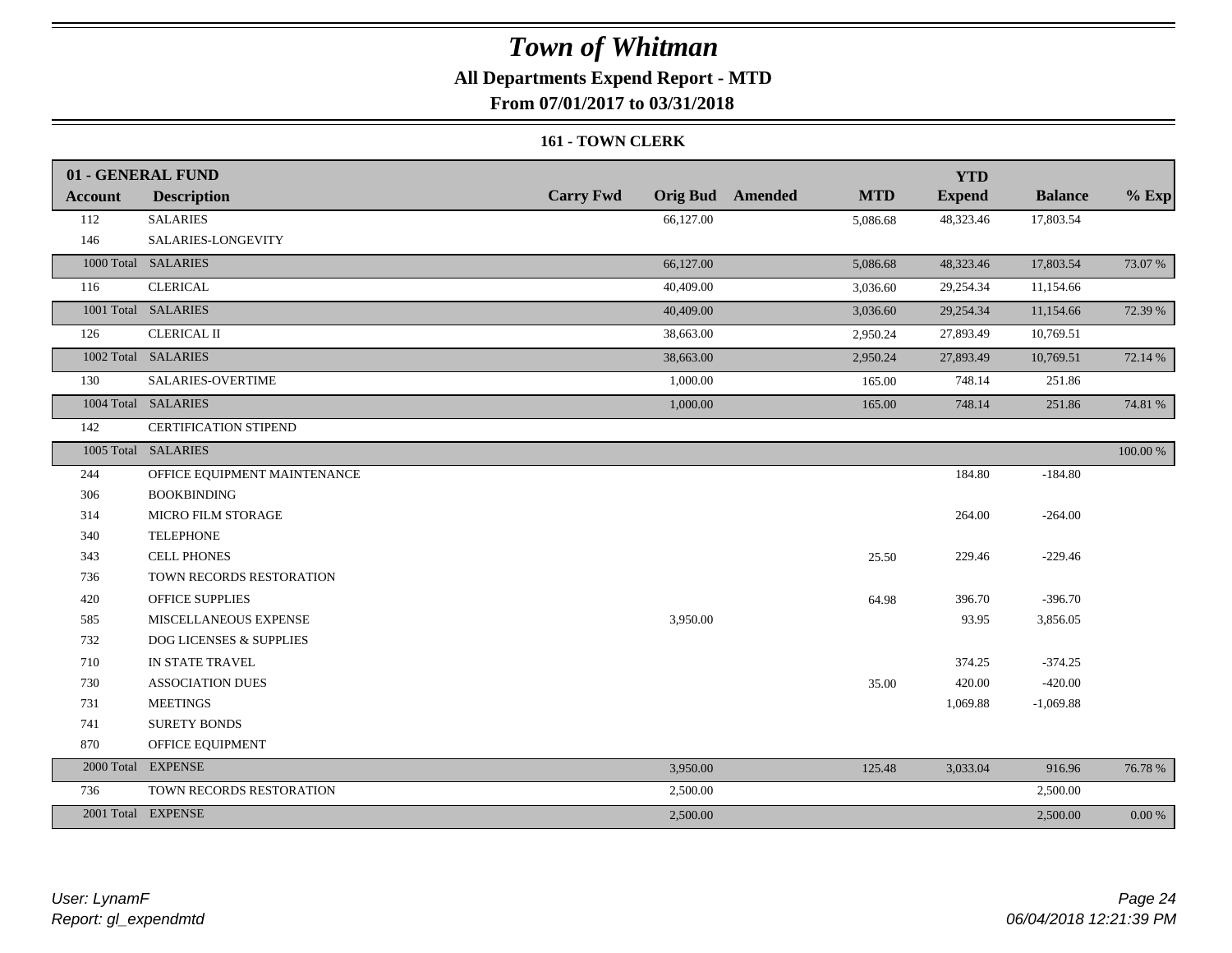## **All Departments Expend Report - MTD**

### **From 07/01/2017 to 03/31/2018**

#### **161 - TOWN CLERK**

|            | 01 - GENERAL FUND                         |                  |                 |                |            | <b>YTD</b>    |                |          |
|------------|-------------------------------------------|------------------|-----------------|----------------|------------|---------------|----------------|----------|
| Account    | <b>Description</b>                        | <b>Carry Fwd</b> | <b>Orig Bud</b> | <b>Amended</b> | <b>MTD</b> | <b>Expend</b> | <b>Balance</b> | $%$ Exp  |
| 946        | FY2010 ENCUMBRANCES                       |                  |                 |                |            |               |                |          |
| 953        | <b>FY2009 ENCUMBRANCES</b>                |                  |                 |                |            |               |                |          |
|            | 2002 Total EXPENSE                        |                  |                 |                |            |               |                | 100.00 % |
| 732        | <b>DOG LICENSES &amp; SUPPLIES</b>        |                  |                 |                |            |               |                |          |
| 2003 Total | <b>EXPENSE</b>                            |                  |                 |                |            |               |                | 100.00 % |
| 999        |                                           |                  |                 |                |            |               |                |          |
| 4422 Total | A30ATM5/07PURCHASE PRINTER                |                  |                 |                |            |               |                | 100.00 % |
| 999        |                                           |                  |                 |                |            |               |                |          |
| 4424 Total | ESTABLISH PETTY CASH - TOWN CLERK         |                  |                 |                |            |               |                | 100.00 % |
| 999        |                                           |                  |                 |                |            |               |                |          |
|            | 4425 Total A.36ATM5/06MICROF.TN.REC.93-05 |                  |                 |                |            |               |                | 100.00 % |
|            | <b>161 Total TOWN CLERK</b>               |                  | 152,649.00      |                | 11,364.00  | 109,252.47    | 43,396.53      |          |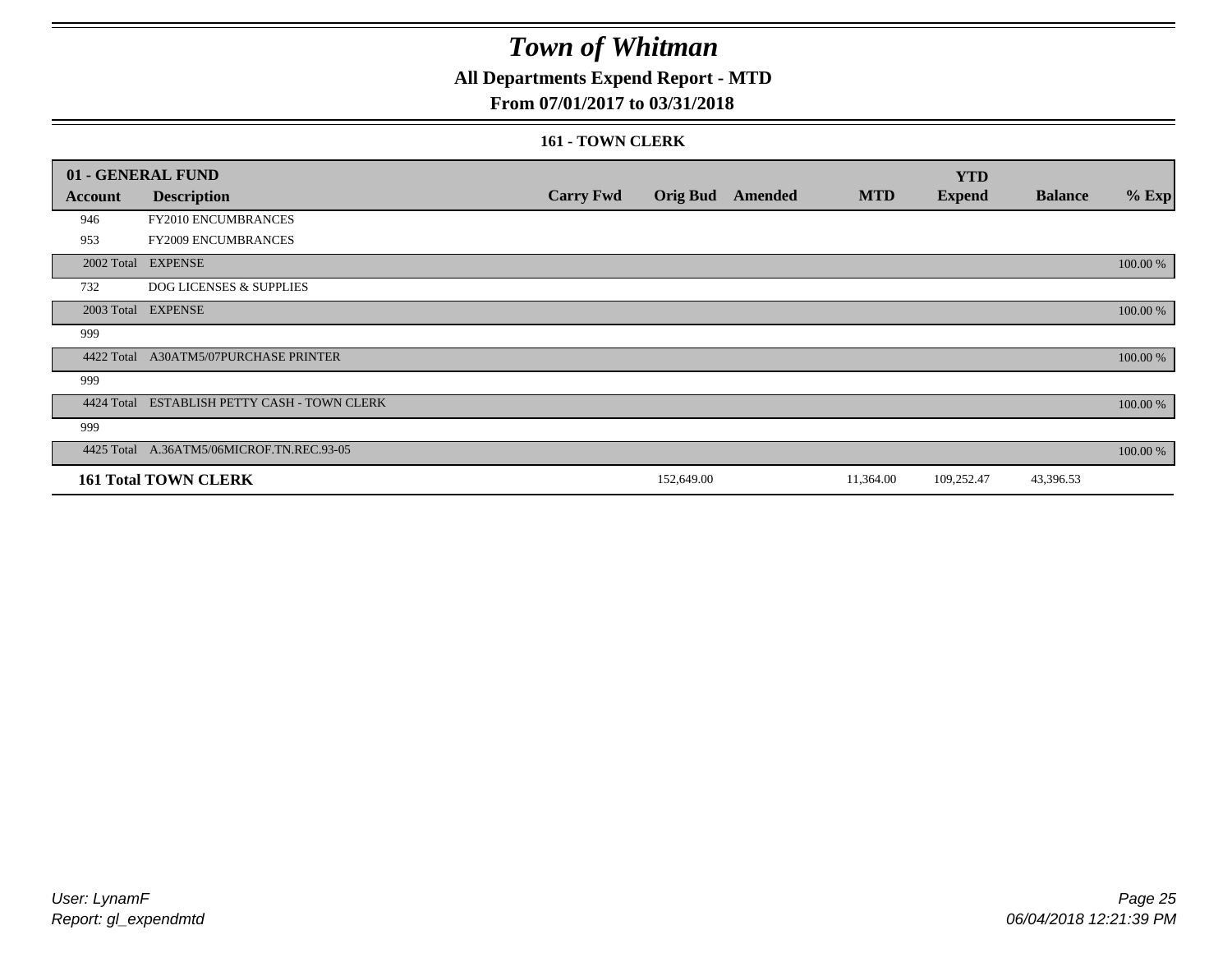## **All Departments Expend Report - MTD**

### **From 07/01/2017 to 03/31/2018**

#### **163 - REGISTRARS**

|                | 01 - GENERAL FUND             |                                     |                       | <b>YTD</b>    |                |            |
|----------------|-------------------------------|-------------------------------------|-----------------------|---------------|----------------|------------|
| <b>Account</b> | <b>Description</b>            | <b>Carry Fwd</b><br><b>Orig Bud</b> | <b>MTD</b><br>Amended | <b>Expend</b> | <b>Balance</b> | $%$ Exp    |
| 110            | <b>SALARIES-BOARD MEMBERS</b> | 3,708.00                            | 309.00                | 2,781.00      | 927.00         |            |
| 128            | <b>TOWN CLERK</b>             | 709.00                              |                       | 709.00        |                |            |
|                | 1000 Total SALARIES           | 4,417.00                            | 309.00                | 3,490.00      | 927.00         | 79.01 %    |
| 121            | <b>CLERICAL I</b>             |                                     |                       |               |                |            |
|                | 1001 Total SALARIES           |                                     |                       |               |                | 100.00 %   |
| 122            | <b>CANVAS LIST SERVICES</b>   | 4,096.00                            |                       | 4,096.00      |                |            |
|                | 1002 Total SALARIES           | 4,096.00                            |                       | 4,096.00      |                | 100.00 %   |
| 244            | OFFICE EQUIPMENT MAINTENANCE  |                                     |                       |               |                |            |
| 340            | <b>TELEPHONE</b>              |                                     |                       |               |                |            |
| 420            | <b>OFFICE SUPPLIES</b>        | 400.00                              |                       |               | 400.00         |            |
| 731            | <b>MEETINGS</b>               |                                     |                       |               |                |            |
| 2000 Total     | <b>EXPENSE</b>                | 400.00                              |                       |               | 400.00         | $0.00\ \%$ |
| 342            | <b>PRINTING</b>               | 2,000.00                            |                       |               | 2,000.00       |            |
|                | 2001 Total EXPENSE            | 2,000.00                            |                       |               | 2,000.00       | $0.00\ \%$ |
| 590            | <b>CENSUS SUPPLIES</b>        | 1,900.00                            |                       | 1,350.10      | 549.90         |            |
| 2002 Total     | <b>EXPENSE</b>                | 1,900.00                            |                       | 1,350.10      | 549.90         | 71.05 %    |
| 943            | <b>FY2012 ENCUMBRANCES</b>    |                                     |                       |               |                |            |
| 945            | FY2013 ENCUMBRANCES           |                                     |                       |               |                |            |
| 946            | FY2010 ENCUMBRANCES           |                                     |                       |               |                |            |
|                | 2003 Total EXPENSE            |                                     |                       |               |                | 100.00 %   |
|                | <b>163 Total REGISTRARS</b>   | 12,813.00                           | 309.00                | 8,936.10      | 3,876.90       |            |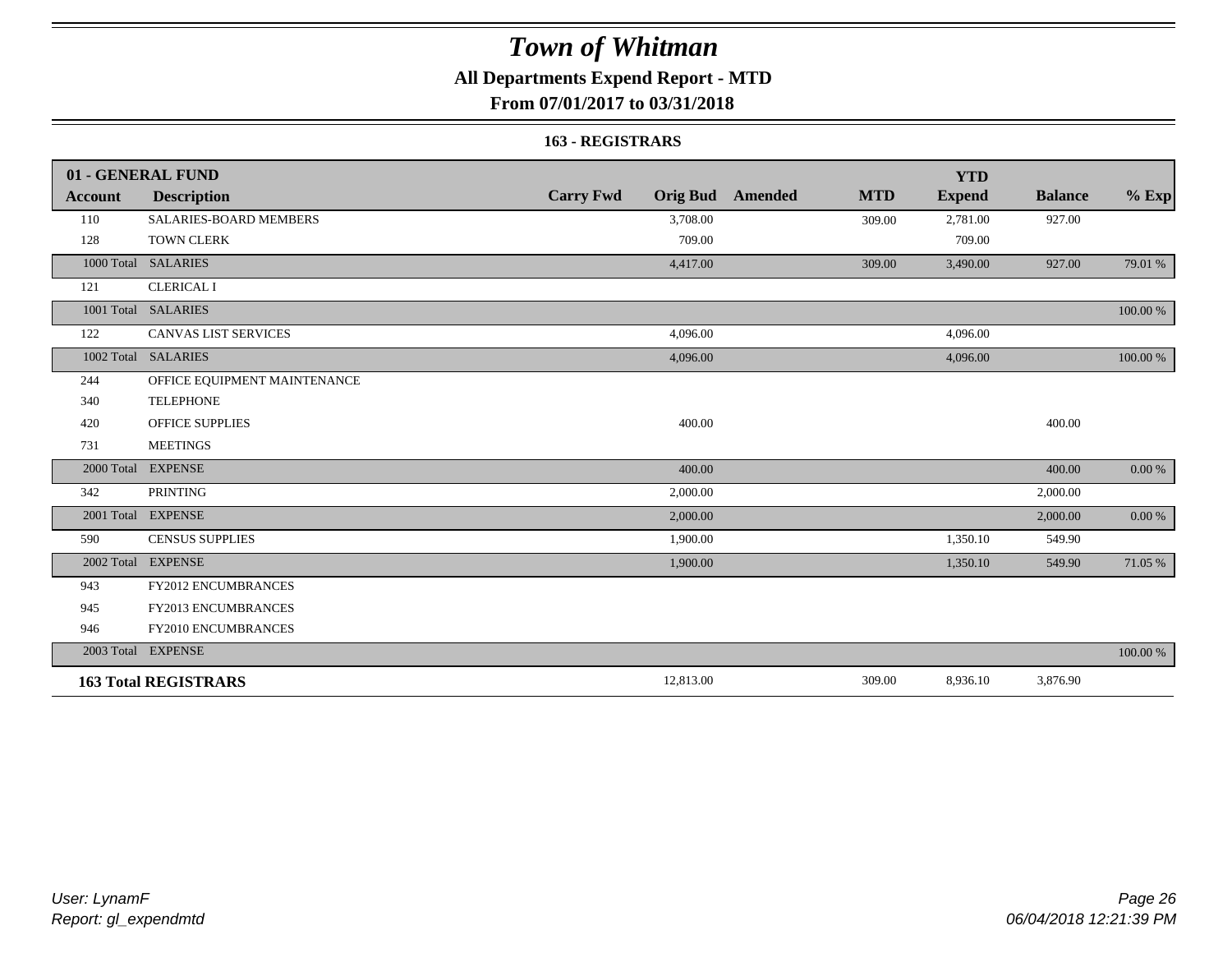**All Departments Expend Report - MTD**

**From 07/01/2017 to 03/31/2018**

### **171 - CONSERVATION COMMISSION**

|                | 01 - GENERAL FUND                              |                  |                 |          |            | <b>YTD</b>    |                |          |
|----------------|------------------------------------------------|------------------|-----------------|----------|------------|---------------|----------------|----------|
| <b>Account</b> | <b>Description</b>                             | <b>Carry Fwd</b> | <b>Orig Bud</b> | Amended  | <b>MTD</b> | <b>Expend</b> | <b>Balance</b> | $%$ Exp  |
| 121            | <b>CLERICAL I</b>                              |                  | 1,340.00        |          |            | 800.66        | 539.34         |          |
|                | 1000 Total SALARIES                            |                  | 1,340.00        |          |            | 800.66        | 539.34         | 59.75 %  |
| 949            | <b>FY2014 ENCUMBRANCES</b>                     |                  |                 |          |            |               |                |          |
| 1001 Total     | <b>SALARIES</b>                                |                  |                 |          |            |               |                | 100.00 % |
| 304            | <b>ADVERTISING</b>                             |                  |                 |          |            |               |                |          |
| 307            | ENGINEERING/ARCHITECTURAL                      |                  |                 |          |            |               |                |          |
| 420            | <b>OFFICE SUPPLIES</b>                         |                  |                 |          |            |               |                |          |
| 585            | <b>MISCELLANEOUS EXPENSE</b>                   |                  | 580.00          |          | 143.04     | 150.54        | 429.46         |          |
| 710            | IN STATE TRAVEL                                |                  |                 |          |            |               |                |          |
| 730            | <b>ASSOCIATION DUES</b>                        |                  |                 |          |            | 409.00        | $-409.00$      |          |
| 731            | <b>MEETINGS</b>                                |                  |                 |          |            |               |                |          |
| 2000 Total     | <b>EXPENSE</b>                                 |                  | 580.00          |          | 143.04     | 559.54        | 20.46          | 96.47 %  |
| 733            | CONS. N.O.I. FEES APPROPRIATED                 |                  |                 |          |            |               |                |          |
| 2001 Total     | <b>EXPENSE</b>                                 |                  |                 |          |            |               |                | 100.00 % |
| 943            | <b>FY2012 ENCUMBRANCES</b>                     |                  |                 |          |            |               |                |          |
|                | 2002 Total EXPENSE                             |                  |                 |          |            |               |                | 100.00 % |
| 999            |                                                |                  |                 | 5,000.00 | 2,900.00   | 2,900.00      | 2,100.00       |          |
|                | 4401 Total A.12STM12/17PHS1 ASSESS.HOBART POND |                  |                 | 5,000.00 | 2,900.00   | 2,900.00      | 2,100.00       | 58.00 %  |
|                | 171 Total CONSERVATION COMMISSION              |                  | 1,920.00        | 5,000.00 | 3,043.04   | 4,260.20      | 2,659.80       |          |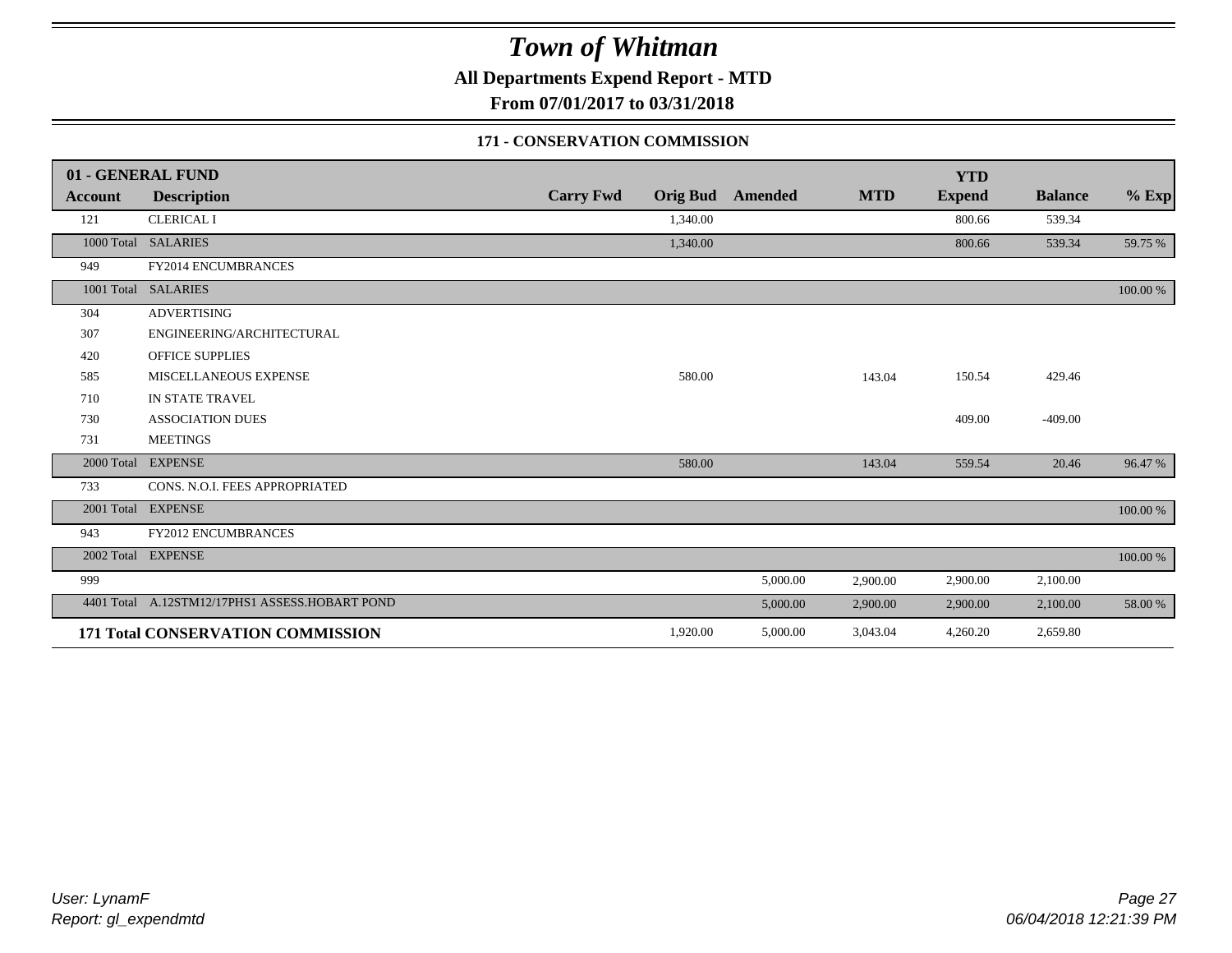**All Departments Expend Report - MTD**

**From 07/01/2017 to 03/31/2018**

#### **175 - PLANNING BOARD**

|                | 01 - GENERAL FUND               |                                     |                       | <b>YTD</b>    |                |          |
|----------------|---------------------------------|-------------------------------------|-----------------------|---------------|----------------|----------|
| <b>Account</b> | <b>Description</b>              | <b>Carry Fwd</b><br><b>Orig Bud</b> | <b>MTD</b><br>Amended | <b>Expend</b> | <b>Balance</b> | $%$ Exp  |
| 121            | <b>CLERICAL I</b>               | 6,805.00                            | 157.95                | 1,614.60      | 5,190.40       |          |
| 1000 Total     | <b>SALARIES</b>                 | 6,805.00                            | 157.95                | 1,614.60      | 5,190.40       | 23.72 %  |
| 939            | <b>FY2015 ENCUMBRANCES</b>      |                                     |                       |               |                |          |
| 1001 Total     | <b>SALARIES</b>                 |                                     |                       |               |                | 100.00 % |
| 304            | <b>ADVERTISING</b>              |                                     |                       |               |                |          |
| 420            | <b>OFFICE SUPPLIES</b>          |                                     |                       |               |                |          |
| 585            | MISCELLANEOUS EXPENSE           | 400.00                              |                       | 325.60        | 74.40          |          |
| 730            | <b>ASSOCIATION DUES</b>         |                                     |                       |               |                |          |
| 2000 Total     | <b>EXPENSE</b>                  | 400.00                              |                       | 325.60        | 74.40          | 81.40 %  |
| 121            | <b>CLERICAL I</b>               |                                     |                       |               |                |          |
| 852            | A.21STM11/00 TOWN MASTER PLAN   |                                     |                       |               |                |          |
|                | 2001 Total EXPENSE              |                                     |                       |               |                | 100.00 % |
|                | <b>175 Total PLANNING BOARD</b> | 7,205.00                            | 157.95                | 1,940.20      | 5,264.80       |          |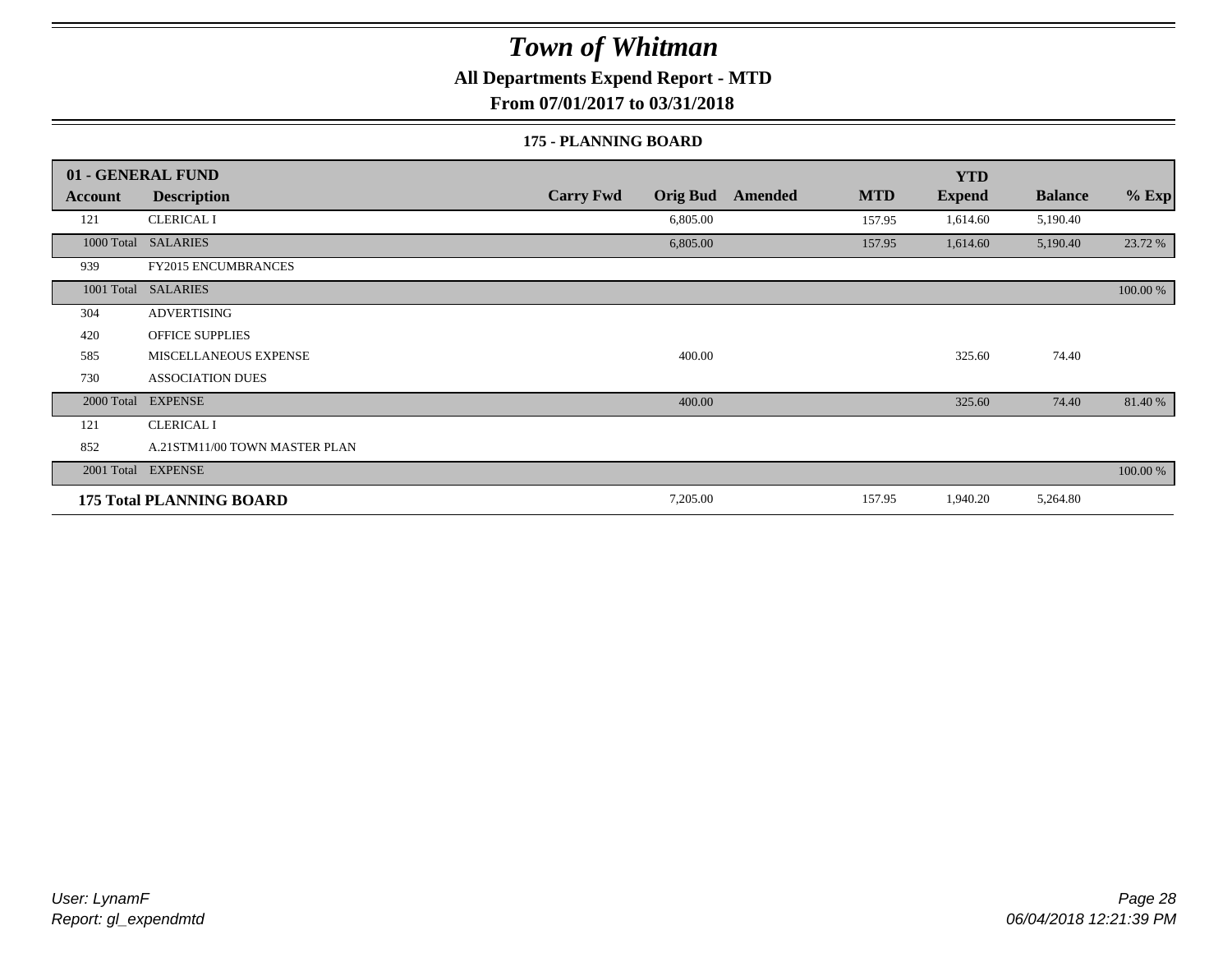**All Departments Expend Report - MTD**

**From 07/01/2017 to 03/31/2018**

### **176 - ZONING BOARD OF APPEALS**

|            | 01 - GENERAL FUND                 |                                     |                              | <b>YTD</b>    |                |          |
|------------|-----------------------------------|-------------------------------------|------------------------------|---------------|----------------|----------|
| Account    | <b>Description</b>                | <b>Carry Fwd</b><br><b>Orig Bud</b> | <b>MTD</b><br><b>Amended</b> | <b>Expend</b> | <b>Balance</b> | $%$ Exp  |
| 110        | SALARIES-BOARD MEMBERS            |                                     |                              |               |                |          |
|            | 1000 Total SALARIES               |                                     |                              |               |                | 100.00 % |
| 121        | <b>CLERICAL I</b>                 | 5,100.00                            | 221.00                       | 2,856.00      | 2,244.00       |          |
| 1001 Total | <b>SALARIES</b>                   | 5,100.00                            | 221.00                       | 2,856.00      | 2,244.00       | 56.00 %  |
| 304        | ADVERTISING                       |                                     |                              |               |                |          |
| 420        | <b>OFFICE SUPPLIES</b>            |                                     |                              | 130.99        | $-130.99$      |          |
| 585        | MISCELLANEOUS EXPENSE             | 500.00                              |                              | 32.95         | 467.05         |          |
| 710        | <b>IN STATE TRAVEL</b>            |                                     |                              |               |                |          |
| 730        | <b>ASSOCIATION DUES</b>           |                                     |                              |               |                |          |
| 731        | <b>MEETINGS</b>                   |                                     |                              |               |                |          |
| 2000 Total | <b>EXPENSE</b>                    | 500.00                              |                              | 163.94        | 336.06         | 32.78 %  |
|            | 176 Total ZONING BOARD OF APPEALS | 5,600.00                            | 221.00                       | 3,019.94      | 2,580.06       |          |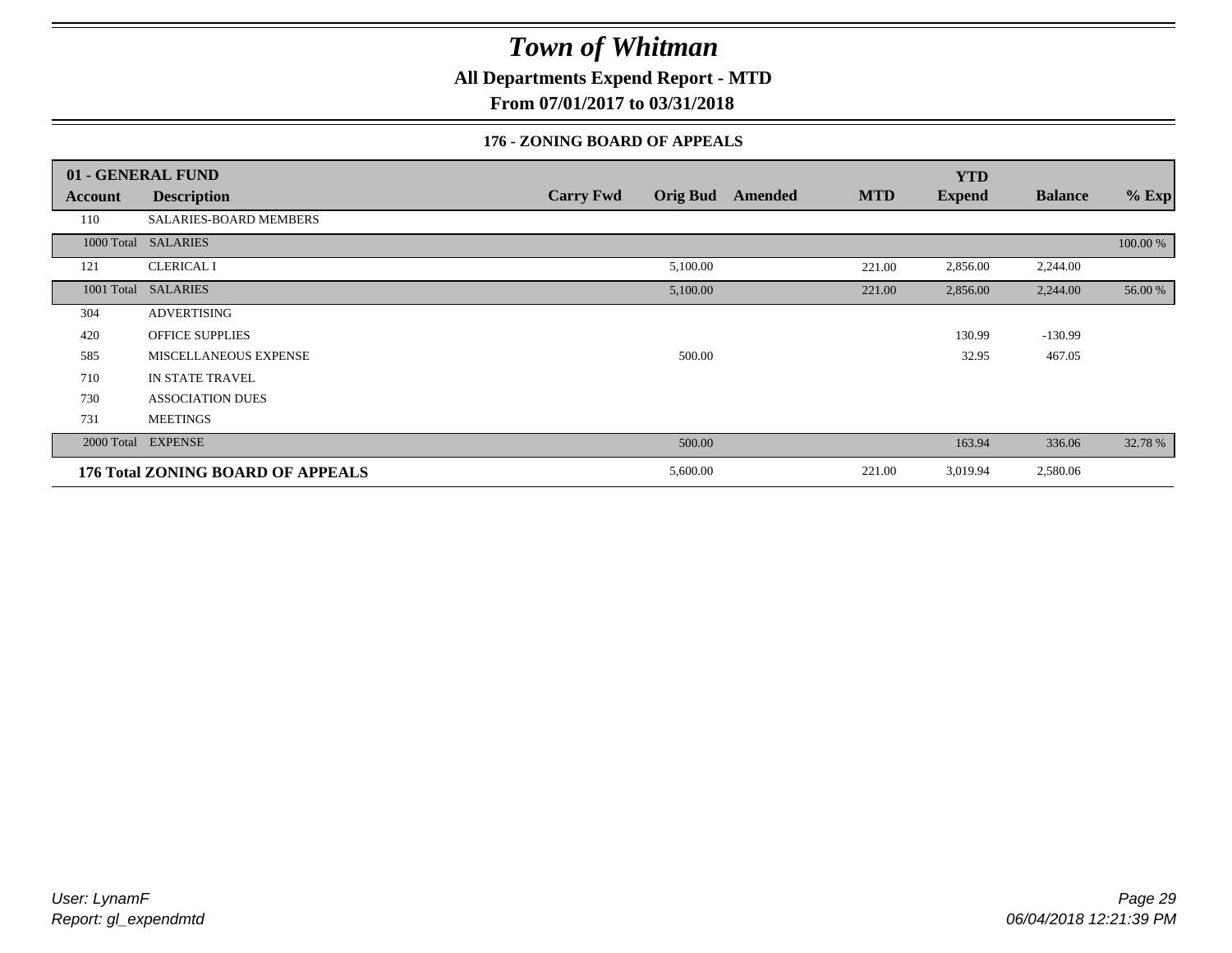**All Departments Expend Report - MTD**

**From 07/01/2017 to 03/31/2018**

### **189 - AFFIRMATIVE ACTION OFFICER**

|         | 01 - GENERAL FUND                           |                  |        |                         |            | <b>YTD</b>    |                |          |
|---------|---------------------------------------------|------------------|--------|-------------------------|------------|---------------|----------------|----------|
| Account | <b>Description</b>                          | <b>Carry Fwd</b> |        | <b>Orig Bud</b> Amended | <b>MTD</b> | <b>Expend</b> | <b>Balance</b> | $%$ Exp  |
| 112     | <b>SALARIES</b>                             |                  |        |                         |            |               |                |          |
| 167     | <b>INTERPRETIVE SERVICES</b>                |                  |        |                         |            |               |                |          |
|         | 1000 Total SALARIES                         |                  |        |                         |            |               |                | 100.00 % |
| 167     | <b>INTERPRETIVE SERVICES</b>                |                  | 500.00 |                         |            |               | 500.00         |          |
|         | 2000 Total EXPENSE                          |                  | 500.00 |                         |            |               | 500.00         | $0.00\%$ |
|         | <b>189 Total AFFIRMATIVE ACTION OFFICER</b> |                  | 500.00 |                         |            |               | 500.00         |          |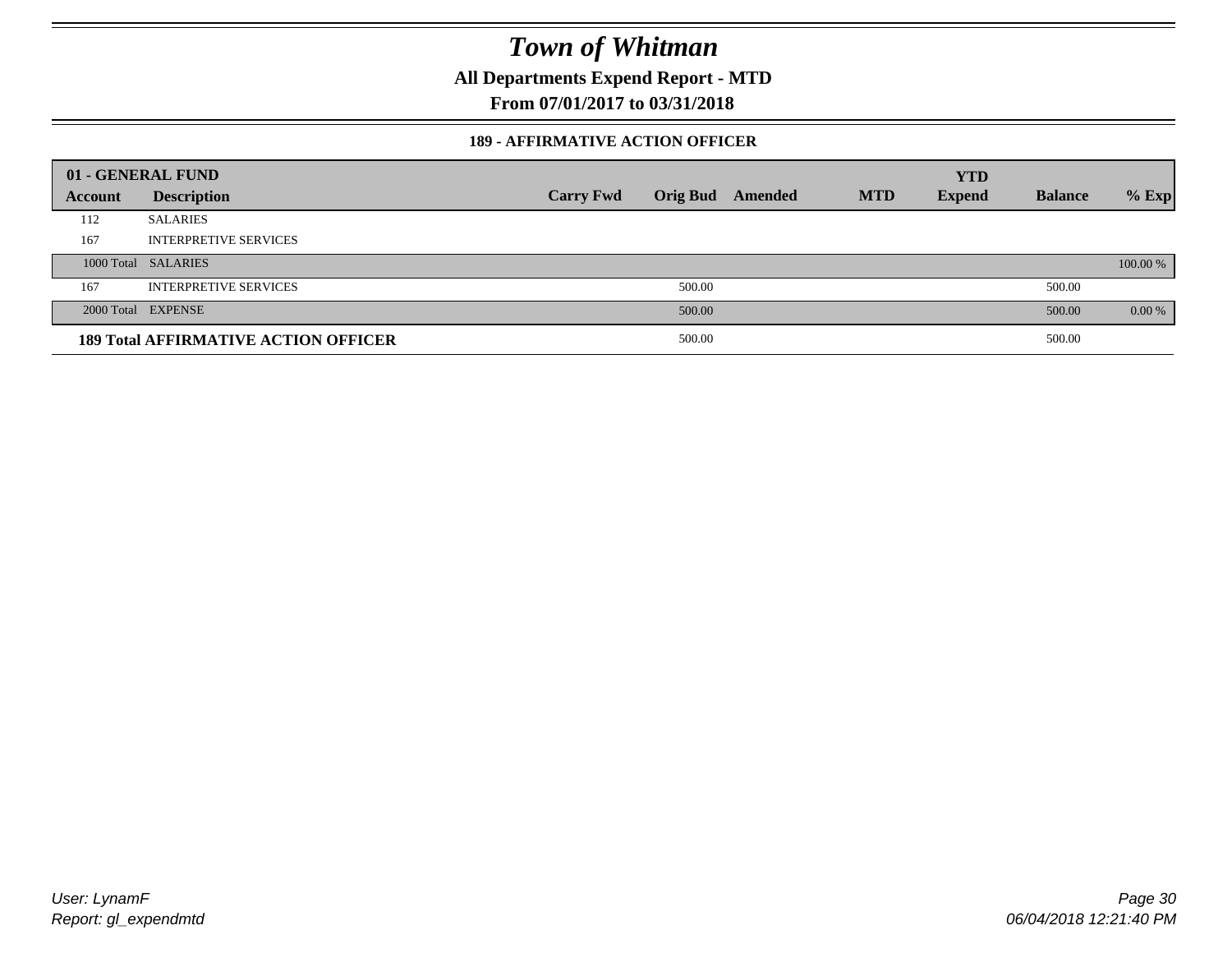**All Departments Expend Report - MTD**

**From 07/01/2017 to 03/31/2018**

### **192 - TOWN HALL MAINTENANCE**

|                | 01 - GENERAL FUND                        |                  |           |                         |            | <b>YTD</b>    |                |             |
|----------------|------------------------------------------|------------------|-----------|-------------------------|------------|---------------|----------------|-------------|
| <b>Account</b> | <b>Description</b>                       | <b>Carry Fwd</b> |           | <b>Orig Bud</b> Amended | <b>MTD</b> | <b>Expend</b> | <b>Balance</b> | $%$ Exp     |
| 112            | <b>SALARIES</b>                          |                  | 49,130.00 |                         | 3,779.20   | 35,902.40     | 13,227.60      |             |
| 117            | <b>CUSTODIAL</b>                         |                  |           |                         |            |               |                |             |
|                | 1000 Total SALARIES                      |                  | 49,130.00 |                         | 3,779.20   | 35,902.40     | 13,227.60      | 73.07 %     |
| 120            | SALARIES-PART TIME                       |                  | 5,000.00  |                         |            | 53.15         | 4,946.85       |             |
| 130            | <b>SALARIES-OVERTIME</b>                 |                  | 4,000.00  |                         | 354.31     | 2,037.27      | 1,962.73       |             |
| 188            | MAINTENANCE TECHNICIAN                   |                  | 23,300.00 |                         | 1,886.05   | 17,307.81     | 5,992.19       |             |
|                | 1001 Total SALARIES                      |                  | 32,300.00 |                         | 2,240.36   | 19,398.23     | 12,901.77      | 60.05 %     |
| 943            | <b>FY2012 ENCUMBRANCES</b>               |                  |           |                         |            |               |                |             |
|                | 1002 Total SALARIES                      |                  |           |                         |            |               |                | 100.00 %    |
| 130            | SALARIES-OVERTIME                        |                  |           |                         |            |               |                |             |
|                | 1003 Total SALARIES                      |                  |           |                         |            |               |                | $100.00~\%$ |
| 210            | <b>ELECTRICITY</b>                       |                  |           |                         |            | 29,910.65     | $-29,910.65$   |             |
| 212            | <b>GAS (NATURAL)</b>                     |                  |           |                         | 4,799.89   | 18,399.36     | $-18,399.36$   |             |
| 214            | OIL (HEATING)                            |                  |           |                         |            |               |                |             |
| 243            | EQUIPMENT MAINTENANCE                    |                  |           |                         |            | 2,343.53      | $-2,343.53$    |             |
| 340            | <b>TELEPHONE</b>                         |                  |           |                         |            |               |                |             |
| 343            | <b>CELL PHONES</b>                       |                  |           |                         | 50.99      | 608.90        | $-608.90$      |             |
| 430            | <b>BUILDING MAINTENANCE &amp; REPAIR</b> |                  |           |                         | 1,019.00   | 5,432.00      | $-5,432.00$    |             |
| 450            | <b>CUSTODIAL SUPPLIES</b>                |                  |           |                         | 368.71     | 5,545.83      | $-5,545.83$    |             |
| 481            | <b>GASOLINE</b>                          |                  |           |                         | 14.91      | 53.51         | $-53.51$       |             |
| 585            | MISCELLANEOUS EXPENSE                    |                  | 90,000.00 |                         | 283.63     | 1,389.88      | 88,610.12      |             |
| 2000 Total     | <b>EXPENSE</b>                           |                  | 90,000.00 |                         | 6,537.13   | 63,683.66     | 26,316.34      | 70.75 %     |
| 221            | <b>CUSTODIAL SERVICES</b>                |                  | 45,320.00 |                         | 3,154.75   | 26,364.04     | 18,955.96      |             |
| 239            | ELEVATOR MAINTENANCE                     |                  | 7,000.00  |                         | 200.00     | 3,400.00      | 3,600.00       |             |
|                | 2001 Total EXPENSE                       |                  | 52,320.00 |                         | 3,354.75   | 29,764.04     | 22,555.96      | 56.88%      |
| 948            | <b>FY07 ENCUMBRANCES</b>                 |                  |           |                         |            |               |                |             |
| 949            | <b>FY2014 ENCUMBRANCES</b>               |                  |           |                         |            |               |                |             |
| 941            | FY 2017 ENCUMBRANCES                     | 9.50             |           |                         |            | 9.50          |                |             |
| 939            | <b>FY2015 ENCUMBRANCES</b>               |                  |           |                         |            |               |                |             |
| 940            | FY2016 ENCUMBRANCES                      |                  |           |                         |            |               |                |             |
|                |                                          |                  |           |                         |            |               |                |             |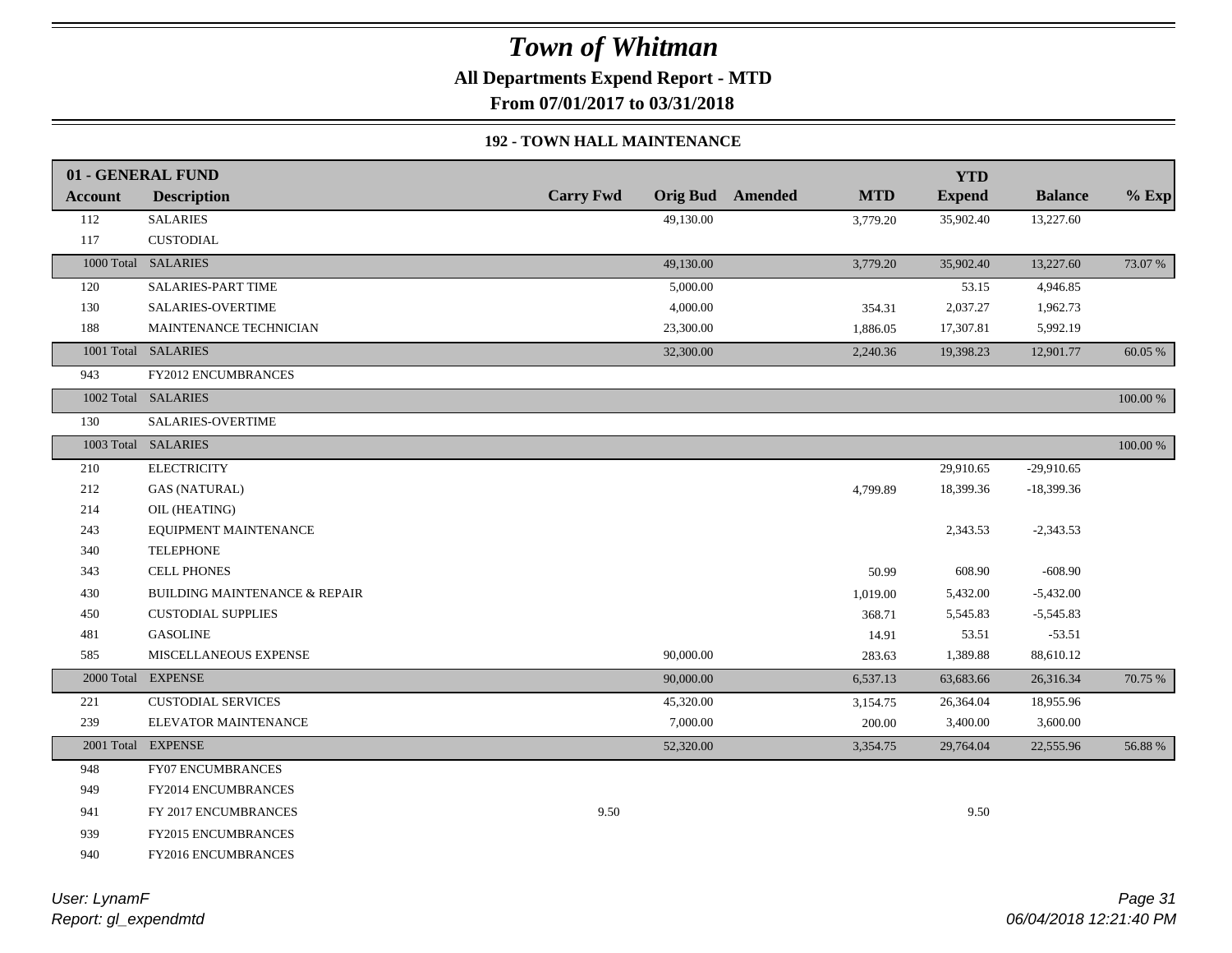**All Departments Expend Report - MTD**

**From 07/01/2017 to 03/31/2018**

#### **192 - TOWN HALL MAINTENANCE**

|                | 01 - GENERAL FUND                                   |                  |                         |            | <b>YTD</b>    |                |          |
|----------------|-----------------------------------------------------|------------------|-------------------------|------------|---------------|----------------|----------|
| <b>Account</b> | <b>Description</b>                                  | <b>Carry Fwd</b> | <b>Orig Bud</b> Amended | <b>MTD</b> | <b>Expend</b> | <b>Balance</b> | $%$ Exp  |
| 943            | FY2012 ENCUMBRANCES                                 |                  |                         |            |               |                |          |
|                | 2002 Total EXPENSE                                  | 9.50             |                         |            | 9.50          |                | 100.00 % |
| 999            |                                                     |                  |                         |            |               |                |          |
|                | 4400 Total A.41ATM 5/05T.HALL BRICK REPOI           |                  |                         |            |               |                | 100.00 % |
| 999            |                                                     |                  | 18,000.00               |            |               | 18,000.00      |          |
|                | 4415 Total A.15ATM5/17REPLACE T.HALL FIRE PANEL     |                  | 18,000.00               |            |               | 18,000.00      | 0.00 %   |
| 999            |                                                     |                  |                         |            |               |                |          |
|                | 4417 Total A.6STM9/15/03PAVE T.H.PKG.LOT            |                  |                         |            |               |                | 100.00 % |
| 999            |                                                     |                  |                         |            |               |                |          |
| 999            |                                                     |                  |                         |            |               |                |          |
|                | 4418 Total A.37B ATM5/03REPLACE T.H.DOOR            |                  |                         |            |               |                | 100.00 % |
| 999            |                                                     |                  |                         |            |               |                |          |
|                | 4420 Total A.2STM 5/6/02REPLACE T/H DOORS           |                  |                         |            |               |                | 100.00 % |
| 999            |                                                     |                  |                         |            |               |                |          |
|                | 4435 Total A27A ATM5/16TN.KEN.-REP.FLR.INST.FENC    |                  |                         |            |               |                | 100.00 % |
| 999            |                                                     |                  |                         |            |               |                |          |
|                | 4462 Total A.32ATM5/5/13 Pur/Install T.H. Generator |                  |                         |            |               |                | 100.00 % |
| 999            |                                                     |                  |                         |            |               |                |          |
|                | 4468 Total A.28ATM5/16PUR.DOCMT.STOR.SYS-TN.HALL    |                  |                         |            |               |                | 100.00 % |
| 999            |                                                     |                  |                         |            |               |                |          |
|                | 4553 Total A.16 STM 5/05 RE-KEY ACCESS TO           |                  |                         |            |               |                | 100.00 % |
|                | <b>192 Total TOWN HALL MAINTENANCE</b>              | 9.50             | 241,750.00              | 15,911.44  | 148,757.83    | 93,001.67      |          |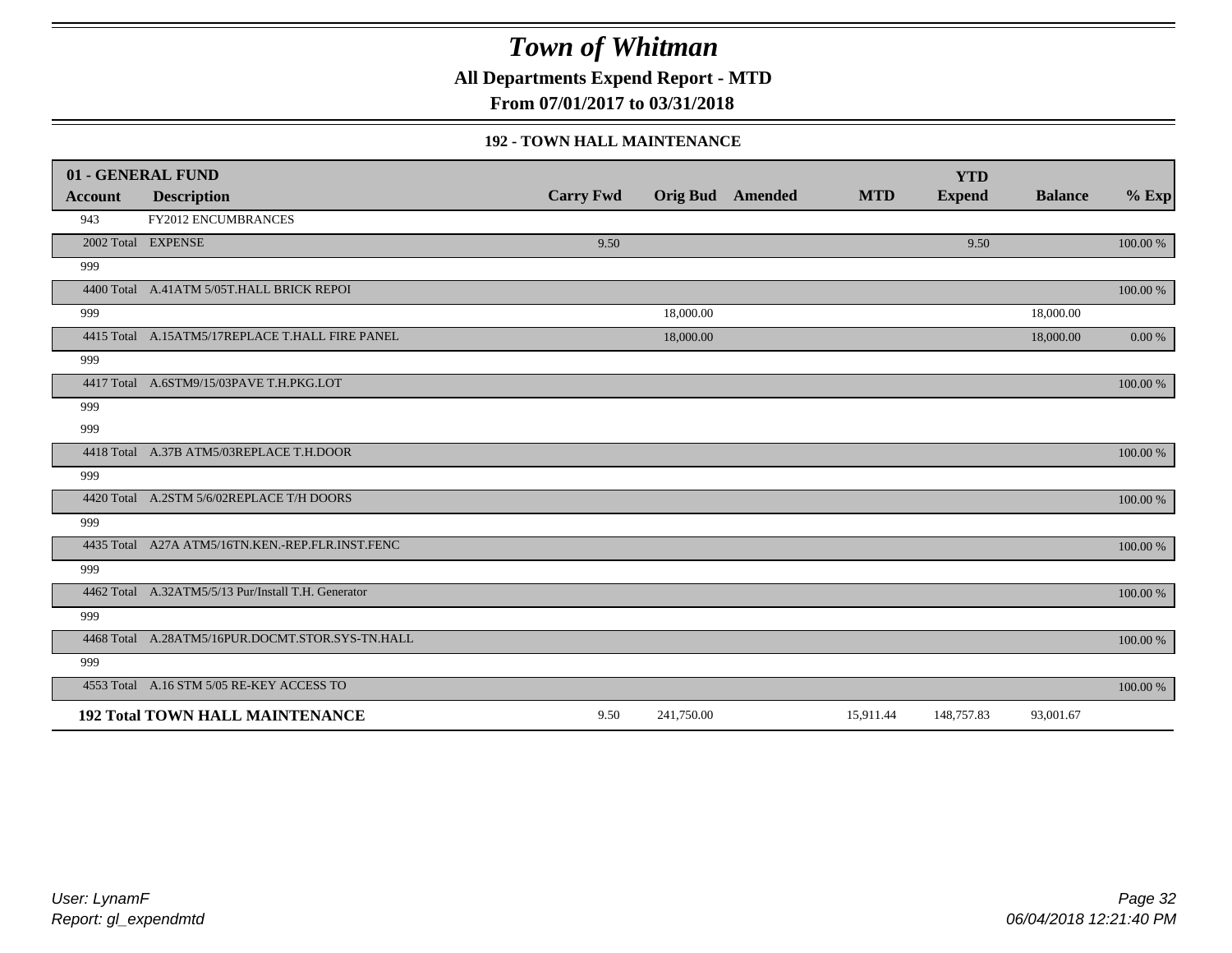### **All Departments Expend Report - MTD**

**From 07/01/2017 to 03/31/2018**

### **193 - FACILITIES MANAGER**

|         | 01 - GENERAL FUND                   |                  |                 |         |            | YTD           |                |         |
|---------|-------------------------------------|------------------|-----------------|---------|------------|---------------|----------------|---------|
| Account | <b>Description</b>                  | <b>Carry Fwd</b> | <b>Orig Bud</b> | Amended | <b>MTD</b> | <b>Expend</b> | <b>Balance</b> | $%$ Exp |
| 137     | <b>FACILITIES MANAGER</b>           |                  | 13.422.00       |         | 1.032.48   | 9,808.56      | 3,613.44       |         |
|         | 1000 Total SALARIES                 |                  | 13,422.00       |         | 1.032.48   | 9,808.56      | 3.613.44       | 73.07 % |
|         | <b>193 Total FACILITIES MANAGER</b> |                  | 13,422.00       |         | 1,032.48   | 9,808.56      | 3,613.44       |         |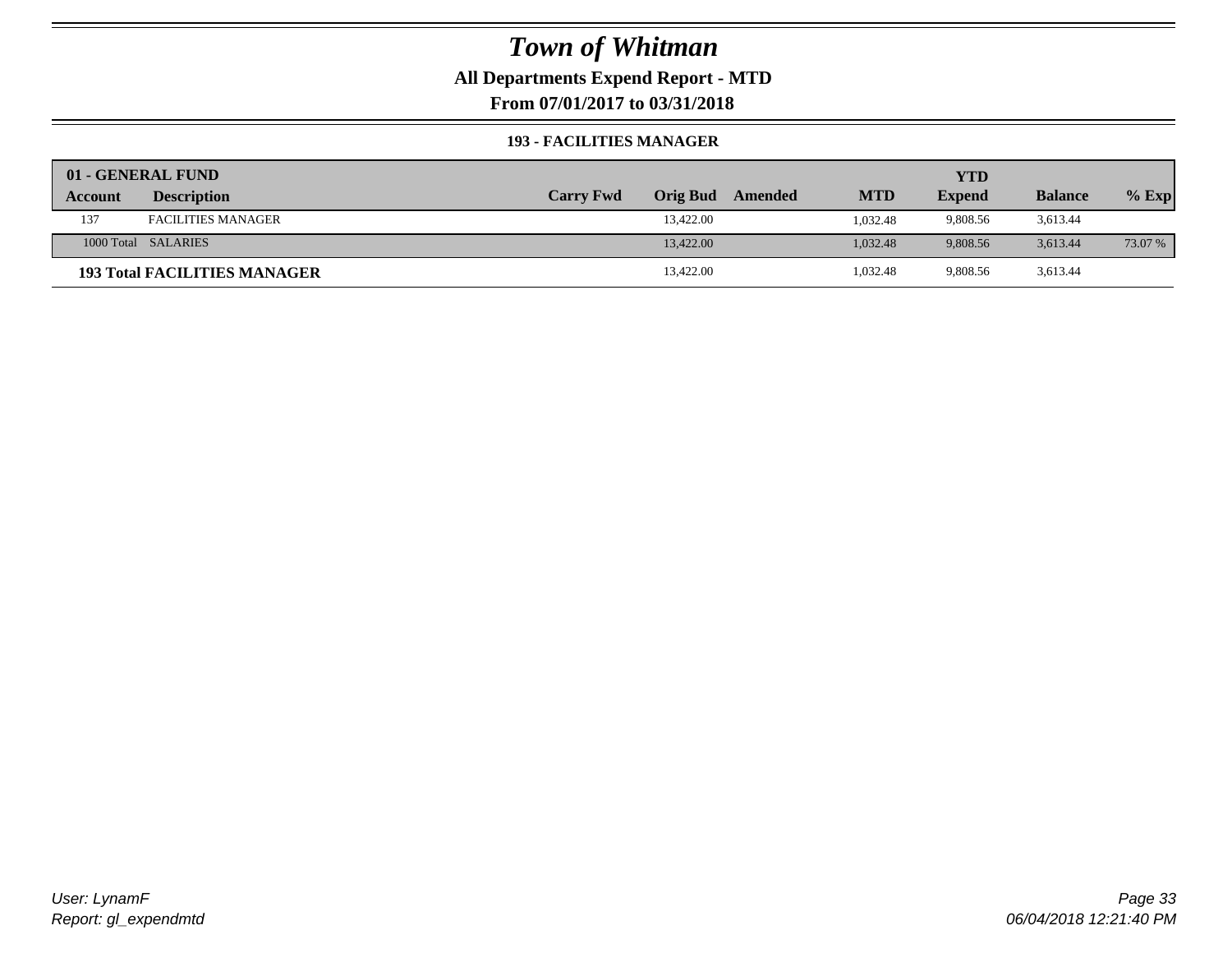### **All Departments Expend Report - MTD**

### **From 07/01/2017 to 03/31/2018**

#### **195 - TOWN REPORTS**

|         | 01 - GENERAL FUND             |                  |          |                         |            | <b>YTD</b>    |                |          |
|---------|-------------------------------|------------------|----------|-------------------------|------------|---------------|----------------|----------|
| Account | <b>Description</b>            | <b>Carry Fwd</b> |          | <b>Orig Bud</b> Amended | <b>MTD</b> | <b>Expend</b> | <b>Balance</b> | $%$ Exp  |
| 252     | <b>SERVICES</b>               |                  |          |                         |            |               |                |          |
| 342     | PRINTING                      |                  | 7,000.00 |                         |            |               | 7,000.00       |          |
|         | 2000 Total EXPENSE            |                  | 7,000.00 |                         |            |               | 7,000.00       | $0.00\%$ |
| 945     | <b>FY2013 ENCUMBRANCES</b>    |                  |          |                         |            |               |                |          |
| 958     | <b>FY2005 ENCUMBRANCES</b>    |                  |          |                         |            |               |                |          |
|         | 2001 Total EXPENSE            |                  |          |                         |            |               |                | 100.00 % |
|         | <b>195 Total TOWN REPORTS</b> |                  | 7,000.00 |                         |            |               | 7,000.00       |          |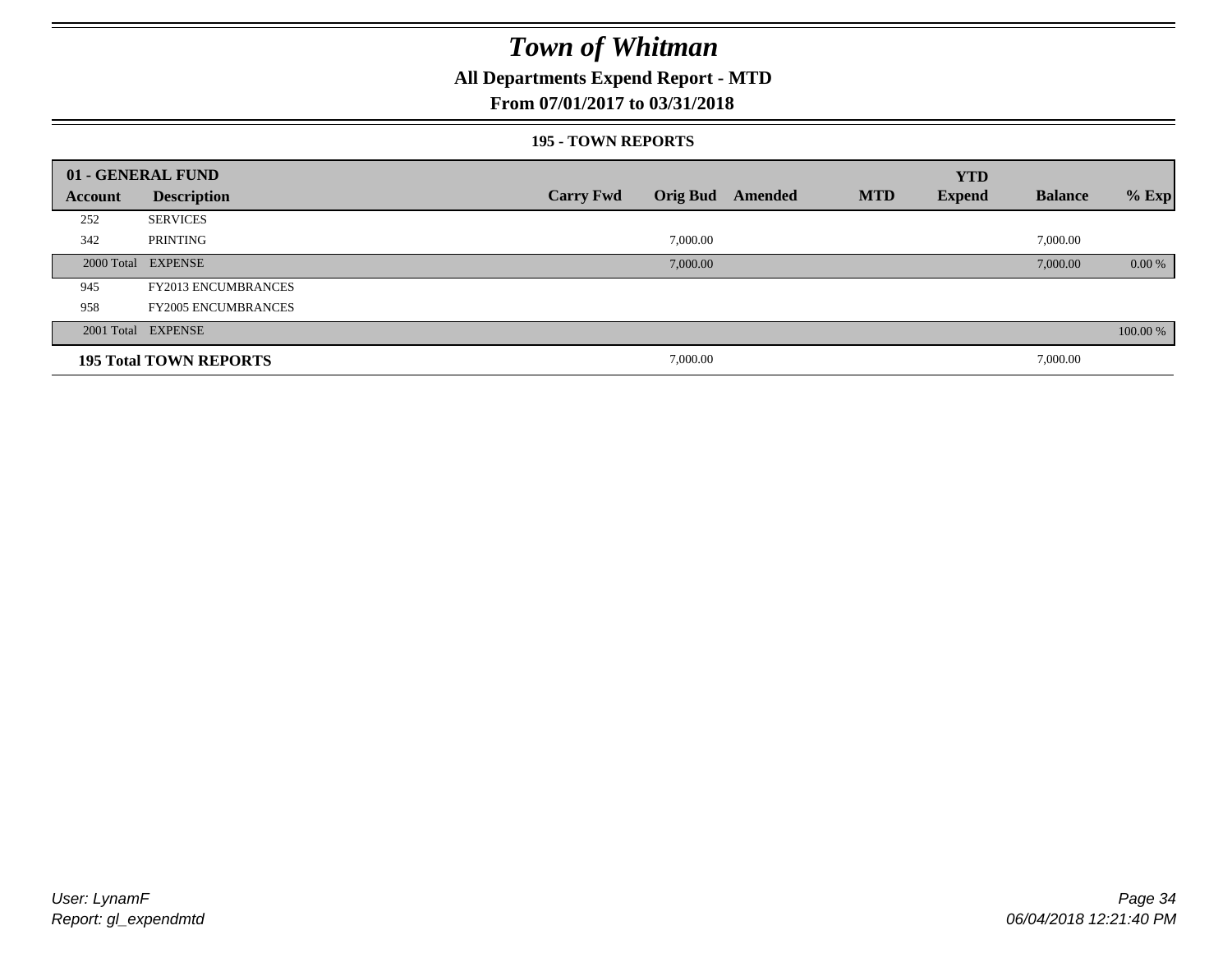### **All Departments Expend Report - MTD**

**From 07/01/2017 to 03/31/2018**

### **196 - MAILING & DUPLICATING**

|         | 01 - GENERAL FUND                          |                  |                 |         |            | <b>YTD</b>    |                |          |
|---------|--------------------------------------------|------------------|-----------------|---------|------------|---------------|----------------|----------|
| Account | <b>Description</b>                         | <b>Carry Fwd</b> | <b>Orig Bud</b> | Amended | <b>MTD</b> | <b>Expend</b> | <b>Balance</b> | $%$ Exp  |
| 277     | POSTAGE METER RENTAL                       |                  |                 |         |            |               |                |          |
| 279     | MAILING EQUIPMENT MAINTENANCE              |                  | 4,200.00        |         |            | 2,914.47      | 1,285.53       |          |
| 344     | <b>POSTAGE</b>                             |                  | 39,000.00       |         | 452.05     | 25,908.11     | 13,091.89      |          |
| 585     | MISCELLANEOUS EXPENSE                      |                  |                 |         |            | 468.33        | $-468.33$      |          |
|         | 2000 Total EXPENSE                         |                  | 43,200.00       |         | 452.05     | 29,290.91     | 13,909.09      | 67.80 %  |
| 278     | LEASE/PUR.MAINT.POSTAL METER               |                  |                 |         |            |               |                |          |
|         | 2001 Total EXPENSE                         |                  |                 |         |            |               |                | 100.00 % |
| 275     | PHOTOCOPIER MAINTENANCE                    |                  |                 |         |            | 2,355.00      | $-2,355.00$    |          |
| 421     | <b>DUPLICATING SUPPLIES</b>                |                  | 9,000.00        |         |            | 2,993.30      | 6,006.70       |          |
|         | 2002 Total EXPENSE                         |                  | 9,000.00        |         |            | 5,348.30      | 3,651.70       | 59.42 %  |
| 940     | FY2016 ENCUMBRANCES                        |                  |                 |         |            |               |                |          |
| 941     | FY 2017 ENCUMBRANCES                       |                  |                 |         |            |               |                |          |
|         | 2003 Total EXPENSE                         |                  |                 |         |            |               |                | 100.00 % |
|         | <b>196 Total MAILING &amp; DUPLICATING</b> |                  | 52,200.00       |         | 452.05     | 34,639.21     | 17,560.79      |          |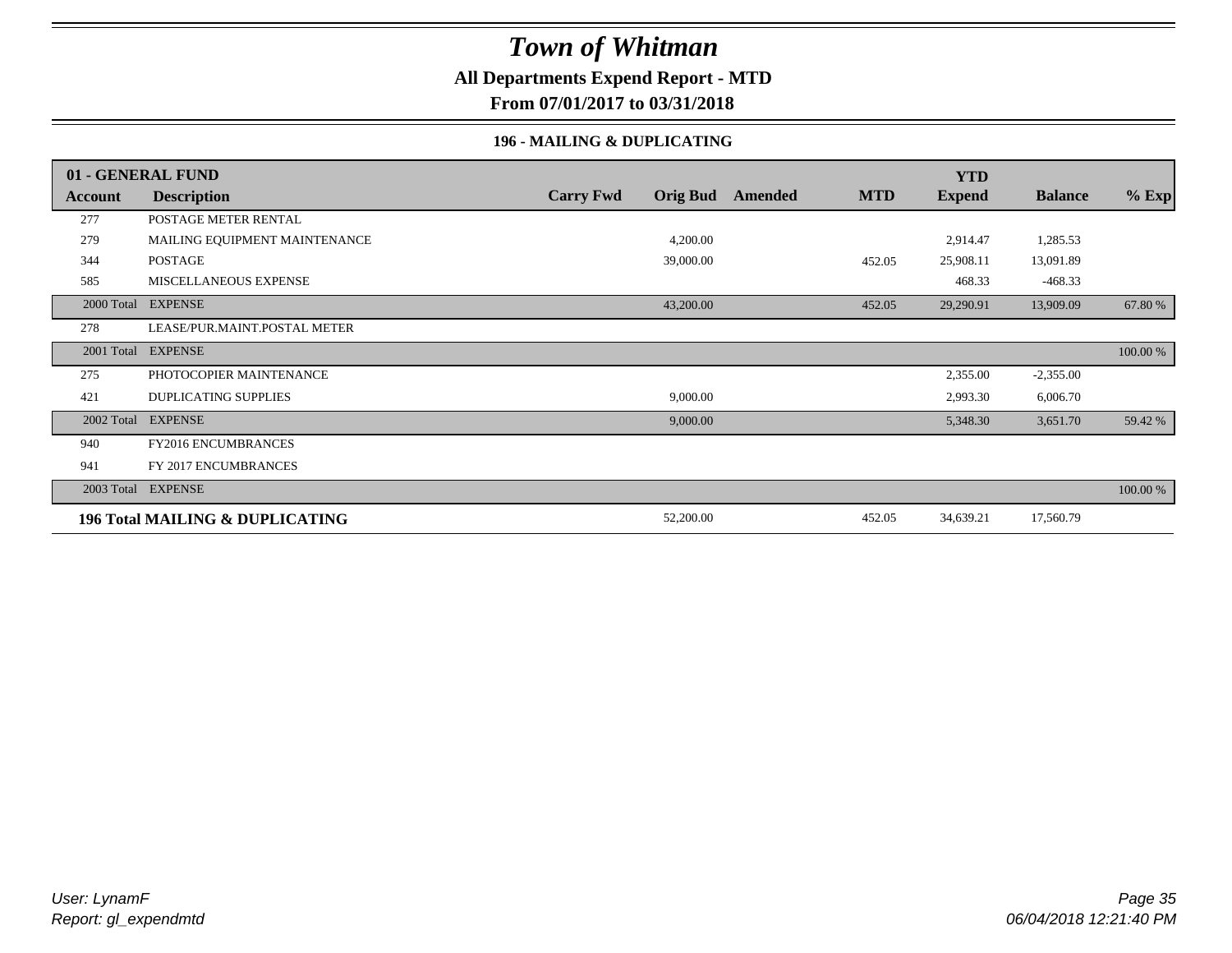**All Departments Expend Report - MTD**

**From 07/01/2017 to 03/31/2018**

### **197 - CENTRAL TELEPHONE SYSTEM**

|            | 01 - GENERAL FUND                         |                  |                 |         |            | <b>YTD</b>    |                |          |
|------------|-------------------------------------------|------------------|-----------------|---------|------------|---------------|----------------|----------|
| Account    | <b>Description</b>                        | <b>Carry Fwd</b> | <b>Orig Bud</b> | Amended | <b>MTD</b> | <b>Expend</b> | <b>Balance</b> | $%$ Exp  |
| 340        | <b>TELEPHONE</b>                          |                  | 36,000.00       |         | 1,321.41   | 19,941.13     | 16,058.87      |          |
| 343        | <b>CELL PHONES</b>                        |                  |                 |         | 127.98     | 772.40        | $-772.40$      |          |
| 2000 Total | <b>EXPENSE</b>                            |                  | 36,000.00       |         | 1,449.39   | 20,713.53     | 15,286.47      | 57.53 %  |
| 340        | <b>TELEPHONE</b>                          |                  |                 |         |            |               |                |          |
| 939        | FY2015 ENCUMBRANCES                       |                  |                 |         |            |               |                |          |
| 946        | FY2010 ENCUMBRANCES                       |                  |                 |         |            |               |                |          |
|            | 2001 Total EXPENSE                        |                  |                 |         |            |               |                | 100.00 % |
| 939        | <b>FY2015 ENCUMBRANCES</b>                |                  |                 |         |            |               |                |          |
| 940        | FY2016 ENCUMBRANCES                       |                  |                 |         |            |               |                |          |
| 943        | <b>FY2012 ENCUMBRANCES</b>                |                  |                 |         |            |               |                |          |
| 945        | FY2013 ENCUMBRANCES                       |                  |                 |         |            |               |                |          |
| 948        | <b>FY07 ENCUMBRANCES</b>                  |                  |                 |         |            |               |                |          |
| 949        | <b>FY2014 ENCUMBRANCES</b>                |                  |                 |         |            |               |                |          |
| 953        | <b>FY2009 ENCUMBRANCES</b>                |                  |                 |         |            |               |                |          |
| 959        | <b>FY2006 ENCUMBRANCES</b>                |                  |                 |         |            |               |                |          |
| 941        | FY 2017 ENCUMBRANCES                      |                  |                 |         |            |               |                |          |
|            | 2002 Total EXPENSE                        |                  |                 |         |            |               |                | 100.00 % |
|            | <b>197 Total CENTRAL TELEPHONE SYSTEM</b> |                  | 36,000.00       |         | 1,449.39   | 20,713.53     | 15,286.47      |          |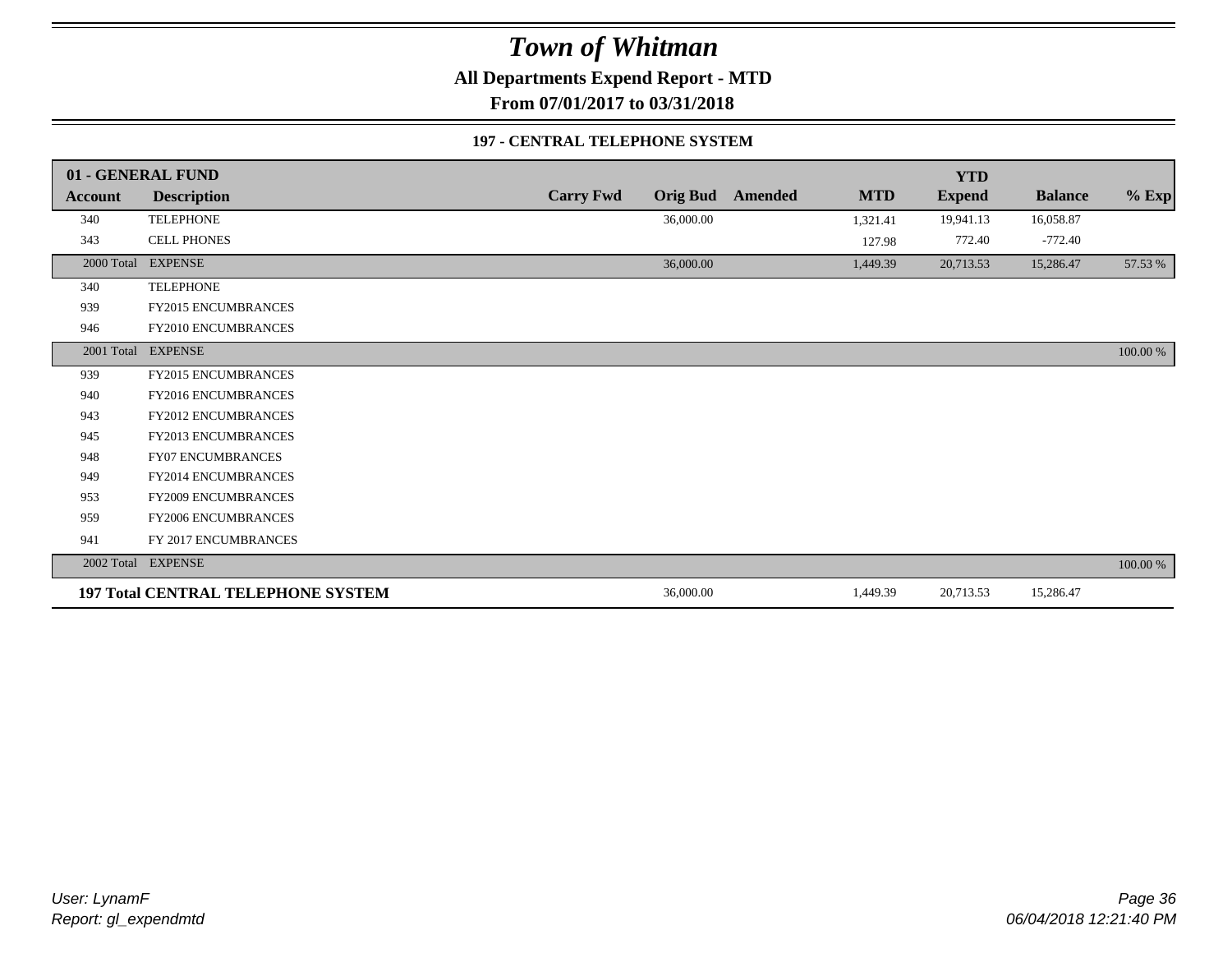**All Departments Expend Report - MTD**

### **From 07/01/2017 to 03/31/2018**

#### **199 - FAIR HOUSING COMMITTEE**

|         | 01 - GENERAL FUND                       |                  |                         |            | <b>YTD</b>    |                |          |
|---------|-----------------------------------------|------------------|-------------------------|------------|---------------|----------------|----------|
| Account | <b>Description</b>                      | <b>Carry Fwd</b> | <b>Orig Bud</b> Amended | <b>MTD</b> | <b>Expend</b> | <b>Balance</b> | $%$ Exp  |
| 111     | <b>SALARIES-ADMINSTRATIVE</b>           |                  |                         |            |               |                |          |
|         | 1000 Total SALARIES                     |                  |                         |            |               |                | 100.00 % |
| 121     | <b>CLERICAL I</b>                       |                  |                         |            |               |                |          |
|         | 1001 Total SALARIES                     |                  |                         |            |               |                | 100.00 % |
| 420     | <b>OFFICE SUPPLIES</b>                  |                  |                         |            |               |                |          |
| 585     | MISCELLANEOUS EXPENSE                   |                  |                         |            |               |                |          |
|         | 2000 Total EXPENSE                      |                  |                         |            |               |                | 100.00 % |
|         | <b>199 Total FAIR HOUSING COMMITTEE</b> |                  |                         |            |               |                |          |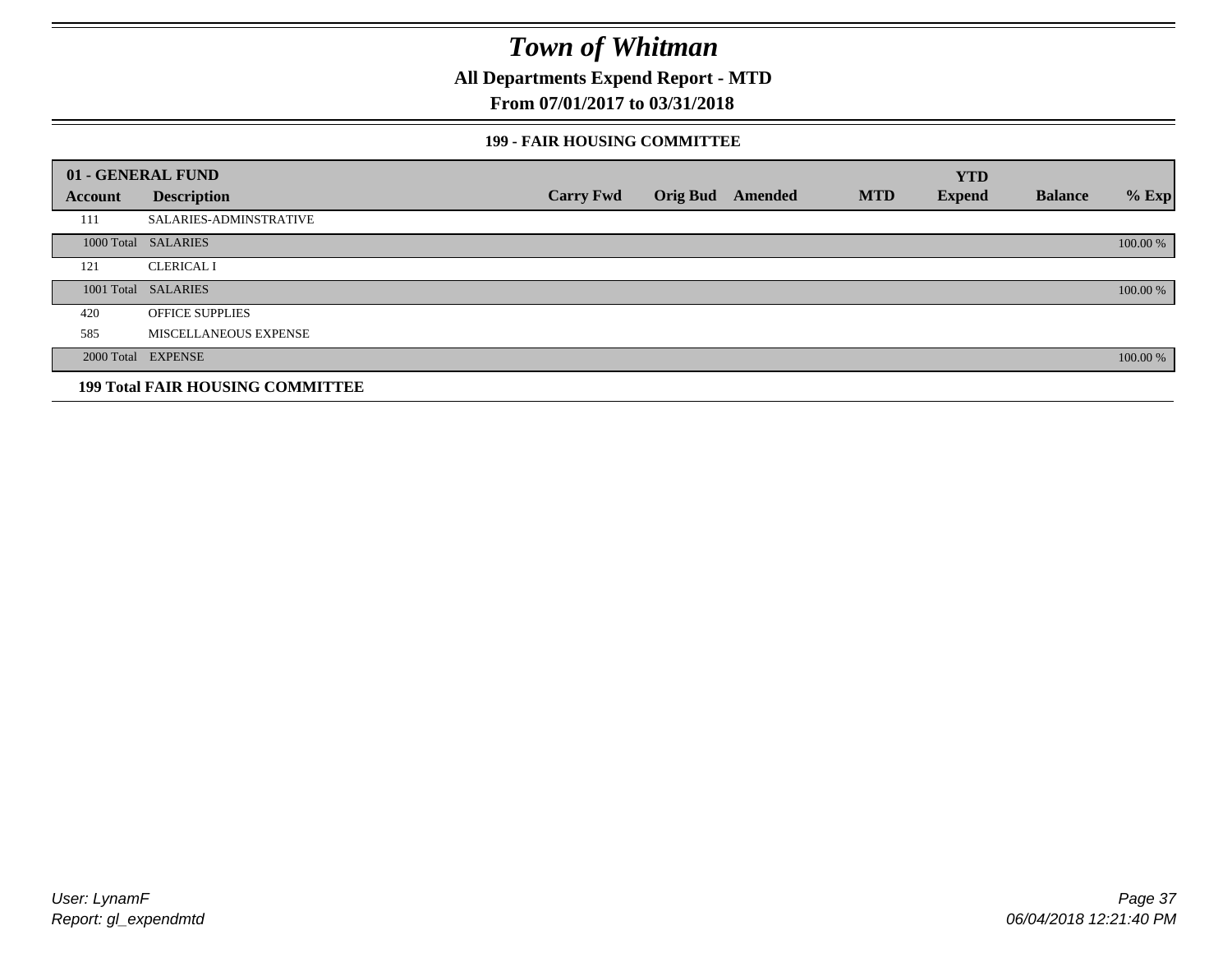### **All Departments Expend Report - MTD**

### **From 07/01/2017 to 03/31/2018**

|                | 01 - GENERAL FUND                |                  |              |                         |            | <b>YTD</b>    |                |          |
|----------------|----------------------------------|------------------|--------------|-------------------------|------------|---------------|----------------|----------|
| <b>Account</b> | <b>Description</b>               | <b>Carry Fwd</b> |              | <b>Orig Bud</b> Amended | <b>MTD</b> | <b>Expend</b> | <b>Balance</b> | $%$ Exp  |
| 111            | SALARIES-ADMINSTRATIVE           |                  | 169,958.00   |                         | 13,037.88  | 124,325.50    | 45,632.50      |          |
| 282            | DEPUTY CHIEF-SALARY              |                  | 133,551.00   |                         | 10,245.00  | 97,693.39     | 35,857.61      |          |
|                | 1000 Total SALARIES              |                  | 303,509.00   |                         | 23,282.88  | 222,018.89    | 81,490.11      | 73.15 %  |
| 112            | <b>SALARIES</b>                  |                  | 2,441,276.00 | 66,000.00               | 118,668.56 | 1,128,748.49  | 1,378,527.51   |          |
| 130            | <b>SALARIES-OVERTIME</b>         |                  |              |                         | 36,096.13  | 342,756.52    | $-342,756.52$  |          |
| 132            | <b>SALARIES-RESERVE SERVICES</b> |                  |              |                         |            |               |                |          |
| 134            | <b>SALARIES-DPW COVERAGE</b>     |                  |              |                         |            |               |                |          |
| 135            | SALARIES-COURT TIME              |                  |              |                         | 2,631.87   | 24,001.93     | $-24,001.93$   |          |
| 143            | SALARIES-COLLEGE INCENTIVE       |                  |              |                         | 16,034.57  | 158,893.11    | $-158,893.11$  |          |
| 145            | SALARIES-HOLIDAY                 |                  |              |                         |            | 29,550.30     | $-29,550.30$   |          |
| 146            | SALARIES-LONGEVITY               |                  |              |                         |            |               |                |          |
| 147            | SALARIES-SHIFT DIFFERENTIAL      |                  |              |                         | 7,501.31   | 66,236.47     | $-66,236.47$   |          |
| 148            | <b>SERVICE TRAINING</b>          |                  |              |                         | 5,437.12   | 62,947.87     | $-62,947.87$   |          |
| 149            | SERVICE TRAINING-COLLEGE INCEN   |                  |              |                         |            |               |                |          |
| 188            | MAINTENANCE TECHNICIAN           |                  |              |                         |            |               |                |          |
|                | 1001 Total SALARIES              |                  | 2,441,276.00 | 66,000.00               | 186,369.56 | 1,813,134.69  | 694,141.31     | 72.31 %  |
| 130            | <b>SALARIES-OVERTIME</b>         |                  |              |                         |            |               |                |          |
|                | 1002 Total SALARIES              |                  |              |                         |            |               |                | 100.00 % |
| 132            | SALARIES-RESERVE SERVICES        |                  |              |                         |            |               |                |          |
|                | 1003 Total SALARIES              |                  |              |                         |            |               |                | 100.00 % |
| 134            | SALARIES-DPW COVERAGE            |                  |              |                         |            |               |                |          |
|                | 1004 Total SALARIES              |                  |              |                         |            |               |                | 100.00 % |
| 135            | <b>SALARIES-COURT TIME</b>       |                  |              |                         |            |               |                |          |
|                | 1005 Total SALARIES              |                  |              |                         |            |               |                | 100.00 % |
| 140            | SALARIES-CHIEF-COLLEGE INCENT.   |                  |              |                         |            |               |                |          |
| 284            | DEPUTY CHIEF-COLLEGE INCENTIVE   |                  |              |                         |            |               |                |          |
|                | 1006 Total SALARIES              |                  |              |                         |            |               |                | 100.00 % |
| 141            | SALARIES-CHIEF-HOLIDAY           |                  |              |                         |            |               |                |          |
| 283            | DEPUTY CHIEF-HOLIDAY PAY         |                  |              |                         |            |               |                |          |
|                | 1007 Total SALARIES              |                  |              |                         |            |               |                | 100.00 % |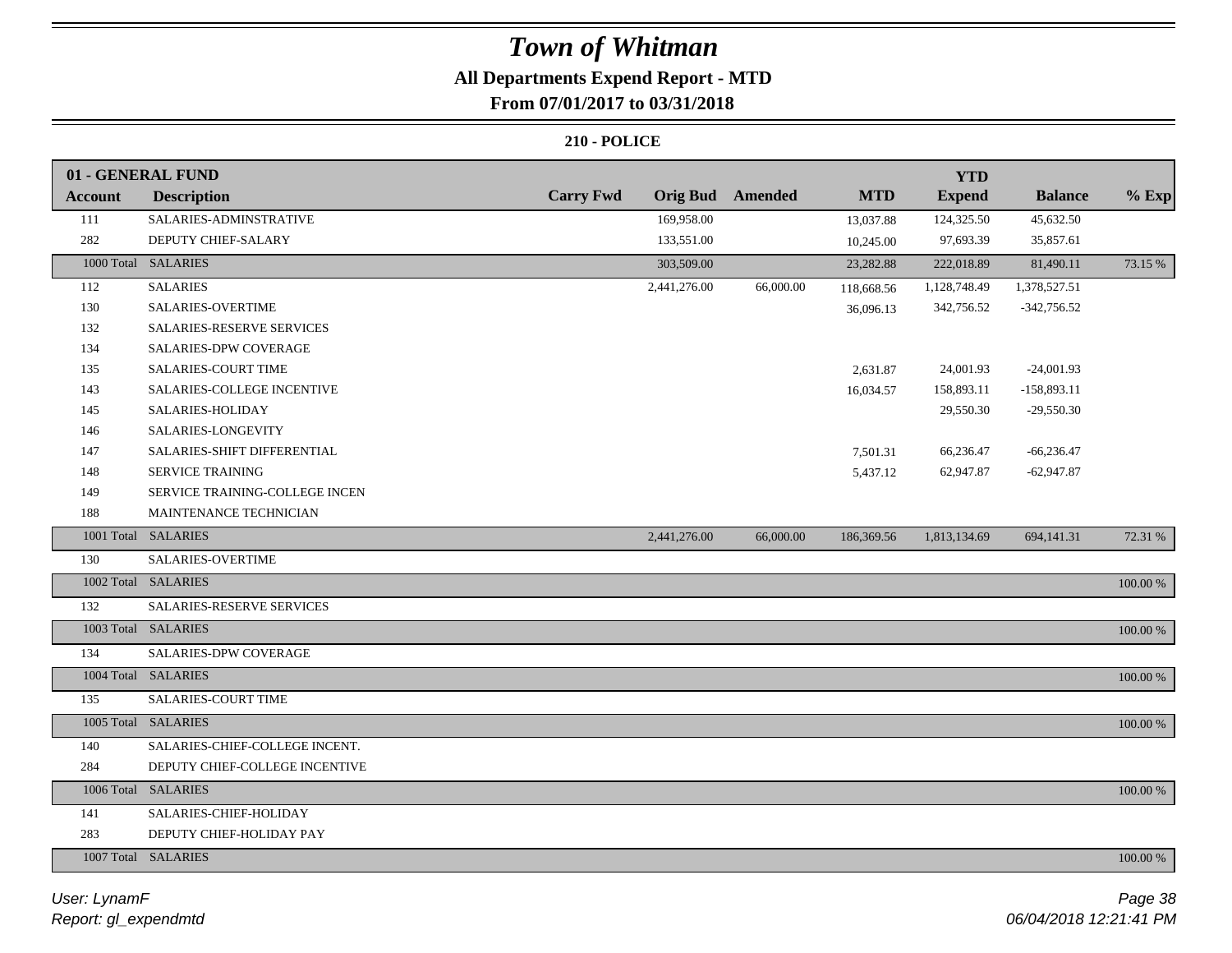### **All Departments Expend Report - MTD**

#### **From 07/01/2017 to 03/31/2018**

|                | 01 - GENERAL FUND              |                  |           |                         |            | <b>YTD</b>    |                |          |
|----------------|--------------------------------|------------------|-----------|-------------------------|------------|---------------|----------------|----------|
| <b>Account</b> | <b>Description</b>             | <b>Carry Fwd</b> |           | <b>Orig Bud</b> Amended | <b>MTD</b> | <b>Expend</b> | <b>Balance</b> | $%$ Exp  |
| 143            | SALARIES-COLLEGE INCENTIVE     |                  |           |                         |            |               |                |          |
|                | 1008 Total SALARIES            |                  |           |                         |            |               |                | 100.00 % |
| 145            | SALARIES-HOLIDAY               |                  |           |                         |            |               |                |          |
|                | 1009 Total SALARIES            |                  |           |                         |            |               |                | 100.00 % |
| 146            | SALARIES-LONGEVITY             |                  |           |                         |            |               |                |          |
|                | 1010 Total SALARIES            |                  |           |                         |            |               |                | 100.00 % |
| 147            | SALARIES-SHIFT DIFFERENTIAL    |                  |           |                         |            |               |                |          |
|                | 1011 Total SALARIES            |                  |           |                         |            |               |                | 100.00 % |
| 148            | <b>SERVICE TRAINING</b>        |                  |           |                         |            |               |                |          |
|                | 1012 Total SALARIES            |                  |           |                         |            |               |                | 100.00 % |
| 149            | SERVICE TRAINING-COLLEGE INCEN |                  |           |                         |            |               |                |          |
|                | 1013 Total SALARIES            |                  |           |                         |            |               |                | 100.00 % |
| 152            | <b>CELL WATCH</b>              |                  |           |                         |            |               |                |          |
|                | 1014 Total SALARIES            |                  |           |                         |            |               |                | 100.00 % |
| 158            | KEEPER OF THE JAILS            |                  |           |                         |            |               |                |          |
|                | 1015 Total SALARIES            |                  |           |                         |            |               |                | 100.00 % |
| 116            | <b>CLERICAL</b>                |                  | 47,015.00 |                         | 3,616.52   | 34,356.94     | 12,658.06      |          |
| 120            | SALARIES-PART TIME             |                  | 20,914.00 |                         | 1,619.12   | 15,246.79     | 5,667.21       |          |
|                | 1016 Total SALARIES            |                  | 67,929.00 |                         | 5,235.64   | 49,603.73     | 18,325.27      | 73.02 %  |
| 117            | <b>CUSTODIAL</b>               |                  |           |                         |            |               |                |          |
|                | 1017 Total SALARIES            |                  |           |                         |            |               |                | 100.00 % |
| 210            | <b>ELECTRICITY</b>             |                  |           |                         |            |               |                |          |
| 242            | <b>VEHICLE MAINTENANCE</b>     |                  |           |                         | 2,133.18   | 30,096.41     | $-30,096.41$   |          |
| 243            | EQUIPMENT MAINTENANCE          |                  |           |                         | 93.55      | 10,197.75     | $-10,197.75$   |          |
| 275            | PHOTOCOPIER MAINTENANCE        |                  |           |                         |            |               |                |          |
| 303            | RESERVE OFFICERS - STIPEND     |                  |           |                         | 291.44     | 23,939.19     | $-23,939.19$   |          |
| 305            | <b>INSTRUCTIONAL</b>           |                  |           |                         | 150.00     | 2,106.95      | $-2,106.95$    |          |
| 311            | <b>COMPUTER SERVICES</b>       |                  |           |                         | 511.35     | 14,073.33     | $-14,073.33$   |          |
| 340            | <b>TELEPHONE</b>               |                  |           |                         |            |               |                |          |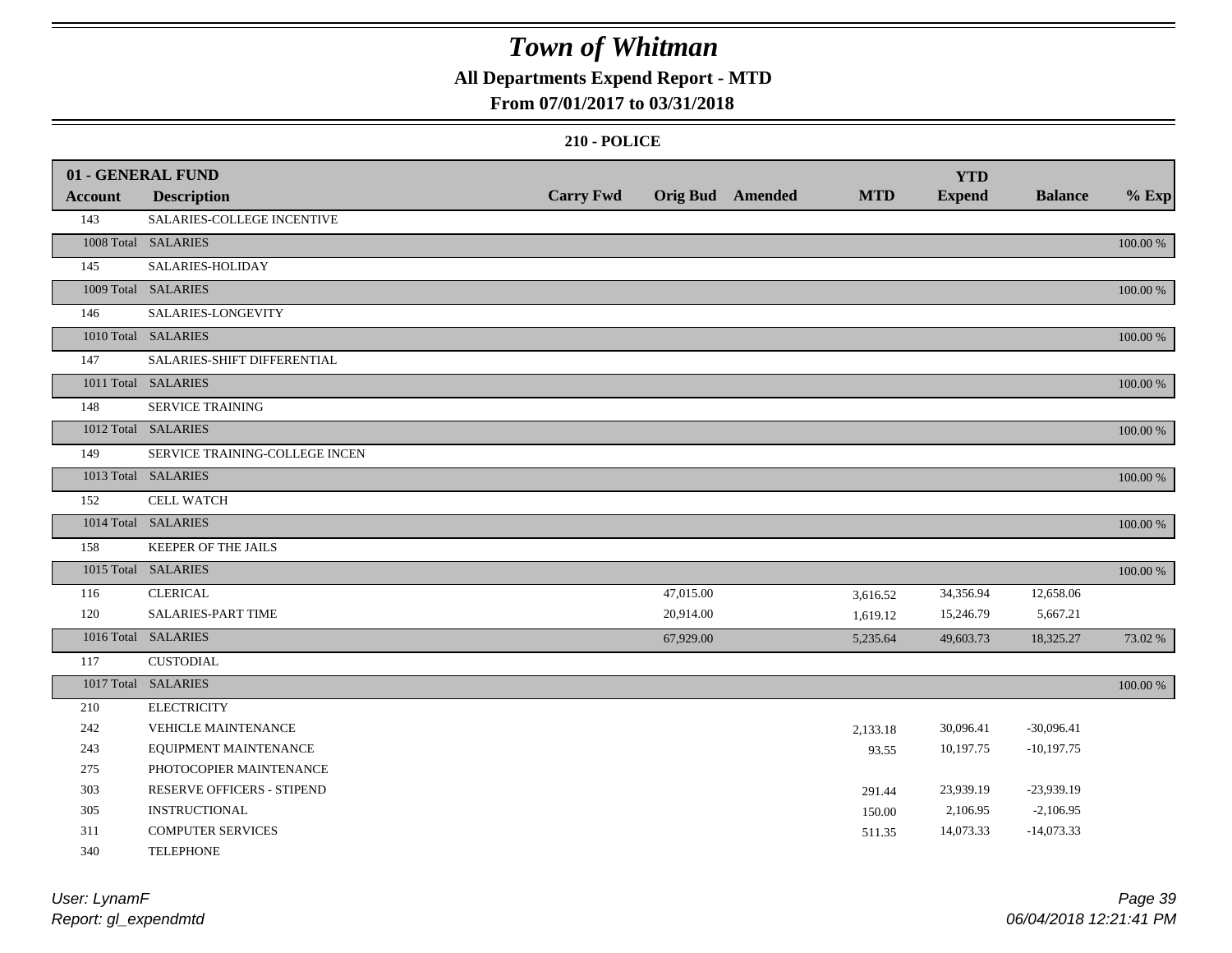### **All Departments Expend Report - MTD**

### **From 07/01/2017 to 03/31/2018**

|                | 01 - GENERAL FUND                                 |                  |            |                         |            | <b>YTD</b>    |                |          |
|----------------|---------------------------------------------------|------------------|------------|-------------------------|------------|---------------|----------------|----------|
| <b>Account</b> | <b>Description</b>                                | <b>Carry Fwd</b> |            | <b>Orig Bud</b> Amended | <b>MTD</b> | <b>Expend</b> | <b>Balance</b> | $%$ Exp  |
| 343            | <b>CELL PHONES</b>                                |                  |            |                         | 927.79     | 8,896.85      | $-8,896.85$    |          |
| 420            | <b>OFFICE SUPPLIES</b>                            |                  |            |                         | 126.16     | 2,362.67      | $-2,362.67$    |          |
| 430            | <b>BUILDING MAINTENANCE &amp; REPAIR</b>          |                  |            |                         |            | 14,877.05     | $-14,877.05$   |          |
| 450            | <b>CUSTODIAL SUPPLIES</b>                         |                  |            |                         | 170.99     | 2,486.49      | $-2,486.49$    |          |
| 481            | <b>GASOLINE</b>                                   |                  |            |                         | 2,987.46   | 23,694.47     | $-23,694.47$   |          |
| 582            | <b>UNIFORMS</b>                                   |                  |            |                         | 1,783.02   | 16,696.26     | $-16,696.26$   |          |
| 583            | <b>CRIME PREVENTION</b>                           |                  |            |                         |            | 10,443.54     | $-10,443.54$   |          |
| 585            | MISCELLANEOUS EXPENSE                             |                  | 215,000.00 |                         | 313.20     | 20,703.44     | 194,296.56     |          |
| 320            | HEALTH CLUB MEMBERSHIPS                           |                  |            |                         | 300.00     | 1,500.00      | $-1,500.00$    |          |
| 596            | <b>OCCUPANCY-UTILITIES</b>                        |                  |            |                         |            |               |                |          |
| 730            | <b>ASSOCIATION DUES</b>                           |                  |            |                         |            | 6,219.00      | $-6,219.00$    |          |
| 731            | <b>MEETINGS</b>                                   |                  |            |                         | 30.00      | 190.00        | $-190.00$      |          |
| 2000 Total     | <b>EXPENSE</b>                                    |                  | 215,000.00 |                         | 9,818.14   | 188,483.40    | 26,516.60      | 87.66 %  |
| 596            | OCCUPANCY-UTILITIES                               |                  | 57,200.00  |                         |            | 32,511.54     | 24,688.46      |          |
| 595            | DRUG ENFORCEMENT EXPENSE                          |                  |            |                         |            |               |                |          |
|                | 2001 Total EXPENSE                                |                  | 57,200.00  |                         |            | 32,511.54     | 24,688.46      | 56.83 %  |
| 939            | <b>FY2015 ENCUMBRANCES</b>                        |                  |            |                         |            |               |                |          |
| 953            | FY2009 ENCUMBRANCES                               |                  |            |                         |            |               |                |          |
| 958            | <b>FY2005 ENCUMBRANCES</b>                        |                  |            |                         |            |               |                |          |
| 948            | <b>FY07 ENCUMBRANCES</b>                          |                  |            |                         |            |               |                |          |
| 959            | <b>FY2006 ENCUMBRANCES</b>                        |                  |            |                         |            |               |                |          |
| 949            | FY2014 ENCUMBRANCES                               |                  |            |                         |            |               |                |          |
| 940            | FY2016 ENCUMBRANCES                               |                  |            |                         |            |               |                |          |
| 945            | FY2013 ENCUMBRANCES                               |                  |            |                         |            |               |                |          |
|                | 2002 Total EXPENSE                                |                  |            |                         |            |               |                | 100.00 % |
| 739            | <b>AUXILIARY POLICE</b>                           |                  | 3,833.00   |                         | 39.99      | 1,059.79      | 2,773.21       |          |
|                | 2003 Total EXPENSE                                |                  | 3,833.00   |                         | 39.99      | 1,059.79      | 2,773.21       | 27.64 %  |
| 999            |                                                   |                  | 63,557.66  |                         |            | 62,355.12     | 1,202.54       |          |
|                | 4426 Total A.20ATM5/17PUR26MOTOROLA POLICE RADIOS |                  | 63,557.66  |                         |            | 62,355.12     | 1,202.54       | 98.10%   |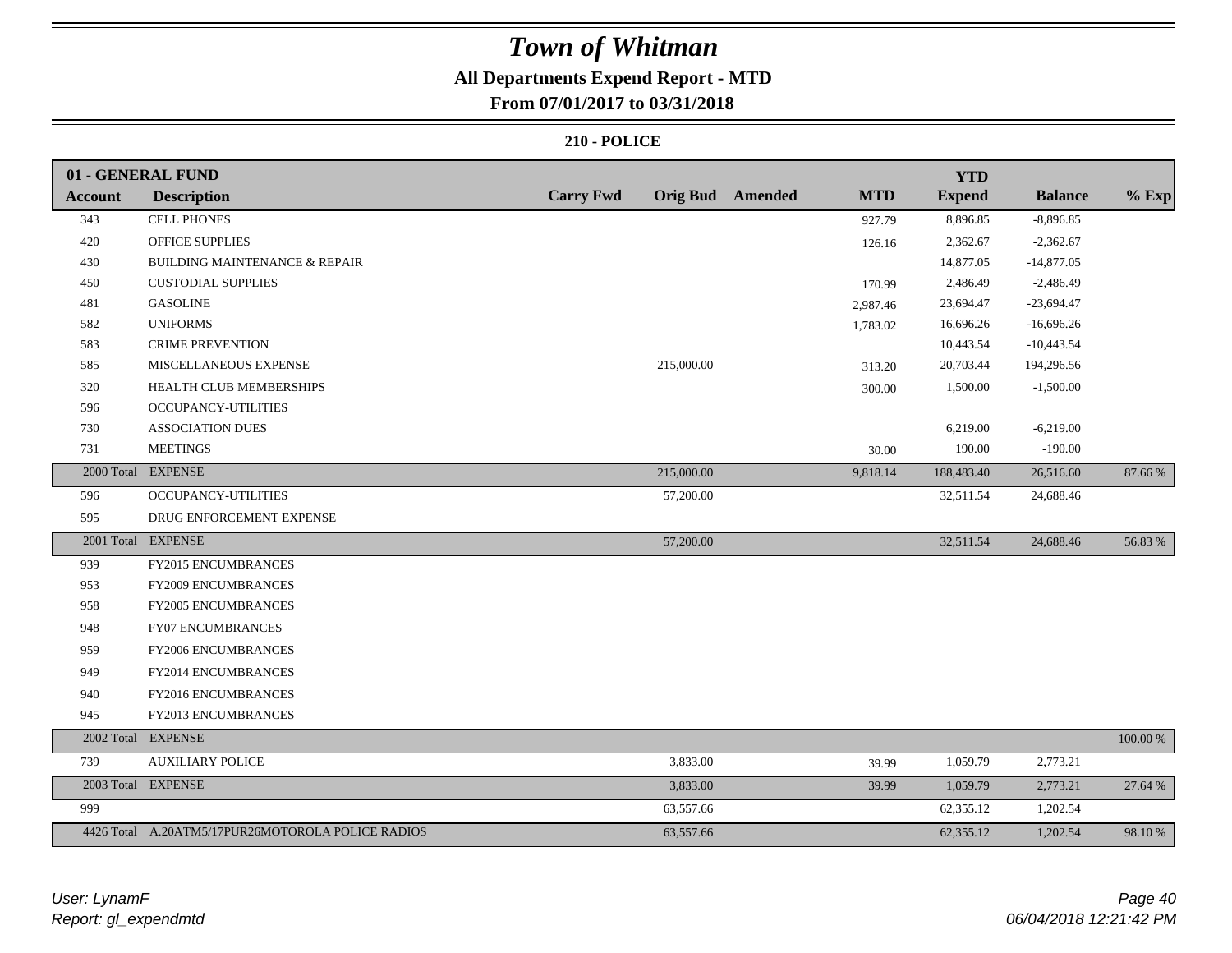### **All Departments Expend Report - MTD**

#### **From 07/01/2017 to 03/31/2018**

|                | 01 - GENERAL FUND                                 |                  |                         |            | <b>YTD</b>    |                |             |
|----------------|---------------------------------------------------|------------------|-------------------------|------------|---------------|----------------|-------------|
| <b>Account</b> | <b>Description</b>                                | <b>Carry Fwd</b> | <b>Orig Bud</b> Amended | <b>MTD</b> | <b>Expend</b> | <b>Balance</b> | $%$ Exp     |
| 999            |                                                   |                  |                         |            |               |                |             |
|                | 4427 Total A24ATM5/15LEA/PUR CRUIS(3RD OF 3)      |                  |                         |            |               |                | 100.00 %    |
| 999            |                                                   |                  |                         |            |               |                |             |
|                | 4428 Total A25ATM5/15 LEA/PUR CRUIS.1OF3          |                  |                         |            |               |                | 100.00 %    |
| 999            |                                                   | 3,285.00         |                         |            | 3,285.00      |                |             |
|                | 4429 Total A34ATM5/16PUR.45 BULLET PROOF VESTS    | 3,285.00         |                         |            | 3,285.00      |                | 100.00 %    |
| 999            |                                                   |                  | 10,080.00               |            | 10,080.00     |                |             |
|                | 4430 Total A22ATM5/17 PUR.BODY ARMOR KITS         |                  | 10,080.00               |            | 10,080.00     |                | 100.00 %    |
| 999            |                                                   |                  |                         |            |               |                |             |
|                | 4431 Total A17 ATM5/11BULLET PROOF VESTS          |                  |                         |            |               |                | 100.00 %    |
| 999            |                                                   |                  |                         |            |               |                |             |
|                | 4432 Total A.14ATM5/14PUR.ELECTROSHOCK WEAPONS    |                  |                         |            |               |                | $100.00~\%$ |
| 999            |                                                   |                  |                         |            |               |                |             |
|                | 4433 Total A23ATM5/13 LEA/PUR AN.CNTRL.VEH.(3/3)  |                  |                         |            |               |                | 100.00 %    |
| 999            |                                                   |                  |                         |            |               |                |             |
|                | 4444 Total A25 ATM5/14 PUR. VOICE RECORD. SYS.    |                  |                         |            |               |                | 100.00 %    |
| 999            |                                                   |                  | 11,050.54               |            | 11,050.54     |                |             |
|                | 4445 Total A.21ATM5/17 PUR.6 TASERS-POLICE        |                  | 11,050.54               |            | 11,050.54     |                | 100.00 %    |
| 999            |                                                   |                  |                         |            |               |                |             |
|                | 4446 Total A12 ATM5/16 PUR.6 POLICE TASERS        |                  |                         |            |               |                | 100.00 %    |
| 999            |                                                   |                  |                         |            |               |                |             |
|                | 4513 Total A7 STM5/14PUR&INSTL.3VidTac VIDEO SYS. |                  |                         |            |               |                | 100.00 %    |
| 999            |                                                   |                  |                         |            |               |                |             |
|                | 4514 Total A26 ATM 5/15 LEASE MOTORCYCLE          |                  |                         |            |               |                | 100.00 %    |
| 999            |                                                   |                  | 4,400.00                |            | 4,400.00      |                |             |
|                | 4524 Total A18ATM5/17LEASE / HARLEY-DAV (1YR)     |                  | 4,400.00                |            | 4,400.00      |                | 100.00 %    |
| 999            |                                                   |                  | 30,260.77               |            | 30,260.57     | 0.20           |             |
|                | 4544 Total A.16ATM 5/17L/P 2016 FORD SUV(2)2ND/3  |                  | 30,260.77               |            | 30,260.57     | 0.20           | 99.99 %     |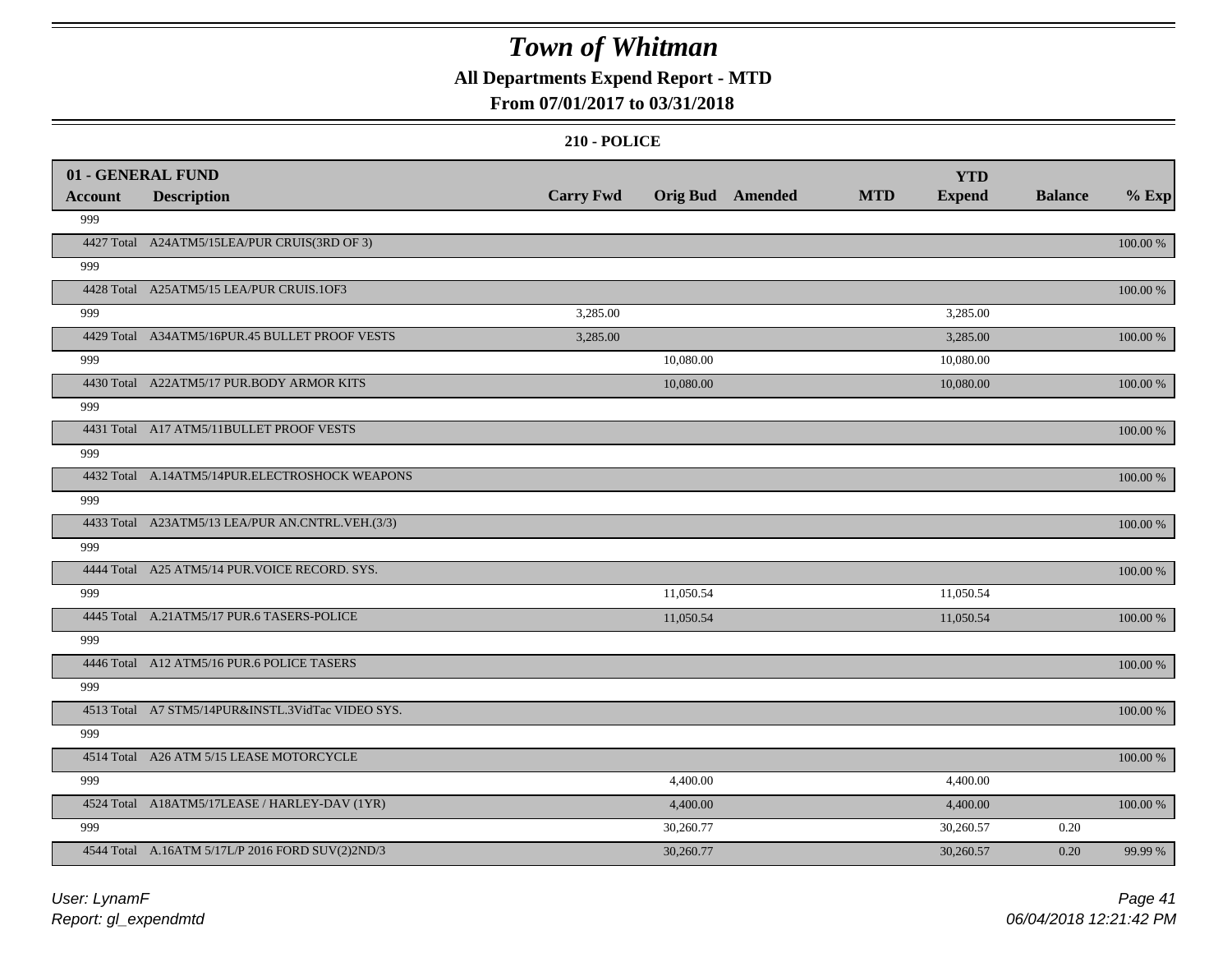### **All Departments Expend Report - MTD**

#### **From 07/01/2017 to 03/31/2018**

|         | 01 - GENERAL FUND                              |                  |                 |           |            | <b>YTD</b>    |                |          |
|---------|------------------------------------------------|------------------|-----------------|-----------|------------|---------------|----------------|----------|
| Account | <b>Description</b>                             | <b>Carry Fwd</b> | <b>Orig Bud</b> | Amended   | <b>MTD</b> | <b>Expend</b> | <b>Balance</b> | $%$ Exp  |
| 999     |                                                |                  |                 |           |            |               |                |          |
|         | 4545 Total A.33ATM 5/16 L/P 2014CRUIS.3RD/3    |                  |                 |           |            |               |                | 100.00 % |
| 999     |                                                |                  |                 |           |            |               |                |          |
|         | 4546 Total A13ATM5/16PUR 2 MOBILE DATA TERM    |                  |                 |           |            |               |                | 100.00 % |
| 999     |                                                |                  |                 |           |            |               |                |          |
|         | 4550 Total A.24 ATM 5/15 L/P CRUISER 2ND 0F 3  |                  |                 |           |            |               |                | 100.00 % |
| 999     |                                                |                  | 13,732.91       |           |            | 13,732.91     |                |          |
|         | 4551 Total A.19 ATM 5/17 L/P FORD EXPLORER 1/3 |                  | 13,732.91       |           |            | 13,732.91     |                | 100.00 % |
| 999     |                                                |                  | 11,332.69       |           |            | 11,332.69     |                |          |
|         | 4571 Total A.17ATM5/17L/P 2015 CRUIS.3/3       |                  | 11,332.69       |           |            | 11,332.69     |                | 100.00 % |
|         | <b>210 Total POLICE</b>                        | 3,285.00         | 3,233,161.57    | 66,000.00 | 224,746.21 | 2,453,308.87  | 849,137.70     |          |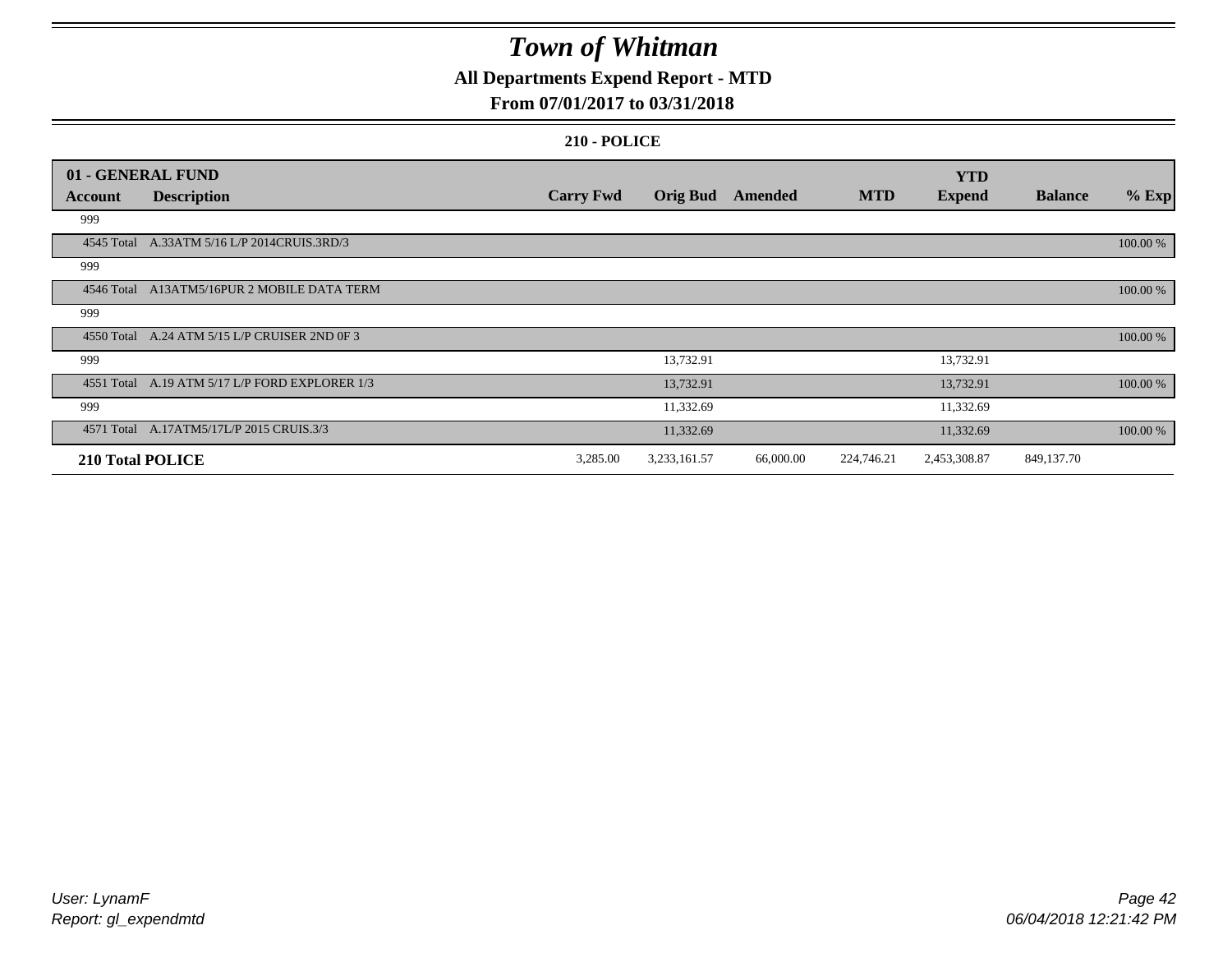### **All Departments Expend Report - MTD**

### **From 07/01/2017 to 03/31/2018**

|                | 01 - GENERAL FUND                 |                  |              |                         |            | <b>YTD</b>    |                |             |
|----------------|-----------------------------------|------------------|--------------|-------------------------|------------|---------------|----------------|-------------|
| <b>Account</b> | <b>Description</b>                | <b>Carry Fwd</b> |              | <b>Orig Bud</b> Amended | <b>MTD</b> | <b>Expend</b> | <b>Balance</b> | $%$ Exp     |
| 111            | SALARIES-ADMINSTRATIVE            |                  | 157,500.00   |                         | 12,082.20  | 115,212.41    | 42,287.59      |             |
|                | 1000 Total SALARIES               |                  | 157,500.00   |                         | 12,082.20  | 115,212.41    | 42,287.59      | 73.15 %     |
| 112            | <b>SALARIES</b>                   |                  | 2,887,814.00 | 96,500.00               | 143,226.47 | 1,312,818.96  | 1,671,495.04   |             |
| 130            | <b>SALARIES-OVERTIME</b>          |                  |              |                         | 64,771.93  | 597,754.25    | $-597,754.25$  |             |
| 138            | <b>SICK LEAVE BUY-BACK</b>        |                  |              |                         |            |               |                |             |
| 143            | <b>SALARIES-COLLEGE INCENTIVE</b> |                  |              |                         |            |               |                |             |
| 145            | SALARIES-HOLIDAY                  |                  |              |                         |            | 35,304.50     | $-35,304.50$   |             |
| 146            | SALARIES-LONGEVITY                |                  |              |                         |            |               |                |             |
| 940            | FY2016 ENCUMBRANCES               |                  |              |                         |            |               |                |             |
| 941            | FY 2017 ENCUMBRANCES              | 18,645.62        |              |                         |            | 17,941.33     | 704.29         |             |
| 949            | FY2014 ENCUMBRANCES               |                  |              |                         |            |               |                |             |
| 959            | <b>FY2006 ENCUMBRANCES</b>        |                  |              |                         |            |               |                |             |
|                | 1001 Total SALARIES               | 18,645.62        | 2,887,814.00 | 96,500.00               | 207,998.40 | 1,963,819.04  | 1,039,140.58   | 65.39 %     |
| 140            | SALARIES-CHIEF-COLLEGE INCENT.    |                  |              |                         |            |               |                |             |
|                | 1002 Total SALARIES               |                  |              |                         |            |               |                | $100.00~\%$ |
| 141            | SALARIES-CHIEF-HOLIDAY            |                  |              |                         |            |               |                |             |
|                | 1003 Total SALARIES               |                  |              |                         |            |               |                | 100.00 %    |
| 121            | <b>CLERICAL I</b>                 |                  | 40,439.00    |                         | 3,110.40   | 29,548.80     | 10,890.20      |             |
|                | 1004 Total SALARIES               |                  | 40,439.00    |                         | 3,110.40   | 29,548.80     | 10,890.20      | 73.07 %     |
| 130            | <b>SALARIES-OVERTIME</b>          |                  |              |                         |            |               |                |             |
|                | 1005 Total SALARIES               |                  |              |                         |            |               |                | 100.00 %    |
| 138            | <b>SICK LEAVE BUY-BACK</b>        |                  |              |                         |            |               |                |             |
|                | 1007 Total SALARIES               |                  |              |                         |            |               |                | $100.00~\%$ |
| 210            | <b>ELECTRICITY</b>                |                  |              |                         |            | 11,684.47     | $-11,684.47$   |             |
| 212            | <b>GAS (NATURAL)</b>              |                  |              |                         |            | 4,471.59      | $-4,471.59$    |             |
| 214            | OIL (HEATING)                     |                  |              |                         |            |               |                |             |
| 242            | <b>VEHICLE MAINTENANCE</b>        |                  |              |                         | 1,644.40   | 41,023.63     | $-41,023.63$   |             |
| 243            | EQUIPMENT MAINTENANCE             |                  |              |                         | 527.50     | 4,695.74      | $-4,695.74$    |             |
| 271            | VEHICLE RENTAL                    |                  |              |                         |            |               |                |             |
| 305            | INSTRUCTIONAL                     |                  |              |                         |            | 8,295.45      | $-8,295.45$    |             |
|                |                                   |                  |              |                         |            |               |                |             |

| User: LynamF         |  |
|----------------------|--|
| Report: gl_expendmtd |  |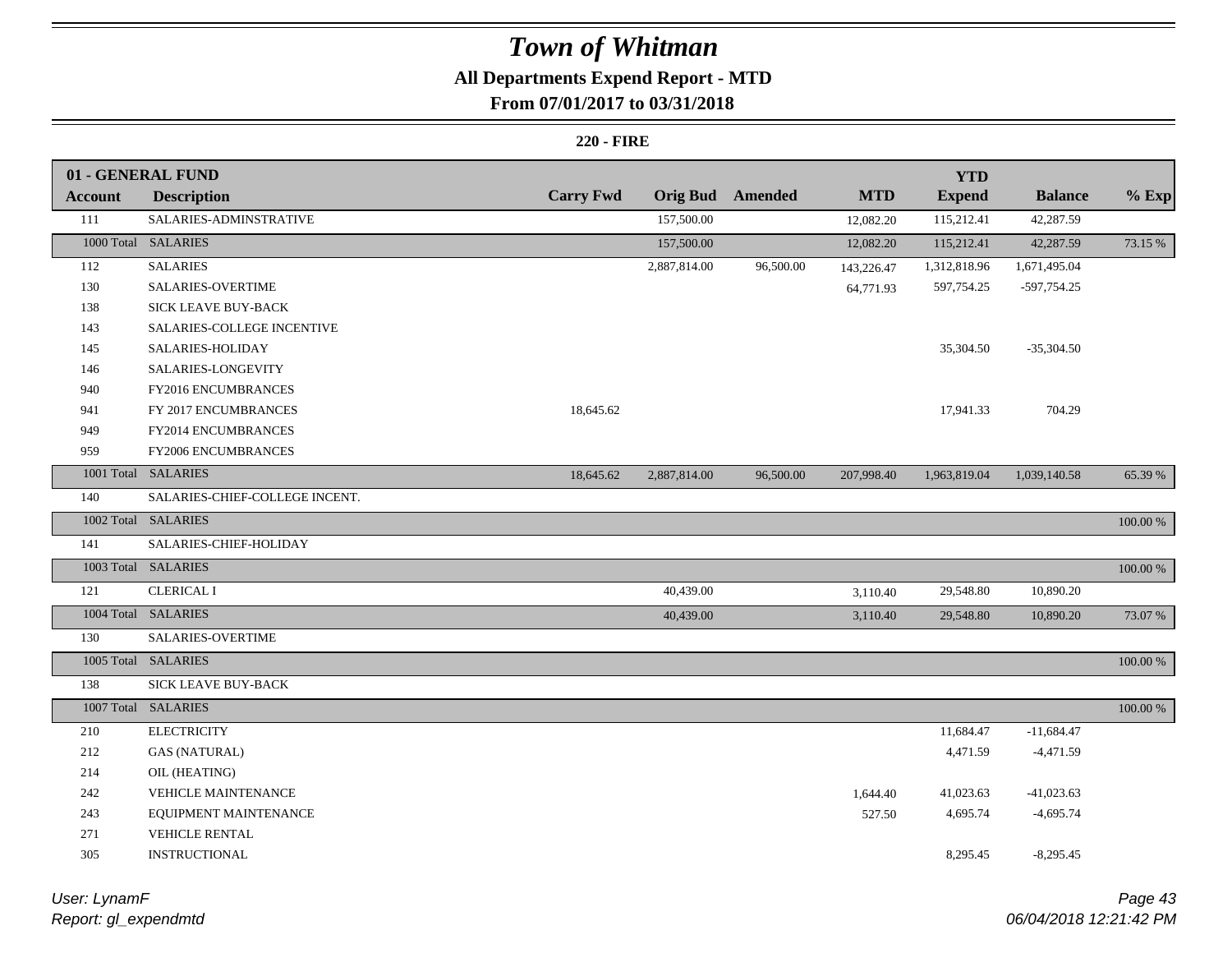### **All Departments Expend Report - MTD**

### **From 07/01/2017 to 03/31/2018**

|                | 01 - GENERAL FUND                        |                  |            |                         |            | <b>YTD</b>    |                |          |
|----------------|------------------------------------------|------------------|------------|-------------------------|------------|---------------|----------------|----------|
| <b>Account</b> | <b>Description</b>                       | <b>Carry Fwd</b> |            | <b>Orig Bud</b> Amended | <b>MTD</b> | <b>Expend</b> | <b>Balance</b> | $%$ Exp  |
| 340            | <b>TELEPHONE</b>                         |                  |            |                         |            |               |                |          |
| 341            | AMBULANCE LICENSES                       |                  |            |                         |            | 1,700.00      | $-1,700.00$    |          |
| 343            | <b>CELL PHONES</b>                       |                  |            |                         | 364.14     | 3,490.96      | $-3,490.96$    |          |
| 420            | OFFICE SUPPLIES                          |                  |            |                         |            | 65.00         | $-65.00$       |          |
| 430            | <b>BUILDING MAINTENANCE &amp; REPAIR</b> |                  |            |                         | 396.74     | 37,025.45     | $-37,025.45$   |          |
| 481            | <b>GASOLINE</b>                          |                  |            |                         | 1,806.88   | 13,725.83     | $-13,725.83$   |          |
| 580            | FIRE SUPPLIES/PROTECT GEAR               |                  |            |                         | 209.98     | 3,607.00      | $-3,607.00$    |          |
| 581            | AMBULANCE SUPPLIES & EXPENSE             |                  |            |                         |            | 6,828.80      | $-6,828.80$    |          |
| 582            | <b>UNIFORMS</b>                          |                  |            |                         | 315.00     | 27,860.66     | $-27,860.66$   |          |
| 585            | MISCELLANEOUS EXPENSE                    |                  | 200,000.00 | 25,000.00               | 694.22     | 20,617.02     | 204,382.98     |          |
| 320            | HEALTH CLUB MEMBERSHIPS                  |                  |            |                         |            |               |                |          |
| 717            | FIRE/SPRINKLER ALARM SYS.MAINT           |                  |            |                         |            |               |                |          |
| 730            | ASSOCIATION DUES                         |                  |            |                         |            | 1,724.00      | $-1,724.00$    |          |
| 731            | <b>MEETINGS</b>                          |                  |            |                         |            | 569.00        | $-569.00$      |          |
|                | 2000 Total EXPENSE                       |                  | 200,000.00 | 25,000.00               | 5,958.86   | 187,384.60    | 37,615.40      | 83.28 %  |
| 354            | FIRE / SPRINKLER ALARM SYSTEM            |                  | 12,500.00  |                         |            | 6,798.85      | 5,701.15       |          |
|                | 2001 Total EXPENSE                       |                  | 12,500.00  |                         |            | 6,798.85      | 5,701.15       | 54.39 %  |
| 948            | <b>FY07 ENCUMBRANCES</b>                 |                  |            |                         |            |               |                |          |
| 939            | FY2015 ENCUMBRANCES                      |                  |            |                         |            |               |                |          |
| 940            | FY2016 ENCUMBRANCES                      |                  |            |                         |            |               |                |          |
| 941            | FY 2017 ENCUMBRANCES                     | 2,616.00         |            |                         |            | 2,616.00      |                |          |
| 943            | <b>FY2012 ENCUMBRANCES</b>               |                  |            |                         |            |               |                |          |
| 945            | FY2013 ENCUMBRANCES                      |                  |            |                         |            |               |                |          |
| 946            | FY2010 ENCUMBRANCES                      |                  |            |                         |            |               |                |          |
| 949            | FY2014 ENCUMBRANCES                      |                  |            |                         |            |               |                |          |
| 953            | FY2009 ENCUMBRANCES                      |                  |            |                         |            |               |                |          |
| 958            | <b>FY2005 ENCUMBRANCES</b>               |                  |            |                         |            |               |                |          |
| 959            | FY2006 ENCUMBRANCES                      |                  |            |                         |            |               |                |          |
|                | 2002 Total EXPENSE                       | 2,616.00         |            |                         |            | 2,616.00      |                | 100.00 % |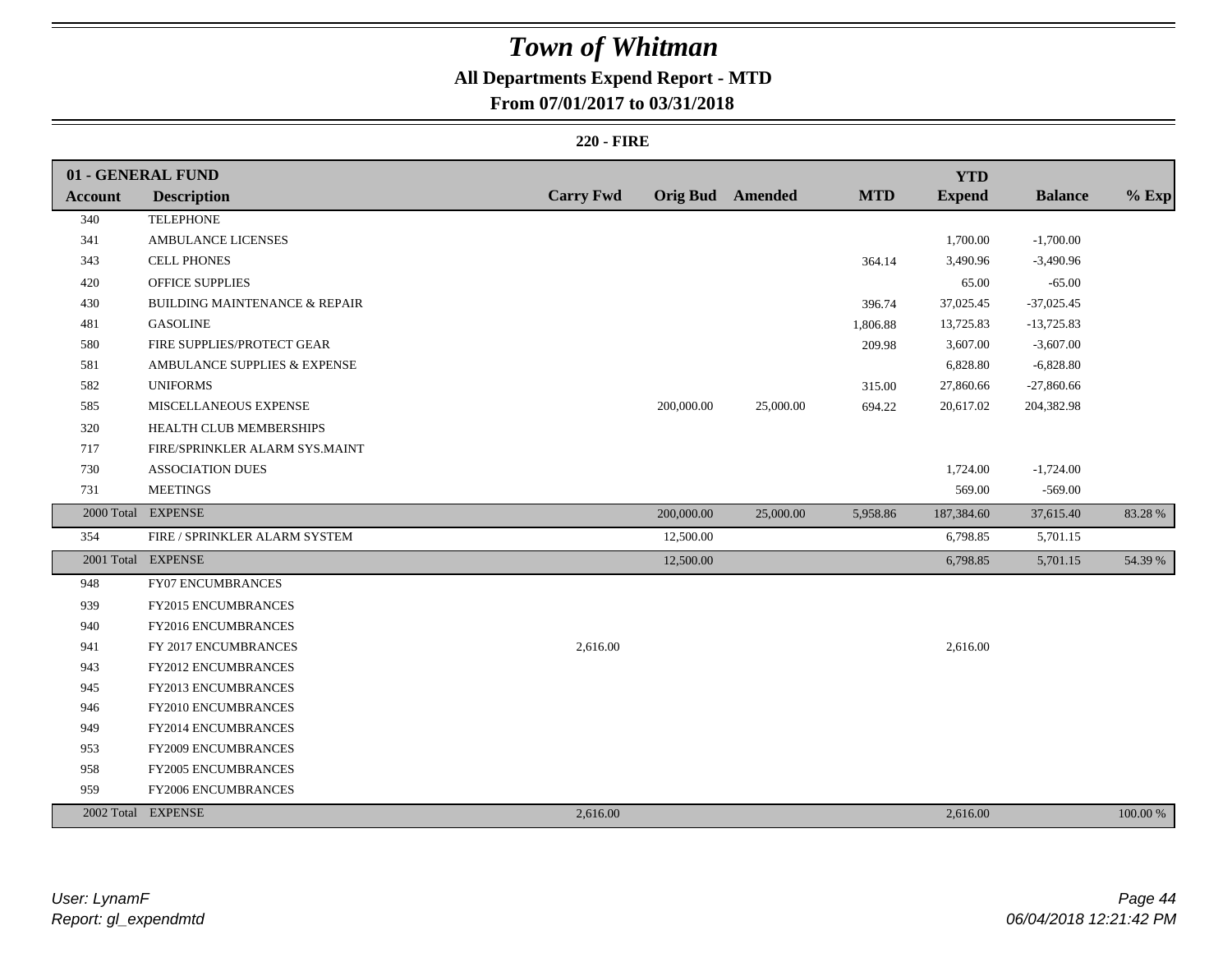### **All Departments Expend Report - MTD**

### **From 07/01/2017 to 03/31/2018**

|                | 01 - GENERAL FUND                                   |                  |                         |           |            | <b>YTD</b>    |                |             |
|----------------|-----------------------------------------------------|------------------|-------------------------|-----------|------------|---------------|----------------|-------------|
| <b>Account</b> | <b>Description</b>                                  | <b>Carry Fwd</b> | <b>Orig Bud</b> Amended |           | <b>MTD</b> | <b>Expend</b> | <b>Balance</b> | $%$ Exp     |
| 382            | ARMORY BUILDING MAINTENANCE                         |                  | 10,000.00               |           |            | 2,728.55      | 7,271.45       |             |
|                | 2003 Total EXPENSE                                  |                  | 10,000.00               |           |            | 2,728.55      | 7,271.45       | 27.28 %     |
| 353            | REGIONAL DISPATCH                                   |                  | 53,045.00               |           |            | 40,925.00     | 12,120.00      |             |
|                | 2004 Total EXPENSE                                  |                  | 53,045.00               |           |            | 40,925.00     | 12,120.00      | 77.15 %     |
| 999            |                                                     |                  |                         |           |            |               |                |             |
|                | 4436 Total A.2 STM 5/4/15 PUR.FIRE/CHF AUTO         |                  |                         |           |            |               |                | 100.00 %    |
| 999            |                                                     |                  |                         |           |            |               |                |             |
|                | 4437 Total A20ATM5/15LEA/PUR2015PUMP.ENG.1/8        |                  |                         |           |            |               |                | $100.00~\%$ |
| 580            | FIRE SUPPLIES/PROTECT GEAR                          |                  | 20,000.00               |           |            | 20,000.00     |                |             |
|                | 4438 Total A.23ATM 5/17EQUIP NEW FIREFIGHTERS       |                  | 20,000.00               |           |            | 20,000.00     |                | 100.00 %    |
| 999            |                                                     |                  | 70,926.90               |           |            | 70,926.90     |                |             |
|                | 4439 Total A24ATM5/17L/P 2015 PUMP.ENG.3/8          |                  | 70,926.90               |           |            | 70,926.90     |                | 100.00 %    |
| 999            |                                                     |                  |                         |           |            |               |                |             |
|                | 4440 Total A21ATM 5/09 PUR.FIRE/CHF AUTO            |                  |                         |           |            |               |                | 100.00 %    |
| 999            |                                                     |                  |                         |           |            |               |                |             |
|                | 4441 Total A11ATM5/16 FUND REGIONAL DISPATCH        |                  |                         |           |            |               |                | $100.00~\%$ |
| 999            |                                                     |                  |                         |           |            |               |                |             |
|                | 4442 Total A.42 ATM5/16 PUR.PROT.EQ./FIRE DEPT      |                  |                         |           |            |               |                | 100.00 %    |
| 999            |                                                     |                  | 22,204.00               |           |            |               | 22,204.00      |             |
|                | 4443 Total A27ATM5/17 SELF CONT.BR.APPAR.10%MTCH    |                  | 22,204.00               |           |            |               | 22,204.00      | 0.00 %      |
| 999            |                                                     |                  |                         | 26,744.00 |            | 14,019.00     | 12,725.00      |             |
|                | 4458 Total A.16STM12/17REPL.ROOFTOP UNITS-FIRE STA. |                  |                         | 26,744.00 |            | 14,019.00     | 12,725.00      | 52.41 %     |
| 999            |                                                     |                  |                         |           |            |               |                |             |
|                | 4502 Total A19ATM5/15 LEA/PUR&EQUIP. AMB. (5/5)     |                  |                         |           |            |               |                | $100.00~\%$ |
| 999            |                                                     |                  |                         |           |            |               |                |             |
|                | 4517 Total A.39ATM5/16PUR.DEFIBRILLATORS            |                  |                         |           |            |               |                | 100.00 %    |
| 999            |                                                     |                  |                         |           |            |               |                |             |
|                | 4518 Total A.29 ATM 5/14 FUND REGIONAL DISPATCH     |                  |                         |           |            |               |                | 100.00 %    |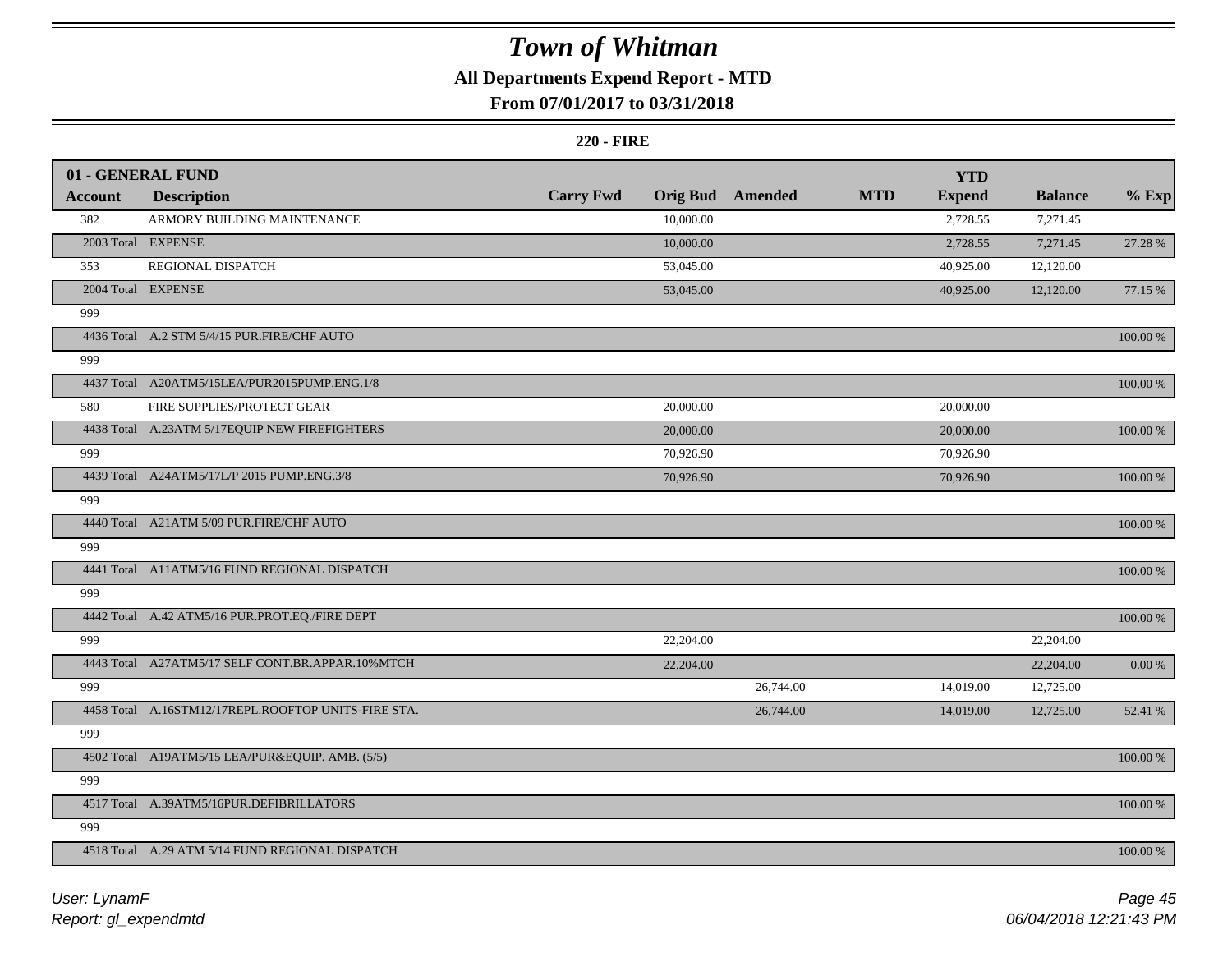### **All Departments Expend Report - MTD**

### **From 07/01/2017 to 03/31/2018**

|                | 01 - GENERAL FUND                                  |                  |                 |            |            | <b>YTD</b>    |                |            |
|----------------|----------------------------------------------------|------------------|-----------------|------------|------------|---------------|----------------|------------|
| Account        | <b>Description</b>                                 | <b>Carry Fwd</b> | <b>Orig Bud</b> | Amended    | <b>MTD</b> | <b>Expend</b> | <b>Balance</b> | $%$ Exp    |
| 999            |                                                    |                  | 60,000.00       | 15,000.00  |            | 11,832.07     | 63,167.93      |            |
|                | 4528 Total A25ATM5/17&19STM12/17REFURB1990PUMP.ENG |                  | 60,000.00       | 15,000.00  |            | 11,832.07     | 63,167.93      | 15.77 %    |
| 999            |                                                    |                  |                 |            |            |               |                |            |
|                | 4530 Total A.16ATM5/14 PUR EMS REPORTING SOFTWARE  |                  |                 |            |            |               |                | 100.00 %   |
| 999            |                                                    |                  | 40,050.28       |            |            | 39,955.74     | 94.54          |            |
|                | 4547 Total A.26 STM5/17 LEA/PUR.2017 AMB. 1/5      |                  | 40,050.28       |            |            | 39,955.74     | 94.54          | 99.76 %    |
| 999            |                                                    |                  |                 |            |            |               |                |            |
|                | 4554 Total A.38ATM5/16PUR.JAWS OF LIFE TOOLS       |                  |                 |            |            |               |                | 100.00 %   |
| 999            |                                                    |                  |                 |            |            |               |                |            |
|                | 4558 Total A19ATM5/14 REPL. FIRE STA.HEAT UNITS    |                  |                 |            |            |               |                | 100.00 %   |
| 999            |                                                    |                  |                 |            |            |               |                |            |
|                | 4559 Total A.40ATM5/16LEA/PUR&EQ.2012.AMB.4/4      |                  |                 |            |            |               |                | 100.00 %   |
| 999            |                                                    |                  |                 | 50,000.00  |            |               | 50,000.00      |            |
|                | 4566 Total A.18STM12/17RADIO SYSTEM-FIRE DEPT      |                  |                 | 50,000.00  |            |               | 50,000.00      | $0.00\,\%$ |
| 999            |                                                    |                  |                 |            |            |               |                |            |
|                | 4567 Total A.37ATM 5/16PUR2.AMB.STRCHS&STRUC.SYS   |                  |                 |            |            |               |                | 100.00 %   |
| 999            |                                                    |                  |                 |            |            |               |                |            |
|                | 4568 Total A.18ATM 5/14 PUR/EQ.FIRE COMMAND VEH.   |                  |                 |            |            |               |                | 100.00 %   |
| 220 Total FIRE |                                                    | 21,261.62        | 3,574,479.18    | 213,244.00 | 229,149.86 | 2,505,766.96  | 1,303,217.84   |            |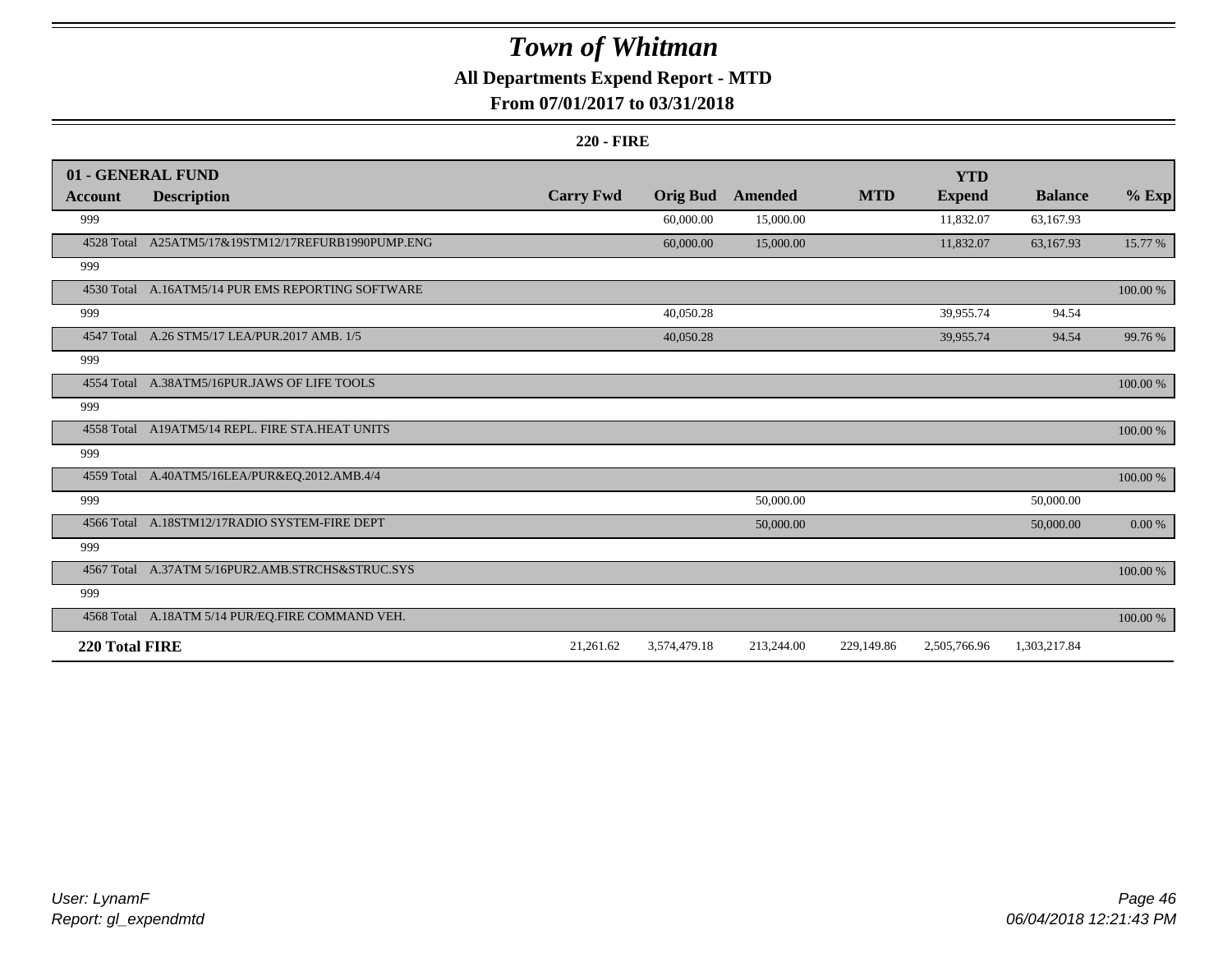**All Departments Expend Report - MTD**

### **From 07/01/2017 to 03/31/2018**

#### **221 - FIRE ALARM MAINTENANCE**

|         | 01 - GENERAL FUND                         |                  |                 |         |            | <b>YTD</b>    |                |          |
|---------|-------------------------------------------|------------------|-----------------|---------|------------|---------------|----------------|----------|
| Account | <b>Description</b>                        | <b>Carry Fwd</b> | <b>Orig Bud</b> | Amended | <b>MTD</b> | <b>Expend</b> | <b>Balance</b> | $%$ Exp  |
| 585     | MISCELLANEOUS EXPENSE                     |                  |                 |         |            |               |                |          |
|         | 2000 Total EXPENSE                        |                  |                 |         |            |               |                | 100.00 % |
| 945     | <b>FY2013 ENCUMBRANCES</b>                |                  |                 |         |            |               |                |          |
| 946     | <b>FY2010 ENCUMBRANCES</b>                |                  |                 |         |            |               |                |          |
| 949     | <b>FY2014 ENCUMBRANCES</b>                |                  |                 |         |            |               |                |          |
|         | 2001 Total EXPENSE                        |                  |                 |         |            |               |                | 100.00 % |
| 999     |                                           |                  |                 |         |            |               |                |          |
|         | 4423 Total A.4STM5/6/02FIRE ALMS.TN.BLDGS |                  |                 |         |            |               |                | 100.00 % |
|         | <b>221 Total FIRE ALARM MAINTENANCE</b>   |                  |                 |         |            |               |                |          |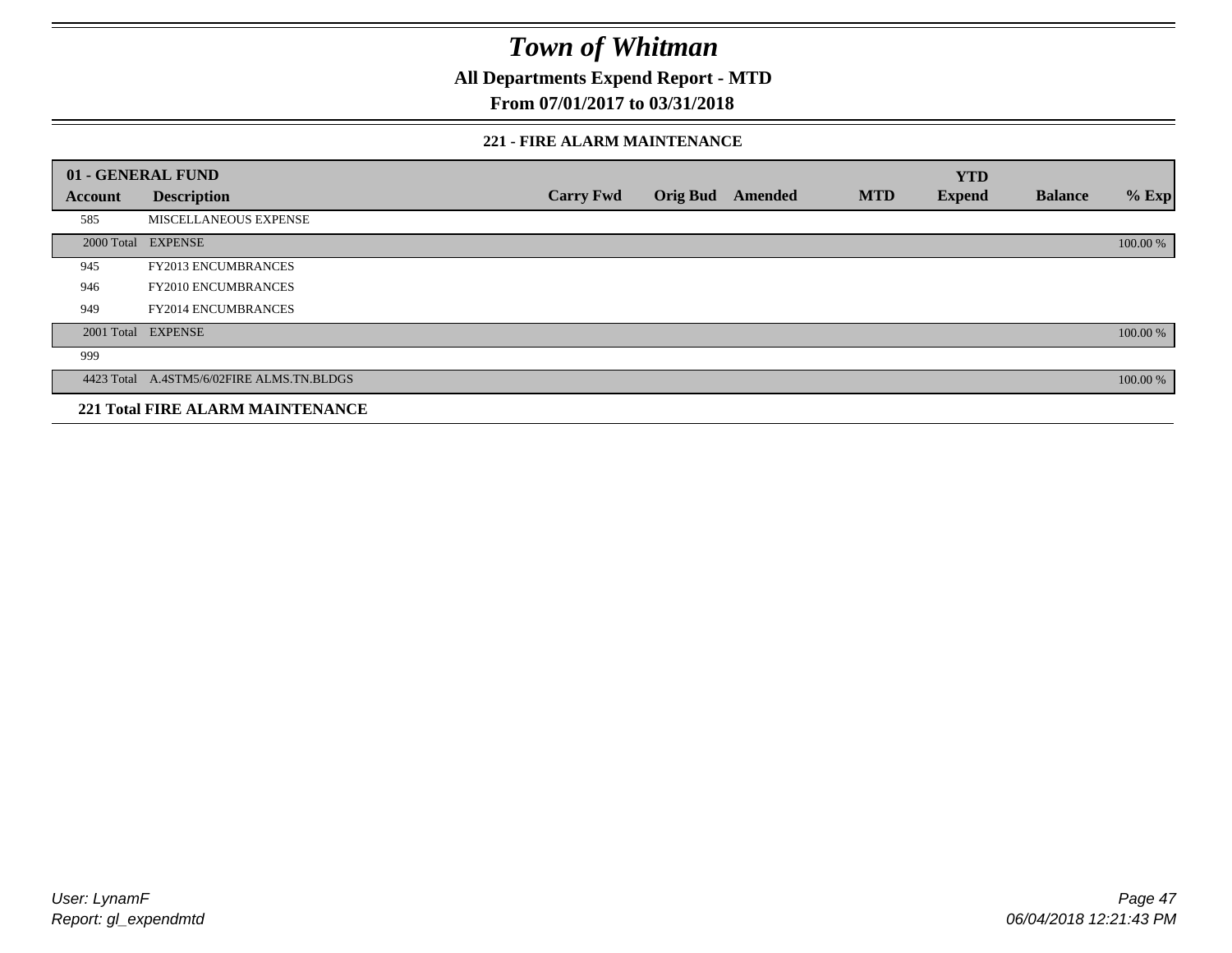### **All Departments Expend Report - MTD**

#### **From 07/01/2017 to 03/31/2018**

#### **222 - FOREST FIRES**

|         | 01 - GENERAL FUND             |                  |          |                         |            | <b>YTD</b>    |                |          |
|---------|-------------------------------|------------------|----------|-------------------------|------------|---------------|----------------|----------|
| Account | <b>Description</b>            | <b>Carry Fwd</b> |          | <b>Orig Bud</b> Amended | <b>MTD</b> | <b>Expend</b> | <b>Balance</b> | $%$ Exp  |
| 112     | <b>SALARIES</b>               |                  |          |                         |            |               |                |          |
|         | 1000 Total SALARIES           |                  |          |                         |            |               |                | 100.00 % |
| 585     | MISCELLANEOUS EXPENSE         |                  | 2,000.00 |                         |            | 2,000.00      |                |          |
|         | 2000 Total EXPENSE            |                  | 2,000.00 |                         |            | 2,000.00      |                | 100.00 % |
| 943     | <b>FY2012 ENCUMBRANCES</b>    |                  |          |                         |            |               |                |          |
| 945     | <b>FY2013 ENCUMBRANCES</b>    |                  |          |                         |            |               |                |          |
| 946     | <b>FY2010 ENCUMBRANCES</b>    |                  |          |                         |            |               |                |          |
|         | 2001 Total EXPENSE            |                  |          |                         |            |               |                | 100.00 % |
|         | <b>222 Total FOREST FIRES</b> |                  | 2,000.00 |                         |            | 2,000.00      |                |          |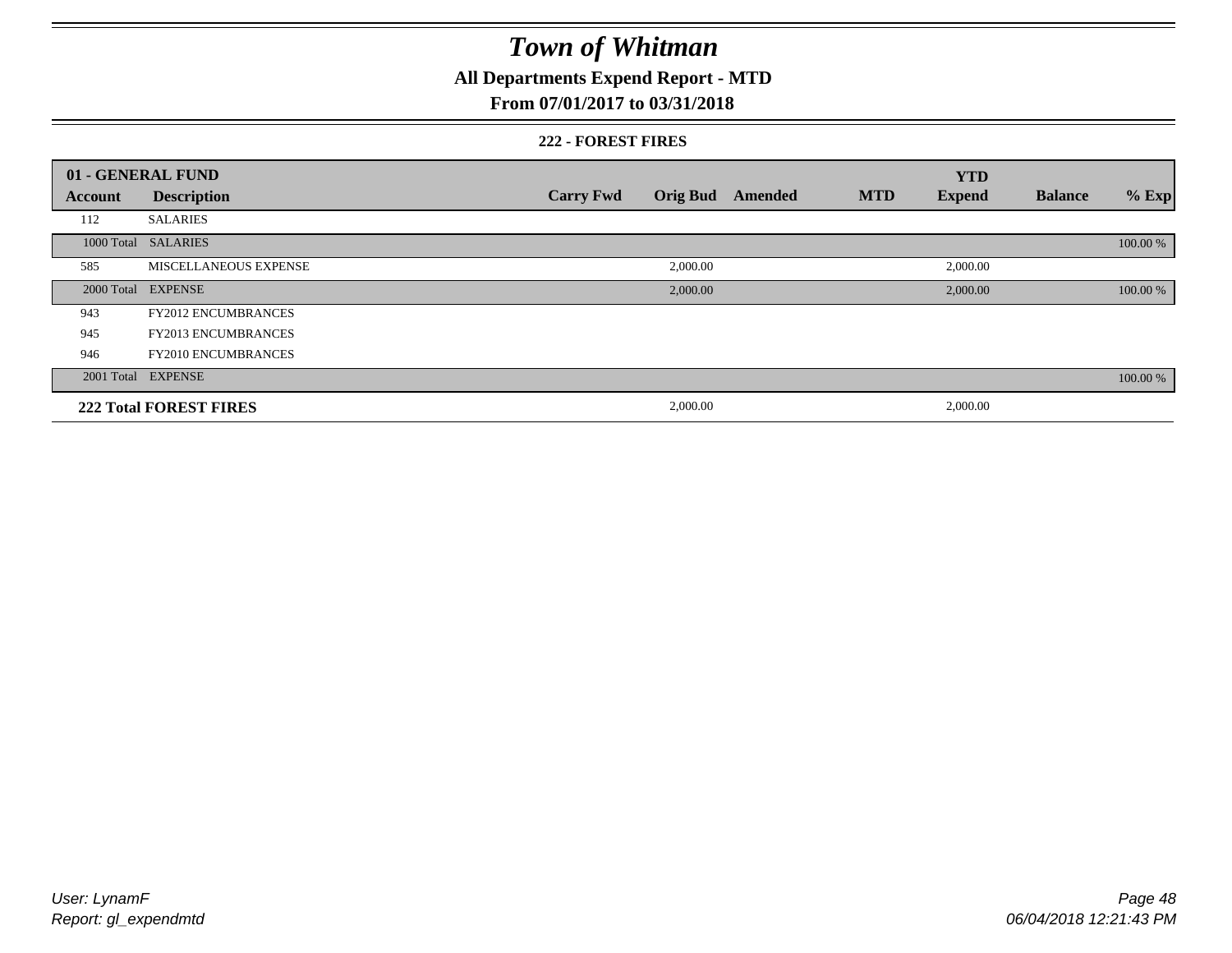**All Departments Expend Report - MTD**

**From 07/01/2017 to 03/31/2018**

#### **230 - RIGHT TO KNOW LAW BUDGET**

|         | 01 - GENERAL FUND                  |                  |                         |            | YTD           |                |            |
|---------|------------------------------------|------------------|-------------------------|------------|---------------|----------------|------------|
| Account | <b>Description</b>                 | <b>Carry Fwd</b> | <b>Orig Bud</b> Amended | <b>MTD</b> | <b>Expend</b> | <b>Balance</b> | $%$ Exp    |
| 585     | MISCELLANEOUS EXPENSE              |                  |                         |            |               |                |            |
|         | 2000 Total EXPENSE                 |                  |                         |            |               |                | $100.00\%$ |
|         | 230 Total RIGHT TO KNOW LAW BUDGET |                  |                         |            |               |                |            |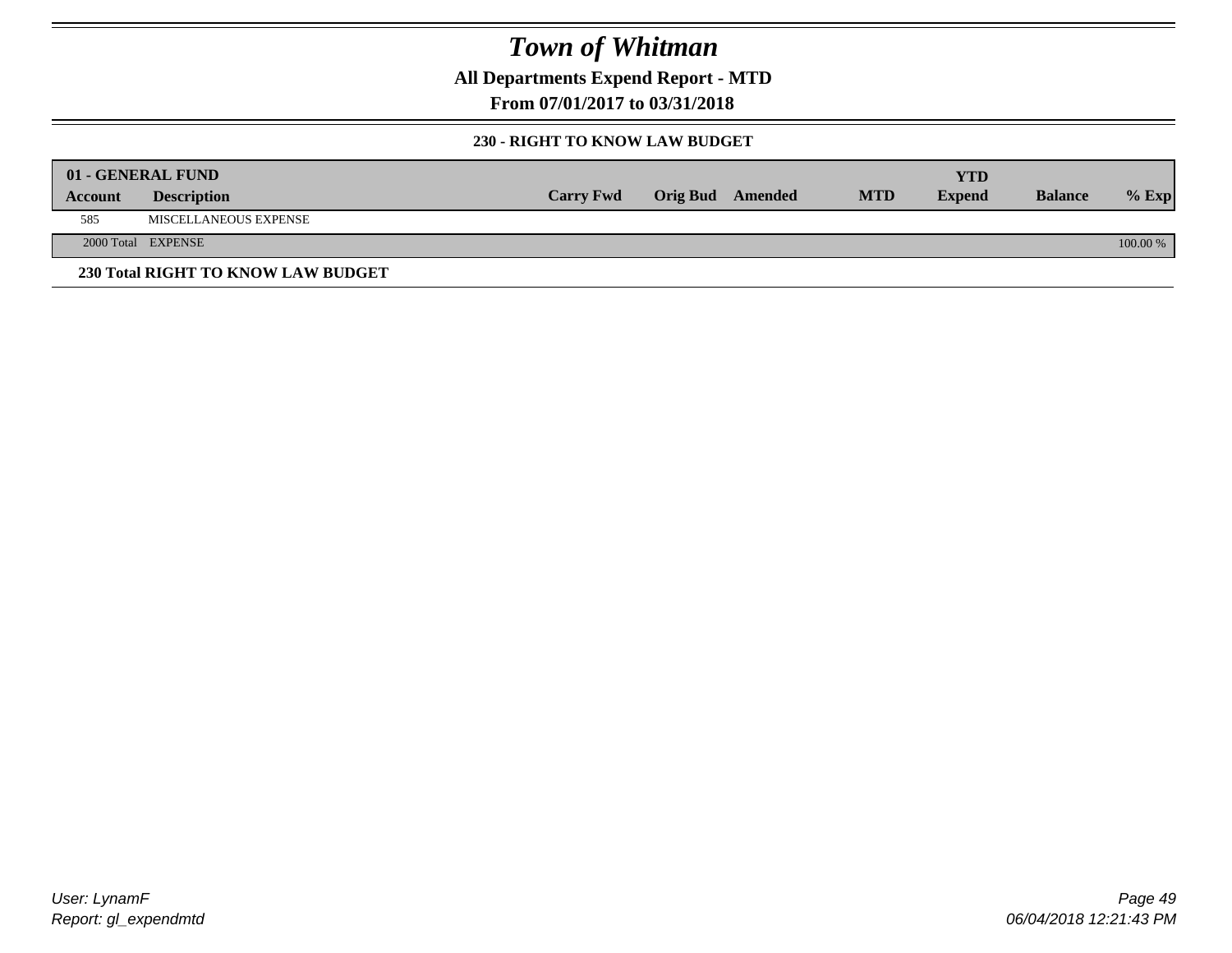### **All Departments Expend Report - MTD**

**From 07/01/2017 to 03/31/2018**

#### **231 - AMBULANCE REPAIR**

|         | 01 - GENERAL FUND            |                  |                 |         |            | <b>YTD</b>    |                |          |
|---------|------------------------------|------------------|-----------------|---------|------------|---------------|----------------|----------|
| Account | <b>Description</b>           | <b>Carry Fwd</b> | <b>Orig Bud</b> | Amended | <b>MTD</b> | <b>Expend</b> | <b>Balance</b> | $%$ Exp  |
| 585     | <b>MISCELLANEOUS EXPENSE</b> |                  | 25,000.00       |         | 118.00     | 19.273.68     | 5,726.32       |          |
|         | 2000 Total EXPENSE           |                  | 25,000.00       |         | 118.00     | 19.273.68     | 5,726.32       | 77.09 %  |
| 939     | <b>FY2015 ENCUMBRANCES</b>   |                  |                 |         |            |               |                |          |
|         | 2001 Total EXPENSE           |                  |                 |         |            |               |                | 100.00 % |
|         | 231 Total AMBULANCE REPAIR   |                  | 25,000.00       |         | 118.00     | 19,273.68     | 5,726.32       |          |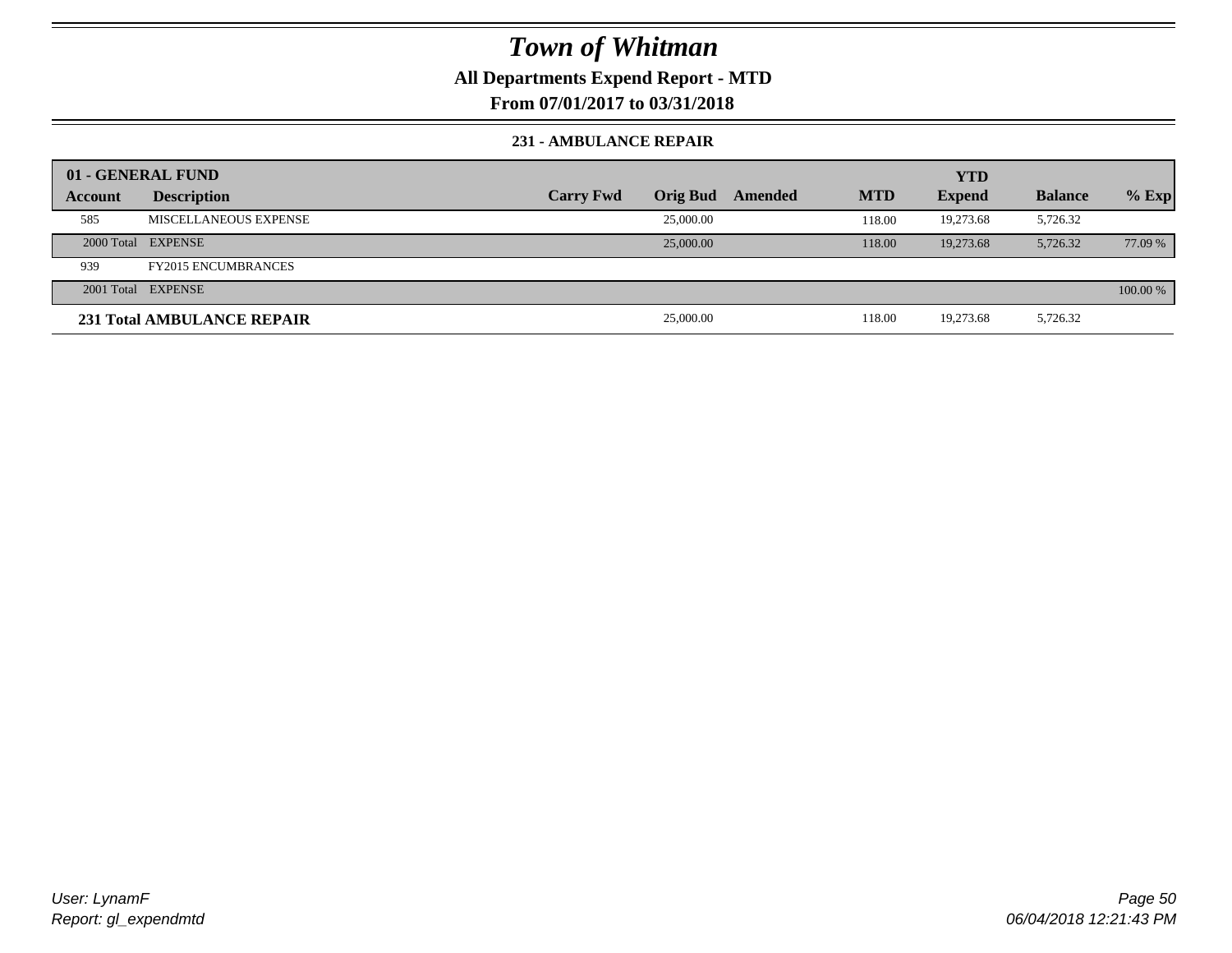**All Departments Expend Report - MTD**

**From 07/01/2017 to 03/31/2018**

#### **233 - AMBULANCE BILLING**

|         | 01 - GENERAL FUND           |                  |                 |         |            | <b>YTD</b>    |                |          |
|---------|-----------------------------|------------------|-----------------|---------|------------|---------------|----------------|----------|
| Account | <b>Description</b>          | <b>Carry Fwd</b> | <b>Orig Bud</b> | Amended | <b>MTD</b> | <b>Expend</b> | <b>Balance</b> | $%$ Exp  |
| 252     | <b>SERVICES</b>             |                  | 28,000.00       |         | 3,443.20   | 25,524.69     | 2,475.31       |          |
|         | 2000 Total EXPENSE          |                  | 28,000.00       |         | 3,443.20   | 25,524.69     | 2,475.31       | 91.15 %  |
| 941     | FY 2017 ENCUMBRANCES        | 3,254.58         |                 |         |            | 3,254.58      |                |          |
| 943     | <b>FY2012 ENCUMBRANCES</b>  |                  |                 |         |            |               |                |          |
| 945     | <b>FY2013 ENCUMBRANCES</b>  |                  |                 |         |            |               |                |          |
| 946     | <b>FY2010 ENCUMBRANCES</b>  |                  |                 |         |            |               |                |          |
| 949     | <b>FY2014 ENCUMBRANCES</b>  |                  |                 |         |            |               |                |          |
| 959     | <b>FY2006 ENCUMBRANCES</b>  |                  |                 |         |            |               |                |          |
|         | 2001 Total EXPENSE          | 3,254.58         |                 |         |            | 3,254.58      |                | 100.00 % |
|         | 233 Total AMBULANCE BILLING | 3,254.58         | 28,000.00       |         | 3,443.20   | 28,779.27     | 2,475.31       |          |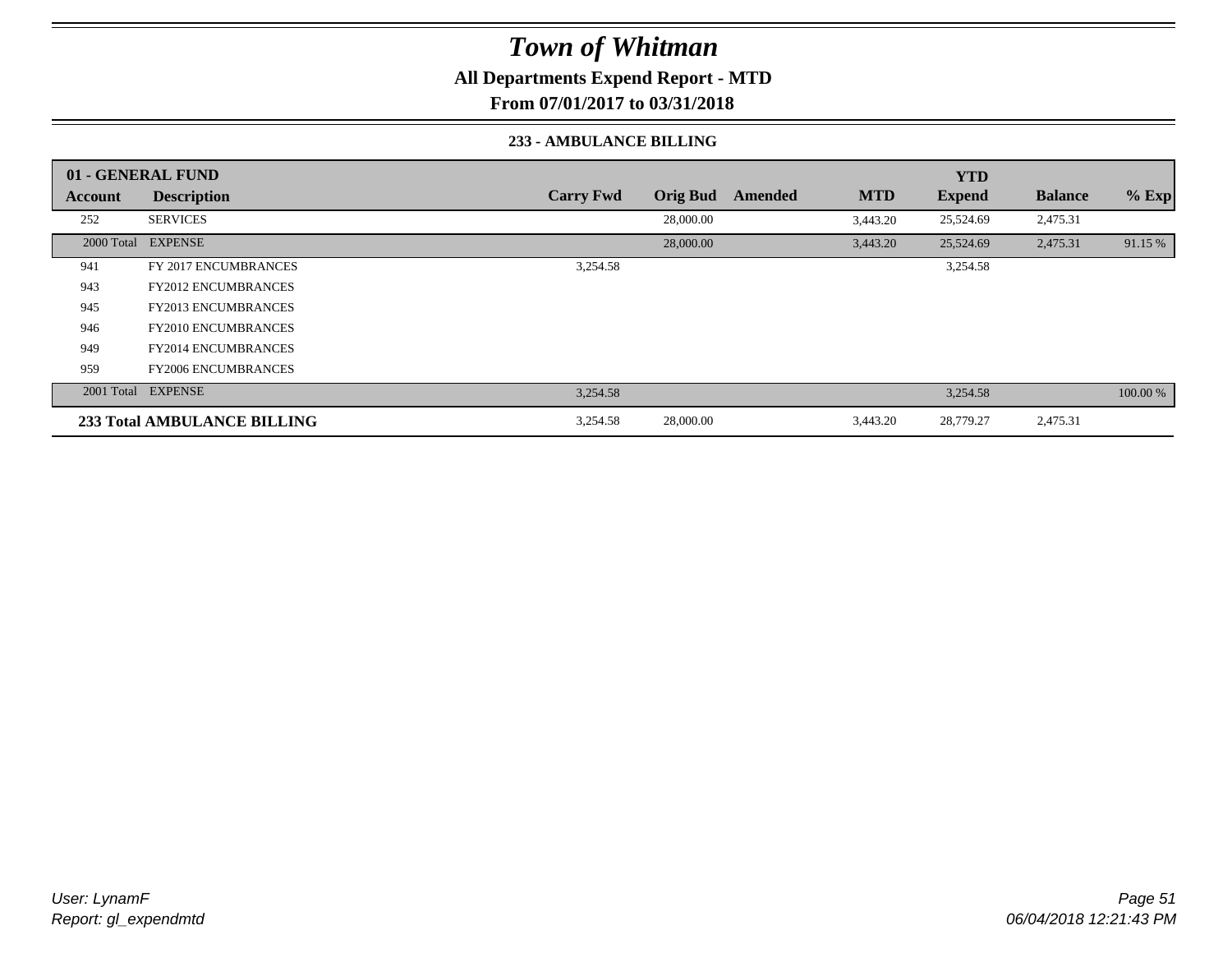**All Departments Expend Report - MTD**

**From 07/01/2017 to 03/31/2018**

#### **241 - BUILDING INSPECTOR**

|            | 01 - GENERAL FUND                   |                  |                                       | <b>YTD</b>    |                |             |
|------------|-------------------------------------|------------------|---------------------------------------|---------------|----------------|-------------|
| Account    | <b>Description</b>                  | <b>Carry Fwd</b> | <b>Orig Bud</b> Amended<br><b>MTD</b> | <b>Expend</b> | <b>Balance</b> | $%$ Exp     |
| 120        | SALARIES-PART TIME                  | 64,201.00        | 4,938.52                              | 46,915.94     | 17,285.06      |             |
|            | 1000 Total SALARIES                 | 64,201.00        | 4,938.52                              | 46,915.94     | 17,285.06      | 73.07 %     |
| 121        | <b>CLERICAL I</b>                   | 46,257.00        | 3,476.02                              | 33,556.10     | 12,700.90      |             |
|            | 1001 Total SALARIES                 | 46,257.00        | 3,476.02                              | 33,556.10     | 12,700.90      | 72.54 %     |
| 126        | <b>CLERICAL II</b>                  |                  |                                       |               |                |             |
|            | 1002 Total SALARIES                 |                  |                                       |               |                | $100.00~\%$ |
| 133        | <b>ASSISTANT</b>                    | 1,700.00         |                                       | 250.00        | 1,450.00       |             |
|            | 1003 Total SALARIES                 | 1,700.00         |                                       | 250.00        | 1,450.00       | 14.70 %     |
| 242        | <b>VEHICLE MAINTENANCE</b>          |                  |                                       |               |                |             |
| 340        | <b>TELEPHONE</b>                    |                  |                                       |               |                |             |
| 343        | <b>CELL PHONES</b>                  |                  | 50.99                                 | 305.94        | $-305.94$      |             |
| 420        | <b>OFFICE SUPPLIES</b>              |                  |                                       | 1,138.53      | $-1,138.53$    |             |
| 481        | <b>GASOLINE</b>                     |                  |                                       |               |                |             |
| 585        | MISCELLANEOUS EXPENSE               | 4,869.00         |                                       |               | 4,869.00       |             |
| 730        | <b>ASSOCIATION DUES</b>             |                  |                                       | 70.00         | $-70.00$       |             |
| 731        | <b>MEETINGS</b>                     |                  | 65.00                                 | 283.50        | $-283.50$      |             |
| 746        | <b>AUTO EXPENSE</b>                 |                  | 110.04                                | 473.23        | $-473.23$      |             |
| 2000 Total | <b>EXPENSE</b>                      | 4,869.00         | 226.03                                | 2,271.20      | 2,597.80       | 46.64 %     |
| 710        | IN STATE TRAVEL                     |                  |                                       |               |                |             |
| 746        | <b>AUTO EXPENSE</b>                 | 800.00           |                                       | 406.55        | 393.45         |             |
|            | 2001 Total EXPENSE                  | 800.00           |                                       | 406.55        | 393.45         | 50.81 %     |
| 940        | FY2016 ENCUMBRANCES                 |                  |                                       |               |                |             |
| 943        | FY2012 ENCUMBRANCES                 |                  |                                       |               |                |             |
| 939        | FY2015 ENCUMBRANCES                 |                  |                                       |               |                |             |
| 949        | FY2014 ENCUMBRANCES                 |                  |                                       |               |                |             |
|            | 2002 Total EXPENSE                  |                  |                                       |               |                | 100.00 %    |
| 750        | RS.FD.-DEMO.BARN-655 WASHINGTON ST. |                  |                                       |               |                |             |
|            | 2003 Total EXPENSE                  |                  |                                       |               |                | 100.00 %    |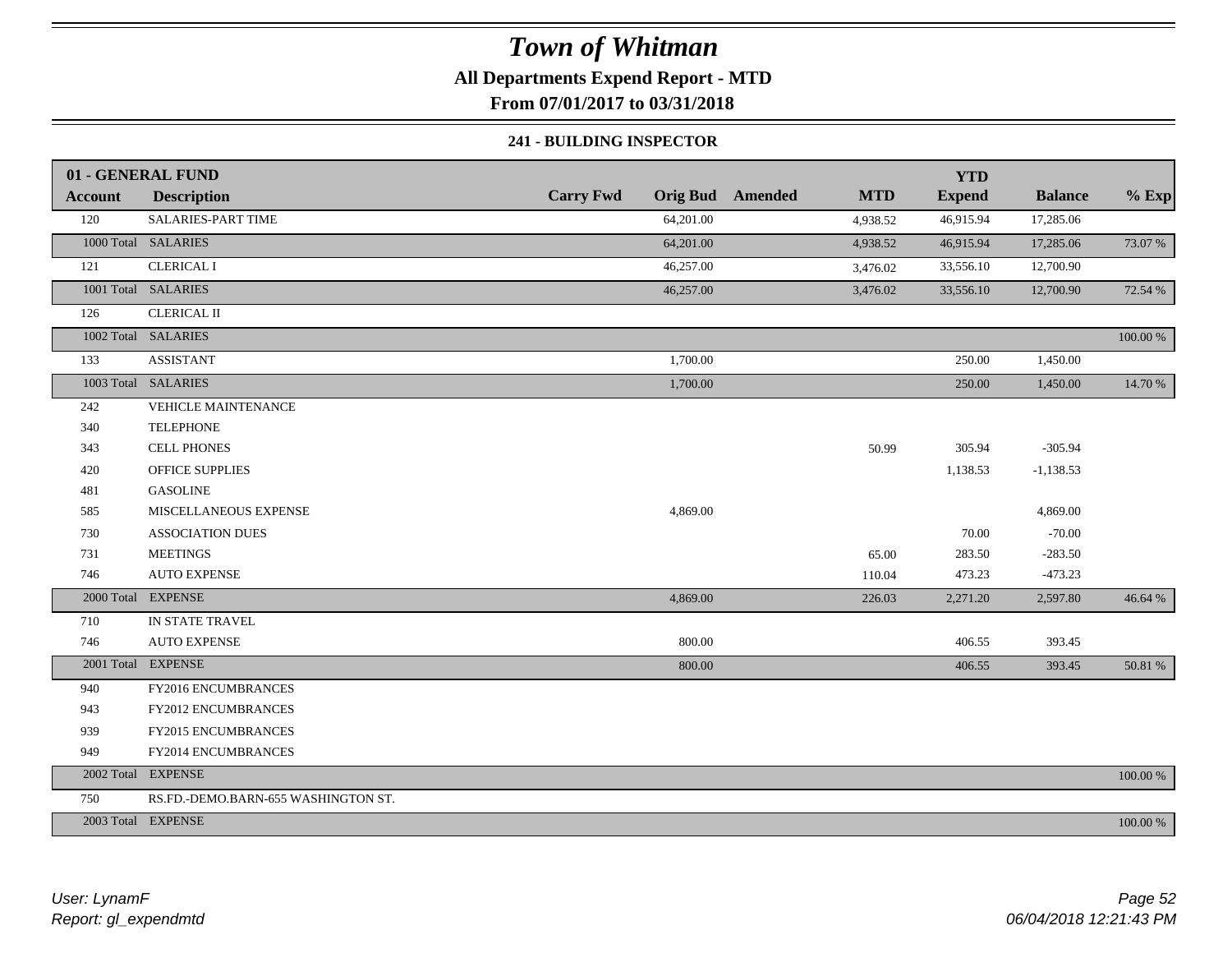### **All Departments Expend Report - MTD**

### **From 07/01/2017 to 03/31/2018**

#### **241 - BUILDING INSPECTOR**

|         | 01 - GENERAL FUND                     |                  |            |         |            | <b>YTD</b>    |                |            |
|---------|---------------------------------------|------------------|------------|---------|------------|---------------|----------------|------------|
| Account | <b>Description</b>                    | <b>Carry Fwd</b> | Orig Bud   | Amended | <b>MTD</b> | <b>Expend</b> | <b>Balance</b> | $%$ Exp    |
| 753     | RS.FD.-COND.PROP.- 64 STAR ST.        |                  |            |         |            |               |                |            |
| 754     | RES. FND. TR. - BOARD UP 35 EAST AVE. |                  |            |         |            |               |                |            |
|         | 2004 Total EXPENSE                    |                  |            |         |            |               |                | $100.00\%$ |
|         | 241 Total BUILDING INSPECTOR          |                  | 117,827.00 |         | 8.640.57   | 83.399.79     | 34,427.21      |            |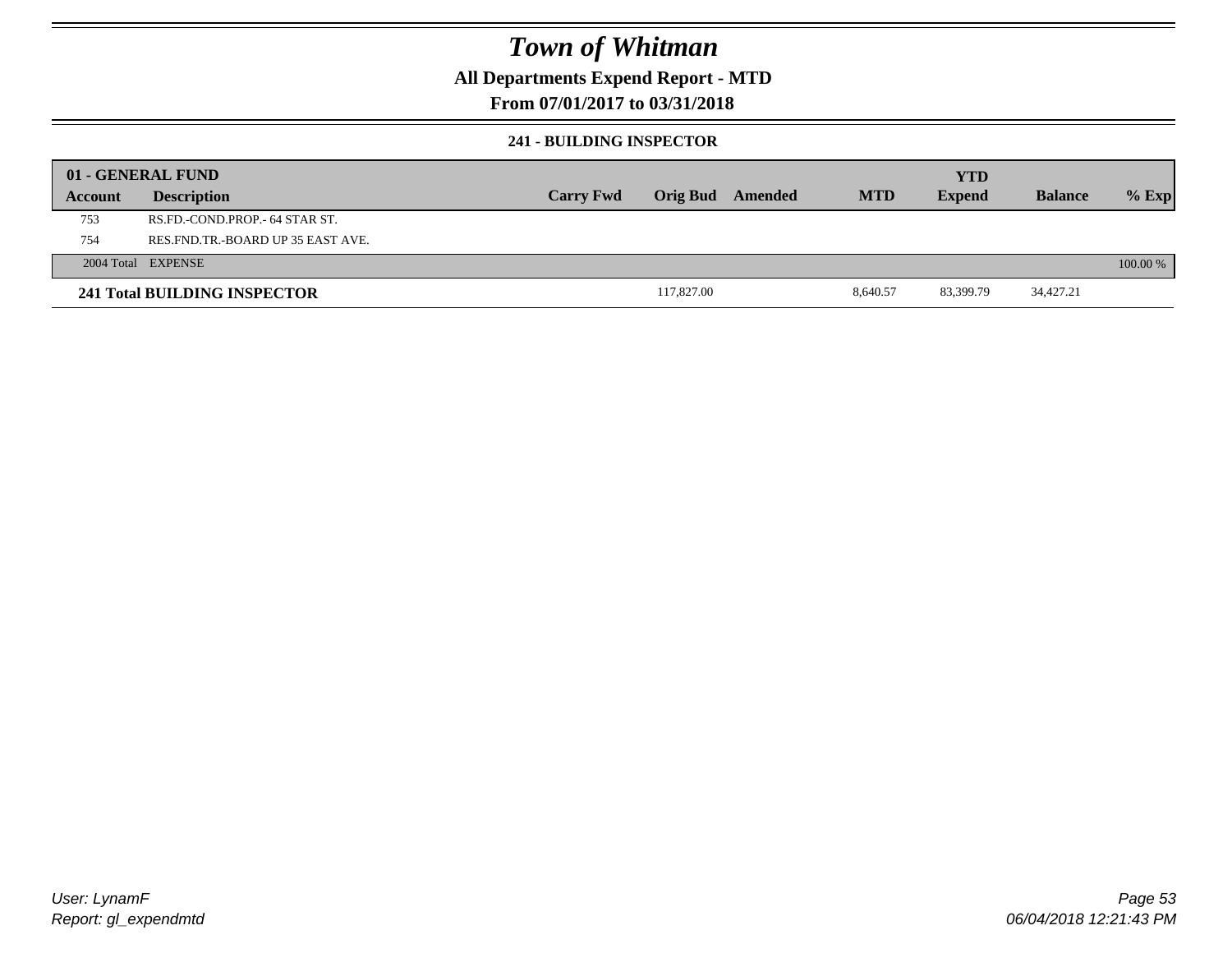### **All Departments Expend Report - MTD**

**From 07/01/2017 to 03/31/2018**

#### **242 - GAS INSPECTOR**

|                | 01 - GENERAL FUND              |                                     |                       | <b>YTD</b>    |                |         |
|----------------|--------------------------------|-------------------------------------|-----------------------|---------------|----------------|---------|
| <b>Account</b> | <b>Description</b>             | <b>Orig Bud</b><br><b>Carry Fwd</b> | <b>MTD</b><br>Amended | <b>Expend</b> | <b>Balance</b> | $%$ Exp |
| 120            | <b>SALARIES-PART TIME</b>      | 4,571.00                            | 380.92                | 3,428.28      | 1,142.72       |         |
|                | 1000 Total SALARIES            | 4,571.00                            | 380.92                | 3,428.28      | 1,142.72       | 75.00 % |
| 420            | <b>OFFICE SUPPLIES</b>         |                                     |                       |               |                |         |
| 585            | MISCELLANEOUS EXPENSE          | 400.00                              |                       |               | 400.00         |         |
| 710            | <b>IN STATE TRAVEL</b>         |                                     |                       | 113.96        | $-113.96$      |         |
| 731            | <b>MEETINGS</b>                |                                     |                       | 270.00        | $-270.00$      |         |
|                | 2000 Total EXPENSE             | 400.00                              |                       | 383.96        | 16.04          | 95.99 % |
|                | <b>242 Total GAS INSPECTOR</b> | 4,971.00                            | 380.92                | 3,812.24      | 1,158.76       |         |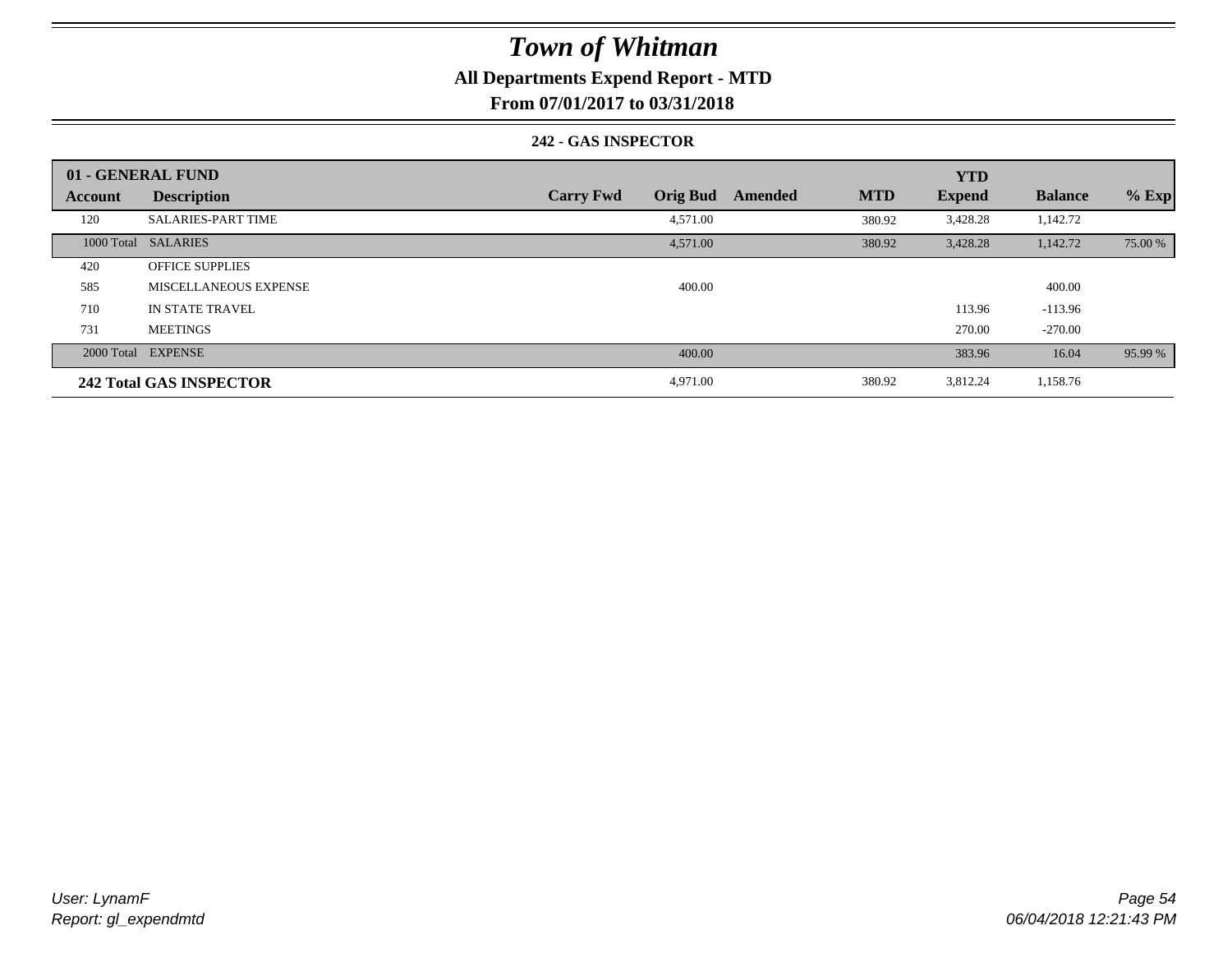### **All Departments Expend Report - MTD**

**From 07/01/2017 to 03/31/2018**

#### **243 - PLUMBING INSPECTOR**

|         | 01 - GENERAL FUND                   |                                     |                       | <b>YTD</b>    |                |         |
|---------|-------------------------------------|-------------------------------------|-----------------------|---------------|----------------|---------|
| Account | <b>Description</b>                  | <b>Orig Bud</b><br><b>Carry Fwd</b> | <b>MTD</b><br>Amended | <b>Expend</b> | <b>Balance</b> | $%$ Exp |
| 120     | <b>SALARIES-PART TIME</b>           | 11.106.00                           | 925.50                | 8,329.50      | 2,776.50       |         |
|         | 1000 Total SALARIES                 | 11,106.00                           | 925.50                | 8,329.50      | 2,776.50       | 75.00 % |
| 420     | <b>OFFICE SUPPLIES</b>              |                                     |                       |               |                |         |
| 585     | MISCELLANEOUS EXPENSE               | 500.00                              |                       |               | 500.00         |         |
| 710     | <b>IN STATE TRAVEL</b>              |                                     | 17.98                 | 17.98         | $-17.98$       |         |
| 731     | <b>MEETINGS</b>                     |                                     | 125.00                | 125.00        | $-125.00$      |         |
|         | 2000 Total EXPENSE                  | 500.00                              | 142.98                | 142.98        | 357.02         | 28.59 % |
|         | <b>243 Total PLUMBING INSPECTOR</b> | 11,606.00                           | 1,068.48              | 8,472.48      | 3,133.52       |         |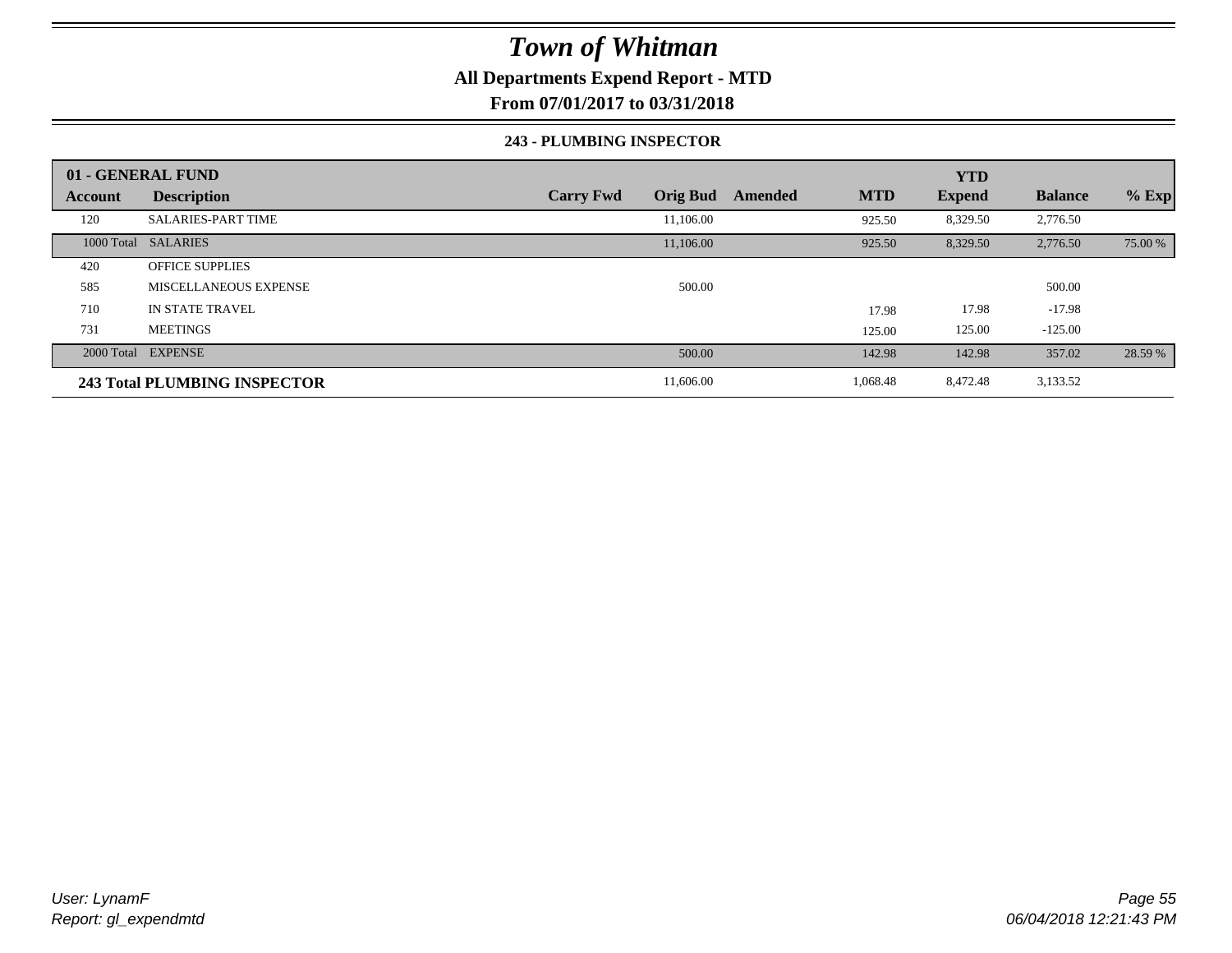**All Departments Expend Report - MTD**

**From 07/01/2017 to 03/31/2018**

#### **244 - SEALER OF WEIGHTS & MEASURES**

|         | 01 - GENERAL FUND                        |                  |                 |         |            | <b>YTD</b>    |                |          |
|---------|------------------------------------------|------------------|-----------------|---------|------------|---------------|----------------|----------|
| Account | <b>Description</b>                       | <b>Carry Fwd</b> | <b>Orig Bud</b> | Amended | <b>MTD</b> | <b>Expend</b> | <b>Balance</b> | $%$ Exp  |
| 120     | <b>SALARIES-PART TIME</b>                |                  | 4,526.00        |         | 377.16     | 2,828.70      | 1,697.30       |          |
|         | 1000 Total SALARIES                      |                  | 4,526.00        |         | 377.16     | 2,828.70      | 1,697.30       | 62.49 %  |
| 420     | <b>OFFICE SUPPLIES</b>                   |                  |                 |         |            | 145.00        | $-145.00$      |          |
| 585     | MISCELLANEOUS EXPENSE                    |                  | 550.00          |         | 58.00      | 58.00         | 492.00         |          |
| 710     | IN STATE TRAVEL                          |                  |                 |         |            |               |                |          |
| 730     | <b>ASSOCIATION DUES</b>                  |                  |                 |         |            |               |                |          |
| 731     | <b>MEETINGS</b>                          |                  |                 |         |            |               |                |          |
|         | 2000 Total EXPENSE                       |                  | 550.00          |         | 58.00      | 203.00        | 347.00         | 36.90 %  |
| 243     | EQUIPMENT MAINTENANCE                    |                  | 125.00          |         |            |               | 125.00         |          |
|         | 2001 Total EXPENSE                       |                  | 125.00          |         |            |               | 125.00         | 0.00 %   |
| 949     | FY2014 ENCUMBRANCES                      |                  |                 |         |            |               |                |          |
|         | 2002 Total EXPENSE                       |                  |                 |         |            |               |                | 100.00 % |
| 999     |                                          |                  |                 |         |            |               |                |          |
|         | 3801 Total RESERVE FND.TRAN. - EQUIPMENT |                  |                 |         |            |               |                | 100.00 % |
|         | 244 Total SEALER OF WEIGHTS & MEASURES   |                  | 5,201.00        |         | 435.16     | 3,031.70      | 2,169.30       |          |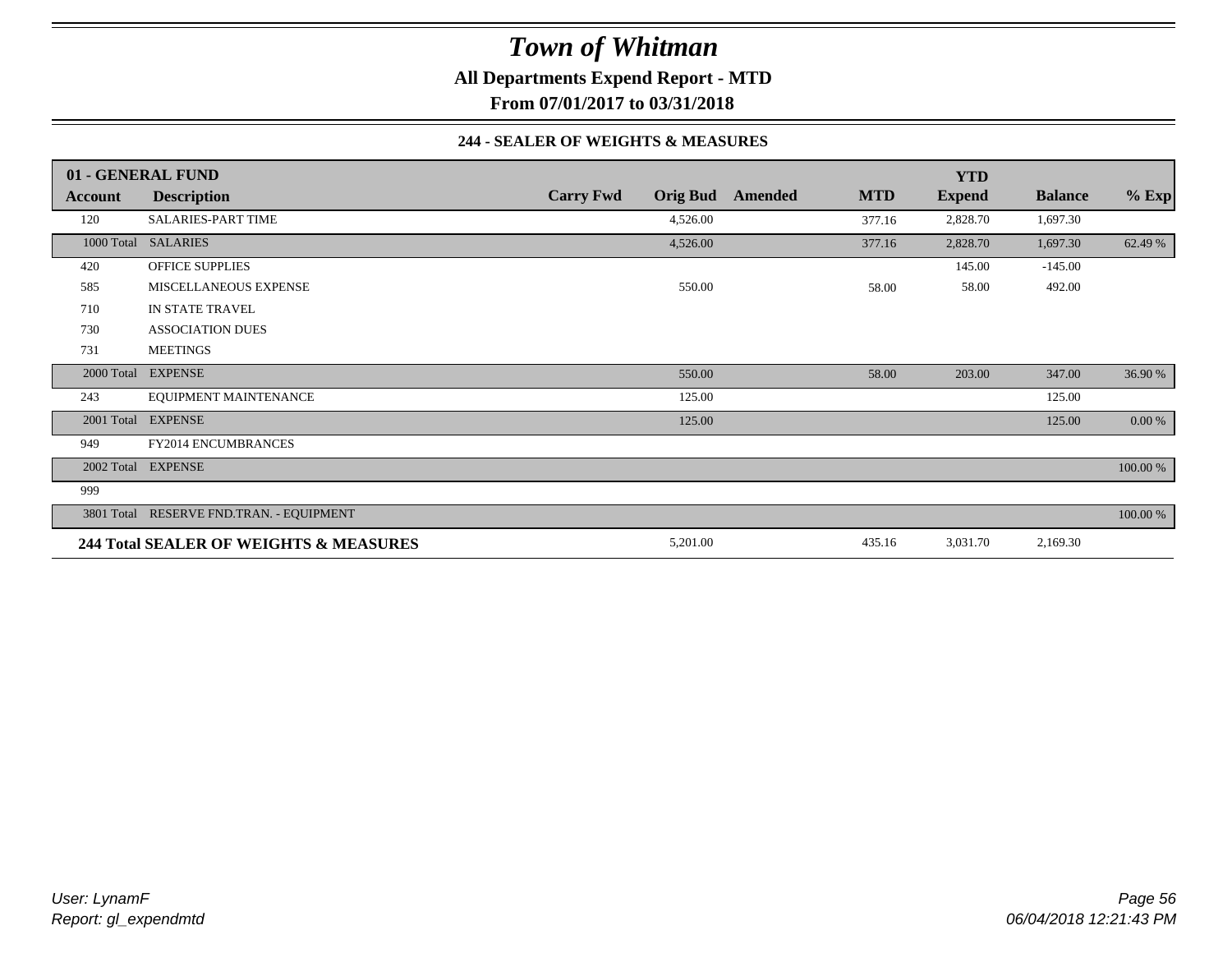**All Departments Expend Report - MTD**

**From 07/01/2017 to 03/31/2018**

#### **245 - ELECTRICAL INSPECTOR**

|         | 01 - GENERAL FUND                     |                                     |                       | <b>YTD</b>    |                |          |
|---------|---------------------------------------|-------------------------------------|-----------------------|---------------|----------------|----------|
| Account | <b>Description</b>                    | <b>Carry Fwd</b><br><b>Orig Bud</b> | <b>MTD</b><br>Amended | <b>Expend</b> | <b>Balance</b> | $%$ Exp  |
| 120     | <b>SALARIES-PART TIME</b>             | 16,454.00                           | 1,371.17              | 12,340.53     | 4,113.47       |          |
| 219     | <b>EMERGENCY RESPONSE</b>             | 1,200.00                            |                       | 1,140.00      | 60.00          |          |
|         | 1000 Total SALARIES                   | 17,654.00                           | 1,371.17              | 13,480.53     | 4,173.47       | 76.35 %  |
| 340     | <b>TELEPHONE</b>                      |                                     |                       |               |                |          |
| 343     | <b>CELL PHONES</b>                    |                                     |                       |               |                |          |
| 420     | <b>OFFICE SUPPLIES</b>                |                                     |                       |               |                |          |
| 585     | MISCELLANEOUS EXPENSE                 | 2,600.00                            | 100.00                | 100.00        | 2,500.00       |          |
| 710     | IN STATE TRAVEL                       |                                     |                       | 32.10         | $-32.10$       |          |
| 948     | <b>FY07 ENCUMBRANCES</b>              |                                     |                       |               |                |          |
|         | 2000 Total EXPENSE                    | 2,600.00                            | 100.00                | 132.10        | 2,467.90       | 5.08 %   |
| 948     | <b>FY07 ENCUMBRANCES</b>              |                                     |                       |               |                |          |
|         | 2001 Total EXPENSE                    |                                     |                       |               |                | 100.00 % |
|         | <b>245 Total ELECTRICAL INSPECTOR</b> | 20,254.00                           | 1,471.17              | 13,612.63     | 6,641.37       |          |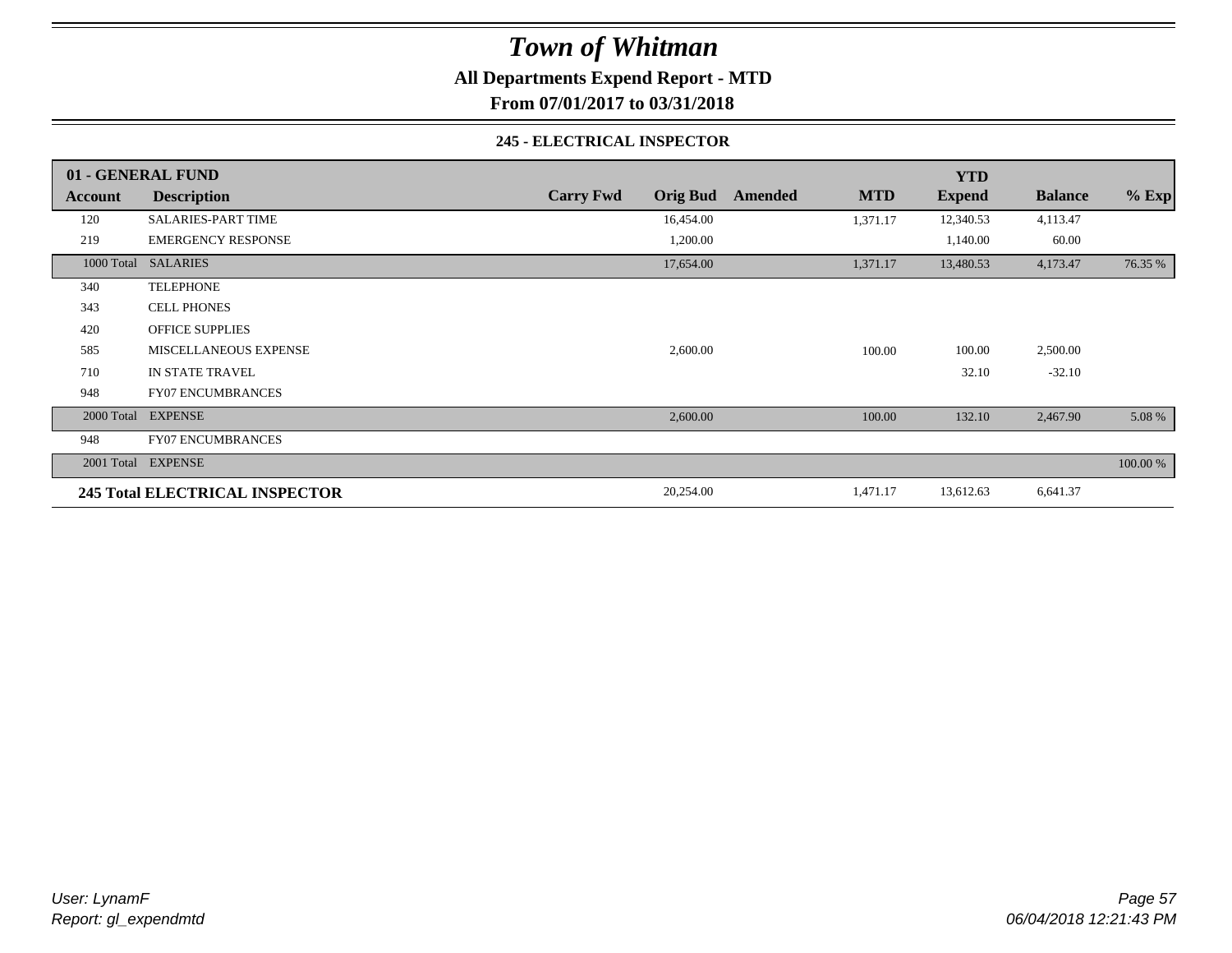**All Departments Expend Report - MTD**

### **From 07/01/2017 to 03/31/2018**

#### **291 - CIVIL DEFENSE**

|         | 01 - GENERAL FUND              |                  |           |                         |            | <b>YTD</b>    |                |             |
|---------|--------------------------------|------------------|-----------|-------------------------|------------|---------------|----------------|-------------|
| Account | <b>Description</b>             | <b>Carry Fwd</b> |           | <b>Orig Bud</b> Amended | <b>MTD</b> | <b>Expend</b> | <b>Balance</b> | $%$ Exp     |
| 112     | <b>SALARIES</b>                |                  |           |                         |            |               |                |             |
|         | 1000 Total SALARIES            |                  |           |                         |            |               |                | 100.00 %    |
| 116     | <b>CLERICAL</b>                |                  | 3,742.00  |                         | 935.50     | 2,806.50      | 935.50         |             |
|         | 1001 Total SALARIES            |                  | 3,742.00  |                         | 935.50     | 2,806.50      | 935.50         | 75.00 %     |
| 242     | <b>VEHICLE MAINTENANCE</b>     |                  |           |                         |            |               |                |             |
| 243     | EQUIPMENT MAINTENANCE          |                  |           |                         |            |               |                |             |
| 311     | <b>COMPUTER SERVICES</b>       |                  |           |                         |            |               |                |             |
| 340     | <b>TELEPHONE</b>               |                  |           |                         |            |               |                |             |
| 343     | <b>CELL PHONES</b>             |                  |           |                         | 39.99      | 359.91        | $-359.91$      |             |
| 748     | <b>GENERATOR MAINTENANCE</b>   |                  |           |                         |            |               |                |             |
| 420     | <b>OFFICE SUPPLIES</b>         |                  |           |                         |            |               |                |             |
| 582     | <b>UNIFORMS</b>                |                  |           |                         |            |               |                |             |
| 585     | MISCELLANEOUS EXPENSE          |                  | 3,500.00  |                         |            | 2,895.83      | 604.17         |             |
| 730     | <b>ASSOCIATION DUES</b>        |                  |           |                         |            |               |                |             |
| 740     | <b>INSURANCE PREMIUMS</b>      |                  |           |                         |            |               |                |             |
|         | 2000 Total EXPENSE             |                  | 3,500.00  |                         | 39.99      | 3,255.74      | 244.26         | 93.02 %     |
| 311     | <b>COMPUTER SERVICES</b>       |                  |           |                         |            |               |                |             |
| 343     | <b>CELL PHONES</b>             |                  |           |                         |            |               |                |             |
| 739     | <b>AUXILIARY POLICE</b>        |                  |           |                         |            |               |                |             |
|         | 2001 Total EXPENSE             |                  |           |                         |            |               |                | 100.00 %    |
| 943     | <b>FY2012 ENCUMBRANCES</b>     |                  |           |                         |            |               |                |             |
| 946     | FY2010 ENCUMBRANCES            |                  |           |                         |            |               |                |             |
| 949     | FY2014 ENCUMBRANCES            |                  |           |                         |            |               |                |             |
|         | 2002 Total EXPENSE             |                  |           |                         |            |               |                | $100.00~\%$ |
| 748     | GENERATOR MAINTENANCE          |                  | 7,300.00  |                         |            | 7,248.05      | 51.95          |             |
|         | 2003 Total EXPENSE             |                  | 7,300.00  |                         |            | 7,248.05      | 51.95          | 99.28 %     |
|         | <b>291 Total CIVIL DEFENSE</b> |                  | 14,542.00 |                         | 975.49     | 13,310.29     | 1,231.71       |             |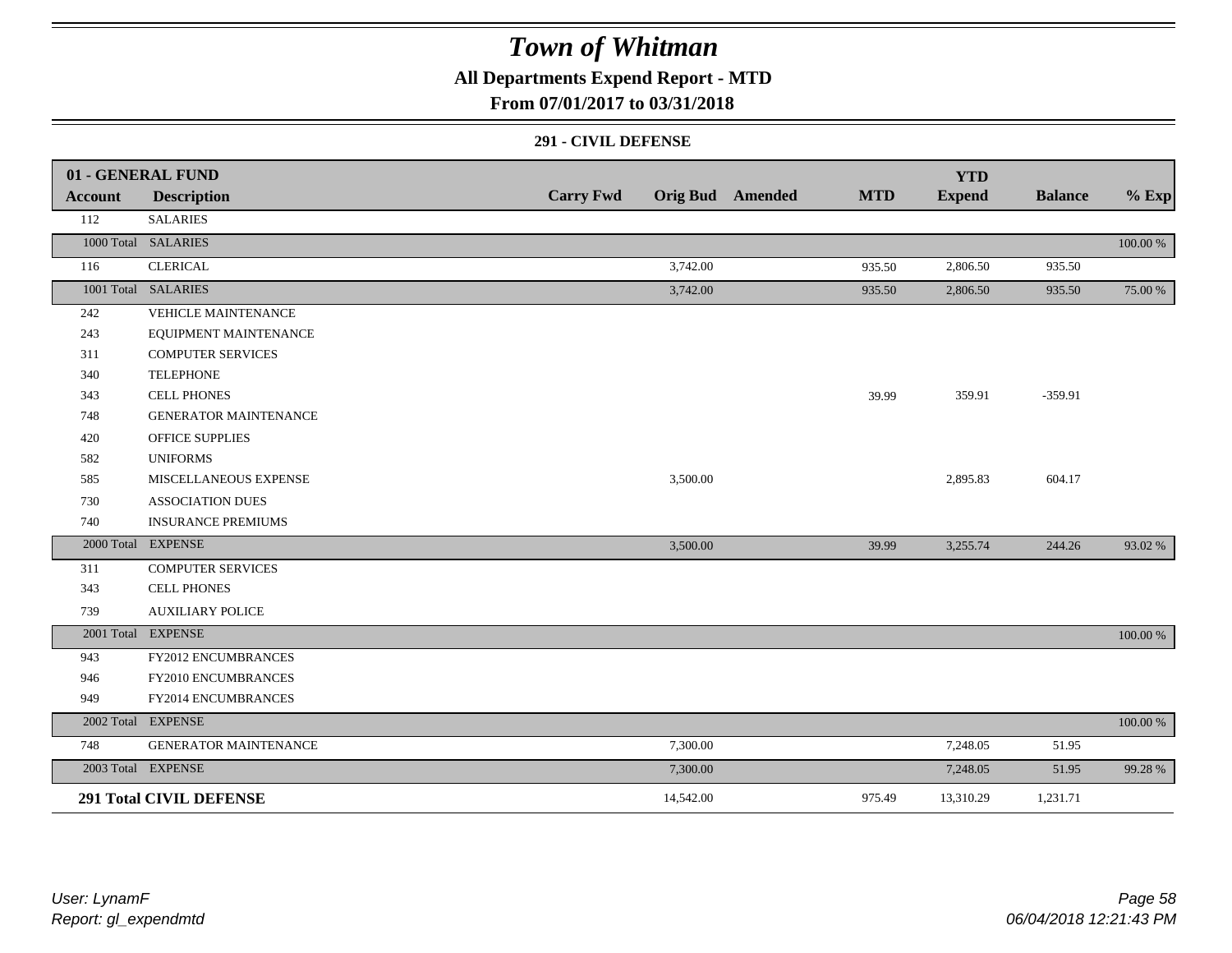### *Town of Whitman* **All Departments Expend Report - MTD From 07/01/2017 to 03/31/2018**

#### **292 - SMALL ANIMAL CONTROL**

|                | 01 - GENERAL FUND                                  |                  |           |                         |            | <b>YTD</b>    |                |             |
|----------------|----------------------------------------------------|------------------|-----------|-------------------------|------------|---------------|----------------|-------------|
| <b>Account</b> | <b>Description</b>                                 | <b>Carry Fwd</b> |           | <b>Orig Bud</b> Amended | <b>MTD</b> | <b>Expend</b> | <b>Balance</b> | $%$ Exp     |
| 112            | <b>SALARIES</b>                                    |                  | 29,195.00 | 6,400.49                | 3,375.12   | 21,250.71     | 14,344.78      |             |
|                | 1000 Total SALARIES                                |                  | 29,195.00 | 6,400.49                | 3,375.12   | 21,250.71     | 14,344.78      | 59.70 %     |
| 120            | SALARIES-PART TIME                                 |                  | 15,641.00 | $-6,400.49$             |            | 9,240.51      |                |             |
|                | 1001 Total SALARIES                                |                  | 15,641.00 | $-6,400.49$             |            | 9,240.51      |                | 100.00 %    |
| 210            | <b>ELECTRICITY</b>                                 |                  |           |                         |            | 1,231.13      | $-1,231.13$    |             |
| 212            | <b>GAS (NATURAL)</b>                               |                  |           |                         |            | 575.78        | $-575.78$      |             |
| 242            | <b>VEHICLE MAINTENANCE</b>                         |                  |           |                         |            | 210.00        | $-210.00$      |             |
| 340            | <b>TELEPHONE</b>                                   |                  |           |                         |            |               |                |             |
| 343            | <b>CELL PHONES</b>                                 |                  |           |                         | 50.99      | 515.36        | $-515.36$      |             |
| 430            | <b>BUILDING MAINTENANCE &amp; REPAIR</b>           |                  |           |                         |            | 2,365.66      | $-2,365.66$    |             |
| 481            | <b>GASOLINE</b>                                    |                  |           |                         | 26.88      | 150.30        | $-150.30$      |             |
| 585            | MISCELLANEOUS EXPENSE                              |                  | 10,234.00 |                         |            | 4,741.89      | 5,492.11       |             |
| 586            | <b>CARE OF ANIMALS</b>                             |                  |           |                         |            | 385.73        | $-385.73$      |             |
| 730            | <b>ASSOCIATION DUES</b>                            |                  |           |                         |            |               |                |             |
|                | 2000 Total EXPENSE                                 |                  | 10,234.00 |                         | 77.87      | 10,175.85     | 58.15          | 99.43 %     |
| 200            | <b>BURIAL OF DEAD ANIMALS</b>                      |                  | 4,088.00  |                         | 255.00     | 615.00        | 3,473.00       |             |
|                | 2001 Total EXPENSE                                 |                  | 4,088.00  |                         | 255.00     | 615.00        | 3,473.00       | 15.04 %     |
| 941            | FY 2017 ENCUMBRANCES                               | 390.00           |           |                         |            | 390.00        |                |             |
| 945            | FY2013 ENCUMBRANCES                                |                  |           |                         |            |               |                |             |
| 940            | FY2016 ENCUMBRANCES                                |                  |           |                         |            |               |                |             |
|                | 2002 Total EXPENSE                                 | 390.00           |           |                         |            | 390.00        |                | $100.00~\%$ |
| 999            |                                                    |                  |           |                         |            |               |                |             |
|                | 4433 Total A23ATM5/13 LEA/PUR AN.CNTRL.VEH.(3/3)   |                  |           |                         |            |               |                | 100.00 %    |
| 999            |                                                    | 11,300.00        |           |                         |            |               | 11,300.00      |             |
|                | 4435 Total A27A ATM5/16TN.KEN.-REP.FLR.INST.FENC   | 11,300.00        |           |                         |            |               | 11,300.00      | $0.00\ \%$  |
| 999            |                                                    |                  |           |                         |            |               |                |             |
|                | 4463 Total A.17ATM5/13 REP.TO ANIMAL CONT.FACILITY |                  |           |                         |            |               |                | 100.00 %    |
| 999            |                                                    |                  |           |                         |            |               |                |             |
|                | 4464 Total A.9 STM 5/14 REWIRE TOWN KENNEL         |                  |           |                         |            |               |                | 100.00 %    |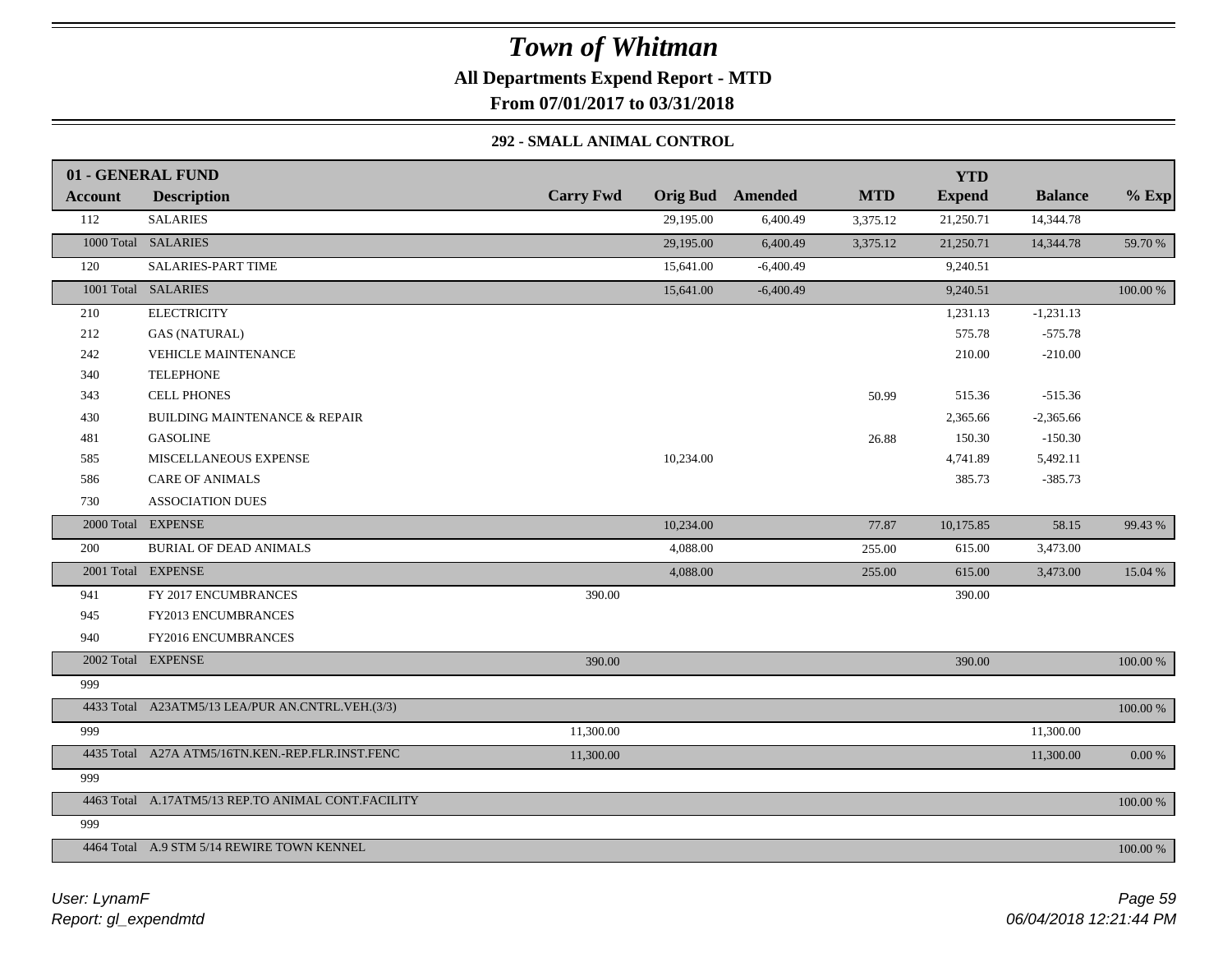**All Departments Expend Report - MTD**

**From 07/01/2017 to 03/31/2018**

#### **292 - SMALL ANIMAL CONTROL**

| 01 - GENERAL FUND                     |                  |                     |            | YTD           |                |         |
|---------------------------------------|------------------|---------------------|------------|---------------|----------------|---------|
| <b>Description</b><br><b>Account</b>  | <b>Carry Fwd</b> | Orig Bud<br>Amended | <b>MTD</b> | <b>Expend</b> | <b>Balance</b> | $%$ Exp |
| <b>292 Total SMALL ANIMAL CONTROL</b> | 1.690.00         | 59.158.00           | 3.707.99   | 41,672.07     | 29,175.93      |         |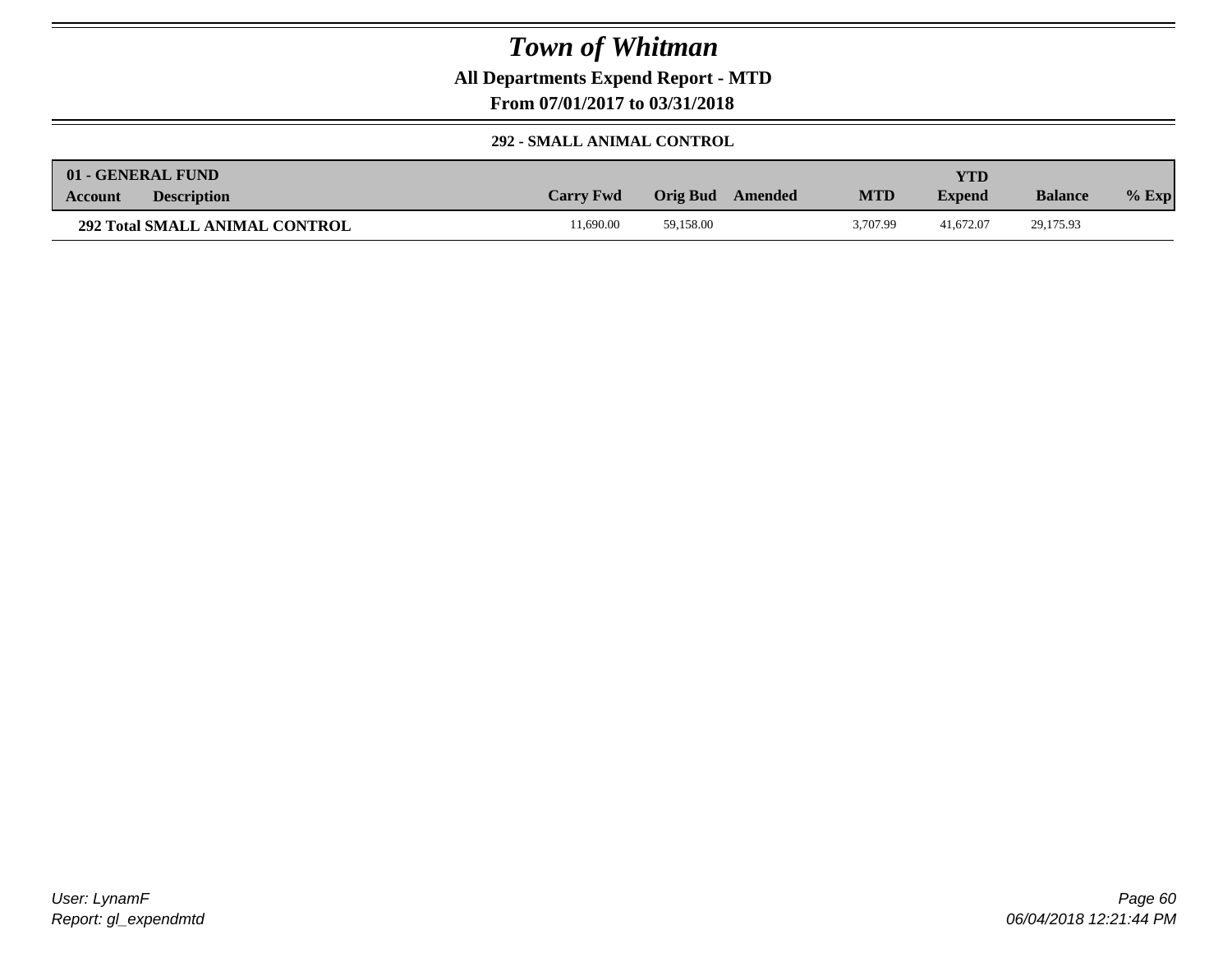**All Departments Expend Report - MTD**

### **From 07/01/2017 to 03/31/2018**

#### **300 - SCHOOL DEPARTMENT**

|         | 01 - GENERAL FUND                                   |                  |                         |            | <b>MTD</b> | <b>YTD</b>    | <b>Balance</b> |            |
|---------|-----------------------------------------------------|------------------|-------------------------|------------|------------|---------------|----------------|------------|
| Account | <b>Description</b>                                  | <b>Carry Fwd</b> | <b>Orig Bud</b> Amended |            |            | <b>Expend</b> |                | $%$ Exp    |
| 718     | HOLT SCHOOL-MAINTENANCE & EXP.                      |                  |                         |            |            |               |                |            |
|         | 2000 Total EXPENSE                                  |                  |                         |            |            |               |                | 100.00 %   |
| 940     | FY2016 ENCUMBRANCES                                 |                  |                         |            |            |               |                |            |
| 945     | FY2013 ENCUMBRANCES                                 |                  |                         |            |            |               |                |            |
|         | 2001 Total EXPENSE                                  |                  |                         |            |            |               |                | 100.00 %   |
| 999     |                                                     | 300,000.00       |                         | 300,000.00 |            |               | 600,000.00     |            |
|         | 4447 Total A46BATM5/16&A15STM12/17REP.DUVAL ROOF    | 300,000.00       |                         | 300,000.00 |            |               | 600,000.00     | 0.00 %     |
| 999     |                                                     | 5,142.25         |                         |            |            |               | 5,142.25       |            |
|         | 4449 Total A46A ATM5/16ENG.&DESIGN DUVAL ROOF       | 5,142.25         |                         |            |            |               | 5,142.25       | 0.00 %     |
| 999     |                                                     |                  |                         |            |            |               |                |            |
|         | 4450 Total A.51ATM5/16 PUR.ACOUST.MAT.CON&DUV       |                  |                         |            |            |               |                | 100.00 %   |
| 999     |                                                     | 8,000.00         |                         |            |            |               | 8,000.00       |            |
|         | 4458 Total A.16STM12/17REPL.ROOFTOP UNITS-FIRE STA. | 8,000.00         |                         |            |            |               | 8,000.00       | 0.00 %     |
| 999     |                                                     |                  |                         | 15,000.00  |            |               | 15,000.00      |            |
|         | 4461 Total A.13STM12/17REPL2ROOFTOP UNITS-MID.SCH   |                  |                         | 15,000.00  |            |               | 15,000.00      | 0.00 %     |
| 999     |                                                     |                  |                         |            |            |               |                |            |
|         | 4540 Total A.50ATM5/16REPLACE CARPETS CONL&MID.     |                  |                         |            |            |               |                | 100.00 %   |
| 999     |                                                     |                  | 25,000.00               |            |            | 24,799.96     | 200.04         |            |
|         | 4574 Total A.S2 ATM5/17 MIDDLE SCH.GYM FLOOR        |                  | 25,000.00               |            |            | 24,799.96     | 200.04         | 99.19 %    |
| 999     |                                                     |                  | 12,000.00               |            |            |               | 12,000.00      |            |
|         | 4580 Total A.S3ATM5/17PHS.ED.CURT.&PORT.BLCH.MID.SC |                  | 12,000.00               |            |            |               | 12,000.00      | 0.00 %     |
| 999     |                                                     |                  | 16,000.00               |            |            |               | 16,000.00      |            |
|         | 4581 Total A.S4ATM5/17EXT.DOORS-DUV,CON.MID.        |                  | 16,000.00               |            |            |               | 16,000.00      | 0.00 %     |
| 999     |                                                     |                  | 13,000.00               |            | 13,000.00  | 13,000.00     |                |            |
|         | 4582 Total A.S6ATM5/17 SEAL PLAYGRDS.DUV,CON,MID.   |                  | 13,000.00               |            |            |               |                |            |
|         |                                                     |                  |                         |            | 13,000.00  | 13,000.00     |                | 100.00 %   |
| 999     |                                                     |                  | 20,000.00               |            |            |               | 20,000.00      |            |
|         | 4583 Total A.S7ATM5/17REPAIR SIDEWALKS-DUVAL        |                  | 20,000.00               |            |            |               | 20,000.00      | $0.00\ \%$ |
|         | <b>300 Total SCHOOL DEPARTMENT</b>                  | 313,142.25       | 86,000.00               | 315,000.00 | 13,000.00  | 37,799.96     | 676,342.29     |            |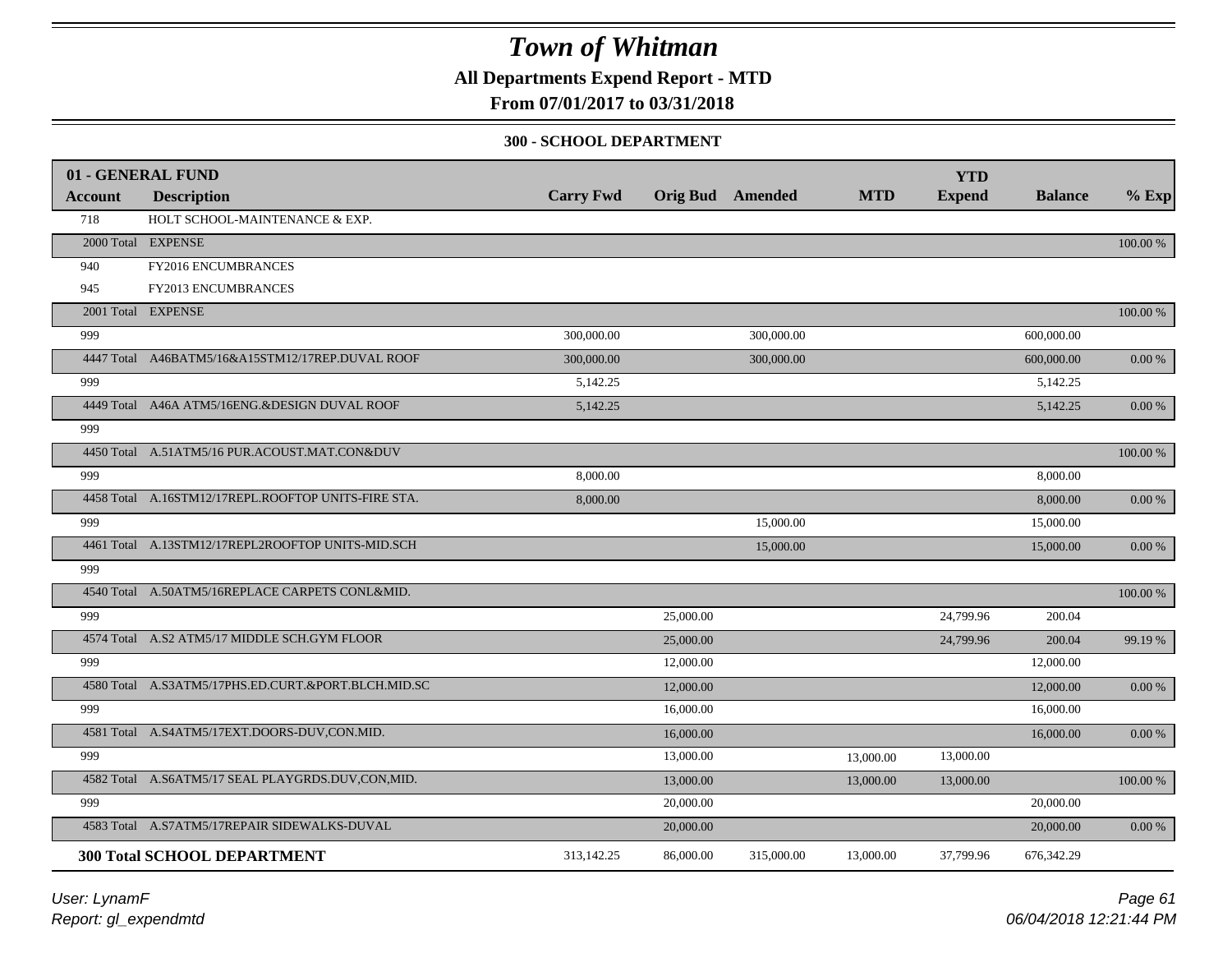### **All Departments Expend Report - MTD**

**From 07/01/2017 to 03/31/2018**

#### **301 - VOCATIONAL TRAINING**

|            | 01 - GENERAL FUND                    |                  |                 |         |            | <b>YTD</b>    |                |          |
|------------|--------------------------------------|------------------|-----------------|---------|------------|---------------|----------------|----------|
| Account    | <b>Description</b>                   | <b>Carry Fwd</b> | <b>Orig Bud</b> | Amended | <b>MTD</b> | <b>Expend</b> | <b>Balance</b> | $%$ Exp  |
| 319        | SO.SH.VO.TEC.ADD'L APP.              |                  |                 |         |            |               |                |          |
| 321        | SOUTH SHORE VOCATIONAL-TECH.         |                  | 1,429,657.00    |         | 353,001.92 | 1,063,418.09  | 366,238.91     |          |
| 2000 Total | <b>EXPENSE</b>                       |                  | 1,429,657.00    |         | 353,001.92 | 1,063,418.09  | 366,238.91     | 74.38 %  |
| 112        | <b>SALARIES</b>                      |                  |                 |         |            |               |                |          |
| 322        | OTHER VOCATIONAL TUITION             |                  | 266,000.00      |         | 99,670.50  | 199,341.00    | 66,659.00      |          |
| 2001 Total | <b>EXPENSE</b>                       |                  | 266,000.00      |         | 99,670.50  | 199,341.00    | 66,659.00      | 74.94 %  |
| 710        | <b>IN STATE TRAVEL</b>               |                  | 49,000.00       |         | 6,048.00   | 31,108.00     | 17,892.00      |          |
| 2002 Total | <b>EXPENSE</b>                       |                  | 49,000.00       |         | 6,048.00   | 31,108.00     | 17,892.00      | 63.48 %  |
| 946        | <b>FY2010 ENCUMBRANCES</b>           |                  |                 |         |            |               |                |          |
| 2003 Total | <b>EXPENSE</b>                       |                  |                 |         |            |               |                | 100.00 % |
|            | <b>301 Total VOCATIONAL TRAINING</b> |                  | 1,744,657.00    |         | 458,720.42 | 1,293,867.09  | 450,789.91     |          |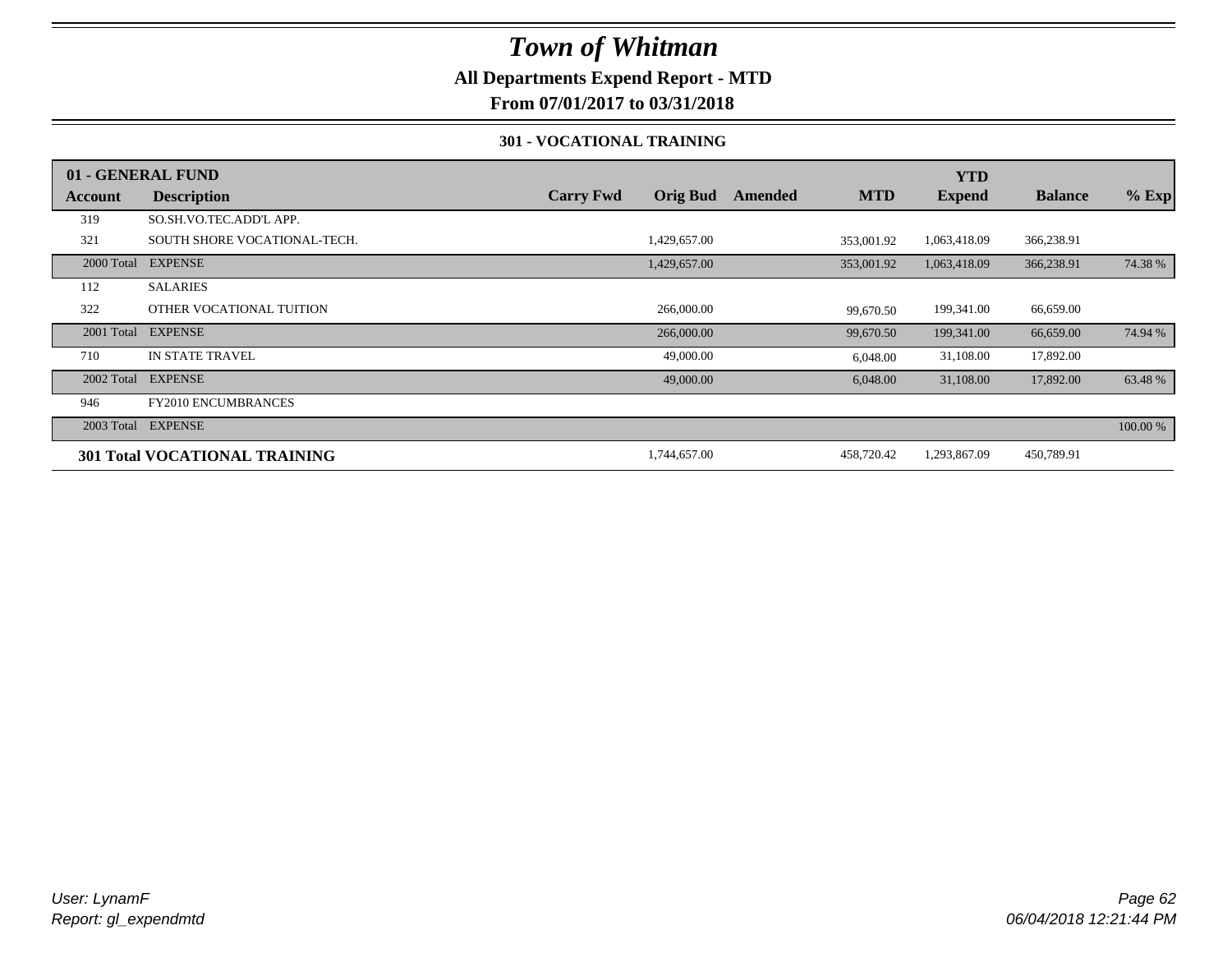### *Town of Whitman* **All Departments Expend Report - MTD From 07/01/2017 to 03/31/2018**

#### **320 - WHITMAN-HANSON REGIONAL**

|                | 01 - GENERAL FUND                                |                  |                 |           |              | <b>YTD</b>    |                |             |
|----------------|--------------------------------------------------|------------------|-----------------|-----------|--------------|---------------|----------------|-------------|
| <b>Account</b> | <b>Description</b>                               | <b>Carry Fwd</b> | <b>Orig Bud</b> | Amended   | <b>MTD</b>   | <b>Expend</b> | <b>Balance</b> | $%$ Exp     |
| 324            | <b>CROSSING GUARDS</b>                           |                  | 38,262.00       |           | 3,010.20     | 24,882.86     | 13,379.14      |             |
|                | 1000 Total SALARIES                              |                  | 38,262.00       |           | 3,010.20     | 24,882.86     | 13,379.14      | 65.03 %     |
| 305            | <b>INSTRUCTIONAL</b>                             |                  | 12,064,192.00   |           | 3,016,048.00 | 12,064,192.00 |                |             |
|                | 2000 Total EXPENSE                               |                  | 12,064,192.00   |           | 3,016,048.00 | 12,064,192.00 |                | $100.00~\%$ |
| 323            | NON-MANDATED BUSSING                             |                  | 365,362.00      |           | 91,340.50    | 365,362.00    |                |             |
| 943            | FY2012 ENCUMBRANCES                              |                  |                 |           |              |               |                |             |
|                | 2001 Total EXPENSE                               |                  | 365,362.00      |           | 91,340.50    | 365,362.00    |                | 100.00 %    |
| 324            | <b>CROSSING GUARDS</b>                           |                  |                 |           |              | 188.47        | $-188.47$      |             |
|                | 2002 Total EXPENSE                               |                  |                 |           |              | 188.47        | $-188.47$      | 100.00 %    |
| 999            |                                                  |                  |                 |           |              |               |                |             |
|                | 4452 Total A.53ATM5/16REPAIR WALKWAYS -WHRS      |                  |                 |           |              |               |                | 100.00 %    |
| 999            |                                                  | 15,525.00        |                 |           |              |               | 15,525.00      |             |
|                | 4453 Total A54ATM5/16REPL.BLCHER CHAIR LIFT WHRS | 15,525.00        |                 |           |              |               | 15,525.00      | $0.00~\%$   |
| 999            |                                                  |                  |                 |           |              |               |                |             |
|                | 4455 Total A7STM 5/16 REPL.HOT WTR. SYS.WHRHS    |                  |                 |           |              |               |                | 100.00 %    |
| 999            |                                                  |                  |                 | 26,536.00 |              |               | 26,536.00      |             |
|                | 4457 Total A.14STM12/17MOVING P-K PROG.TO W-H    |                  |                 | 26,536.00 |              |               | 26,536.00      | 0.00 %      |
| 999            |                                                  |                  |                 |           |              |               |                |             |
|                | 4459 Total A.8STM5/17 PUR.W.H.R.SCHL LUNCH VAN   |                  |                 |           |              |               |                | 100.00 %    |
| 999            |                                                  |                  |                 |           |              |               |                |             |
|                | 4460 Total A.52ATM5/16RECONSTR.TENNIS CTS.WHRS   |                  |                 |           |              |               |                | 100.00 %    |
| 999            |                                                  |                  |                 |           |              |               |                |             |
|                | 4465 Total A.23 ATM 5/16 DEBT SERV.HIGH SCH.     |                  |                 |           |              |               |                | $100.00~\%$ |
| 999            |                                                  |                  | 478,603.35      |           |              | 478,603.35    |                |             |
|                | 4466 Total A.9 ATM 5/17 DEBT SERV. HIGH SCHOOL   |                  | 478,603.35      |           |              | 478,603.35    |                | 100.00 %    |
| 999            |                                                  |                  |                 |           |              |               |                |             |
|                | 4467 Total A.6 ATM5/15 DEBT SERV. HIGH SCH       |                  |                 |           |              |               |                | 100.00 %    |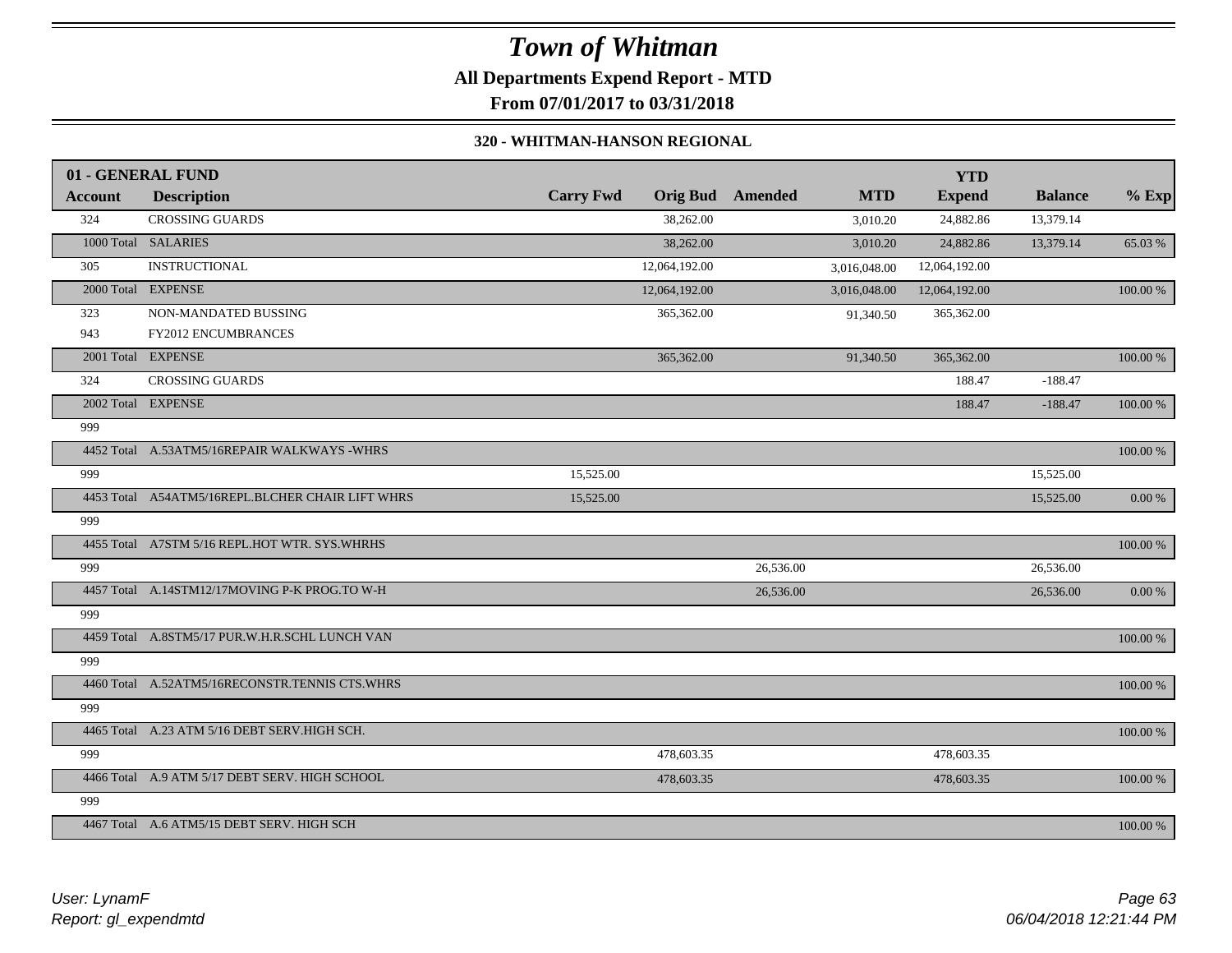**All Departments Expend Report - MTD**

**From 07/01/2017 to 03/31/2018**

#### **320 - WHITMAN-HANSON REGIONAL**

|            | 01 - GENERAL FUND                              |                  |                 |            |              | <b>YTD</b>       |                |          |
|------------|------------------------------------------------|------------------|-----------------|------------|--------------|------------------|----------------|----------|
| Account    | <b>Description</b>                             | <b>Carry Fwd</b> | <b>Orig Bud</b> | Amended    | <b>MTD</b>   | <b>Expend</b>    | <b>Balance</b> | $%$ Exp  |
| 999        |                                                |                  |                 | 256,725.62 |              |                  | 256,725.62     |          |
|            | 4584 Total A1STM3/18 Mov.P-K Fr.Maquan toWHRHS |                  |                 | 256,725.62 |              |                  | 256,725.62     | 0.00 %   |
| 999        |                                                |                  | 253,087.00      |            | 226,150.26   | 226,150.26       | 26,936.74      |          |
| 4590 Total | A.S8ATM5/17 RESTORE TURF-HIGH SCHOOL           |                  | 253,087.00      |            | 226,150.26   | 226,150.26       | 26,936.74      | 89.35 %  |
| 999        |                                                |                  | 23,820.00       |            |              |                  | 23,820.00      |          |
| 4591 Total | A.S10ATM 5/17REP.POTHOLES&CRAKS-H.S.           |                  | 23,820.00       |            |              |                  | 23,820.00      | 0.00 %   |
| 999        |                                                |                  | 11,910.00       |            | 11,910.00    | 11,910.00        |                |          |
| 4592 Total | A.S11ATM5/17CROSSING LIGHTS-H.S.               |                  | 11,910.00       |            | 11,910.00    | 11,910.00        |                | 100.00 % |
| 999        |                                                |                  | 14,887.00       |            |              |                  | 14,887.00      |          |
| 4593 Total | A.S13ATM5/17ENVELOPE REPAIRS-H.S.              |                  | 14,887.00       |            |              |                  | 14,887.00      | 0.00 %   |
| 999        |                                                |                  | 20,842.00       |            |              |                  | 20,842.00      |          |
| 4594 Total | A.S14ATM5/17 HOT WATER HEATER -H.S.            |                  | 20,842.00       |            |              |                  | 20,842.00      | 0.00 %   |
|            | <b>320 Total WHITMAN-HANSON REGIONAL</b>       | 15,525.00        | 13,270,965.35   | 283,261.62 | 3,348,458.96 | 13, 171, 288. 94 | 398,463.03     |          |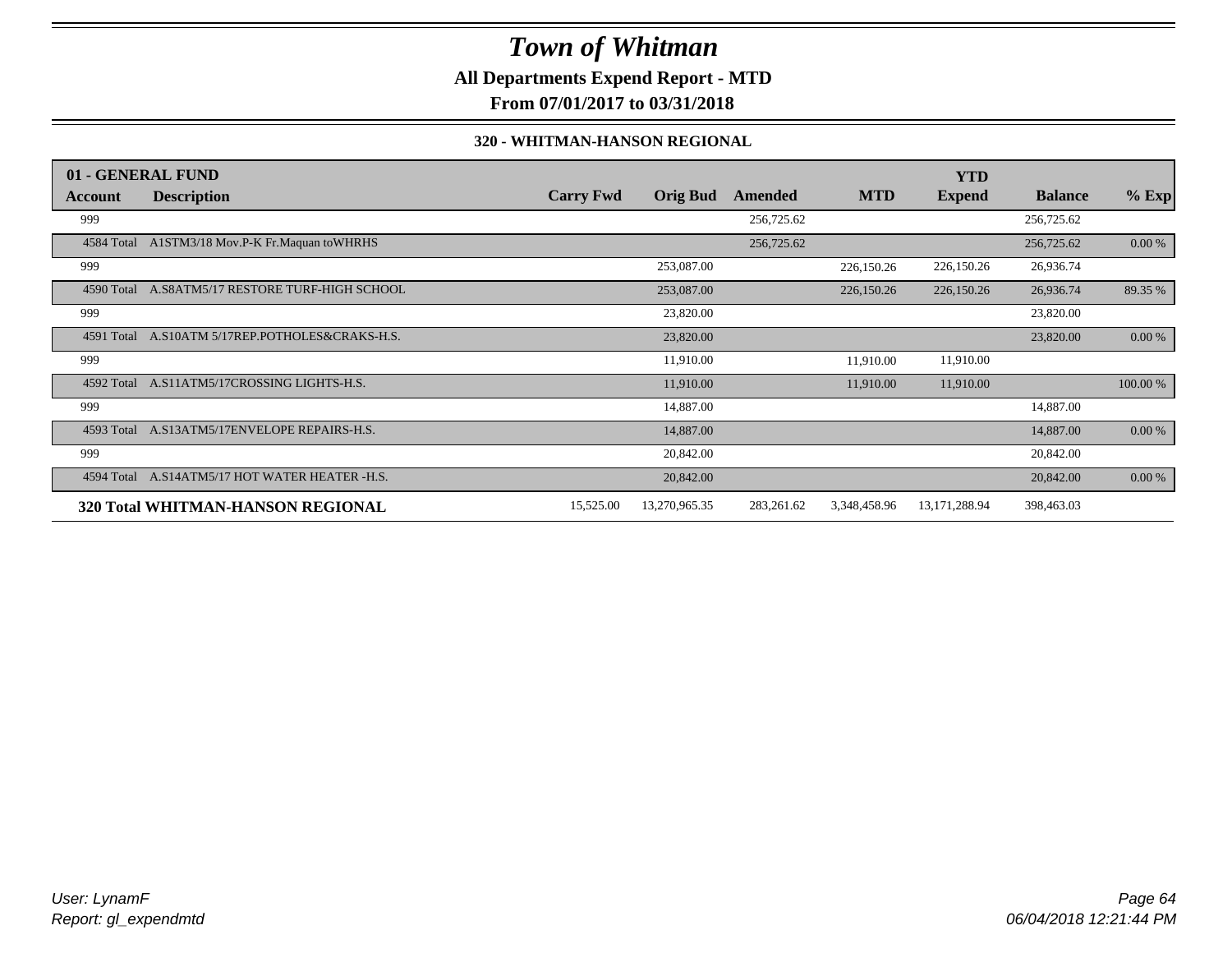### **All Departments Expend Report - MTD**

### **From 07/01/2017 to 03/31/2018**

#### **294 - DPW-TREE DEPARTMENT**

|         | 01 - GENERAL FUND              |                  |                         |            | <b>YTD</b>    |                |          |
|---------|--------------------------------|------------------|-------------------------|------------|---------------|----------------|----------|
| Account | <b>Description</b>             | <b>Carry Fwd</b> | <b>Orig Bud</b> Amended | <b>MTD</b> | <b>Expend</b> | <b>Balance</b> | $%$ Exp  |
| 247     | <b>INSECT CONTROL</b>          |                  |                         |            |               |                |          |
| 460     | <b>GROUNDSKEEPING SUPPLIES</b> |                  |                         |            |               |                |          |
| 585     | MISCELLANEOUS EXPENSE          |                  |                         |            |               |                |          |
|         | 2000 Total EXPENSE             |                  |                         |            |               |                | 100.00 % |
|         | 294 Total DPW-TREE DEPARTMENT  |                  |                         |            |               |                |          |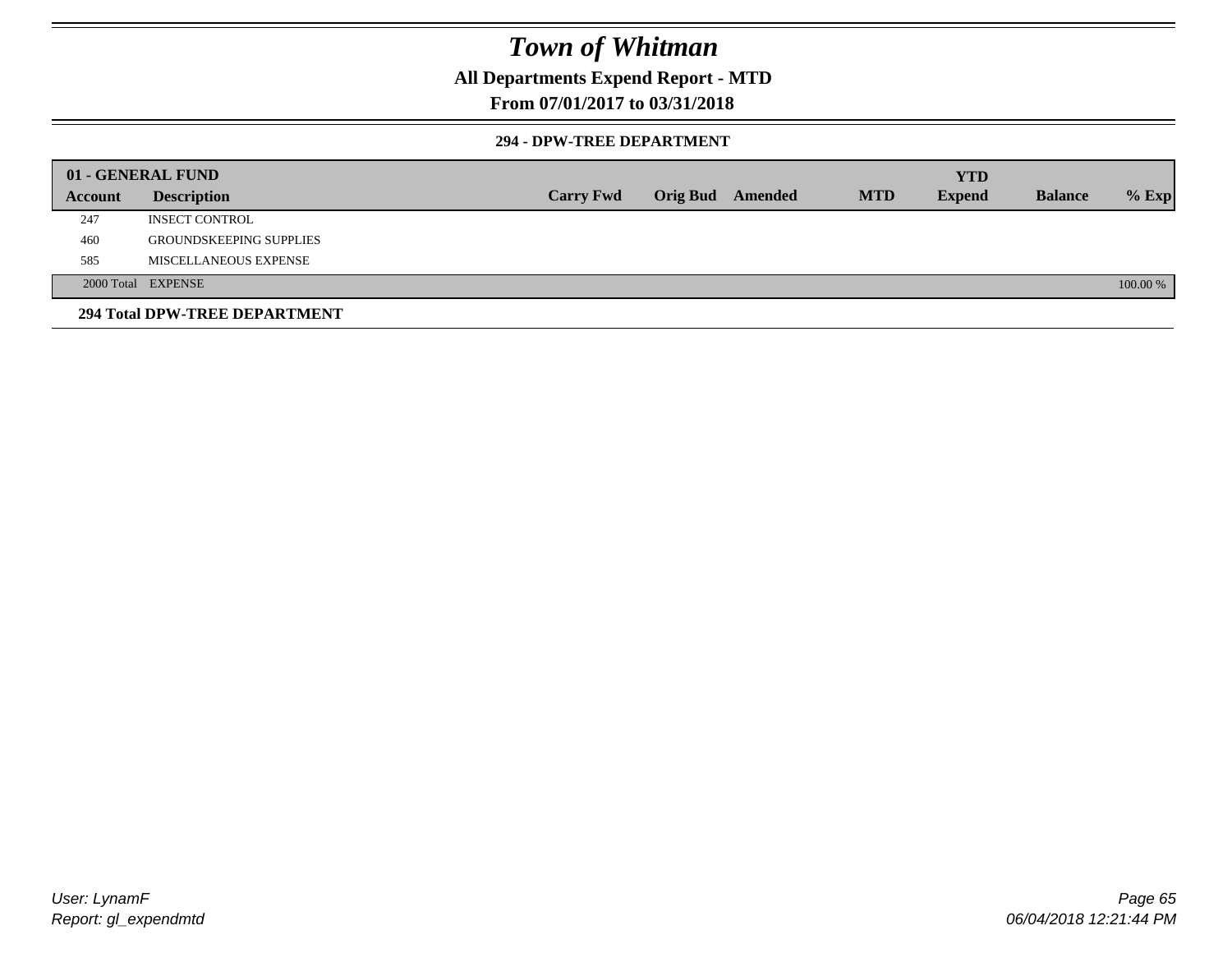### **All Departments Expend Report - MTD From 07/01/2017 to 03/31/2018**

#### **400 - DPW SALARIES**

|            | 01 - GENERAL FUND                             |                                     |                       | <b>YTD</b>    |                |          |
|------------|-----------------------------------------------|-------------------------------------|-----------------------|---------------|----------------|----------|
| Account    | <b>Description</b>                            | <b>Carry Fwd</b><br><b>Orig Bud</b> | <b>MTD</b><br>Amended | <b>Expend</b> | <b>Balance</b> | $%$ Exp  |
| 113        | DIVISIONAL LABOR-REGULAR                      | 470,491.00                          | 32,169.60             | 304,676.80    | 165,814.20     |          |
| 114        | DIVISIONAL LABOR-O.T.                         |                                     | 4,212.93              | 24,516.63     | $-24,516.63$   |          |
| 116        | <b>CLERICAL</b>                               | 42,825.00                           | 3,294.20              | 31,294.90     | 11,530.10      |          |
| 123        | <b>RECORDING SECRETARY</b>                    | 1,666.00                            | 121.20                | 1,204.08      | 461.92         |          |
| 144        | <b>EDUCATION INCENTIVE</b>                    |                                     |                       |               |                |          |
| 146        | SALARIES-LONGEVITY                            | 1,675.00                            | 175.00                | 875.00        | 800.00         |          |
| 222        | CDL LIC. / STIPEND                            |                                     |                       |               |                |          |
| 939        | <b>FY2015 ENCUMBRANCES</b>                    |                                     |                       |               |                |          |
| 1000 Total | <b>SALARIES</b>                               | 516,657.00                          | 39,972.93             | 362,567.41    | 154,089.59     | 70.17 %  |
| 119        | SALARY-ASSIST.SUPERINTENDENT                  | 96,458.00                           | 7,399.52              | 70,559.71     | 25,898.29      |          |
| 222        | CDL LIC. / STIPEND                            | 960.00                              |                       | 960.00        |                |          |
| 234        | <b>SALARIES - UNUSED SICK &amp; VAC. TIME</b> |                                     |                       |               |                |          |
| 1001 Total | <b>SALARIES</b>                               | 97,418.00                           | 7,399.52              | 71,519.71     | 25,898.29      | 73.41 %  |
| 138        | <b>SICK LEAVE BUY-BACK</b>                    |                                     |                       |               |                |          |
|            | 1002 Total SALARIES                           |                                     |                       |               |                | 100.00 % |
|            | <b>400 Total DPW SALARIES</b>                 | 614,075.00                          | 47,372.45             | 434,087.12    | 179,987.88     |          |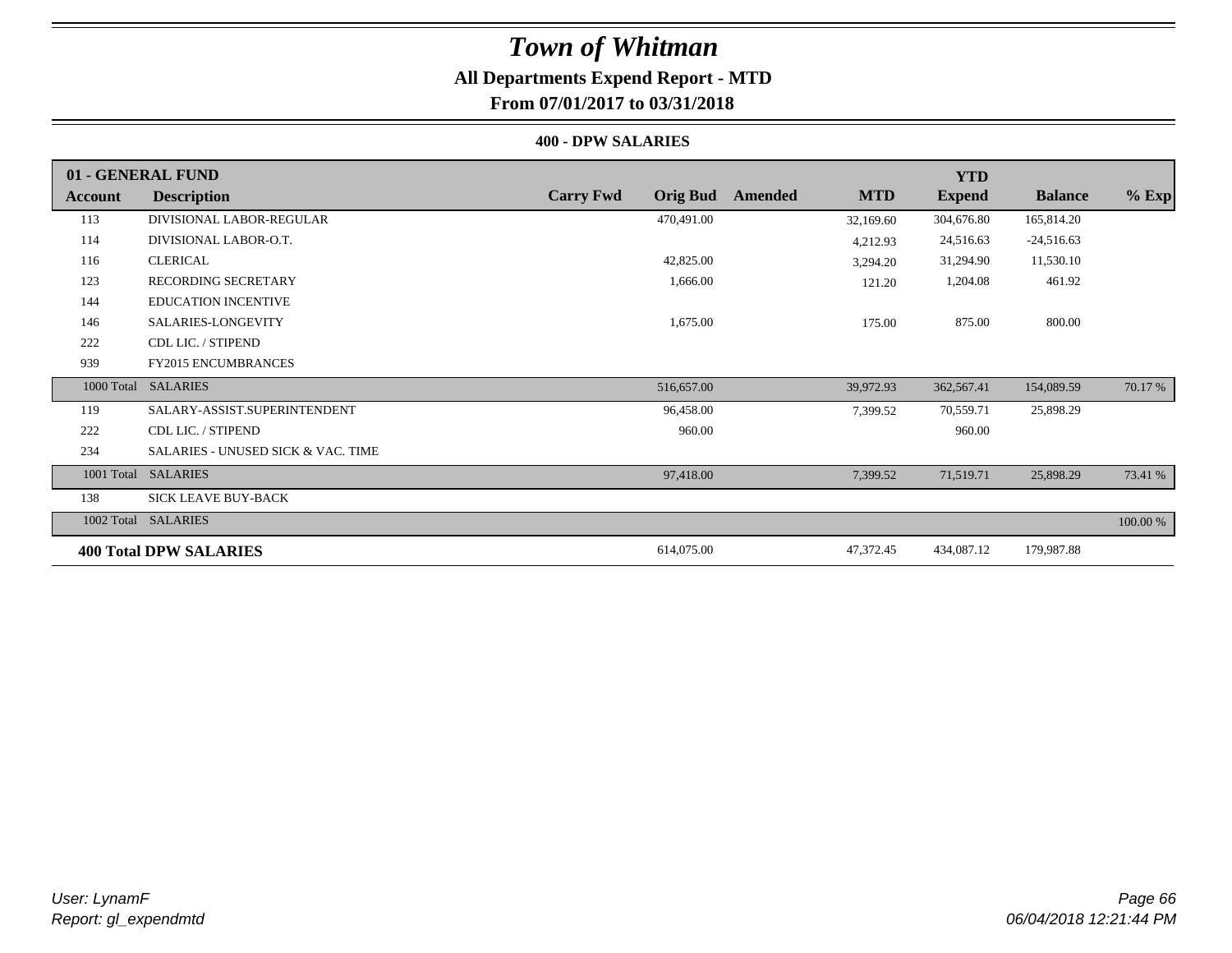### **All Departments Expend Report - MTD**

**From 07/01/2017 to 03/31/2018**

#### **402 - DPW-DIVISIONAL EXPENSE**

|                | 01 - GENERAL FUND              |                  |            |                         |            | <b>YTD</b>    |                |             |
|----------------|--------------------------------|------------------|------------|-------------------------|------------|---------------|----------------|-------------|
| <b>Account</b> | <b>Description</b>             | <b>Carry Fwd</b> |            | <b>Orig Bud</b> Amended | <b>MTD</b> | <b>Expend</b> | <b>Balance</b> | $%$ Exp     |
| 247            | <b>INSECT CONTROL</b>          |                  |            |                         |            |               |                |             |
| 460            | <b>GROUNDSKEEPING SUPPLIES</b> |                  |            |                         |            | 4,800.00      | $-4,800.00$    |             |
| 582            | <b>UNIFORMS</b>                |                  |            |                         |            |               |                |             |
| 585            | MISCELLANEOUS EXPENSE          |                  | 172,100.00 |                         | 1,500.00   | 1,742.10      | 170,357.90     |             |
|                | 2294 Total DPW-TREE DEPARTMENT |                  | 172,100.00 |                         | 1,500.00   | 6,542.10      | 165,557.90     | 3.80 %      |
| 144            | <b>EDUCATION INCENTIVE</b>     |                  |            |                         |            |               |                |             |
| 244            | OFFICE EQUIPMENT MAINTENANCE   |                  |            |                         |            |               |                |             |
| 340            | <b>TELEPHONE</b>               |                  |            |                         | 38.80      | 310.40        | $-310.40$      |             |
| 343            | <b>CELL PHONES</b>             |                  |            |                         | 370.92     | 3,339.53      | $-3,339.53$    |             |
| 948            | FY07 ENCUMBRANCES              |                  |            |                         |            |               |                |             |
| 949            | FY2014 ENCUMBRANCES            |                  |            |                         |            |               |                |             |
| 420            | OFFICE SUPPLIES                |                  |            |                         | 496.75     | 1,652.98      | $-1,652.98$    |             |
| 422            | <b>COPY EXPENSE</b>            |                  |            |                         |            | 429.13        | $-429.13$      |             |
| 582            | <b>UNIFORMS</b>                |                  |            |                         |            | 400.00        | $-400.00$      |             |
| 585            | MISCELLANEOUS EXPENSE          |                  |            |                         | 6.70       | 425.04        | $-425.04$      |             |
| 939            | FY2015 ENCUMBRANCES            |                  |            |                         |            |               |                |             |
| 730            | ASSOCIATION DUES               |                  |            |                         |            |               |                |             |
| 870            | OFFICE EQUIPMENT               |                  |            |                         |            |               |                |             |
| 2405 Total     | DPW-ADMINISTRATION             |                  |            |                         | 913.17     | 6,557.08      | $-6,557.08$    | 100.00 %    |
| 530            | <b>CHEMICALS</b>               |                  |            |                         |            |               |                |             |
| 582            | <b>UNIFORMS</b>                |                  |            |                         |            |               |                |             |
| 585            | MISCELLANEOUS EXPENSE          |                  |            |                         |            |               |                |             |
| 730            | <b>ASSOCIATION DUES</b>        |                  |            |                         |            |               |                |             |
| 731            | <b>MEETINGS</b>                |                  |            |                         |            |               |                |             |
| 943            | FY2012 ENCUMBRANCES            |                  |            |                         |            |               |                |             |
| 2411 Total     | DPW-ENGINEERING                |                  |            |                         |            |               |                | $100.00~\%$ |
| 245            | ROADWAY MAINTENANCE            |                  |            |                         | 1,703.28   | 10,687.97     | $-10,687.97$   |             |
| 248            | STREET SIGNS & MARKINGS        |                  |            |                         | 555.00     | 3,553.02      | $-3,553.02$    |             |
| $250\,$        | <b>DRAINAGE</b>                |                  |            |                         |            | 136.20        | $-136.20$      |             |
| 272            | EQUIPMENT RENTAL               |                  |            |                         |            |               |                |             |
| 582            | <b>UNIFORMS</b>                |                  |            |                         | 486.94     | 5,386.83      | $-5,386.83$    |             |
|                |                                |                  |            |                         |            |               |                |             |

*Report: gl\_expendmtd User: LynamF*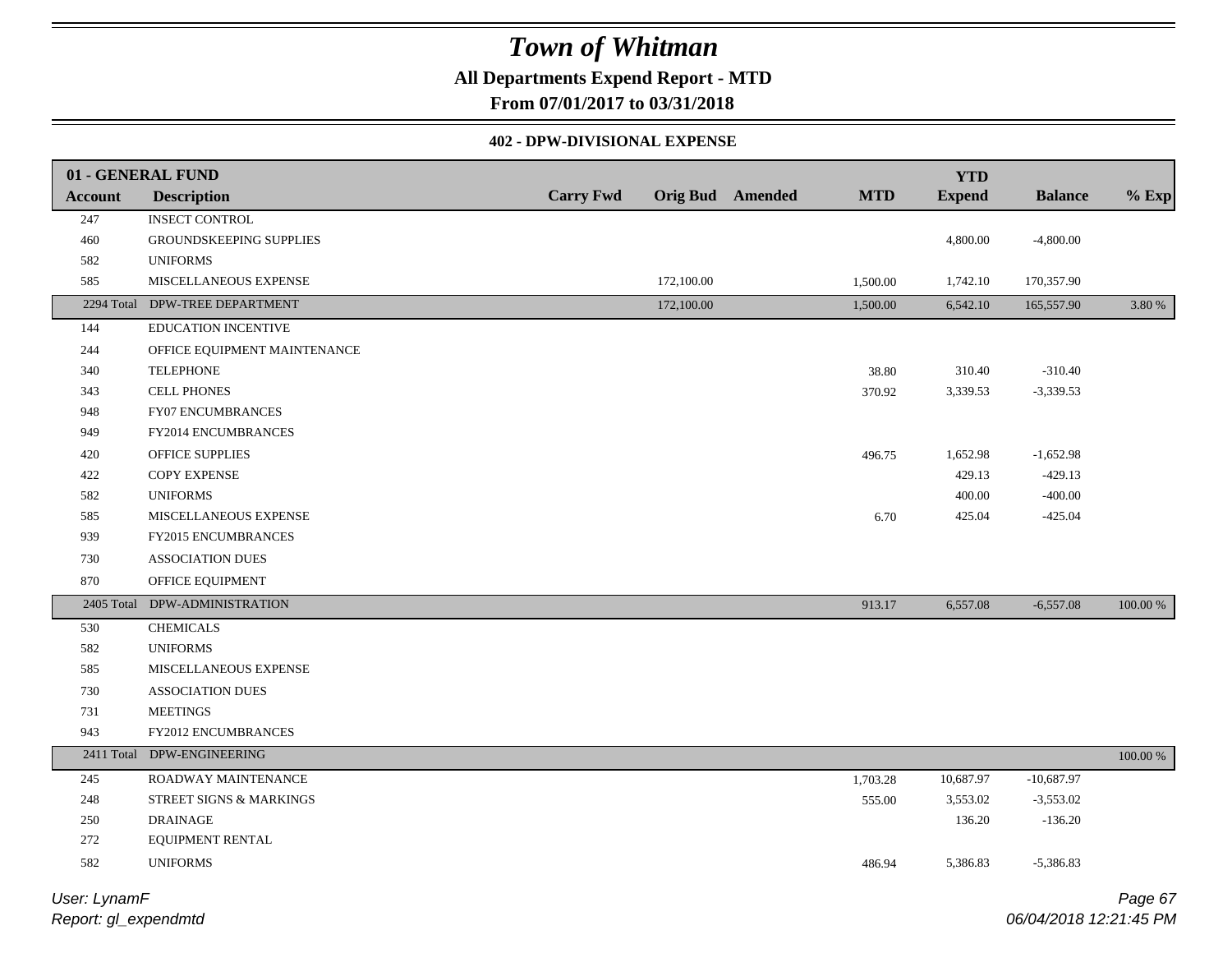**All Departments Expend Report - MTD**

**From 07/01/2017 to 03/31/2018**

#### **402 - DPW-DIVISIONAL EXPENSE**

|                | 01 - GENERAL FUND                        |                  |            |                         |            | <b>YTD</b>    |                |          |
|----------------|------------------------------------------|------------------|------------|-------------------------|------------|---------------|----------------|----------|
| <b>Account</b> | <b>Description</b>                       | <b>Carry Fwd</b> |            | <b>Orig Bud</b> Amended | <b>MTD</b> | <b>Expend</b> | <b>Balance</b> | $%$ Exp  |
| 585            | MISCELLANEOUS EXPENSE                    |                  |            |                         | 364.99     | 7,583.37      | $-7,583.37$    |          |
| 2422 Total     | DPW-HIGHWAY CONSTRUCT. & MAINT           |                  |            |                         | 3,110.21   | 27,347.39     | $-27,347.39$   | 100.00 % |
| 582            | <b>UNIFORMS</b>                          |                  |            |                         |            |               |                |          |
| 585            | MISCELLANEOUS EXPENSE                    |                  |            |                         |            |               |                |          |
|                | 2427 Total FUEL DEPOT MAINTENANCE        |                  |            |                         |            |               |                | 100.00 % |
| 210            | <b>ELECTRICITY</b>                       |                  |            |                         | 124.59     | 6,953.49      | $-6,953.49$    |          |
| 212            | <b>GAS (NATURAL)</b>                     |                  |            |                         |            | 3,702.31      | $-3,702.31$    |          |
| 214            | OIL (HEATING)                            |                  |            |                         |            |               |                |          |
| 430            | <b>BUILDING MAINTENANCE &amp; REPAIR</b> |                  |            |                         | 167.81     | 1,215.53      | $-1,215.53$    |          |
| 530            | <b>CHEMICALS</b>                         |                  |            |                         |            |               |                |          |
| 582            | <b>UNIFORMS</b>                          |                  |            |                         |            |               |                |          |
| 585            | MISCELLANEOUS EXPENSE                    |                  |            |                         | 26.88      | 348.28        | $-348.28$      |          |
|                | 2428 Total DPW-BUILDING & YARD MAINT.    |                  |            |                         | 319.28     | 12,219.61     | $-12,219.61$   | 100.00 % |
| 242            | <b>VEHICLE MAINTENANCE</b>               |                  |            |                         | 3,391.59   | 31,856.50     | $-31,856.50$   |          |
| 481            | <b>GASOLINE</b>                          |                  |            |                         | 1,236.18   | 18,466.69     | $-18,466.69$   |          |
| 582            | <b>UNIFORMS</b>                          |                  |            |                         |            |               |                |          |
| 585            | MISCELLANEOUS EXPENSE                    |                  |            |                         |            | 1,936.91      | $-1,936.91$    |          |
| 945            | FY2013 ENCUMBRANCES                      |                  |            |                         |            |               |                |          |
|                | 2429 Total DPW-EQUIPMENT MAINTENANCE     |                  |            |                         | 4,627.77   | 52,260.10     | $-52,260.10$   | 100.00 % |
| 272            | EQUIPMENT RENTAL                         |                  |            |                         |            |               |                |          |
| 311            | <b>COMPUTER SERVICES</b>                 |                  |            |                         |            |               |                |          |
|                | 2450 Total DPW-WATER                     |                  |            |                         |            |               |                | 100.00 % |
| 241            | RECREATIONAL FACILITIES MAINT.           |                  |            |                         |            |               |                |          |
| 460            | GROUNDSKEEPING SUPPLIES                  |                  |            |                         | 57.87      | 1,166.39      | $-1,166.39$    |          |
| 582            | <b>UNIFORMS</b>                          |                  |            |                         | 309.99     | 1,836.10      | $-1,836.10$    |          |
| 585            | MISCELLANEOUS EXPENSE                    |                  |            |                         |            | 748.82        | $-748.82$      |          |
|                | 2650 Total DPW-PARK MAINTENANCE          |                  |            |                         | 367.86     | 3,751.31      | $-3,751.31$    | 100.00 % |
|                | <b>402 Total DPW-DIVISIONAL EXPENSE</b>  |                  | 172,100.00 |                         | 10,838.29  | 108,677.59    | 63,422.41      |          |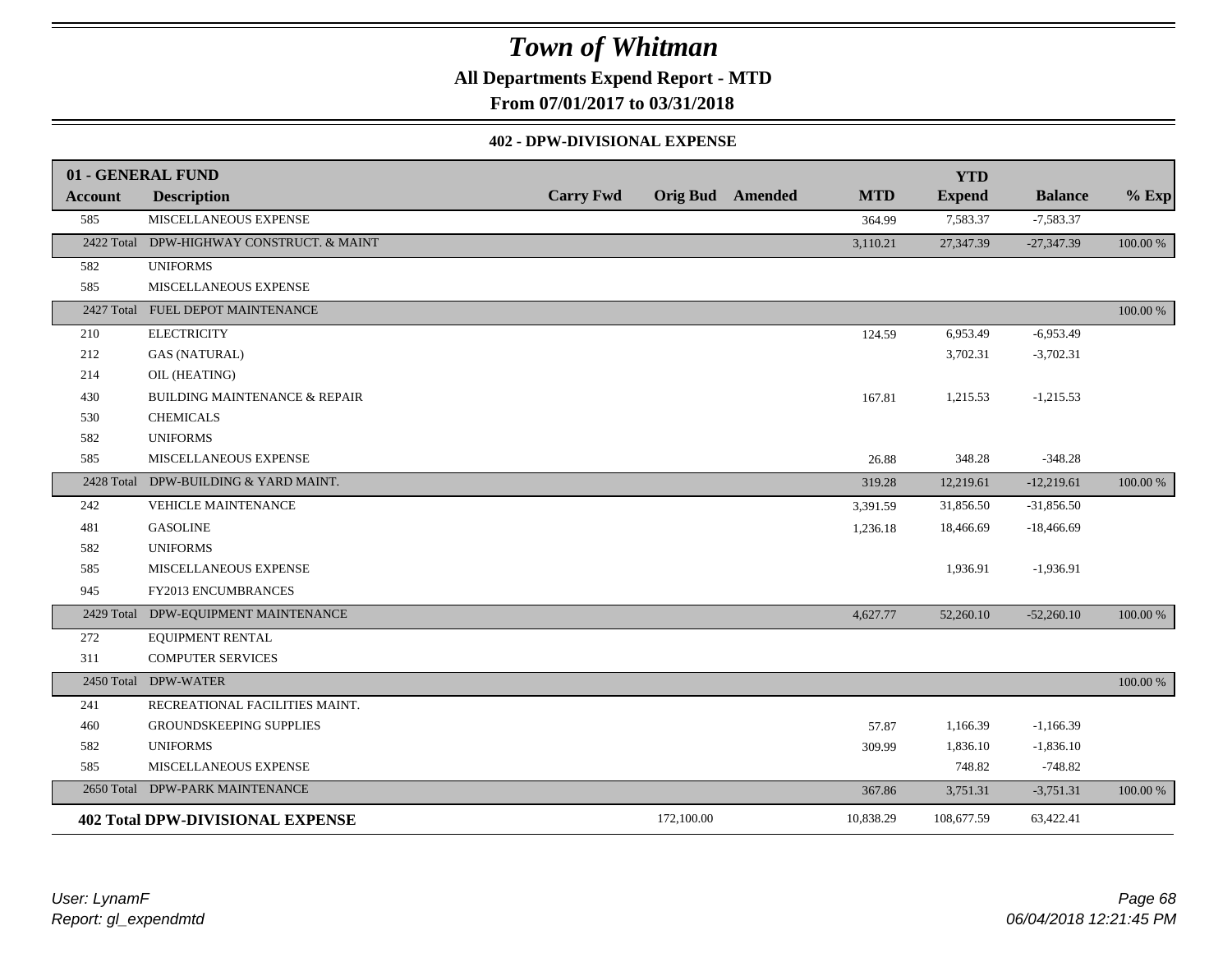**All Departments Expend Report - MTD**

**From 07/01/2017 to 03/31/2018**

#### **403 - DPW - SPECIAL ARTICLES**

|                | 01 - GENERAL FUND                                   |                  |           |                         |            | <b>YTD</b>    |                |             |
|----------------|-----------------------------------------------------|------------------|-----------|-------------------------|------------|---------------|----------------|-------------|
| <b>Account</b> | <b>Description</b>                                  | <b>Carry Fwd</b> |           | <b>Orig Bud</b> Amended | <b>MTD</b> | <b>Expend</b> | <b>Balance</b> | $%$ Exp     |
| 999            |                                                     |                  | 42,105.55 |                         |            | 42,105.55     |                |             |
|                | 4498 Total A.32ATM5/17LEA/PUR.2017SDWALK PLOW       |                  | 42,105.55 |                         |            | 42,105.55     |                | $100.00~\%$ |
| 999            |                                                     |                  |           |                         |            |               |                |             |
|                | 4503 Total A16ATM 5/15 PUR.PICKUP TRUCK W/PLOW      |                  |           |                         |            |               |                | 100.00 %    |
| 999            |                                                     |                  |           |                         |            |               |                |             |
|                | 4504 Total A14ATM 5/15 INSTALL TRAFFIC CNTRL.SIGNAL |                  |           |                         |            |               |                | 100.00 %    |
| 999            |                                                     |                  |           |                         |            |               |                |             |
|                | 4505 Total A17ATM 5/15 PUR.48" LAWN MOWER           |                  |           |                         |            |               |                | $100.00~\%$ |
| 999            |                                                     |                  |           |                         |            |               |                |             |
|                | 4506 Total A.9ATM5/16 CH.90 REPAIR STS.& S/WALKS    |                  |           |                         |            |               |                | 100.00 %    |
| 999            |                                                     |                  |           |                         |            |               |                |             |
|                | 4507 Total A10ATM5/16Pur&instdump trk.body&lift     |                  |           |                         |            |               |                | 100.00 %    |
| 999            |                                                     |                  |           |                         |            |               |                |             |
|                | 4508 Total A.23ATM5/14PUR.3 SOLAR TRAFIC BEACONS    |                  |           |                         |            |               |                | 100.00 %    |
| 999            |                                                     |                  |           |                         |            |               |                |             |
|                | 4509 Total A.27 ATM 5/09 PUR.11FT.POW.REV.PLOW      |                  |           |                         |            |               |                | 100.00 %    |
| 999            |                                                     |                  |           |                         |            |               |                |             |
|                | 4525 Total A.25ATM5/13CONSTRUCT STS&SIDEWKS         |                  |           |                         |            |               |                | 100.00 %    |
| 999            |                                                     |                  |           |                         |            |               |                |             |
|                | 4529 Total A31ATM 5/17CH90 REPAIR STS.& S/WALKS     |                  |           |                         |            |               |                | $100.00~\%$ |
| 999            |                                                     |                  |           |                         |            |               |                |             |
|                | 4531 Total A13 ATM 5/15 CH90 REPAIR STS.& S/WALKS   |                  |           |                         |            |               |                | $100.00~\%$ |
| 999            |                                                     |                  |           |                         |            |               |                |             |
|                | 4535 Total A24ATM5/10CH90PUR.PRE-MIX HEATER TRAILER |                  |           |                         |            |               |                | 100.00 %    |
| 999            |                                                     |                  |           |                         |            |               |                |             |
|                | 4537 Total A15 ATM 5/15 CH 90 REPAIR STS.& S/WALKS  |                  |           |                         |            |               |                | 100.00 %    |
| 999            |                                                     |                  |           |                         |            |               |                |             |
|                | 4541 Total A.39 ATM 5/04STS -WHIT.WDS               |                  |           |                         |            |               |                | 100.00 %    |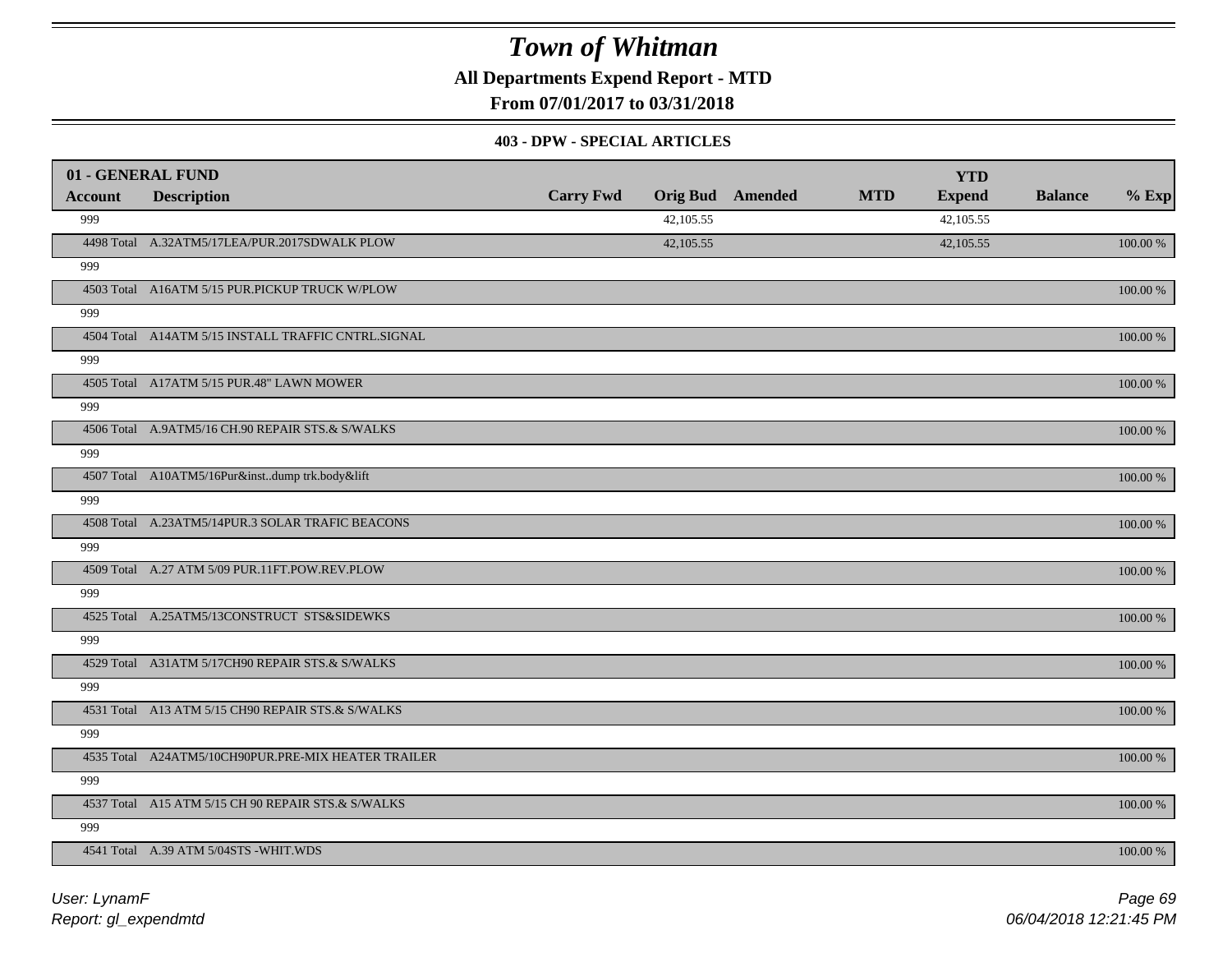**All Departments Expend Report - MTD**

### **From 07/01/2017 to 03/31/2018**

#### **403 - DPW - SPECIAL ARTICLES**

| 01 - GENERAL FUND |                                           |                  |                 |          |            | <b>YTD</b>    |                |          |
|-------------------|-------------------------------------------|------------------|-----------------|----------|------------|---------------|----------------|----------|
| Account           | <b>Description</b>                        | <b>Carry Fwd</b> | <b>Orig Bud</b> | Amended  | <b>MTD</b> | <b>Expend</b> | <b>Balance</b> | $%$ Exp  |
| 999               |                                           |                  |                 |          |            |               |                |          |
|                   | 4542 Total A.40ATM5/04 PREP.STS.FOR ACCEP |                  |                 |          |            |               |                | 100.00 % |
| 999               |                                           | 15,690.50        |                 |          |            |               | 15,690.50      |          |
|                   | 4561 Total A.27B ATM 5/16 DPW SITE EVAL.  | 15,690.50        |                 |          |            |               | 15,690.50      | 0.00 %   |
| 999               |                                           |                  |                 | 7,000.00 |            |               | 7,000.00       |          |
|                   | 4569 Total A6 STM12/17INSTALL GEN.@ DPW   |                  |                 | 7,000.00 |            |               | 7,000.00       | 0.00 %   |
| 999               |                                           |                  |                 |          |            |               |                |          |
| 4576 Total        | <b>ESTABLISH PETTY CASH-DPW</b>           |                  |                 |          |            |               |                | 100.00 % |
|                   | 403 Total DPW - SPECIAL ARTICLES          | 15,690.50        | 42,105.55       | 7,000.00 |            | 42,105.55     | 22,690.50      |          |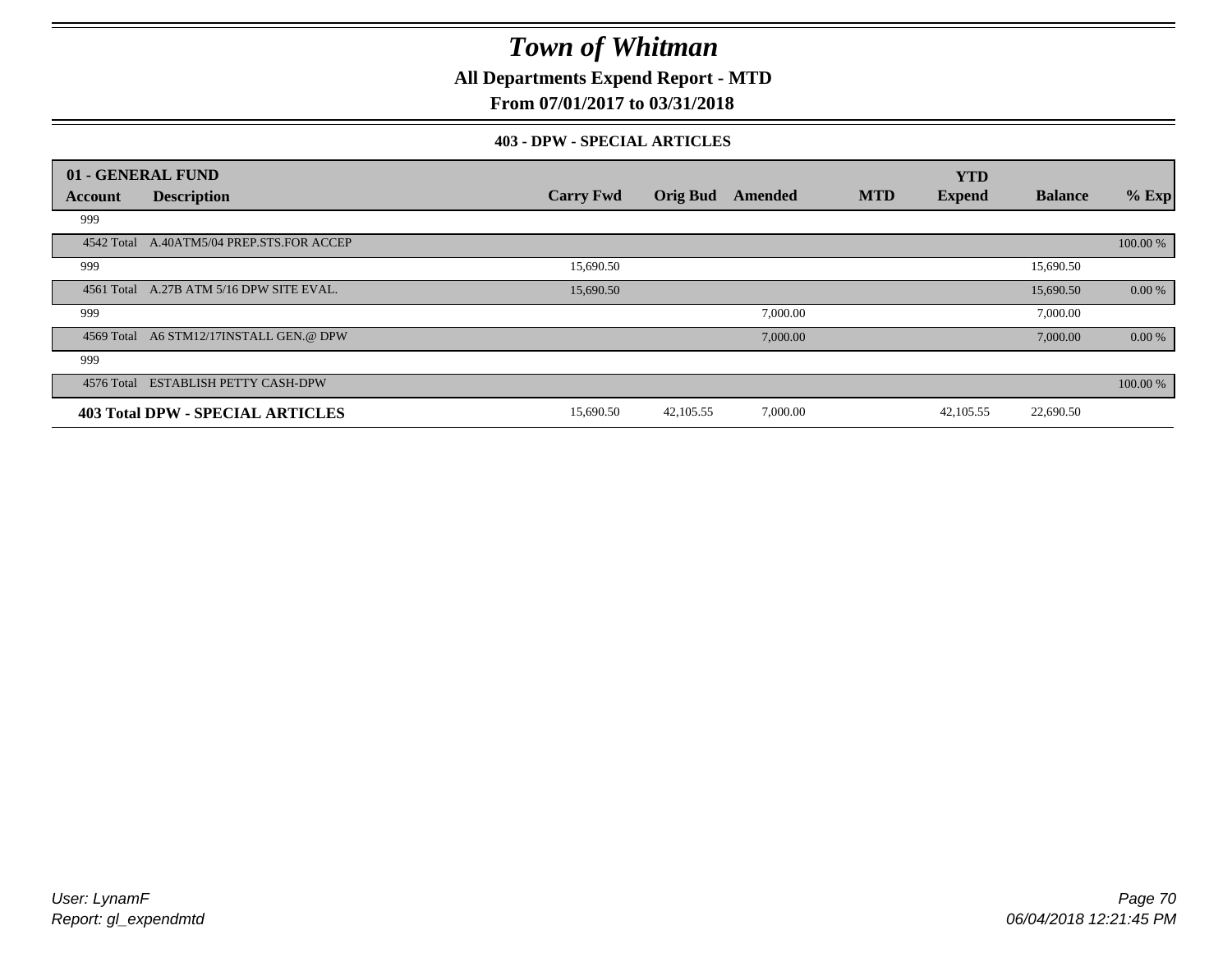**All Departments Expend Report - MTD**

### **From 07/01/2017 to 03/31/2018**

#### **405 - DPW-ADMINSTRATION**

|         | 01 - GENERAL FUND                  |                  |                  |            | <b>YTD</b>    |                |          |
|---------|------------------------------------|------------------|------------------|------------|---------------|----------------|----------|
| Account | <b>Description</b>                 | <b>Carry Fwd</b> | Orig Bud Amended | <b>MTD</b> | <b>Expend</b> | <b>Balance</b> | $%$ Exp  |
| 111     | SALARIES-ADMINSTRATIVE             |                  |                  |            |               |                |          |
|         | 1000 Total SALARIES                |                  |                  |            |               |                | 100.00 % |
| 244     | OFFICE EQUIPMENT MAINTENANCE       |                  |                  |            |               |                |          |
| 340     | <b>TELEPHONE</b>                   |                  |                  |            |               |                |          |
| 871     | OPERATING EQUIPMENT                |                  |                  |            |               |                |          |
| 877     | DEP ADMINISTRATIVE ASSESSMENT      |                  |                  |            |               |                |          |
| 420     | <b>OFFICE SUPPLIES</b>             |                  |                  |            |               |                |          |
| 422     | <b>COPY EXPENSE</b>                |                  |                  |            |               |                |          |
| 585     | MISCELLANEOUS EXPENSE              |                  |                  |            |               |                |          |
| 730     | <b>ASSOCIATION DUES</b>            |                  |                  |            |               |                |          |
| 870     | OFFICE EQUIPMENT                   |                  |                  |            |               |                |          |
|         | 2000 Total EXPENSE                 |                  |                  |            |               |                | 100.00 % |
|         | <b>405 Total DPW-ADMINSTRATION</b> |                  |                  |            |               |                |          |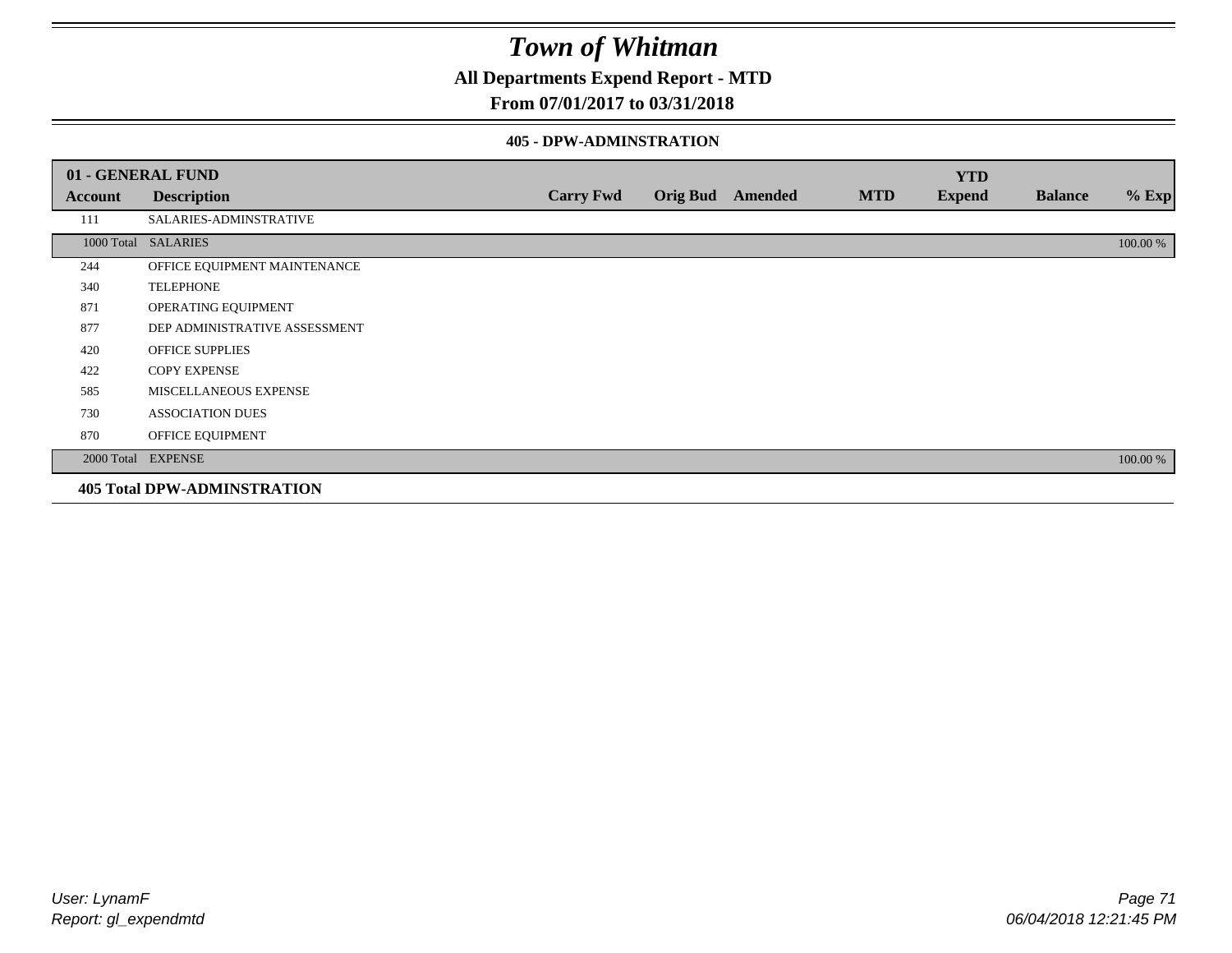**All Departments Expend Report - MTD**

**From 07/01/2017 to 03/31/2018**

#### **414 - DPW-POLICE COVERAGE**

|         | 01 - GENERAL FUND             |                  |                 |         |            | <b>YTD</b>    |                |          |
|---------|-------------------------------|------------------|-----------------|---------|------------|---------------|----------------|----------|
| Account | <b>Description</b>            | <b>Carry Fwd</b> | <b>Orig Bud</b> | Amended | <b>MTD</b> | <b>Expend</b> | <b>Balance</b> | $%$ Exp  |
| 134     | <b>SALARIES-DPW COVERAGE</b>  |                  | 19,000.00       |         | 741.16     | 10.086.04     | 8,913.96       |          |
|         | 1000 Total SALARIES           |                  | 19,000.00       |         | 741.16     | 10,086.04     | 8,913.96       | 53.08 %  |
| 941     | FY 2017 ENCUMBRANCES          | 3.220.00         |                 |         |            | 3,220.00      |                |          |
|         | 2001 Total EXPENSE            | 3.220.00         |                 |         |            | 3.220.00      |                | 100.00 % |
|         | 414 Total DPW-POLICE COVERAGE | 3.220.00         | 19,000.00       |         | 741.16     | 13.306.04     | 8,913.96       |          |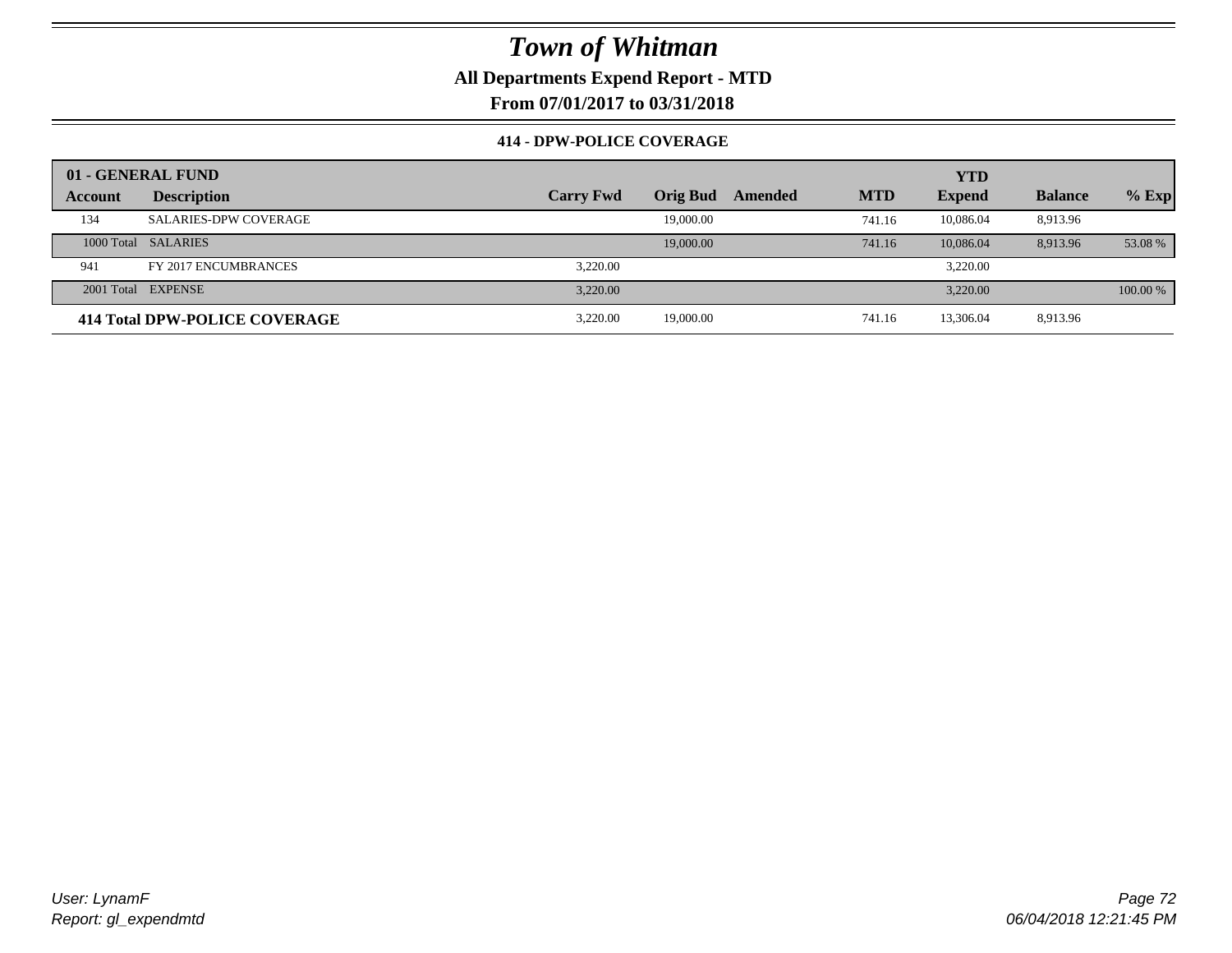## **All Departments Expend Report - MTD**

**From 07/01/2017 to 03/31/2018**

### **423 - SNOW & ICE CONTROL**

|         | 01 - GENERAL FUND            |                  |                 |         |            | <b>YTD</b>    |                |          |
|---------|------------------------------|------------------|-----------------|---------|------------|---------------|----------------|----------|
| Account | <b>Description</b>           | <b>Carry Fwd</b> | <b>Orig Bud</b> | Amended | <b>MTD</b> | <b>Expend</b> | <b>Balance</b> | $%$ Exp  |
| 114     | DIVISIONAL LABOR-O.T.        |                  |                 |         | 21.018.38  | 74,233.78     | $-74,233.78$   |          |
|         | 1000 Total SALARIES          |                  |                 |         | 21.018.38  | 74,233.78     | $-74,233.78$   | 100.00 % |
| 272     | <b>EQUIPMENT RENTAL</b>      |                  |                 |         | 29,664.50  | 63,764.00     | $-63,764.00$   |          |
| 530     | <b>CHEMICALS</b>             |                  |                 |         | 9,436.36   | 65,297.97     | $-65,297.97$   |          |
| 585     | MISCELLANEOUS EXPENSE        |                  | 120,000.00      |         | 6,971.55   | 34,587.15     | 85,412.85      |          |
|         | 2000 Total EXPENSE           |                  | 120,000.00      |         | 46,072.41  | 163,649.12    | $-43,649.12$   | 136.37 % |
|         | 423 Total SNOW & ICE CONTROL |                  | 120,000.00      |         | 67,090.79  | 237,882.90    | $-117,882.90$  |          |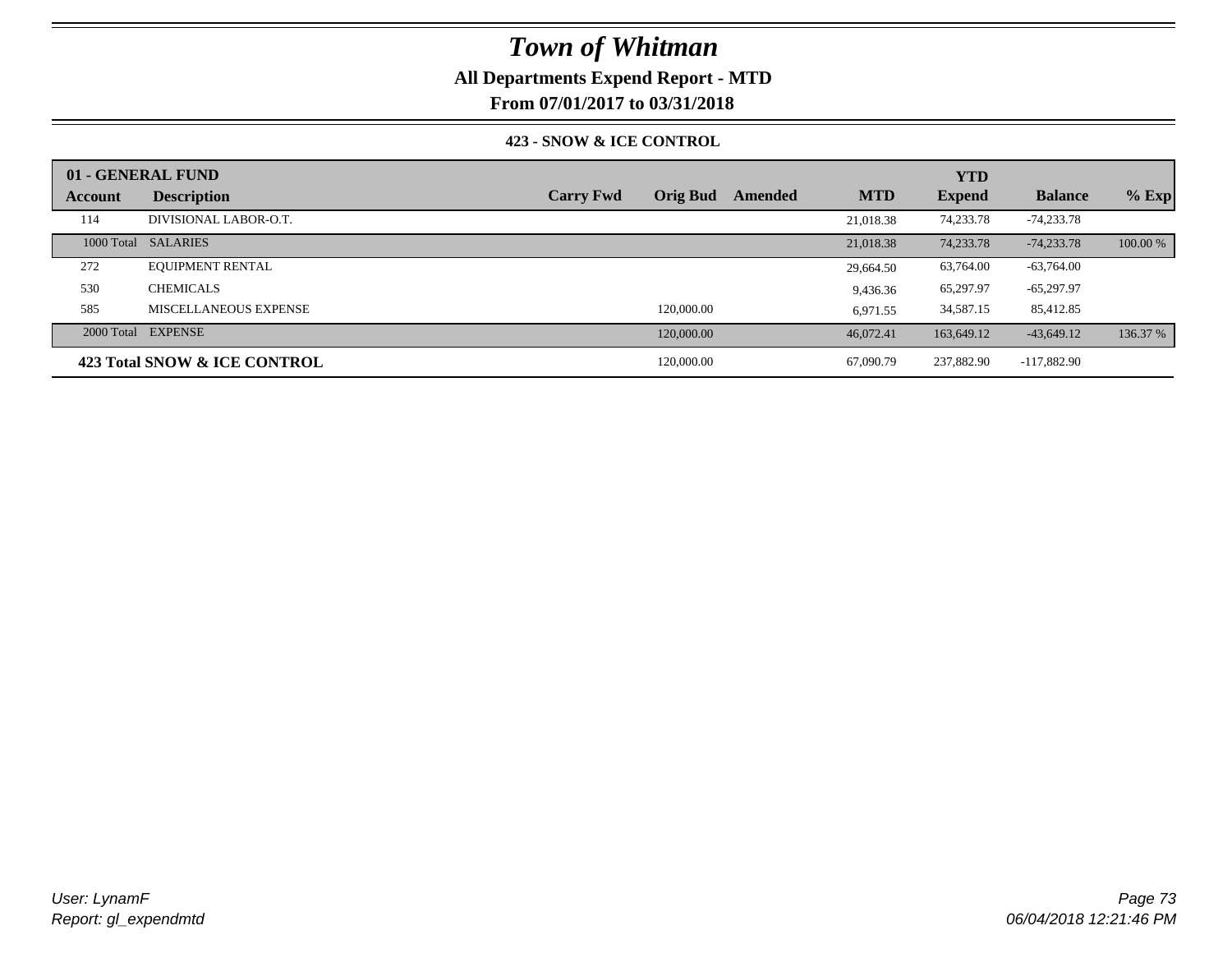## **All Departments Expend Report - MTD**

**From 07/01/2017 to 03/31/2018**

### **424 - STREET LIGHTS**

|         | 01 - GENERAL FUND          |                  |                 |         | <b>YTD</b> |               |                |          |
|---------|----------------------------|------------------|-----------------|---------|------------|---------------|----------------|----------|
| Account | <b>Description</b>         | <b>Carry Fwd</b> | <b>Orig Bud</b> | Amended | <b>MTD</b> | <b>Expend</b> | <b>Balance</b> | $%$ Exp  |
| 210     | <b>ELECTRICITY</b>         |                  | 140,000.00      |         | 13.734.60  | 109,128.09    | 30,871.91      |          |
|         | 2000 Total EXPENSE         |                  | 140,000.00      |         | 13,734.60  | 109,128.09    | 30,871.91      | 77.94 %  |
| 940     | <b>FY2016 ENCUMBRANCES</b> |                  |                 |         |            |               |                |          |
| 945     | <b>FY2013 ENCUMBRANCES</b> |                  |                 |         |            |               |                |          |
| 953     | <b>FY2009 ENCUMBRANCES</b> |                  |                 |         |            |               |                |          |
|         | 2001 Total EXPENSE         |                  |                 |         |            |               |                | 100.00 % |
|         | 424 Total STREET LIGHTS    |                  | 140,000.00      |         | 13,734.60  | 109,128.09    | 30,871.91      |          |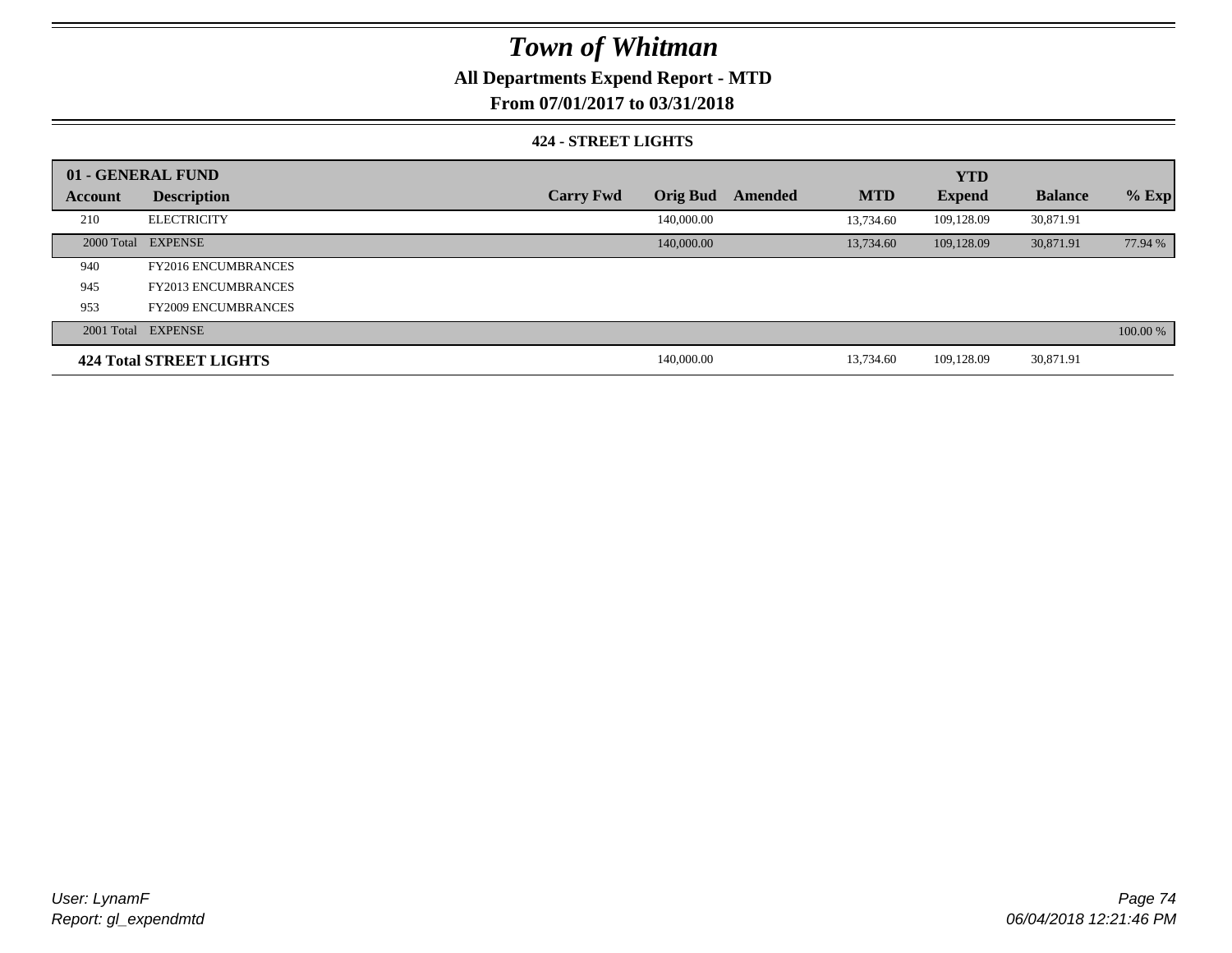**All Departments Expend Report - MTD**

**From 07/01/2017 to 03/31/2018**

### **433 - DPW-WASTE COLLECTION & DISP.**

|         | 01 - GENERAL FUND                         |                  |                 |         |            | <b>YTD</b>    |                |          |
|---------|-------------------------------------------|------------------|-----------------|---------|------------|---------------|----------------|----------|
| Account | <b>Description</b>                        | <b>Carry Fwd</b> | <b>Orig Bud</b> | Amended | <b>MTD</b> | <b>Expend</b> | <b>Balance</b> | $%$ Exp  |
| 112     | <b>SALARIES</b>                           |                  |                 |         |            |               |                |          |
| 380     | <b>DISPOSAL COSTS</b>                     |                  | 1,121,059.00    |         | 87,967.45  | 669,958.05    | 451,100.95     |          |
| 585     | <b>MISCELLANEOUS EXPENSE</b>              |                  |                 |         | 2,396.94   | 14,205.70     | $-14,205.70$   |          |
|         | 2000 Total EXPENSE                        |                  | 1,121,059.00    |         | 90,364.39  | 684, 163. 75  | 436,895.25     | 61.02%   |
| 939     | <b>FY2015 ENCUMBRANCES</b>                |                  |                 |         |            |               |                |          |
| 943     | <b>FY2012 ENCUMBRANCES</b>                |                  |                 |         |            |               |                |          |
| 945     | <b>FY2013 ENCUMBRANCES</b>                |                  |                 |         |            |               |                |          |
|         | 2001 Total EXPENSE                        |                  |                 |         |            |               |                | 100.00 % |
| 999     |                                           |                  |                 |         |            |               |                |          |
|         | 4496 Total A.9STM6/5/97PUR.RECYCLING BINS |                  |                 |         |            |               |                | 100.00 % |
|         | 433 Total DPW-WASTE COLLECTION & DISP.    |                  | 1,121,059.00    |         | 90,364.39  | 684, 163. 75  | 436,895.25     |          |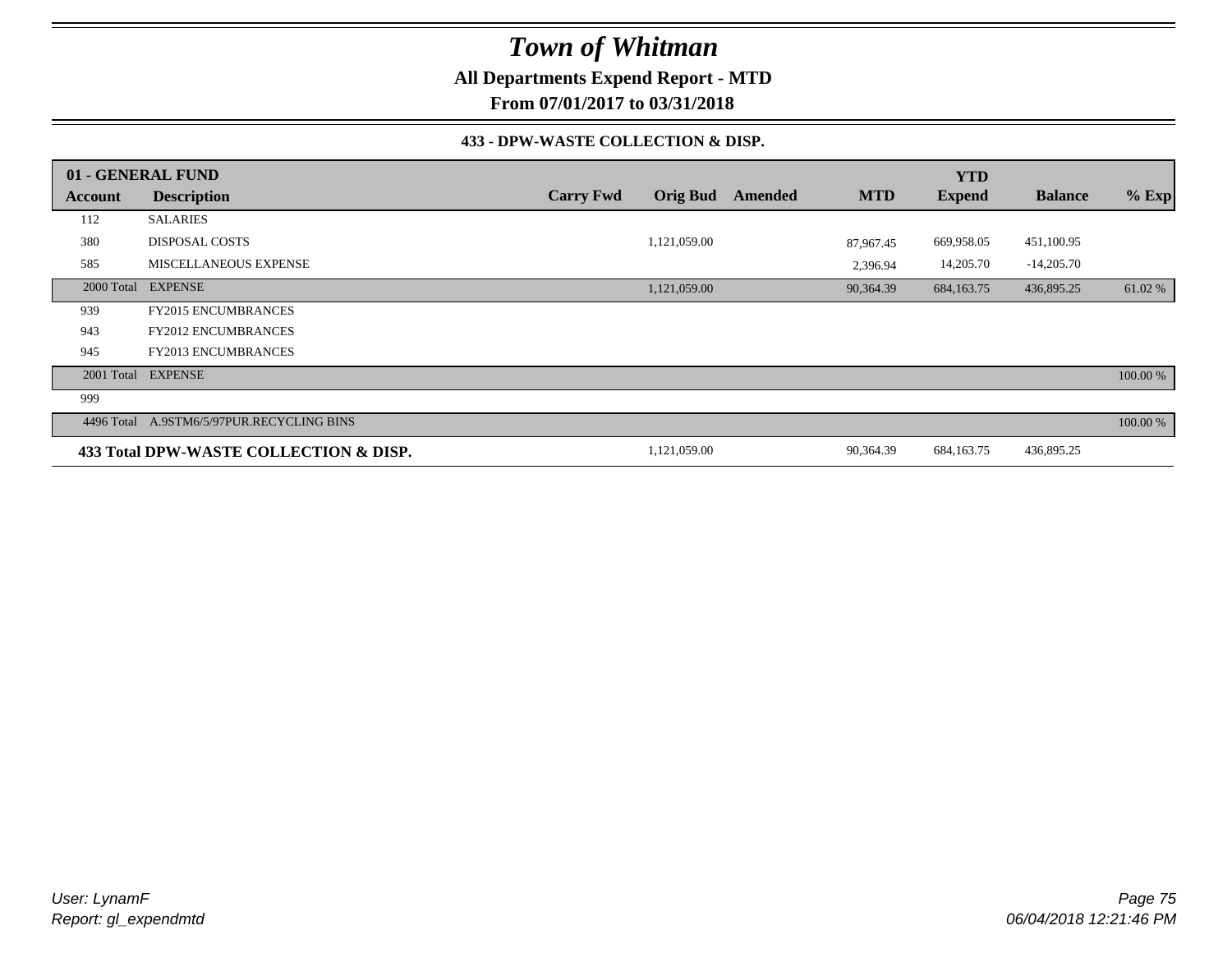## **All Departments Expend Report - MTD**

## **From 07/01/2017 to 03/31/2018**

### **452 - WATER PURCHASE**

|         | 01 - GENERAL FUND               |                  |                 |         |            | <b>YTD</b>    |                |          |
|---------|---------------------------------|------------------|-----------------|---------|------------|---------------|----------------|----------|
| Account | <b>Description</b>              | <b>Carry Fwd</b> | <b>Orig Bud</b> | Amended | <b>MTD</b> | <b>Expend</b> | <b>Balance</b> | $%$ Exp  |
| 230     | <b>WATER PURCHASE</b>           |                  |                 |         |            |               |                |          |
| 585     | MISCELLANEOUS EXPENSE           |                  |                 |         |            |               |                |          |
|         | 2000 Total EXPENSE              |                  |                 |         |            |               |                | 100.00 % |
| 940     | <b>FY2016 ENCUMBRANCES</b>      |                  |                 |         |            |               |                |          |
| 949     | <b>FY2014 ENCUMBRANCES</b>      |                  |                 |         |            |               |                |          |
|         | 2001 Total EXPENSE              |                  |                 |         |            |               |                | 100.00 % |
|         | <b>452 Total WATER PURCHASE</b> |                  |                 |         |            |               |                |          |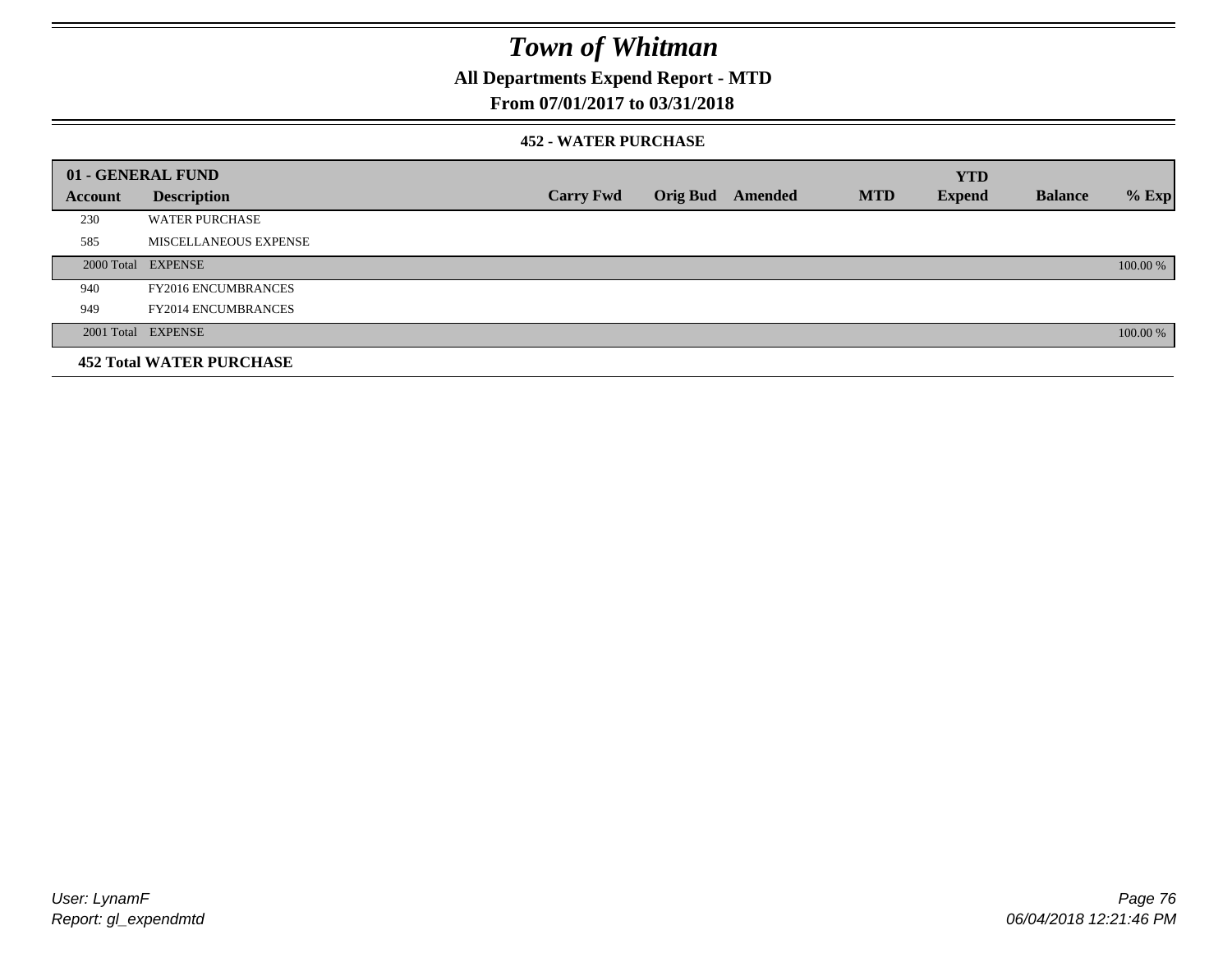**All Departments Expend Report - MTD**

**From 07/01/2017 to 03/31/2018**

### **492 - CARE OF SOLDIERS GRAVES**

|                | 01 - GENERAL FUND                    |                  |          |         | YTD        |               |                |          |
|----------------|--------------------------------------|------------------|----------|---------|------------|---------------|----------------|----------|
| <b>Account</b> | <b>Description</b>                   | <b>Carry Fwd</b> | Orig Bud | Amended | <b>MTD</b> | <b>Expend</b> | <b>Balance</b> | $%$ Exp  |
| 240            | <b>BUILDING &amp; GROUNDS MAINT.</b> |                  | 1,500.00 |         |            | 1,500.00      |                |          |
|                | 2000 Total EXPENSE                   |                  | 1,500.00 |         |            | 1,500.00      |                | 100.00 % |
|                | 492 Total CARE OF SOLDIERS GRAVES    |                  | 1,500.00 |         |            | 1,500.00      |                |          |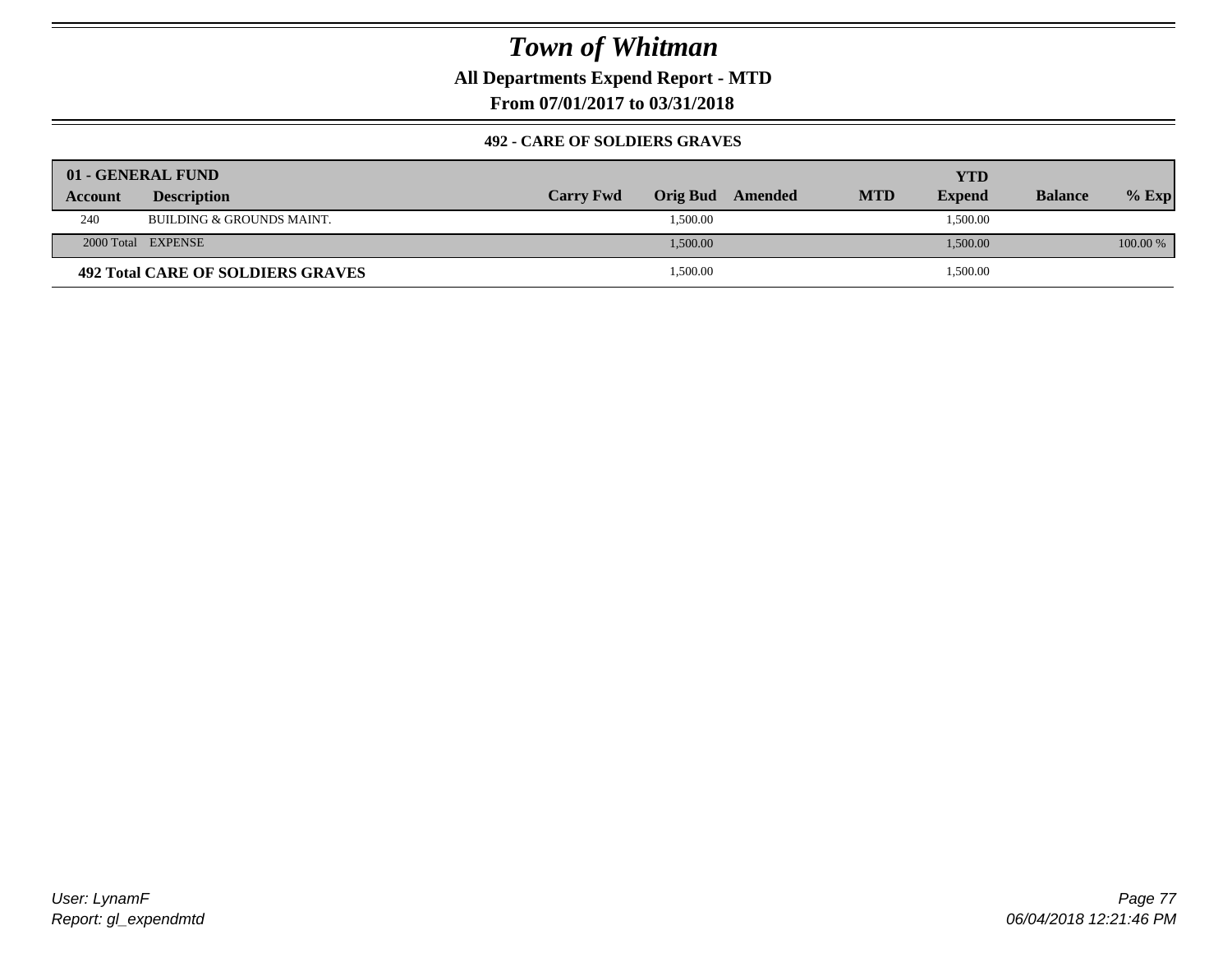## **All Departments Expend Report - MTD**

**From 07/01/2017 to 03/31/2018**

### **510 - BOARD OF HEALTH**

|         | 01 - GENERAL FUND            |                  |                         |            | <b>YTD</b>    |                |          |
|---------|------------------------------|------------------|-------------------------|------------|---------------|----------------|----------|
| Account | <b>Description</b>           | <b>Carry Fwd</b> | <b>Orig Bud</b> Amended | <b>MTD</b> | <b>Expend</b> | <b>Balance</b> | $%$ Exp  |
| 110     | SALARIES-BOARD MEMBERS       |                  |                         |            |               |                |          |
|         | 1001 Total SALARIES          |                  |                         |            |               |                | 100.00 % |
| 120     | SALARIES-PART TIME           | 39,343.00        | 3,804.71                | 3,231.80   | 30,327.51     | 12,820.20      |          |
|         | 1002 Total SALARIES          | 39,343.00        | 3,804.71                | 3,231.80   | 30,327.51     | 12,820.20      | 70.28 %  |
| 121     | <b>CLERICAL I</b>            | 24,867.00        |                         | 1,870.96   | 18,058.03     | 6,808.97       |          |
|         | 1003 Total SALARIES          | 24,867.00        |                         | 1,870.96   | 18,058.03     | 6,808.97       | 72.61 %  |
| 123     | RECORDING SECRETARY          | 3,501.00         |                         | 103.56     | 2,006.51      | 1,494.49       |          |
|         | 1004 Total SALARIES          | 3,501.00         |                         | 103.56     | 2,006.51      | 1,494.49       | 57.31 %  |
| 133     | <b>ASSISTANT</b>             | 1,800.00         |                         | 52.00      | 559.00        | 1,241.00       |          |
|         | 1005 Total SALARIES          | 1,800.00         |                         | 52.00      | 559.00        | 1,241.00       | 31.05 %  |
| 126     | <b>CLERICAL II</b>           | 1,366.00         |                         |            | 902.63        | 463.37         |          |
|         | 1006 Total SALARIES          | 1,366.00         |                         |            | 902.63        | 463.37         | 66.07 %  |
| 482     | RESERVE FUND TRANS.-SALARIES |                  |                         |            |               |                |          |
| 483     | RESERVE FUND TRANS.-VACATION |                  |                         |            |               |                |          |
|         | 1019 Total SALARIES          |                  |                         |            |               |                | 100.00 % |
| 150     | <b>ANIMAL INSPECTOR</b>      | 804.00           | 400.00                  | 90.00      | 900.00        | 304.00         |          |
| 151     | <b>BURIAL DEAD ANIMALS</b>   |                  |                         |            |               |                |          |
| 315     | <b>BURIAL AGENT</b>          | 275.00           |                         |            | 137.50        | 137.50         |          |
| 316     | <b>LABORATORY FEES</b>       |                  |                         |            |               |                |          |
| 340     | <b>TELEPHONE</b>             |                  |                         |            |               |                |          |
| 343     | <b>CELL PHONES</b>           |                  |                         |            |               |                |          |
| 420     | <b>OFFICE SUPPLIES</b>       |                  |                         | 75.79      | 356.12        | $-356.12$      |          |
| 501     | PREMIUM ON SALE OF BONDS     |                  |                         |            |               |                |          |
| 585     | MISCELLANEOUS EXPENSE        | 2,500.00         |                         | 189.95     | 620.76        | 1,879.24       |          |
| 730     | <b>ASSOCIATION DUES</b>      |                  |                         |            | 270.00        | $-270.00$      |          |
| 731     | <b>MEETINGS</b>              |                  |                         |            |               |                |          |
| 737     | <b>RABID ANIMAL EXPENSE</b>  | 200.00           |                         |            | 35.00         | 165.00         |          |
| 738     | HOUSEHOLD HAZARDOUS WASTE    | 3,000.00         |                         |            |               | 3,000.00       |          |
|         | 2000 Total EXPENSE           | 6,779.00         | 400.00                  | 355.74     | 2,319.38      | 4,859.62       | 32.30 %  |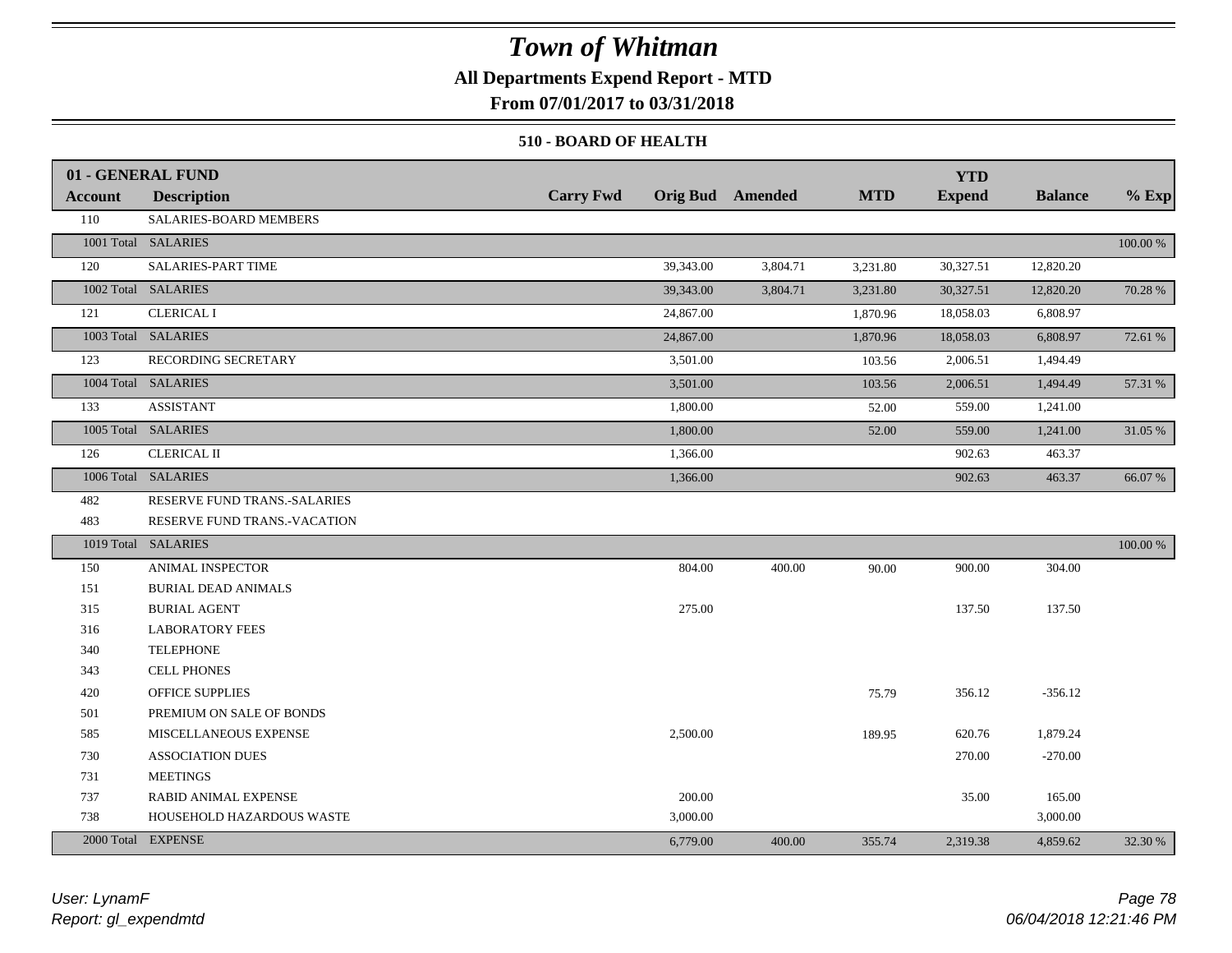**All Departments Expend Report - MTD**

**From 07/01/2017 to 03/31/2018**

### **510 - BOARD OF HEALTH**

|            | 01 - GENERAL FUND                           |                  |                 |          |            | <b>YTD</b>    |                |          |
|------------|---------------------------------------------|------------------|-----------------|----------|------------|---------------|----------------|----------|
| Account    | <b>Description</b>                          | <b>Carry Fwd</b> | <b>Orig Bud</b> | Amended  | <b>MTD</b> | <b>Expend</b> | <b>Balance</b> | $%$ Exp  |
| 710        | <b>IN STATE TRAVEL</b>                      |                  | 1,443.00        |          | 22.89      | 237.74        | 1,205.26       |          |
|            | 2001 Total EXPENSE                          |                  | 1,443.00        |          | 22.89      | 237.74        | 1,205.26       | 16.47 %  |
| 940        | <b>FY2016 ENCUMBRANCES</b>                  |                  |                 |          |            |               |                |          |
|            | 2002 Total EXPENSE                          |                  |                 |          |            |               |                | 100.00 % |
| 999        |                                             |                  |                 |          |            |               |                |          |
|            | 4448 Total A5 ATM 5/15 HAZARDOUS WSTE.DAY   |                  |                 |          |            |               |                | 100.00 % |
| 999        |                                             | 2,648.96         |                 |          |            | 1,744.66      | 904.30         |          |
| 4451 Total | A.6 ATM 5/16 HAZ.WASTE.DAY                  | 2,648.96         |                 |          |            | 1,744.66      | 904.30         | 65.86%   |
| 999        |                                             |                  |                 |          |            |               |                |          |
|            | 4456 Total A.27ATM5/14 HAZ.WASTE DAY        |                  |                 |          |            |               |                | 100.00 % |
| 999        |                                             |                  | 1,500.00        |          |            |               | 1,500.00       |          |
|            | 4543 Total A.14 ATM5/17 B.O.H.SITE TRAINING |                  | 1,500.00        |          |            |               | 1,500.00       | 0.00 %   |
|            | <b>510 Total BOARD OF HEALTH</b>            | 2,648.96         | 80,599.00       | 4,204.71 | 5,636.95   | 56,155.46     | 31,297.21      |          |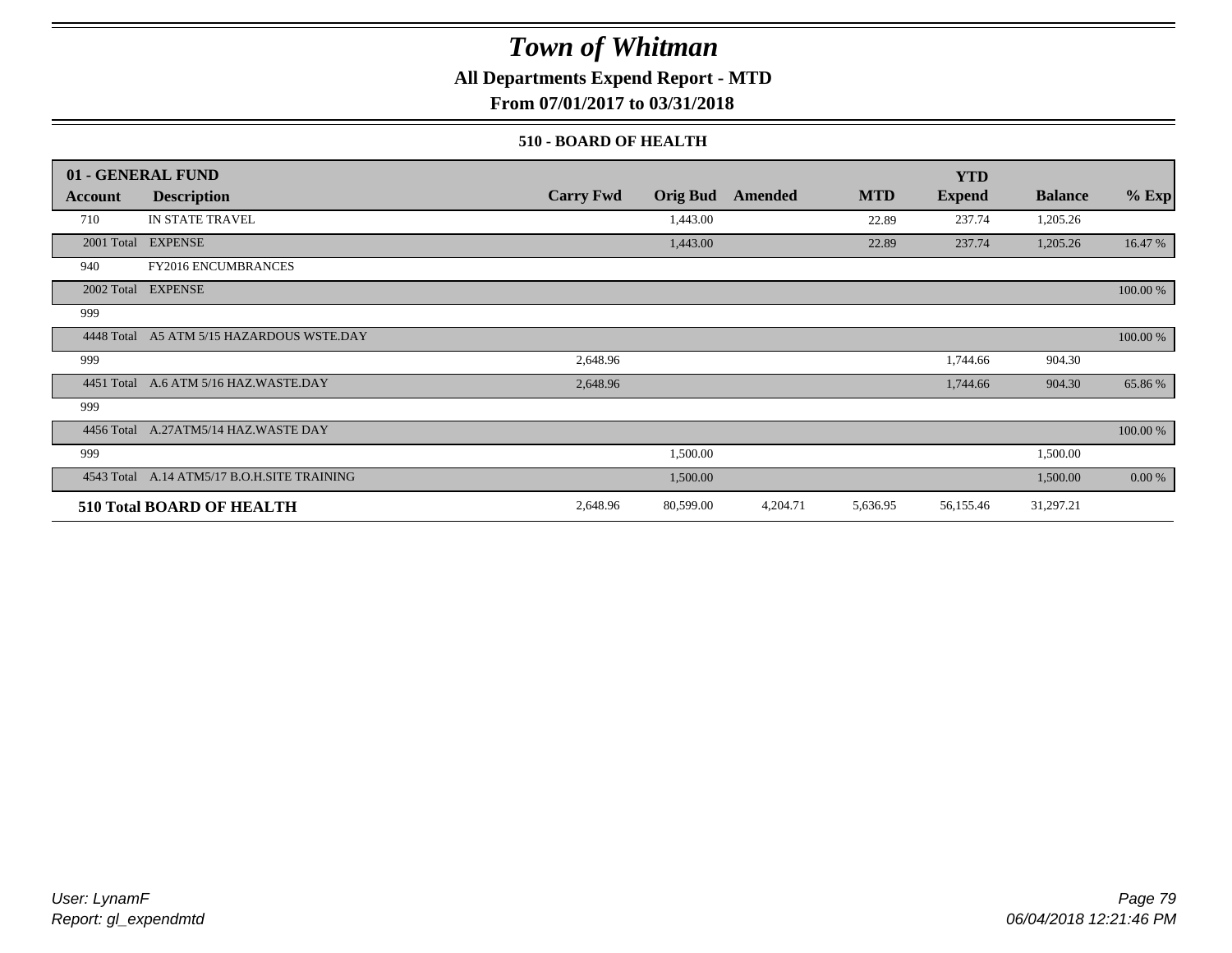**All Departments Expend Report - MTD**

**From 07/01/2017 to 03/31/2018**

### **519 - BOH-SEWER HOOK-UP INSPECTORS**

|         | 01 - GENERAL FUND                      |                  |                  |            | YTD           |                |          |
|---------|----------------------------------------|------------------|------------------|------------|---------------|----------------|----------|
| Account | <b>Description</b>                     | <b>Carry Fwd</b> | Orig Bud Amended | <b>MTD</b> | <b>Expend</b> | <b>Balance</b> | $%$ Exp  |
| 120     | SALARIES-PART TIME                     |                  |                  |            |               |                |          |
|         | 1000 Total SALARIES                    |                  |                  |            |               |                | 100.00 % |
|         | 519 Total BOH-SEWER HOOK-UP INSPECTORS |                  |                  |            |               |                |          |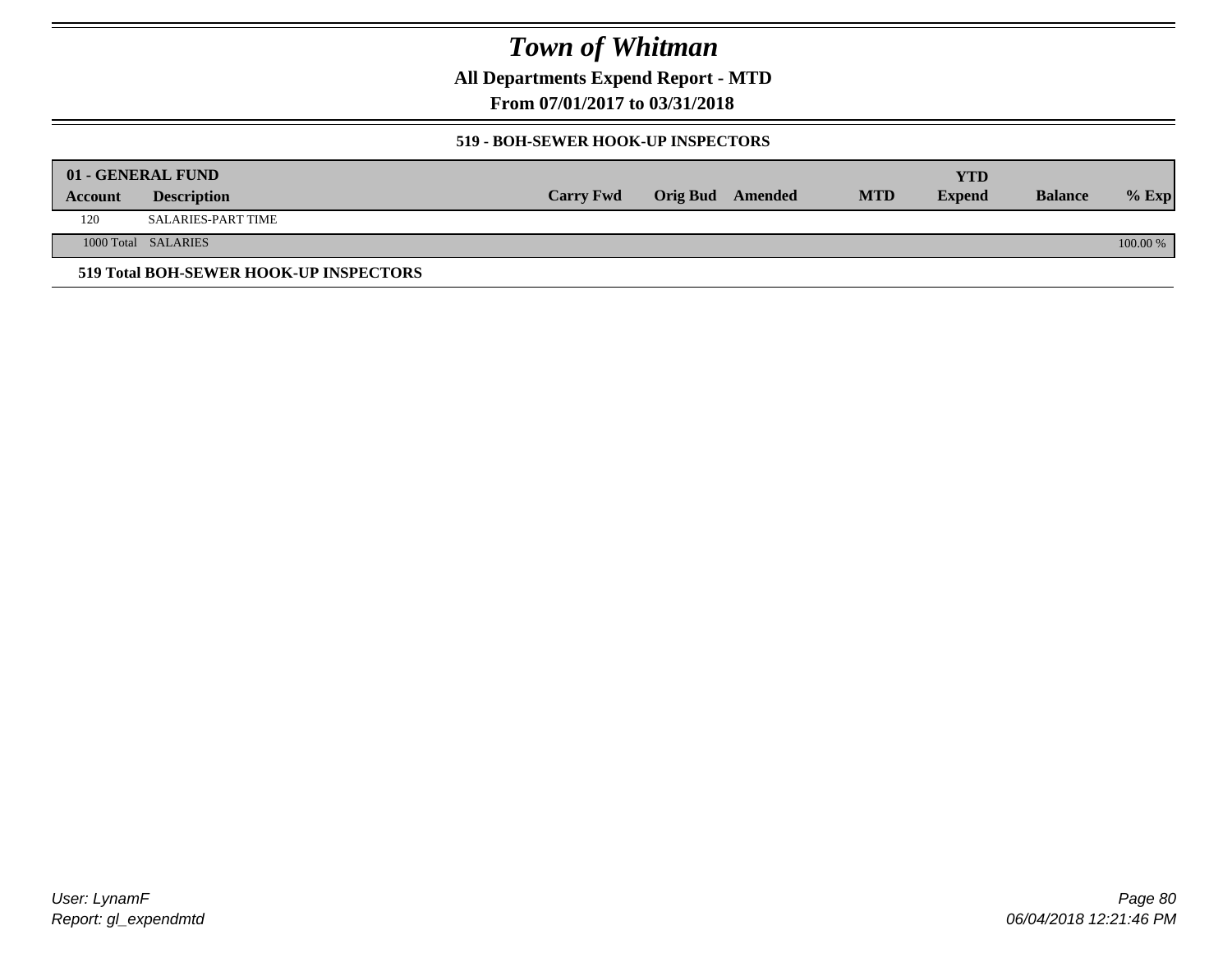## **All Departments Expend Report - MTD**

## **From 07/01/2017 to 03/31/2018**

### **522 - VISITING NURSE**

|         | 01 - GENERAL FUND          |                  |                 |         |            | <b>YTD</b>    |                |          |
|---------|----------------------------|------------------|-----------------|---------|------------|---------------|----------------|----------|
| Account | <b>Description</b>         | <b>Carry Fwd</b> | <b>Orig Bud</b> | Amended | <b>MTD</b> | <b>Expend</b> | <b>Balance</b> | $%$ Exp  |
| 300     | MEDICAL & DENTAL EXPENSE   |                  | 18,025.00       |         | 2.464.26   | 6.571.36      | 11,453.64      |          |
|         | 2000 Total EXPENSE         |                  | 18,025,00       |         | 2.464.26   | 6.571.36      | 11,453.64      | 36.45 %  |
| 946     | <b>FY2010 ENCUMBRANCES</b> |                  |                 |         |            |               |                |          |
|         | 2001 Total EXPENSE         |                  |                 |         |            |               |                | 100.00 % |
|         | 522 Total VISITING NURSE   |                  | 18,025.00       |         | 2,464.26   | 6,571.36      | 11,453.64      |          |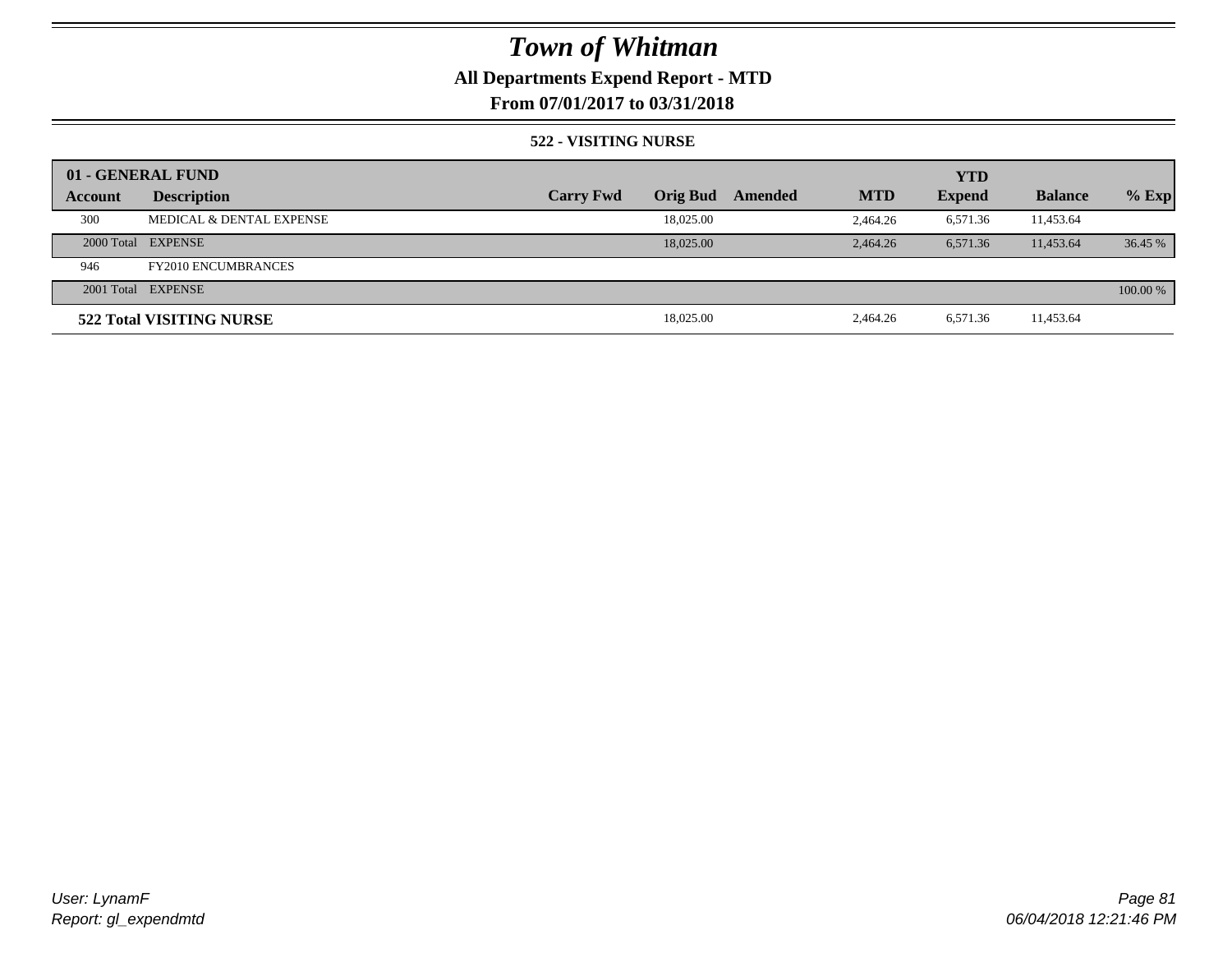## **All Departments Expend Report - MTD**

### **From 07/01/2017 to 03/31/2018**

### **524 - DENTAL**

|         | 01 - GENERAL FUND       |                  |                  |            | <b>YTD</b>    |                |          |
|---------|-------------------------|------------------|------------------|------------|---------------|----------------|----------|
| Account | <b>Description</b>      | <b>Carry Fwd</b> | Orig Bud Amended | <b>MTD</b> | <b>Expend</b> | <b>Balance</b> | $%$ Exp  |
| 730     | <b>ASSOCIATION DUES</b> |                  |                  |            |               |                |          |
|         | 2000 Total EXPENSE      |                  |                  |            |               |                | 100.00 % |
|         | <b>524 Total DENTAL</b> |                  |                  |            |               |                |          |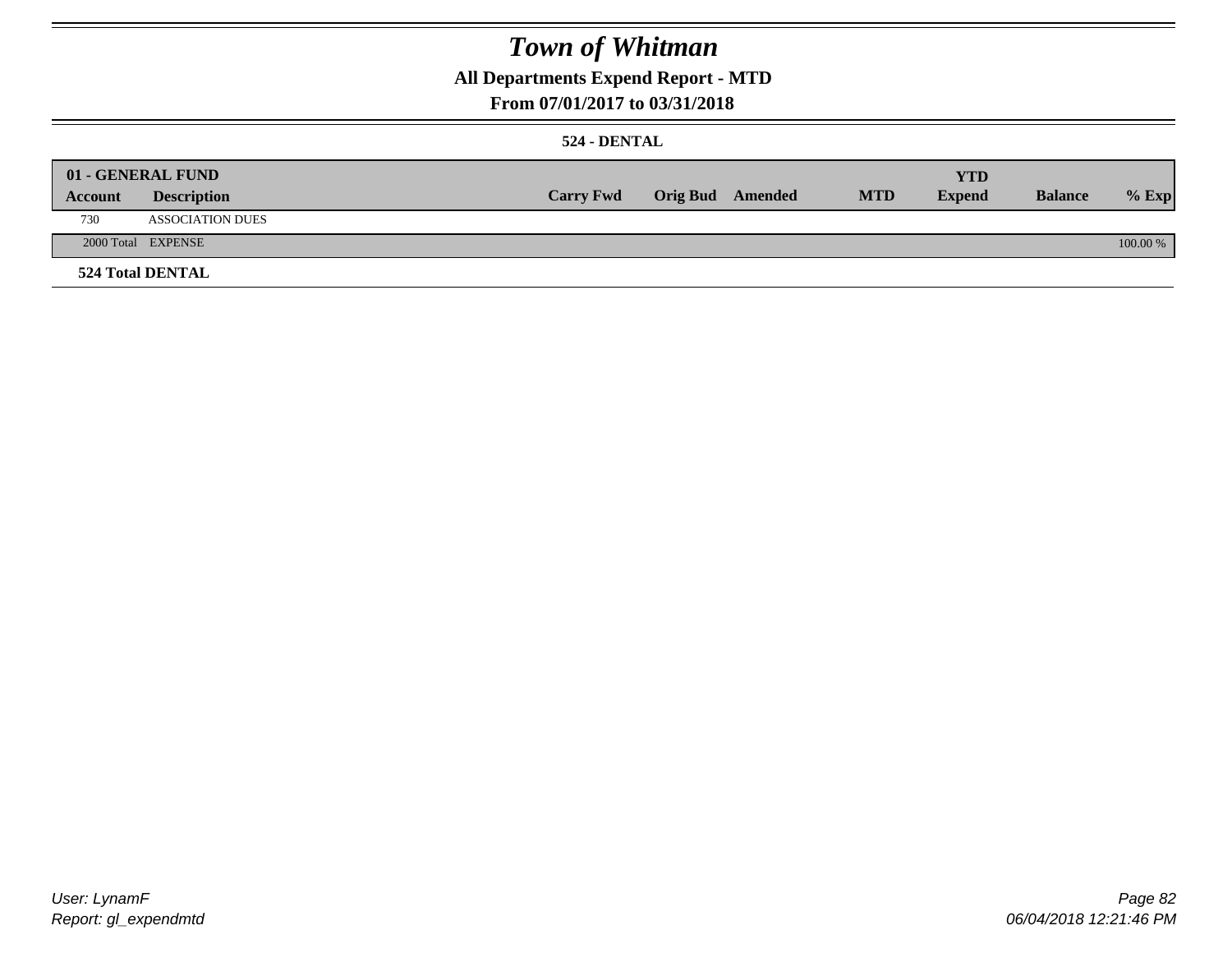## **All Departments Expend Report - MTD**

**From 07/01/2017 to 03/31/2018**

### **541 - COUNCIL ON AGING**

|                | 01 - GENERAL FUND                        |                  |                                       | <b>YTD</b>    |                |          |
|----------------|------------------------------------------|------------------|---------------------------------------|---------------|----------------|----------|
| <b>Account</b> | <b>Description</b>                       | <b>Carry Fwd</b> | <b>Orig Bud</b> Amended<br><b>MTD</b> | <b>Expend</b> | <b>Balance</b> | $%$ Exp  |
| 111            | SALARIES-ADMINSTRATIVE                   | 66,127.00        | 5,086.68                              | 48,323.46     | 17,803.54      |          |
| 138            | SICK LEAVE BUY-BACK                      |                  |                                       |               |                |          |
| 146            | SALARIES-LONGEVITY                       |                  |                                       |               |                |          |
|                | 1000 Total SALARIES                      | 66,127.00        | 5,086.68                              | 48,323.46     | 17,803.54      | 73.07 %  |
| 121            | <b>CLERICAL I</b>                        | 41,001.00        | 3,132.60                              | 29,898.28     | 11,102.72      |          |
|                | 1001 Total SALARIES                      | 41,001.00        | 3,132.60                              | 29,898.28     | 11,102.72      | 72.92 %  |
| 117            | <b>CUSTODIAL</b>                         |                  |                                       |               |                |          |
|                | 1002 Total SALARIES                      |                  |                                       |               |                | 100.00 % |
| 157            | <b>BUS DRIVER</b>                        | 35,051.00        | 1,728.54                              | 20,341.56     | 14,709.44      |          |
|                | 1003 Total SALARIES                      | 35,051.00        | 1,728.54                              | 20,341.56     | 14,709.44      | 58.03%   |
| 129            | ADDITIONAL CLERICAL                      | 32,979.00        | 2,536.80                              | 24,335.16     | 8,643.84       |          |
|                | 1004 Total SALARIES                      | 32,979.00        | 2,536.80                              | 24,335.16     | 8,643.84       | 73.78 %  |
| 131            | <b>SOCIAL WORKER</b>                     | 32,466.00        | 2,497.32                              | 23,724.54     | 8,741.46       |          |
|                | 1005 Total SALARIES                      | 32,466.00        | 2,497.32                              | 23,724.54     | 8,741.46       | 73.07 %  |
| 210            | <b>ELECTRICITY</b>                       |                  | 258.66                                | 2,105.55      | $-2,105.55$    |          |
| 212            | <b>GAS (NATURAL)</b>                     |                  |                                       | 1,209.01      | $-1,209.01$    |          |
| 242            | <b>VEHICLE MAINTENANCE</b>               |                  |                                       |               |                |          |
| 340            | <b>TELEPHONE</b>                         |                  |                                       |               |                |          |
| 343            | <b>CELL PHONES</b>                       |                  | 120.83                                | 785.87        | $-785.87$      |          |
| 420            | <b>OFFICE SUPPLIES</b>                   |                  | 49.76                                 | 1,429.16      | $-1,429.16$    |          |
| 481            | <b>GASOLINE</b>                          |                  |                                       |               |                |          |
| 585            | MISCELLANEOUS EXPENSE                    | 15,157.00        | 42.16                                 | 234.82        | 14,922.18      |          |
| 430            | <b>BUILDING MAINTENANCE &amp; REPAIR</b> |                  |                                       | 1,820.93      | $-1,820.93$    |          |
| 710            | IN STATE TRAVEL                          |                  |                                       | 177.64        | $-177.64$      |          |
| 730            | <b>ASSOCIATION DUES</b>                  |                  |                                       |               |                |          |
| 731            | <b>MEETINGS</b>                          |                  |                                       |               |                |          |
| 870            | OFFICE EQUIPMENT                         |                  |                                       |               |                |          |
|                | 2000 Total EXPENSE                       | 15,157.00        | 471.41                                | 7,762.98      | 7,394.02       | 51.21 %  |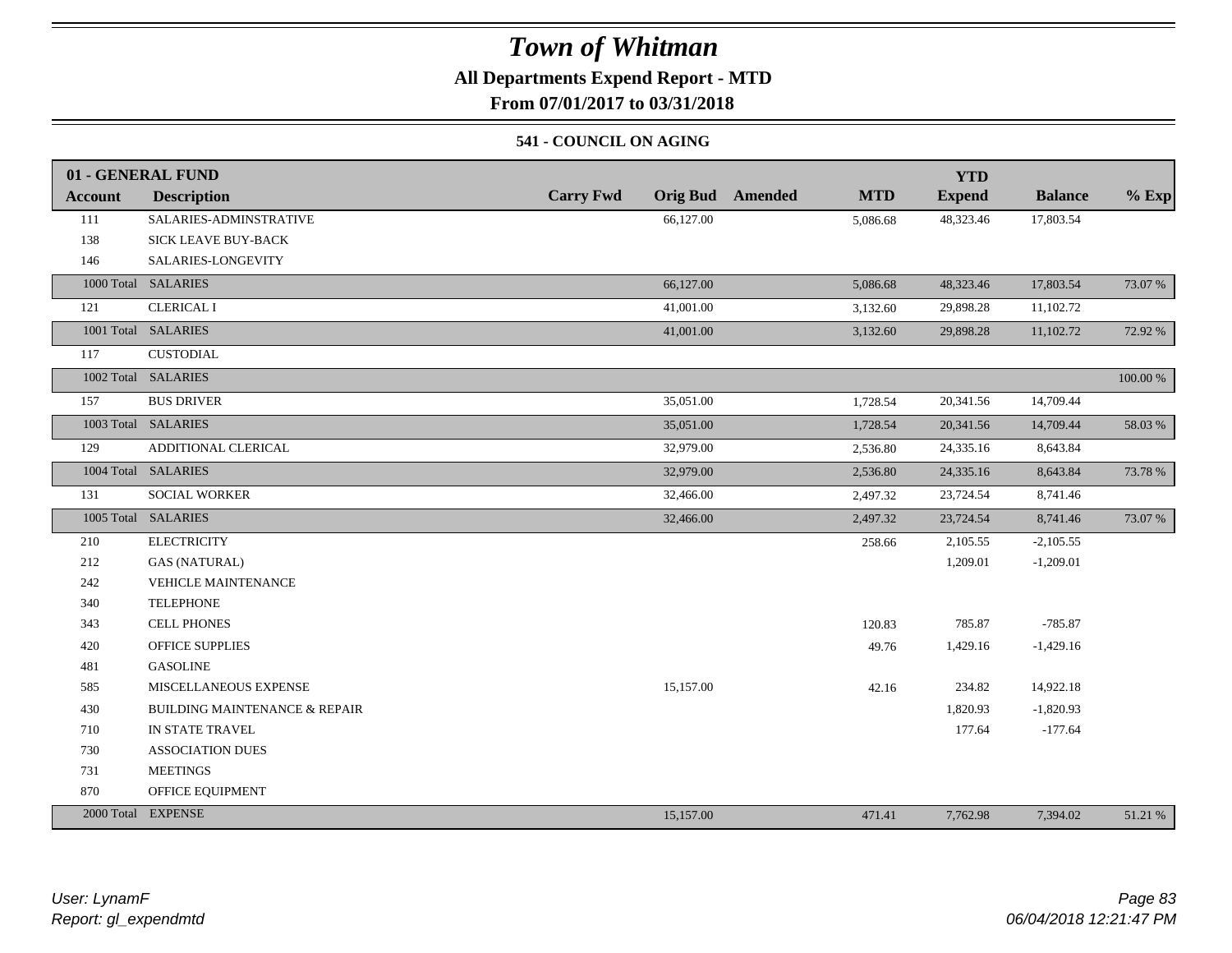## **All Departments Expend Report - MTD**

### **From 07/01/2017 to 03/31/2018**

### **541 - COUNCIL ON AGING**

|         | 01 - GENERAL FUND                                |                  |                 |         |            | <b>YTD</b>    |                |          |
|---------|--------------------------------------------------|------------------|-----------------|---------|------------|---------------|----------------|----------|
| Account | <b>Description</b>                               | <b>Carry Fwd</b> | <b>Orig Bud</b> | Amended | <b>MTD</b> | <b>Expend</b> | <b>Balance</b> | $%$ Exp  |
| 940     | <b>FY2016 ENCUMBRANCES</b>                       |                  |                 |         |            |               |                |          |
| 941     | FY 2017 ENCUMBRANCES                             |                  |                 |         |            |               |                |          |
| 943     | <b>FY2012 ENCUMBRANCES</b>                       |                  |                 |         |            |               |                |          |
| 945     | <b>FY2013 ENCUMBRANCES</b>                       |                  |                 |         |            |               |                |          |
|         | 2002 Total EXPENSE                               |                  |                 |         |            |               |                | 100.00 % |
| 999     |                                                  |                  |                 |         |            |               |                |          |
|         | 4492 Total A.6 STM 5/7/12 PUR.CHAIRS-SENIOR CTR. |                  |                 |         |            |               |                | 100.00 % |
| 999     |                                                  |                  |                 |         |            |               |                |          |
|         | 4493 Total A19 ATM 5/12 C.O.A. BUILDING REPAIRS  |                  |                 |         |            |               |                | 100.00 % |
| 999     |                                                  | 3,061.00         |                 |         |            | 3,061.00      |                |          |
|         | 4494 Total A.5STM5/17TOWN SHR.WHL CHR.EQ.BUS     | 3,061.00         |                 |         |            | 3,061.00      |                | 100.00 % |
| 999     |                                                  |                  |                 |         |            |               |                |          |
|         | 4557 Total A.17 ATM 5/13 REPAVE COA PARKING LOT  |                  |                 |         |            |               |                | 100.00 % |
| 999     |                                                  |                  |                 |         |            |               |                |          |
|         | 4563 Total A.27A ATM 5/16 AIR COND. SEN.CTR.     |                  |                 |         |            |               |                | 100.00 % |
|         | 541 Total COUNCIL ON AGING                       | 3,061.00         | 222,781.00      |         | 15,453.35  | 157,446.98    | 68,395.02      |          |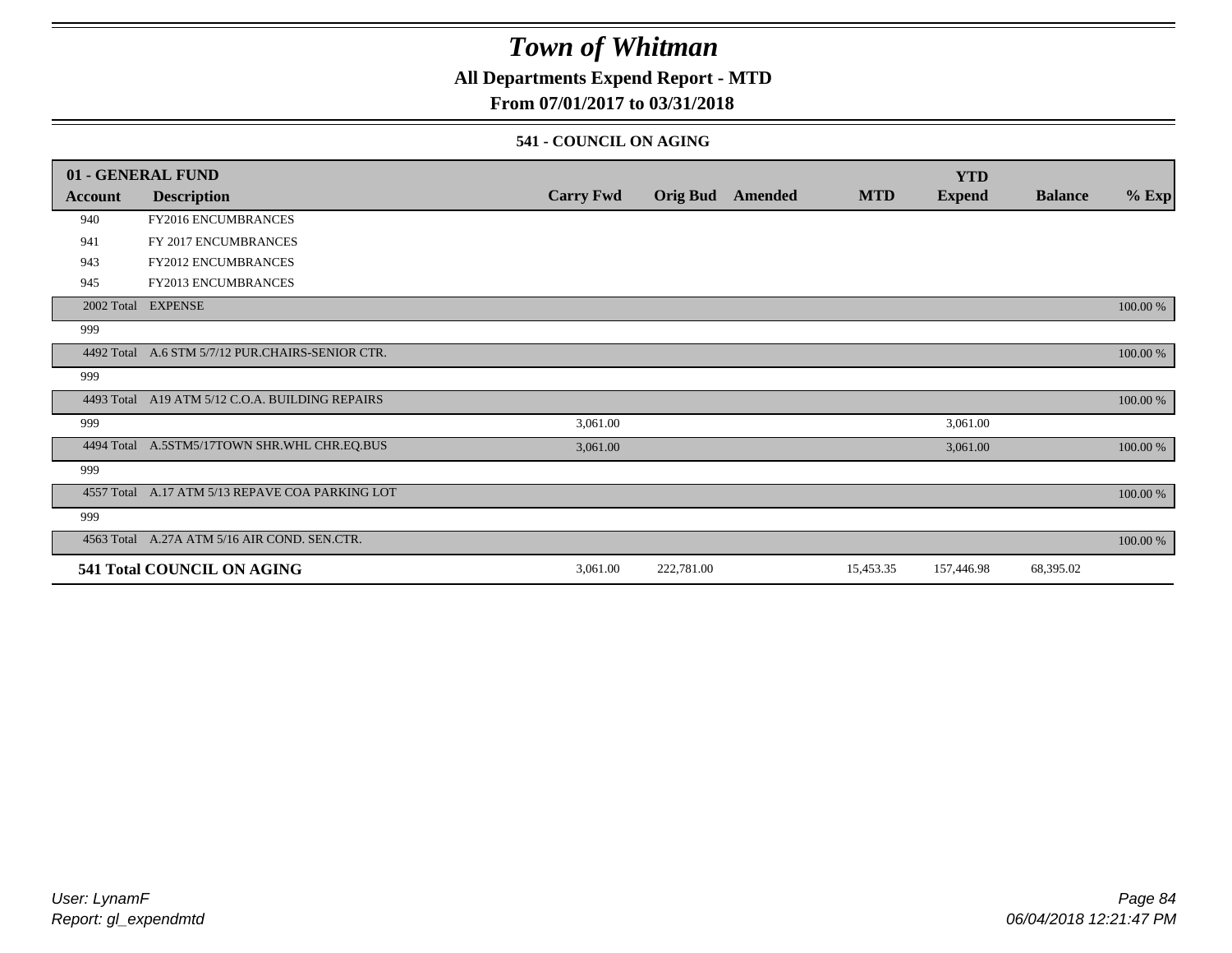**All Departments Expend Report - MTD**

## **From 07/01/2017 to 03/31/2018**

#### **543 - VETERANS SERVICES**

|            | 01 - GENERAL FUND                  |                  |                 |         |            | <b>YTD</b>    |                |          |
|------------|------------------------------------|------------------|-----------------|---------|------------|---------------|----------------|----------|
| Account    | <b>Description</b>                 | <b>Carry Fwd</b> | <b>Orig Bud</b> | Amended | <b>MTD</b> | <b>Expend</b> | <b>Balance</b> | $%$ Exp  |
| 112        | <b>SALARIES</b>                    |                  |                 |         |            |               |                |          |
|            | 1000 Total SALARIES                |                  |                 |         |            |               |                | 100.00 % |
| 120        | <b>SALARIES-PART TIME</b>          |                  |                 |         |            |               |                |          |
|            | 1001 Total SALARIES                |                  |                 |         |            |               |                | 100.00 % |
| 330        | <b>DISTRICT SERVICES</b>           |                  | 45,100.00       |         |            | 6,344.01      | 38,755.99      |          |
| 340        | <b>TELEPHONE</b>                   |                  |                 |         |            |               |                |          |
| 343        | <b>CELL PHONES</b>                 |                  |                 |         | 50.99      | 458.91        | $-458.91$      |          |
| 420        | <b>OFFICE SUPPLIES</b>             |                  |                 |         |            |               |                |          |
| 585        | MISCELLANEOUS EXPENSE              |                  | 1,500.00        |         |            | 140.00        | 1,360.00       |          |
| 730        | <b>ASSOCIATION DUES</b>            |                  |                 |         |            |               |                |          |
| 731        | <b>MEETINGS</b>                    |                  |                 |         |            |               |                |          |
| 2000 Total | <b>EXPENSE</b>                     |                  | 46,600.00       |         | 50.99      | 6,942.92      | 39,657.08      | 14.89 %  |
| 710        | IN STATE TRAVEL                    |                  | 1,000.00        |         |            |               | 1,000.00       |          |
| 2001 Total | <b>EXPENSE</b>                     |                  | 1,000.00        |         |            |               | 1,000.00       | 0.00 %   |
| 999        |                                    |                  |                 |         |            |               |                |          |
| 4412 Total | TRI-TOWN PARADE                    |                  |                 |         |            |               |                | 100.00 % |
|            | <b>543 Total VETERANS SERVICES</b> |                  | 47,600.00       |         | 50.99      | 6,942.92      | 40,657.08      |          |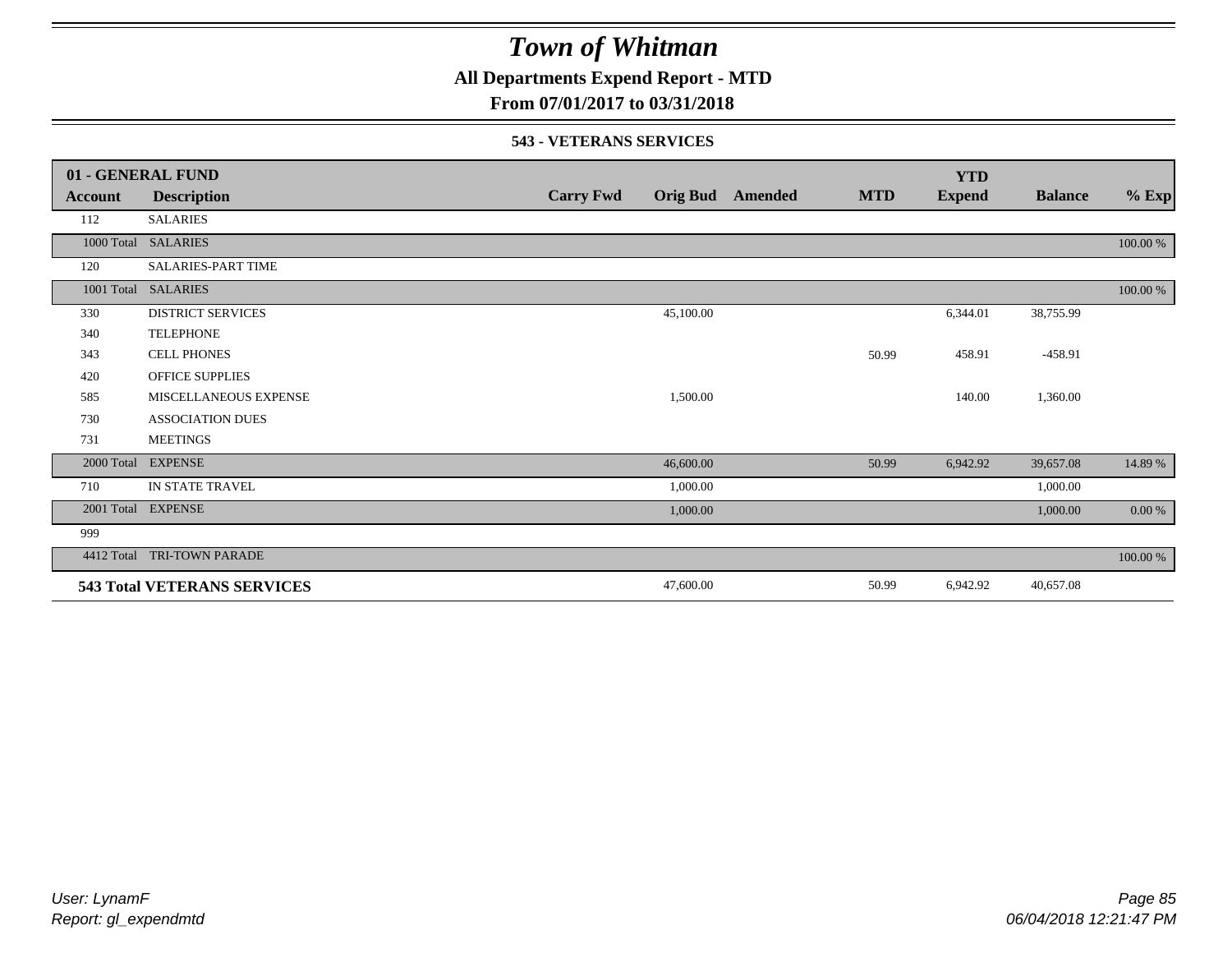## **All Departments Expend Report - MTD**

### **From 07/01/2017 to 03/31/2018**

### **544 - VETERANS BENEFITS**

|         | 01 - GENERAL FUND                  |                  |                            |            | <b>YTD</b>    |                |         |
|---------|------------------------------------|------------------|----------------------------|------------|---------------|----------------|---------|
| Account | <b>Description</b>                 | <b>Carry Fwd</b> | <b>Orig Bud</b><br>Amended | <b>MTD</b> | <b>Expend</b> | <b>Balance</b> | $%$ Exp |
| 585     | <b>MISCELLANEOUS EXPENSE</b>       |                  |                            |            |               |                |         |
| 770     | <b>SUBSISTENCE</b>                 |                  | 200,000.00                 | 13,176.48  | 128,288.32    | 71,711.68      |         |
| 771     | <b>FOOD</b>                        |                  |                            |            |               |                |         |
| 772     | <b>FUEL</b>                        |                  |                            |            |               |                |         |
| 773     | <b>HOSPITAL</b>                    |                  |                            |            |               |                |         |
| 774     | <b>MEDICAL CARE</b>                |                  |                            |            |               |                |         |
| 775     | <b>MEDICAL SUPPLIES</b>            |                  |                            |            |               |                |         |
| 776     | <b>HOUSING</b>                     |                  |                            |            |               |                |         |
|         | 2000 Total EXPENSE                 |                  | 200,000.00                 | 13,176.48  | 128,288.32    | 71,711.68      | 64.14 % |
|         | <b>544 Total VETERANS BENEFITS</b> |                  | 200,000.00                 | 13,176.48  | 128,288.32    | 71,711.68      |         |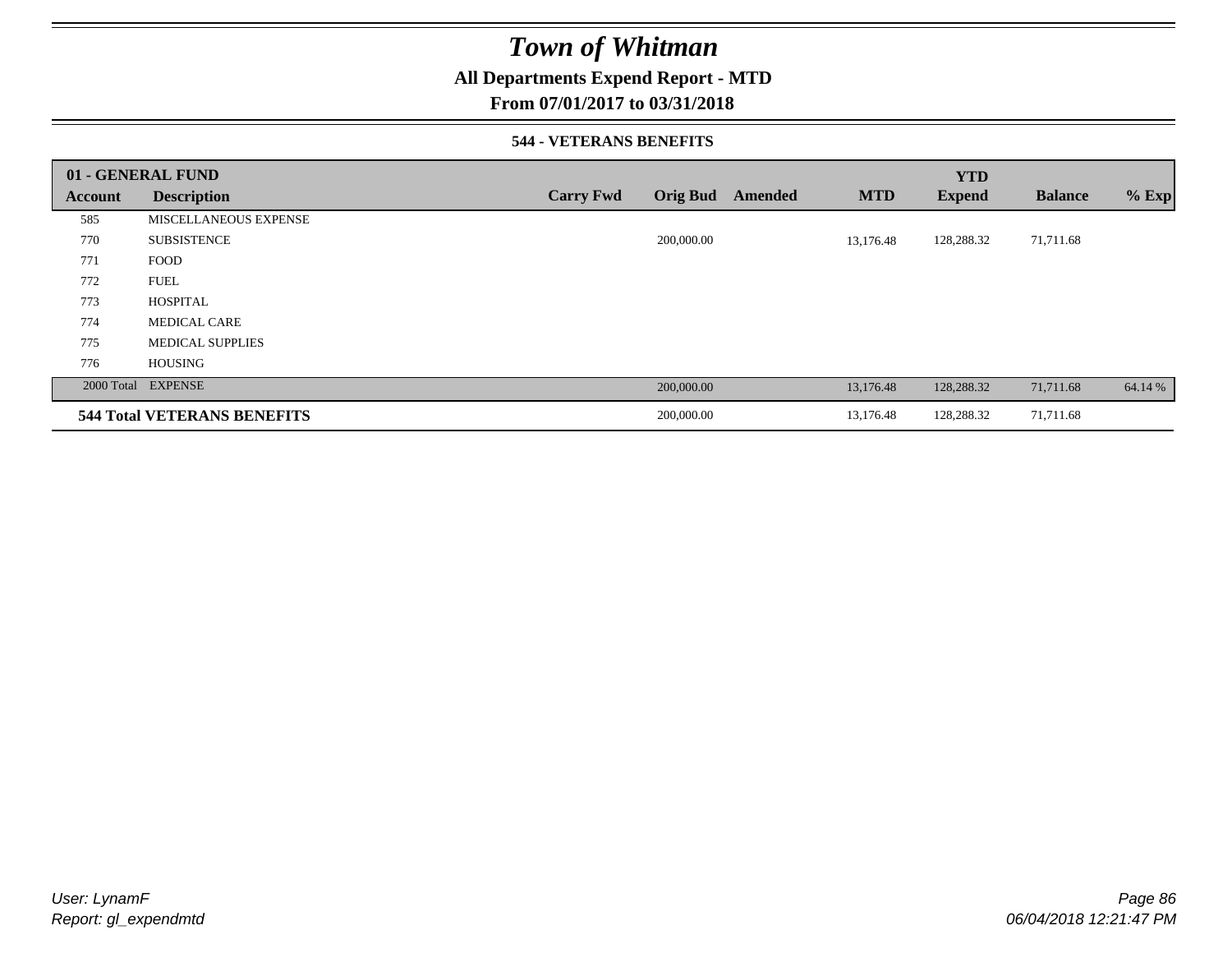## **All Departments Expend Report - MTD**

## **From 07/01/2017 to 03/31/2018**

### **545 - DAV RENTAL**

|         | 01 - GENERAL FUND           |                  |                         |            | <b>YTD</b>    |                |          |
|---------|-----------------------------|------------------|-------------------------|------------|---------------|----------------|----------|
| Account | <b>Description</b>          | <b>Carry Fwd</b> | <b>Orig Bud</b> Amended | <b>MTD</b> | <b>Expend</b> | <b>Balance</b> | $%$ Exp  |
| 270     | <b>BUILDING RENTAL</b>      |                  |                         |            |               |                |          |
|         | 2000 Total EXPENSE          |                  |                         |            |               |                | 100.00 % |
|         | <b>545 Total DAV RENTAL</b> |                  |                         |            |               |                |          |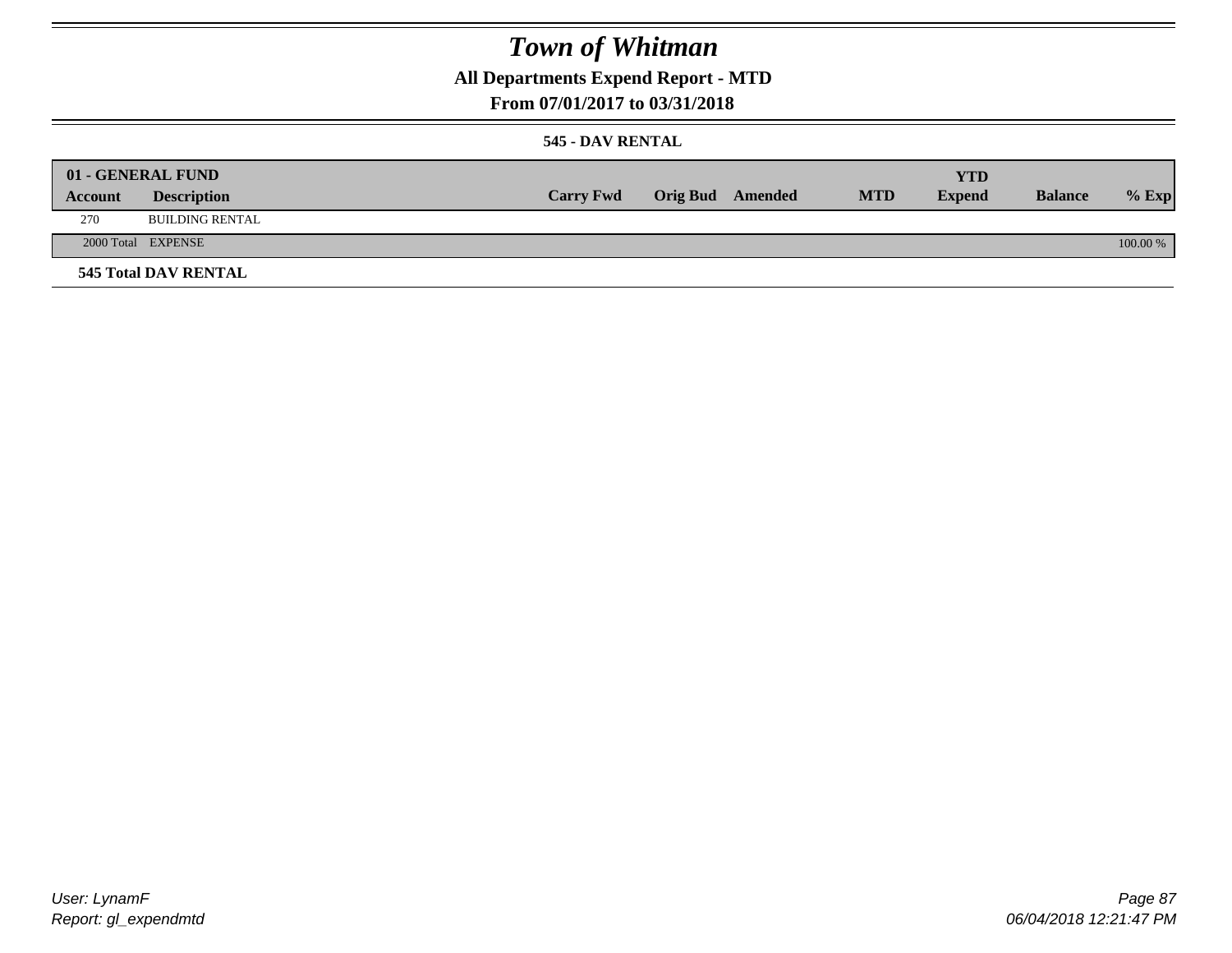## **All Departments Expend Report - MTD**

### **From 07/01/2017 to 03/31/2018**

### **550 - MISC. HUMAN SERVICES**

|            | 01 - GENERAL FUND                         |                  |                 |         |            | <b>YTD</b>    |                |          |
|------------|-------------------------------------------|------------------|-----------------|---------|------------|---------------|----------------|----------|
| Account    | <b>Description</b>                        | <b>Carry Fwd</b> | <b>Orig Bud</b> | Amended | <b>MTD</b> | <b>Expend</b> | <b>Balance</b> | $%$ Exp  |
| 939        | <b>FY2015 ENCUMBRANCES</b>                |                  |                 |         |            |               |                |          |
| 943        | <b>FY2012 ENCUMBRANCES</b>                |                  |                 |         |            |               |                |          |
| 945        | <b>FY2013 ENCUMBRANCES</b>                |                  |                 |         |            |               |                |          |
| 999        |                                           |                  | 12,000.00       |         |            | 6,000.00      | 6,000.00       |          |
| 4414 Total | ART.2 ATM 5/12 WHITMAN COUNS.             |                  | 12,000.00       |         |            | 6,000.00      | 6,000.00       | 50.00 %  |
| 999        |                                           |                  | 500.00          |         |            |               | 500.00         |          |
|            | 4416 Total A.2 ATM 5/12 PLYMOUTH CTY.EXT. |                  | 500.00          |         |            |               | 500.00         | 0.00 %   |
| 999        |                                           |                  |                 |         |            |               |                |          |
|            | 4522 Total COMPLETE STREETS GRANT -TIER 2 |                  |                 |         |            |               |                | 100.00 % |
|            | <b>550 Total MISC. HUMAN SERVICES</b>     |                  | 12,500.00       |         |            | 6,000.00      | 6,500.00       |          |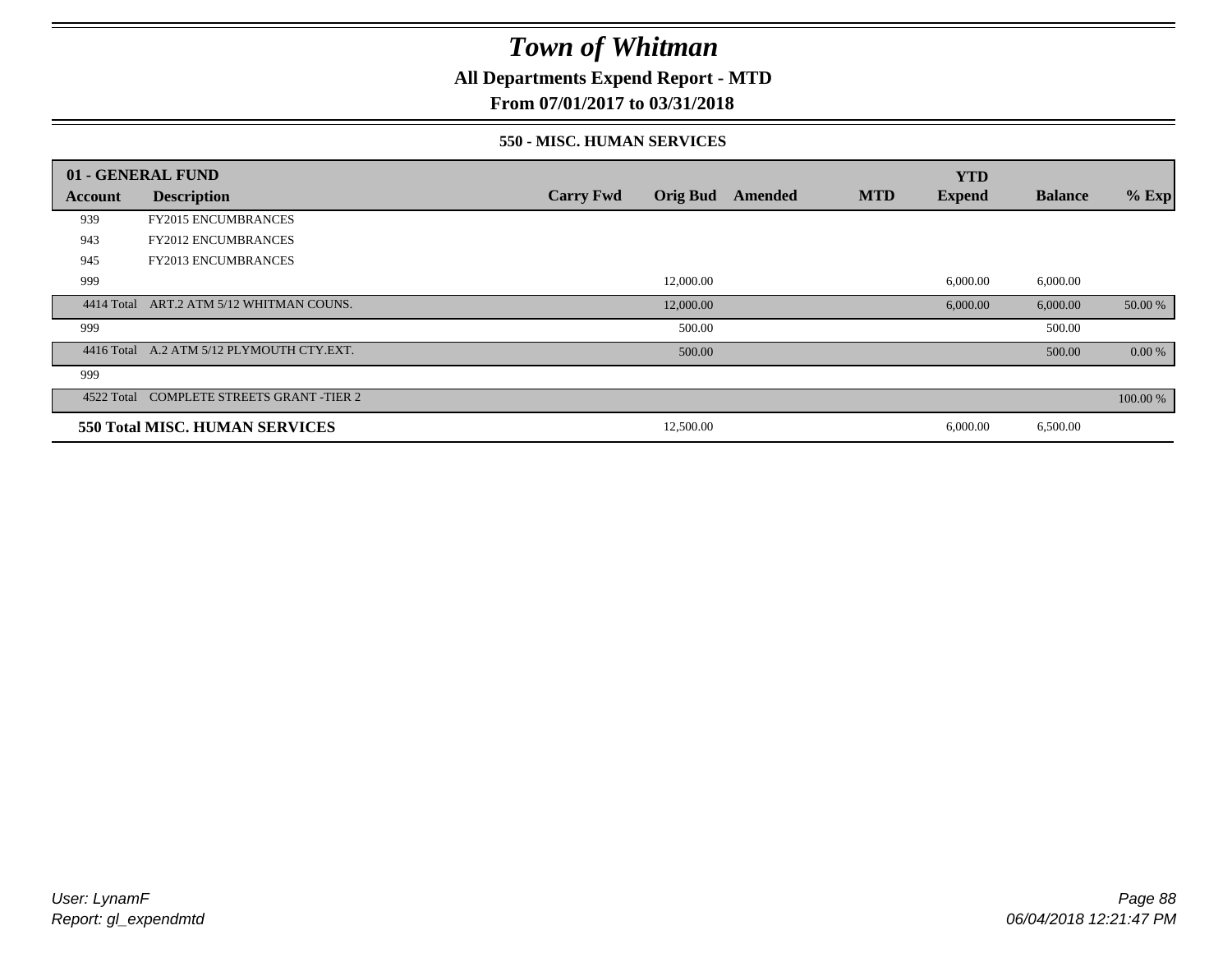# **All Departments Expend Report - MTD**

## **From 07/01/2017 to 03/31/2018**

### **610 - LIBRARY**

|                | 01 - GENERAL FUND                        |                  |                 |          |            | <b>YTD</b>    |                |             |
|----------------|------------------------------------------|------------------|-----------------|----------|------------|---------------|----------------|-------------|
| <b>Account</b> | <b>Description</b>                       | <b>Carry Fwd</b> | <b>Orig Bud</b> | Amended  | <b>MTD</b> | <b>Expend</b> | <b>Balance</b> | $%$ Exp     |
| 111            | SALARIES-ADMINSTRATIVE                   |                  | 67,095.00       |          | 5,161.16   | 49,031.02     | 18,063.98      |             |
| 138            | SICK LEAVE BUY-BACK                      |                  |                 |          |            |               |                |             |
| 146            | SALARIES-LONGEVITY                       |                  | 1,200.00        |          |            | 1,200.00      |                |             |
|                | 1000 Total SALARIES                      |                  | 68,295.00       |          | 5,161.16   | 50,231.02     | 18,063.98      | 73.55 %     |
| 153            | SALARY-REF.LIBRARIAN-P.T.                |                  |                 |          |            |               |                |             |
|                | 1001 Total SALARIES                      |                  |                 |          |            |               |                | 100.00 %    |
| 154            | SALARY-ASSISTANT DIRECTOR                |                  | 48,539.00       | 2,183.00 | 3,901.80   | 37,067.10     | 13,654.90      |             |
|                | 1002 Total SALARIES                      |                  | 48,539.00       | 2,183.00 | 3,901.80   | 37,067.10     | 13,654.90      | 73.07 %     |
| 155            | SALARY-CIRCULATION SUPERVISOR            |                  | 45,751.00       | 2,825.00 | 3,736.60   | 35,497.70     | 13,078.30      |             |
|                | 1003 Total SALARIES                      |                  | 45,751.00       | 2,825.00 | 3,736.60   | 35,497.70     | 13,078.30      | 73.07 %     |
| 156            | SALARY-YOUTH SERV. LIBRARIAN             |                  | 44,032.00       | 1,022.00 | 3,490.20   | 32,837.70     | 12,216.30      |             |
|                | 1004 Total SALARIES                      |                  | 44,032.00       | 1,022.00 | 3,490.20   | 32,837.70     | 12,216.30      | 72.88%      |
| 159            | SALARY-LIBRARY TECHNICIANS-P.T.          |                  | 71,975.00       | 2,829.00 | 6,100.86   | 54,973.11     | 19,830.89      |             |
|                | 1005 Total SALARIES                      |                  | 71,975.00       | 2,829.00 | 6,100.86   | 54,973.11     | 19,830.89      | 73.48 %     |
| 117            | <b>CUSTODIAL</b>                         |                  |                 |          |            |               |                |             |
|                | 1006 Total SALARIES                      |                  |                 |          |            |               |                | 100.00 %    |
| 220            | SENIOR LIBRARY TECHNICIAN                |                  | 40,179.00       | 1,245.00 | 3,186.40   | 30,270.80     | 11,153.20      |             |
|                | 1007 Total SALARIES                      |                  | 40,179.00       | 1,245.00 | 3,186.40   | 30,270.80     | 11,153.20      | 73.07 %     |
| 949            | FY2014 ENCUMBRANCES                      |                  |                 |          |            |               |                |             |
|                | 1008 Total SALARIES                      |                  |                 |          |            |               |                | $100.00~\%$ |
| 210            | <b>ELECTRICITY</b>                       |                  |                 |          |            |               |                |             |
| 212            | <b>GAS (NATURAL)</b>                     |                  |                 |          |            |               |                |             |
| 244            | OFFICE EQUIPMENT MAINTENANCE             |                  |                 |          |            | 1,790.64      | $-1,790.64$    |             |
| 311            | <b>COMPUTER SERVICES</b>                 |                  |                 |          |            |               |                |             |
| 340            | <b>TELEPHONE</b>                         |                  |                 |          |            |               |                |             |
| 589            | CATALOGING                               |                  |                 |          |            |               |                |             |
| 420            | <b>OFFICE SUPPLIES</b>                   |                  |                 |          |            | 4,429.11      | $-4,429.11$    |             |
| 430            | <b>BUILDING MAINTENANCE &amp; REPAIR</b> |                  |                 |          |            |               |                |             |
| 585            | MISCELLANEOUS EXPENSE                    |                  | 44,094.00       |          |            | 46.62         | 44,047.38      |             |
| 587            | <b>BOOKS</b>                             |                  |                 |          |            | 33,718.27     | $-33,718.27$   |             |
|                |                                          |                  |                 |          |            |               |                |             |

*Report: gl\_expendmtd User: LynamF*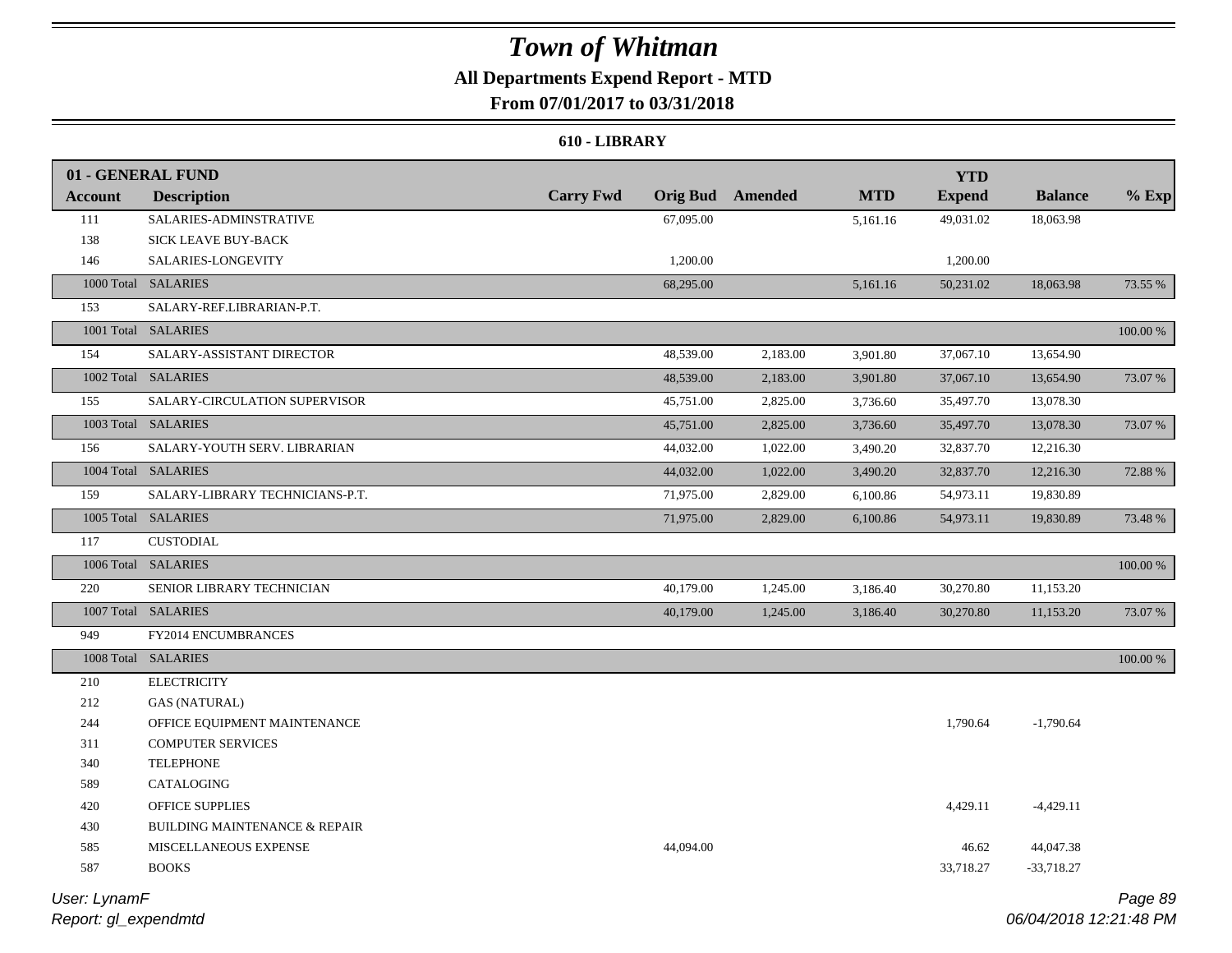## **All Departments Expend Report - MTD**

### **From 07/01/2017 to 03/31/2018**

### **610 - LIBRARY**

|                | 01 - GENERAL FUND                               |                  |           |                         |            | <b>YTD</b>    |                |          |
|----------------|-------------------------------------------------|------------------|-----------|-------------------------|------------|---------------|----------------|----------|
| <b>Account</b> | <b>Description</b>                              | <b>Carry Fwd</b> |           | <b>Orig Bud</b> Amended | <b>MTD</b> | <b>Expend</b> | <b>Balance</b> | $%$ Exp  |
| 588            | <b>PERIODICALS</b>                              |                  |           |                         |            | 4,098.05      | $-4,098.05$    |          |
| 939            | FY2015 ENCUMBRANCES                             |                  |           |                         |            |               |                |          |
| 710            | IN STATE TRAVEL                                 |                  |           |                         |            |               |                |          |
| 730            | <b>ASSOCIATION DUES</b>                         |                  |           |                         |            |               |                |          |
| 731            | <b>MEETINGS</b>                                 |                  |           |                         |            |               |                |          |
|                | 2000 Total EXPENSE                              |                  | 44,094.00 |                         |            | 44,082.69     | 11.31          | 99.97 %  |
| 210            | <b>ELECTRICITY</b>                              |                  | 23,692.00 |                         | 1,434.44   | 9,346.81      | 14,345.19      |          |
| 212            | <b>GAS (NATURAL)</b>                            |                  |           |                         | 964.45     | 3,784.52      | $-3,784.52$    |          |
| 213            | MAINTENANCE CONTRACTS                           |                  |           |                         |            |               |                |          |
| 240            | BUILDING & GROUNDS MAINT.                       |                  |           |                         | 226.01     | 6,362.12      | $-6,362.12$    |          |
|                | 2001 Total EXPENSE                              |                  | 23,692.00 |                         | 2,624.90   | 19,493.45     | 4,198.55       | 82.27 %  |
| 940            | FY2016 ENCUMBRANCES                             |                  |           |                         |            |               |                |          |
| 946            | FY2010 ENCUMBRANCES                             |                  |           |                         |            |               |                |          |
|                | 2002 Total EXPENSE                              |                  |           |                         |            |               |                | 100.00 % |
| 940            | FY2016 ENCUMBRANCES                             |                  |           |                         |            |               |                |          |
|                | 2003 Total EXPENSE                              |                  |           |                         |            |               |                | 100.00 % |
| 215            | <b>OCLN MEMBERSHIP</b>                          |                  | 22,053.00 |                         |            | 22,052.59     | 0.41           |          |
| 943            | FY2012 ENCUMBRANCES                             |                  |           |                         |            |               |                |          |
|                | 2004 Total EXPENSE                              |                  | 22,053.00 |                         |            | 22,052.59     | 0.41           | 99.99 %  |
| 949            | FY2014 ENCUMBRANCES                             |                  |           |                         |            |               |                |          |
| 943            | FY2012 ENCUMBRANCES                             |                  |           |                         |            |               |                |          |
| 945            | FY2013 ENCUMBRANCES                             |                  |           |                         |            |               |                |          |
|                | 2009 Total EXPENSE                              |                  |           |                         |            |               |                | 100.00 % |
| 999            |                                                 |                  |           |                         |            |               |                |          |
|                | 4490 Total A19 ATM 5/12 REPAIR&PAINT LIBRARY    |                  |           |                         |            |               |                | 100.00 % |
| 999            |                                                 |                  |           |                         |            |               |                |          |
|                | 4501 Total A.17 ATM 5/13 PAINT & REPAIR LIBRARY |                  |           |                         |            |               |                | 100.00 % |
| 999            |                                                 |                  |           |                         |            |               |                |          |
|                | 4523 Total A.10STM5/2/11 REPAIR HEATING SYS.    |                  |           |                         |            |               |                | 100.00 % |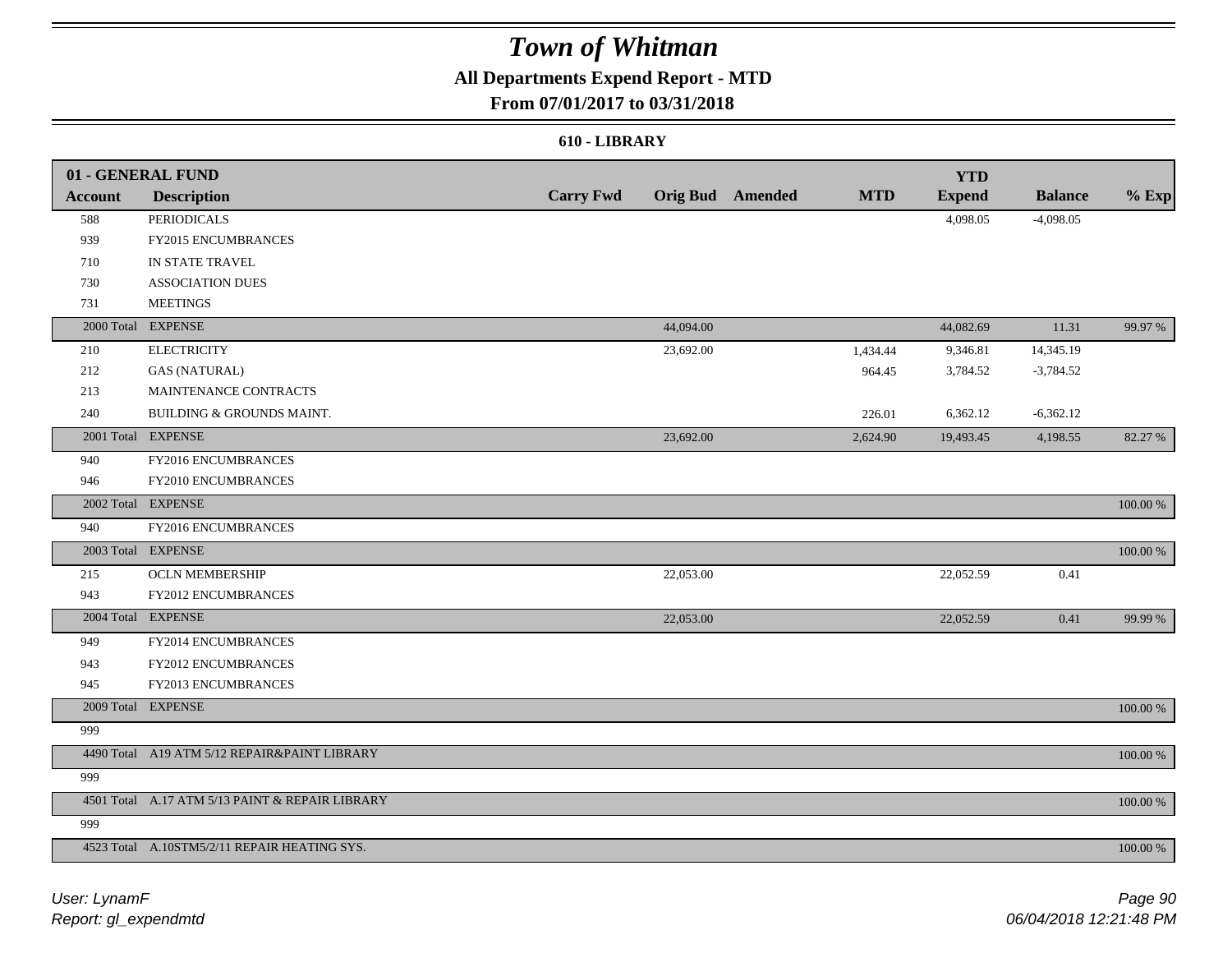## **All Departments Expend Report - MTD**

## **From 07/01/2017 to 03/31/2018**

#### **610 - LIBRARY**

| Account | 01 - GENERAL FUND<br><b>Description</b>      | <b>Carry Fwd</b> | <b>Orig Bud</b> Amended |           | <b>MTD</b> | <b>YTD</b><br><b>Expend</b> | <b>Balance</b> | $%$ Exp    |
|---------|----------------------------------------------|------------------|-------------------------|-----------|------------|-----------------------------|----------------|------------|
| 999     |                                              |                  |                         |           |            |                             |                |            |
|         | 4573 Total A.10ATM5/14 PAVE LIB. PARKING LOT |                  |                         |           |            |                             |                | $100.00\%$ |
|         | <b>610 Total LIBRARY</b>                     |                  | 408,610.00              | 10.104.00 | 28,201.92  | 326,506.16                  | 92,207.84      |            |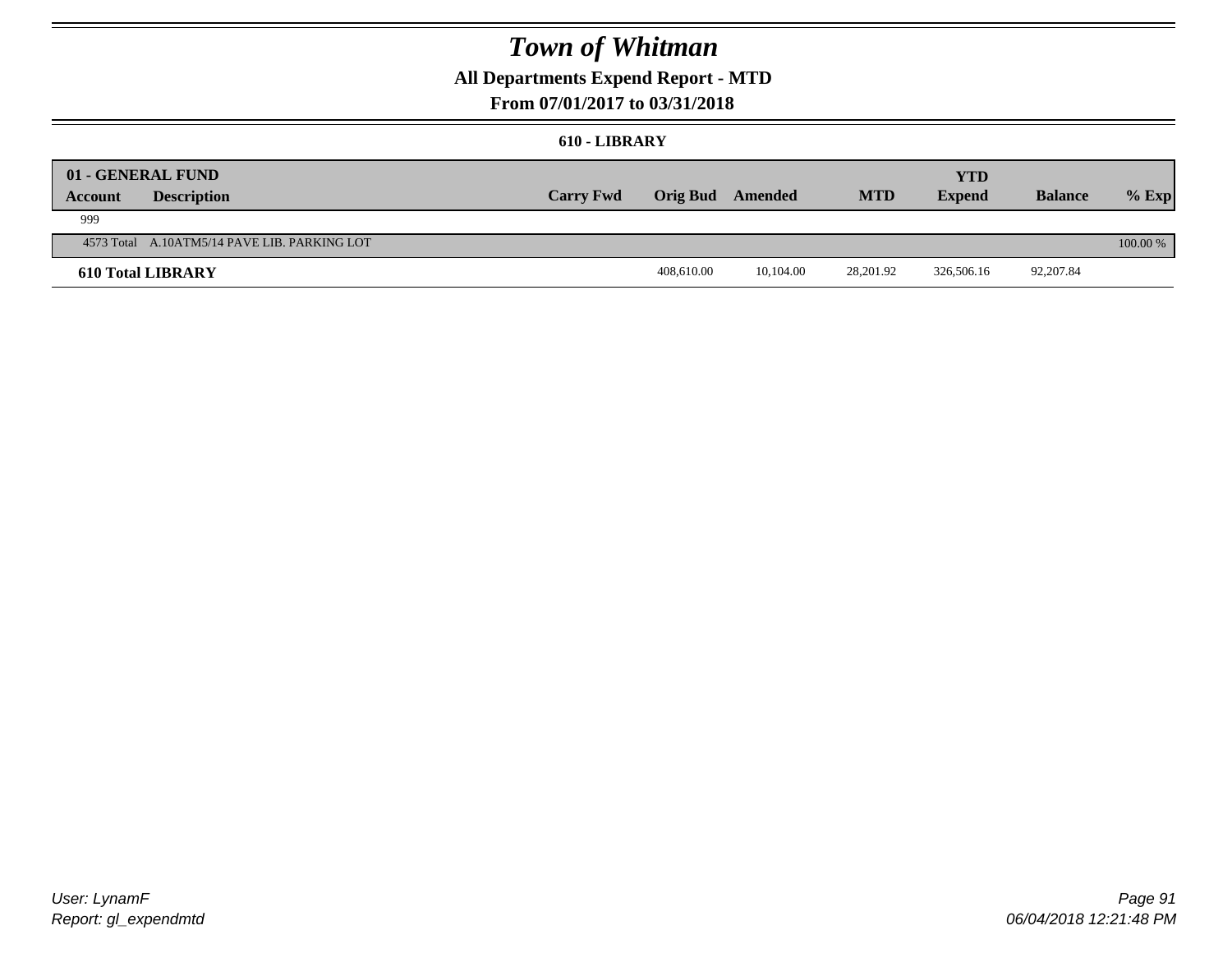## **All Departments Expend Report - MTD**

## **From 07/01/2017 to 03/31/2018**

#### **630 - RECREATION**

|         | 01 - GENERAL FUND                        |                  |           |                         |            | <b>YTD</b>    |                |          |
|---------|------------------------------------------|------------------|-----------|-------------------------|------------|---------------|----------------|----------|
| Account | <b>Description</b>                       | <b>Carry Fwd</b> |           | <b>Orig Bud</b> Amended | <b>MTD</b> | <b>Expend</b> | <b>Balance</b> | $%$ Exp  |
| 111     | SALARIES-ADMINSTRATIVE                   |                  | 17,795.00 |                         | 1,482.92   | 13,346.28     | 4,448.72       |          |
|         | 1000 Total SALARIES                      |                  | 17,795.00 |                         | 1,482.92   | 13,346.28     | 4,448.72       | 75.00 %  |
| 124     | SALARIES-POOL                            |                  | 8,000.00  |                         |            | 8,000.00      |                |          |
|         | 1001 Total SALARIES                      |                  | 8,000.00  |                         |            | 8,000.00      |                | 100.00 % |
| 120     | <b>SALARIES-PART TIME</b>                |                  |           |                         |            |               |                |          |
|         | 1002 Total SALARIES                      |                  |           |                         |            |               |                | 100.00 % |
| 125     | SALARIES-WINTER PROGRAM                  |                  |           |                         |            |               |                |          |
|         | 1003 Total SALARIES                      |                  |           |                         |            |               |                | 100.00 % |
| 127     | PARK PROGRAM                             |                  |           |                         |            |               |                |          |
|         | 1004 Total SALARIES                      |                  |           |                         |            |               |                | 100.00 % |
| 210     | <b>ELECTRICITY</b>                       |                  |           |                         | 66.85      | 667.25        | $-667.25$      |          |
| 340     | <b>TELEPHONE</b>                         |                  |           |                         | 24.53      | 195.53        | $-195.53$      |          |
| 430     | <b>BUILDING MAINTENANCE &amp; REPAIR</b> |                  |           |                         |            | 26.92         | $-26.92$       |          |
| 584     | RECREATIONAL SUPPLIES                    |                  |           |                         |            | 89.40         | $-89.40$       |          |
| 585     | MISCELLANEOUS EXPENSE                    |                  | 6,100.00  |                         |            | 920.54        | 5,179.46       |          |
| 591     | <b>FOURTH OF JULY</b>                    |                  |           |                         |            | 2,025.00      | $-2,025.00$    |          |
| 710     | IN STATE TRAVEL                          |                  |           |                         |            |               |                |          |
| 730     | <b>ASSOCIATION DUES</b>                  |                  |           |                         |            |               |                |          |
| 731     | <b>MEETINGS</b>                          |                  |           |                         |            |               |                |          |
| 749     | POOL MAINTENANCE                         |                  |           |                         |            | 2,174.82      | $-2,174.82$    |          |
|         | 2000 Total EXPENSE                       |                  | 6,100.00  |                         | 91.38      | 6,099.46      | 0.54           | 99.99 %  |
| 939     | FY2015 ENCUMBRANCES                      |                  |           |                         |            |               |                |          |
| 948     | FY07 ENCUMBRANCES                        |                  |           |                         |            |               |                |          |
| 959     | FY2006 ENCUMBRANCES                      |                  |           |                         |            |               |                |          |
|         | 2001 Total EXPENSE                       |                  |           |                         |            |               |                | 100.00 % |
| 999     |                                          |                  |           |                         |            |               |                |          |
|         | 4412 Total TRI-TOWN PARADE               |                  |           |                         |            |               |                | 100.00 % |
| 999     |                                          |                  |           |                         |            |               |                |          |
|         | 4413 Total RES.FD.TR.POOL FILTER REPAIRS |                  |           |                         |            |               |                | 100.00 % |

*Report: gl\_expendmtd User: LynamF*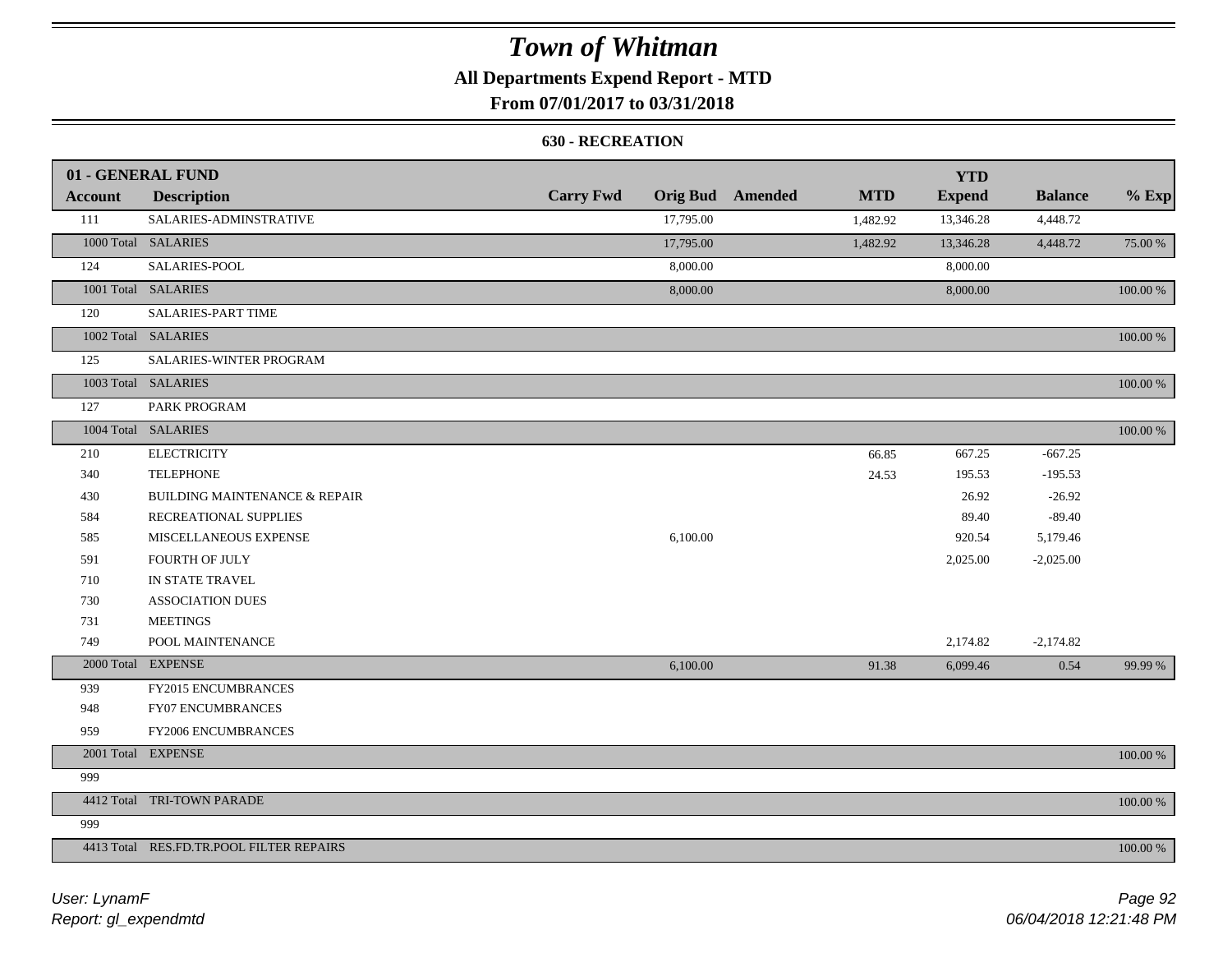## **All Departments Expend Report - MTD**

### **From 07/01/2017 to 03/31/2018**

#### **630 - RECREATION**

| 01 - GENERAL FUND |                                                     |                  |                 |         |            | <b>YTD</b>    |                |          |
|-------------------|-----------------------------------------------------|------------------|-----------------|---------|------------|---------------|----------------|----------|
| Account           | <b>Description</b>                                  | <b>Carry Fwd</b> | <b>Orig Bud</b> | Amended | <b>MTD</b> | <b>Expend</b> | <b>Balance</b> | $%$ Exp  |
| 999               |                                                     |                  |                 |         |            |               |                |          |
| 4489 Total        | A18STM11/00 PLAYGROUND REPAIRS                      |                  |                 |         |            |               |                | 100.00 % |
| 999               |                                                     |                  |                 |         |            |               |                |          |
|                   | 4491 Total A14STM5/6/13REP/UPGR.POOL FILTRATION SYS |                  |                 |         |            |               |                | 100.00 % |
| 999               |                                                     |                  |                 |         |            |               |                |          |
|                   | 4555 Total ESTABLISH PETTY CASH-PARK PROGRAM        |                  |                 |         |            |               |                | 100.00 % |
| 999               |                                                     |                  |                 |         |            |               |                |          |
|                   | 4556 Total ESTABLISH PETTY CASH-POOL PROGRAM        |                  |                 |         |            |               |                | 100.00 % |
|                   | <b>630 Total RECREATION</b>                         |                  | 31,895.00       |         | 1,574.30   | 27,445.74     | 4,449.26       |          |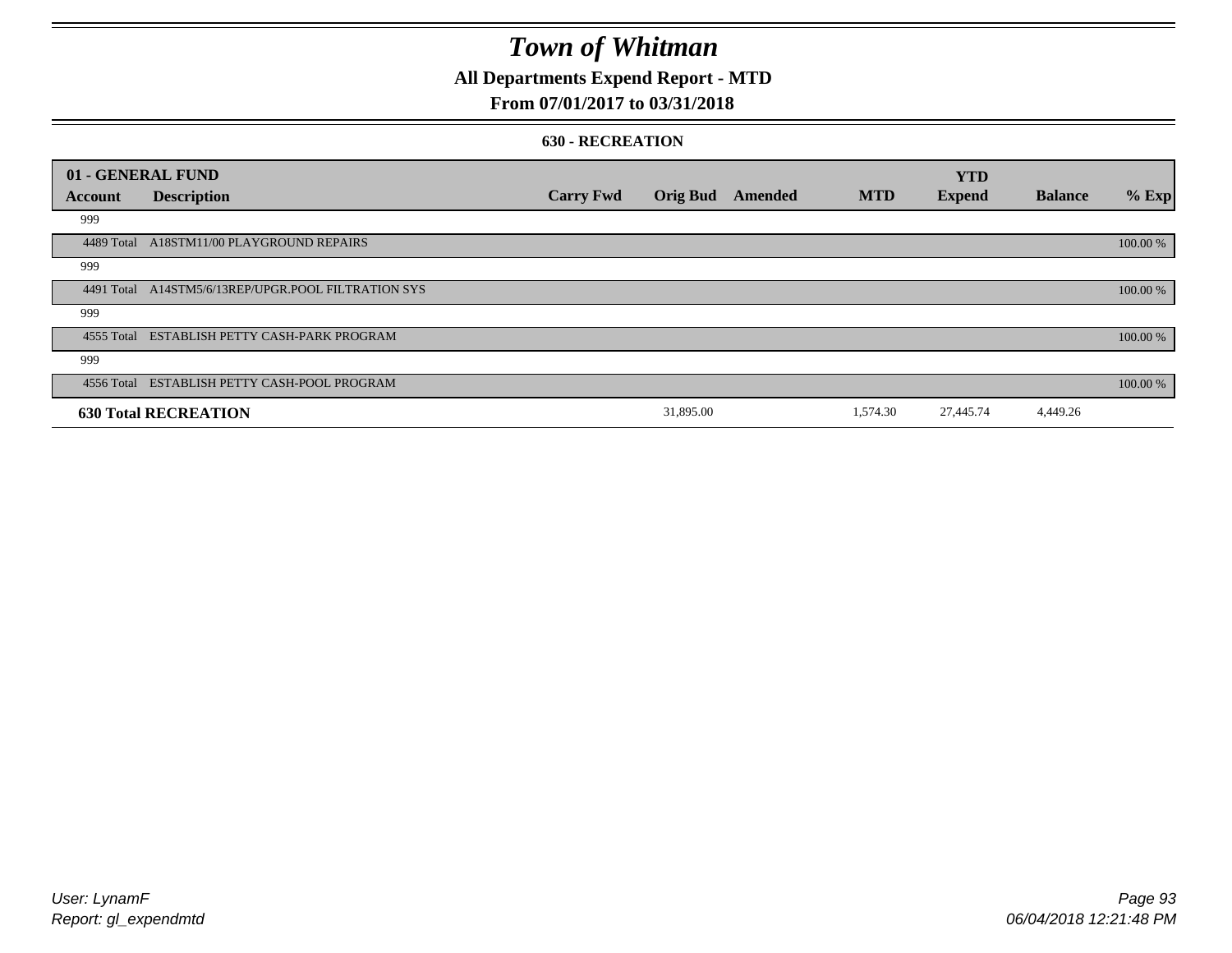**All Departments Expend Report - MTD**

**From 07/01/2017 to 03/31/2018**

### **650 - DPW-BANDSTAND & PARK MAINTENANCE**

|            | 01 - GENERAL FUND                          |                  |                 |         |            | <b>YTD</b>    |                |          |
|------------|--------------------------------------------|------------------|-----------------|---------|------------|---------------|----------------|----------|
| Account    | <b>Description</b>                         | <b>Carry Fwd</b> | <b>Orig Bud</b> | Amended | <b>MTD</b> | <b>Expend</b> | <b>Balance</b> | $%$ Exp  |
| 241        | RECREATIONAL FACILITIES MAINT.             |                  |                 |         |            |               |                |          |
| 460        | <b>GROUNDSKEEPING SUPPLIES</b>             |                  |                 |         |            |               |                |          |
| 585        | MISCELLANEOUS EXPENSE                      |                  | 2,000.00        |         |            | 986.74        | 1,013.26       |          |
| 2000 Total | <b>EXPENSE</b>                             |                  | 2,000.00        |         |            | 986.74        | 1,013.26       | 49.33 %  |
| 999        |                                            | 21,089.00        |                 |         |            |               | 21,089.00      |          |
|            | 4485 Total A.40ATM05/07PARK GRTS-TN.MATCH  | 21,089.00        |                 |         |            |               | 21,089.00      | 0.00 %   |
| 999        |                                            | 79,913.66        |                 |         |            | 38,726.09     | 41,187.57      |          |
| 4486 Total | A6 STM5/17 TOWN PARK UPGRADES              | 79,913.66        |                 |         |            | 38,726.09     | 41,187.57      | 48.45 %  |
| 999        |                                            |                  |                 |         |            |               |                |          |
| 4487 Total | A.19STM11/00 MSTR PLAN-TN.PARK             |                  |                 |         |            |               |                | 100.00 % |
| 999        |                                            |                  |                 |         |            |               |                |          |
| 4488 Total | A10STM5/14TOWN PARK ADA IMPROVE            |                  |                 |         |            |               |                | 100.00 % |
|            | 650 Total DPW-BANDSTAND & PARK MAINTENANCE | 101,002.66       | 2,000.00        |         |            | 39,712.83     | 63,289.83      |          |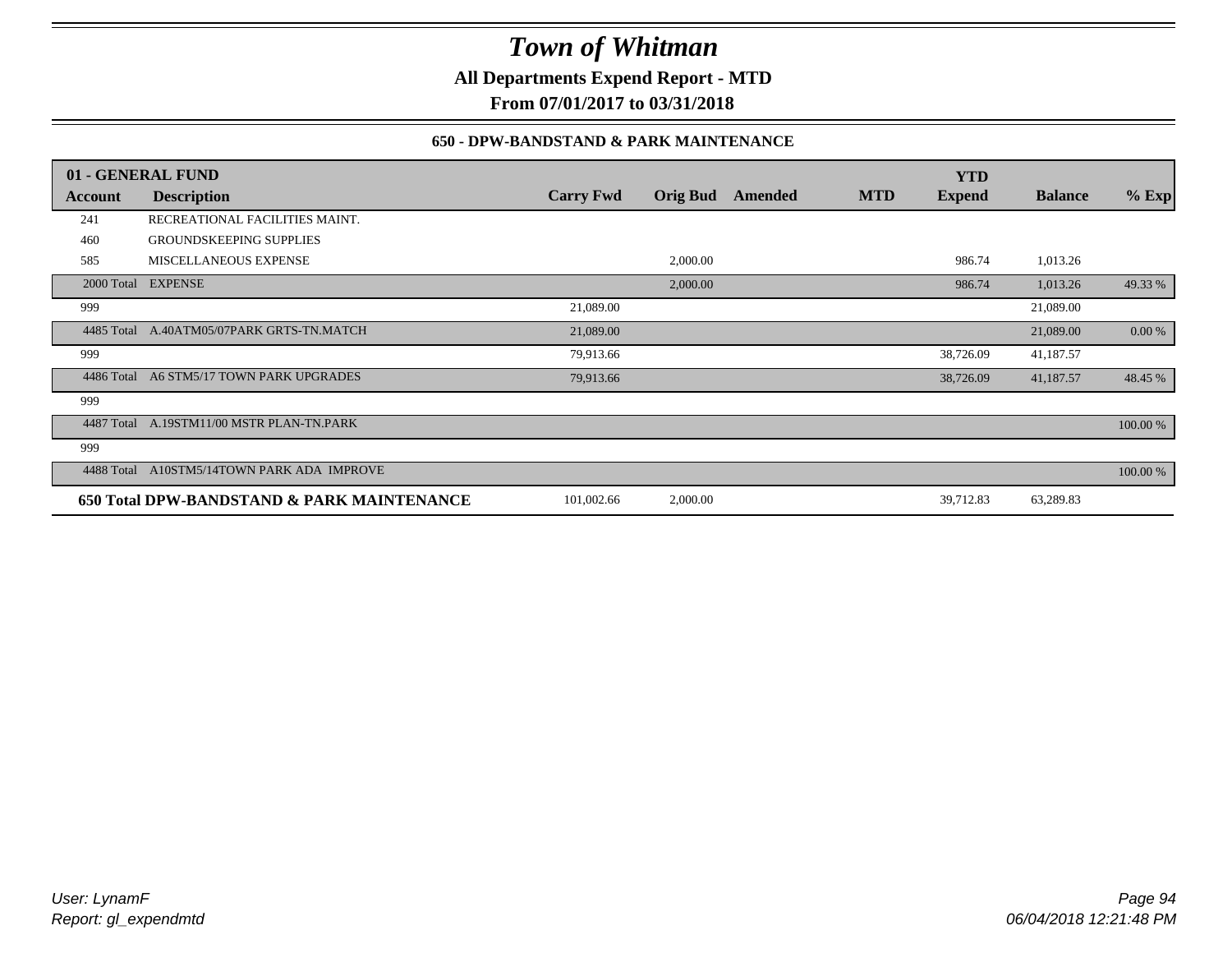**All Departments Expend Report - MTD**

## **From 07/01/2017 to 03/31/2018**

### **651 - BANDSTAND MAINTENANCE**

|         | 01 - GENERAL FUND                          |                  |                         |            | <b>YTD</b>    |                |          |
|---------|--------------------------------------------|------------------|-------------------------|------------|---------------|----------------|----------|
| Account | <b>Description</b>                         | <b>Carry Fwd</b> | <b>Orig Bud</b> Amended | <b>MTD</b> | <b>Expend</b> | <b>Balance</b> | $%$ Exp  |
| 585     | MISCELLANEOUS EXPENSE                      |                  |                         |            |               |                |          |
|         | 2000 Total EXPENSE                         |                  |                         |            |               |                | 100.00 % |
| 999     |                                            |                  |                         |            |               |                |          |
|         | 4488 Total A10STM5/14TOWN PARK ADA IMPROVE |                  |                         |            |               |                | 100.00 % |
|         | <b>651 Total BANDSTAND MAINTENANCE</b>     |                  |                         |            |               |                |          |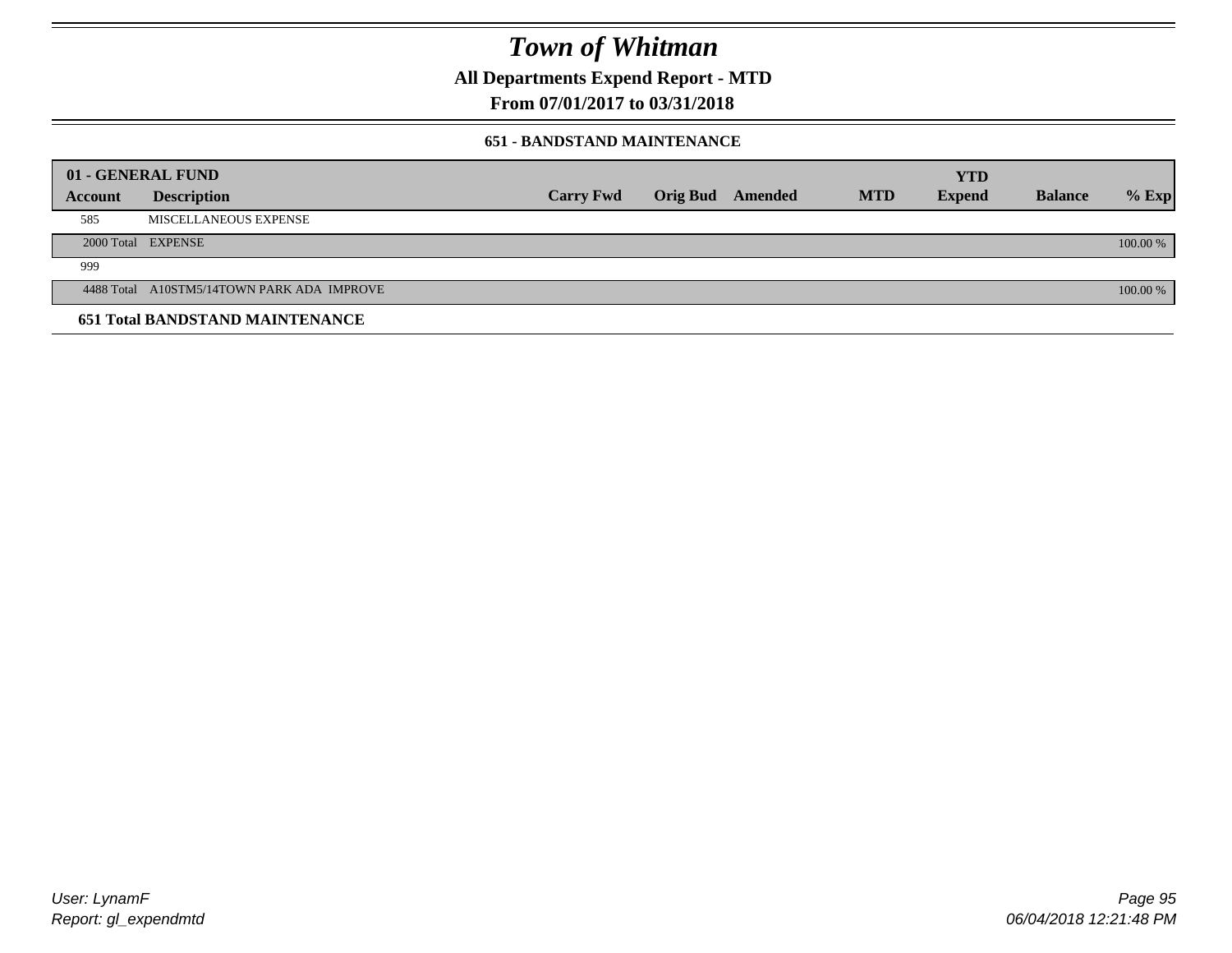## **All Departments Expend Report - MTD**

### **From 07/01/2017 to 03/31/2018**

### **691 - HISTORICAL COMMISSION**

| 01 - GENERAL FUND |                                                 |                  |                 |         |            | <b>YTD</b>    |                |          |
|-------------------|-------------------------------------------------|------------------|-----------------|---------|------------|---------------|----------------|----------|
| Account           | <b>Description</b>                              | <b>Carry Fwd</b> | <b>Orig Bud</b> | Amended | <b>MTD</b> | <b>Expend</b> | <b>Balance</b> | $%$ Exp  |
| 420               | OFFICE SUPPLIES                                 |                  |                 |         |            |               |                |          |
| 585               | MISCELLANEOUS EXPENSE                           |                  | 500.00          |         |            | 200.00        | 300.00         |          |
| 730               | <b>ASSOCIATION DUES</b>                         |                  |                 |         |            |               |                |          |
| 731               | <b>MEETINGS</b>                                 |                  |                 |         |            |               |                |          |
| 2000 Total        | <b>EXPENSE</b>                                  |                  | 500.00          |         |            | 200.00        | 300.00         | 40.00 %  |
| 945               | <b>FY2013 ENCUMBRANCES</b>                      |                  |                 |         |            |               |                |          |
| 953               | <b>FY2009 ENCUMBRANCES</b>                      |                  |                 |         |            |               |                |          |
| 2001 Total        | <b>EXPENSE</b>                                  |                  |                 |         |            |               |                | 100.00 % |
| 999               |                                                 |                  |                 |         |            |               |                |          |
|                   | 4484 Total A.3STM5/13TN.HALL HIST.REG.MTCH.FNDS |                  |                 |         |            |               |                | 100.00 % |
|                   | 691 Total HISTORICAL COMMISSION                 |                  | 500.00          |         |            | 200.00        | 300.00         |          |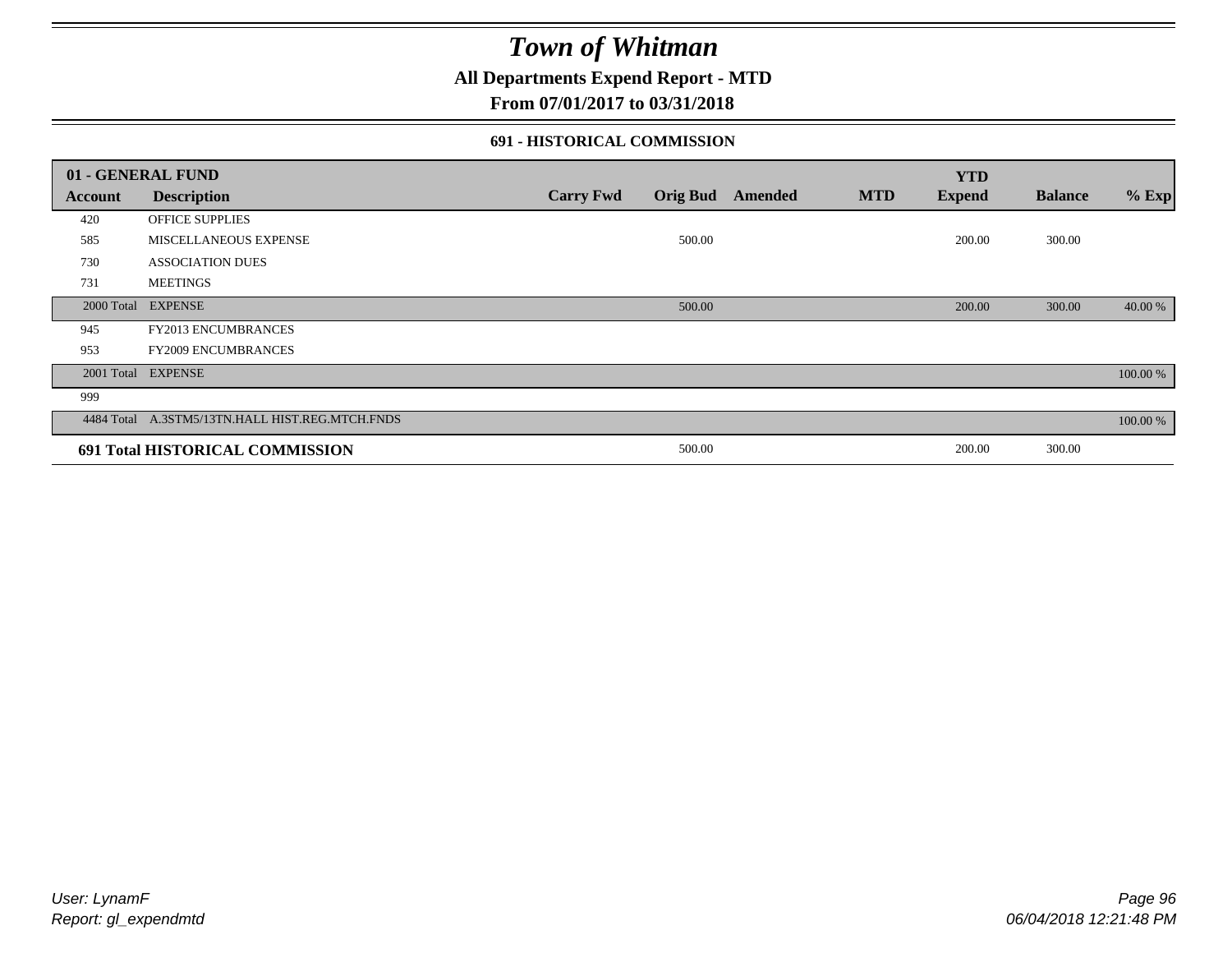## **All Departments Expend Report - MTD**

## **From 07/01/2017 to 03/31/2018**

#### **692 - MEMORIAL DAY**

|         | 01 - GENERAL FUND             |                  |          |                         |            | <b>YTD</b>    |                |          |
|---------|-------------------------------|------------------|----------|-------------------------|------------|---------------|----------------|----------|
| Account | <b>Description</b>            | <b>Carry Fwd</b> |          | <b>Orig Bud</b> Amended | <b>MTD</b> | <b>Expend</b> | <b>Balance</b> | $%$ Exp  |
| 585     | MISCELLANEOUS EXPENSE         |                  | 2.200.00 |                         |            |               | 2,200.00       |          |
|         | 2000 Total EXPENSE            |                  | 2,200.00 |                         |            |               | 2,200.00       | $0.00\%$ |
| 945     | <b>FY2013 ENCUMBRANCES</b>    |                  |          |                         |            |               |                |          |
|         | 2001 Total EXPENSE            |                  |          |                         |            |               |                | 100.00 % |
|         | <b>692 Total MEMORIAL DAY</b> |                  | 2,200.00 |                         |            |               | 2,200.00       |          |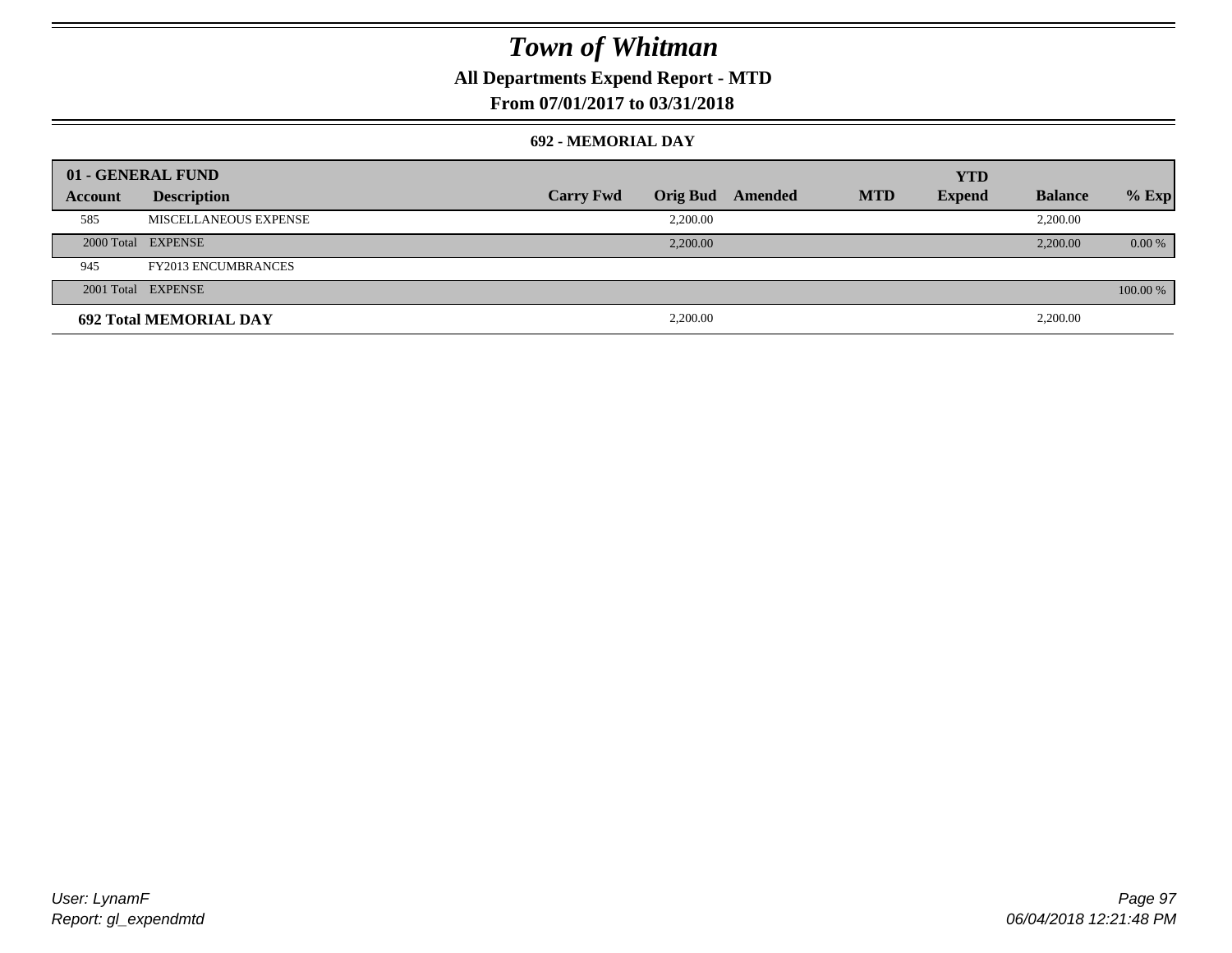**All Departments Expend Report - MTD**

**From 07/01/2017 to 03/31/2018**

### **693 - 125TH ANNIVERSARY CELEBRATION**

|         | 01 - GENERAL FUND                       |                  |                         |            | YTD           |                |          |
|---------|-----------------------------------------|------------------|-------------------------|------------|---------------|----------------|----------|
| Account | <b>Description</b>                      | <b>Carry Fwd</b> | <b>Orig Bud</b> Amended | <b>MTD</b> | <b>Expend</b> | <b>Balance</b> | $%$ Exp  |
| 585     | MISCELLANEOUS EXPENSE                   |                  |                         |            |               |                |          |
|         | 2000 Total EXPENSE                      |                  |                         |            |               |                | 100.00 % |
|         | 693 Total 125TH ANNIVERSARY CELEBRATION |                  |                         |            |               |                |          |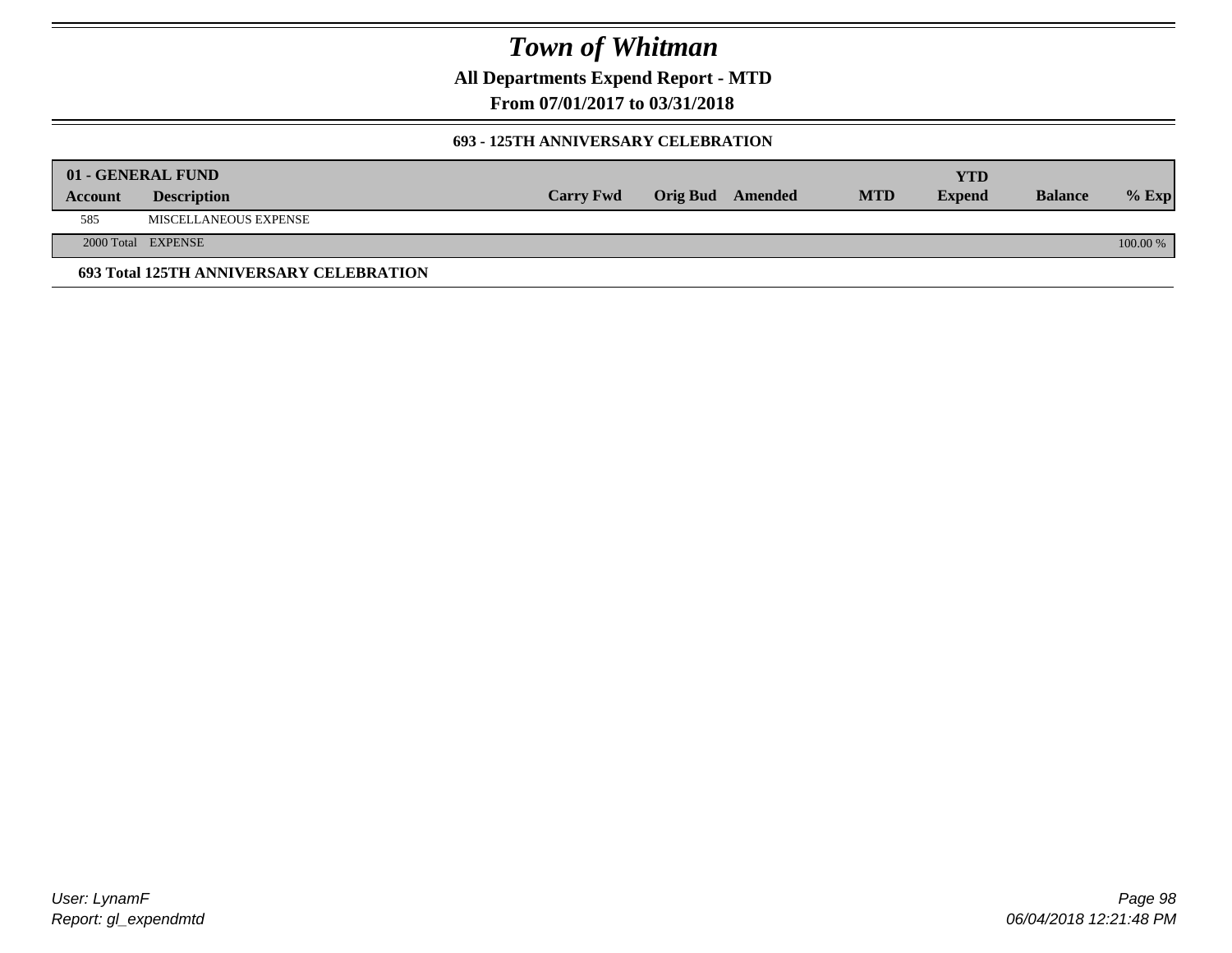## **All Departments Expend Report - MTD**

### **From 07/01/2017 to 03/31/2018**

### **710 - RETIREMENT OF DEBT**

|                | 01 - GENERAL FUND                                 |                  |            |                  |            | <b>YTD</b>    |                |          |
|----------------|---------------------------------------------------|------------------|------------|------------------|------------|---------------|----------------|----------|
| <b>Account</b> | <b>Description</b>                                | <b>Carry Fwd</b> |            | Orig Bud Amended | <b>MTD</b> | <b>Expend</b> | <b>Balance</b> | $%$ Exp  |
| 910            | MAT.PRIN.L.T.DEBT 6/1/2008                        |                  |            |                  |            |               |                |          |
| 911            | INT.LONG TERM DEBT WTR/SWR                        |                  |            |                  |            |               |                |          |
| 912            | MAT.PRIN.-L.TERM DEBT TN.BLDGS                    |                  |            |                  |            |               |                |          |
| 919            | <b>INT.LONG TERM DEBT - WATER</b>                 |                  |            |                  |            |               |                |          |
| 921            | MAT.PRIN.-REVENUE ANT.NOTES                       |                  |            |                  |            |               |                |          |
| 2000 Total     | <b>EXPENSE</b>                                    |                  |            |                  |            |               |                | 100.00 % |
| 912            | MAT.PRIN.-L.TERM DEBT TN.BLDGS                    |                  |            |                  |            |               |                |          |
| 922            | MAT.PRIN.-BANS-TH/POL/FIRE STA                    |                  |            |                  |            |               |                |          |
| 923            | PRINCIPAL LONG TERM - SEWER                       |                  |            |                  |            |               |                |          |
| 925            | <b>INTEREST TEMPORARY LOANS</b>                   |                  |            |                  |            |               |                |          |
|                | 2001 Total EXPENSE                                |                  |            |                  |            |               |                | 100.00 % |
| 924            | DEBT MISCELLANEOUS - WATER                        |                  |            |                  |            |               |                |          |
|                | 2002 Total EXPENSE                                |                  |            |                  |            |               |                | 100.00 % |
| 928            | A. 8 ATM 5/14 TITLE V LOAN PMT.                   |                  |            |                  |            |               |                |          |
| 929            | A.7 ATM 5/16 TITLE V LOAN PMN                     |                  |            |                  |            |               |                |          |
| 934            | A.11 ATM 5/17 TITLE V DEBT SERV                   |                  | 6,623.20   |                  |            | 5,873.20      | 750.00         |          |
| 936            | A.10 ATM 5/15 TITLE V LOAN PMN                    |                  |            |                  |            |               |                |          |
|                | 2003 Total EXPENSE                                |                  | 6,623.20   |                  |            | 5,873.20      | 750.00         | 88.67 %  |
| 912            | MAT.PRIN.-L.TERM DEBT TN.BLDGS                    |                  |            |                  |            |               |                |          |
| 916            | <b>INTEREST LONG TERM DEBT</b>                    |                  |            |                  |            |               |                |          |
|                | 4601 Total A.7 ATM 5/14 DEBT TN.BLDGS.POLICE STA. |                  |            |                  |            |               |                | 100.00 % |
| 912            | MAT.PRIN.-L.TERM DEBT TN.BLDGS                    |                  |            |                  |            |               |                |          |
| 916            | <b>INTEREST LONG TERM DEBT</b>                    |                  |            |                  |            |               |                |          |
|                | 4602 Total A.8 ATM 5/15 DEBT SERV. TN.BLDGS.      |                  |            |                  |            |               |                | 100.00 % |
| 912            | MAT.PRIN.-L.TERM DEBT TN.BLDGS                    |                  |            |                  |            |               |                |          |
| 916            | <b>INTEREST LONG TERM DEBT</b>                    |                  |            |                  |            |               |                |          |
|                | 4603 Total A.24 ATM5/16 DEBT SERV.TN.BLDGS        |                  |            |                  |            |               |                | 100.00 % |
| 912            | MAT.PRIN.-L.TERM DEBT TN.BLDGS                    |                  | 165,000.00 |                  |            | 165,000.00    |                |          |
| 916            | <b>INTEREST LONG TERM DEBT</b>                    |                  | 5,208.75   |                  |            | 3,078.75      | 2,130.00       |          |
|                | 4604 Total A.10 ATM5/17 DEBT TN.BLDGS.            |                  | 170,208.75 |                  |            | 168,078.75    | 2,130.00       | 98.74 %  |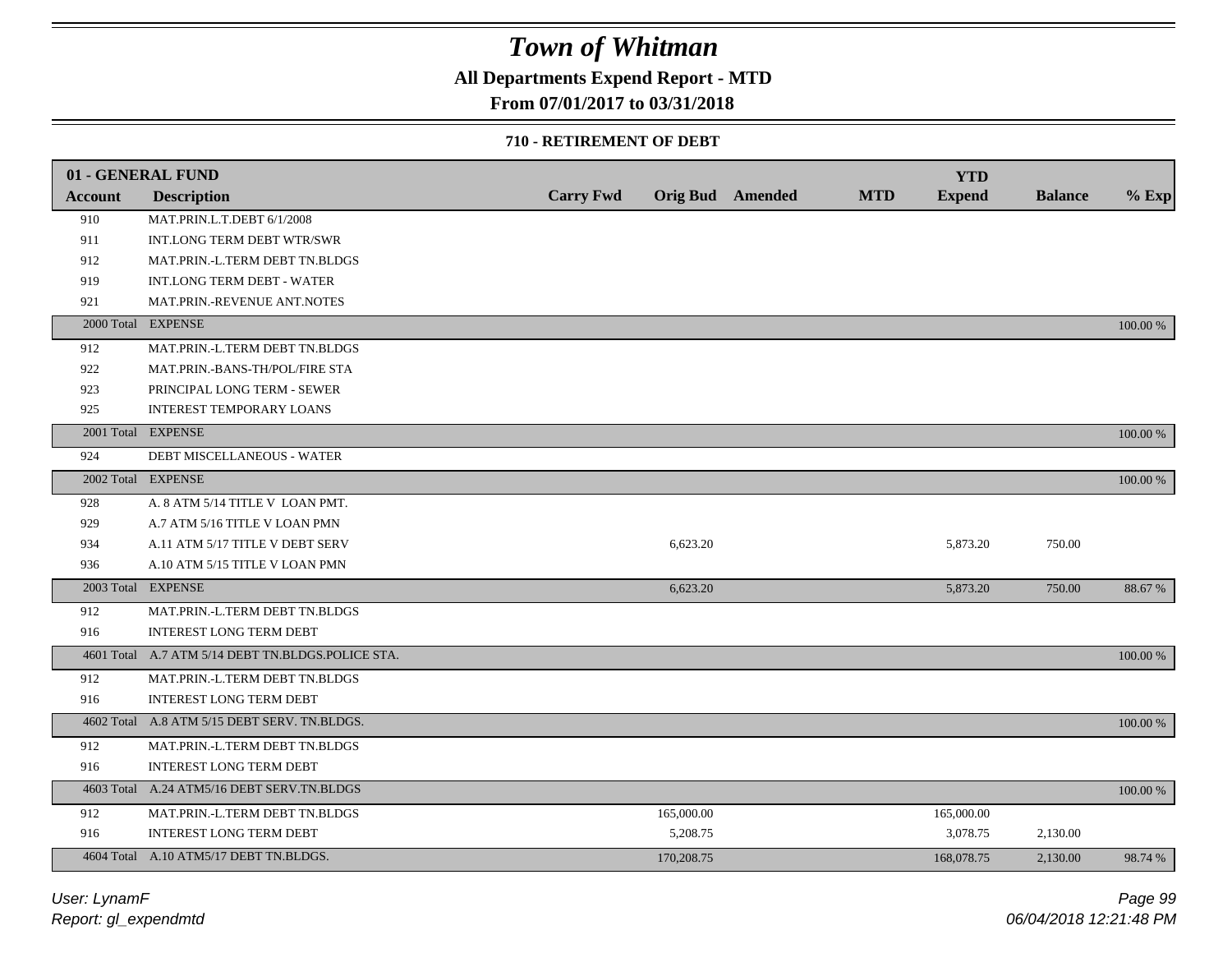**All Departments Expend Report - MTD**

**From 07/01/2017 to 03/31/2018**

### **710 - RETIREMENT OF DEBT**

|         | 01 - GENERAL FUND                                |                  |                     |            | <b>YTD</b>    |                |         |
|---------|--------------------------------------------------|------------------|---------------------|------------|---------------|----------------|---------|
| Account | <b>Description</b>                               | <b>Carry Fwd</b> | Orig Bud<br>Amended | <b>MTD</b> | <b>Expend</b> | <b>Balance</b> | $%$ Exp |
| 912     | MAT.PRIN.-L.TERM DEBT TN.BLDGS                   | 525,000.00       |                     |            |               | 525,000.00     |         |
| 916     | <b>INTEREST LONG TERM DEBT</b>                   | 258,562.50       |                     |            | 129,281.26    | 129,281.24     |         |
|         | 4605 Total A.12ATM5/17DEBT SERV.TN.BLDGS-POL.STA | 783,562.50       |                     |            | 129,281.26    | 654,281.24     | 16.49 % |
|         | <b>710 Total RETIREMENT OF DEBT</b>              | 783,562.50       | 176,831.95          |            | 303.233.21    | 657,161.24     |         |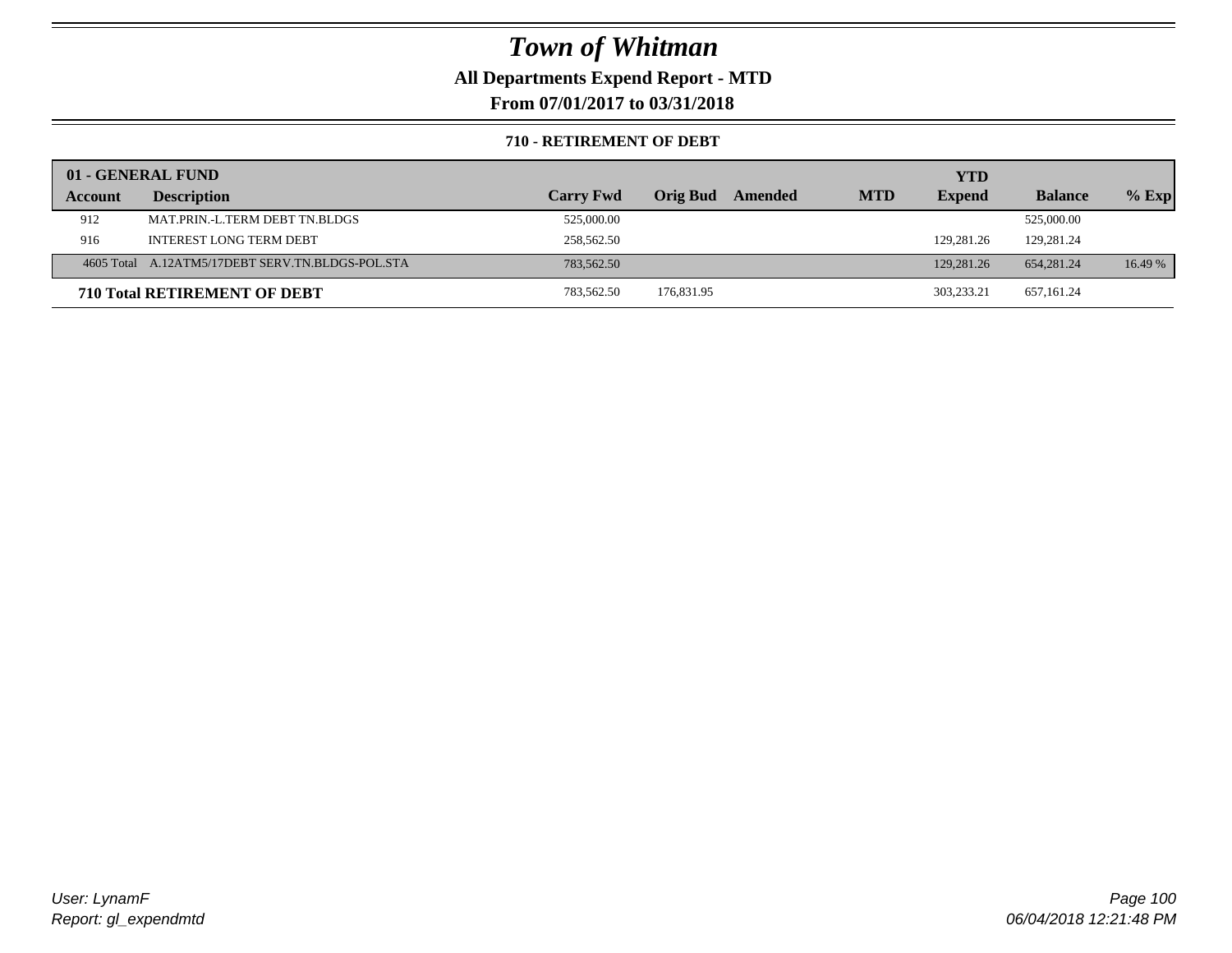## **All Departments Expend Report - MTD**

## **From 07/01/2017 to 03/31/2018**

### **751 - INTEREST-LONG TERM DEBT**

|         | 01 - GENERAL FUND                 |                  |                         |            | <b>YTD</b>    |                |          |
|---------|-----------------------------------|------------------|-------------------------|------------|---------------|----------------|----------|
| Account | <b>Description</b>                | <b>Carry Fwd</b> | <b>Orig Bud</b> Amended | <b>MTD</b> | <b>Expend</b> | <b>Balance</b> | $%$ Exp  |
| 916     | <b>INTEREST LONG TERM DEBT</b>    |                  |                         |            |               |                |          |
| 917     | INTEREST LONG TERM DEBT-T.HALL    |                  |                         |            |               |                |          |
| 918     | INT.LONG TERM DEBT-LIBRARY        |                  |                         |            |               |                |          |
|         | 2000 Total EXPENSE                |                  |                         |            |               |                | 100.00 % |
|         | 751 Total INTEREST-LONG TERM DEBT |                  |                         |            |               |                |          |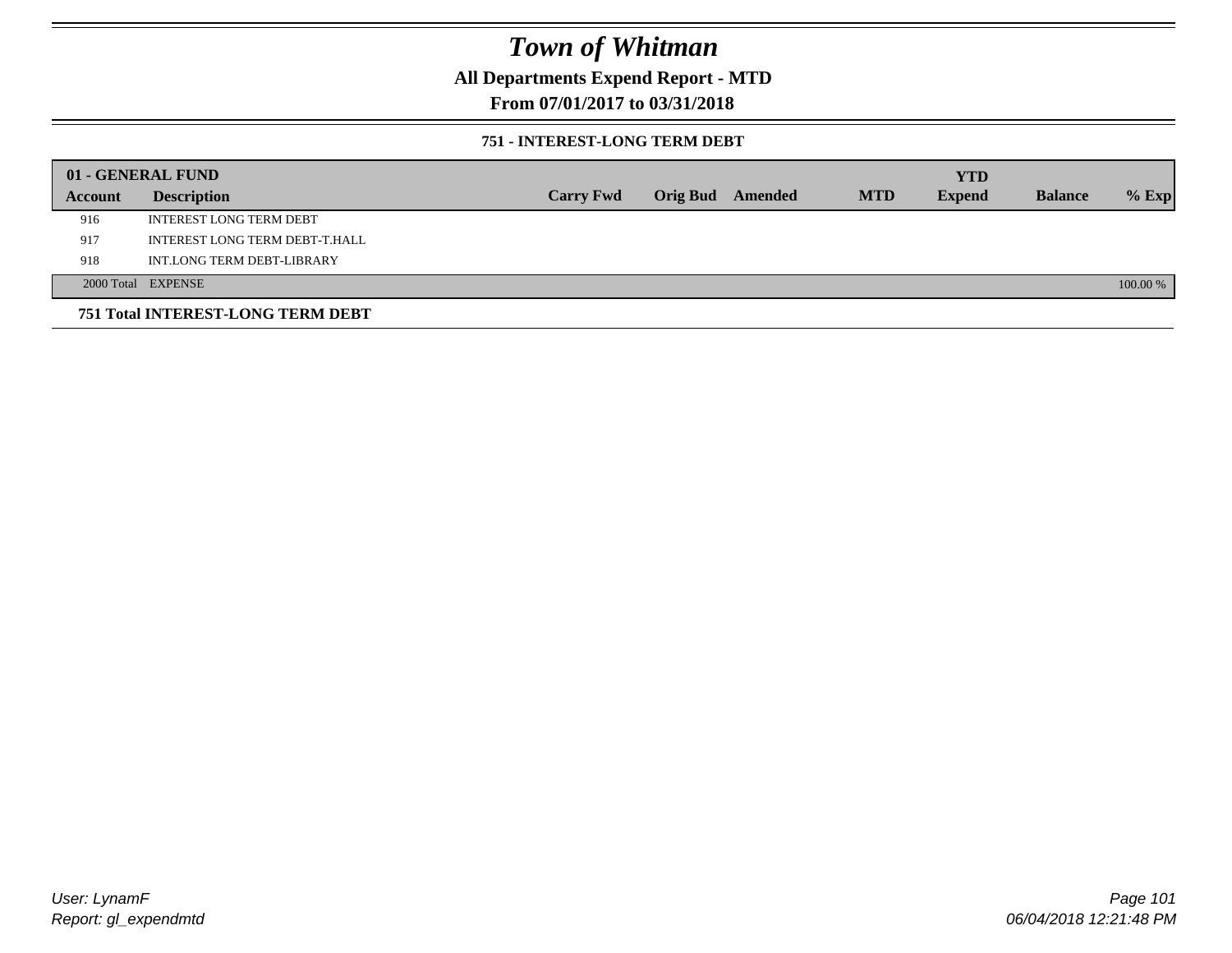## **All Departments Expend Report - MTD**

## **From 07/01/2017 to 03/31/2018**

### **752 - INTEREST-SHORT TERM DEBT**

|         | 01 - GENERAL FUND                  |                  |          |         |            | <b>YTD</b>    |                |          |
|---------|------------------------------------|------------------|----------|---------|------------|---------------|----------------|----------|
| Account | <b>Description</b>                 | <b>Carry Fwd</b> | Orig Bud | Amended | <b>MTD</b> | <b>Expend</b> | <b>Balance</b> | $%$ Exp  |
| 925     | INTEREST TEMPORARY LOANS           |                  |          |         |            |               |                |          |
| 927     | <b>INTEREST ON TAX ABATEMENTS</b>  |                  |          |         |            |               |                |          |
| 951     | <b>DEBT ISSUANCE EXPENSE</b>       |                  |          |         |            |               |                |          |
|         | 2000 Total EXPENSE                 |                  |          |         |            |               |                | 100.00 % |
|         | 752 Total INTEREST-SHORT TERM DEBT |                  |          |         |            |               |                |          |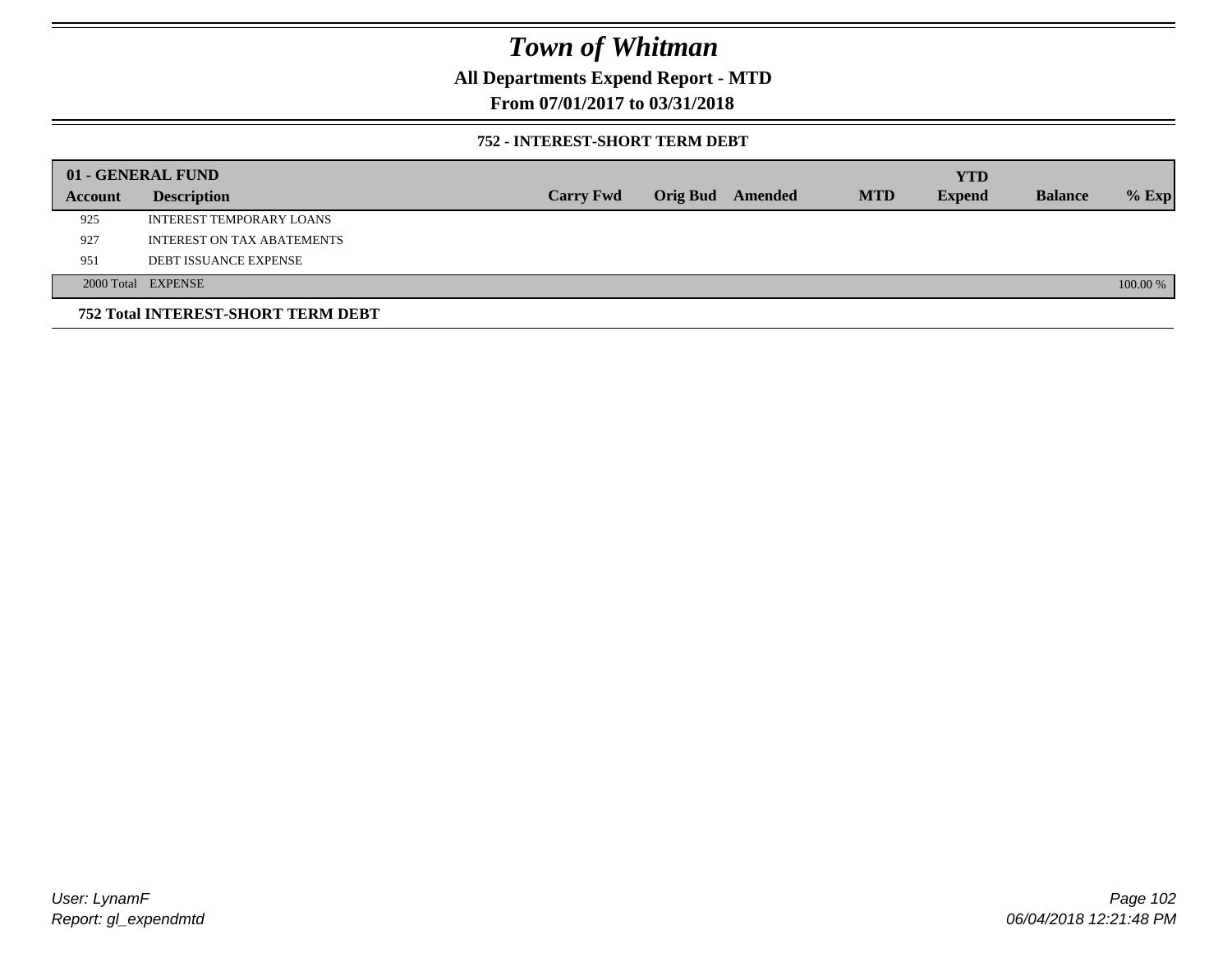**All Departments Expend Report - MTD**

**From 07/01/2017 to 03/31/2018**

### **760 - AGENCY & REGISTRATION FEES**

|         | 01 - GENERAL FUND                    |                  |                         |            | YTD           |                |          |
|---------|--------------------------------------|------------------|-------------------------|------------|---------------|----------------|----------|
| Account | <b>Description</b>                   | <b>Carry Fwd</b> | <b>Orig Bud</b> Amended | <b>MTD</b> | <b>Expend</b> | <b>Balance</b> | $%$ Exp  |
| 252     | <b>SERVICES</b>                      |                  |                         |            |               |                |          |
|         | 2000 Total EXPENSE                   |                  |                         |            |               |                | 100.00 % |
|         | 760 Total AGENCY & REGISTRATION FEES |                  |                         |            |               |                |          |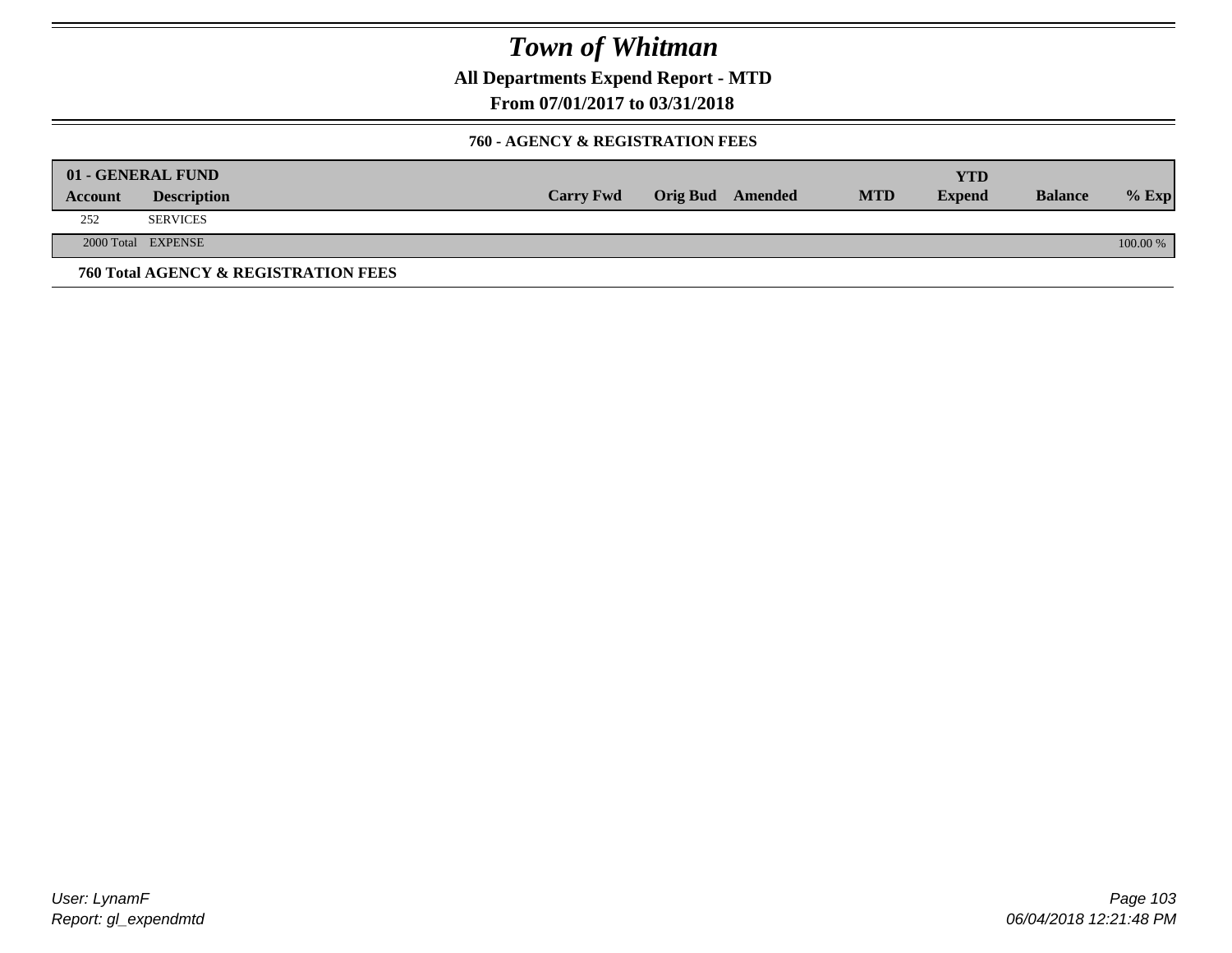## **All Departments Expend Report - MTD**

## **From 07/01/2017 to 03/31/2018**

#### **761 - DEBT ISSUE EXPENSE**

|         | 01 - GENERAL FUND                       |                  |          |                         |            | <b>YTD</b>    |                |         |
|---------|-----------------------------------------|------------------|----------|-------------------------|------------|---------------|----------------|---------|
| Account | <b>Description</b>                      | <b>Carry Fwd</b> |          | <b>Orig Bud</b> Amended | <b>MTD</b> | <b>Expend</b> | <b>Balance</b> | $%$ Exp |
| 252     | <b>SERVICES</b>                         |                  | 2,000.00 |                         |            |               | 2,000.00       |         |
| 255     | PRIOR YEAR ADJUSTMENT                   |                  |          |                         |            | 25.31         | $-25.31$       |         |
| 298     | RES. FND. TRAN. TITLE V DEBT ISSUE EXP. |                  |          |                         |            |               |                |         |
|         | 2000 Total EXPENSE                      |                  | 2,000.00 |                         |            | 25.31         | 1,974.69       | 1.26 %  |
|         | <b>761 Total DEBT ISSUE EXPENSE</b>     |                  | 2,000.00 |                         |            | 25.31         | 1,974.69       |         |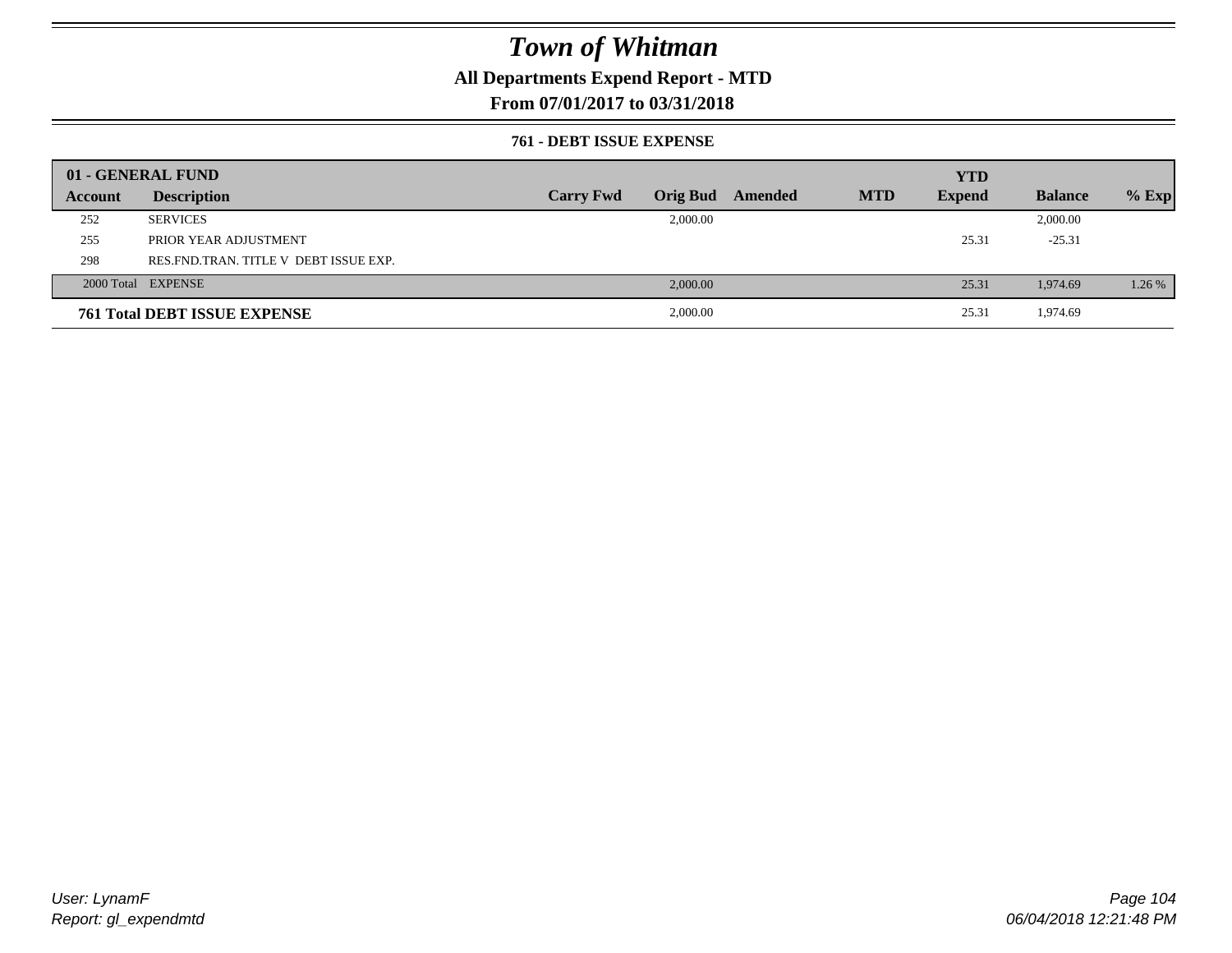## **All Departments Expend Report - MTD**

**From 07/01/2017 to 03/31/2018**

### **820 - STATE ASSESSMENTS**

|            | 01 - GENERAL FUND                  |                                     |                       | <b>YTD</b>    |                |         |
|------------|------------------------------------|-------------------------------------|-----------------------|---------------|----------------|---------|
| Account    | <b>Description</b>                 | <b>Carry Fwd</b><br><b>Orig Bud</b> | <b>MTD</b><br>Amended | <b>Expend</b> | <b>Balance</b> | $%$ Exp |
| 640        | AIR POLLUTION CONTROL DISTRICT     | 3,964.00                            | 331.00                | 2,979.00      | 985.00         |         |
| 2002 Total | <b>EXPENSE</b>                     | 3,964.00                            | 331.00                | 2,979.00      | 985.00         | 75.15 % |
| 642        | OLD COLONY PLANNING COUNCIL        | 5,374.00                            | 448.00                | 4,032.00      | 1,342.00       |         |
| 2003 Total | <b>EXPENSE</b>                     | 5,374.00                            | 448.00                | 4,032.00      | 1,342.00       | 75.02 % |
| 644        | REGIONAL TRANSPORTATION AUTH.      | 22,798.00                           | 1,900.00              | 17,100.00     | 5,698.00       |         |
| 2005 Total | <b>EXPENSE</b>                     | 22,798.00                           | 1,900.00              | 17,100.00     | 5,698.00       | 75.00 % |
| 645        | RMV NON-RENEWAL SURCHARGE          | 21,820.00                           | 1,819.00              | 16,371.00     | 5,449.00       |         |
| 2006 Total | <b>EXPENSE</b>                     | 21,820.00                           | 1,819.00              | 16,371.00     | 5,449.00       | 75.02 % |
| 646        | MOSOUITO CONTROL                   | 27,622.00                           | 2,303.00              | 20,727.00     | 6,895.00       |         |
| 2007 Total | <b>EXPENSE</b>                     | 27,622.00                           | 2,303.00              | 20,727.00     | 6,895.00       | 75.03 % |
| 647        | <b>MBTA</b>                        | 74,577.00                           | 6,215.00              | 55,935.00     | 18,642.00      |         |
| 2009 Total | <b>EXPENSE</b>                     | 74,577.00                           | 6,215.00              | 55,935.00     | 18,642.00      | 75.00 % |
|            | <b>820 Total STATE ASSESSMENTS</b> | 156,155.00                          | 13,016.00             | 117,144.00    | 39,011.00      |         |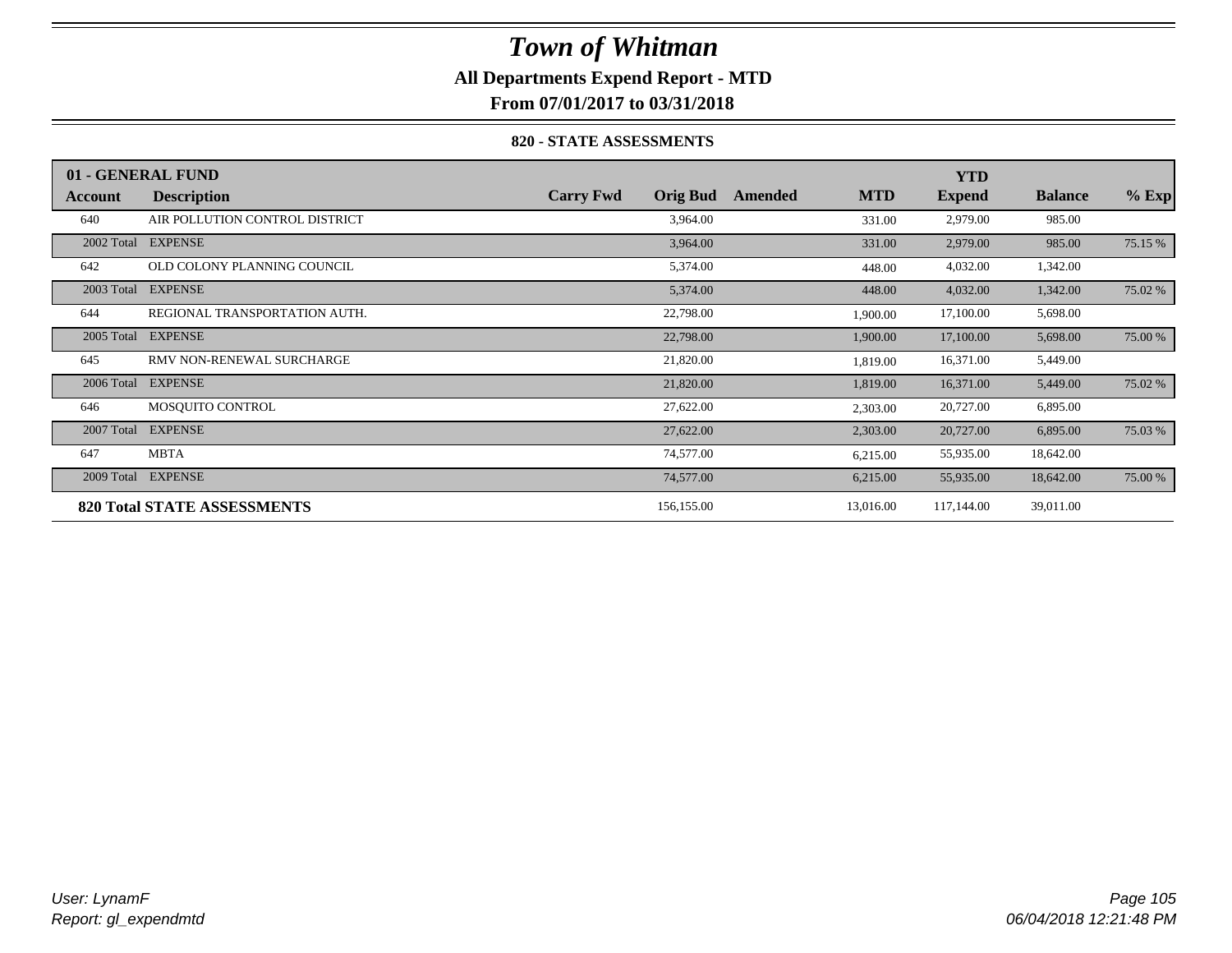**All Departments Expend Report - MTD**

**From 07/01/2017 to 03/31/2018**

### **830 - COUNTY ASSESSMENT**

|                | 01 - GENERAL FUND           |                  |                 |         |            | YTD           |                |         |
|----------------|-----------------------------|------------------|-----------------|---------|------------|---------------|----------------|---------|
| <b>Account</b> | <b>Description</b>          | <b>Carry Fwd</b> | <b>Orig Bud</b> | Amended | <b>MTD</b> | <b>Expend</b> | <b>Balance</b> | $%$ Exp |
| 622            | <b>COUNTY TAX</b>           |                  | 31,264.00       |         |            | 15.632.00     | 15,632.00      |         |
|                | 2000 Total EXPENSE          |                  | 31,264,00       |         |            | 15,632.00     | 15,632.00      | 50.00 % |
|                | 830 Total COUNTY ASSESSMENT |                  | 31,264.00       |         |            | 15,632.00     | 15,632.00      |         |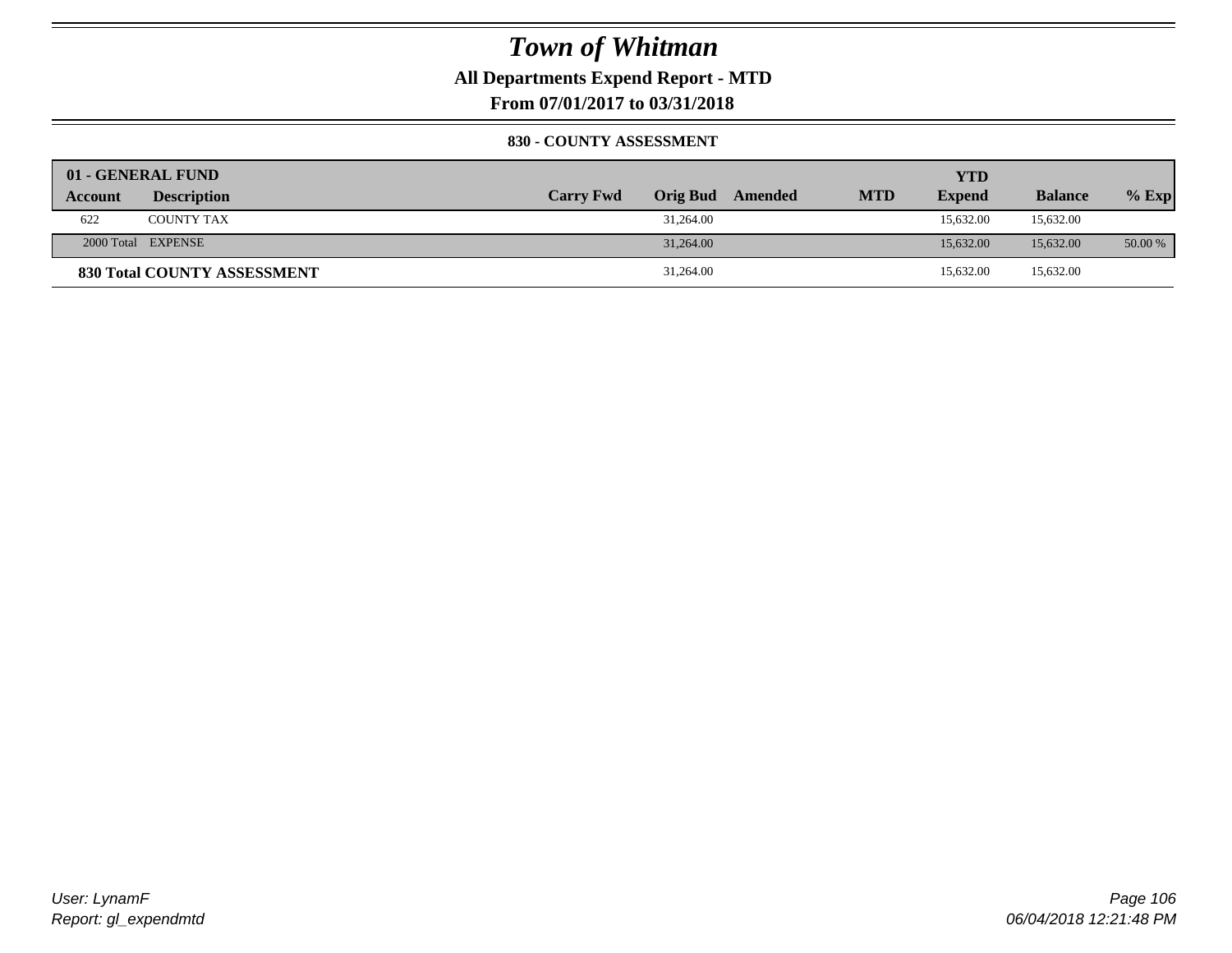## **All Departments Expend Report - MTD**

### **From 07/01/2017 to 03/31/2018**

### **870 - AGENCY**

| Account | 01 - GENERAL FUND<br><b>Description</b> | <b>Carry Fwd</b> | <b>Orig Bud</b> Amended | <b>MTD</b> | <b>YTD</b><br><b>Expend</b> | <b>Balance</b> | $%$ Exp  |
|---------|-----------------------------------------|------------------|-------------------------|------------|-----------------------------|----------------|----------|
| 899     | EXCHANGE ACCOUNT                        |                  |                         |            |                             |                |          |
|         | 2002 Total EXPENSE                      |                  |                         |            |                             |                | 100.00 % |
|         | <b>870 Total AGENCY</b>                 |                  |                         |            |                             |                |          |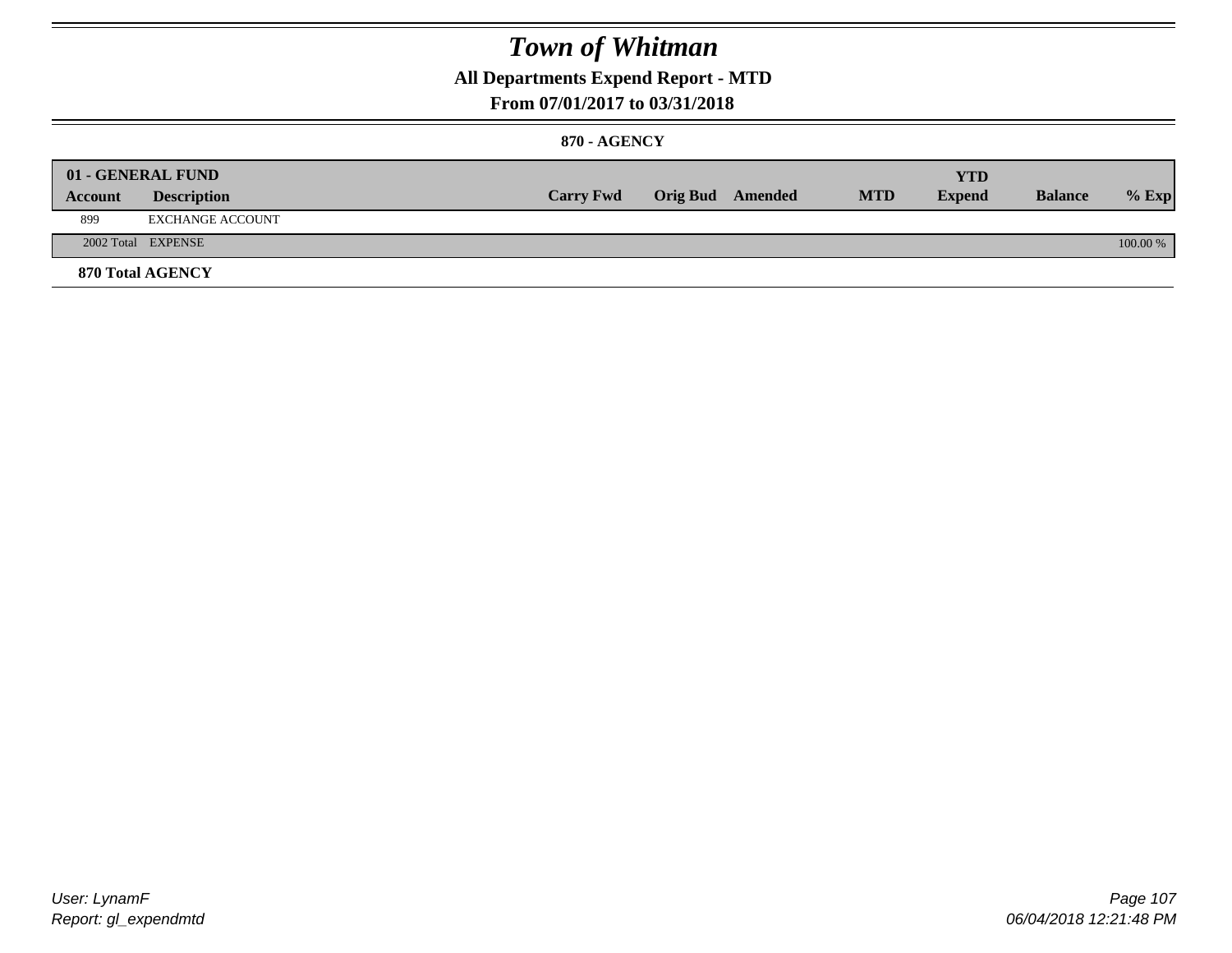**All Departments Expend Report - MTD**

**From 07/01/2017 to 03/31/2018**

### **877 - OFF-SITE STOR.RECORDS RETENT.**

|         | 01 - GENERAL FUND                       |                  |                         |            | YTD           |                |          |
|---------|-----------------------------------------|------------------|-------------------------|------------|---------------|----------------|----------|
| Account | <b>Description</b>                      | <b>Carry Fwd</b> | <b>Orig Bud</b> Amended | <b>MTD</b> | <b>Expend</b> | <b>Balance</b> | $%$ Exp  |
| 585     | MISCELLANEOUS EXPENSE                   |                  |                         |            |               |                |          |
|         | 2000 Total EXPENSE                      |                  |                         |            |               |                | 100.00 % |
|         | 877 Total OFF-SITE STOR.RECORDS RETENT. |                  |                         |            |               |                |          |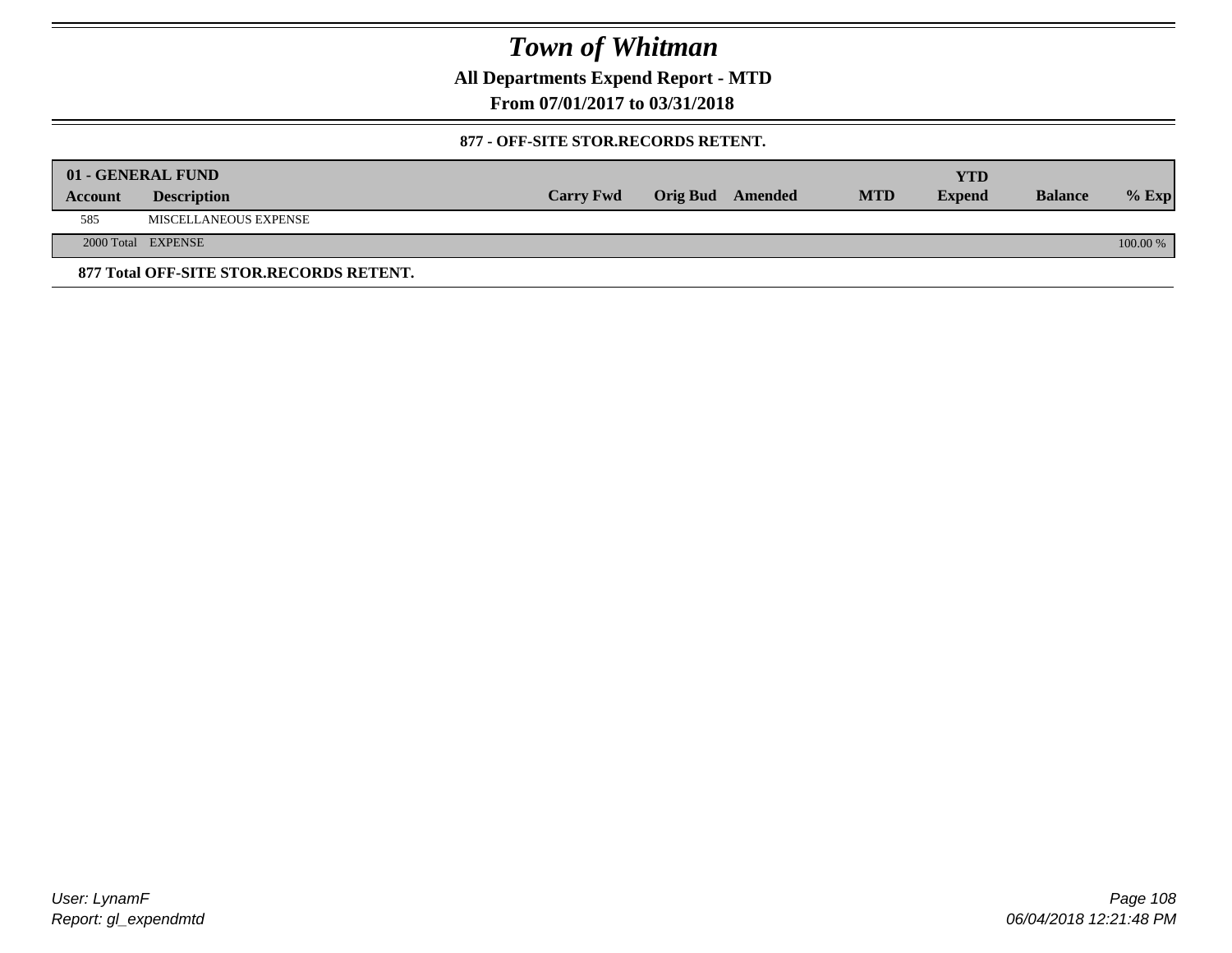### **All Departments Expend Report - MTD**

### **From 07/01/2017 to 03/31/2018**

#### **878 - OTHER FINANCING USES**

|         | 01 - GENERAL FUND                     |                  |                 |         |            | <b>YTD</b>    |                |         |
|---------|---------------------------------------|------------------|-----------------|---------|------------|---------------|----------------|---------|
| Account | <b>Description</b>                    | <b>Carry Fwd</b> | <b>Orig Bud</b> | Amended | <b>MTD</b> | <b>Expend</b> | <b>Balance</b> | $%$ Exp |
| 401     | WTR/SWR CAPITAL PROJ. FUND            |                  |                 |         |            |               |                |         |
| 403     | <b>CAPITAL PROJECT FUND</b>           |                  |                 |         |            |               |                |         |
| 404     | <b>SPECIAL REVENUE FUND</b>           |                  |                 |         |            |               |                |         |
| 405     | WATER/SEWER ENTERPRISE FUND           |                  | 11.017.00       |         |            |               | 11.017.00      |         |
| 406     | <b>TRUST FUNDS</b>                    |                  | 140,000.00      |         |            | 140,000.00    |                |         |
| 407     | <b>AGENCY FUND</b>                    |                  |                 |         |            |               |                |         |
|         | 2100 Total INTERFUND TRANSFERS        |                  | 151,017.00      |         |            | 140,000.00    | 11,017.00      | 92.70 % |
|         | <b>878 Total OTHER FINANCING USES</b> |                  | 151,017.00      |         |            | 140,000.00    | 11,017.00      |         |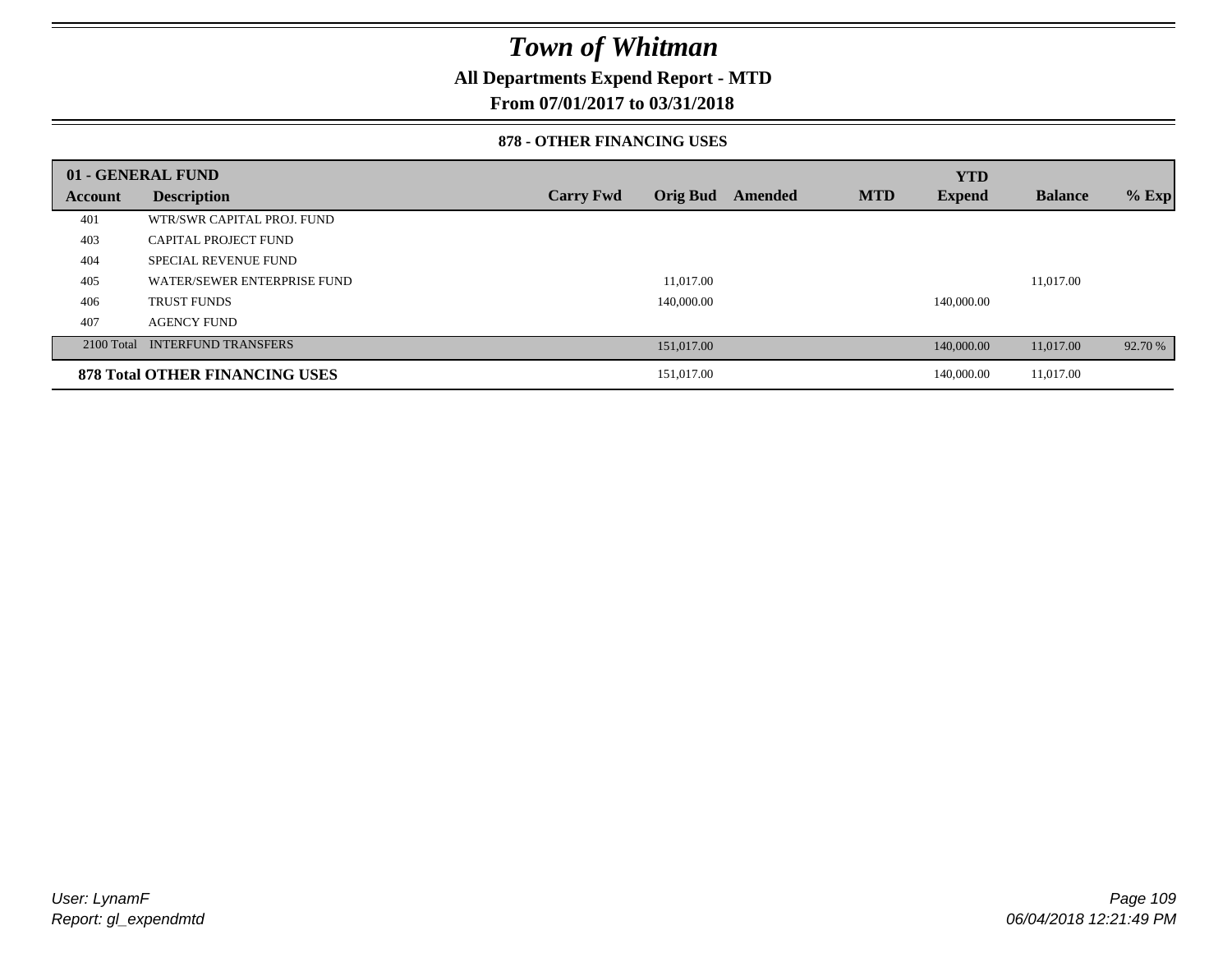### **All Departments Expend Report - MTD**

### **From 07/01/2017 to 03/31/2018**

#### **910 - UNPAID BILLS**

|         | 01 - GENERAL FUND          |                  |                  |            | <b>YTD</b>    |                |          |
|---------|----------------------------|------------------|------------------|------------|---------------|----------------|----------|
| Account | <b>Description</b>         | <b>Carry Fwd</b> | Orig Bud Amended | <b>MTD</b> | <b>Expend</b> | <b>Balance</b> | $%$ Exp  |
| 112     | <b>SALARIES</b>            |                  |                  |            |               |                |          |
|         | 1000 Total SALARIES        |                  |                  |            |               |                | 100.00 % |
| 585     | MISCELLANEOUS EXPENSE      |                  |                  |            |               |                |          |
|         | 2000 Total EXPENSE         |                  |                  |            |               |                | 100.00 % |
| 945     | <b>FY2013 ENCUMBRANCES</b> |                  |                  |            |               |                |          |
|         | 2001 Total EXPENSE         |                  |                  |            |               |                | 100.00 % |
|         | 910 Total UNPAID BILLS     |                  |                  |            |               |                |          |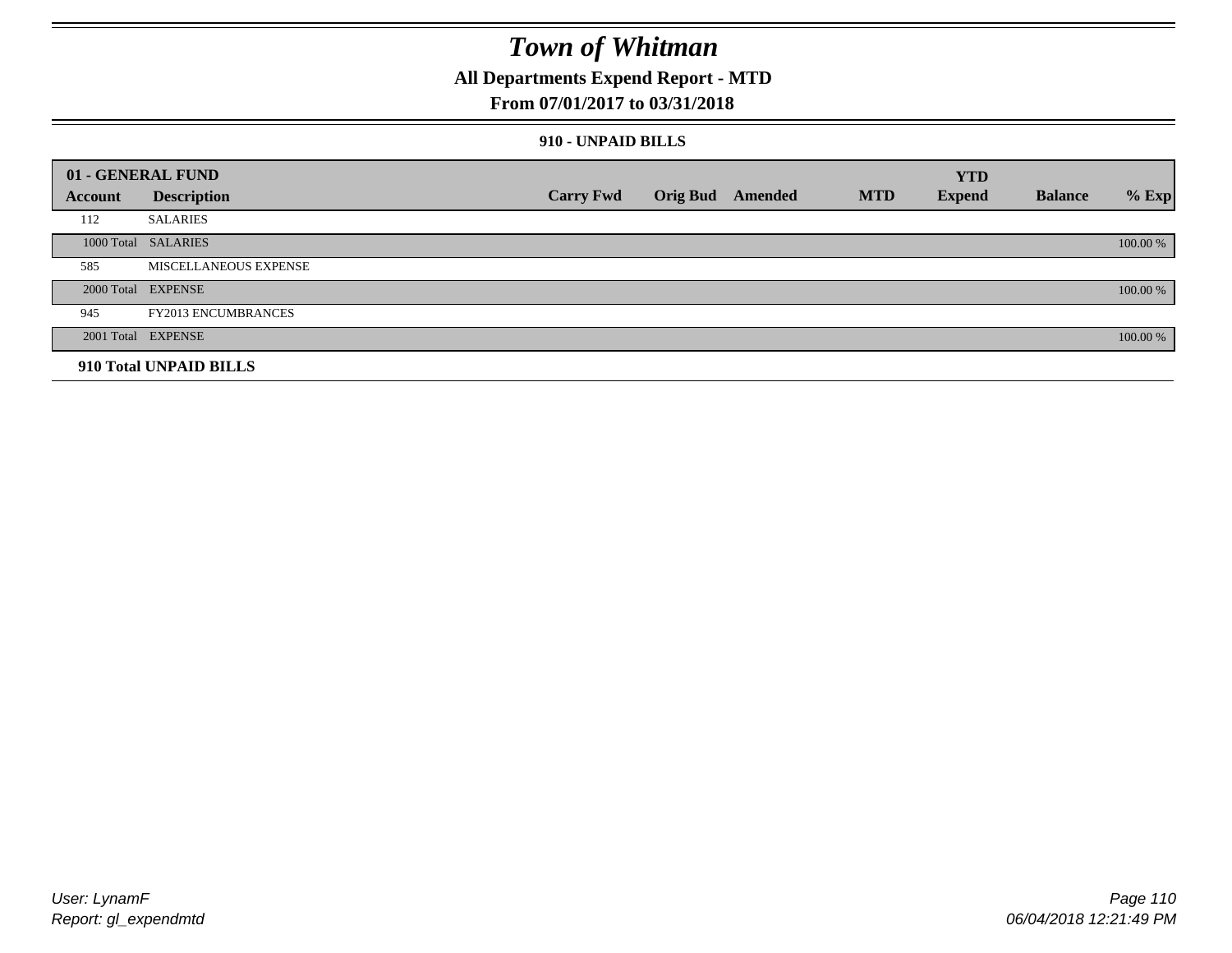### **All Departments Expend Report - MTD**

### **From 07/01/2017 to 03/31/2018**

#### **911 - RETIREMENT**

|         | 01 - GENERAL FUND          |                  |                 |         |            | <b>YTD</b>    |                |          |
|---------|----------------------------|------------------|-----------------|---------|------------|---------------|----------------|----------|
| Account | <b>Description</b>         | <b>Carry Fwd</b> | <b>Orig Bud</b> | Amended | <b>MTD</b> | <b>Expend</b> | <b>Balance</b> | $%$ Exp  |
| 170     | <b>COUNTY RETIREMENT</b>   |                  | 1,878,591.00    |         |            | 1,878,591.00  |                |          |
|         | 2000 Total EXPENSE         |                  | 1,878,591.00    |         |            | 1,878,591.00  |                | 100.00 % |
| 169     | STATE RETIREMENT-SECT.59A  |                  |                 |         |            |               |                |          |
|         | 2001 Total EXPENSE         |                  |                 |         |            |               |                | 100.00 % |
| 943     | <b>FY2012 ENCUMBRANCES</b> |                  |                 |         |            |               |                |          |
|         | 2002 Total EXPENSE         |                  |                 |         |            |               |                | 100.00 % |
|         | 911 Total RETIREMENT       |                  | 1,878,591.00    |         |            | 1,878,591.00  |                |          |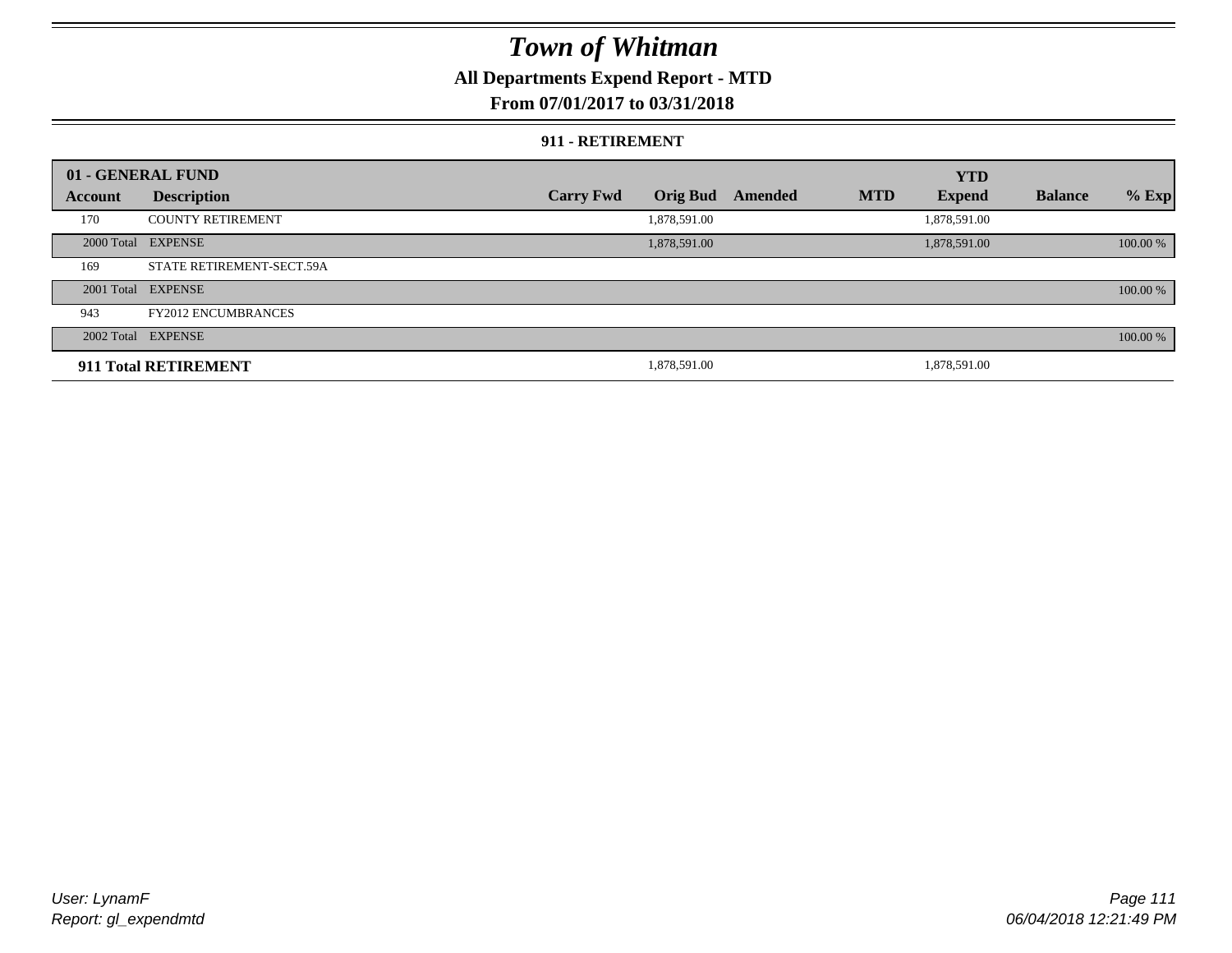**All Departments Expend Report - MTD**

**From 07/01/2017 to 03/31/2018**

### **912 - WORKER'S COMPENSATION**

|         | 01 - GENERAL FUND               |                  |                  |            | <b>YTD</b>    |                |          |
|---------|---------------------------------|------------------|------------------|------------|---------------|----------------|----------|
| Account | <b>Description</b>              | <b>Carry Fwd</b> | Orig Bud Amended | <b>MTD</b> | <b>Expend</b> | <b>Balance</b> | $%$ Exp  |
| 171     | <b>WORKER'S COMPENSATION</b>    |                  |                  |            |               |                |          |
|         | 2000 Total EXPENSE              |                  |                  |            |               |                | 100.00 % |
|         | 912 Total WORKER'S COMPENSATION |                  |                  |            |               |                |          |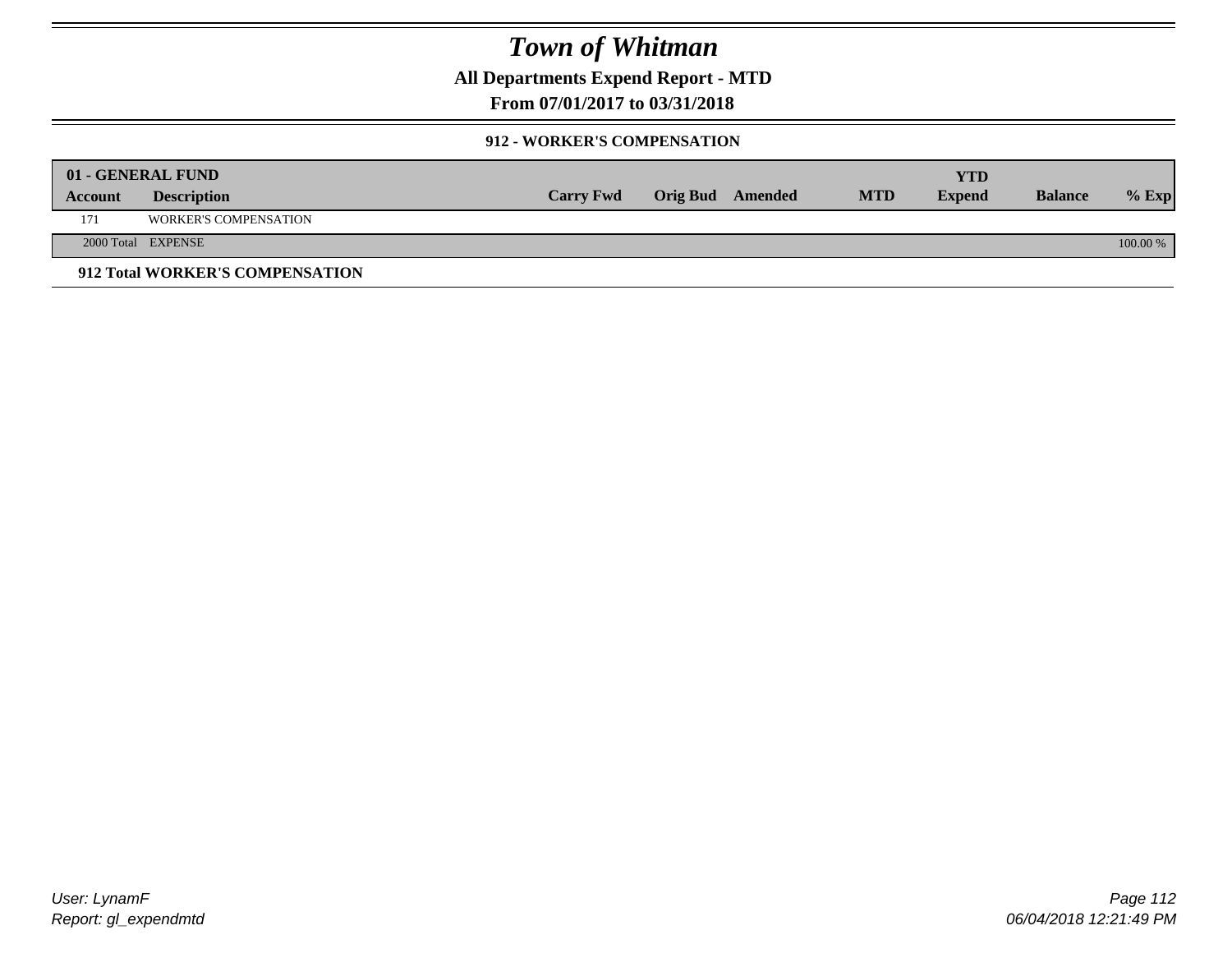**All Departments Expend Report - MTD**

**From 07/01/2017 to 03/31/2018**

#### **913 - UNEMPLOYMENT COMPENSATION**

|            | 01 - GENERAL FUND                   |                  |                 |                |            | <b>YTD</b>    |                |          |
|------------|-------------------------------------|------------------|-----------------|----------------|------------|---------------|----------------|----------|
| Account    | <b>Description</b>                  | <b>Carry Fwd</b> | <b>Orig Bud</b> | <b>Amended</b> | <b>MTD</b> | <b>Expend</b> | <b>Balance</b> | $%$ Exp  |
| 172        | UNEMPLOYMENT INSURANCE              |                  | 8,000.00        |                | 10,200.00  | 10,200.00     | $-2,200.00$    |          |
| 2000 Total | <b>EXPENSE</b>                      |                  | 8,000.00        |                | 10,200.00  | 10,200.00     | $-2,200.00$    | 127.50 % |
| 939        | <b>FY2015 ENCUMBRANCES</b>          |                  |                 |                |            |               |                |          |
| 940        | <b>FY2016 ENCUMBRANCES</b>          |                  |                 |                |            |               |                |          |
| 948        | <b>FY07 ENCUMBRANCES</b>            |                  |                 |                |            |               |                |          |
| 958        | <b>FY2005 ENCUMBRANCES</b>          |                  |                 |                |            |               |                |          |
| 959        | <b>FY2006 ENCUMBRANCES</b>          |                  |                 |                |            |               |                |          |
| 943        | <b>FY2012 ENCUMBRANCES</b>          |                  |                 |                |            |               |                |          |
|            | 2001 Total EXPENSE                  |                  |                 |                |            |               |                | 100.00 % |
|            | 913 Total UNEMPLOYMENT COMPENSATION |                  | 8,000.00        |                | 10,200.00  | 10,200.00     | $-2,200.00$    |          |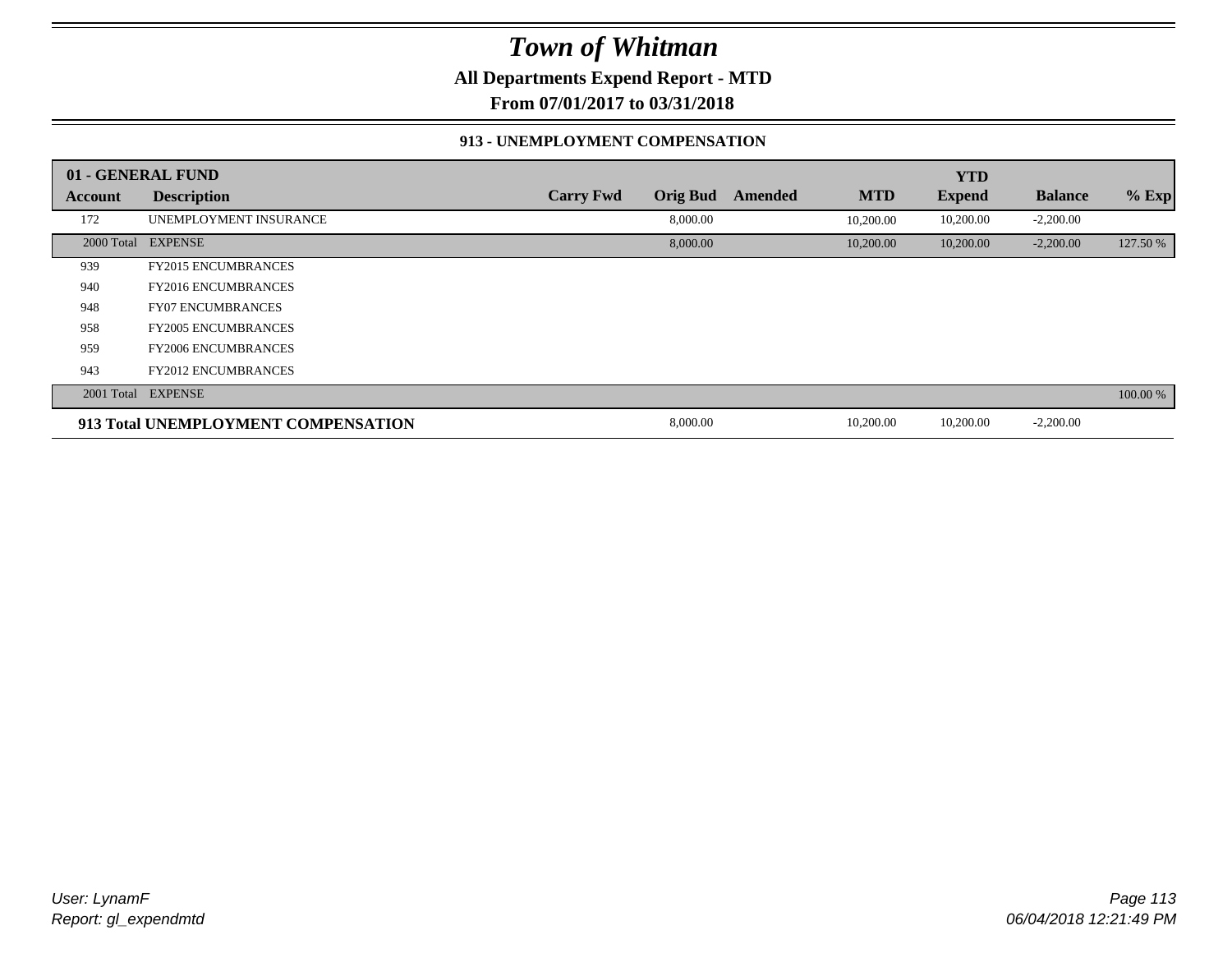**All Departments Expend Report - MTD**

**From 07/01/2017 to 03/31/2018**

#### **914 - HEALTH/LIFE INSURANCE-TOWN MATCH**

|            | 01 - GENERAL FUND                          |                  |                 |         |            | <b>YTD</b>    |                |         |
|------------|--------------------------------------------|------------------|-----------------|---------|------------|---------------|----------------|---------|
| Account    | <b>Description</b>                         | <b>Carry Fwd</b> | <b>Orig Bud</b> | Amended | <b>MTD</b> | <b>Expend</b> | <b>Balance</b> | $%$ Exp |
| 175        | LIFE INSURANCE                             |                  |                 |         | 742.81     | 7,406.44      | $-7,406.44$    |         |
| 180        | <b>FLEX BENEFITS FEES</b>                  |                  |                 |         | 125.00     | 990.00        | $-990.00$      |         |
| 181        | MANDATORY DEF.COMP.EXP.                    |                  |                 |         |            |               |                |         |
| 174        | <b>HEALTH INSURANCE</b>                    |                  | 1,491,000.00    |         | 112,448.57 | 1,080,663.79  | 410,336.21     |         |
| 2000 Total | <b>EXPENSE</b>                             |                  | 1,491,000.00    |         | 113,316.38 | 1,089,060.23  | 401,939.77     | 73.04 % |
| 941        | FY 2017 ENCUMBRANCES                       | 350.00           |                 |         |            |               | 350.00         |         |
| 945        | FY2013 ENCUMBRANCES                        |                  |                 |         |            |               |                |         |
| 949        | <b>FY2014 ENCUMBRANCES</b>                 |                  |                 |         |            |               |                |         |
| 953        | FY2009 ENCUMBRANCES                        |                  |                 |         |            |               |                |         |
| 958        | <b>FY2005 ENCUMBRANCES</b>                 |                  |                 |         |            |               |                |         |
| 943        | <b>FY2012 ENCUMBRANCES</b>                 |                  |                 |         |            |               |                |         |
| 2001 Total | <b>EXPENSE</b>                             | 350.00           |                 |         |            |               | 350.00         | 0.00 %  |
|            | 914 Total HEALTH/LIFE INSURANCE-TOWN MATCH | 350.00           | 1,491,000.00    |         | 113,316.38 | 1,089,060.23  | 402,289.77     |         |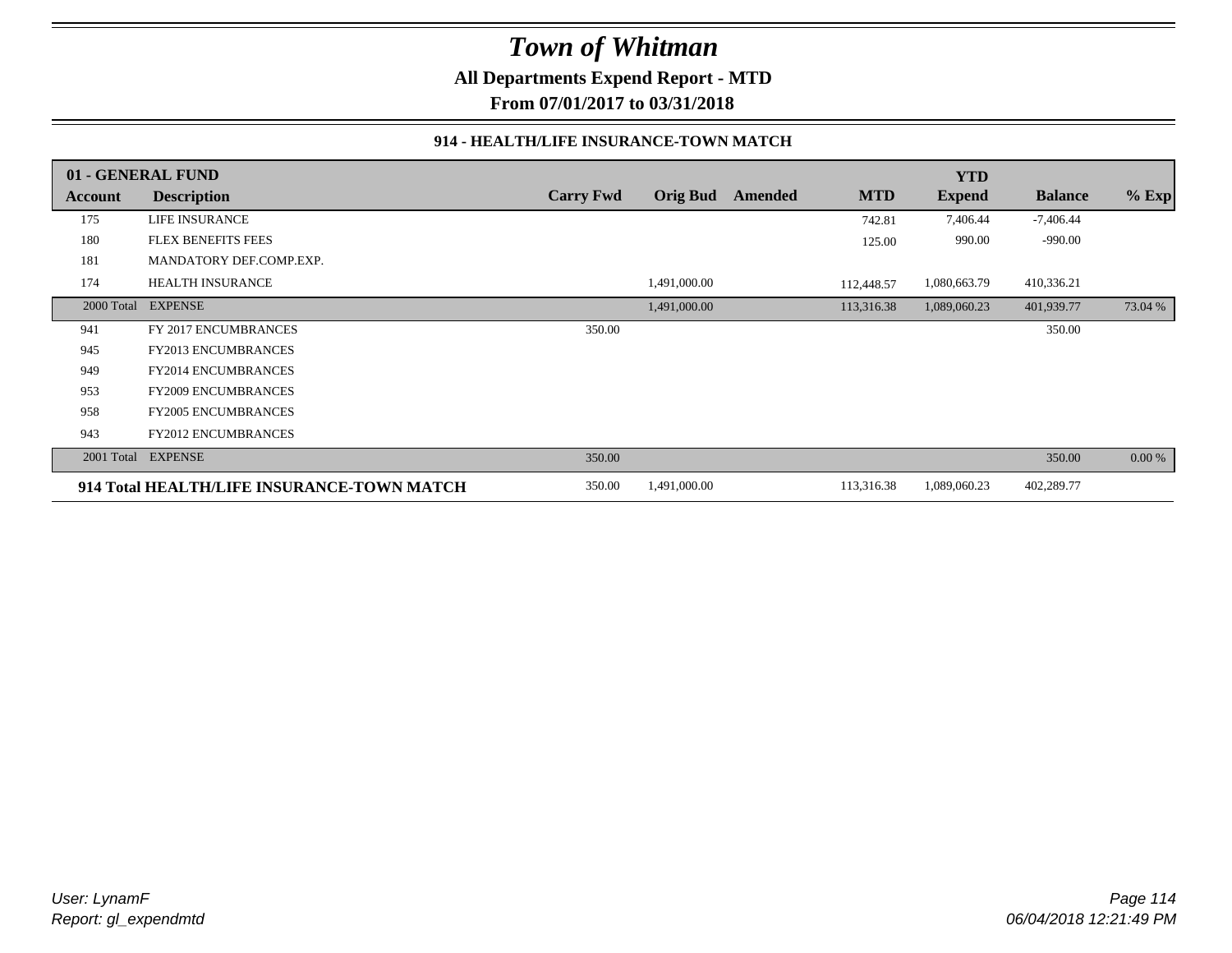**All Departments Expend Report - MTD**

**From 07/01/2017 to 03/31/2018**

#### **915 - OPEIU SICK LEAVE BUY-OUT**

|         | 01 - GENERAL FUND                  |                  |                         |            | YTD           |                |          |
|---------|------------------------------------|------------------|-------------------------|------------|---------------|----------------|----------|
| Account | <b>Description</b>                 | <b>Carry Fwd</b> | <b>Orig Bud</b> Amended | <b>MTD</b> | <b>Expend</b> | <b>Balance</b> | $%$ Exp  |
| 112     | <b>SALARIES</b>                    |                  |                         |            |               |                |          |
|         | 1000 Total SALARIES                |                  |                         |            |               |                | 100.00 % |
|         | 915 Total OPEIU SICK LEAVE BUY-OUT |                  |                         |            |               |                |          |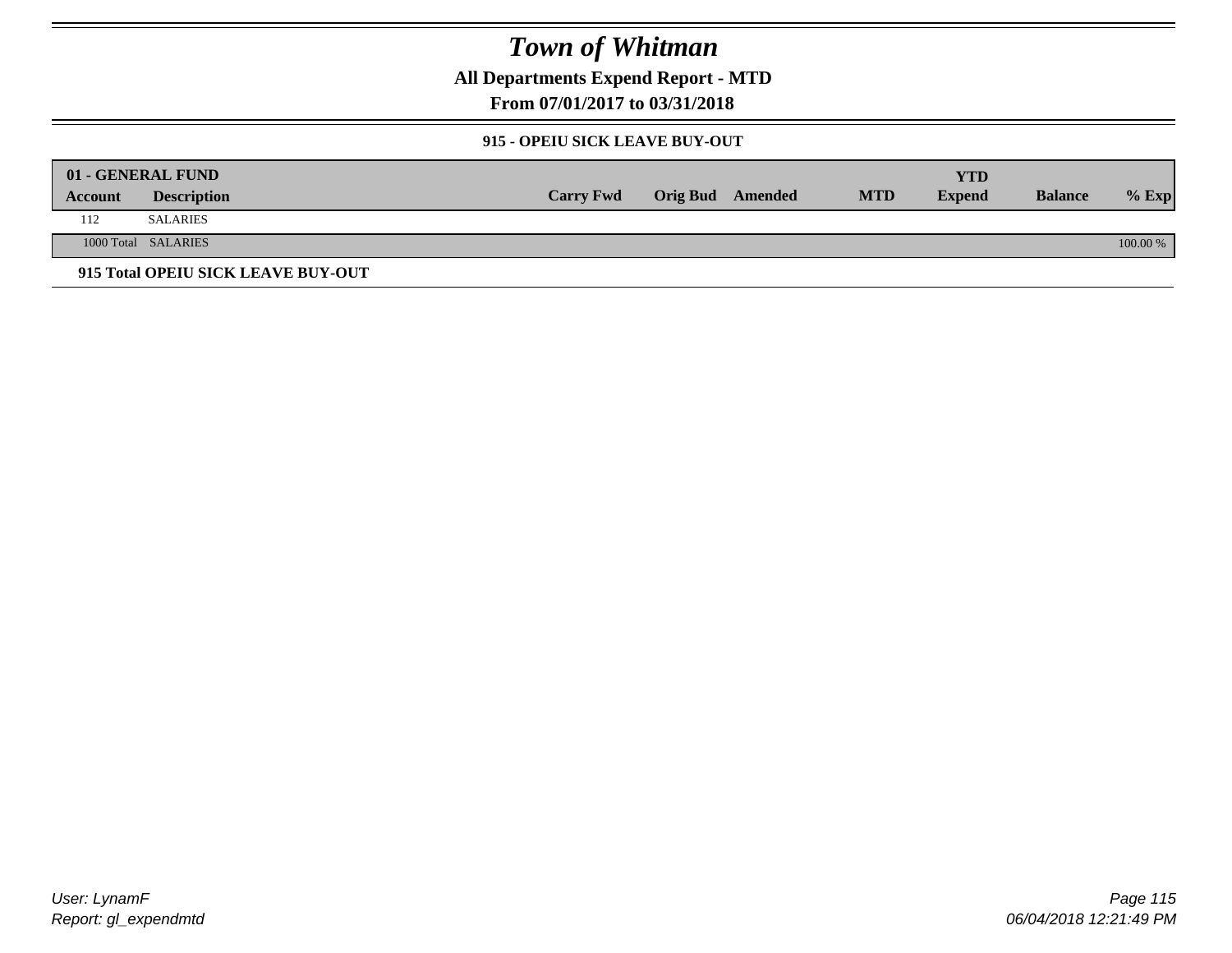**All Departments Expend Report - MTD**

**From 07/01/2017 to 03/31/2018**

#### **916 - OPEIU FY01 RETROACTIVE**

|         | 01 - GENERAL FUND                |                  |                         |            | YTD           |                |          |
|---------|----------------------------------|------------------|-------------------------|------------|---------------|----------------|----------|
| Account | <b>Description</b>               | <b>Carry Fwd</b> | <b>Orig Bud</b> Amended | <b>MTD</b> | <b>Expend</b> | <b>Balance</b> | $%$ Exp  |
| 112     | <b>SALARIES</b>                  |                  |                         |            |               |                |          |
|         | 1000 Total SALARIES              |                  |                         |            |               |                | 100.00 % |
|         | 916 Total OPEIU FY01 RETROACTIVE |                  |                         |            |               |                |          |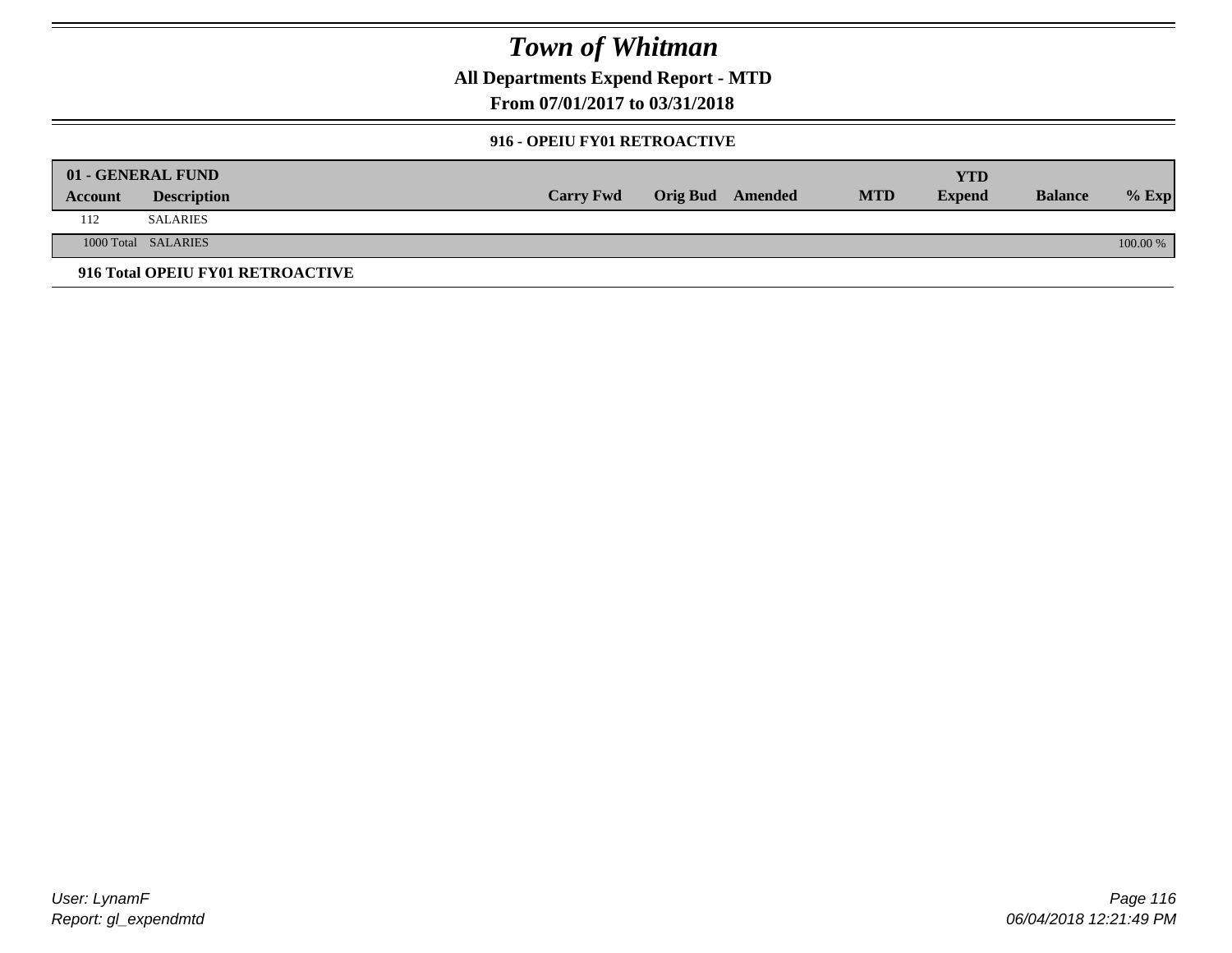**All Departments Expend Report - MTD**

**From 07/01/2017 to 03/31/2018**

#### **917 - OPEIU DEPARTMENT HEAD COVERAGE**

|         | 01 - GENERAL FUND                        |                  |                  |            | <b>YTD</b>    |                |          |
|---------|------------------------------------------|------------------|------------------|------------|---------------|----------------|----------|
| Account | <b>Description</b>                       | <b>Carry Fwd</b> | Orig Bud Amended | <b>MTD</b> | <b>Expend</b> | <b>Balance</b> | $%$ Exp  |
| 112     | SALARIES                                 |                  |                  |            |               |                |          |
|         | 1000 Total SALARIES                      |                  |                  |            |               |                | 100.00 % |
|         | 917 Total OPEIU DEPARTMENT HEAD COVERAGE |                  |                  |            |               |                |          |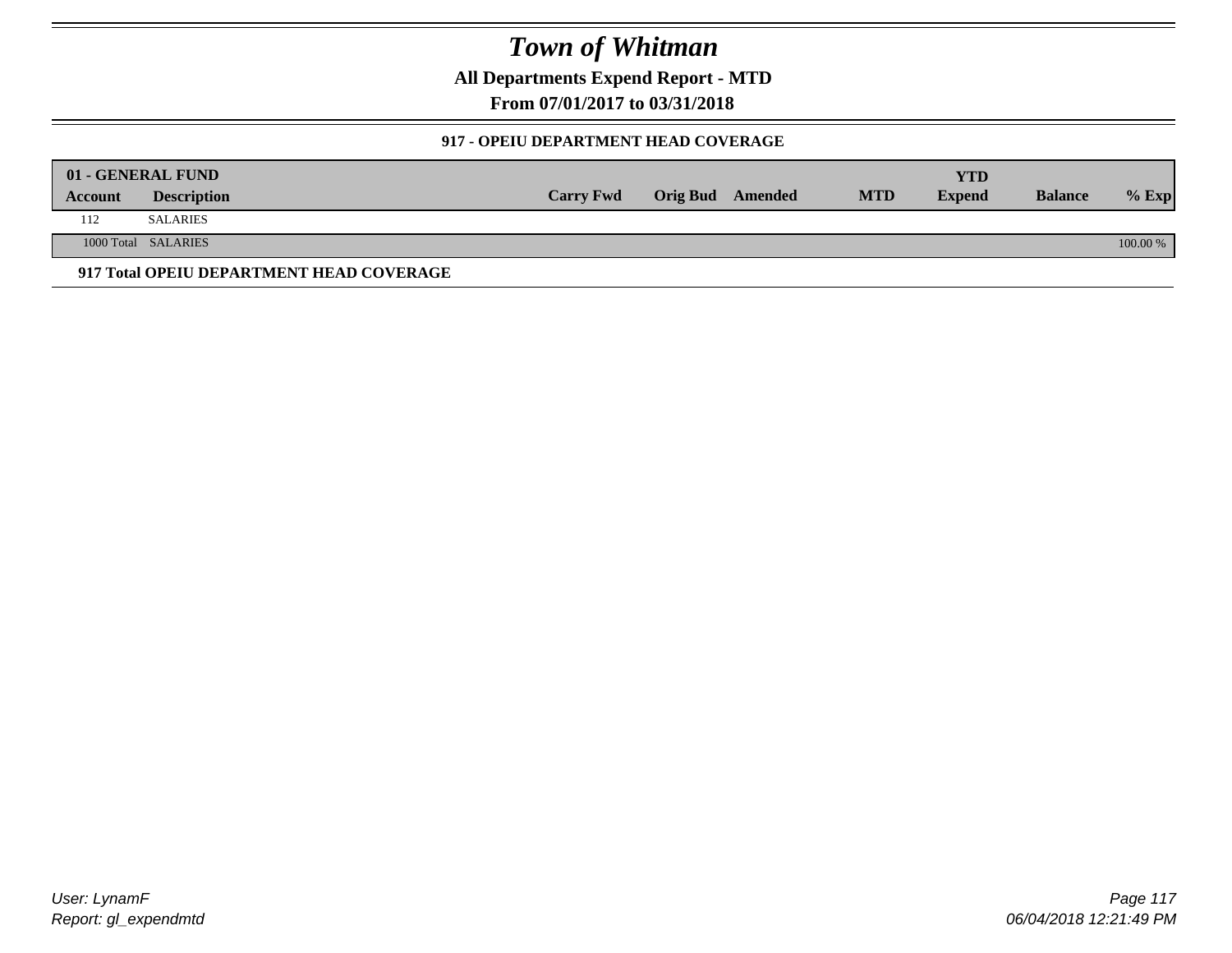**All Departments Expend Report - MTD**

**From 07/01/2017 to 03/31/2018**

#### **919 - PAYROLL TAXES - TOWN MATCH**

|         | 01 - GENERAL FUND                    |                  |            |         |            | <b>YTD</b>    |                |          |
|---------|--------------------------------------|------------------|------------|---------|------------|---------------|----------------|----------|
| Account | <b>Description</b>                   | <b>Carry Fwd</b> | Orig Bud   | Amended | <b>MTD</b> | <b>Expend</b> | <b>Balance</b> | $%$ Exp  |
| 177     | F.I.C.A.                             |                  |            |         |            |               |                |          |
| 181     | MANDATORY DEF.COMP.EXP.              |                  |            |         |            |               |                |          |
| 176     | <b>MEDICARE TAX</b>                  |                  | 127,000.00 |         | 10.110.85  | 94,346.27     | 32,653.73      |          |
|         | 2000 Total EXPENSE                   |                  | 127,000.00 |         | 10.110.85  | 94,346.27     | 32,653.73      | 74.28 %  |
| 941     | FY 2017 ENCUMBRANCES                 |                  |            |         |            |               |                |          |
|         | 2001 Total EXPENSE                   |                  |            |         |            |               |                | 100.00 % |
|         | 919 Total PAYROLL TAXES - TOWN MATCH |                  | 127,000.00 |         | 10,110.85  | 94,346.27     | 32,653.73      |          |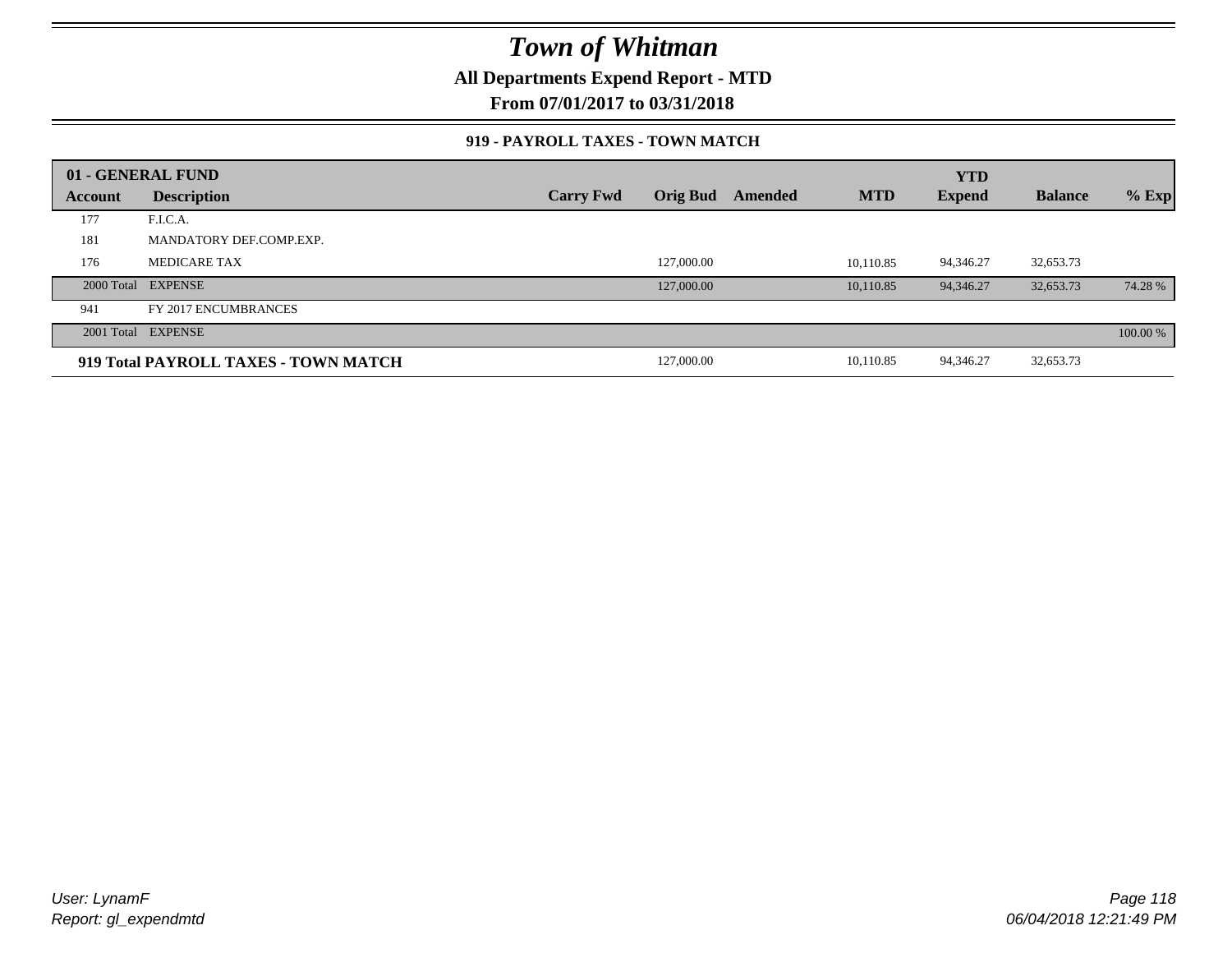### **All Departments Expend Report - MTD**

**From 07/01/2017 to 03/31/2018**

#### **945 - LIABILITY INSURANCE**

|         | 01 - GENERAL FUND                |                  |                 |         |            | <b>YTD</b>    |                |          |
|---------|----------------------------------|------------------|-----------------|---------|------------|---------------|----------------|----------|
| Account | <b>Description</b>               | <b>Carry Fwd</b> | <b>Orig Bud</b> | Amended | <b>MTD</b> | <b>Expend</b> | <b>Balance</b> | $%$ Exp  |
| 740     | <b>INSURANCE PREMIUMS</b>        |                  | 338,000.00      |         | 3,271.34   | 291,947.54    | 46,052.46      |          |
| 742     | <b>INSURANCE SEMINARS</b>        |                  |                 |         |            |               |                |          |
| 743     | <b>INSURANCE-BID ADVERTISING</b> |                  |                 |         |            |               |                |          |
|         | 2000 Total EXPENSE               |                  | 338,000.00      |         | 3,271.34   | 291,947.54    | 46,052.46      | 86.37 %  |
| 939     | <b>FY2015 ENCUMBRANCES</b>       |                  |                 |         |            |               |                |          |
| 943     | <b>FY2012 ENCUMBRANCES</b>       |                  |                 |         |            |               |                |          |
| 945     | <b>FY2013 ENCUMBRANCES</b>       |                  |                 |         |            |               |                |          |
|         | 2001 Total EXPENSE               |                  |                 |         |            |               |                | 100.00 % |
|         | 945 Total LIABILITY INSURANCE    |                  | 338,000.00      |         | 3,271.34   | 291,947.54    | 46,052.46      |          |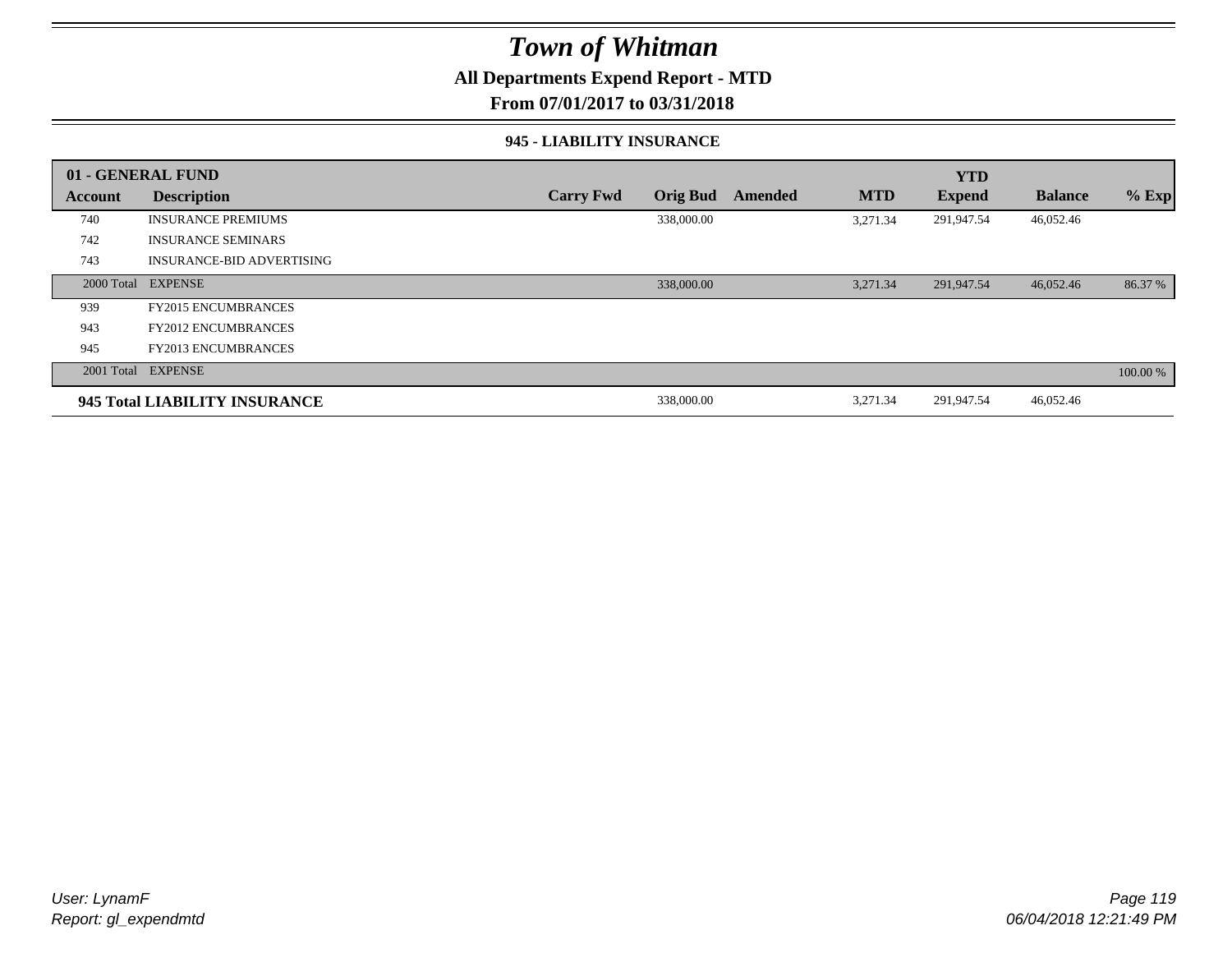**All Departments Expend Report - MTD**

### **From 07/01/2017 to 03/31/2018**

#### **996 - TRANSFERS TO TRUST FUNDS**

|         | 01 - GENERAL FUND                         |                  |                 |         |            | <b>YTD</b>    |                |            |
|---------|-------------------------------------------|------------------|-----------------|---------|------------|---------------|----------------|------------|
| Account | <b>Description</b>                        | <b>Carry Fwd</b> | <b>Orig Bud</b> | Amended | <b>MTD</b> | <b>Expend</b> | <b>Balance</b> | $%$ Exp    |
| 999     |                                           |                  |                 |         |            |               |                |            |
|         | 4001 Total A8 ATM 5/16 O.P.E.B.TRUST FUND |                  |                 |         |            |               |                | $100.00\%$ |
| 999     |                                           |                  |                 |         |            |               |                |            |
|         | 4002 Total ART.1 STM 1/17/95              |                  |                 |         |            |               |                | 100.00 %   |
|         | 996 Total TRANSFERS TO TRUST FUNDS        |                  |                 |         |            |               |                |            |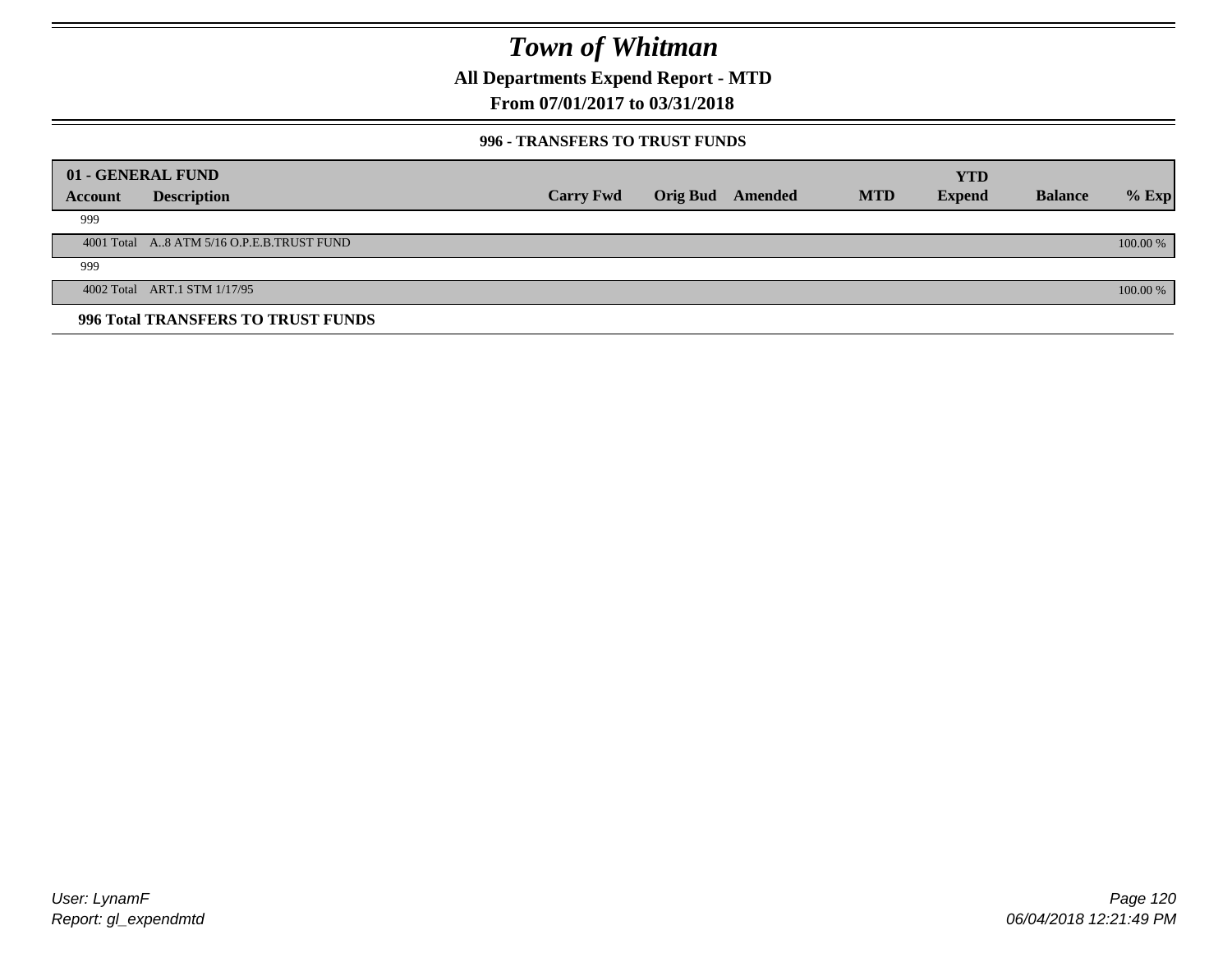**All Departments Expend Report - MTD**

### **From 07/01/2017 to 03/31/2018**

#### **997 - TRANSFERS TO AGENCY FUND**

| Account | 01 - GENERAL FUND<br><b>Description</b> | <b>Carry Fwd</b> | Orig Bud      | Amended    | <b>MTD</b>   | <b>YTD</b><br><b>Expend</b> | <b>Balance</b> | $%$ Exp  |
|---------|-----------------------------------------|------------------|---------------|------------|--------------|-----------------------------|----------------|----------|
| 999     |                                         |                  |               |            |              |                             |                |          |
|         |                                         |                  |               |            |              |                             |                |          |
|         | 4003 Total PRIOR YEAR ADJUSTMENT        |                  |               |            |              |                             |                | 100.00 % |
|         | 997 Total TRANSFERS TO AGENCY FUND      |                  |               |            |              |                             |                |          |
|         | 01 Total GENERAL FUND                   | 1,333,227.23     | 31,933,297.60 | 903,414.33 | 4,889,948.36 | 27,392,801.74               | 6,777,137.42   |          |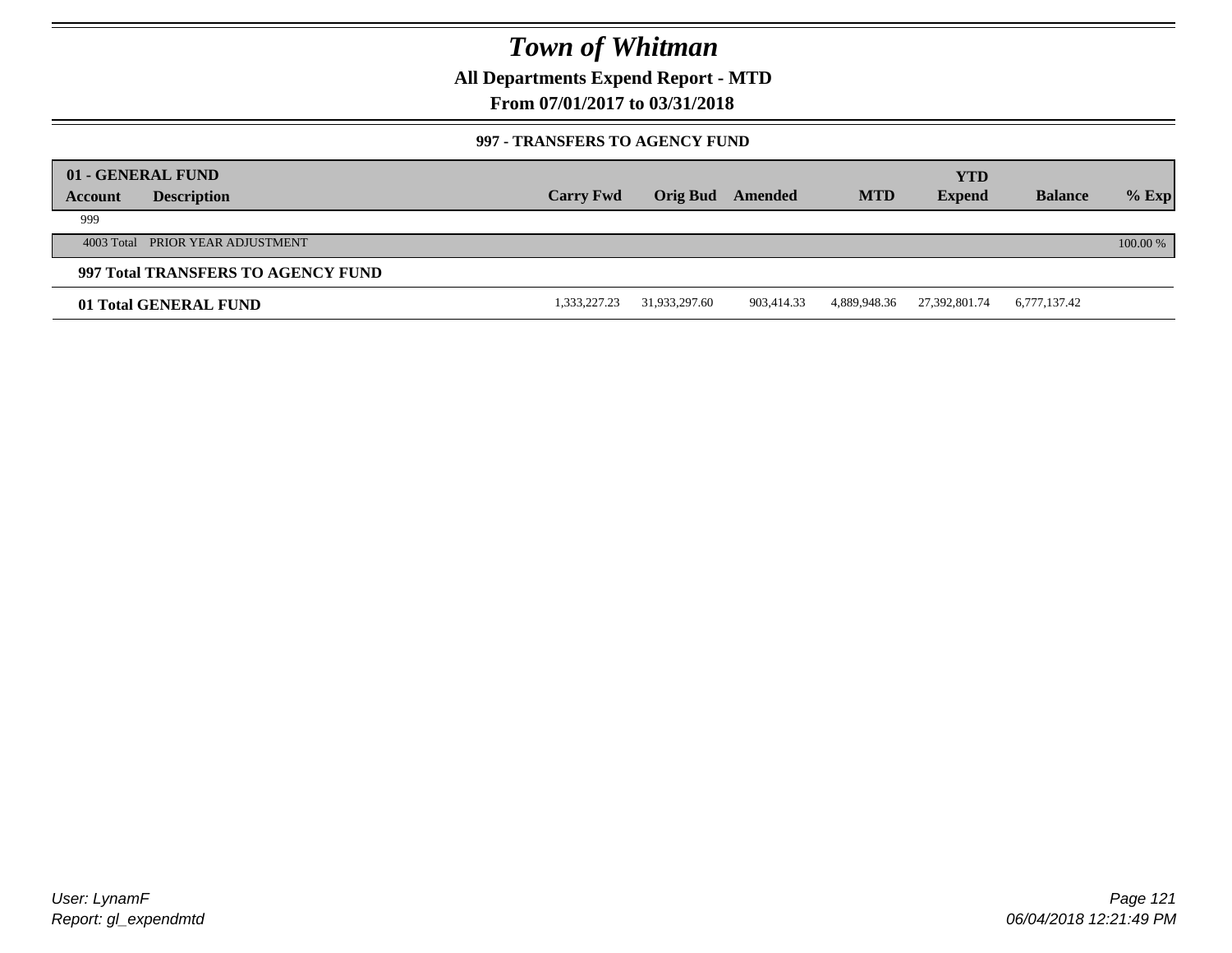**All Departments Expend Report - MTD**

**From 07/01/2017 to 03/31/2018**

#### **853 - PLANNING BOARD REVOLVING CH53G**

|         | <b>05 - SPECIAL REVENUE FUND</b>         |                  |                  |            | <b>YTD</b>    |                |             |
|---------|------------------------------------------|------------------|------------------|------------|---------------|----------------|-------------|
| Account | <b>Description</b>                       | <b>Carry Fwd</b> | Orig Bud Amended | <b>MTD</b> | <b>Expend</b> | <b>Balance</b> | $%$ Exp     |
| 359     | PL.BD.REV.WINDSOR EST.C44S53G            |                  |                  |            |               |                |             |
|         | 2004 Total EXPENSE                       |                  |                  |            |               |                | 100.00 %    |
| 360     | PL.BD.REV. DANECCA EST.C44S53G           |                  |                  |            |               |                |             |
|         | 2005 Total EXPENSE                       |                  |                  |            |               |                | 100.00 %    |
| 361     | PL.BD.REV.BUTTERNUT CH44 S53G            |                  |                  |            |               |                |             |
|         | 2007 Total EXPENSE                       |                  |                  |            |               |                | 100.00 %    |
| 362     | PL.BD.REV.OAKDALE FM.I C44S53G           |                  |                  |            |               |                |             |
|         | 2008 Total EXPENSE                       |                  |                  |            |               |                | $100.00~\%$ |
| 358     | PLANNG.BD.REV.R.R.AVE.CH44S53G           |                  |                  |            |               |                |             |
|         | 2009 Total EXPENSE                       |                  |                  |            |               |                | 100.00 %    |
| 364     | PLANNING BOARD                           |                  |                  |            |               |                |             |
|         | 2010 Total EXPENSE                       |                  |                  |            |               |                | $100.00~\%$ |
| 365     | PL.BD.RV.VICTORIA EST.CH44S53G           |                  |                  |            |               |                |             |
|         | 2011 Total EXPENSE                       |                  |                  |            |               |                | 100.00 %    |
| 369     | PL.BD.REV.MEADOWBROOK CH44S53G           |                  |                  |            |               |                |             |
|         | 2016 Total EXPENSE                       |                  |                  |            |               |                | 100.00 %    |
| 370     | PL.BD.RV.CATHERINE RD.CH44S53G           |                  |                  |            |               |                |             |
|         | 2017 Total EXPENSE                       |                  |                  |            |               |                | 100.00 %    |
| 371     | PL.BD.RV.J.YOUNG EST.CH44S53G            |                  |                  |            |               |                |             |
|         | 2018 Total EXPENSE                       |                  |                  |            |               |                | $100.00~\%$ |
| 372     | PL.BD.REV.ERIN ST.EXT.C44S53G            |                  |                  |            |               |                |             |
|         | 2019 Total EXPENSE                       |                  |                  |            |               |                | 100.00 %    |
| 373     | PL.BD.RV.HIGHLND ST.EX.C44S53G           |                  |                  |            |               |                |             |
|         | 2020 Total EXPENSE                       |                  |                  |            |               |                | 100.00 %    |
| 357     | PLANNG.BD.REV.HARV.LN.CH44S53G           |                  |                  |            |               |                |             |
|         | 2021 Total EXPENSE                       |                  |                  |            |               |                | 100.00 %    |
|         | 853 Total PLANNING BOARD REVOLVING CH53G |                  |                  |            |               |                |             |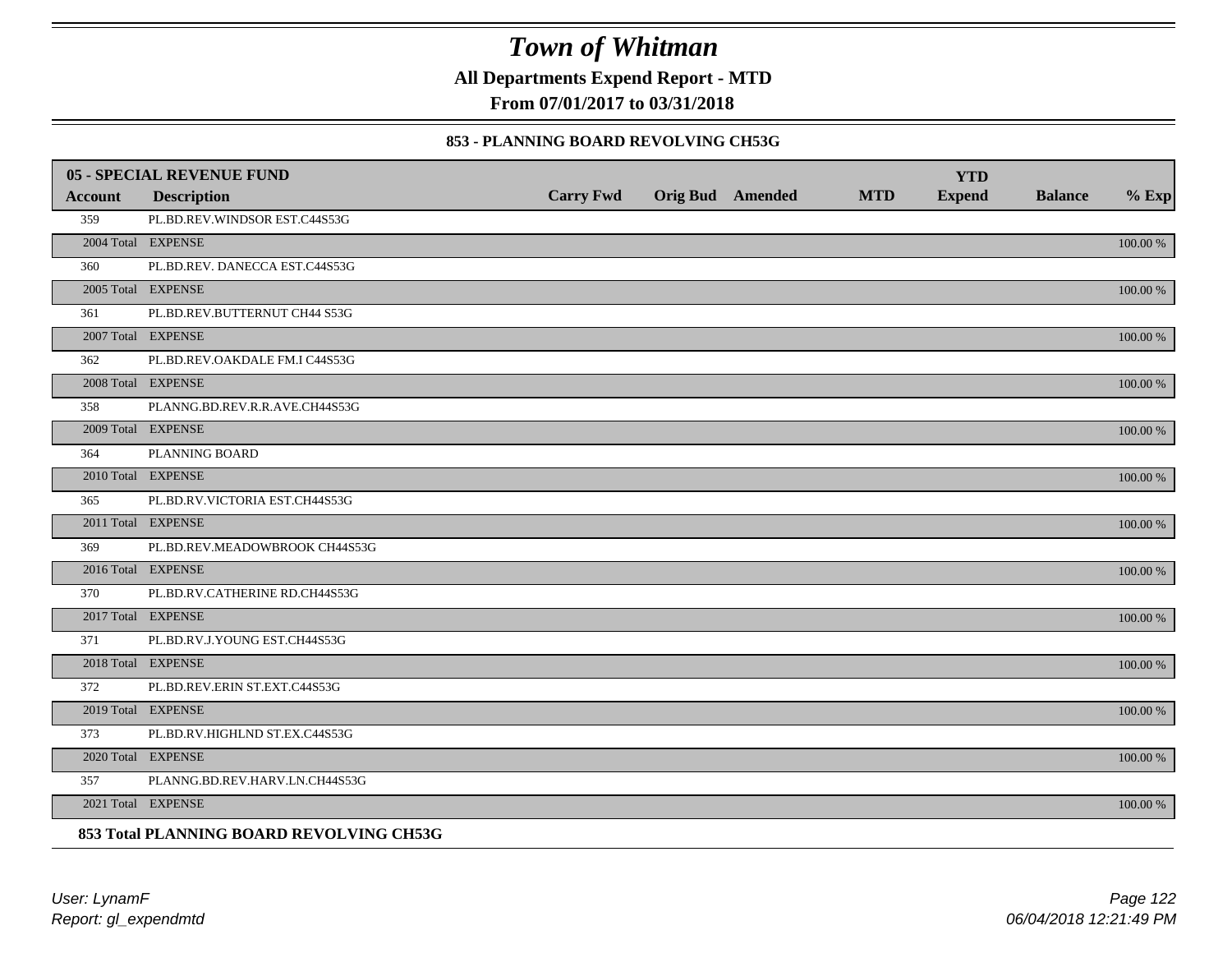### *Town of Whitman* **All Departments Expend Report - MTD**

**From 07/01/2017 to 03/31/2018**

### **855 - REVOLVING ACCOUNTS CH53E 1/2**

|            | 05 - SPECIAL REVENUE FUND              |                  |                            |            | <b>YTD</b>    |                |          |
|------------|----------------------------------------|------------------|----------------------------|------------|---------------|----------------|----------|
| Account    | <b>Description</b>                     | <b>Carry Fwd</b> | <b>Orig Bud</b><br>Amended | <b>MTD</b> | <b>Expend</b> | <b>Balance</b> | $%$ Exp  |
| 355        | C.O.A.PROGRAM REV. CH 53E 1/2          | 10,000.00        | 5,992.00                   | 202.64     | 4,076.25      | 11,915.75      |          |
| 2000 Total | <b>EXPENSE</b>                         | 10,000.00        | 5,992.00                   | 202.64     | 4,076.25      | 11,915.75      | 25.48 %  |
| 356        | LIB.FINES & FEES REV.CH53E1/2          | 2,829.65         | 9,622.78                   | 2,780.59   | 2,814.40      | 9,638.03       |          |
| 2001 Total | <b>EXPENSE</b>                         | 2,829.65         | 9,622.78                   | 2,780.59   | 2,814.40      | 9,638.03       | 22.60 %  |
| 363        | <b>CROSS CONN.TESTING EXPENSE</b>      |                  |                            |            |               |                |          |
| 2002 Total | <b>EXPENSE</b>                         |                  |                            |            |               |                | 100.00 % |
| 350        | SEMLAC REV.CH44S53E1/2 (POLICE)        |                  | 5,460.00                   |            | 3,852.21      | 1,607.79       |          |
| 374        | PLANNING BOARD REV.C44 S53E1/2         | 60,927.68        | 8,781.00                   | 2,663.56   | 8,354.81      | 61,353.87      |          |
| 377        | PASSPORT PHOTO REV.CH44S53E1/2         | 3,000.00         | 1,540.00                   |            | 428.99        | 4,111.01       |          |
| 378        | FIRE ALARM REV.CH44S53E1/2             | 150.00           |                            |            |               | 150.00         |          |
| 379        | <b>MARIHUANA FINES CH44S53E1/2</b>     | 100.00           |                            |            |               | 100.00         |          |
| 2003 Total | <b>EXPENSE</b>                         | 64,177.68        | 15,781.00                  | 2,663.56   | 12,636.01     | 67,322.67      | 15.80 %  |
|            | 855 Total REVOLVING ACCOUNTS CH53E 1/2 | 77,007.33        | 31,395.78                  | 5,646.79   | 19,526.66     | 88,876.45      |          |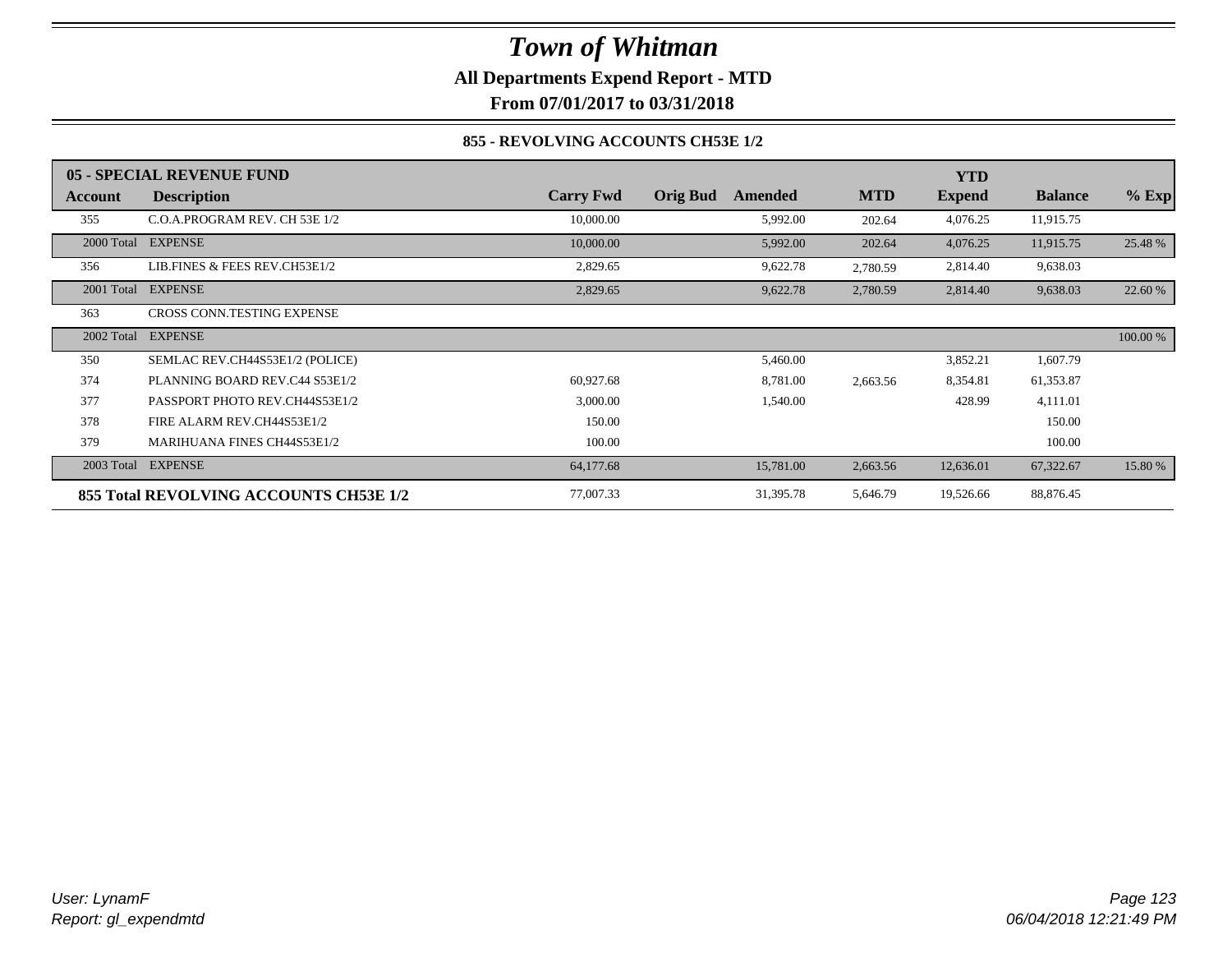**All Departments Expend Report - MTD**

**From 07/01/2017 to 03/31/2018**

### **857 - REVOLVING ACCOUNTS - MISC.**

|         | 05 - SPECIAL REVENUE FUND            |                  |                            |            | YTD           |                |          |
|---------|--------------------------------------|------------------|----------------------------|------------|---------------|----------------|----------|
| Account | <b>Description</b>                   | <b>Carry Fwd</b> | <b>Orig Bud</b><br>Amended | <b>MTD</b> | <b>Expend</b> | <b>Balance</b> | $%$ Exp  |
| 376     | WETLANDS PROT.FND.CH43S218A.97       | 38,664.79        | 1,750.00                   |            |               | 40.414.79      |          |
|         | 2023 Total EXPENSE                   | 38,664.79        | 1.750.00                   |            |               | 40,414.79      | $0.00\%$ |
|         | 857 Total REVOLVING ACCOUNTS - MISC. | 38,664.79        | 1,750.00                   |            |               | 40,414.79      |          |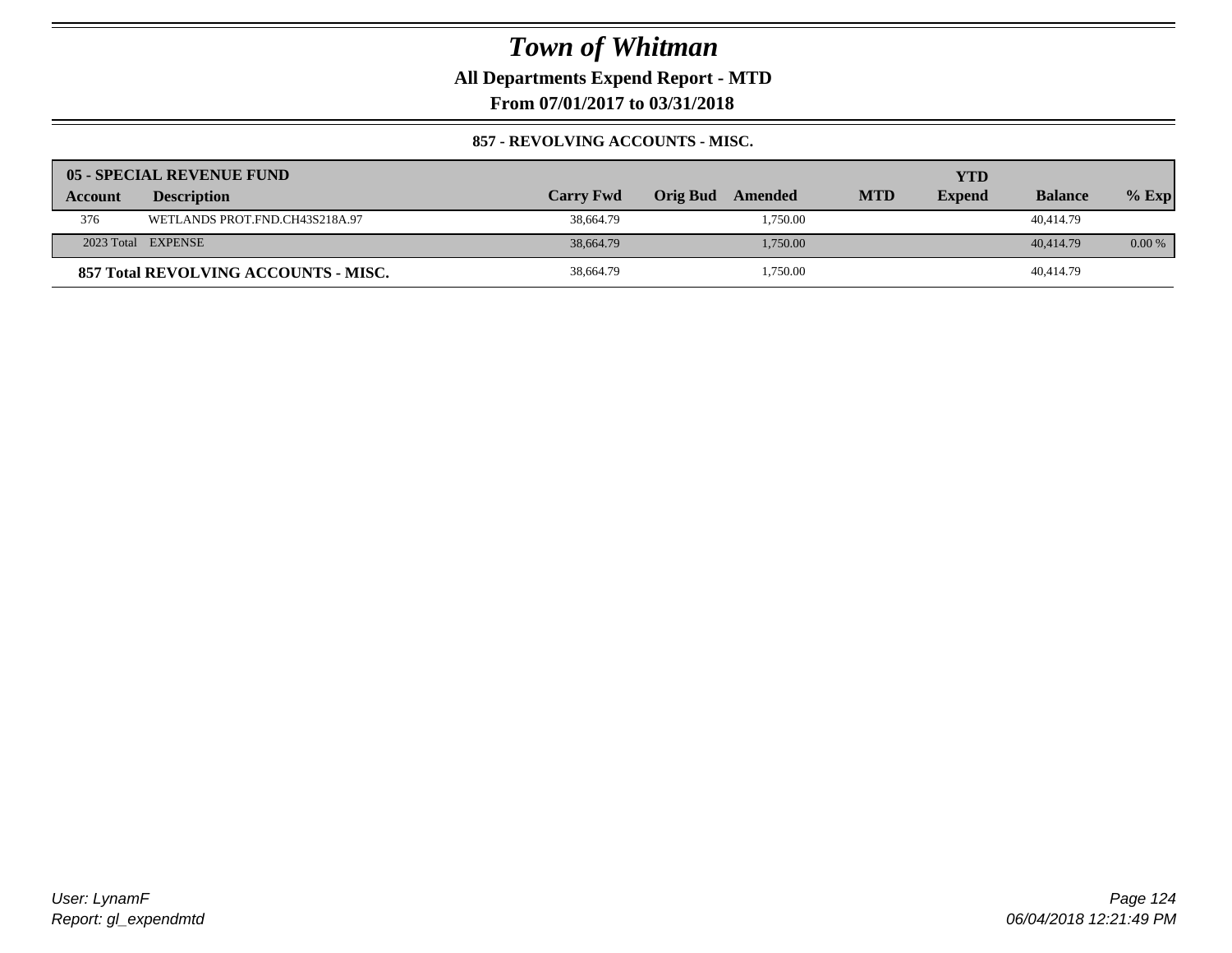**All Departments Expend Report - MTD**

**From 07/01/2017 to 03/31/2018**

#### **858 - APPEALS BD.REVOLVING S53G**

|         | 05 - SPECIAL REVENUE FUND           |                  |                  |            | YTD           |                |            |
|---------|-------------------------------------|------------------|------------------|------------|---------------|----------------|------------|
| Account | <b>Description</b>                  | <b>Carry Fwd</b> | Orig Bud Amended | <b>MTD</b> | <b>Expend</b> | <b>Balance</b> | $\%$ Exp   |
| 367     | APPEALS BD.-TWOCAN PROP. S53G       |                  |                  |            |               |                |            |
|         | 2014 Total EXPENSE                  |                  |                  |            |               |                | $100.00\%$ |
|         | 858 Total APPEALS BD.REVOLVING S53G |                  |                  |            |               |                |            |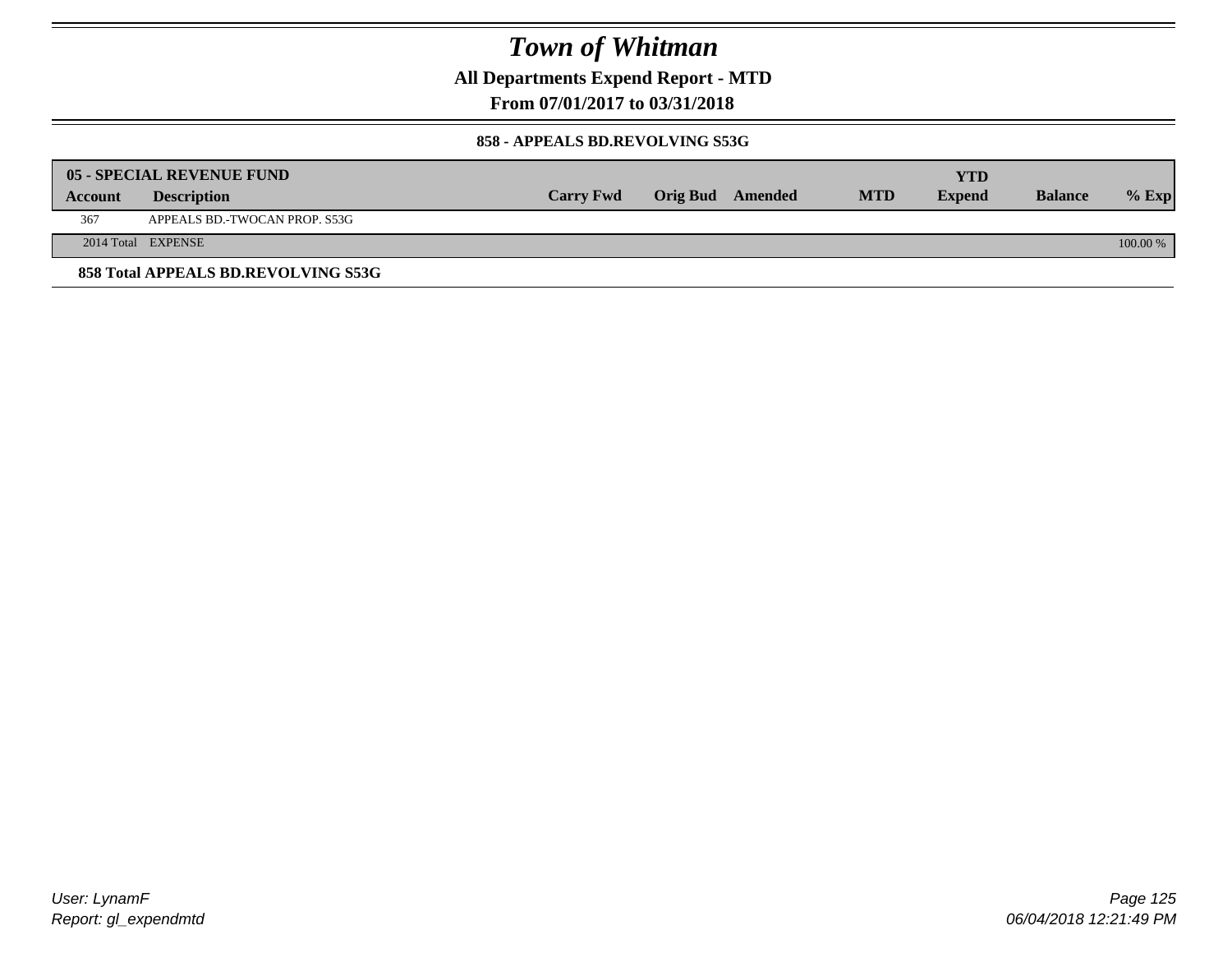**All Departments Expend Report - MTD**

### **From 07/01/2017 to 03/31/2018**

#### **862 - RECREATION REVOLVING**

|                | <b>05 - SPECIAL REVENUE FUND</b>   |                  |                  |            | <b>YTD</b>    |                |             |
|----------------|------------------------------------|------------------|------------------|------------|---------------|----------------|-------------|
| <b>Account</b> | <b>Description</b>                 | <b>Carry Fwd</b> | Orig Bud Amended | <b>MTD</b> | <b>Expend</b> | <b>Balance</b> | $%$ Exp     |
| 010            | <b>BASKETBALL</b>                  |                  |                  |            |               |                |             |
|                | 2000 Total EXPENSE                 |                  |                  |            |               |                | $100.00~\%$ |
| 011            | <b>FIELD TRIP</b>                  |                  |                  |            |               |                |             |
|                | 2001 Total EXPENSE                 |                  |                  |            |               |                | 100.00 %    |
| 012            | GOLF                               |                  |                  |            |               |                |             |
|                | 2002 Total EXPENSE                 |                  |                  |            |               |                | 100.00 %    |
| 013            | <b>RECREATION</b>                  | 22,861.71        | 13,687.78        | 1,647.49   | 35,134.88     | 1,414.61       |             |
|                | 2003 Total EXPENSE                 | 22,861.71        | 13,687.78        | 1,647.49   | 35,134.88     | 1,414.61       | 96.12%      |
| 014            | PRESCHOOL                          |                  |                  |            |               |                |             |
|                | 2004 Total EXPENSE                 |                  |                  |            |               |                | 100.00 %    |
| 015            | <b>TENNIS</b>                      |                  |                  |            |               |                |             |
|                | 2005 Total EXPENSE                 |                  |                  |            |               |                | 100.00 %    |
| 016            | TAI CHI                            |                  |                  |            |               |                |             |
|                | 2006 Total EXPENSE                 |                  |                  |            |               |                | 100.00 %    |
| 017            | <b>WOMENS GYM</b>                  |                  |                  |            |               |                |             |
|                | 2007 Total EXPENSE                 |                  |                  |            |               |                | $100.00~\%$ |
| 018            | <b>FIELD MAINT</b>                 | 1,932.84         | 7,580.00         | 513.83     | 4,209.45      | 5,303.39       |             |
|                | 2008 Total EXPENSE                 | 1,932.84         | 7,580.00         | 513.83     | 4,209.45      | 5,303.39       | 44.25 %     |
| 019            | <b>ARTS &amp; CRAFTS REVOLVING</b> |                  |                  |            |               |                |             |
|                | 2009 Total EXPENSE                 |                  |                  |            |               |                | $100.00~\%$ |
| 020            | FIELD LIGHTING                     | 1.65             |                  |            |               | 1.65           |             |
|                | 2010 Total EXPENSE                 | 1.65             |                  |            |               | 1.65           | $0.00\,\%$  |
| 009            | PLAYGROUND                         |                  |                  |            |               |                |             |
|                | 2013 Total EXPENSE                 |                  |                  |            |               |                | $100.00~\%$ |
| 033            | DANCE PROGRAMS                     |                  |                  |            |               |                |             |
|                | 2014 Total EXPENSE                 |                  |                  |            |               |                | 100.00 %    |
| 056            | GUARANTEE DEP.REFND.-J. KELLEHER   |                  |                  |            |               |                |             |
|                | 2015 Total EXPENSE                 |                  |                  |            |               |                | 100.00 %    |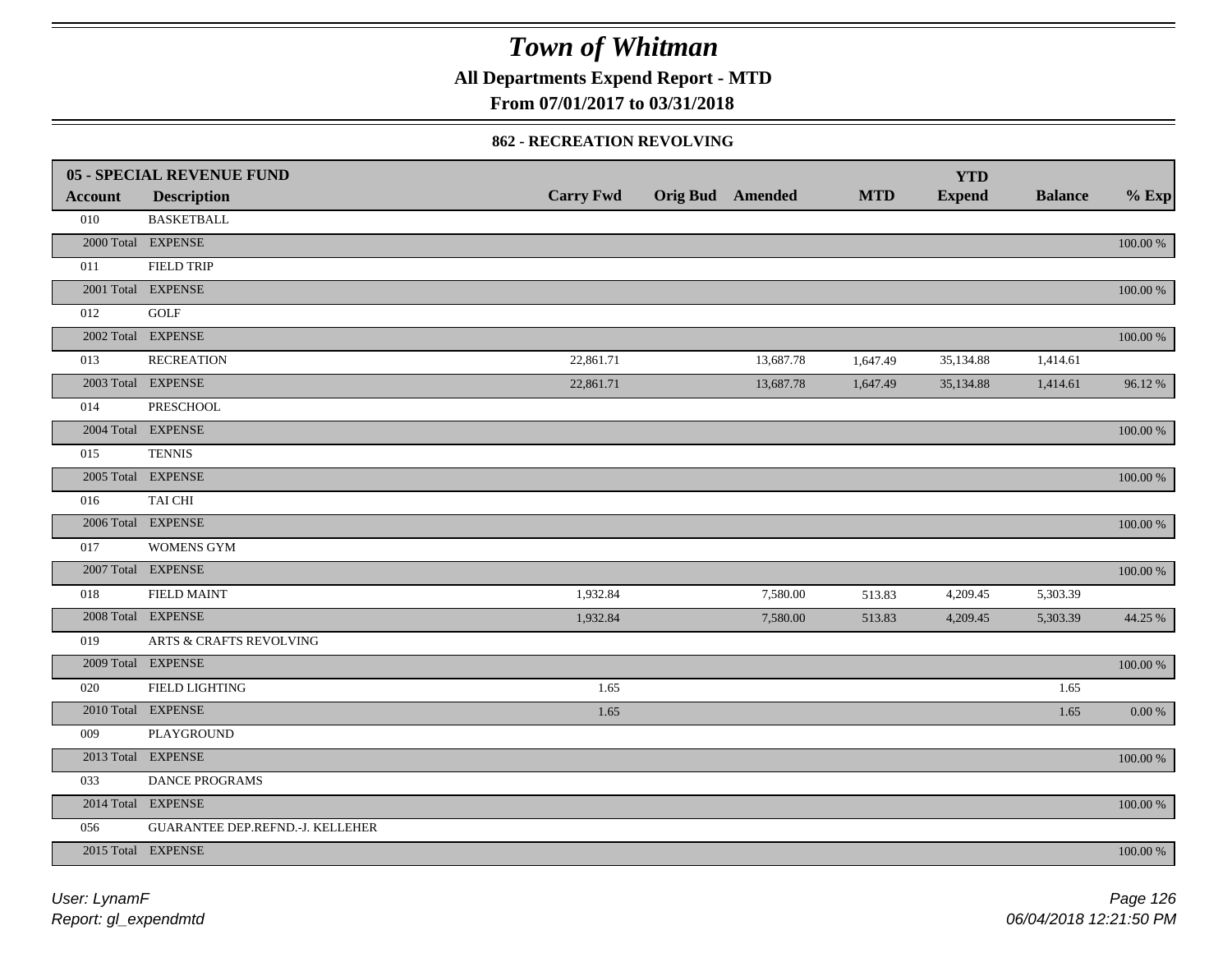**All Departments Expend Report - MTD**

### **From 07/01/2017 to 03/31/2018**

#### **862 - RECREATION REVOLVING**

|         | 05 - SPECIAL REVENUE FUND             |                  |                         |             |            | <b>YTD</b>    |                |          |
|---------|---------------------------------------|------------------|-------------------------|-------------|------------|---------------|----------------|----------|
| Account | <b>Description</b>                    | <b>Carry Fwd</b> | <b>Orig Bud</b> Amended |             | <b>MTD</b> | <b>Expend</b> | <b>Balance</b> | $%$ Exp  |
| 216     | RECREATION-SUMMER PROGRAMS            |                  |                         |             |            |               |                |          |
|         | 2024 Total EXPENSE                    |                  |                         |             |            |               |                | 100.00 % |
| 217     | <b>RECREATION-WINTER PROGRAMS</b>     |                  |                         |             |            |               |                |          |
|         | 2025 Total EXPENSE                    |                  |                         |             |            |               |                | 100.00 % |
|         | <b>862 Total RECREATION REVOLVING</b> | 24,796.20        |                         | 21, 267, 78 | 2,161.32   | 39,344.33     | 6,719.65       |          |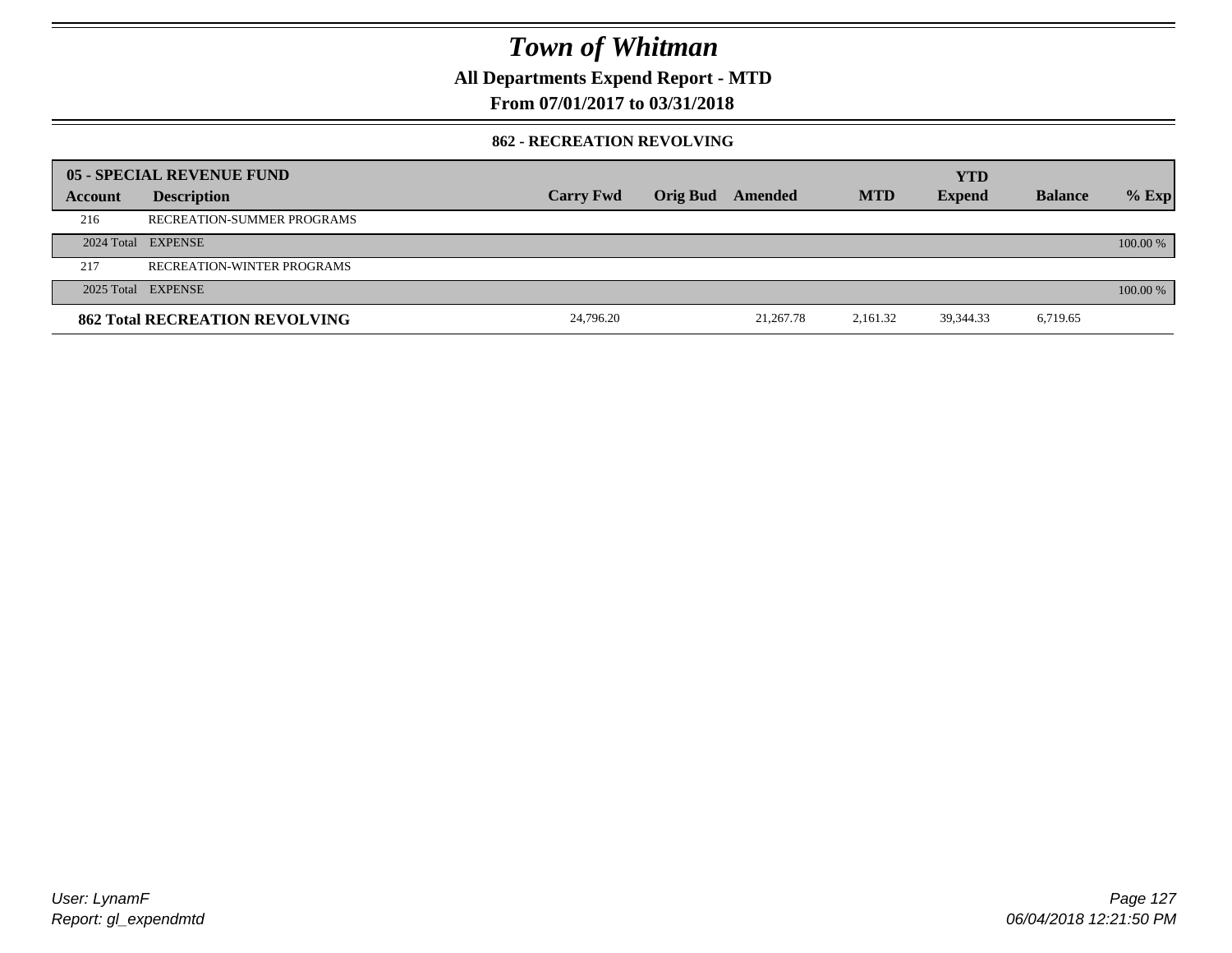### **All Departments Expend Report - MTD**

**From 07/01/2017 to 03/31/2018**

#### **875 - MISCELLANEOUS**

|                | 05 - SPECIAL REVENUE FUND        |                  |                            | <b>YTD</b>                  |                |          |
|----------------|----------------------------------|------------------|----------------------------|-----------------------------|----------------|----------|
| <b>Account</b> | <b>Description</b>               | <b>Carry Fwd</b> | <b>Orig Bud</b><br>Amended | <b>MTD</b><br><b>Expend</b> | <b>Balance</b> | $%$ Exp  |
| 022            | POLICE DEPT.RESTITUTION          | 326.30           | 100.00                     |                             | 426.30         |          |
| 023            | FIRE DEPT. RESTITUTION           |                  |                            |                             |                |          |
| 025            | <b>DPW - RESTITUTION</b>         | 41.51            |                            | 12.09                       | 29.42          |          |
| 047            | <b>LIBRARY RESTITUTION</b>       | 589.67           | 1,046.84                   |                             | 1,636.51       |          |
|                | 2000 Total EXPENSE               | 957.48           | 1,146.84                   | 12.09                       | 2,092.23       | 0.57%    |
| 041            | <b>AMBULANCE REFUNDS</b>         |                  |                            | 1,179.46                    | $-1,179.46$    |          |
| 2001 Total     | <b>EXPENSE</b>                   |                  |                            | 1,179.46                    | $-1,179.46$    | 100.00 % |
| 045            | PARKING TICKET REFUNDS           |                  |                            |                             |                |          |
|                | 2002 Total EXPENSE               |                  |                            |                             |                | 100.00 % |
| 049            | <b>INSURANCE PROCEEDS</b>        |                  |                            | 33,338.27                   | $-33,338.27$   |          |
| 2003 Total     | <b>EXPENSE</b>                   |                  |                            | 33,338.27                   | $-33,338.27$   | 100.00 % |
| 259            | LIBRARY AWARD-HEALTH ACCESS 2009 | 28.88            |                            |                             | 28.88          |          |
|                | 2004 Total EXPENSE               | 28.88            |                            |                             | 28.88          | 0.00 %   |
| 262            | FRIENDS OF WHITMAN PARK GRANT    | 244.99           |                            |                             | 244.99         |          |
| 265            | NESTLE MATCH.GR.-WHITMAN PARK    | 4,550.55         |                            | 3,130.00                    | 1,420.55       |          |
| 2005 Total     | <b>EXPENSE</b>                   | 4,795.54         |                            | 3,130.00                    | 1,665.54       | 65.26 %  |
| 264            | MAYFL.MUN.HLTH.-WELLNESS GRANT   | 5.72             | 50.00                      |                             | 55.72          |          |
|                | 2006 Total EXPENSE               | 5.72             | 50.00                      |                             | 55.72          | 0.00 %   |
| 266            | FIRE DEPT-ARSON REWARD PROGRAM   |                  |                            |                             |                |          |
|                | 2007 Total EXPENSE               |                  |                            |                             |                | 100.00 % |
|                | <b>875 Total MISCELLANEOUS</b>   | 5,787.62         | 1,196.84                   | 37,659.82                   | $-30,675.36$   |          |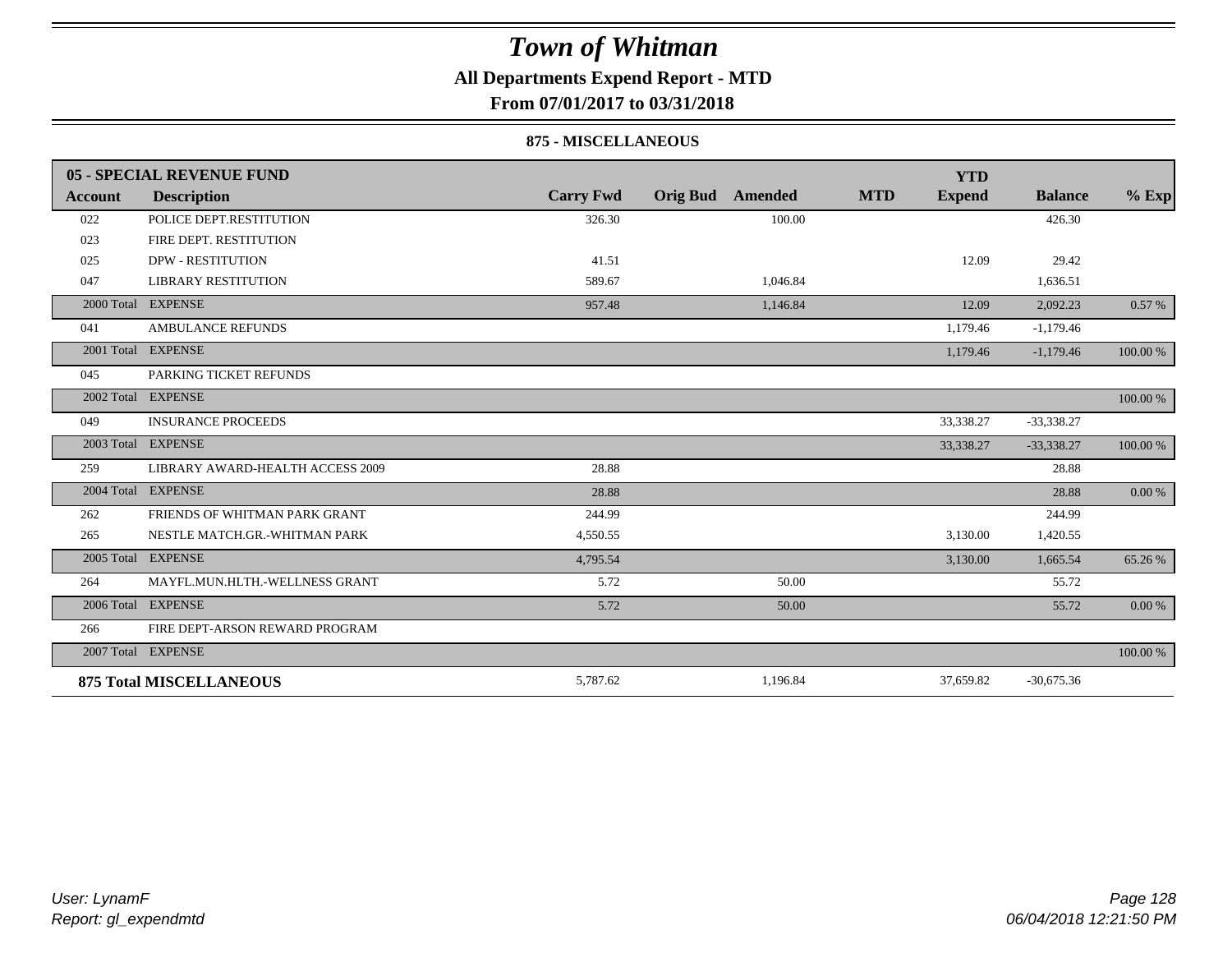**All Departments Expend Report - MTD**

**From 07/01/2017 to 03/31/2018**

#### **878 - OTHER FINANCING USES**

|         | 05 - SPECIAL REVENUE FUND      |                  |                         |            | YTD           |                |          |
|---------|--------------------------------|------------------|-------------------------|------------|---------------|----------------|----------|
| Account | <b>Description</b>             | <b>Carry Fwd</b> | <b>Orig Bud</b> Amended | <b>MTD</b> | <b>Expend</b> | <b>Balance</b> | $%$ Exp  |
| 400     | <b>GENERAL FUND</b>            |                  | 1,494,638.37            | 256,725.62 | 1,494,638.37  |                |          |
|         | 2100 Total INTERFUND TRANSFERS |                  | 1.494.638.37            | 256,725.62 | 1.494.638.37  |                | 100.00 % |
|         | 878 Total OTHER FINANCING USES |                  | 1,494,638.37            | 256,725.62 | 1,494,638.37  |                |          |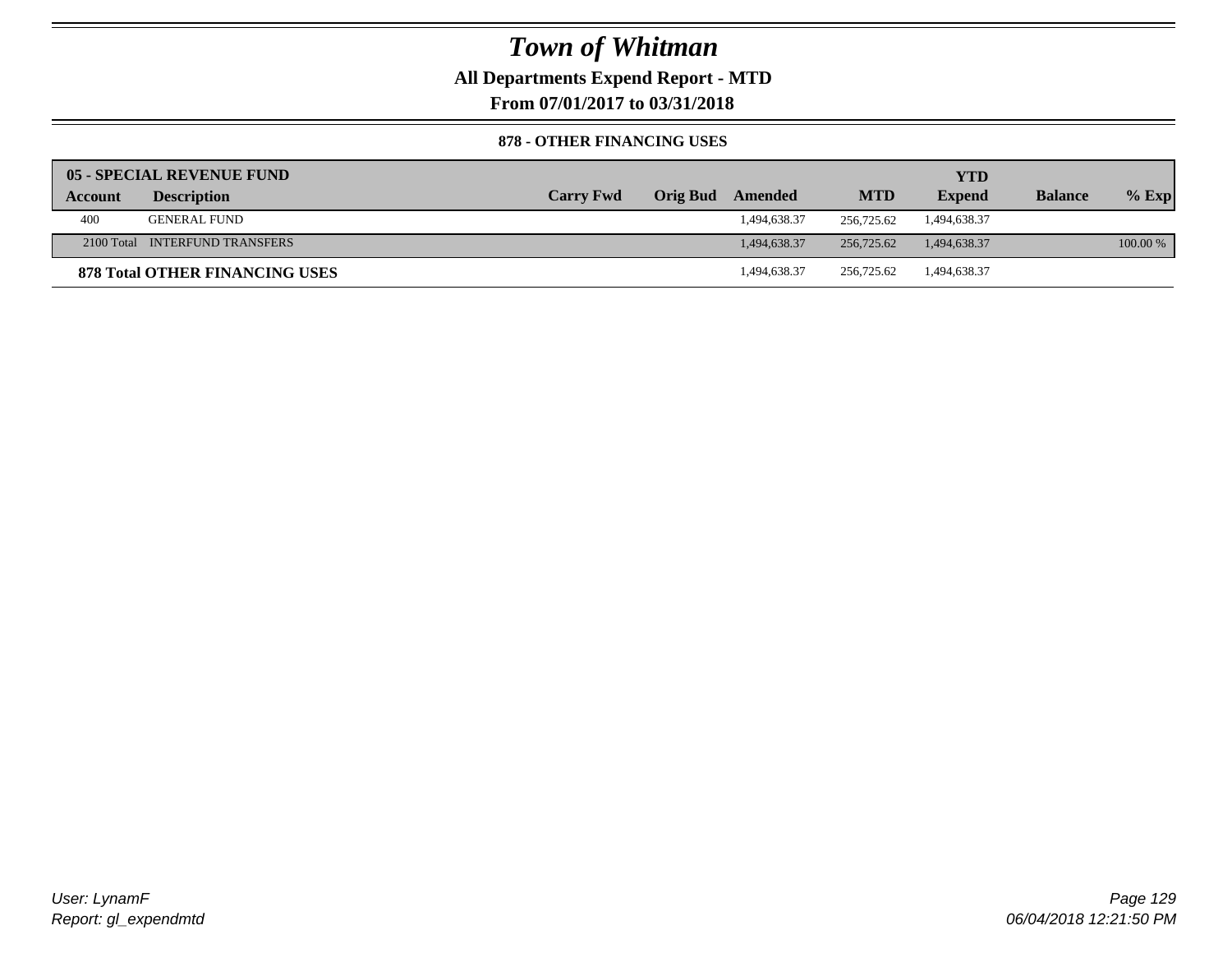**All Departments Expend Report - MTD**

**From 07/01/2017 to 03/31/2018**

#### **880 - FEDERAL GRANTS-TOWN**

|                | 05 - SPECIAL REVENUE FUND              |                  |                         |          |            | <b>YTD</b>    |                |             |
|----------------|----------------------------------------|------------------|-------------------------|----------|------------|---------------|----------------|-------------|
| <b>Account</b> | <b>Description</b>                     | <b>Carry Fwd</b> | <b>Orig Bud</b> Amended |          | <b>MTD</b> | <b>Expend</b> | <b>Balance</b> | $%$ Exp     |
| 218            | FED.GRANT-POL. CLICKIT OR TICK         | 12.60            |                         |          |            |               | 12.60          |             |
| 026            | FED.GRANT-COPS MORE                    |                  |                         |          |            |               |                |             |
| 057            | FED.GRANT-COPS IN SCHOOL               |                  |                         |          |            |               |                |             |
| 084            | FED.GRANT-COPS FAST                    |                  |                         |          |            |               |                |             |
| 086            | FED.EQUIT.SHARING FNDS-DEPT.OF JUSTICE | 0.14             |                         |          |            |               | 0.14           |             |
|                | 2002 Total EXPENSE                     | 12.74            |                         |          |            |               | 12.74          | 0.00 %      |
| 075            | LSTA HEALTH INFORMATION GRANT          |                  |                         |          |            |               |                |             |
| 207            | FED.GRANT THRU ST.- HIGHWAY SAFETY     |                  |                         |          |            |               |                |             |
|                | 2005 Total EXPENSE                     |                  |                         |          |            |               |                | 100.00 %    |
| 099            | FED.GRANT TITLE IIIE OCPC              |                  |                         |          |            |               |                |             |
|                | 2006 Total EXPENSE                     |                  |                         |          |            |               |                | 100.00 %    |
| 600            | FED.GR.-THRU STATE-CERT FY09           |                  |                         |          |            |               |                |             |
| 601            | FY05 EMA-CITIZEN CORP/CERT GRA         |                  |                         |          |            |               |                |             |
| 607            | FED.GR-THRU ST.FFY13EMA-CIT.CORP/CERT  |                  |                         |          |            |               |                |             |
| 610            | FED.GRNT.-THRU ST.FY14 CIT.CORP.PROG.  |                  |                         |          |            |               |                |             |
|                | 2007 Total EXPENSE                     |                  |                         |          |            |               |                | $100.00~\%$ |
| 602            | LIB.EQUAL ACCESS GRANT                 |                  |                         |          |            |               |                |             |
| 606            | FY11LIBRARIES FOR JOB SEEKERS GR.      | 27.71            |                         |          |            |               | 27.71          |             |
| 615            | <b>FAIR GR.-MA HUMANITIES</b>          | 17.02            |                         |          |            |               | 17.02          |             |
| 616            | LIBRARY-FULL STEAM AHEAD GRANT         |                  |                         |          |            |               |                |             |
|                | 2008 Total EXPENSE                     | 44.73            |                         |          |            |               | 44.73          | $0.00\ \%$  |
| 603            | FED.GRANT LOCAL PREP.GR.FY05           |                  |                         |          |            |               |                |             |
| 609            | FED.GRANT LOCAL PREP.GRNT.FY06         |                  |                         |          |            |               |                |             |
|                | 2009 Total EXPENSE                     |                  |                         |          |            |               |                | 100.00 %    |
| 604            | FED.GR.-FY04ASST.TO FIREFIGHTE         |                  |                         |          |            |               |                |             |
|                | 2010 Total EXPENSE                     |                  |                         |          |            |               |                | 100.00 %    |
| 608            | FED.GRANT-(SRAC)HOMELAND SECUR         |                  |                         |          |            |               |                |             |
| 612            | FED.GRNT-THRU STATE FY11 EMPG          |                  |                         |          |            |               |                |             |
| 613            | FED.GRNT-THRU STATE FY10 EMPG          |                  |                         |          |            |               |                |             |
| 614            | FED.GRNT-THRU STATE EMPG               | $-3,220.00$      |                         | 3,220.00 |            |               |                |             |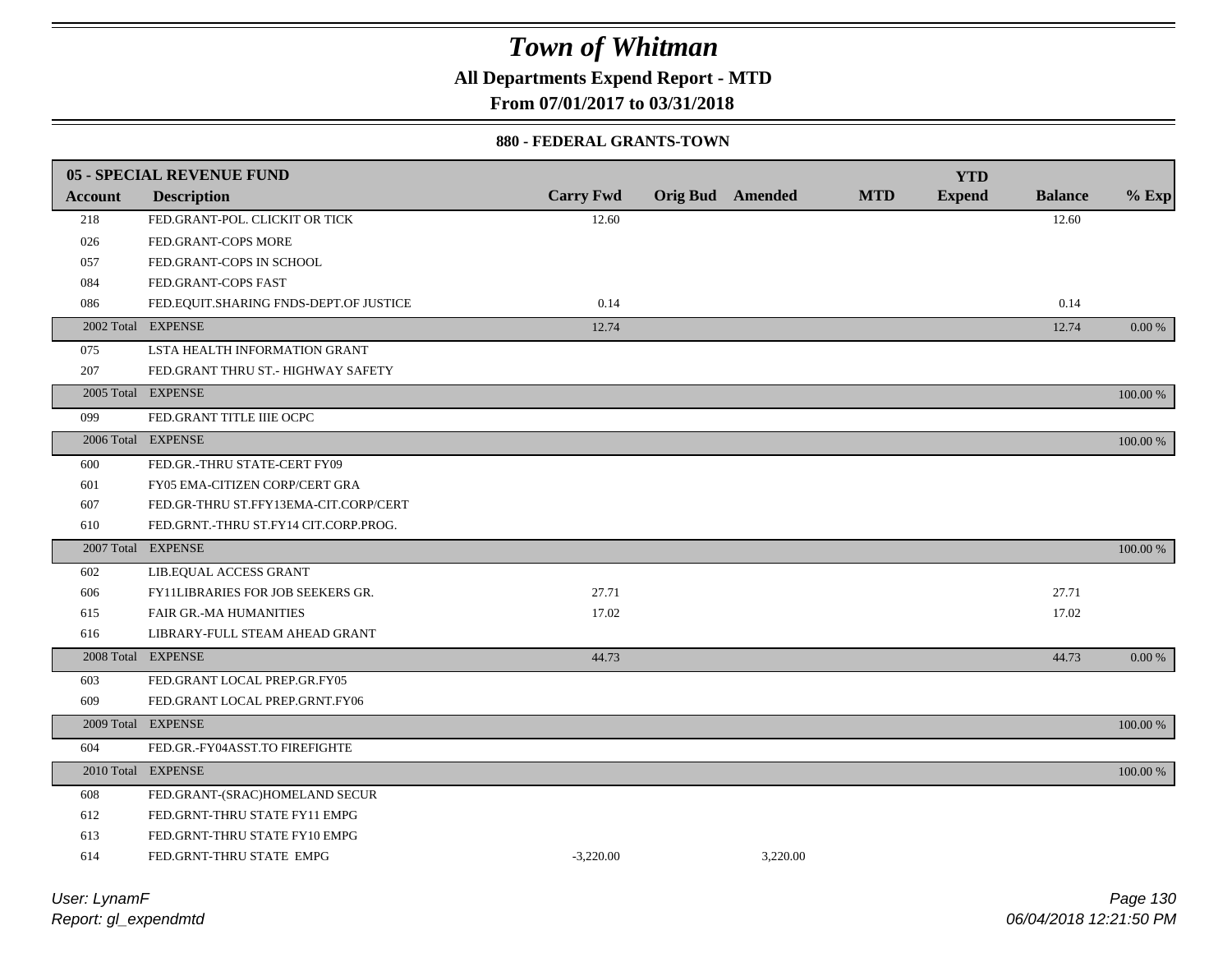**All Departments Expend Report - MTD**

**From 07/01/2017 to 03/31/2018**

#### **880 - FEDERAL GRANTS-TOWN**

| 05 - SPECIAL REVENUE FUND            |                  |                     |            | YTD           |                |            |
|--------------------------------------|------------------|---------------------|------------|---------------|----------------|------------|
| <b>Description</b><br><b>Account</b> | <b>Carry Fwd</b> | Orig Bud<br>Amended | <b>MTD</b> | <b>Expend</b> | <b>Balance</b> | $%$ Exp    |
| 2011 Total EXPENSE                   | $-3.220.00$      | 3.220.00            |            |               |                | $100.00\%$ |
| <b>880 Total FEDERAL GRANTS-TOWN</b> | $-3,162.53$      | 3,220.00            |            |               | 57.47          |            |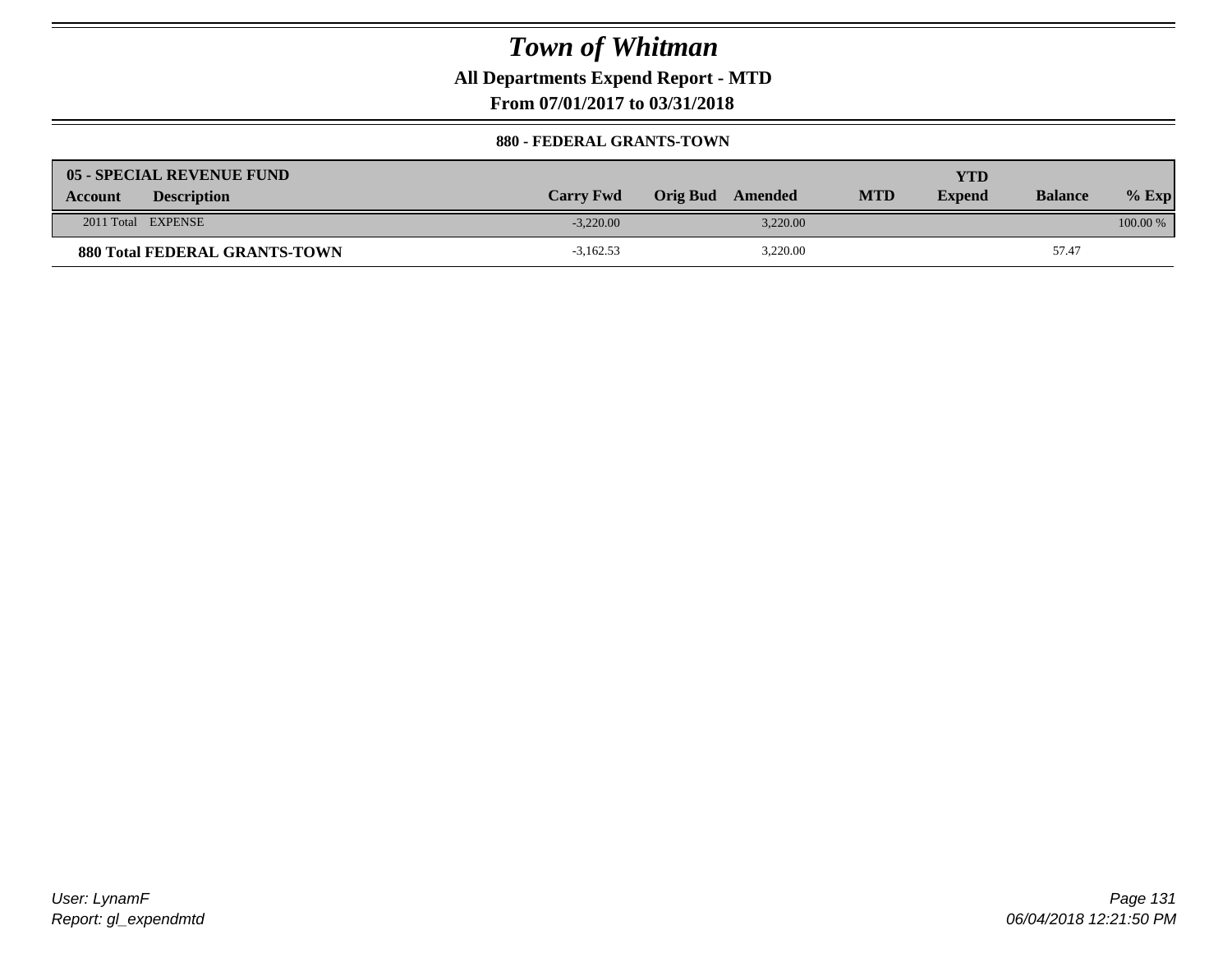**All Departments Expend Report - MTD**

**From 07/01/2017 to 03/31/2018**

#### **881 - FEDERAL REVENUE DIRECT**

|         | <b>05 - SPECIAL REVENUE FUND</b>       |                  |                  |            | <b>YTD</b>    |                |          |
|---------|----------------------------------------|------------------|------------------|------------|---------------|----------------|----------|
| Account | <b>Description</b>                     | <b>Carry Fwd</b> | Orig Bud Amended | <b>MTD</b> | <b>Expend</b> | <b>Balance</b> | $%$ Exp  |
| 086     | FED.EQUIT.SHARING FNDS-DEPT.OF JUSTICE |                  |                  |            |               |                |          |
|         | 2002 Total EXPENSE                     |                  |                  |            |               |                | 100.00 % |
|         | 881 Total FEDERAL REVENUE DIRECT       |                  |                  |            |               |                |          |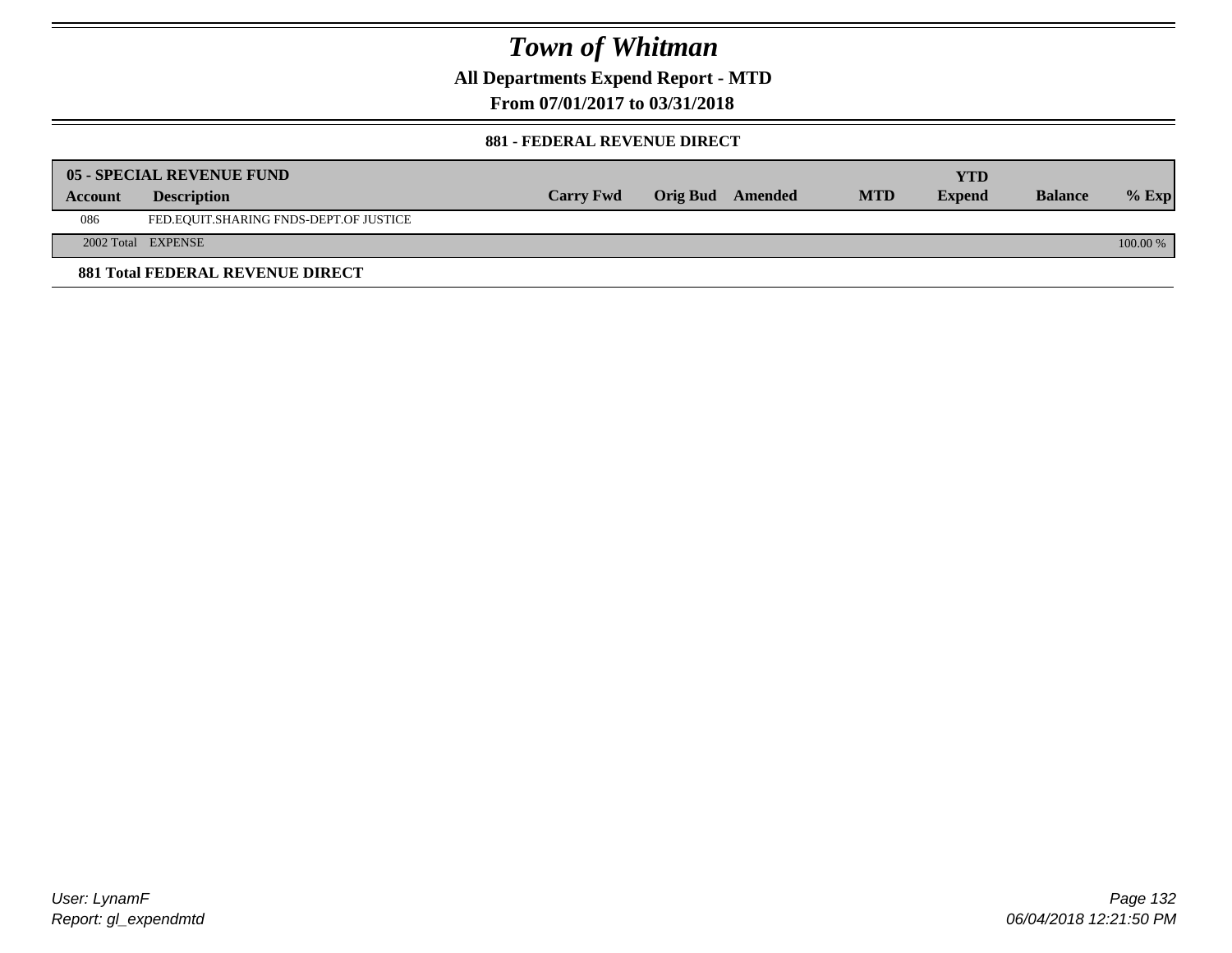**All Departments Expend Report - MTD**

**From 07/01/2017 to 03/31/2018**

#### **882 - STATE GRANTS-TOWN**

|                | 05 - SPECIAL REVENUE FUND         |                  |                         |            | <b>YTD</b>    |                |          |
|----------------|-----------------------------------|------------------|-------------------------|------------|---------------|----------------|----------|
| <b>Account</b> | <b>Description</b>                | <b>Carry Fwd</b> | <b>Orig Bud</b> Amended | <b>MTD</b> | <b>Expend</b> | <b>Balance</b> | $%$ Exp  |
| 061            | STATE MANDATE - POLLING HOURS     | 24,909.56        | 4,421.05                |            | 2,775.96      | 26,554.65      |          |
|                | 2000 Total EXPENSE                | 24,909.56        | 4,421.05                |            | 2,775.96      | 26,554.65      | 9.46 %   |
| 069            | <b>CHAPTER 90</b>                 |                  |                         |            |               |                |          |
| 070            | CHAPTER 811                       |                  |                         |            |               |                |          |
|                | 2001 Total EXPENSE                |                  |                         |            |               |                | 100.00 % |
| 065            | WHITMAN CULTURAL COUNCIL          | 6,231.59         | 6,601.53                |            | 5,350.00      | 7,483.12       |          |
|                | 2002 Total EXPENSE                | 6,231.59         | 6,601.53                |            | 5,350.00      | 7,483.12       | 41.68%   |
| 073            | LIB. INCENTIVE/MUN. EQUAL.        | 2,024.54         | 20,737.00               | 4,426.95   | 16,265.77     | 6,495.77       |          |
|                | 2003 Total EXPENSE                | 2,024.54         | 20,737.00               | 4,426.95   | 16,265.77     | 6,495.77       | 71.46 %  |
| 074            | C.O.A.SERV.INCENT.GR(ELDER AFF    |                  |                         |            |               |                |          |
| 076            | SENIOR CIT.FORMULA GRANT          | 13,466.06        | 9,978.94                |            | 7,530.61      | 15,914.39      |          |
| 197            | <b>OCES NUTRITION GRANT</b>       | 2,330.87         |                         |            |               | 2,330.87       |          |
|                | 2004 Total EXPENSE                | 15,796.93        | 9,978.94                |            | 7,530.61      | 18,245.26      | 29.21 %  |
| 077            | D.A.R.E.                          |                  |                         |            |               |                |          |
| 078            | <b>BULLET-PROOF VESTS</b>         |                  |                         |            |               |                |          |
| 079            | CCJ-POLICE PUBLIC SFTY.EQUIP.     |                  |                         |            |               |                |          |
| 082            | <b>COMMUNITY POLICING</b>         |                  |                         |            |               |                |          |
| 083            | <b>GOV.ALLIANCE AGAINST DRUGS</b> |                  |                         |            |               |                |          |
| 2005 Total     | <b>EXPENSE</b>                    |                  |                         |            |               |                | 100.00 % |
| 085            | WPAT TITLE 5 PROGRAM              | 12,304.78        |                         |            |               | 12,304.78      |          |
| 194            | SP.REV.WPAT TITLE 5 PROG.LOAN     | 5.00             |                         |            |               | 5.00           |          |
| 325            | ST.GRANT - B.O.H. PHEP FUNDS      | 906.55           | 1,689.98                | 90.98      | 818.82        | 1,777.71       |          |
| 326            | ST.GRANT - B.O.H. PHER 3          |                  |                         |            |               |                |          |
| 329            | ST.GR.LOCAL PUB.HLTH.MINI GR.2013 |                  |                         |            |               |                |          |
|                | 2006 Total EXPENSE                | 13,216.33        | 1,689.98                | 90.98      | 818.82        | 14,087.49      | 5.49 %   |
| 087            | MHC-HISTORICAL PROPERTIES         |                  |                         |            |               |                |          |
| 198            | CIVIL WAR MONUMENT                |                  |                         |            |               |                |          |
|                | 2007 Total EXPENSE                |                  |                         |            |               |                | 100.00 % |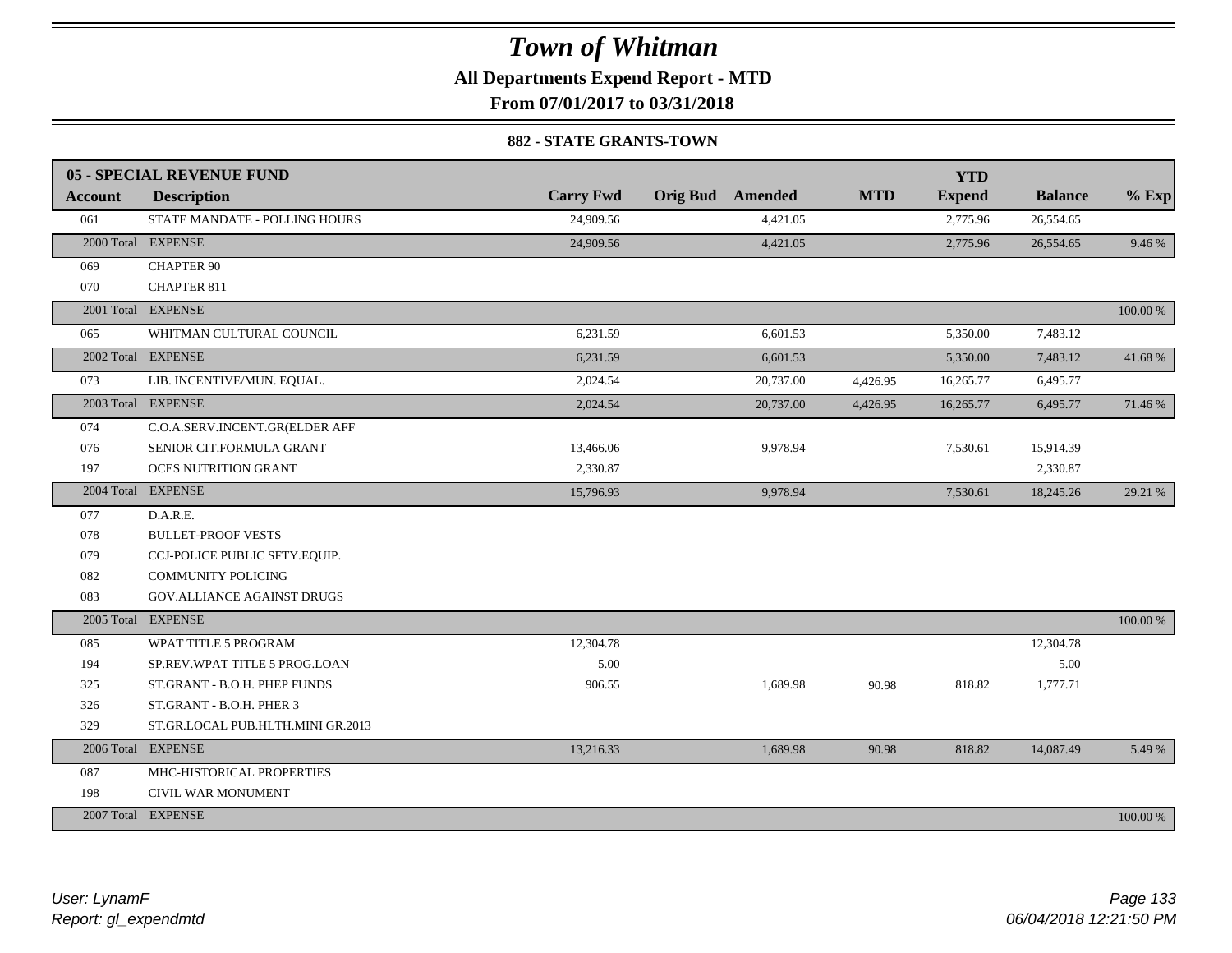### *Town of Whitman* **All Departments Expend Report - MTD**

**From 07/01/2017 to 03/31/2018**

#### **882 - STATE GRANTS-TOWN**

|                | 05 - SPECIAL REVENUE FUND          |                  |                 |            |            | <b>YTD</b>    |                |          |
|----------------|------------------------------------|------------------|-----------------|------------|------------|---------------|----------------|----------|
| <b>Account</b> | <b>Description</b>                 | <b>Carry Fwd</b> | <b>Orig Bud</b> | Amended    | <b>MTD</b> | <b>Expend</b> | <b>Balance</b> | $%$ Exp  |
| 089            | FIRE DEPT. S.A.F.E. GRANT          | 3,744.84         |                 | 6,123.00   | 547.32     | 4,734.40      | 5,133.44       |          |
| 189            | ST.GRANT-CCJ-FIRE EQUIPMENT        |                  |                 |            |            |               |                |          |
|                | 2008 Total EXPENSE                 | 3,744.84         |                 | 6,123.00   | 547.32     | 4,734.40      | 5,133.44       | 47.97 %  |
| 190            | ST.GR-GREEN COMMUNITIES-ENRGY GR.  |                  |                 | 49,352.00  |            | 197,328.00    | $-147,976.00$  |          |
| 191            | SUST.MAT.RECYC.GR.- CARTS          | 2,288.00         |                 | 6,600.00   |            | 5,038.00      | 3,850.00       |          |
| 192            | COMM.COMPACT-WAGE &CLASS STUDY     | 10,000.00        |                 |            | 10,000.00  | 10,000.00     |                |          |
| 193            | COMM.COMPACT--SOLAR DEVELPMENT     | 15,000.00        |                 |            | 840.00     | 3,200.00      | 11,800.00      |          |
| 199            | COMM.COMPACT-MFG.SITE DEVELOPMENT  | 15,000.00        |                 |            |            | 9,740.00      | 5,260.00       |          |
| 2009 Total     | <b>EXPENSE</b>                     | 42,288.00        |                 | 55,952.00  | 10,840.00  | 225,306.00    | $-127,066.00$  | 229.34 % |
| 195            | PLYM.CNTY.GRNT.OPER.SAFE PROM      |                  |                 |            |            |               |                |          |
|                | 2010 Total EXPENSE                 |                  |                 |            |            |               |                | 100.00 % |
| 196            | FIRE-PUBLIC SAFETY EQUIPMENT       |                  |                 |            |            |               |                |          |
|                | 2011 Total EXPENSE                 |                  |                 |            |            |               |                | 100.00 % |
| 201            | ST.GRANT - FIREFIGHTING EQUIPM     |                  |                 |            |            |               |                |          |
|                | 2013 Total EXPENSE                 |                  |                 |            |            |               |                | 100.00 % |
| 202            | ST.GRANT-HOMELAND SECURITY         |                  |                 |            |            |               |                |          |
| 203            | MDPH-AMB.TASK FORCE GRANT          |                  |                 |            |            |               |                |          |
|                | 2014 Total EXPENSE                 |                  |                 |            |            |               |                | 100.00 % |
| 225            | ST.GR.MA.HIST.PRES.PARK LIGHT.     |                  |                 |            |            |               |                |          |
|                | 2015 Total EXPENSE                 |                  |                 |            |            |               |                | 100.00 % |
| 227            | ST.GRANT-MC/VFA EMA GRANT          |                  |                 |            |            |               |                |          |
|                | 2016 Total EXPENSE                 |                  |                 |            |            |               |                | 100.00 % |
|                | <b>882 Total STATE GRANTS-TOWN</b> | 108,211.79       |                 | 105,503.50 | 15,905.25  | 262,781.56    | $-49,066.27$   |          |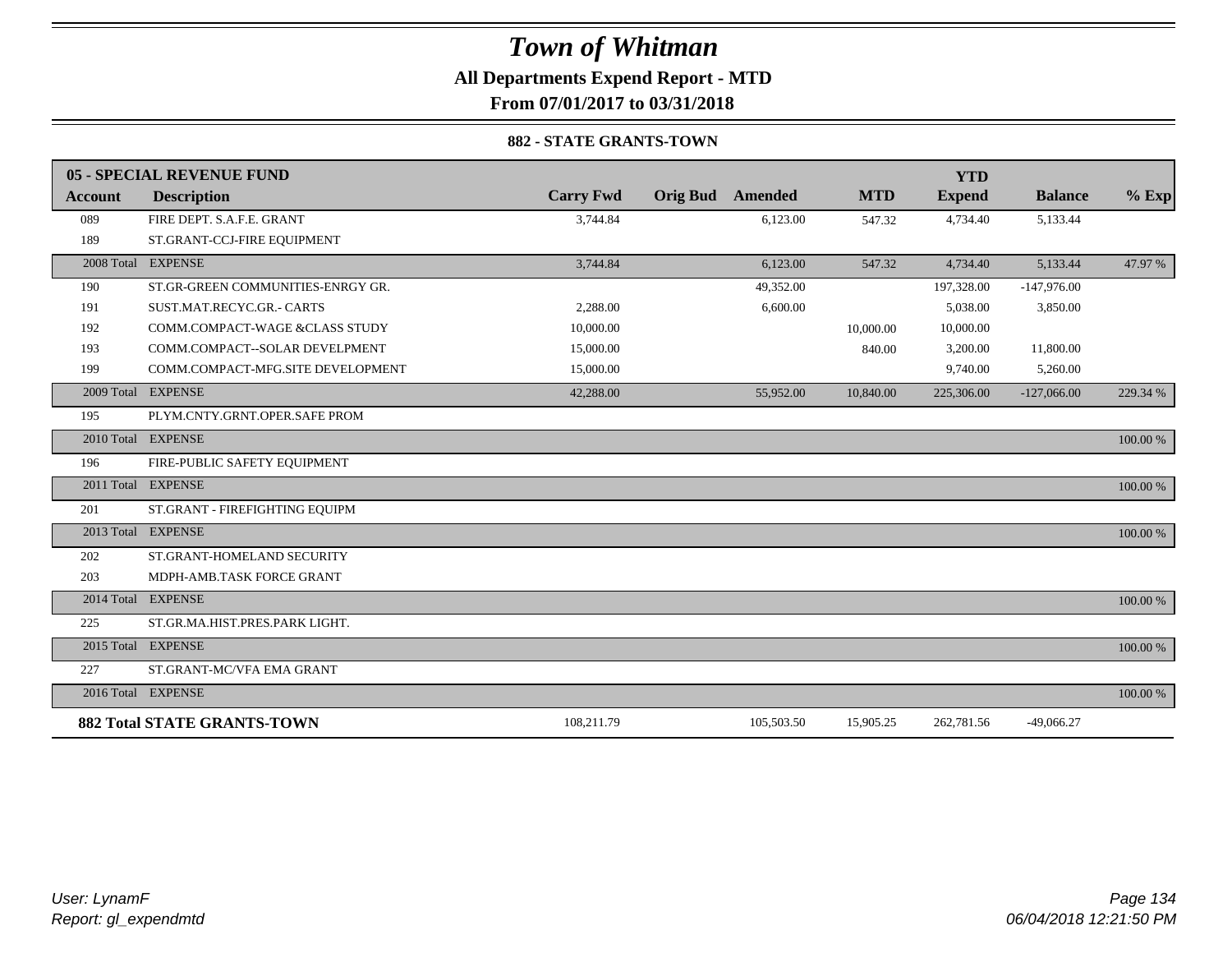### **All Departments Expend Report - MTD**

### **From 07/01/2017 to 03/31/2018**

#### **895 - GIFTS**

|         | <b>05 - SPECIAL REVENUE FUND</b>   |                  |                         |            | <b>YTD</b>    |                |             |
|---------|------------------------------------|------------------|-------------------------|------------|---------------|----------------|-------------|
| Account | <b>Description</b>                 | <b>Carry Fwd</b> | <b>Orig Bud</b> Amended | <b>MTD</b> | <b>Expend</b> | <b>Balance</b> | $%$ Exp     |
| 100     | <b>GIFT-COUNCIL ON AGING</b>       | 21,643.74        | 1.890.69                |            | 200.00        | 23,334.43      |             |
|         | 2000 Total EXPENSE                 | 21,643.74        | 1,890.69                |            | 200.00        | 23,334.43      | 0.84 %      |
| 101     | GIFT-RECREATION-POOL               | 26.28            |                         |            |               | 26.28          |             |
|         | 2001 Total EXPENSE                 | 26.28            |                         |            |               | 26.28          | 0.00%       |
| 102     | <b>GIFT-TOWN HALL</b>              | 20.01            | 275.00                  |            | 294.65        | 0.36           |             |
|         | 2003 Total EXPENSE                 | 20.01            | 275.00                  |            | 294.65        | 0.36           | 99.87 %     |
| 103     | <b>GIFTS-DARE PROGRAM</b>          |                  |                         |            |               |                |             |
|         | 2004 Total EXPENSE                 |                  |                         |            |               |                | $100.00~\%$ |
| 108     | <b>GIFT-FIRE DEPT</b>              | 180.81           | 1,555.00                | 66.71      | 302.12        | 1,433.69       |             |
| 256     | GIFT-EMERGENCY MANAGEMENT          | 615.36           |                         |            |               | 615.36         |             |
|         | 2005 Total EXPENSE                 | 796.17           | 1,555.00                | 66.71      | 302.12        | 2,049.05       | 12.84 %     |
| 104     | GIFT-RECREATION COMMISSION         | 20.45            |                         |            |               | 20.45          |             |
|         | 2006 Total EXPENSE                 | 20.45            |                         |            |               | 20.45          | 0.00 %      |
| 098     | <b>GIFT-GOLD STAR SIGN PROJECT</b> | 788.27           |                         |            |               | 788.27         |             |
| 105     | GIFT-HISTORICAL COMMISSION         | 89.52            | 200.00                  |            |               | 289.52         |             |
|         | 2007 Total EXPENSE                 | 877.79           | 200.00                  |            |               | 1,077.79       | $0.00\,\%$  |
| 107     | <b>GIFT-LEARN NOT TO BURN</b>      |                  |                         |            |               |                |             |
|         | 2008 Total EXPENSE                 |                  |                         |            |               |                | 100.00 %    |
| 160     | GIFT-DARE,CLASSROOM EDUCATION      | 12,370.08        |                         |            | 4,764.05      | 7,606.03       |             |
| 208     | POLICE DEPT.LOJACK GIFT ACCT.      | 1,720.00         |                         |            | 660.00        | 1,060.00       |             |
| 238     | GIFT-POLICE DEPT.                  |                  | 100.00                  |            |               | 100.00         |             |
|         | 2009 Total EXPENSE                 | 14,090.08        | 100.00                  |            | 5,424.05      | 8,766.03       | 38.22 %     |
| 161     | <b>GIFT-YOUTH CENTER</b>           | 39.66            |                         |            |               | 39.66          |             |
|         | 2010 Total EXPENSE                 | 39.66            |                         |            |               | 39.66          | 0.00 %      |
| 162     | GIFT-SMALL ANIMAL CONTROL          | 12,466.17        | 650.00                  | 1,492.73   | 5,938.83      | 7,177.34       |             |
| 185     | GIFT-SMALL ANIMAL CONT.-CAT US     |                  |                         |            |               |                |             |
|         | 2011 Total EXPENSE                 | 12,466.17        | 650.00                  | 1,492.73   | 5,938.83      | 7,177.34       | 45.27 %     |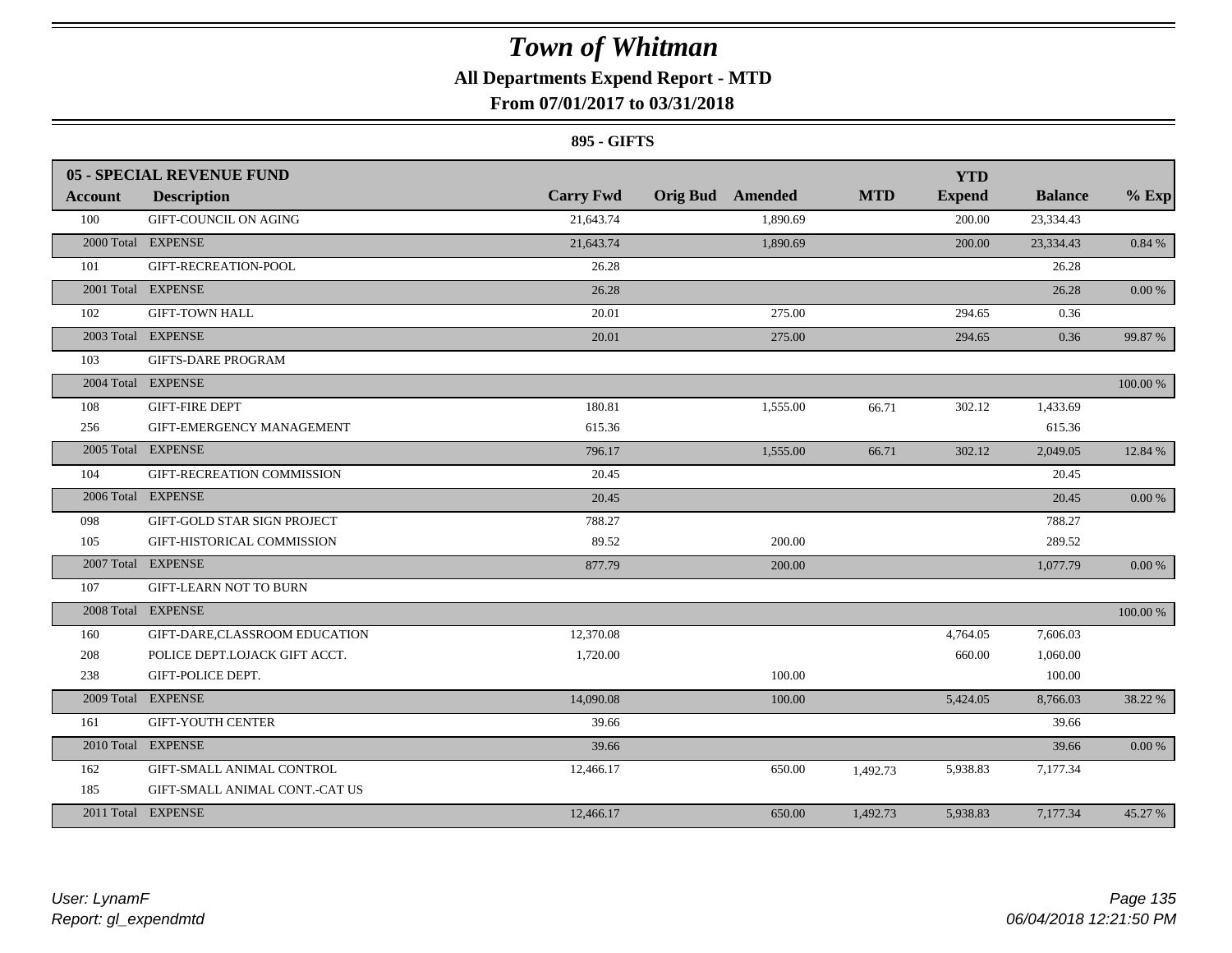### **All Departments Expend Report - MTD**

### **From 07/01/2017 to 03/31/2018**

#### **895 - GIFTS**

|                        | 05 - SPECIAL REVENUE FUND            |                  |                            |            | <b>YTD</b>    |                |           |
|------------------------|--------------------------------------|------------------|----------------------------|------------|---------------|----------------|-----------|
| <b>Account</b>         | <b>Description</b>                   | <b>Carry Fwd</b> | <b>Orig Bud</b><br>Amended | <b>MTD</b> | <b>Expend</b> | <b>Balance</b> | $%$ Exp   |
| 163                    | GIFT-PLAYGROUND RESTORATION          | 587.65           | 889.36                     |            |               | 1,477.01       |           |
|                        | 2013 Total EXPENSE                   | 587.65           | 889.36                     |            |               | 1,477.01       | $0.00 \%$ |
| 106                    | <b>GIFT-LIBRARY GIFT FUND</b>        | 3,817.10         | 1,988.30                   | 934.65     | 3,879.82      | 1,925.58       |           |
| 166                    | GIFT-LIBRARY LARGE PRINT BOOKS       |                  |                            |            |               |                |           |
|                        | 2014 Total EXPENSE                   | 3,817.10         | 1,988.30                   | 934.65     | 3,879.82      | 1,925.58       | 66.83 %   |
| 164                    | GIFT-RECREATION-BASKETBALL           |                  |                            |            |               |                |           |
|                        | 2015 Total EXPENSE                   |                  |                            |            |               |                | 100.00 %  |
| 165                    | GIFT-R.ROSEN-POOL & BASKETBALL       |                  |                            |            |               |                |           |
|                        | 2016 Total EXPENSE                   |                  |                            |            |               |                | 100.00 %  |
| 168                    | GIFT - NESTLE PLAYGROUND ACCT.       |                  |                            |            |               |                |           |
|                        | 2017 Total EXPENSE                   |                  |                            |            |               |                | 100.00 %  |
| 109                    | GIFT-CONSERVATION COMMISSION         | 188.74           | 1,200.00                   |            |               | 1,388.74       |           |
| 205                    | <b>GIFT - PARK RESTORATION</b>       | 25.00            |                            |            |               | 25.00          |           |
|                        | 2018 Total EXPENSE                   | 213.74           | 1,200.00                   |            |               | 1,413.74       | $0.00\%$  |
| 224                    | <b>GIFT - CULTURAL COUNCIL</b>       | 2,628.04         | 234.00                     |            | 550.00        | 2,312.04       |           |
|                        | 2019 Total EXPENSE                   | 2,628.04         | 234.00                     |            | 550.00        | 2,312.04       | 19.21 %   |
| 233                    | GIFT - PUB.LIB.MTCHG.INCENT.GR       | 142.41           |                            |            |               | 142.41         |           |
|                        | 2020 Total EXPENSE                   | 142.41           |                            |            |               | 142.41         | $0.00 \%$ |
| 235                    | GIFT - FIRE / HARVARD PILG. HEALTH   |                  |                            |            |               |                |           |
|                        | 2021 Total EXPENSE                   |                  |                            |            |               |                | 100.00 %  |
| <b>895 Total GIFTS</b> |                                      | 57,369.29        | 8,982.35                   | 2,494.09   | 16,589.47     | 49,762.17      |           |
|                        | <b>05 Total SPECIAL REVENUE FUND</b> | 308,674.49       | 1,667,954.62               | 282,933.07 | 1,870,540.21  | 106,088.90     |           |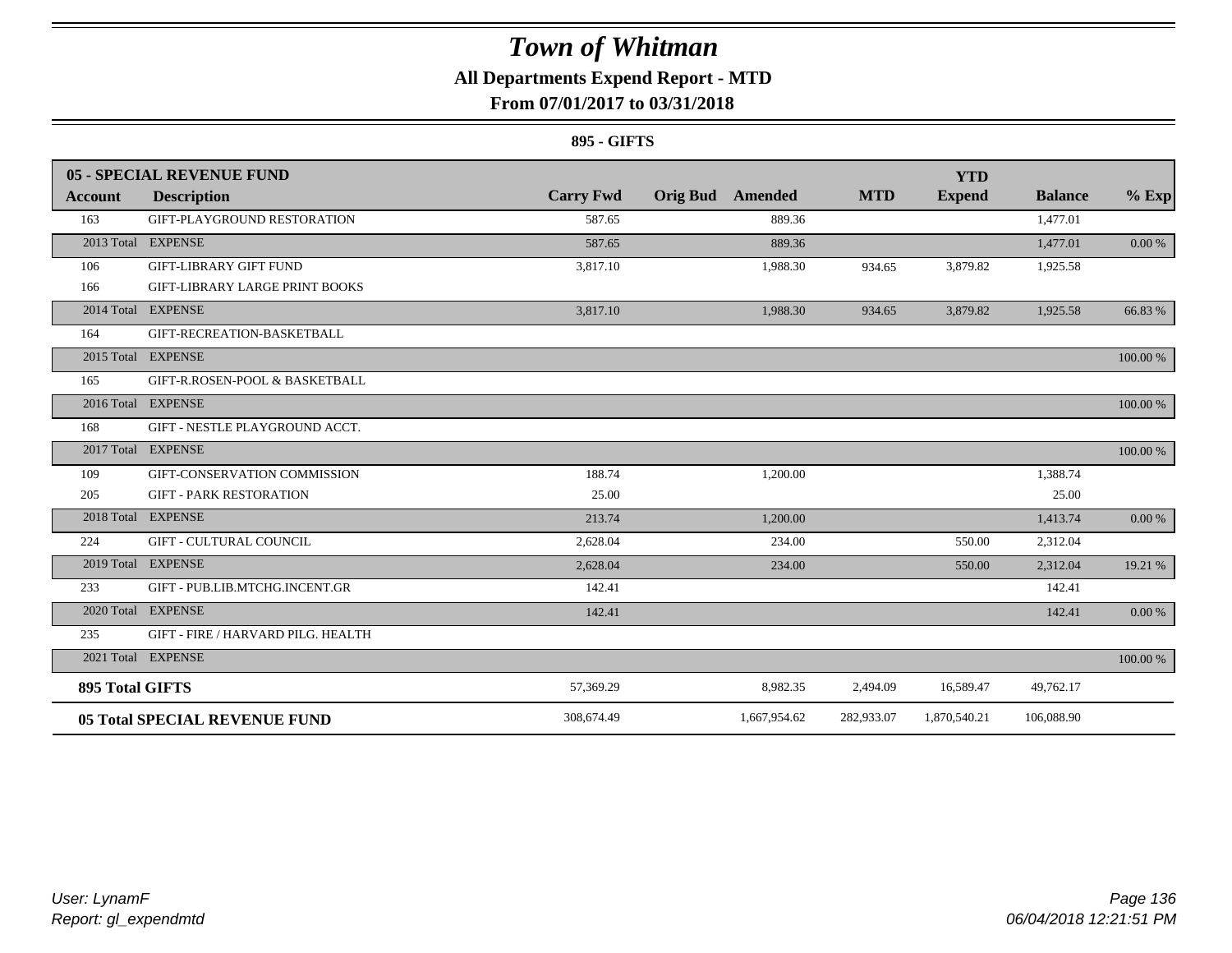**All Departments Expend Report - MTD**

### **From 07/01/2017 to 03/31/2018**

#### **710 - RETIREMENT OF DEBT**

|         | <b>06 - CAPITAL PROJECTS FUND</b>     |                  |                  |            | YTD           |                |            |
|---------|---------------------------------------|------------------|------------------|------------|---------------|----------------|------------|
| Account | <b>Description</b>                    | <b>Carry Fwd</b> | Orig Bud Amended | <b>MTD</b> | <b>Expend</b> | <b>Balance</b> | $%$ Exp    |
| 922     | <b>MAT.PRIN.-BANS-TH/POL/FIRE STA</b> |                  |                  |            |               |                |            |
|         | 2001 Total EXPENSE                    |                  |                  |            |               |                | $100.00\%$ |
|         | 710 Total RETIREMENT OF DEBT          |                  |                  |            |               |                |            |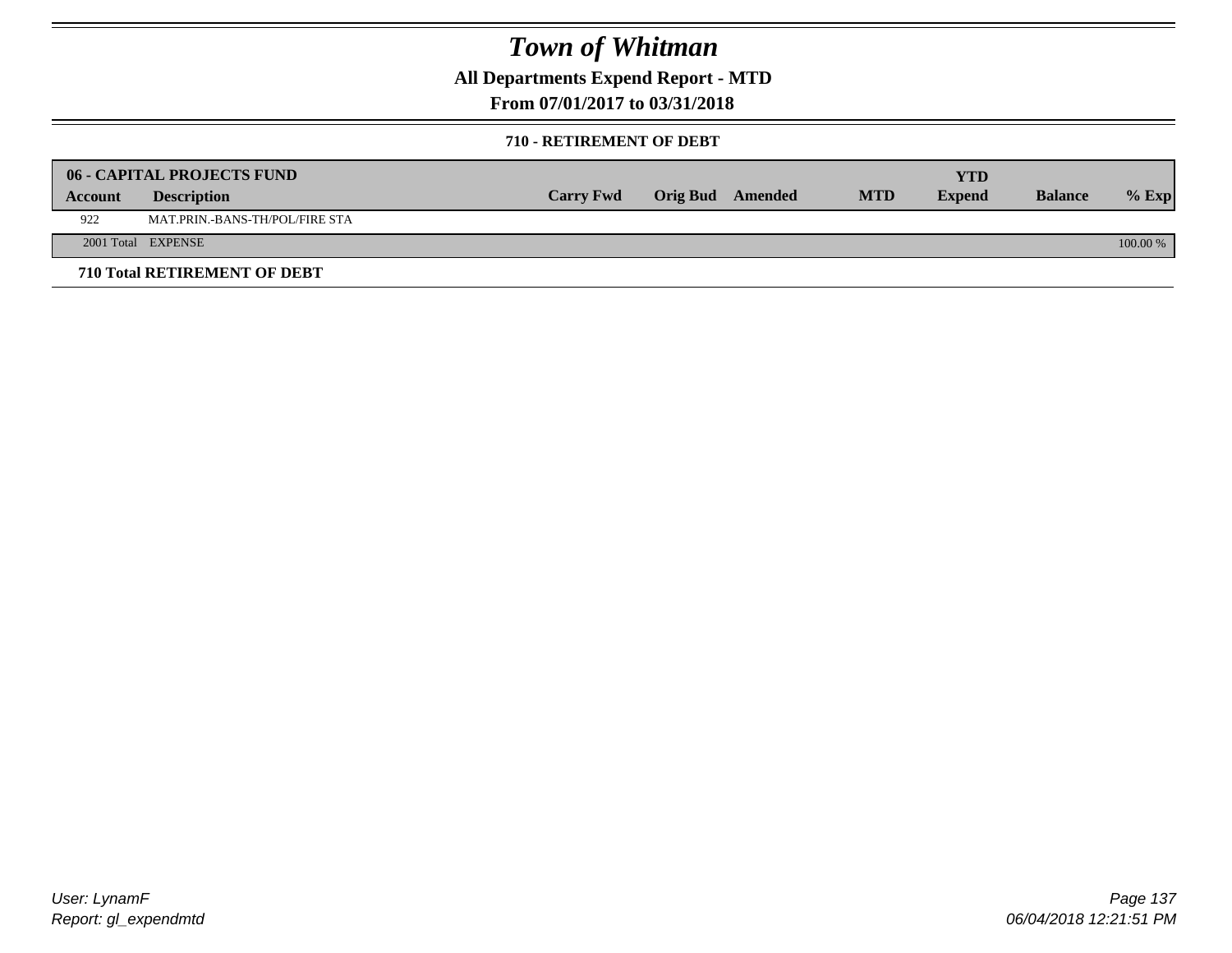### **All Departments Expend Report - MTD**

### **From 07/01/2017 to 03/31/2018**

#### **930 - CAPITAL PROJECTS**

|            | 06 - CAPITAL PROJECTS FUND                   |                  |                 |         |            | <b>YTD</b>    |                |          |
|------------|----------------------------------------------|------------------|-----------------|---------|------------|---------------|----------------|----------|
| Account    | <b>Description</b>                           | <b>Carry Fwd</b> | <b>Orig Bud</b> | Amended | <b>MTD</b> | <b>Expend</b> | <b>Balance</b> | $%$ Exp  |
| 832        | PROJECT MANAGEMENT SERVICES                  |                  |                 |         |            |               |                |          |
| 833        | <b>EQUIPMENT &amp; FURNISHINGS</b>           |                  |                 |         |            |               |                |          |
| 834        | <b>ISSUANCE COSTS</b>                        |                  |                 |         |            |               |                |          |
| 835        | CAP.PROJ.-BUDGET ONLY                        |                  |                 |         |            |               |                |          |
| 836        | <b>FIRE STATION</b>                          |                  |                 |         |            |               |                |          |
| 837        | TOWN HALL - AIR CONDITIONING                 |                  |                 |         |            |               |                |          |
| 839        | POLICE STATION                               |                  |                 |         |            |               |                |          |
|            | 4510 Total A.1STM11/08 CAP.PROJ-BLDGS        |                  |                 |         |            |               |                | 100.00 % |
| 837        | TOWN HALL - AIR CONDITIONING                 |                  |                 |         |            |               |                |          |
| 4511 Total | A.4 STM11/13 AIR COND.TOWN HALL              |                  |                 |         |            |               |                | 100.00 % |
| 837        | TOWN HALL - AIR CONDITIONING                 | 50,554.03        |                 |         |            | 10,656.50     | 39,897.53      |          |
|            | 4578 Total A.1 STM1/12/15 AIR COND.TOWN HALL | 50,554.03        |                 |         |            | 10,656.50     | 39,897.53      | 21.07 %  |
|            | 930 Total CAPITAL PROJECTS                   | 50,554.03        |                 |         |            | 10,656.50     | 39,897.53      |          |
|            | 06 Total CAPITAL PROJECTS FUND               | 50,554.03        |                 |         |            | 10,656.50     | 39,897.53      |          |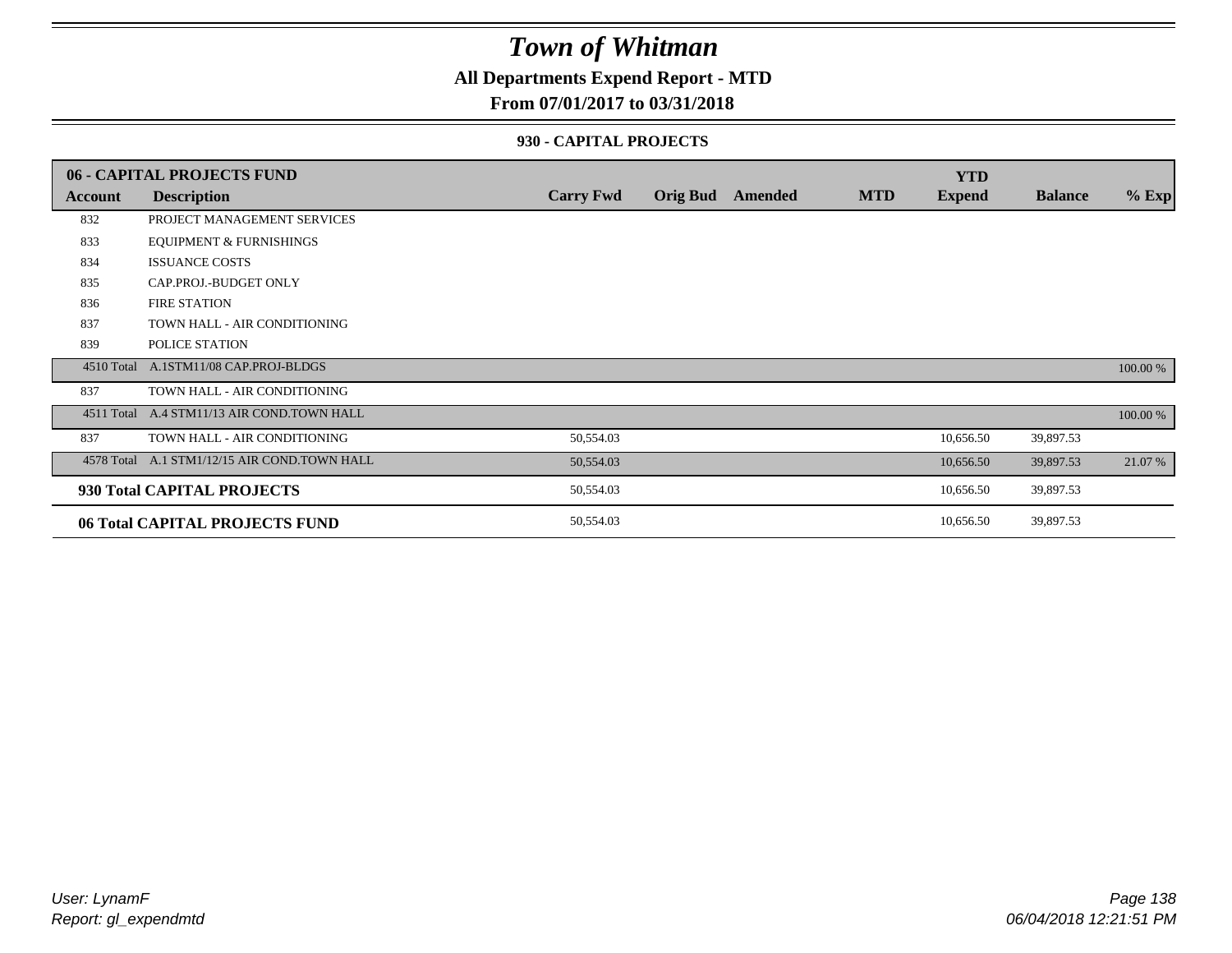**All Departments Expend Report - MTD**

**From 07/01/2017 to 03/31/2018**

#### **403 - DPW - SPECIAL ARTICLES**

|                | 07 - CHAPTER 90 HIGHWAY FUND                        |                  |             |                  |            | <b>YTD</b>    |                |             |
|----------------|-----------------------------------------------------|------------------|-------------|------------------|------------|---------------|----------------|-------------|
| <b>Account</b> | <b>Description</b>                                  | <b>Carry Fwd</b> |             | Orig Bud Amended | <b>MTD</b> | <b>Expend</b> | <b>Balance</b> | $%$ Exp     |
| 069            | <b>CHAPTER 90</b>                                   | 642.34           |             | 0.28             |            |               | 642.62         |             |
| 070            | CHAPTER 811                                         |                  |             |                  |            |               |                |             |
|                | 2001 Total EXPENSE                                  | 642.34           |             | 0.28             |            |               | 642.62         | $0.00\ \%$  |
| 999            |                                                     |                  |             |                  |            |               |                |             |
|                | 4504 Total A14ATM 5/15 INSTALL TRAFFIC CNTRL.SIGNAL |                  |             |                  |            |               |                | 100.00 %    |
| 999            |                                                     | 213,562.16       |             |                  |            | 213,562.16    |                |             |
|                | 4506 Total A.9ATM5/16 CH.90 REPAIR STS.& S/WALKS    | 213,562.16       |             |                  |            | 213,562.16    |                | $100.00~\%$ |
| 999            |                                                     |                  |             |                  |            |               |                |             |
|                | 4521 Total WINTER RECOVERY ASSIST.FY15 MDOT         |                  |             |                  |            |               |                | 100.00 %    |
| 999            |                                                     |                  |             |                  |            | 14,754.86     | $-14,754.86$   |             |
|                | 4522 Total COMPLETE STREETS GRANT -TIER 2           |                  |             |                  |            | 14,754.86     | $-14,754.86$   | 100.00 %    |
| 999            |                                                     |                  |             |                  |            |               |                |             |
|                | 4525 Total A.25ATM5/13CONSTRUCT STS&SIDEWKS         |                  |             |                  |            |               |                | 100.00 %    |
| 999            |                                                     |                  | 333,217.20  |                  |            | 299,171.59    | 34,045.61      |             |
|                | 4529 Total A31ATM 5/17CH90 REPAIR STS.& S/WALKS     |                  | 333,217.20  |                  |            | 299,171.59    | 34,045.61      | 89.78%      |
| 999            |                                                     |                  |             |                  |            |               |                |             |
|                | 4531 Total A13 ATM 5/15 CH90 REPAIR STS.& S/WALKS   |                  |             |                  |            |               |                | 100.00 %    |
| 999            |                                                     | 9,921.00         | $-9,921.00$ |                  |            |               |                |             |
|                | 4533 Total A.32ATM5/16 CH90 PUR.6 WHEEL DMP.TRK.    | 9.921.00         | $-9,921.00$ |                  |            |               |                | 100.00 %    |
| 999            |                                                     |                  |             |                  |            |               |                |             |
|                | 4534 Total A.3 STM 11/13 CH90 REPAIR STS.& S/WALKS  |                  |             |                  |            |               |                | 100.00 %    |
| 999            |                                                     |                  |             |                  |            |               |                |             |
|                | 4535 Total A24ATM5/10CH90PUR.PRE-MIX HEATER TRAILER |                  |             |                  |            |               |                | 100.00 %    |
| 999            |                                                     |                  |             |                  |            |               |                |             |
|                | 4537 Total A15 ATM 5/15 CH 90 REPAIR STS.& S/WALKS  |                  |             |                  |            |               |                | 100.00 %    |
|                | <b>403 Total DPW - SPECIAL ARTICLES</b>             | 224,125.50       | 323,296.20  | 0.28             |            | 527,488.61    | 19,933.37      |             |
|                | 07 Total CHAPTER 90 HIGHWAY FUND                    | 224,125.50       | 323,296.20  | 0.28             |            | 527,488.61    | 19,933.37      |             |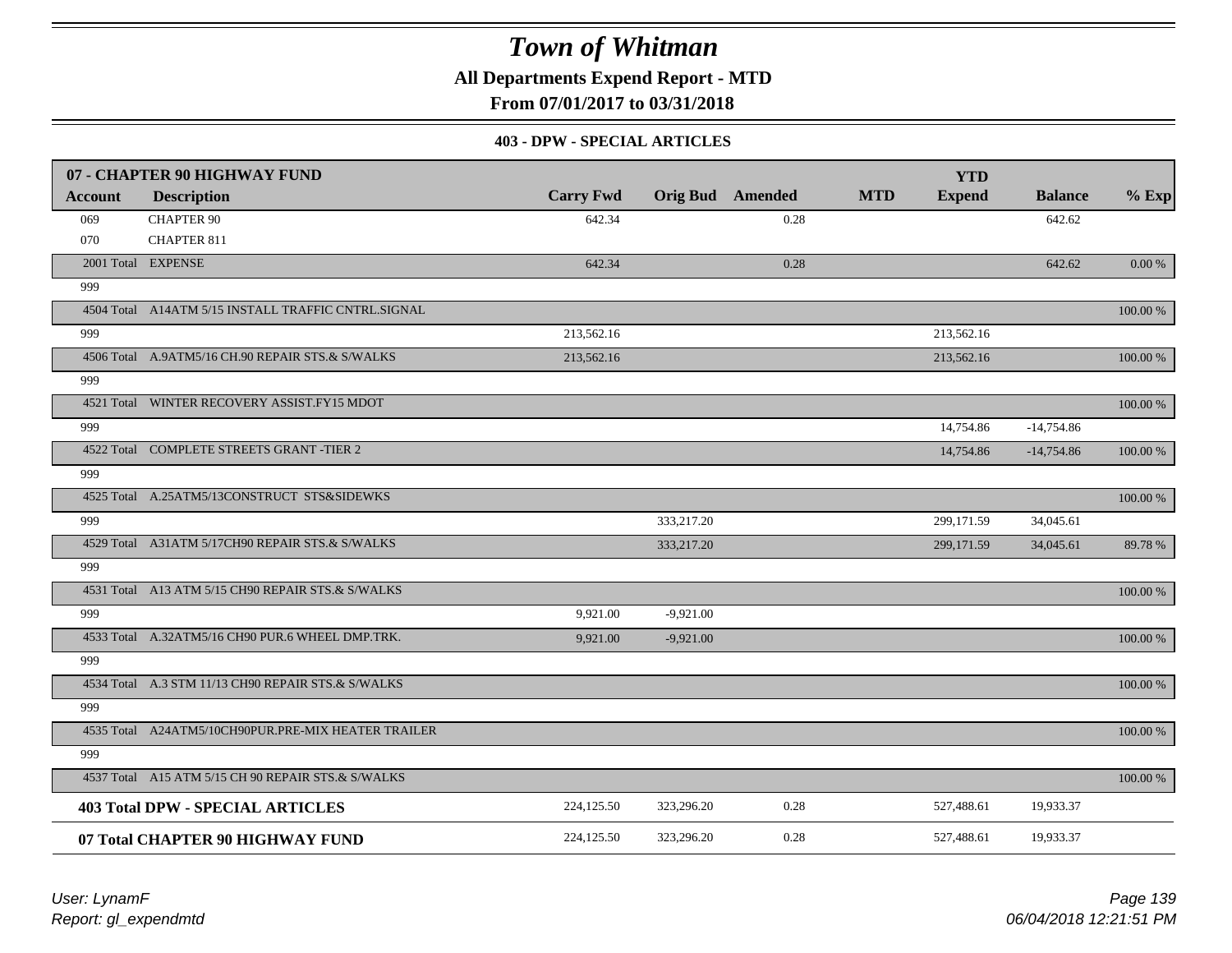### **All Departments Expend Report - MTD**

**From 07/01/2017 to 03/31/2018**

#### **852 - POLICE REVOLVING**

| 09 - AGENCY FUND |                                   |                  |                 |         |            | <b>YTD</b>    |                |          |
|------------------|-----------------------------------|------------------|-----------------|---------|------------|---------------|----------------|----------|
| Account          | <b>Description</b>                | <b>Carry Fwd</b> | <b>Orig Bud</b> | Amended | <b>MTD</b> | <b>Expend</b> | <b>Balance</b> | $%$ Exp  |
| 007              | <b>REGULAR DETAILS</b>            |                  |                 |         | 24,000.00  | 179,243.00    | $-179,243.00$  |          |
|                  | 1000 Total SALARIES               |                  |                 |         | 24,000.00  | 179,243,00    | $-179.243.00$  | 100.00 % |
|                  | <b>852 Total POLICE REVOLVING</b> |                  |                 |         | 24,000.00  | 179,243.00    | -179,243.00    |          |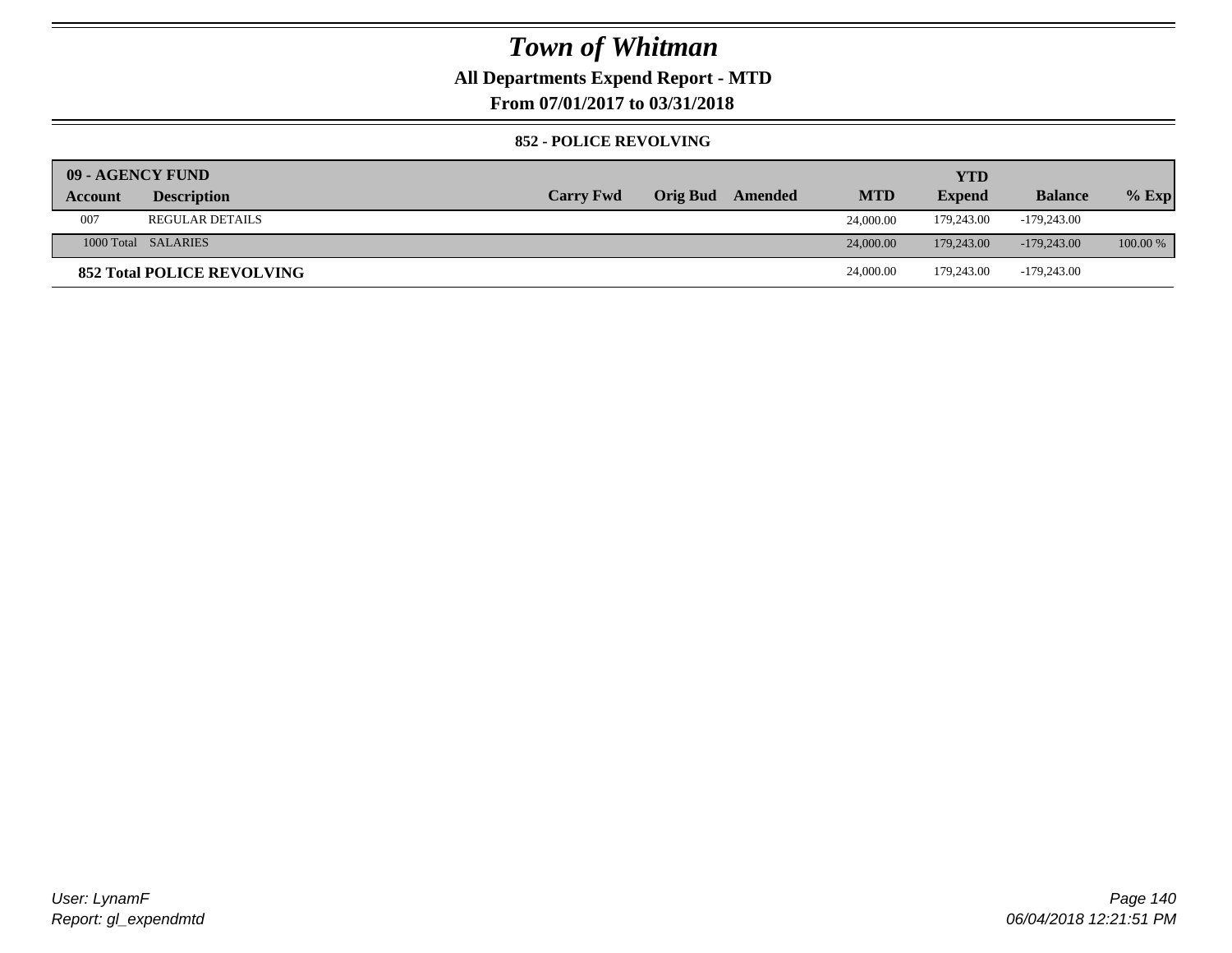**All Departments Expend Report - MTD**

**From 07/01/2017 to 03/31/2018**

#### **853 - PLANNING BOARD REVOLVING CH53G**

| 09 - AGENCY FUND |                                          |                  |                         |            | <b>YTD</b>    |                |          |
|------------------|------------------------------------------|------------------|-------------------------|------------|---------------|----------------|----------|
| <b>Account</b>   | <b>Description</b>                       | <b>Carry Fwd</b> | <b>Orig Bud</b> Amended | <b>MTD</b> | <b>Expend</b> | <b>Balance</b> | $%$ Exp  |
| 359              | PL.BD.REV.WINDSOR EST.C44S53G            |                  |                         |            |               |                |          |
|                  | 2004 Total EXPENSE                       |                  |                         |            |               |                | 100.00 % |
| 360              | PL.BD.REV. DANECCA EST.C44S53G           |                  |                         |            |               |                |          |
|                  | 2005 Total EXPENSE                       |                  |                         |            |               |                | 100.00 % |
| 361              | PL.BD.REV.BUTTERNUT CH44 S53G            |                  |                         |            |               |                |          |
|                  | 2007 Total EXPENSE                       |                  |                         |            |               |                | 100.00 % |
| 362              | PL.BD.REV.OAKDALE FM.I C44S53G           |                  |                         |            |               |                |          |
|                  | 2008 Total EXPENSE                       |                  |                         |            |               |                | 100.00 % |
| 358              | PLANNG.BD.REV.R.R.AVE.CH44S53G           | 1,323.73         | 0.56                    |            |               | 1,324.29       |          |
|                  | 2009 Total EXPENSE                       | 1,323.73         | 0.56                    |            |               | 1,324.29       | 0.00 %   |
| 365              | PL.BD.RV.VICTORIA EST.CH44S53G           |                  |                         |            |               |                |          |
|                  | 2011 Total EXPENSE                       |                  |                         |            |               |                | 100.00 % |
| 369              | PL.BD.REV.MEADOWBROOK CH44S53G           |                  |                         |            |               |                |          |
|                  | 2016 Total EXPENSE                       |                  |                         |            |               |                | 100.00 % |
| 370              | PL.BD.RV.CATHERINE RD.CH44S53G           |                  |                         |            |               |                |          |
|                  | 2017 Total EXPENSE                       |                  |                         |            |               |                | 100.00 % |
| 371              | PL.BD.RV.J.YOUNG EST.CH44S53G            |                  |                         |            |               |                |          |
|                  | 2018 Total EXPENSE                       |                  |                         |            |               |                | 100.00 % |
| 372              | PL.BD.REV.ERIN ST.EXT.C44S53G            |                  |                         |            |               |                |          |
|                  | 2019 Total EXPENSE                       |                  |                         |            |               |                | 100.00 % |
| 373              | PL.BD.RV.HIGHLND ST.EX.C44S53G           |                  |                         |            |               |                |          |
|                  | 2020 Total EXPENSE                       |                  |                         |            |               |                | 100.00 % |
| 357              | PLANNG.BD.REV.HARV.LN.CH44S53G           |                  |                         |            |               |                |          |
|                  | 2021 Total EXPENSE                       |                  |                         |            |               |                | 100.00 % |
|                  | 853 Total PLANNING BOARD REVOLVING CH53G | 1,323.73         | 0.56                    |            |               | 1,324.29       |          |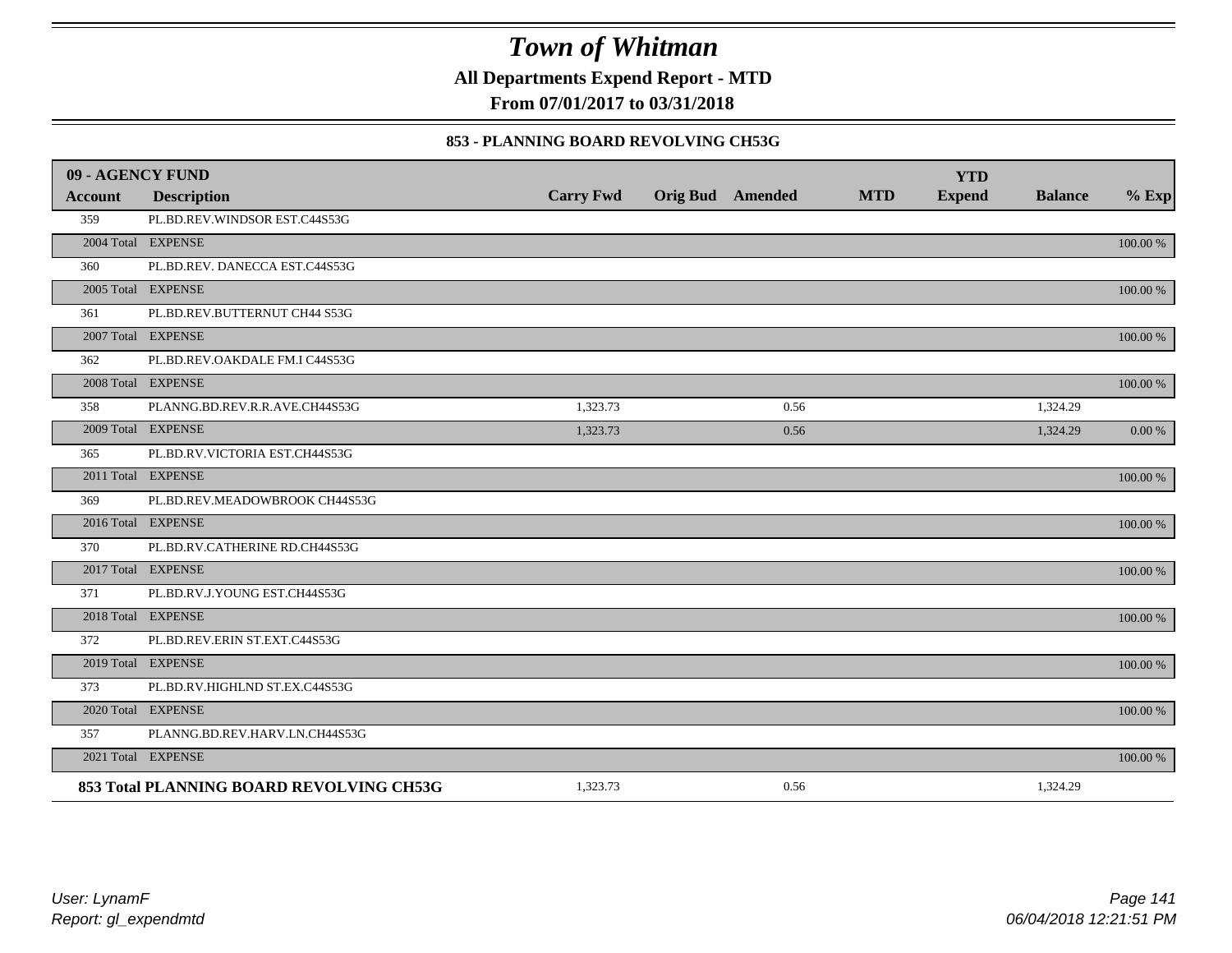**All Departments Expend Report - MTD**

### **From 07/01/2017 to 03/31/2018**

#### **854 - DPW DETAILS**

|         | <b>09 - AGENCY FUND</b> |                  |                         |            | <b>YTD</b> |                |            |
|---------|-------------------------|------------------|-------------------------|------------|------------|----------------|------------|
| Account | <b>Description</b>      | <b>Carry Fwd</b> | <b>Orig Bud</b> Amended | <b>MTD</b> | Expend     | <b>Balance</b> | $%$ Exp    |
| 007     | <b>REGULAR DETAILS</b>  |                  |                         |            |            |                |            |
|         | 1000 Total SALARIES     |                  |                         |            |            |                | $100.00\%$ |
|         | 854 Total DPW DETAILS   |                  |                         |            |            |                |            |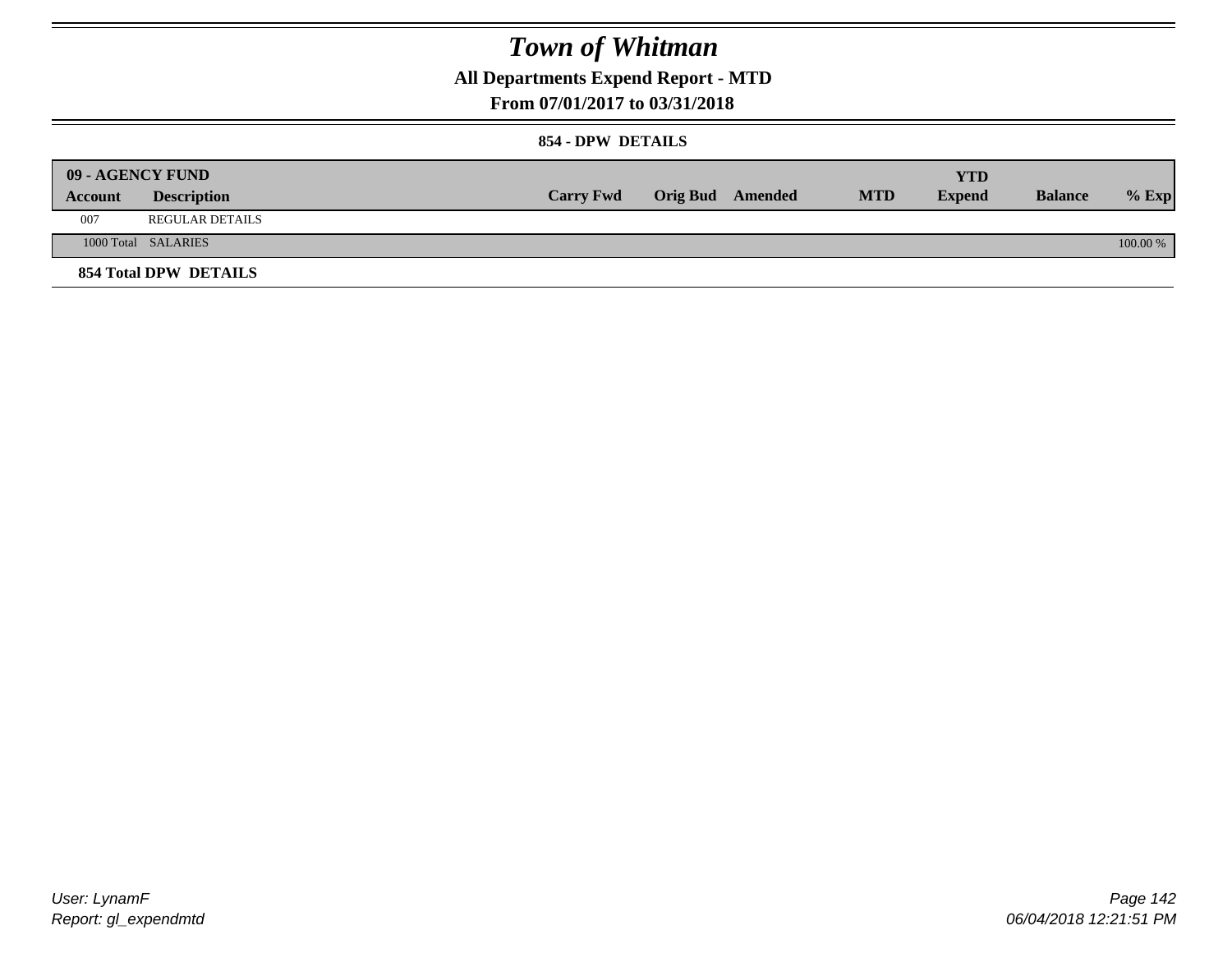### **All Departments Expend Report - MTD**

**From 07/01/2017 to 03/31/2018**

#### **856 - FIRE DETAILS**

| 09 - AGENCY FUND |                        |                  |                 |         |            | <b>YTD</b>    |                |            |
|------------------|------------------------|------------------|-----------------|---------|------------|---------------|----------------|------------|
| Account          | <b>Description</b>     | <b>Carry Fwd</b> | <b>Orig Bud</b> | Amended | <b>MTD</b> | <b>Expend</b> | <b>Balance</b> | $%$ Exp    |
| 007              | <b>REGULAR DETAILS</b> |                  |                 |         | 2.592.00   | 14,592.00     | $-14,592.00$   |            |
|                  | 1000 Total SALARIES    |                  |                 |         | 2.592.00   | 14,592.00     | $-14.592.00$   | $100.00\%$ |
|                  | 856 Total FIRE DETAILS |                  |                 |         | 2,592.00   | 14.592.00     | $-14,592.00$   |            |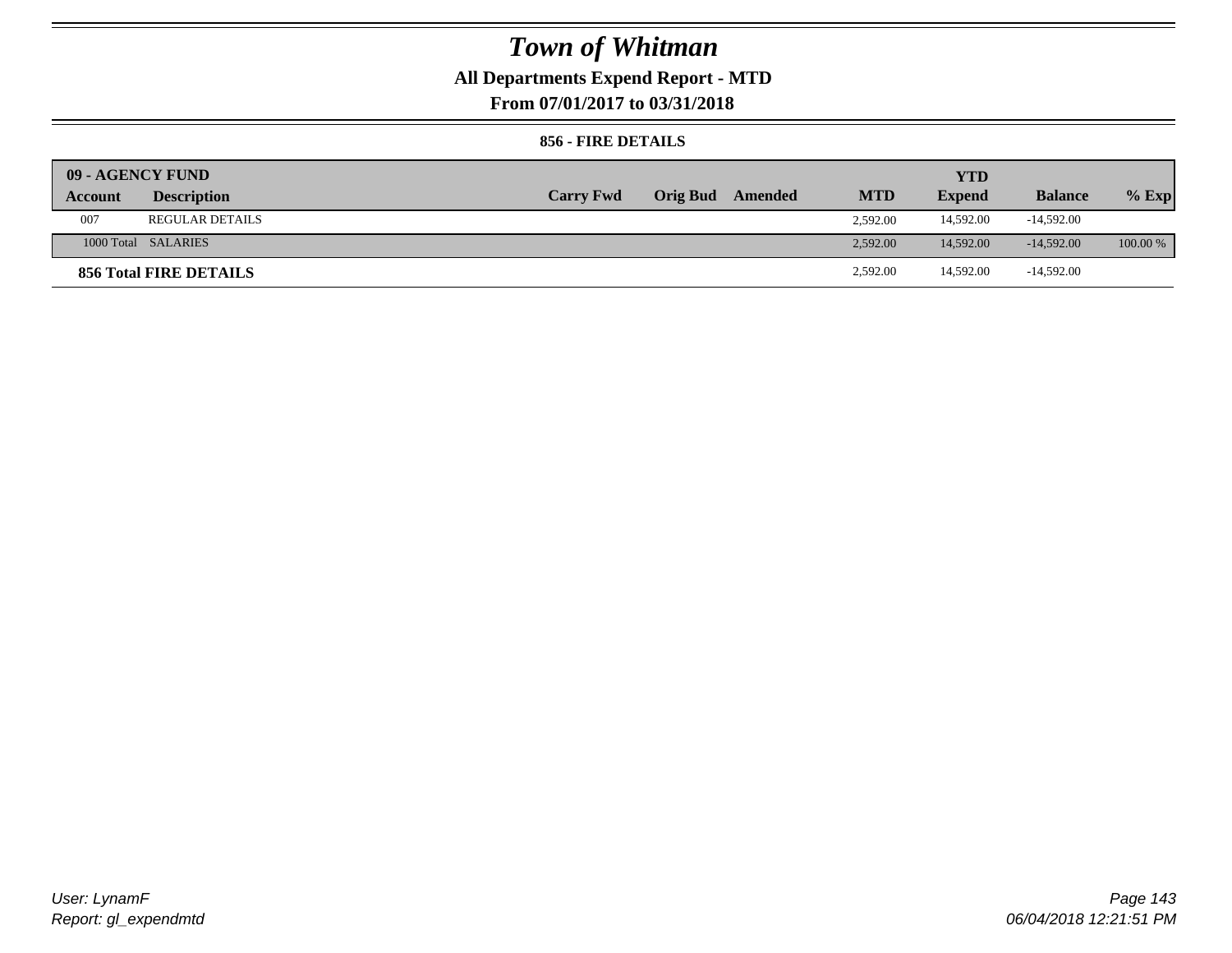**All Departments Expend Report - MTD**

### **From 07/01/2017 to 03/31/2018**

#### **858 - APPEALS BD.REVOLVING S53G**

| 09 - AGENCY FUND |                                     |                  |                  |            | <b>YTD</b>    |                |            |
|------------------|-------------------------------------|------------------|------------------|------------|---------------|----------------|------------|
| <b>Account</b>   | <b>Description</b>                  | <b>Carry Fwd</b> | Orig Bud Amended | <b>MTD</b> | <b>Expend</b> | <b>Balance</b> | $\%$ Exp   |
| 367              | APPEALS BD.-TWOCAN PROP. S53G       |                  |                  |            |               |                |            |
|                  | 2014 Total EXPENSE                  |                  |                  |            |               |                | $100.00\%$ |
|                  | 858 Total APPEALS BD.REVOLVING S53G |                  |                  |            |               |                |            |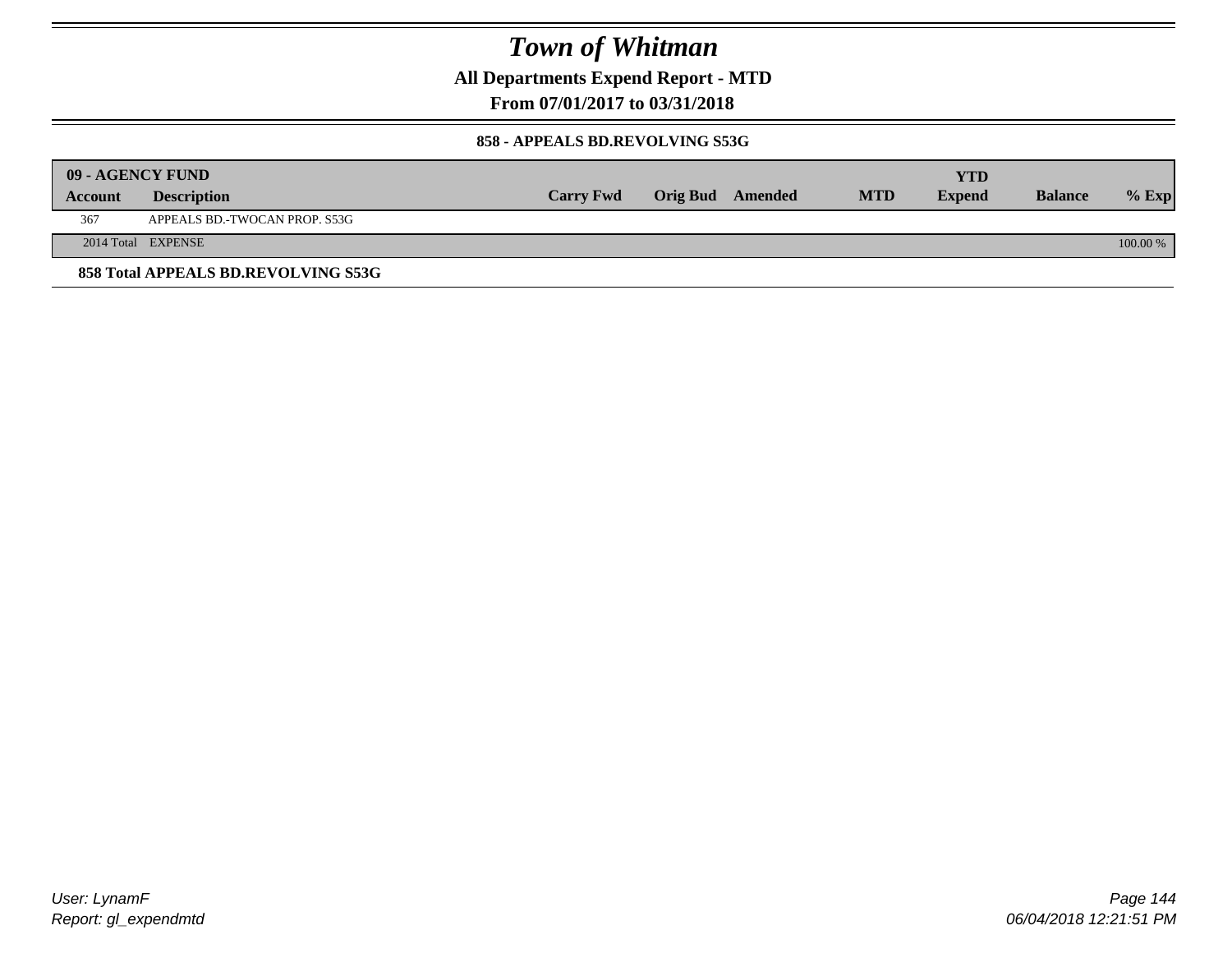## **All Departments Expend Report - MTD**

**From 07/01/2017 to 03/31/2018**

#### **870 - AGENCY**

| 09 - AGENCY FUND |                                |                  |                         |            | <b>YTD</b>    |                |          |
|------------------|--------------------------------|------------------|-------------------------|------------|---------------|----------------|----------|
| <b>Account</b>   | <b>Description</b>             | <b>Carry Fwd</b> | <b>Orig Bud</b> Amended | <b>MTD</b> | <b>Expend</b> | <b>Balance</b> | $%$ Exp  |
| 030              | DEPUTY COLLECTOR'S FEES        |                  |                         | 6,094.00   | 43,352.00     | $-43,352.00$   |          |
|                  | 2000 Total EXPENSE             |                  |                         | 6,094.00   | 43,352.00     | $-43,352.00$   | 100.00 % |
| 031              | SPORTING LICENSES STATE        |                  |                         |            |               |                |          |
| 032              | DUE TO STATE-GUN PERMITS       |                  |                         |            | 7,750.00      | $-7,750.00$    |          |
|                  | 2001 Total EXPENSE             |                  |                         |            | 7,750.00      | $-7,750.00$    | 100.00 % |
| 780              | F.I.C.A. WITHHOLDING           |                  |                         |            |               |                |          |
| 781              | FEDERAL WITHHOLDING            |                  |                         | 77,316.38  | 830,481.27    | $-830,481.27$  |          |
| 782              | STATE WITHHOLDING              |                  |                         | 31,193.33  | 301,837.38    | $-301,837.38$  |          |
| 783              | <b>COUNTY RETIREMENT</b>       |                  |                         | 59,565.08  | 473,819.77    | -473,819.77    |          |
| 785              | MEDICARE TAX WITHHOLDING       |                  |                         | 10,110.85  | 94,346.27     | $-94,346.27$   |          |
| 786              | <b>CREDIT UNION-TOWN</b>       |                  |                         | 41,107.32  | 384,197.07    | $-384,197.07$  |          |
| 788              | DEFERRED COMPENSATION-TOWN     |                  |                         | 22,616.00  | 209,044.00    | $-209,044.00$  |          |
| 790              | COURT ORDERED DEDUCTIONS       |                  |                         |            |               |                |          |
| 791              | <b>DUES-POLICE</b>             |                  |                         | 1,176.00   | 10,290.00     | $-10,290.00$   |          |
| 792              | <b>DUES-FIRE</b>               |                  |                         | 2,400.00   | 17,400.00     | $-17,400.00$   |          |
| 793              | <b>DUES-DPW</b>                |                  |                         | 738.15     | 5,796.90      | $-5,796.90$    |          |
| 794              | DUES-T.H.EMPLOYEES UNION       |                  |                         | 397.00     | 3,176.00      | $-3,176.00$    |          |
| 795              | DUES-T.H. EMPLOYEES-VOLUNTARY  |                  |                         |            |               |                |          |
| 796              | <b>INSURANCE 1</b>             |                  |                         | 578.19     | 5,762.23      | $-5,762.23$    |          |
| 797              | <b>INSURANCE 2</b>             |                  |                         | 1,674.69   | 16,769.79     | $-16,769.79$   |          |
| 799              | <b>WAGE GARNISHMENTS</b>       |                  |                         |            | 26.87         | $-26.87$       |          |
| 800              | BLUE CARE-PREF.PROVIDER OPTION |                  |                         | 4,611.60   | 54,820.32     | $-54,820.32$   |          |
| 801              | MASTER HEALTH PLUS-TOWN        |                  |                         |            |               |                |          |
| 802              | MASTER HEALTH PLUS-PENSION     |                  |                         |            |               |                |          |
| 803              | <b>MEDEX</b>                   |                  |                         | 12,987.80  | 109,224.39    | $-109,224.39$  |          |
| 804              | PILGRIM-TOWN                   |                  |                         | 12,612.60  | 142,977.30    | $-142,977.30$  |          |
| 805              | TEFRA-TOWM                     |                  |                         |            |               |                |          |
| 806              | CARVE OUT GROUPS-MEDICARE      |                  |                         |            |               |                |          |
| 812              | MANDATORY DEFFR'D COMPENSATION |                  |                         | 1,605.30   | 15,384.18     | $-15,384.18$   |          |
| 813              | DELTA DENTAL PLAN              |                  |                         | 5,732.45   | 57,320.86     | $-57,320.86$   |          |
| 816              | CAFETERIA PLAN-FSA CARD FEE    |                  |                         | 23.00      | 198.95        | $-198.95$      |          |
| 818              | CAFETERIA BENEFITS-TOWN        |                  |                         | 3,268.64   | 30,987.82     | $-30,987.82$   |          |
|                  |                                |                  |                         |            |               |                |          |

*Report: gl\_expendmtd User: LynamF*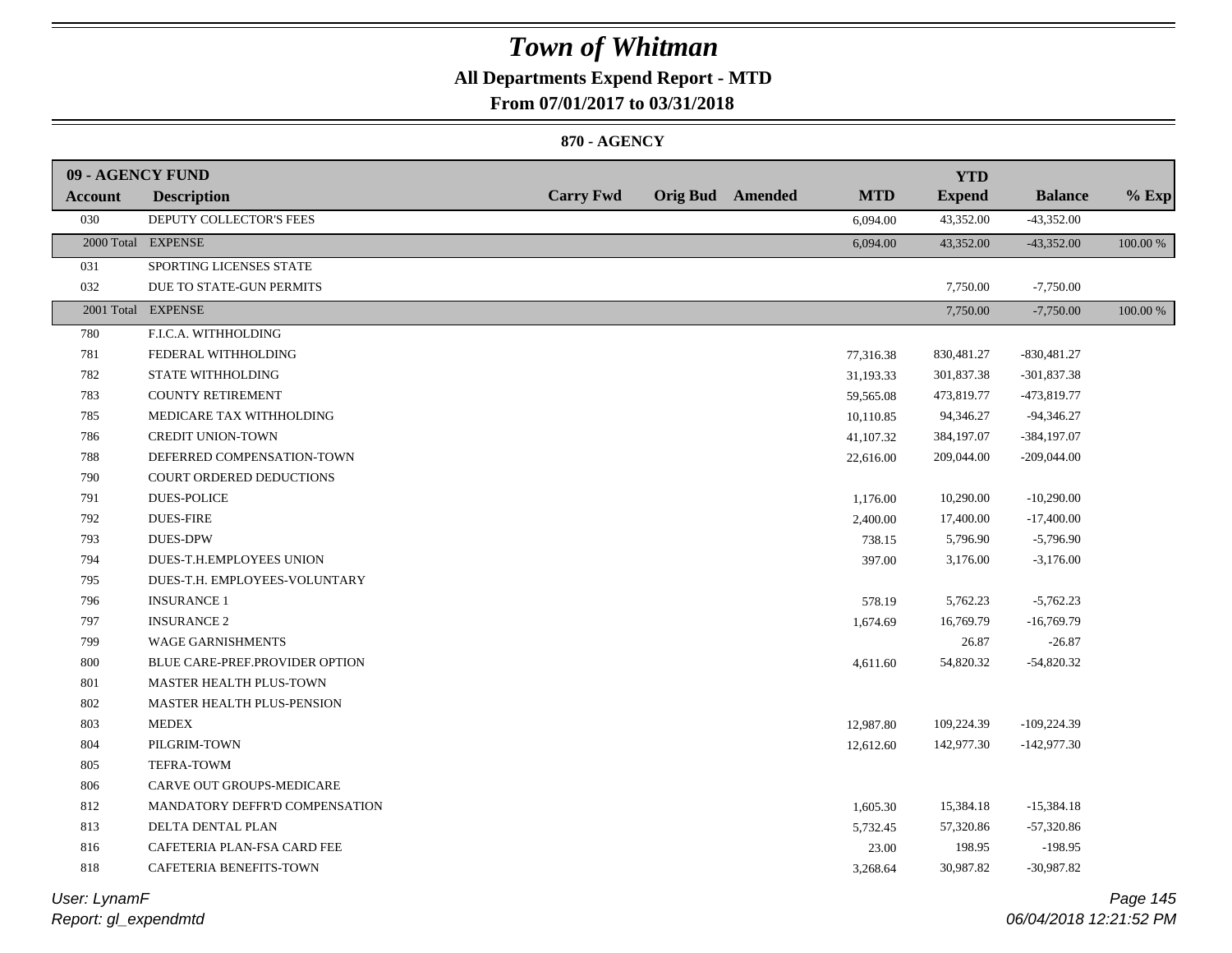## **All Departments Expend Report - MTD**

### **From 07/01/2017 to 03/31/2018**

#### **870 - AGENCY**

| 09 - AGENCY FUND |                                   |                  |                 |         |            | <b>YTD</b>    |                 |          |
|------------------|-----------------------------------|------------------|-----------------|---------|------------|---------------|-----------------|----------|
| Account          | <b>Description</b>                | <b>Carry Fwd</b> | <b>Orig Bud</b> | Amended | <b>MTD</b> | <b>Expend</b> | <b>Balance</b>  | $%$ Exp  |
| 819              | <b>TAXABLE FRINGE BENEFITS</b>    |                  |                 |         | 368.25     | 5,380.90      | $-5,380.90$     |          |
| 821              | <b>NETWORK BLUE</b>               |                  |                 |         | 25,207.70  | 282,546.03    | $-282,546.03$   |          |
| 823              | <b>HPHC MEDICARE ENHANCE</b>      |                  |                 |         |            |               |                 |          |
| 824              | MPA - LEGAL DEFENSE FUND          |                  |                 |         |            |               |                 |          |
| 827              | <b>DUES - LIBRARY</b>             |                  |                 |         | 267.48     | 2,531.57      | $-2,531.57$     |          |
| 828              | NETWORK BLUE-RATE SAVER           |                  |                 |         | 4,723.60   | 56,722.50     | $-56,722.50$    |          |
| 829              | <b>HARVARD PILGRIM-RATE SAVER</b> |                  |                 |         | 299.95     | 2,485.30      | $-2,485.30$     |          |
| 881              | DIRECT DEPOSIT-PAYROLL            |                  |                 |         |            |               |                 |          |
| 899              | <b>EXCHANGE ACCOUNT</b>           |                  |                 |         |            | 16,871.96     | $-16,871.96$    |          |
|                  | 2002 Total EXPENSE                |                  |                 |         | 320,581.36 | 3,130,399.63  | $-3,130,399.63$ | 100.00 % |
|                  | 870 Total AGENCY                  |                  |                 |         | 326,675.36 | 3,181,501.63  | $-3,181,501.63$ |          |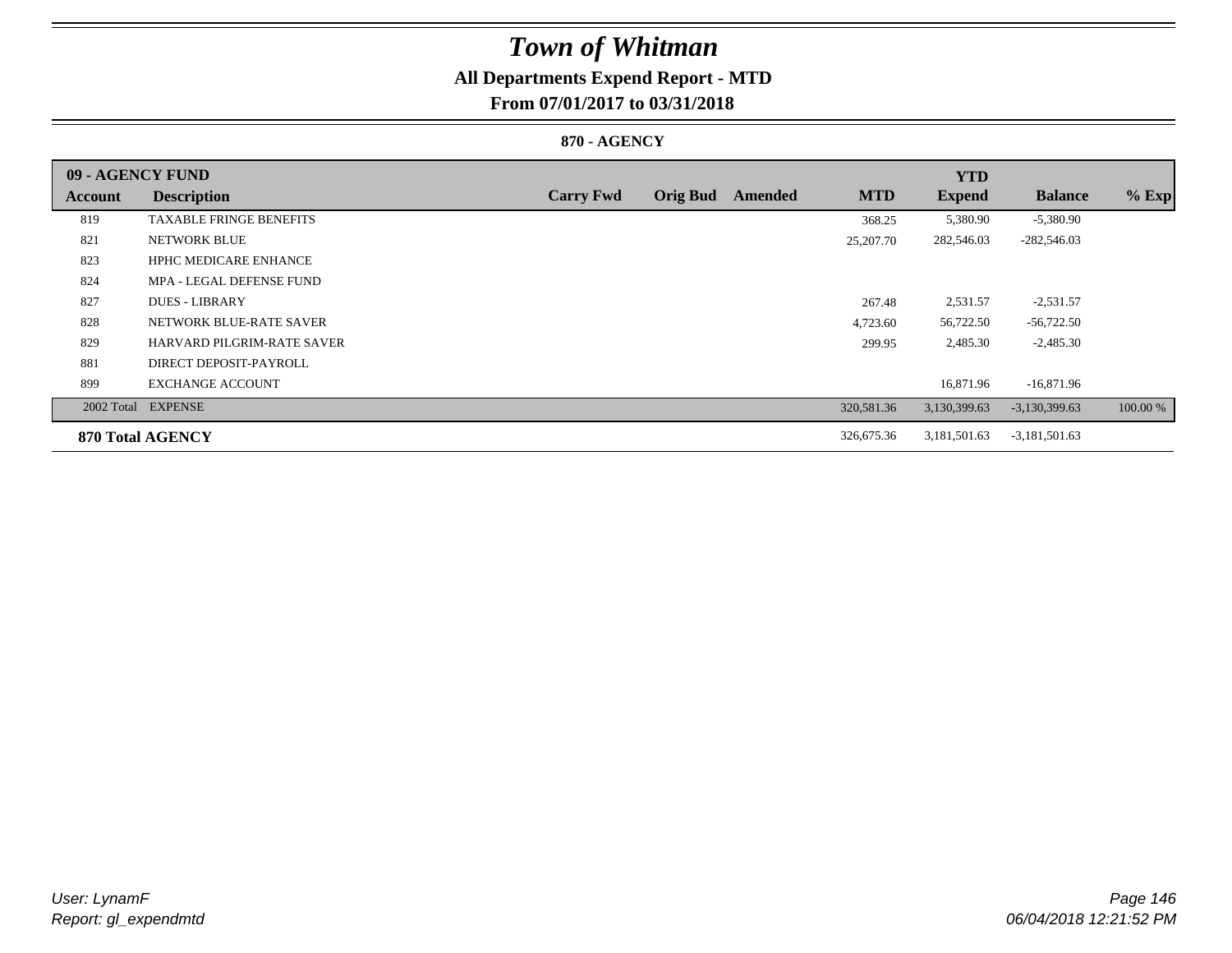**All Departments Expend Report - MTD**

### **From 07/01/2017 to 03/31/2018**

#### **980 - PERFORMANCE BONDS**

|                             | 09 - AGENCY FUND     |                  |                 |         |            | <b>YTD</b>    |                 |          |
|-----------------------------|----------------------|------------------|-----------------|---------|------------|---------------|-----------------|----------|
| Account                     | <b>Description</b>   | <b>Carry Fwd</b> | <b>Orig Bud</b> | Amended | <b>MTD</b> | <b>Expend</b> | <b>Balance</b>  | $%$ Exp  |
| 364                         | PLANNING BOARD       |                  |                 |         |            |               |                 |          |
|                             | 2004 Total EXPENSE   |                  |                 |         |            |               |                 | 100.00 % |
| 980 Total PERFORMANCE BONDS |                      |                  |                 |         |            |               |                 |          |
|                             | 09 Total AGENCY FUND | 1,323.73         |                 | 0.56    | 353,267.36 | 3,375,336.63  | $-3,374,012.34$ |          |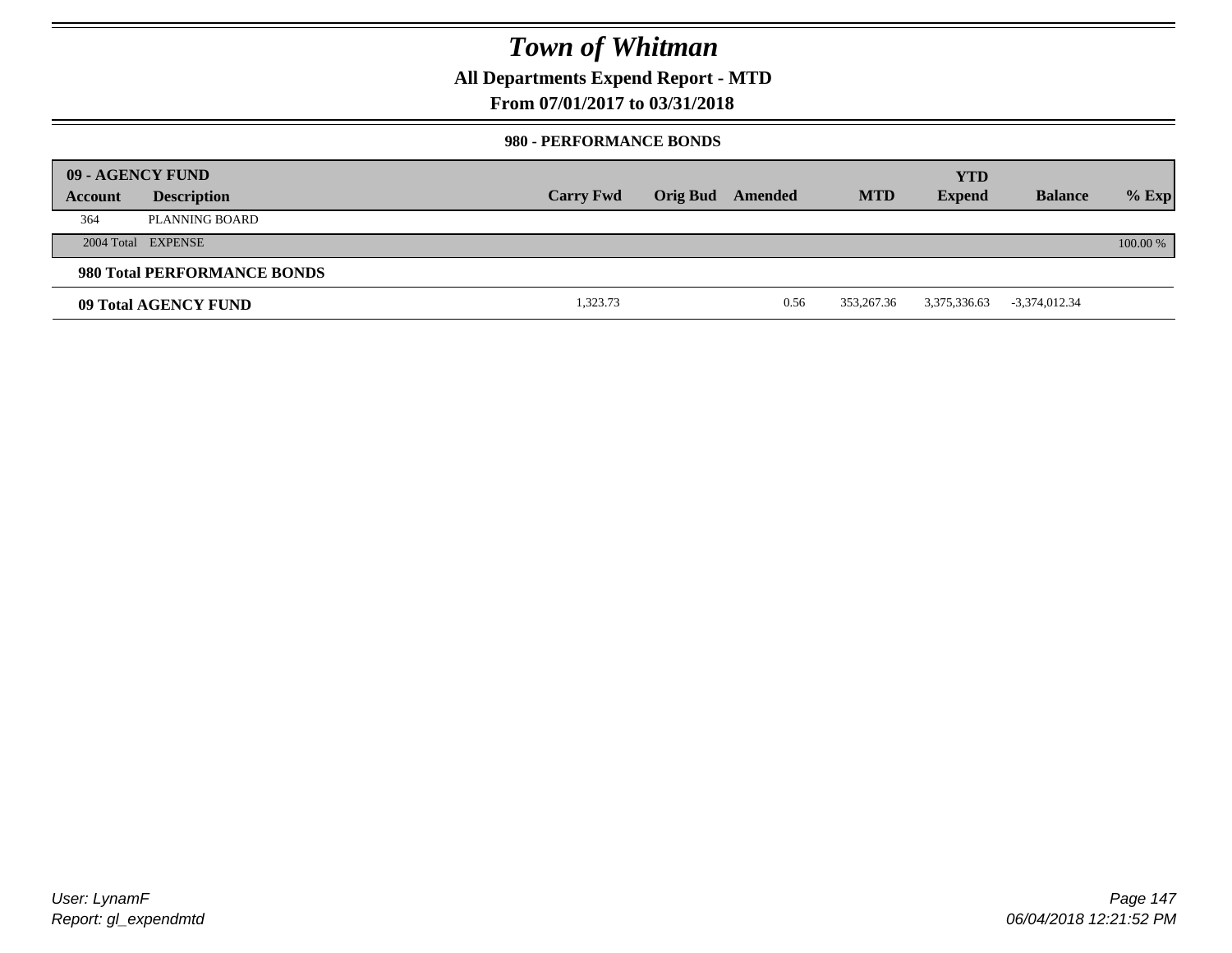# **All Departments Expend Report - MTD**

## **From 07/01/2017 to 03/31/2018**

|         | 60 - WATER/SEWER ENTERPRISE FUND         |                  |                                       | <b>YTD</b>    |                |             |
|---------|------------------------------------------|------------------|---------------------------------------|---------------|----------------|-------------|
| Account | <b>Description</b>                       | <b>Carry Fwd</b> | <b>Orig Bud</b> Amended<br><b>MTD</b> | <b>Expend</b> | <b>Balance</b> | $%$ Exp     |
| 111     | SALARIES-ADMINSTRATIVE                   | 100,766.00       | 7,917.48                              | 73,055.47     | 27,710.53      |             |
| 112     | <b>SALARIES</b>                          |                  |                                       |               |                |             |
| 113     | DIVISIONAL LABOR-REGULAR                 | 465,472.00       | 30,961.92                             | 310,041.52    | 155,430.48     |             |
| 114     | DIVISIONAL LABOR-O.T.                    |                  | 8,695.54                              | 31,307.81     | $-31,307.81$   |             |
| 116     | <b>CLERICAL</b>                          | 49,031.00        | 3,770.20                              | 35,693.70     | 13,337.30      |             |
| 119     | SALARY-ASSIST.SUPERINTENDENT             |                  |                                       |               |                |             |
| 136     | POLICE DETAILS                           | 18,000.00        | 642.24                                | 8,945.67      | 9,054.33       |             |
| 144     | <b>EDUCATION INCENTIVE</b>               |                  |                                       |               |                |             |
| 146     | SALARIES-LONGEVITY                       | 2,950.00         |                                       | 2,025.00      | 925.00         |             |
| 222     | CDL LIC. / STIPEND                       | 1,504.00         |                                       | 1,504.00      |                |             |
| 228     | <b>CDL STIPEND - UNION</b>               |                  |                                       |               |                |             |
| 234     | SALARIES - UNUSED SICK & VAC. TIME       |                  |                                       |               |                |             |
|         | 1000 Total SALARIES                      | 637,723.00       | 51,987.38                             | 462,573.17    | 175,149.83     | 72.53 %     |
| 949     | FY2014 ENCUMBRANCES                      |                  |                                       |               |                |             |
|         | 1003 Total SALARIES                      |                  |                                       |               |                | $100.00~\%$ |
| 210     | <b>ELECTRICITY</b>                       | 73,000.00        | 36.52                                 | 38,090.15     | 34,909.85      |             |
| 212     | <b>GAS (NATURAL)</b>                     | 20,000.00        |                                       | 7,159.26      | 12,840.74      |             |
| 230     |                                          |                  |                                       |               |                |             |
|         | <b>WATER PURCHASE</b>                    | 1,400,000.00     |                                       | 665,076.89    | 734,923.11     |             |
| 243     | EQUIPMENT MAINTENANCE                    |                  |                                       |               |                |             |
| 309     | TECHNICAL SERVICES                       |                  |                                       |               |                |             |
| 340     | <b>TELEPHONE</b>                         | 9,000.00         | 122.07                                | 933.72        | 8,066.28       |             |
| 380     | <b>DISPOSAL COSTS</b>                    | 850,000.00       |                                       |               | 850,000.00     |             |
| 381     | PRIOR YEAR USER FEE                      |                  |                                       |               |                |             |
| 420     | <b>OFFICE SUPPLIES</b>                   |                  |                                       |               |                |             |
| 430     | <b>BUILDING MAINTENANCE &amp; REPAIR</b> | 50,000.00        | 13,483.78                             | 20,913.57     | 29,086.43      |             |
| 481     | <b>GASOLINE</b>                          | 2,500.00         | 1,261.76                              | 1,261.76      | 1,238.24       |             |
| 530     | <b>CHEMICALS</b>                         | 70,000.00        | 13,472.18                             | 42,627.46     | 27,372.54      |             |
| 582     | <b>UNIFORMS</b>                          |                  |                                       | 1,384.16      | $-1,384.16$    |             |
| 585     | MISCELLANEOUS EXPENSE                    | 15,000.00        |                                       | 7,377.21      | 7,622.79       |             |
| 363     | CROSS CONN.TESTING EXPENSE               | 3,500.00         |                                       | 1,230.00      | 2,270.00       |             |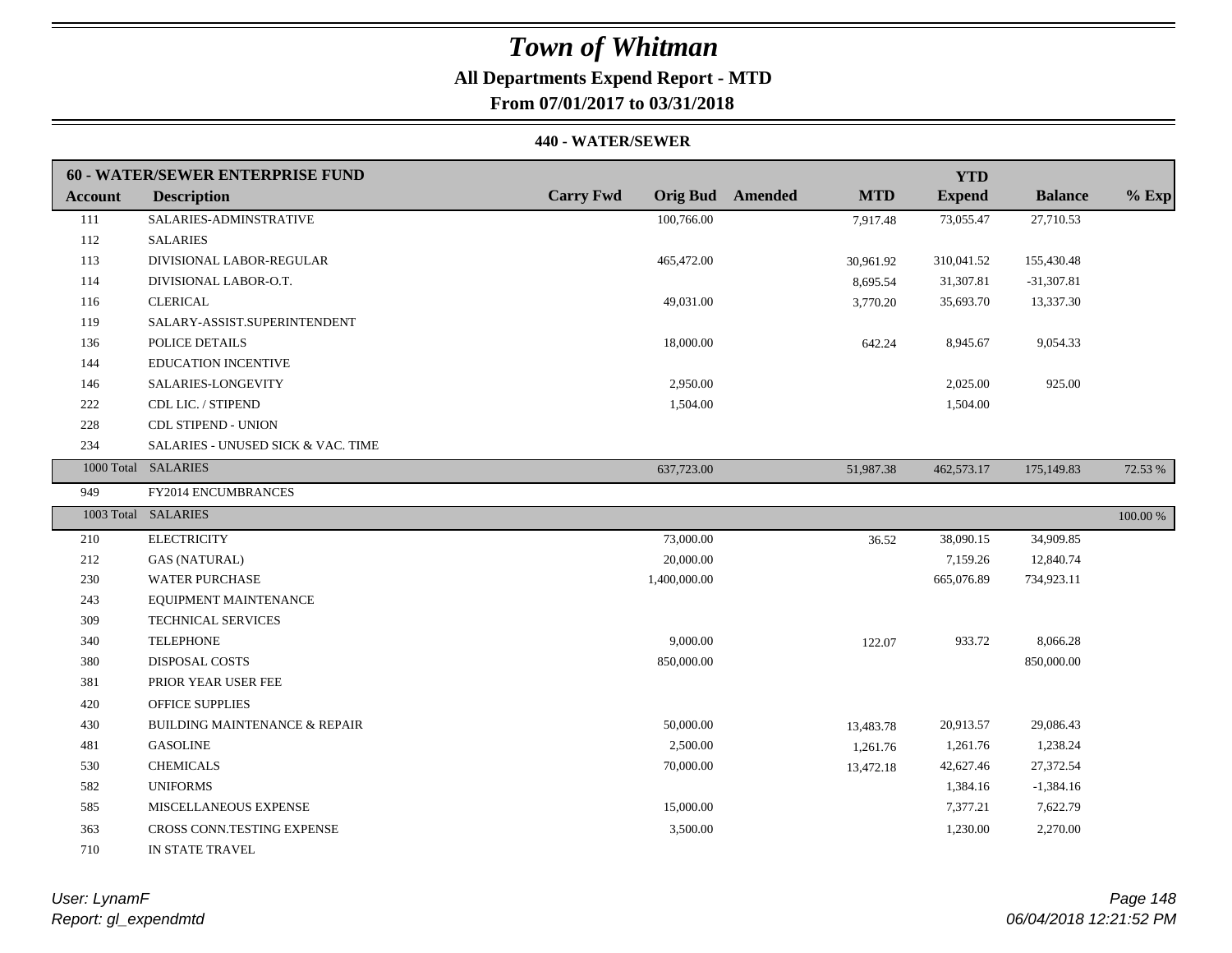## **All Departments Expend Report - MTD**

**From 07/01/2017 to 03/31/2018**

|                | 60 - WATER/SEWER ENTERPRISE FUND     |                  |              |                  |            | <b>YTD</b>    |                |         |
|----------------|--------------------------------------|------------------|--------------|------------------|------------|---------------|----------------|---------|
| <b>Account</b> | <b>Description</b>                   | <b>Carry Fwd</b> |              | Orig Bud Amended | <b>MTD</b> | <b>Expend</b> | <b>Balance</b> | $%$ Exp |
| 720            | OUT OF STATE TRAVEL                  |                  |              |                  |            |               |                |         |
| 730            | <b>ASSOCIATION DUES</b>              |                  |              |                  |            |               |                |         |
| 734            | AGENCY AND REGISTRATION FEES         |                  |              |                  |            |               |                |         |
| 735            | <b>BANK CHARGES</b>                  |                  | 3,800.00     |                  |            | 450.19        | 3,349.81       |         |
| 924            | DEBT MISCELLANEOUS - WATER           |                  | 33,150.00    |                  |            | 3,996.34      | 29,153.66      |         |
| 926            | DEBT MISCELLANEOUS-SEWER             |                  |              |                  |            |               |                |         |
| 777            | <b>BUDGET RESERVE</b>                |                  | 139,345.00   |                  |            | 2,000.00      | 137,345.00     |         |
| 825            | <b>LAND</b>                          |                  |              |                  |            |               |                |         |
| 826            | <b>BUILDINGS</b>                     |                  |              |                  |            |               |                |         |
| 830            | <b>PLANT</b>                         |                  |              |                  |            |               |                |         |
| 840            | SITE IMPROVEMENT                     |                  |              |                  |            |               |                |         |
| 850            | ADDITIONAL EQUIPMENT                 |                  |              |                  |            |               |                |         |
| 875            | REPLACE EQUIPMENT                    |                  |              |                  |            |               |                |         |
| 890            | CAPITAL PROJECT                      |                  |              |                  |            |               |                |         |
| 910            | MAT.PRIN.L.T.DEBT 6/1/2008           |                  |              |                  |            |               |                |         |
| 911            | <b>INT.LONG TERM DEBT WTR/SWR</b>    |                  | 95,060.13    |                  |            | 46,593.75     | 48,466.38      |         |
| 913            | PRIN.-L.T. DEBT WTR.RE-FUNDED 3/8/12 |                  | 45,000.00    |                  |            | 45,000.00     |                |         |
| 914            | PRINCIPAL LONG TERM-WATER            |                  | 300,515.28   |                  |            | 300,515.28    |                |         |
| 915            | <b>INT.LONG TERM DEBT-SEWER</b>      |                  | 7,658.27     |                  |            | 7,658.26      | 0.01           |         |
| 916            | <b>INTEREST LONG TERM DEBT</b>       |                  |              |                  |            |               |                |         |
| 919            | INT.LONG TERM DEBT - WATER           |                  | 32,281.60    |                  |            | 31,691.60     | 590.00         |         |
| 925            | <b>INTEREST TEMPORARY LOANS</b>      |                  |              |                  |            |               |                |         |
| 942            | SEWER PRIN.-L.T.DEBT 2030            |                  | 24,831.18    |                  |            | 24,831.18     |                |         |
| 944            | PRIN.LONG TERM-WTR/SWR               |                  | 154,653.54   |                  |            |               | 154,653.54     |         |
| 950            | <b>REPAYMENT OF BANS</b>             |                  |              |                  |            |               |                |         |
| 951            | DEBT ISSUANCE EXPENSE                |                  |              |                  |            |               |                |         |
| 955            | REPAYMENT OF GANS-PRINCIPAL          |                  |              |                  |            |               |                |         |
| 957            | MAT.PRIN.-L.T.DEBT 1/15/2013         |                  |              |                  |            |               |                |         |
| 960            | INDIRECT COSTS-TO GENERAL FUND       |                  | 493,199.00   |                  |            |               | 493,199.00     |         |
| 961            | INDIRECT COSTS-TO WATER ENT.FD       |                  |              |                  |            |               |                |         |
|                | 2000 Total EXPENSE                   |                  | 3,822,494.00 |                  | 28,376.31  | 1,248,790.78  | 2,573,703.22   | 32.66 % |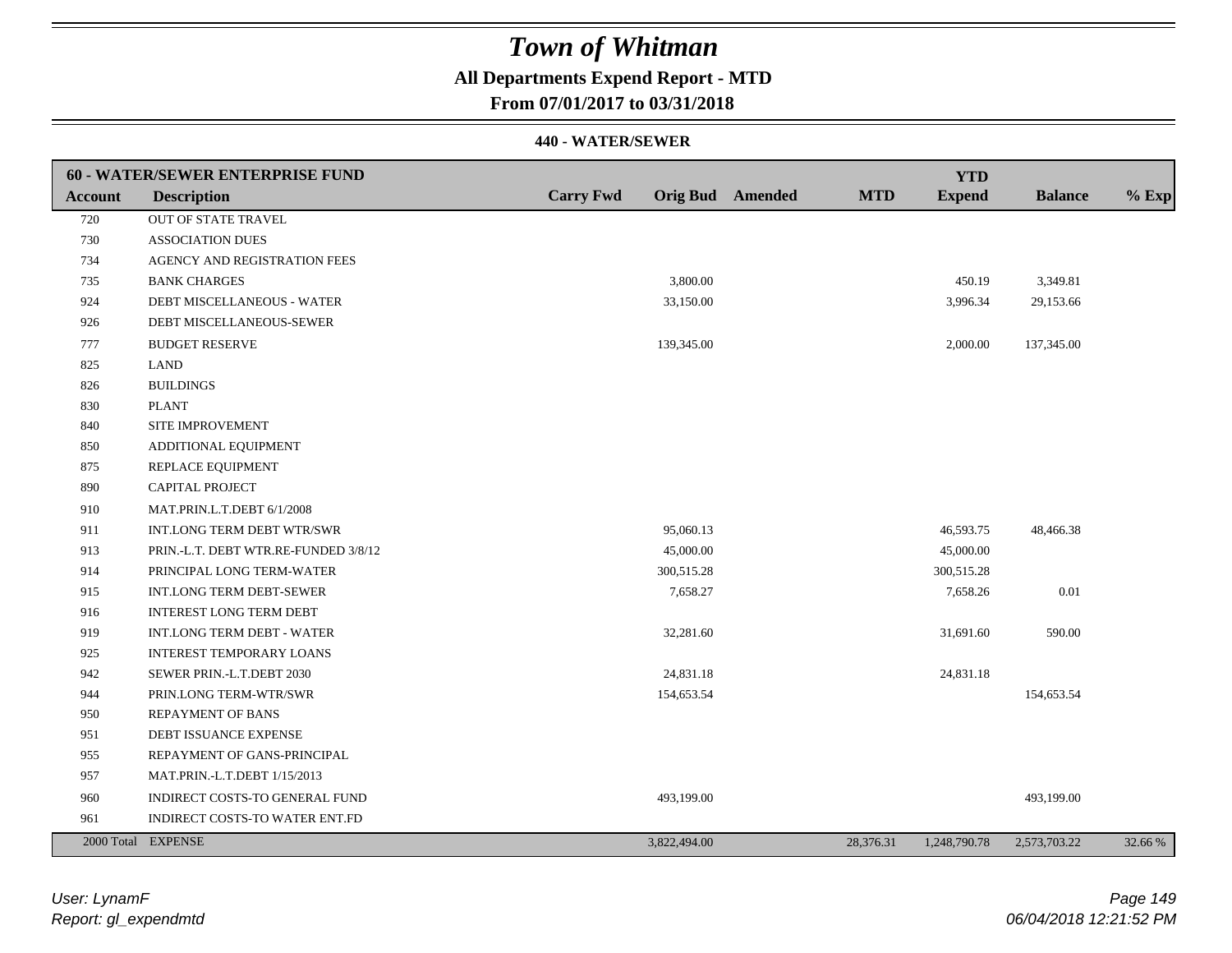### **All Departments Expend Report - MTD**

### **From 07/01/2017 to 03/31/2018**

|                | 60 - WATER/SEWER ENTERPRISE FUND                    |                  |                         |            | <b>YTD</b>    |                |            |
|----------------|-----------------------------------------------------|------------------|-------------------------|------------|---------------|----------------|------------|
| <b>Account</b> | <b>Description</b>                                  | <b>Carry Fwd</b> | <b>Orig Bud</b> Amended | <b>MTD</b> | <b>Expend</b> | <b>Balance</b> | $%$ Exp    |
| 956            | REPAYMENT OF BANS-PRINCIPAL                         |                  |                         |            |               |                |            |
|                | 2004 Total EXPENSE                                  |                  |                         |            |               |                | 100.00 %   |
| 962            | SEWER BOND REFUNDING EXPENSE                        |                  |                         |            |               |                |            |
|                | 2005 Total EXPENSE                                  |                  |                         |            |               |                | 100.00 %   |
| 311            | <b>COMPUTER SERVICES</b>                            |                  | 12,000.00               |            | 3,967.17      | 8,032.83       |            |
| 344            | <b>POSTAGE</b>                                      |                  |                         |            | 2,551.75      | $-2,551.75$    |            |
|                | 2050 Total DATA PROCESSING AND MAILING              |                  | 12,000.00               |            | 6,518.92      | 5,481.08       | 54.32 %    |
| 272            | EQUIPMENT RENTAL                                    |                  |                         |            |               |                |            |
| 317            | <b>WATER TESTING</b>                                |                  |                         | 1,040.00   | 9,395.00      | $-9,395.00$    |            |
| 251            | <b>WATER MAINS</b>                                  |                  |                         | 323.28     | 5,670.42      | $-5,670.42$    |            |
| 253            | <b>HYDRANTS</b>                                     |                  |                         |            | 1,560.90      | $-1,560.90$    |            |
| 254            | <b>METERS</b>                                       |                  |                         |            | 3,950.24      | $-3,950.24$    |            |
| 582            | <b>UNIFORMS</b>                                     |                  |                         | 204.93     | 2,633.48      | $-2,633.48$    |            |
| 585            | MISCELLANEOUS EXPENSE                               |                  | 64,300.00               | 4,073.55   | 9,084.07      | 55,215.93      |            |
|                | 2200 Total DIVISIONAL EXPENSE                       |                  | 64,300.00               | 5,641.76   | 32,294.11     | 32,005.89      | 50.22 %    |
| 286            | WATER LEAK DETECTION                                |                  | 8,000.00                |            |               | 8,000.00       |            |
|                | 2201 Total EXPENSE                                  |                  | 8,000.00                |            |               | 8,000.00       | $0.00\,\%$ |
| 999            |                                                     |                  |                         |            |               |                |            |
|                | 4469 Total A.27 ATM 5/13FR.R.E. PUR.JETTER MACHINE  |                  |                         |            |               |                | 100.00 %   |
| 911            | INT.LONG TERM DEBT WTR/SWR                          |                  |                         |            |               |                |            |
| 944            | PRIN.LONG TERM-WTR/SWR                              |                  |                         |            |               |                |            |
| 999            |                                                     |                  |                         |            |               |                |            |
|                | 4472 Total A.6STM5/15DEBT SER.FY16 1ST PMT.BNDS.R.E |                  |                         |            |               |                | 100.00 %   |
| 999            |                                                     | 25,000.00        |                         |            |               | 25,000.00      |            |
|                | 4473 Total A10STM5/15ENG.SERV.UNIDIR.FLSH.PR.R.E.   | 25,000.00        |                         |            |               | 25,000.00      | 0.00 %     |
| 999            |                                                     |                  |                         |            |               |                |            |
|                | 4480 Total A31ATM5/16PUR2016CHEV.4W/D PICKUP W/PLOW |                  |                         |            |               |                | 100.00 %   |
| 999            |                                                     |                  |                         |            |               |                |            |
|                | 4482 Total A5STM5/15 DEBT SER.-TEMP.BORROWING-R.E.  |                  |                         |            |               |                | 100.00 %   |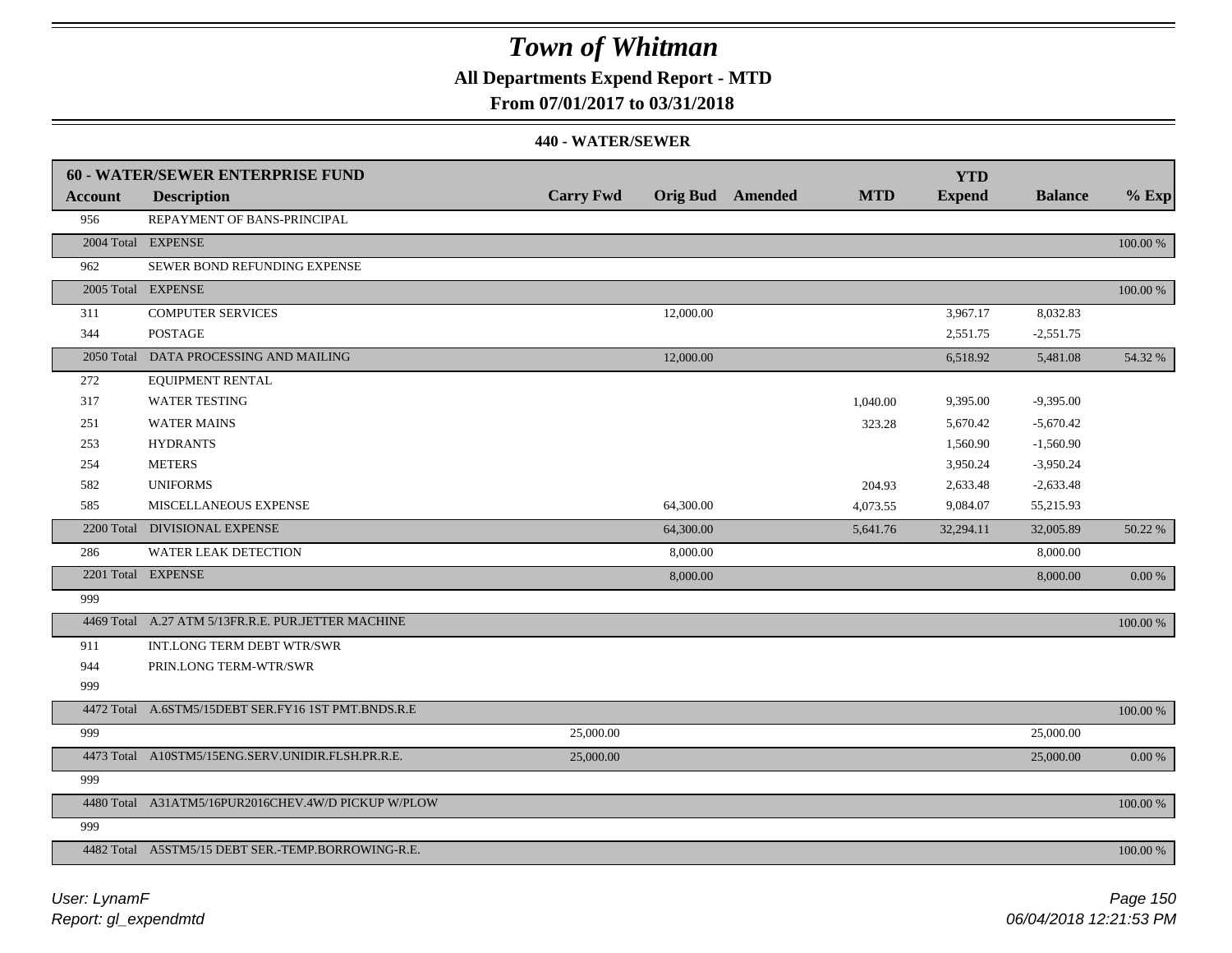**All Departments Expend Report - MTD**

### **From 07/01/2017 to 03/31/2018**

|                | <b>60 - WATER/SEWER ENTERPRISE FUND</b>              |                  |                         |            | <b>YTD</b>    |                |             |
|----------------|------------------------------------------------------|------------------|-------------------------|------------|---------------|----------------|-------------|
| <b>Account</b> | <b>Description</b>                                   | <b>Carry Fwd</b> | <b>Orig Bud</b> Amended | <b>MTD</b> | <b>Expend</b> | <b>Balance</b> | $%$ Exp     |
| 999            |                                                      |                  |                         |            |               |                |             |
|                | 4483 Total A.33ATM5/09RELIN.3500FT.PIPE/REP.MANHOLE  |                  |                         |            |               |                | $100.00~\%$ |
| 999            |                                                      | 59,587.24        |                         |            |               | 59,587.24      |             |
|                | 4532 Total A.20ATM5/12FR.R.EARN.TO REP.SEW.SYS       | 59,587.24        |                         |            |               | 59,587.24      | 0.00 %      |
| 999            |                                                      |                  |                         |            |               |                |             |
|                | 4538 Total A.31 ATM 5/10 50% PUR.E350 FORD CARGO VAN |                  |                         |            |               |                | 100.00 %    |
| 999            |                                                      | 116,392.00       |                         |            | 116,240.98    | 151.02         |             |
|                | 4539 Total A13STM5/15FR.R.E.SEW.SERV.BROCK-PR.YRS    | 116,392.00       |                         |            | 116,240.98    | 151.02         | 99.87 %     |
| 999            |                                                      |                  |                         |            |               |                |             |
|                | 4548 Total A.25ATM5/11FR.R.E. TO REP. WSTEWTR PUMPS  |                  |                         |            |               |                | 100.00 %    |
| 999            |                                                      | 1,257.00         |                         |            | 939.00        | 318.00         |             |
|                | 4560 Total A.30 ATM 5/10 REPAIR WASTEWTR.PUMPS       | 1,257.00         |                         |            | 939.00        | 318.00         | 74.70 %     |
| 999            |                                                      |                  |                         |            |               |                |             |
|                | 4562 Total A.30ATM5/16 REPLACE TRUCK BODY            |                  |                         |            |               |                | $100.00~\%$ |
| 999            |                                                      |                  |                         |            |               |                |             |
|                | 4577 Total DPW-SITE WORK & PERMIT/FACILITY IMPROV.   |                  |                         |            |               |                | 100.00 %    |
| 999            |                                                      |                  | 445,966.71              |            | 401,370.71    | 44,596.00      |             |
|                | 4579 Total A.5STM12/17 SWR.F.MAIN REP.& BY-PASS      |                  | 445,966.71              |            | 401,370.71    | 44,596.00      | 90.00 %     |
| 999            |                                                      | 20,000.00        |                         |            | 18,000.00     | 2,000.00       |             |
|                | 4606 Total Res.Fnd. Trans.-Engin.Costs Rte.18 & 27   | 20,000.00        |                         |            | 18,000.00     | 2,000.00       | 90.00 %     |
| 999            |                                                      | 420.00           |                         |            |               | 420.00         |             |
|                | 4608 Total A.21ATM5/12 FR.R.EARN.TO LEAK DETECT.     | 420.00           |                         |            |               | 420.00         | 0.00 %      |
| 999            |                                                      |                  |                         |            |               |                |             |
|                | 4609 Total A.21 ATM5/14 FR.R.E.PUR&INST.BACK-UP GEN  |                  |                         |            |               |                | $100.00~\%$ |
| 999            |                                                      | 5,265.09         |                         |            | 4,678.00      | 587.09         |             |
|                | 4610 Total A.22ATM5/14FR.R.E.REP.&REPL.EQ@PUMP STA.  | 5,265.09         |                         |            | 4,678.00      | 587.09         | 88.84 %     |
| 999            |                                                      |                  |                         |            |               |                |             |
|                | 4611 Total A2 STM 5/17 PRIOR YEAR BILL               |                  |                         |            |               |                | 100.00 %    |
|                |                                                      |                  |                         |            |               |                |             |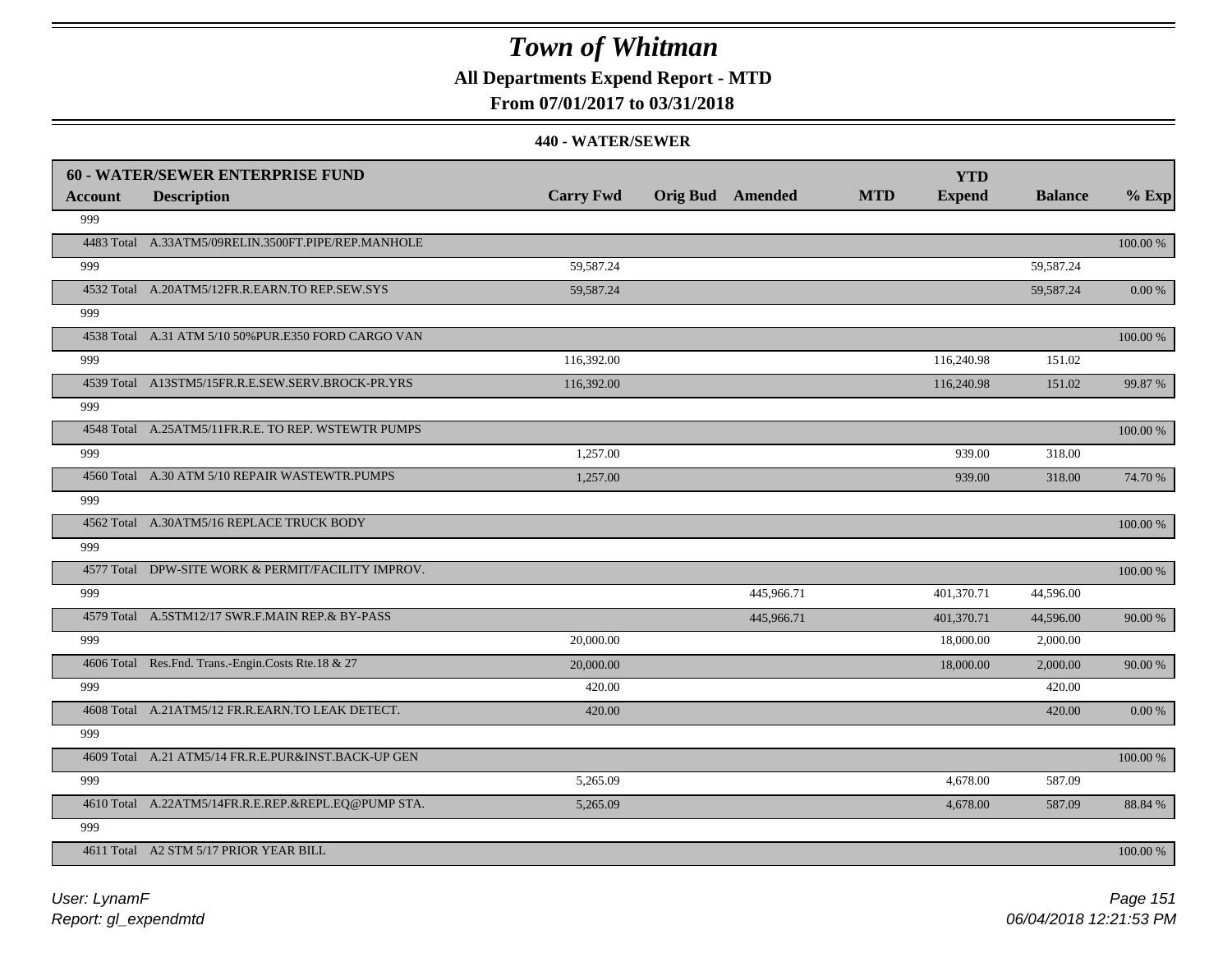### **All Departments Expend Report - MTD**

**From 07/01/2017 to 03/31/2018**

|         | 60 - WATER/SEWER ENTERPRISE FUND               |                  |                 |            |            | <b>YTD</b>    |                |          |
|---------|------------------------------------------------|------------------|-----------------|------------|------------|---------------|----------------|----------|
| Account | <b>Description</b>                             | <b>Carry Fwd</b> | <b>Orig Bud</b> | Amended    | <b>MTD</b> | <b>Expend</b> | <b>Balance</b> | $%$ Exp  |
| 999     |                                                |                  |                 | 20,000.00  | 751.50     | 17.911.50     | 2,088.50       |          |
|         | 4612 Total A.3STM 12/17 PUR. WATER METERS      |                  |                 | 20,000.00  | 751.50     | 17.911.50     | 2,088.50       | 89.55 %  |
| 999     |                                                |                  |                 | 485,000.00 |            |               | 485,000.00     |          |
|         | 4613 Total A.4STM12/17 SWR.EASEMNT SURVEYG ETC |                  |                 | 485,000.00 |            |               | 485,000,00     | 0.00 %   |
| 999     |                                                |                  |                 |            |            |               |                |          |
|         | 4614 Total A.30ATM 5/10 WASTEWTR.UPGRADES FY06 |                  |                 |            |            |               |                | 100.00 % |
|         | 440 Total WATER/SEWER                          | 227.921.33       | 4,544,517.00    | 950,966.71 | 86,756.95  | 2.309.317.17  | 3.414.087.87   |          |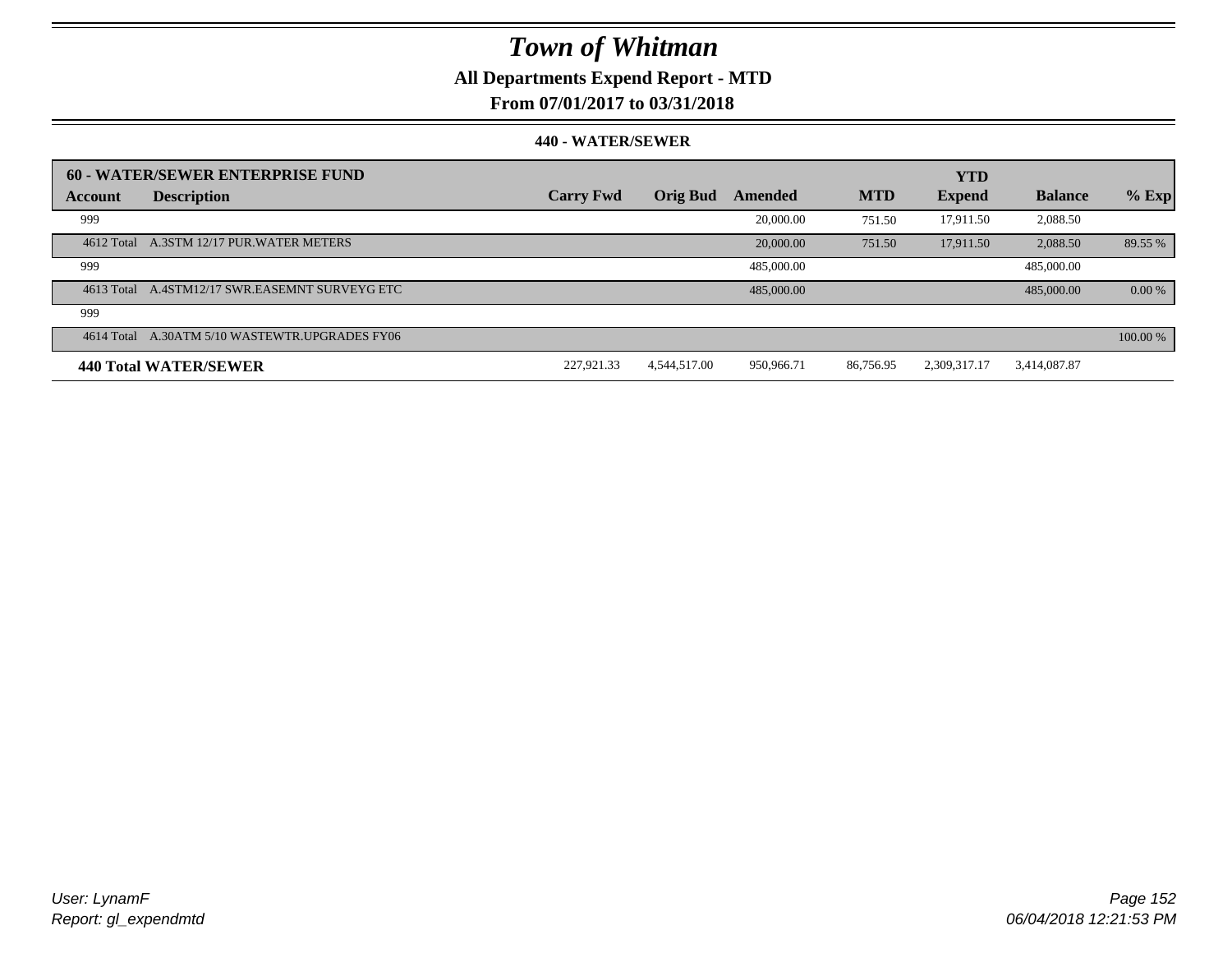**All Departments Expend Report - MTD**

### **From 07/01/2017 to 03/31/2018**

#### **441 - SEWER ENCUMBRANCE**

|                | <b>60 - WATER/SEWER ENTERPRISE FUND</b> |                  |                         |            | <b>YTD</b>    |                |          |
|----------------|-----------------------------------------|------------------|-------------------------|------------|---------------|----------------|----------|
| <b>Account</b> | <b>Description</b>                      | <b>Carry Fwd</b> | <b>Orig Bud</b> Amended | <b>MTD</b> | <b>Expend</b> | <b>Balance</b> | $%$ Exp  |
| 380            | <b>DISPOSAL COSTS</b>                   |                  |                         |            |               |                |          |
|                | 2000 Total EXPENSE                      |                  |                         |            |               |                | 100.00 % |
| 939            | <b>FY2015 ENCUMBRANCES</b>              |                  |                         |            |               |                |          |
| 940            | FY2016 ENCUMBRANCES                     | 850,000.00       |                         |            |               | 850,000.00     |          |
| 943            | <b>FY2012 ENCUMBRANCES</b>              |                  |                         |            |               |                |          |
| 945            | FY2013 ENCUMBRANCES                     |                  |                         |            |               |                |          |
| 946            | <b>FY2010 ENCUMBRANCES</b>              |                  |                         |            |               |                |          |
| 948            | <b>FY07 ENCUMBRANCES</b>                |                  |                         |            |               |                |          |
| 949            | FY2014 ENCUMBRANCES                     |                  |                         |            |               |                |          |
| 953            | <b>FY2009 ENCUMBRANCES</b>              |                  |                         |            |               |                |          |
| 958            | <b>FY2005 ENCUMBRANCES</b>              |                  |                         |            |               |                |          |
| 959            | FY2006 ENCUMBRANCES                     |                  |                         |            |               |                |          |
| 965            | SEWER FY13 DISPOSAL COSTS ENCUMBERED    |                  |                         |            |               |                |          |
| 966            | SEWER FY14 DISPOSAL COSTS ENCUMBERED    |                  |                         |            |               |                |          |
| 967            | SEWER FY15 DISPOSAL COSTS ENCUMBERED    | 259,684.68       |                         |            |               | 259,684.68     |          |
| 941            | FY 2017 ENCUMBRANCES                    | 800,000.00       |                         |            |               | 800,000.00     |          |
|                | 2001 Total EXPENSE                      | 1,909,684.68     |                         |            |               | 1,909,684.68   | $0.00\%$ |
| 765            | INDIR.COSTS DUE TO GEN.FD.FY95          |                  |                         |            |               |                |          |
| 766            | INDIR.COSTS DUE TO GEN.FD.FY96          |                  |                         |            |               |                |          |
| 767            | INDIR.COSTS DUE TO GEN.FD FY97          |                  |                         |            |               |                |          |
| 768            | INDIR.COSTS DUE TO GEN.FD.FY98          |                  |                         |            |               |                |          |
| 769            | INDIR.COSTS DUE TO GEN.FD.FY99          |                  |                         |            |               |                |          |
|                | 2002 Total EXPENSE                      |                  |                         |            |               |                | 100.00 % |
| 863            | IND.COSTS FY00 DUE TO GF-PR.YR          |                  |                         |            |               |                |          |
| 869            | INDIR.COSTS DUE TO G.FND-PR.YR          |                  |                         |            |               |                |          |
|                | 2003 Total EXPENSE                      |                  |                         |            |               |                | 100.00 % |
|                | <b>441 Total SEWER ENCUMBRANCE</b>      | 1,909,684.68     |                         |            |               | 1,909,684.68   |          |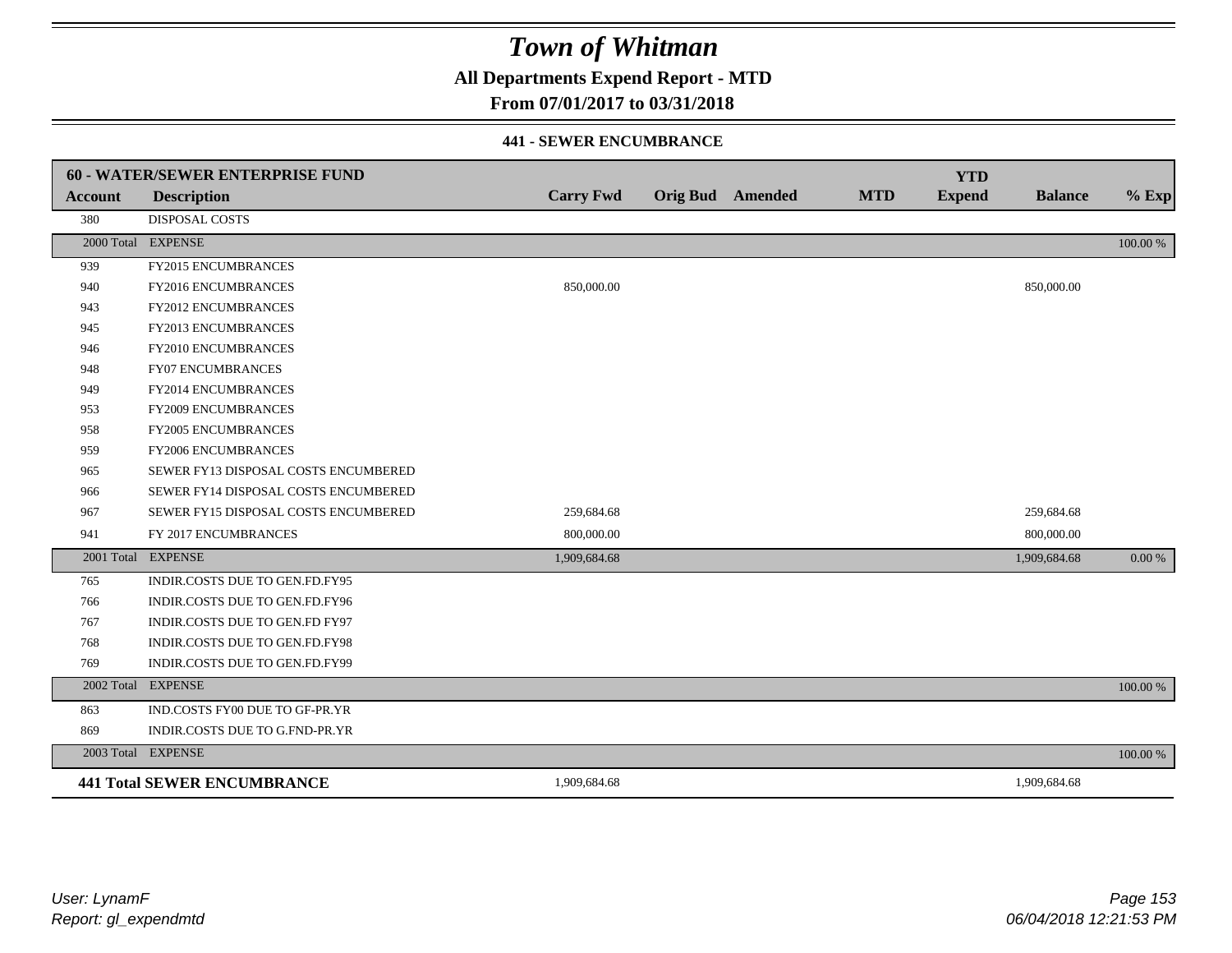**All Departments Expend Report - MTD**

### **From 07/01/2017 to 03/31/2018**

#### **451 - WATER ENCUMBRANCE**

|         | <b>60 - WATER/SEWER ENTERPRISE FUND</b> |                  |          |         |            | <b>YTD</b>    |                |          |
|---------|-----------------------------------------|------------------|----------|---------|------------|---------------|----------------|----------|
| Account | <b>Description</b>                      | <b>Carry Fwd</b> | Orig Bud | Amended | <b>MTD</b> | <b>Expend</b> | <b>Balance</b> | $%$ Exp  |
| 941     | FY 2017 ENCUMBRANCES                    | 60,000.00        |          |         |            | 39.902.57     | 20,097.43      |          |
|         | 2000 Total EXPENSE                      | 60,000,00        |          |         |            | 39.902.57     | 20,097.43      | 66.50 %  |
| 939     | <b>FY2015 ENCUMBRANCES</b>              |                  |          |         |            |               |                |          |
| 940     | <b>FY2016 ENCUMBRANCES</b>              |                  |          |         |            |               |                |          |
| 949     | <b>FY2014 ENCUMBRANCES</b>              |                  |          |         |            |               |                |          |
|         | 2001 Total EXPENSE                      |                  |          |         |            |               |                | 100.00 % |
|         | <b>451 Total WATER ENCUMBRANCE</b>      | 60,000.00        |          |         |            | 39,902.57     | 20,097.43      |          |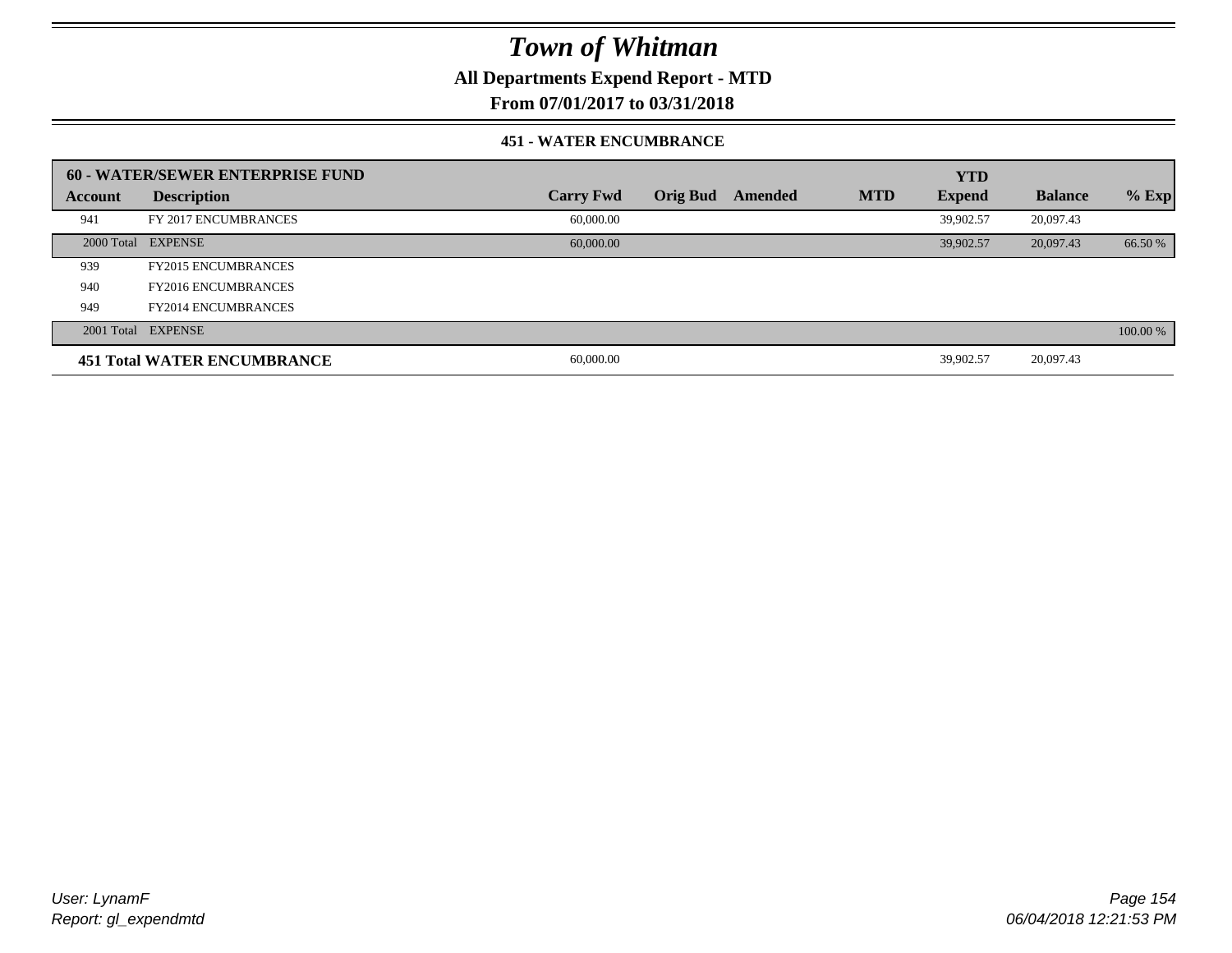**All Departments Expend Report - MTD**

### **From 07/01/2017 to 03/31/2018**

|                 | <b>60 - WATER/SEWER ENTERPRISE FUND</b> |                  |                         |            | YTD           |                |            |
|-----------------|-----------------------------------------|------------------|-------------------------|------------|---------------|----------------|------------|
| Account         | <b>Description</b>                      | <b>Carry Fwd</b> | <b>Orig Bud</b> Amended | <b>MTD</b> | <b>Expend</b> | <b>Balance</b> | $%$ Exp    |
| 005             | <b>TRASH FEE REFUNDS</b>                |                  |                         |            |               |                |            |
| 1997 Total 1997 |                                         |                  |                         |            |               |                | $100.00\%$ |
|                 | <b>850 Total TAX REFUNDS</b>            |                  |                         |            |               |                |            |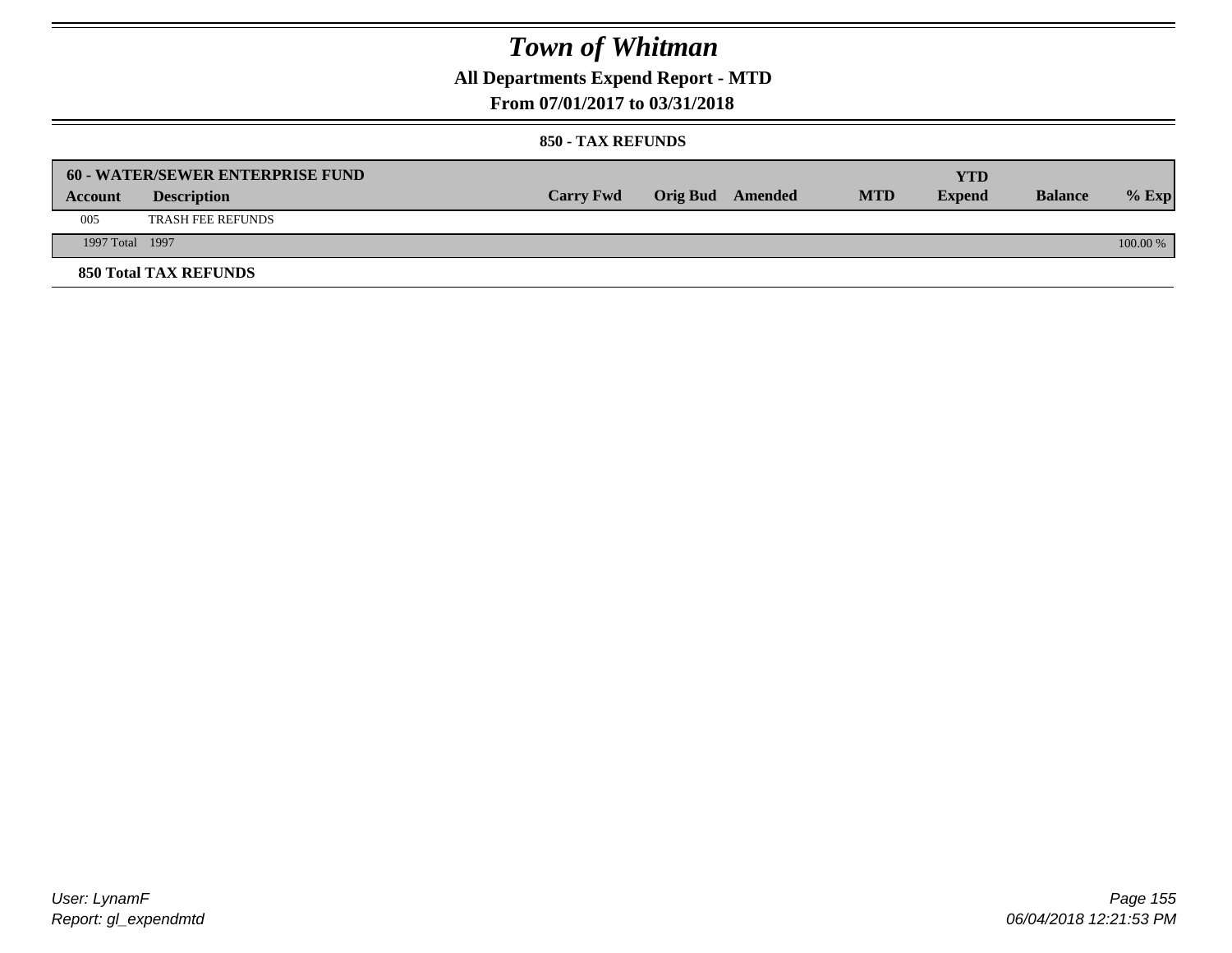**All Departments Expend Report - MTD**

### **From 07/01/2017 to 03/31/2018**

#### **851 - FIRE REVOLVING**

|         | 60 - WATER/SEWER ENTERPRISE FUND |                  |                  |            | YTD           |                |            |
|---------|----------------------------------|------------------|------------------|------------|---------------|----------------|------------|
| Account | <b>Description</b>               | <b>Carry Fwd</b> | Orig Bud Amended | <b>MTD</b> | <b>Expend</b> | <b>Balance</b> | $%$ Exp    |
| 008     | <b>SEWER DETAILS</b>             |                  |                  |            |               |                |            |
|         | 1000 Total SALARIES              |                  |                  |            |               |                | $100.00\%$ |
|         | <b>851 Total FIRE REVOLVING</b>  |                  |                  |            |               |                |            |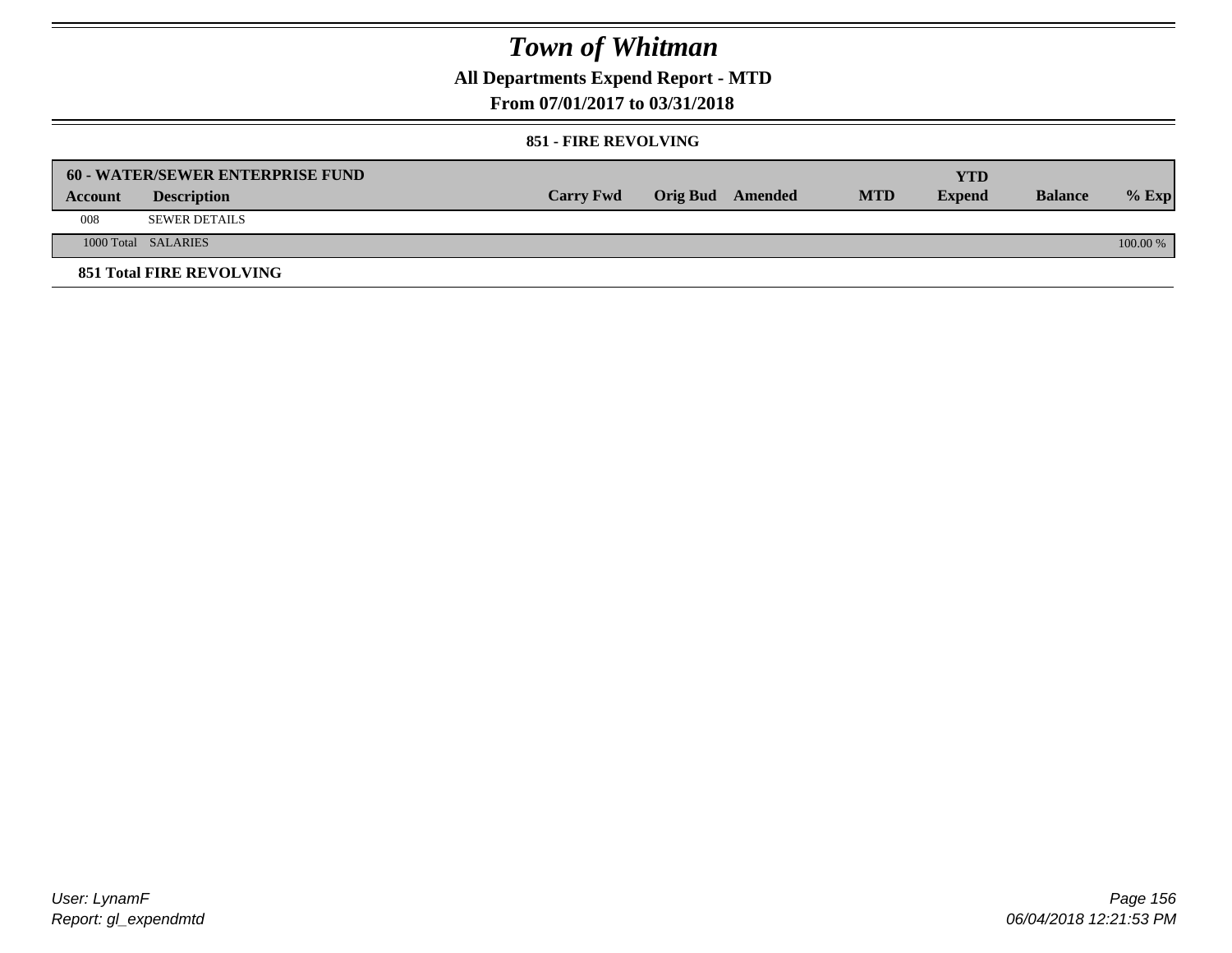**All Departments Expend Report - MTD**

### **From 07/01/2017 to 03/31/2018**

#### **852 - POLICE REVOLVING**

|         | 60 - WATER/SEWER ENTERPRISE FUND  |                  |                  |            | <b>YTD</b>    |                |            |
|---------|-----------------------------------|------------------|------------------|------------|---------------|----------------|------------|
| Account | <b>Description</b>                | <b>Carry Fwd</b> | Orig Bud Amended | <b>MTD</b> | <b>Expend</b> | <b>Balance</b> | $%$ Exp    |
| 008     | <b>SEWER DETAILS</b>              |                  |                  |            |               |                |            |
|         | 1000 Total SALARIES               |                  |                  |            |               |                | $100.00\%$ |
|         | <b>852 Total POLICE REVOLVING</b> |                  |                  |            |               |                |            |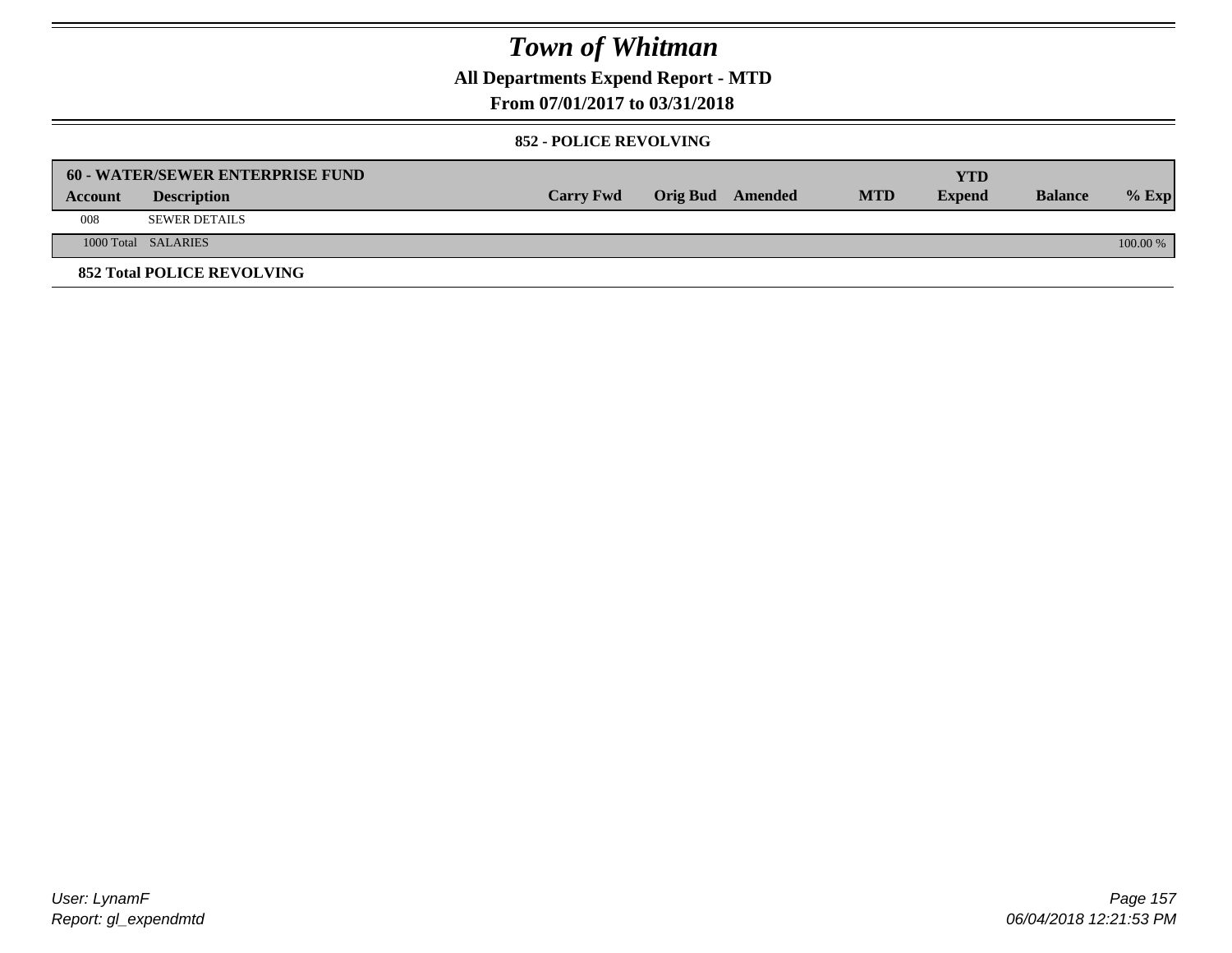## **All Departments Expend Report - MTD**

### **From 07/01/2017 to 03/31/2018**

#### **870 - AGENCY**

|         | <b>60 - WATER/SEWER ENTERPRISE FUND</b> |                  |                 |                |            | <b>YTD</b>    |                |          |
|---------|-----------------------------------------|------------------|-----------------|----------------|------------|---------------|----------------|----------|
| Account | <b>Description</b>                      | <b>Carry Fwd</b> | <b>Orig Bud</b> | <b>Amended</b> | <b>MTD</b> | <b>Expend</b> | <b>Balance</b> | $%$ Exp  |
| 027     | <b>GUAR DEPOSIT INTEREST-REFUND</b>     |                  |                 |                |            |               |                |          |
| 029     | <b>GUARANTEED DEPOSITS REFUNDED</b>     |                  |                 |                |            |               |                |          |
| 055     | <b>GUARANTEED DEP.J.TASSINARI</b>       |                  |                 |                |            |               |                |          |
| 056     | <b>GUARANTEE DEP.REFND.-J. KELLEHER</b> |                  |                 |                |            |               |                |          |
| 059     | <b>GUARANTEE DEPOSITS FORFIETED</b>     |                  |                 |                |            |               |                |          |
| 236     | GUAR.DEPOSITS REFUNDED-CONSTR.TECH.     |                  |                 |                |            |               |                |          |
| 237     | <b>GUARENTEE DEPOSITS REFUNDED</b>      |                  |                 |                |            |               |                |          |
| 410     | GUAR.DEP.REFNDED-R. Robertson           |                  |                 |                |            |               |                |          |
|         | 2000 Total EXPENSE                      |                  |                 |                |            |               |                | 100.00 % |
| 899     | <b>EXCHANGE ACCOUNT</b>                 |                  |                 |                |            |               |                |          |
|         | 2002 Total EXPENSE                      |                  |                 |                |            |               |                | 100.00 % |
|         | <b>870 Total AGENCY</b>                 |                  |                 |                |            |               |                |          |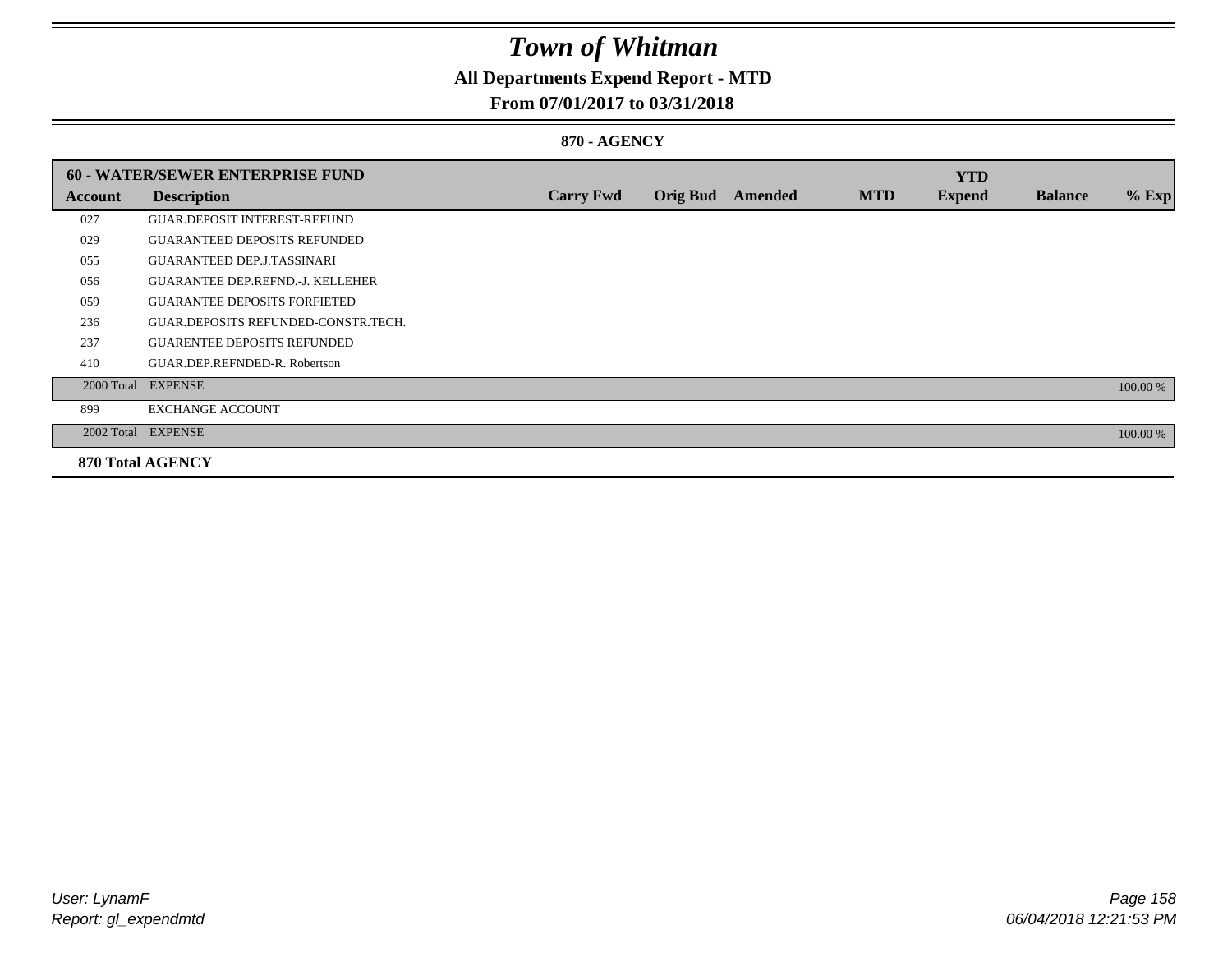**All Departments Expend Report - MTD**

### **From 07/01/2017 to 03/31/2018**

|                 | 60 - WATER/SEWER ENTERPRISE FUND |                  |                         |            | <b>YTD</b>    |                |             |
|-----------------|----------------------------------|------------------|-------------------------|------------|---------------|----------------|-------------|
| <b>Account</b>  | <b>Description</b>               | <b>Carry Fwd</b> | <b>Orig Bud</b> Amended | <b>MTD</b> | <b>Expend</b> | <b>Balance</b> | $%$ Exp     |
| 053             | SEWER RATES REFUNDS              |                  |                         |            |               |                |             |
| 1999 Total 1999 |                                  |                  |                         |            |               |                | 100.00 %    |
| 053             | SEWER RATES REFUNDS              |                  |                         |            |               |                |             |
|                 | 2001 Total EXPENSE               |                  |                         |            |               |                | 100.00 %    |
| 053             | SEWER RATES REFUNDS              |                  |                         |            |               |                |             |
|                 | 2002 Total EXPENSE               |                  |                         |            |               |                | $100.00~\%$ |
| 053             | SEWER RATES REFUNDS              |                  |                         |            |               |                |             |
|                 | 2003 Total EXPENSE               |                  |                         |            |               |                | 100.00 %    |
| 053             | SEWER RATES REFUNDS              |                  |                         |            |               |                |             |
| 178             | <b>SEWER LIEN REFUNDS</b>        |                  |                         |            |               |                |             |
|                 | 2004 Total EXPENSE               |                  |                         |            |               |                | 100.00 %    |
| 053             | SEWER RATES REFUNDS              |                  |                         |            |               |                |             |
| 178             | SEWER LIEN REFUNDS               |                  |                         |            |               |                |             |
|                 | 2005 Total EXPENSE               |                  |                         |            |               |                | 100.00 %    |
| 053             | <b>SEWER RATES REFUNDS</b>       |                  |                         |            |               |                |             |
|                 | 2006 Total EXPENSE               |                  |                         |            |               |                | 100.00 %    |
| 053             | <b>SEWER RATES REFUNDS</b>       |                  |                         |            |               |                |             |
| 178             | SEWER LIEN REFUNDS               |                  |                         |            |               |                |             |
|                 | 2007 Total EXPENSE               |                  |                         |            |               |                | 100.00 %    |
| 053             | SEWER RATES REFUNDS              |                  |                         |            |               |                |             |
| 178             | <b>SEWER LIEN REFUNDS</b>        |                  |                         |            |               |                |             |
|                 | 2008 Total EXPENSE               |                  |                         |            |               |                | 100.00 %    |
| 053             | <b>SEWER RATES REFUNDS</b>       |                  |                         |            |               |                |             |
| 178             | SEWER LIEN REFUNDS               |                  |                         |            |               |                |             |
|                 | 2009 Total EXPENSE               |                  |                         |            |               |                | 100.00 %    |
| 053             | SEWER RATES REFUNDS              |                  |                         |            |               |                |             |
| 178             | <b>SEWER LIEN REFUNDS</b>        |                  |                         |            |               |                |             |
|                 | 2010 Total EXPENSE               |                  |                         |            |               |                | 100.00 %    |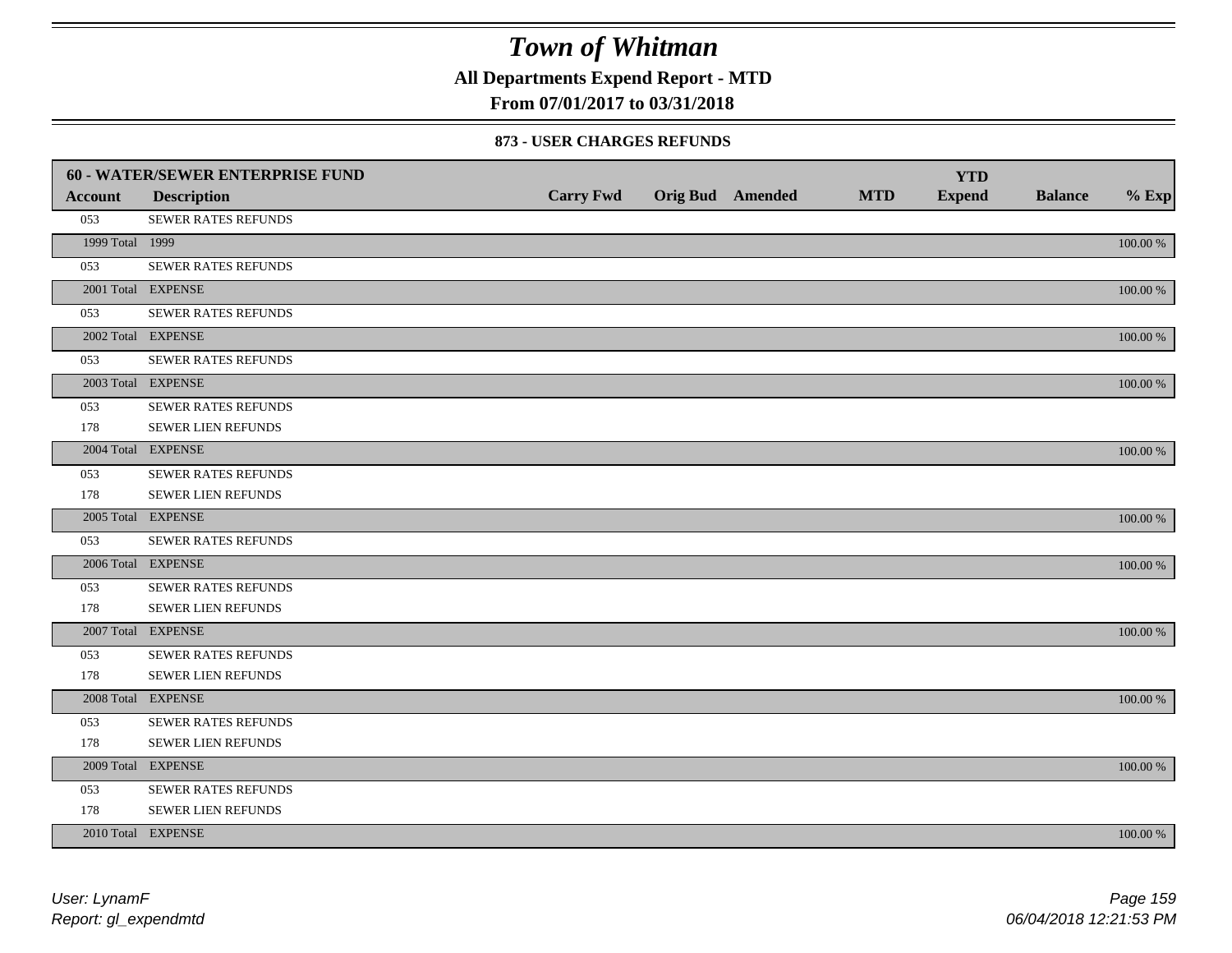**All Departments Expend Report - MTD**

### **From 07/01/2017 to 03/31/2018**

|                | <b>60 - WATER/SEWER ENTERPRISE FUND</b> |                  |                  |            | <b>YTD</b>    |                |          |
|----------------|-----------------------------------------|------------------|------------------|------------|---------------|----------------|----------|
| <b>Account</b> | <b>Description</b>                      | <b>Carry Fwd</b> | Orig Bud Amended | <b>MTD</b> | <b>Expend</b> | <b>Balance</b> | $%$ Exp  |
| 053            | SEWER RATES REFUNDS                     |                  |                  |            |               |                |          |
|                | 2011 Total EXPENSE                      |                  |                  |            |               |                | 100.00 % |
| 053            | SEWER RATES REFUNDS                     |                  |                  |            |               |                |          |
| 178            | <b>SEWER LIEN REFUNDS</b>               |                  |                  |            |               |                |          |
|                | 2012 Total EXPENSE                      |                  |                  |            |               |                | 100.00 % |
| 053            | <b>SEWER RATES REFUNDS</b>              |                  |                  |            |               |                |          |
| 173            | WATER LIEN REFUNDS                      |                  |                  |            |               |                |          |
| 178            | <b>SEWER LIEN REFUNDS</b>               |                  |                  |            |               |                |          |
|                | 2013 Total EXPENSE                      |                  |                  |            |               |                | 100.00 % |
| 046            | WATER RATES REFUNDS                     |                  |                  |            |               |                |          |
| 053            | <b>SEWER RATES REFUNDS</b>              |                  |                  |            |               |                |          |
| 173            | <b>WATER LIEN REFUNDS</b>               |                  |                  |            |               |                |          |
| 178            | SEWER LIEN REFUNDS                      |                  |                  |            |               |                |          |
|                | 2014 Total EXPENSE                      |                  |                  |            |               |                | 100.00 % |
| 046            | WATER RATES REFUNDS                     |                  |                  |            |               |                |          |
| 053            | <b>SEWER RATES REFUNDS</b>              |                  |                  |            |               |                |          |
| 173            | WATER LIEN REFUNDS                      |                  |                  |            |               |                |          |
| 178            | <b>SEWER LIEN REFUNDS</b>               |                  |                  |            |               |                |          |
|                | 2015 Total EXPENSE                      |                  |                  |            |               |                | 100.00 % |
| 046            | <b>WATER RATES REFUNDS</b>              |                  |                  |            |               |                |          |
| 053            | <b>SEWER RATES REFUNDS</b>              |                  |                  |            |               |                |          |
| 173            | <b>WATER LIEN REFUNDS</b>               |                  |                  |            |               |                |          |
| 178            | SEWER LIEN REFUNDS                      |                  |                  |            |               |                |          |
|                | 2016 Total EXPENSE                      |                  |                  |            |               |                | 100.00 % |
| 046            | WATER RATES REFUNDS                     |                  |                  |            | 1,808.74      | $-1,808.74$    |          |
| 053            | SEWER RATES REFUNDS                     |                  |                  |            | 986.10        | $-986.10$      |          |
| 173            | WATER LIEN REFUNDS                      |                  |                  |            |               |                |          |
| 178            | <b>SEWER LIEN REFUNDS</b>               |                  |                  |            |               |                |          |
|                | 2017 Total EXPENSE                      |                  |                  |            | 2,794.84      | $-2,794.84$    | 100.00 % |
|                |                                         |                  |                  |            |               |                |          |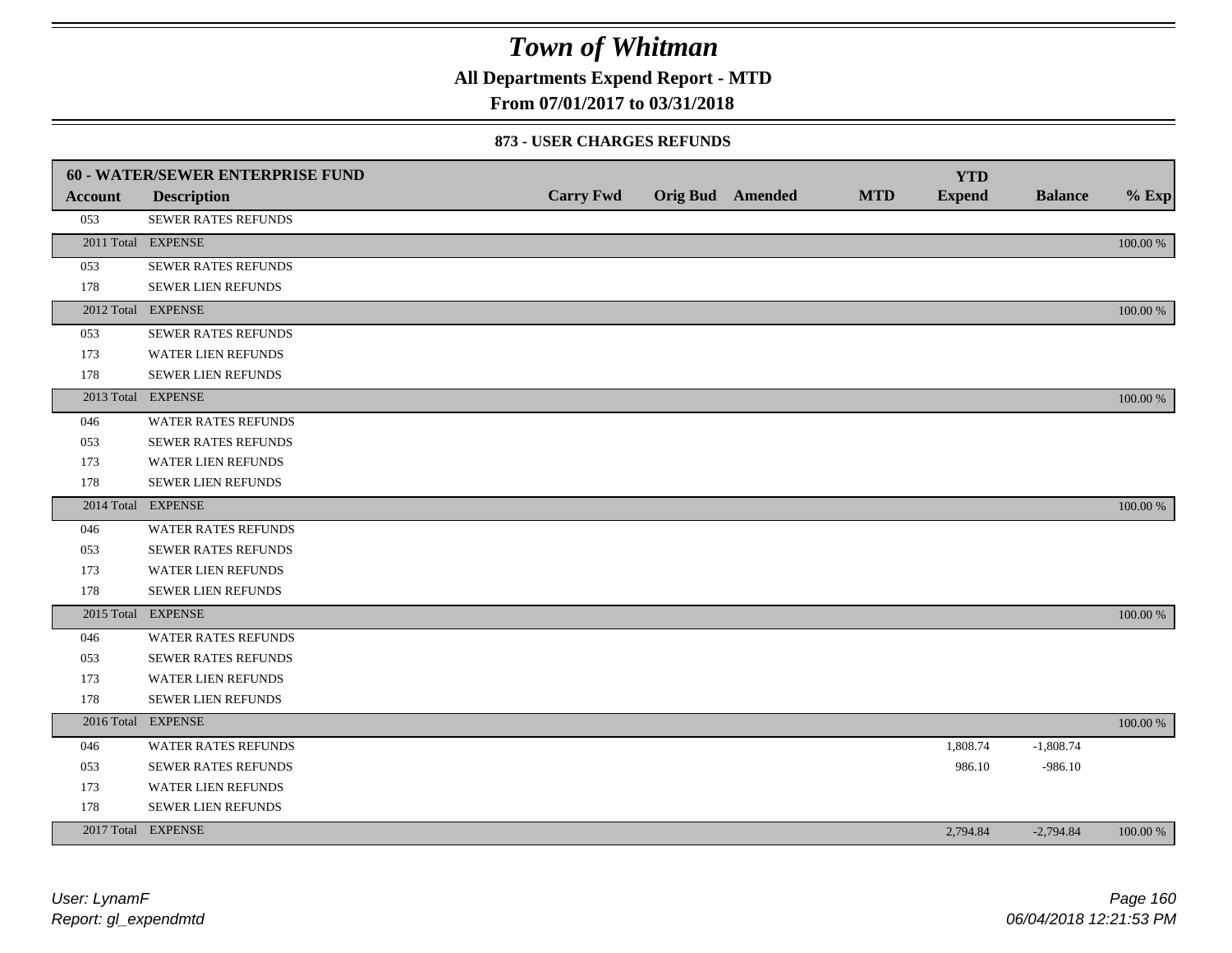### **All Departments Expend Report - MTD**

### **From 07/01/2017 to 03/31/2018**

|         | <b>60 - WATER/SEWER ENTERPRISE FUND</b> |                  |                 |         |            | <b>YTD</b>    |                |          |
|---------|-----------------------------------------|------------------|-----------------|---------|------------|---------------|----------------|----------|
| Account | <b>Description</b>                      | <b>Carry Fwd</b> | <b>Orig Bud</b> | Amended | <b>MTD</b> | <b>Expend</b> | <b>Balance</b> | $%$ Exp  |
| 046     | <b>WATER RATES REFUNDS</b>              |                  |                 |         |            |               |                |          |
| 053     | <b>SEWER RATES REFUNDS</b>              |                  |                 |         |            | 492.20        | $-492.20$      |          |
| 173     | WATER LIEN REFUNDS                      |                  |                 |         |            |               |                |          |
| 178     | <b>SEWER LIEN REFUNDS</b>               |                  |                 |         |            |               |                |          |
|         | 2018 Total EXPENSE                      |                  |                 |         |            | 492.20        | $-492.20$      | 100.00 % |
|         | 873 Total USER CHARGES REFUNDS          |                  |                 |         |            | 3,287.04      | $-3,287.04$    |          |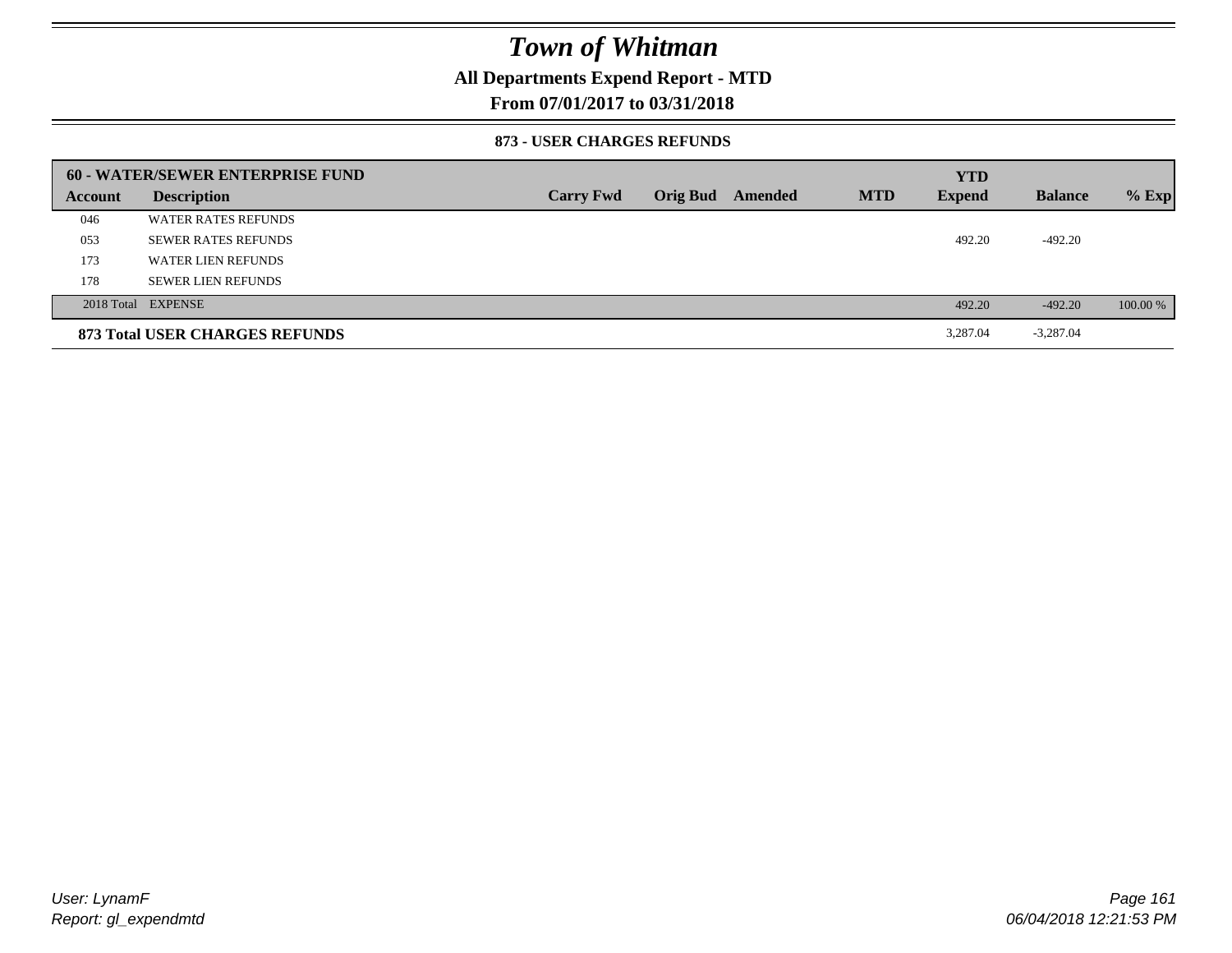### **All Departments Expend Report - MTD**

**From 07/01/2017 to 03/31/2018**

#### **875 - MISCELLANEOUS**

|         | 60 - WATER/SEWER ENTERPRISE FUND |                  |                         |            | <b>YTD</b>    |                |            |
|---------|----------------------------------|------------------|-------------------------|------------|---------------|----------------|------------|
| Account | <b>Description</b>               | <b>Carry Fwd</b> | <b>Orig Bud</b> Amended | <b>MTD</b> | <b>Expend</b> | <b>Balance</b> | $%$ Exp    |
| 044     | <b>REFUNDS-PRIOR YEARS</b>       |                  |                         |            | 300.00        | $-300.00$      |            |
| 080     | WTR/SWR REFUNDS-PEN.&INT.        |                  |                         |            |               |                |            |
|         | 2000 Total EXPENSE               |                  |                         |            | 300.00        | $-300.00$      | $100.00\%$ |
|         | <b>875 Total MISCELLANEOUS</b>   |                  |                         |            | 300.00        | $-300.00$      |            |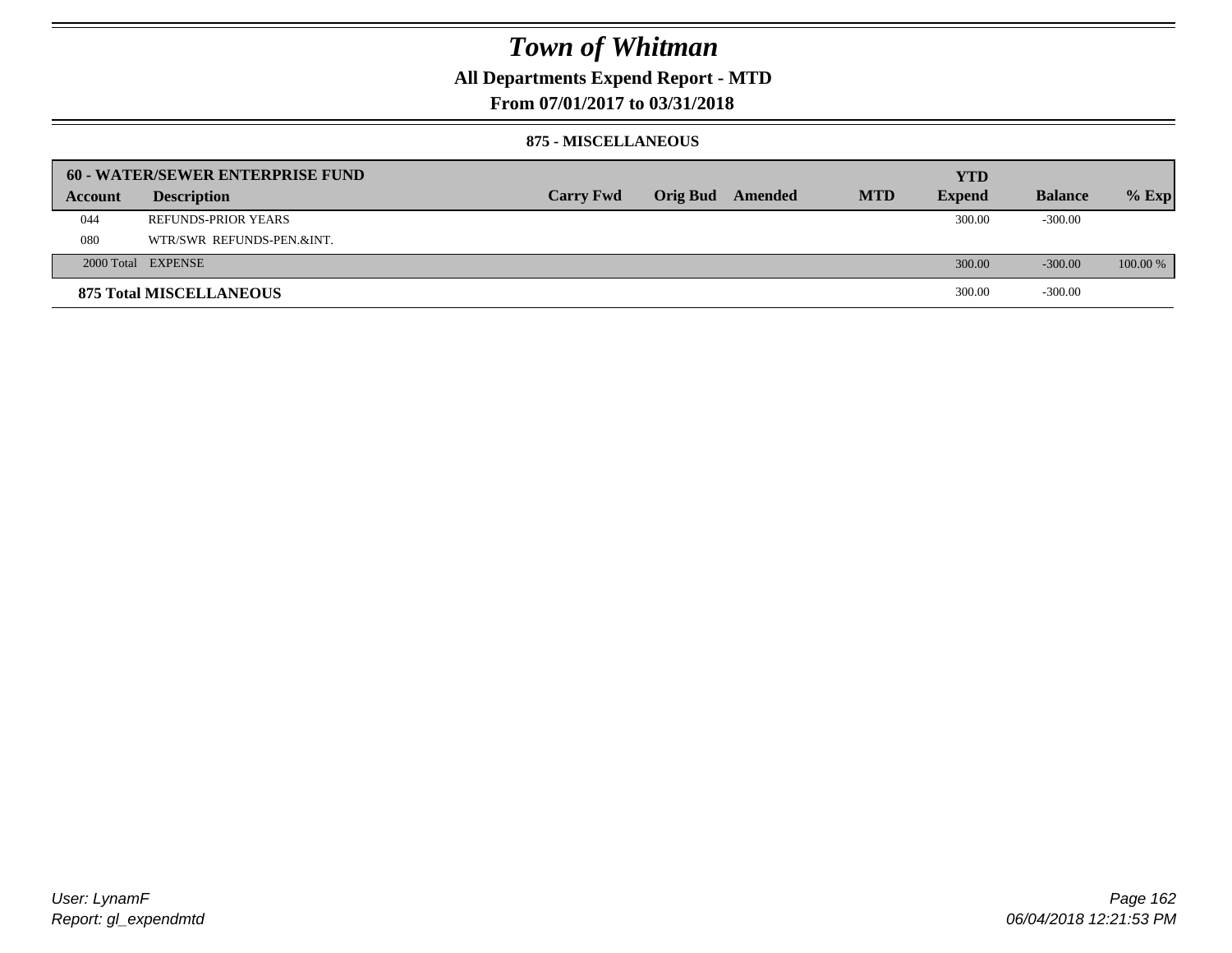### **All Departments Expend Report - MTD**

**From 07/01/2017 to 03/31/2018**

#### **878 - OTHER FINANCING USES**

|              | 60 - WATER/SEWER ENTERPRISE FUND     |                  |                 |            |              | <b>YTD</b>    |                 |          |
|--------------|--------------------------------------|------------------|-----------------|------------|--------------|---------------|-----------------|----------|
| Account      | <b>Description</b>                   | <b>Carry Fwd</b> | <b>Orig Bud</b> | Amended    | <b>MTD</b>   | <b>Expend</b> | <b>Balance</b>  | $%$ Exp  |
| 400          | <b>GENERAL FUND</b>                  |                  |                 |            |              |               |                 |          |
| 401          | WTR/SWR CAPITAL PROJ. FUND           |                  |                 |            | 2,800,000.00 | 2,800,000.00  | $-2,800,000.00$ |          |
| $2100$ Total | <b>INTERFUND TRANSFERS</b>           |                  |                 |            | 2,800,000,00 | 2,800,000,00  | $-2.800,000,00$ | 100.00 % |
| 501          | PREMIUM ON SALE OF BONDS             |                  |                 |            | 219,098.42   | 219,098.42    | $-219,098.42$   |          |
| $2101$ Total | <b>INTERFUND TRANSFERS</b>           |                  |                 |            | 219,098.42   | 219,098.42    | $-219,098,42$   | 100.00 % |
|              | 878 Total OTHER FINANCING USES       |                  |                 |            | 3.019.098.42 | 3.019.098.42  | $-3.019.098.42$ |          |
|              | 60 Total WATER/SEWER ENTERPRISE FUND | 2.197.606.01     | 4.544.517.00    | 950,966.71 | 3.105.855.37 | 5.371.905.20  | 2,321,184.52    |          |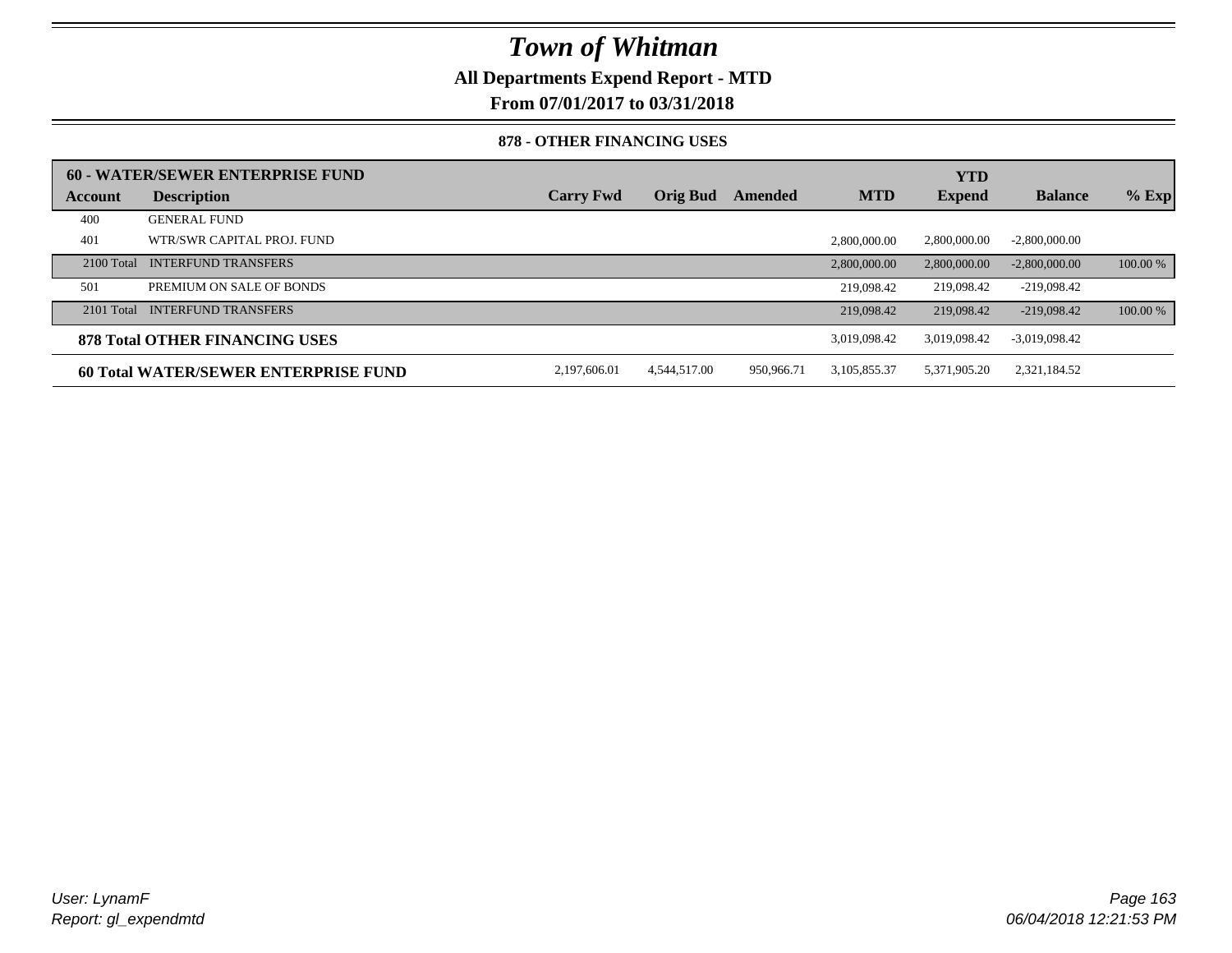**All Departments Expend Report - MTD**

**From 07/01/2017 to 03/31/2018**

#### **878 - OTHER FINANCING USES**

|                | 62 - WATER/SEWER ENT.CAP.PROJ.FUND    |                  |                  |            | YTD           |                |            |
|----------------|---------------------------------------|------------------|------------------|------------|---------------|----------------|------------|
| <b>Account</b> | <b>Description</b>                    | <b>Carry Fwd</b> | Orig Bud Amended | <b>MTD</b> | <b>Expend</b> | <b>Balance</b> | $%$ Exp    |
| 950            | <b>REPAYMENT OF BANS</b>              |                  |                  |            |               |                |            |
|                | 2000 Total EXPENSE                    |                  |                  |            |               |                | $100.00\%$ |
|                | <b>878 Total OTHER FINANCING USES</b> |                  |                  |            |               |                |            |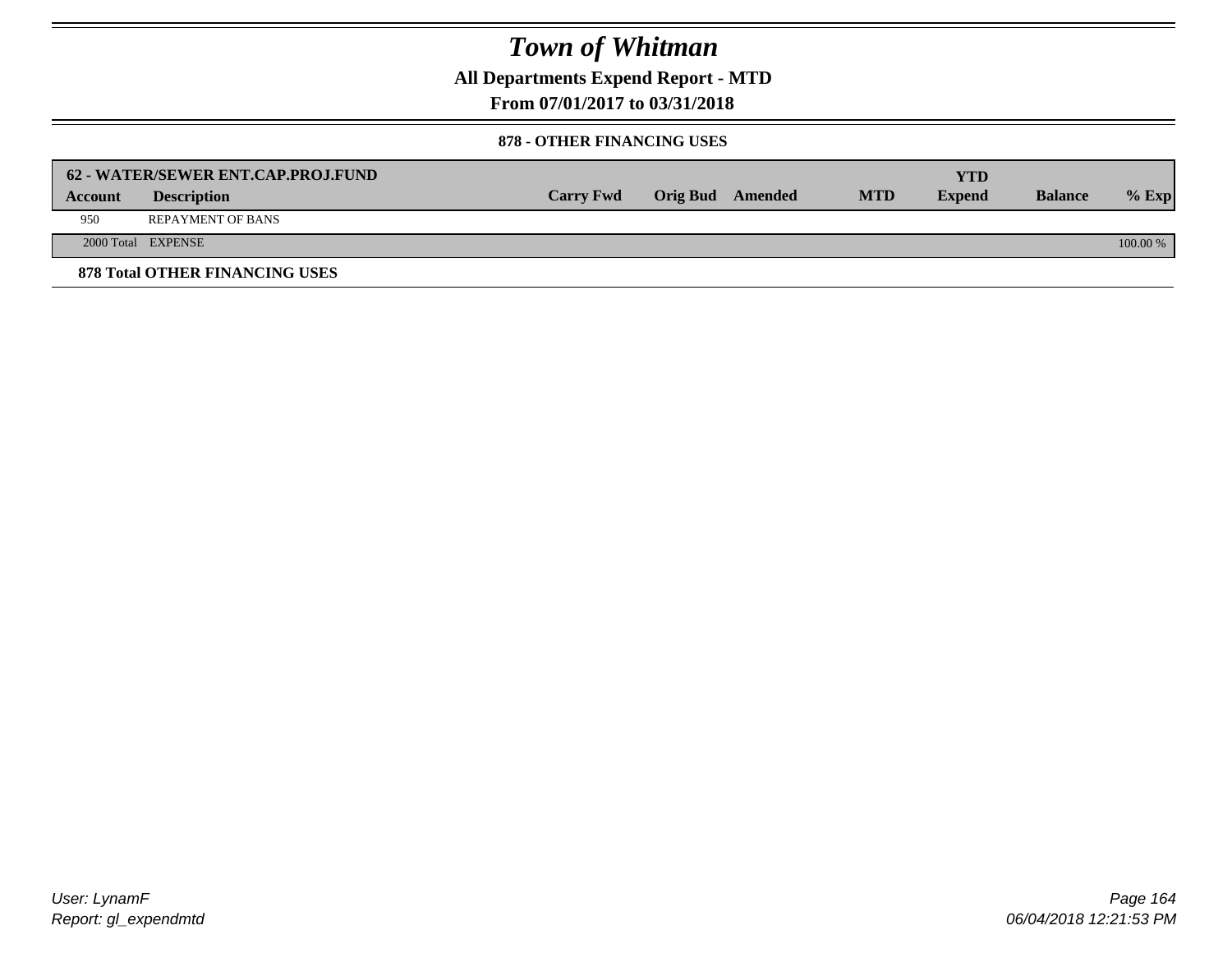**All Departments Expend Report - MTD**

### **From 07/01/2017 to 03/31/2018**

#### **930 - CAPITAL PROJECTS**

|            | 62 - WATER/SEWER ENT.CAP.PROJ.FUND     |                  |                 |              |            | <b>YTD</b>    |                |          |
|------------|----------------------------------------|------------------|-----------------|--------------|------------|---------------|----------------|----------|
| Account    | <b>Description</b>                     | <b>Carry Fwd</b> | <b>Orig Bud</b> | Amended      | <b>MTD</b> | <b>Expend</b> | <b>Balance</b> | $%$ Exp  |
| 925        | <b>INTEREST TEMPORARY LOANS</b>        |                  |                 |              |            |               |                |          |
| 2000 Total | <b>EXPENSE</b>                         |                  |                 |              |            |               |                | 100.00 % |
| 999        |                                        | 414,357.84       |                 |              |            | 345,458.33    | 68,899.51      |          |
| 4515 Total | A.30 ATM5/13 WATER MAIN PROJECT        | 414,357.84       |                 |              |            | 345,458.33    | 68,899.51      | 83.37 %  |
| 999        |                                        |                  |                 | 1,500,000.00 |            |               | 1,500,000.00   |          |
| 4588 Total | A2STM12/17DPW2018WTR.MAIN PROJ.        |                  |                 | 1,500,000.00 |            |               | 1,500,000.00   | 0.00 %   |
| 999        |                                        |                  |                 | 1,500,000.00 |            |               | 1,500,000.00   |          |
| 4589 Total | A2STM12/17DPW2018WTR.METERS PROJ       |                  |                 | 1,500,000.00 |            |               | 1,500,000.00   | 0.00 %   |
|            | 930 Total CAPITAL PROJECTS             | 414,357.84       |                 | 3,000,000.00 |            | 345,458.33    | 3,068,899.51   |          |
|            | 62 Total WATER/SEWER ENT.CAP.PROJ.FUND | 414,357.84       |                 | 3,000,000.00 |            | 345,458.33    | 3,068,899.51   |          |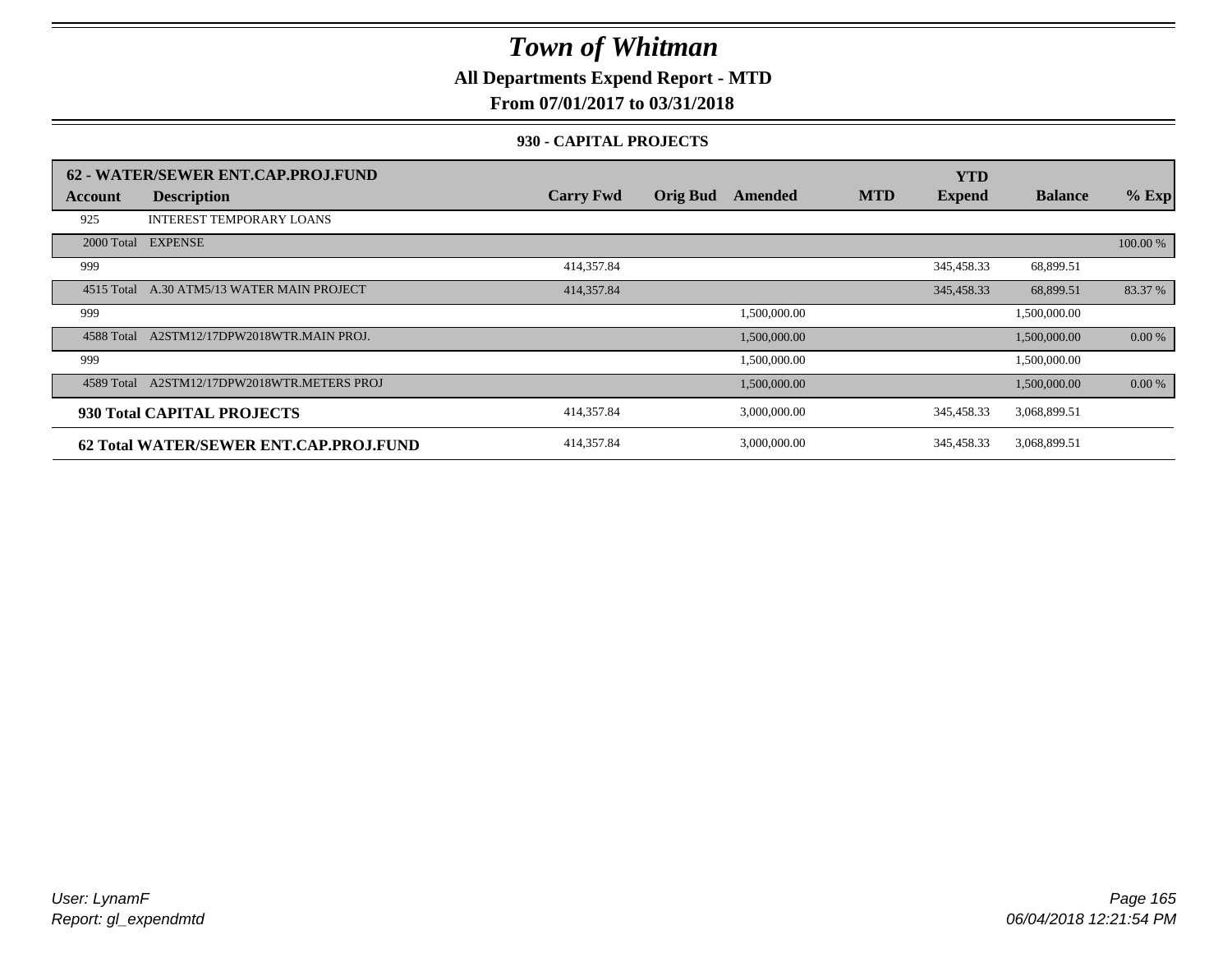**All Departments Expend Report - MTD**

### **From 07/01/2017 to 03/31/2018**

#### **878 - OTHER FINANCING USES**

|         | 70 - SEWER ENTERPRISE-REFUNDED                 |                  |                 |         |            | <b>YTD</b>    |                |          |
|---------|------------------------------------------------|------------------|-----------------|---------|------------|---------------|----------------|----------|
| Account | <b>Description</b>                             | <b>Carry Fwd</b> | <b>Orig Bud</b> | Amended | <b>MTD</b> | <b>Expend</b> | <b>Balance</b> | $%$ Exp  |
| 999     |                                                |                  |                 |         |            |               |                |          |
|         | 2000 Total EXPENSE                             |                  |                 |         |            |               |                | 100.00 % |
|         | <b>878 Total OTHER FINANCING USES</b>          |                  |                 |         |            |               |                |          |
|         | <b>70 Total SEWER ENTERPRISE-REFUNDED DEBT</b> |                  |                 |         |            |               |                |          |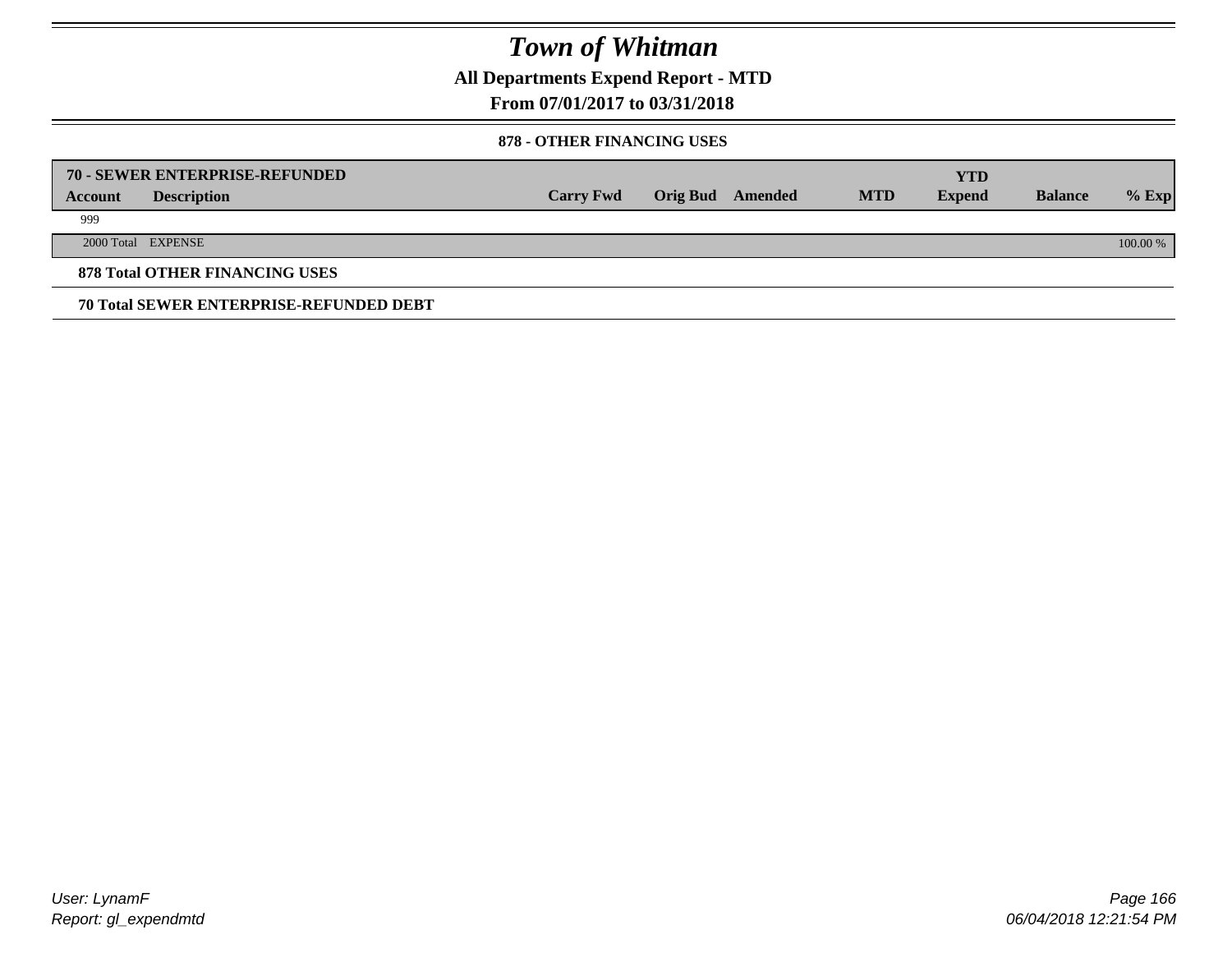### **All Departments Expend Report - MTD**

### **From 07/01/2017 to 03/31/2018**

#### **998 - TRUST FUNDS**

|                | 83 - TRUST FUNDS - EXPENDABLE             |                  |                         |            | <b>YTD</b>    |                |             |
|----------------|-------------------------------------------|------------------|-------------------------|------------|---------------|----------------|-------------|
| <b>Account</b> | <b>Description</b>                        | <b>Carry Fwd</b> | <b>Orig Bud Amended</b> | <b>MTD</b> | <b>Expend</b> | <b>Balance</b> | $%$ Exp     |
| 999            |                                           |                  |                         |            |               |                |             |
|                | 8301 Total WILMOT V. EVERSON RECREATION   |                  |                         |            |               |                | $100.00~\%$ |
| 999            |                                           |                  |                         |            |               |                |             |
|                | 8302 Total ELLEN CONWAY SPELLMAN FUND     |                  |                         |            |               |                | 100.00 %    |
| 999            |                                           |                  |                         |            |               |                |             |
|                | 8303 Total PRESTON GURNEY JEWELL FUND     |                  |                         |            |               |                | 100.00 %    |
| 999            |                                           |                  |                         |            |               |                |             |
|                | 8304 Total HELEN L. POOLE SCHOOL FUND     |                  |                         |            |               |                | 100.00 %    |
| 999            |                                           |                  |                         |            |               |                |             |
|                | 8305 Total CHARLES POOLE HIGH SCH.FUND    |                  |                         |            |               |                | 100.00 %    |
| 999            |                                           |                  |                         |            |               |                |             |
|                | 8306 Total CARRIE POOLE HIGH SCH.FUND     |                  |                         |            |               |                | 100.00 %    |
| 999            |                                           |                  |                         |            |               |                |             |
|                | 8307 Total GEOGAN NEEDY FUND              |                  |                         |            |               |                | 100.00 %    |
| 999            |                                           |                  |                         |            |               |                |             |
|                | 8308 Total BENJAMIN & LUCY CHURCHILL FUND |                  |                         |            |               |                | $100.00~\%$ |
| 999            |                                           |                  |                         |            |               |                |             |
|                | 8309 Total ANNA CLIFFORD HOWARD FUND      |                  |                         |            |               |                | $100.00~\%$ |
| 999            |                                           |                  |                         |            |               |                |             |
|                | 8310 Total J.C. GILBERT FOUNTAIN FUND     |                  |                         |            |               |                | 100.00 %    |
| 999            |                                           |                  |                         |            |               |                |             |
|                | 8311 Total HIGH STREET CEMETERY FUND      |                  |                         |            |               |                | 100.00 %    |
| 999            |                                           |                  |                         |            |               |                |             |
|                | 8312 Total MOUNT ZION CEMETERY FUND       |                  |                         |            |               |                | 100.00 %    |
| 999            |                                           |                  |                         |            |               |                |             |
|                | 8313 Total WORLD WAR II MEMORIAL FUND     |                  |                         |            |               |                | 100.00 %    |
| 999            |                                           |                  |                         |            |               |                |             |
|                | 8314 Total GAR ARTIFACTS FUND             |                  |                         |            |               |                | 100.00 %    |

*Report: gl\_expendmtd User: LynamF*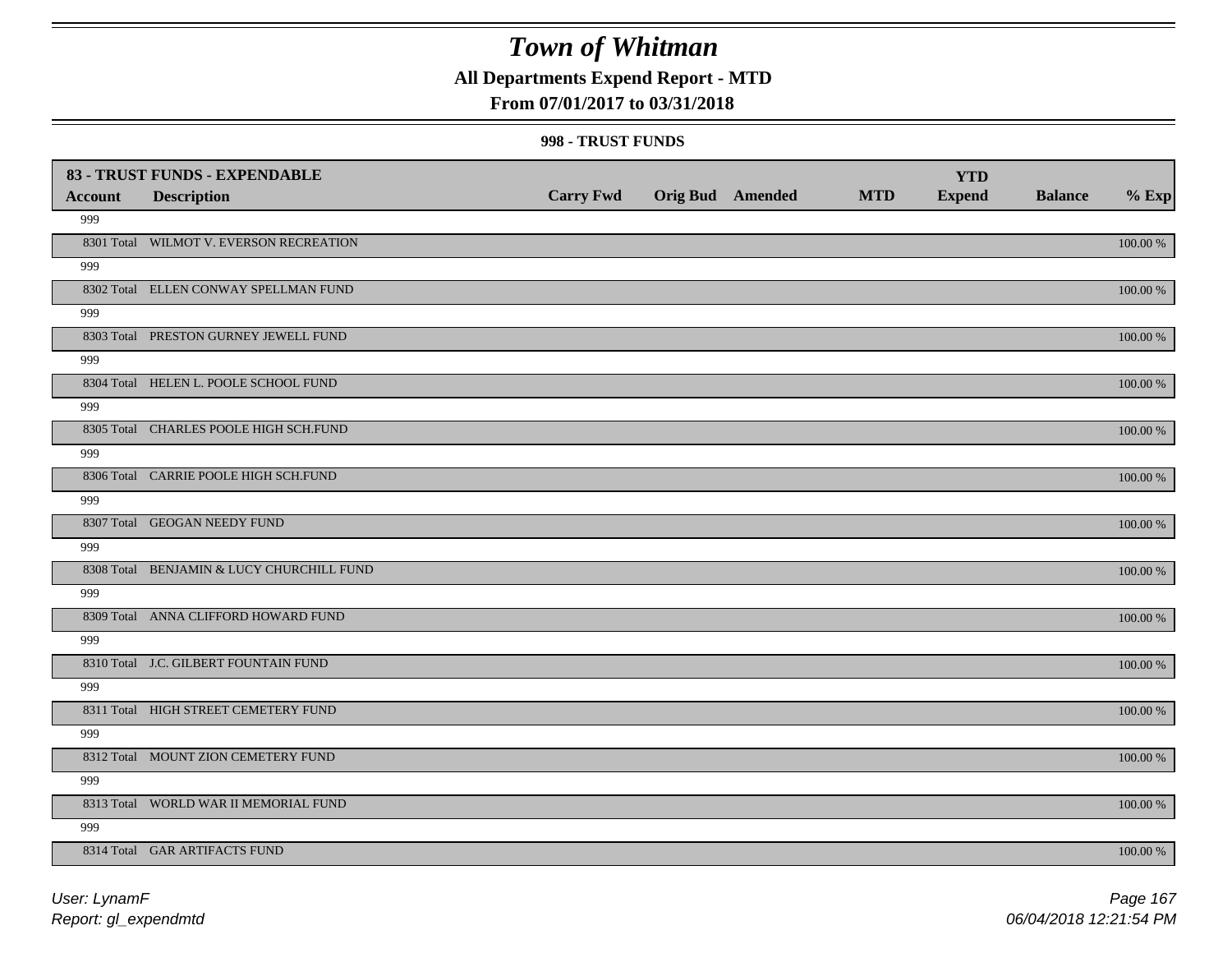### **All Departments Expend Report - MTD**

### **From 07/01/2017 to 03/31/2018**

#### **998 - TRUST FUNDS**

|                | 83 - TRUST FUNDS - EXPENDABLE             |                  |                  |            | <b>YTD</b>    |                |             |
|----------------|-------------------------------------------|------------------|------------------|------------|---------------|----------------|-------------|
| <b>Account</b> | <b>Description</b>                        | <b>Carry Fwd</b> | Orig Bud Amended | <b>MTD</b> | <b>Expend</b> | <b>Balance</b> | $%$ Exp     |
| 999            |                                           |                  |                  |            |               |                |             |
|                | 8315 Total BATH HOUSE PROJECT FUND        |                  |                  |            |               |                | 100.00 %    |
| 999            |                                           |                  |                  |            |               |                |             |
|                | 8316 Total STABILIZATION FUND             |                  |                  |            |               |                | 100.00 %    |
| 999            |                                           |                  |                  |            |               |                |             |
|                | 8317 Total TOWN HALL RESTORATION FUND     |                  |                  |            |               |                | $100.00~\%$ |
| 999            |                                           |                  |                  |            |               |                |             |
|                | 8318 Total BICENTENNIAL VITALIZATION FUND |                  |                  |            |               |                | 100.00 %    |
| 999            |                                           |                  |                  |            |               |                |             |
|                | 8319 Total CONSERVATION FUND              |                  |                  |            |               |                | 100.00 %    |
| 999            |                                           |                  |                  |            |               |                |             |
|                | 8320 Total M.ANNIS PEARSON LIBRARY FUND   |                  |                  |            |               |                | 100.00 %    |
| 999            |                                           |                  |                  |            |               |                |             |
|                | 8321 Total ABBEY CHAMPNEY LIBRARY FUND    |                  |                  |            |               |                | 100.00 %    |
| 999            |                                           |                  |                  |            |               |                |             |
|                | 8322 Total BURRILL LIB.FND-(EXP.INC.ONLY) |                  |                  |            |               |                | 100.00 %    |
| 999            |                                           |                  |                  |            | 15,000.00     | $-15,000.00$   |             |
|                | 8323 Total BURRILL LIB.FND-CAP.PROJECTS   |                  |                  |            | 15,000.00     | $-15,000.00$   | 100.00 %    |
| 999            |                                           |                  |                  |            |               |                |             |
|                | 8324 Total ANNA CLIFFORD LIBRARY FUND     |                  |                  |            |               |                | $100.00~\%$ |
| 999            |                                           |                  |                  |            |               |                |             |
|                | 8325 Total CARRIE E. POOLE LIBRARY FUND   |                  |                  |            |               |                | 100.00 %    |
| 999            |                                           |                  |                  |            |               |                |             |
|                | 8326 Total WILLIAM POOLE LIBRARY FUND     |                  |                  |            |               |                | 100.00 %    |
| 999            |                                           |                  |                  |            |               |                |             |
|                | 8327 Total CHARLES H. POOLE LIBRARY FUND  |                  |                  |            |               |                | 100.00 %    |
| 999            |                                           |                  |                  |            |               |                |             |
|                | 8328 Total HIRAM POOLE LIBRARY FUND       |                  |                  |            |               |                | 100.00 %    |

*Report: gl\_expendmtd User: LynamF*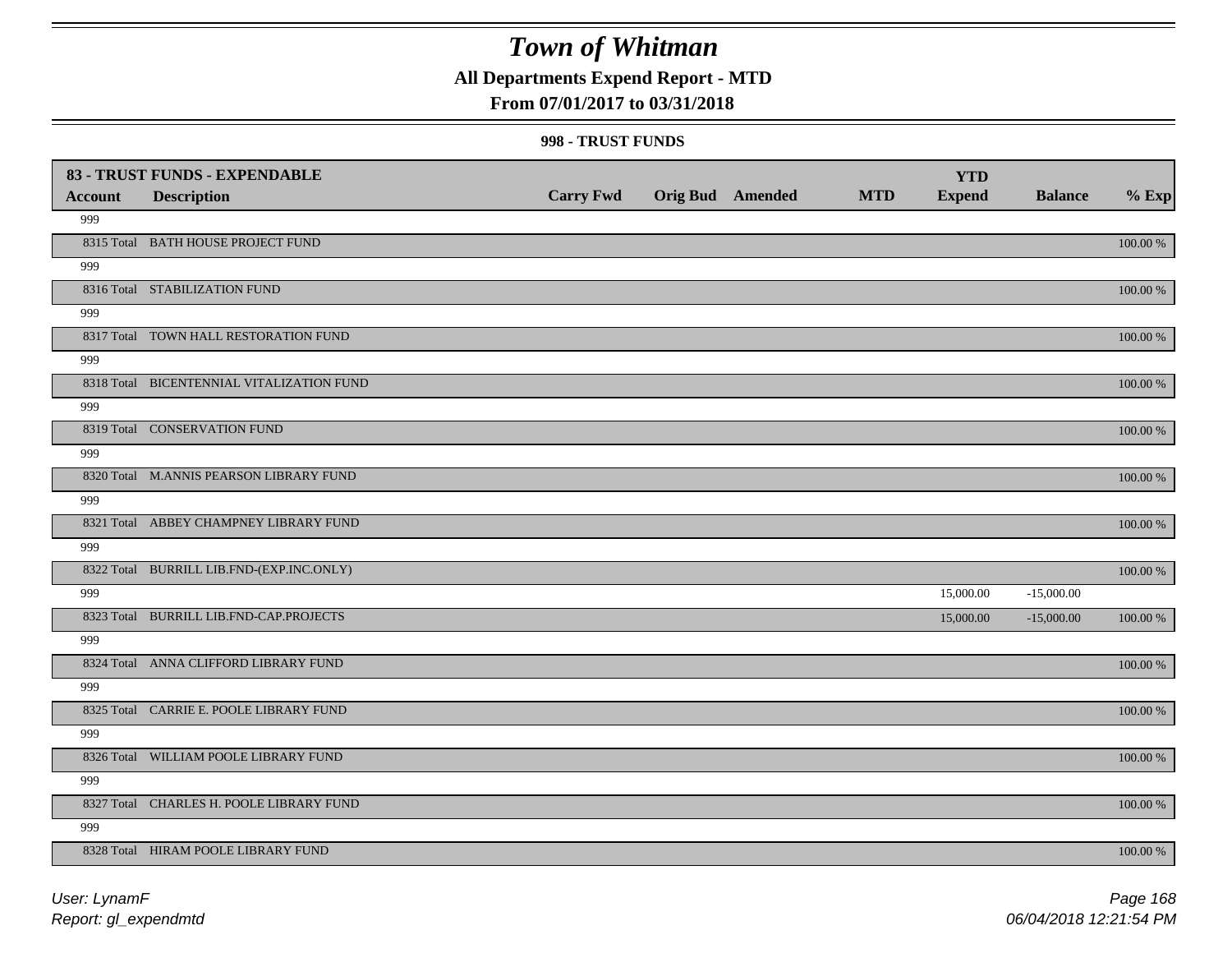**All Departments Expend Report - MTD**

### **From 07/01/2017 to 03/31/2018**

#### **998 - TRUST FUNDS**

| <b>Account</b> | 83 - TRUST FUNDS - EXPENDABLE<br><b>Description</b> | <b>Carry Fwd</b> | Orig Bud Amended | <b>MTD</b> | <b>YTD</b><br><b>Expend</b> | <b>Balance</b> | $%$ Exp  |
|----------------|-----------------------------------------------------|------------------|------------------|------------|-----------------------------|----------------|----------|
| 999            |                                                     |                  |                  |            |                             |                |          |
|                | 8329 Total MABEL RAND LIBRARY FUND                  |                  |                  |            |                             |                | 100.00 % |
| 999            |                                                     |                  |                  |            |                             |                |          |
|                | 8330 Total LEO F.RYAN LIBRARY TRUST FUND            |                  |                  |            |                             |                | 100.00 % |
| 999            |                                                     |                  |                  |            |                             |                |          |
|                | 8331 Total ANNA CLIFFORD HOWARD RELIEF              |                  |                  |            |                             |                | 100.00 % |
| 999            |                                                     |                  |                  |            |                             |                |          |
|                | 8332 Total SARAH POOLE LIBRARY FUND                 |                  |                  |            |                             |                | 100.00 % |
| 999            |                                                     |                  |                  |            |                             |                |          |
|                | 8333 Total LYDIA POOLE LIBRARY FUND                 |                  |                  |            |                             |                | 100.00 % |
| 999            |                                                     |                  |                  |            |                             |                |          |
|                | 8334 Total LOUIS SHARP LIBRARY FUND                 |                  |                  |            |                             |                | 100.00 % |
| 999            |                                                     |                  |                  |            |                             |                |          |
|                | 8335 Total DANIEL REED LIBRARY FUND                 |                  |                  |            |                             |                | 100.00 % |
| 999            |                                                     |                  |                  | 500.00     | 500.00                      | $-500.00$      |          |
|                | 8336 Total C & L BURRILL SCHOLARSHIP FUND           |                  |                  | 500.00     | 500.00                      | $-500.00$      | 100.00 % |
| 999            |                                                     |                  |                  |            |                             |                |          |
|                | 8337 Total W.J. & A.C. HOWARD SCHOLARSHIP           |                  |                  |            |                             |                | 100.00 % |
| 999            |                                                     |                  |                  |            |                             |                |          |
|                | 8338 Total CHARLES POOLE ORGAN FUND                 |                  |                  |            |                             |                | 100.00 % |
| 999            |                                                     |                  |                  |            |                             |                |          |
|                | 8339 Total HELENE POOLE LIBRARY FUND                |                  |                  |            |                             |                | 100.00 % |
| 999            |                                                     |                  |                  |            |                             |                |          |
|                | 8340 Total E.P.FITZGIBBONS PERPETUAL CARE           |                  |                  |            |                             |                | 100.00 % |
| 999            |                                                     |                  |                  |            |                             |                |          |
|                | 8341 Total M.M.FITZGIBBONS, PERPETUAL CARE          |                  |                  |            |                             |                | 100.00 % |
| 999            |                                                     |                  |                  |            |                             |                |          |
|                | 8342 Total SAMUEL HUTCHINSON PERPETUAL C.           |                  |                  |            |                             |                | 100.00 % |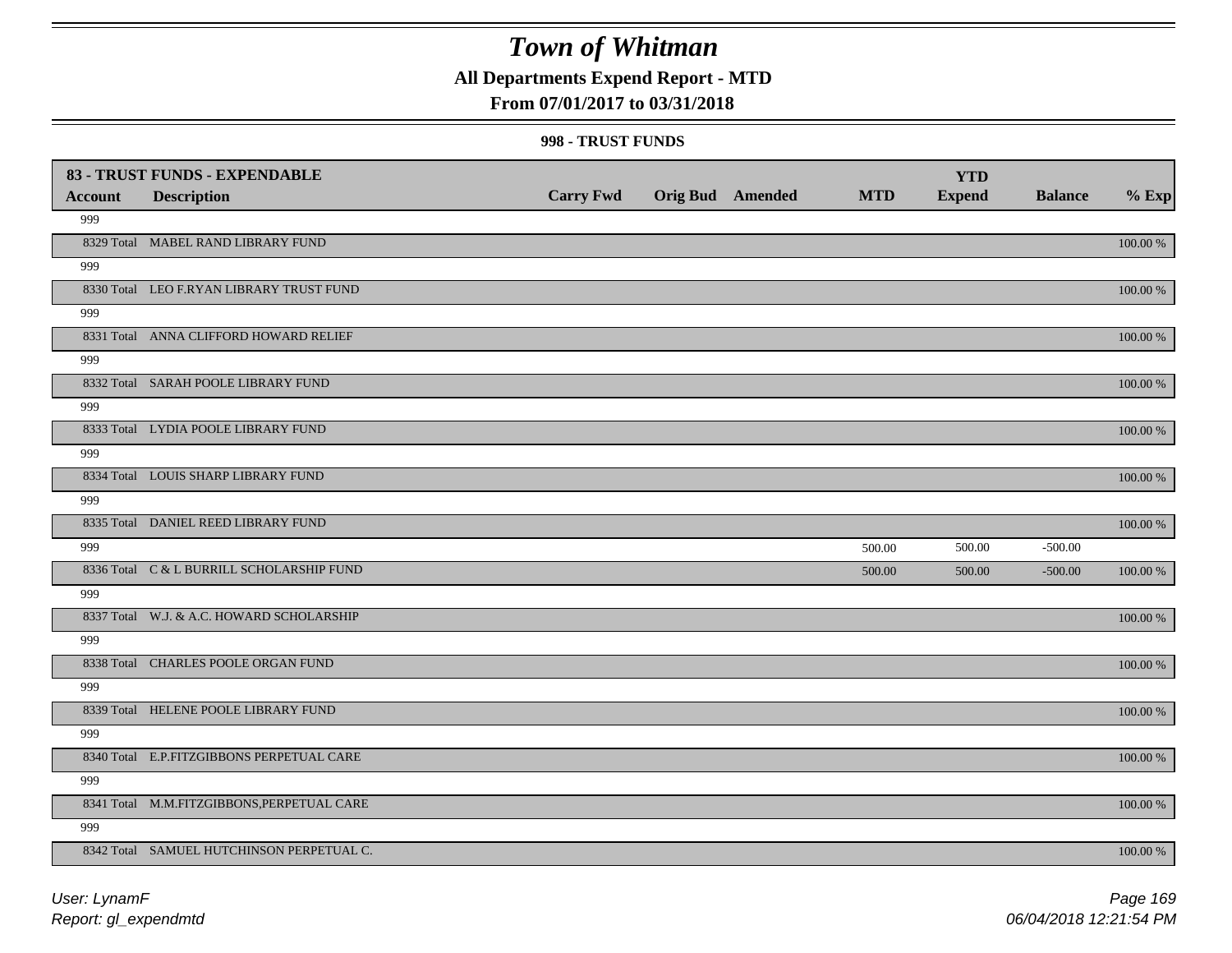## **All Departments Expend Report - MTD**

### **From 07/01/2017 to 03/31/2018**

#### **998 - TRUST FUNDS**

| <b>Account</b> | 83 - TRUST FUNDS - EXPENDABLE<br><b>Description</b> | <b>Carry Fwd</b> | <b>Orig Bud</b> Amended | <b>MTD</b> | <b>YTD</b><br><b>Expend</b> | <b>Balance</b> | $%$ Exp     |
|----------------|-----------------------------------------------------|------------------|-------------------------|------------|-----------------------------|----------------|-------------|
| 999            |                                                     |                  |                         |            |                             |                |             |
|                | 8343 Total J.A.&W.A.MURPHY PERPETUAL CARE           |                  |                         |            |                             |                | 100.00 %    |
| 999            |                                                     |                  |                         |            |                             |                |             |
|                | 8344 Total LUCIA RYAN, PERPETUAL CARE               |                  |                         |            |                             |                | 100.00 %    |
| 999            |                                                     |                  |                         |            |                             |                |             |
|                | 8345 Total JOHN F. GURNEY, PERPETUAL CARE           |                  |                         |            |                             |                | 100.00 %    |
| 999            |                                                     |                  |                         |            |                             |                |             |
|                | 8346 Total WILLIAM H. FOGARTY, PERPETUAL C          |                  |                         |            |                             |                | 100.00 %    |
| 999            |                                                     |                  |                         |            |                             |                |             |
|                | 8348 Total BANDSTAND RESTORATION FUND               |                  |                         |            |                             |                | 100.00 %    |
| 999            |                                                     |                  |                         |            |                             |                |             |
|                | 8350 Total MARY E. PIERCE CONSTRUCTION FD           |                  |                         |            |                             |                |             |
|                |                                                     |                  |                         |            |                             |                | 100.00 %    |
| 999            | 8351 Total MARY E. PIERCE LIBRARY FUND              |                  |                         |            | 2,625.00                    | $-2,625.00$    |             |
|                |                                                     |                  |                         |            | 2,625.00                    | $-2,625.00$    | 100.00 %    |
| 999            |                                                     |                  |                         |            |                             |                |             |
|                | 8352 Total CLAIMS TRUST FUND                        |                  |                         |            |                             |                | 100.00 %    |
| 999            |                                                     |                  |                         |            | 5,603.00                    | $-5,603.00$    |             |
|                | 8353 Total LAW ENFORCEMENT TRUST FUND               |                  |                         |            | 5,603.00                    | $-5,603.00$    | $100.00~\%$ |
| 999            |                                                     |                  |                         |            |                             |                |             |
|                | 8354 Total HENNING W. HANSON BEQUEST-COA            |                  |                         |            |                             |                | 100.00 %    |
| 999            |                                                     |                  |                         |            |                             |                |             |
|                | 8355 Total HENNING W.HANSON BEQUEST-LIBR.           |                  |                         |            |                             |                | 100.00 %    |
| 999            |                                                     |                  |                         |            | 2,470.00                    | $-2,470.00$    |             |
|                | 8357 Total B.G.GUERRA LIBRARY TRUST FUND            |                  |                         |            | 2,470.00                    | $-2,470.00$    | 100.00 %    |
|                | 998 Total TRUST FUNDS                               |                  |                         | 500.00     | 26,198.00                   | $-26,198.00$   |             |
|                | 83 Total TRUST FUNDS - EXPENDABLE                   |                  |                         | 500.00     | 26,198.00                   | $-26,198.00$   |             |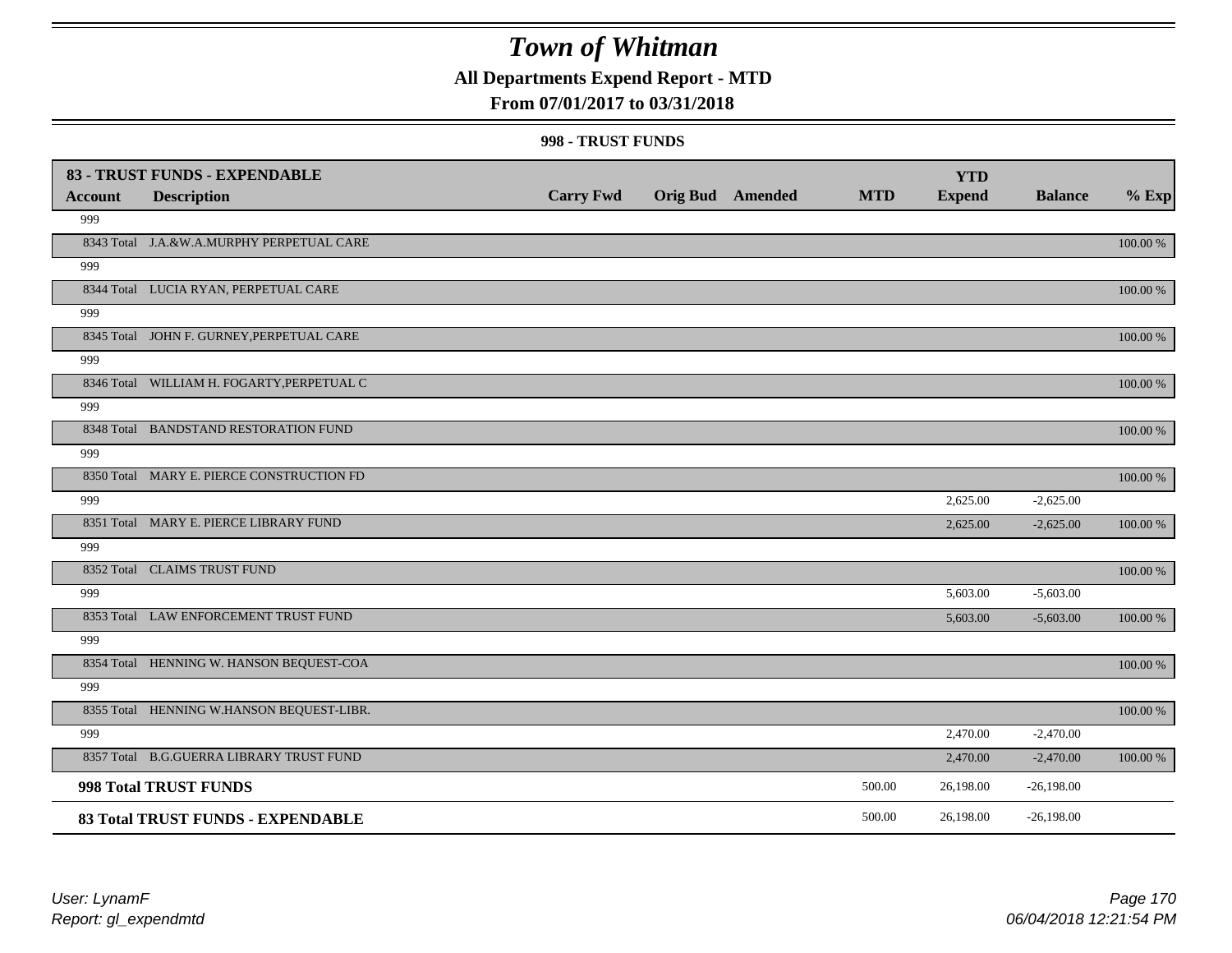**All Departments Expend Report - MTD**

### **From 07/01/2017 to 03/31/2018**

#### **820 - STATE ASSESSMENTS**

|                | 91 - GENERAL LEDGER EXPENSE ACCTS  |                  |                         |            | <b>YTD</b>    |                |          |
|----------------|------------------------------------|------------------|-------------------------|------------|---------------|----------------|----------|
| <b>Account</b> | <b>Description</b>                 | <b>Carry Fwd</b> | <b>Orig Bud</b> Amended | <b>MTD</b> | <b>Expend</b> | <b>Balance</b> | $%$ Exp  |
| 631            | SPECIAL EDUCATION                  |                  |                         |            |               |                |          |
|                | 2000 Total EXPENSE                 |                  |                         |            |               |                | 100.00 % |
| 634            | MOTOR VEHICLE EXCISE BILLS         |                  |                         |            |               |                |          |
|                | 2001 Total EXPENSE                 |                  |                         |            |               |                | 100.00 % |
| 640            | AIR POLLUTION CONTROL DISTRICT     |                  |                         |            |               |                |          |
|                | 2002 Total EXPENSE                 |                  |                         |            |               |                | 100.00 % |
| 642            | OLD COLONY PLANNING COUNCIL        |                  |                         |            |               |                |          |
|                | 2003 Total EXPENSE                 |                  |                         |            |               |                | 100.00 % |
| 643            | PARKING SURCHARGE                  |                  |                         |            |               |                |          |
|                | 2004 Total EXPENSE                 |                  |                         |            |               |                | 100.00 % |
| 644            | REGIONAL TRANSPORTATION AUTH.      |                  |                         |            |               |                |          |
|                | 2005 Total EXPENSE                 |                  |                         |            |               |                | 100.00 % |
| 645            | RMV NON-RENEWAL SURCHARGE          |                  |                         |            |               |                |          |
|                | 2006 Total EXPENSE                 |                  |                         |            |               |                | 100.00 % |
| 646            | MOSQUITO CONTROL                   |                  |                         |            |               |                |          |
|                | 2007 Total EXPENSE                 |                  |                         |            |               |                | 100.00 % |
| 648            | CRIMINAL JUSTICE TRAINING          |                  |                         |            |               |                |          |
|                | 2008 Total EXPENSE                 |                  |                         |            |               |                | 100.00 % |
| 647            | <b>MBTA</b>                        |                  |                         |            |               |                |          |
|                | 2009 Total EXPENSE                 |                  |                         |            |               |                | 100.00 % |
|                | <b>820 Total STATE ASSESSMENTS</b> |                  |                         |            |               |                |          |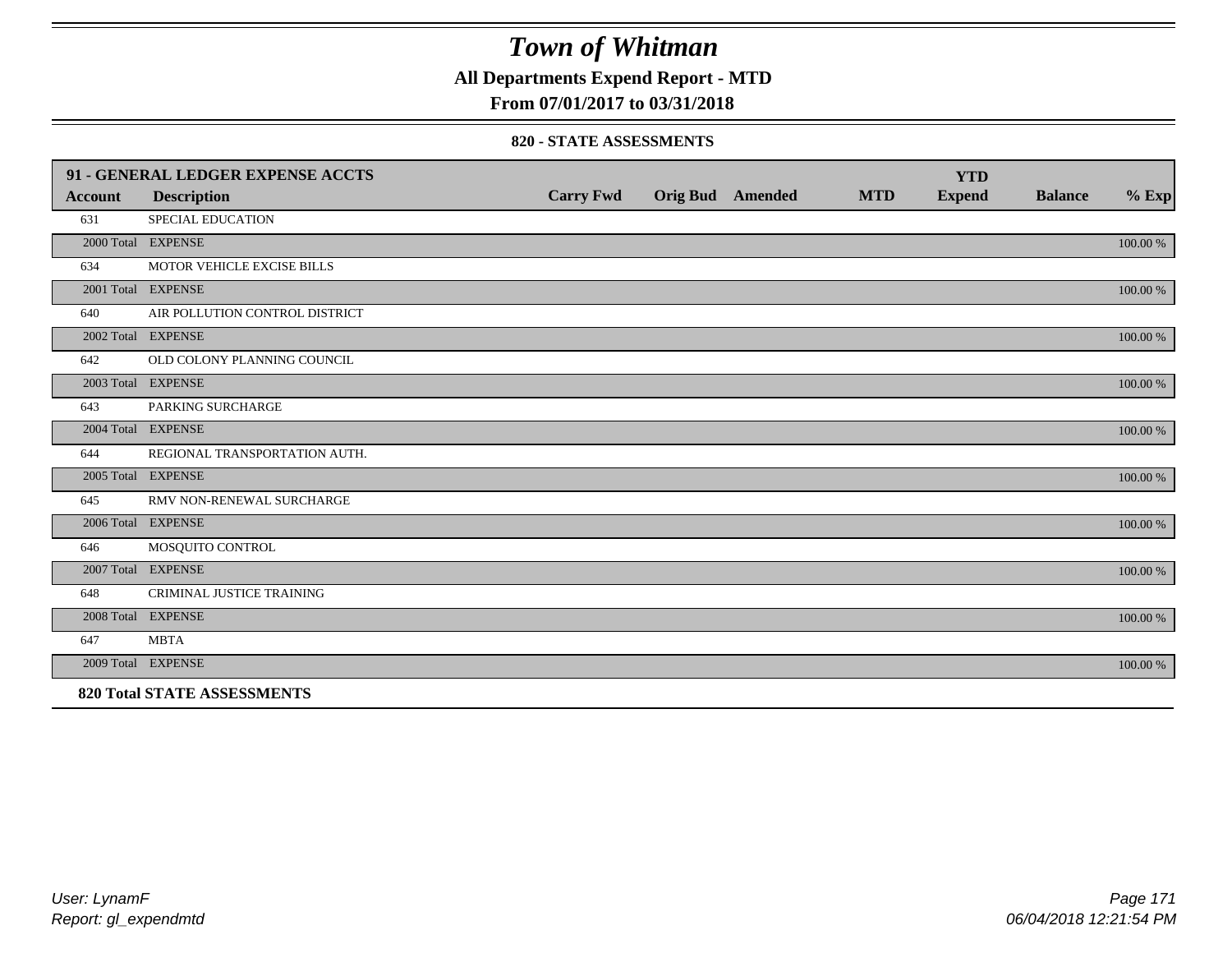**All Departments Expend Report - MTD**

### **From 07/01/2017 to 03/31/2018**

#### **830 - COUNTY ASSESSMENT**

|         | 91 - GENERAL LEDGER EXPENSE ACCTS |                  |                         |            | YTD           |                |            |
|---------|-----------------------------------|------------------|-------------------------|------------|---------------|----------------|------------|
| Account | <b>Description</b>                | <b>Carry Fwd</b> | <b>Orig Bud</b> Amended | <b>MTD</b> | <b>Expend</b> | <b>Balance</b> | $%$ Exp    |
| 622     | <b>COUNTY TAX</b>                 |                  |                         |            |               |                |            |
|         | 2000 Total EXPENSE                |                  |                         |            |               |                | $100.00\%$ |
|         | 830 Total COUNTY ASSESSMENT       |                  |                         |            |               |                |            |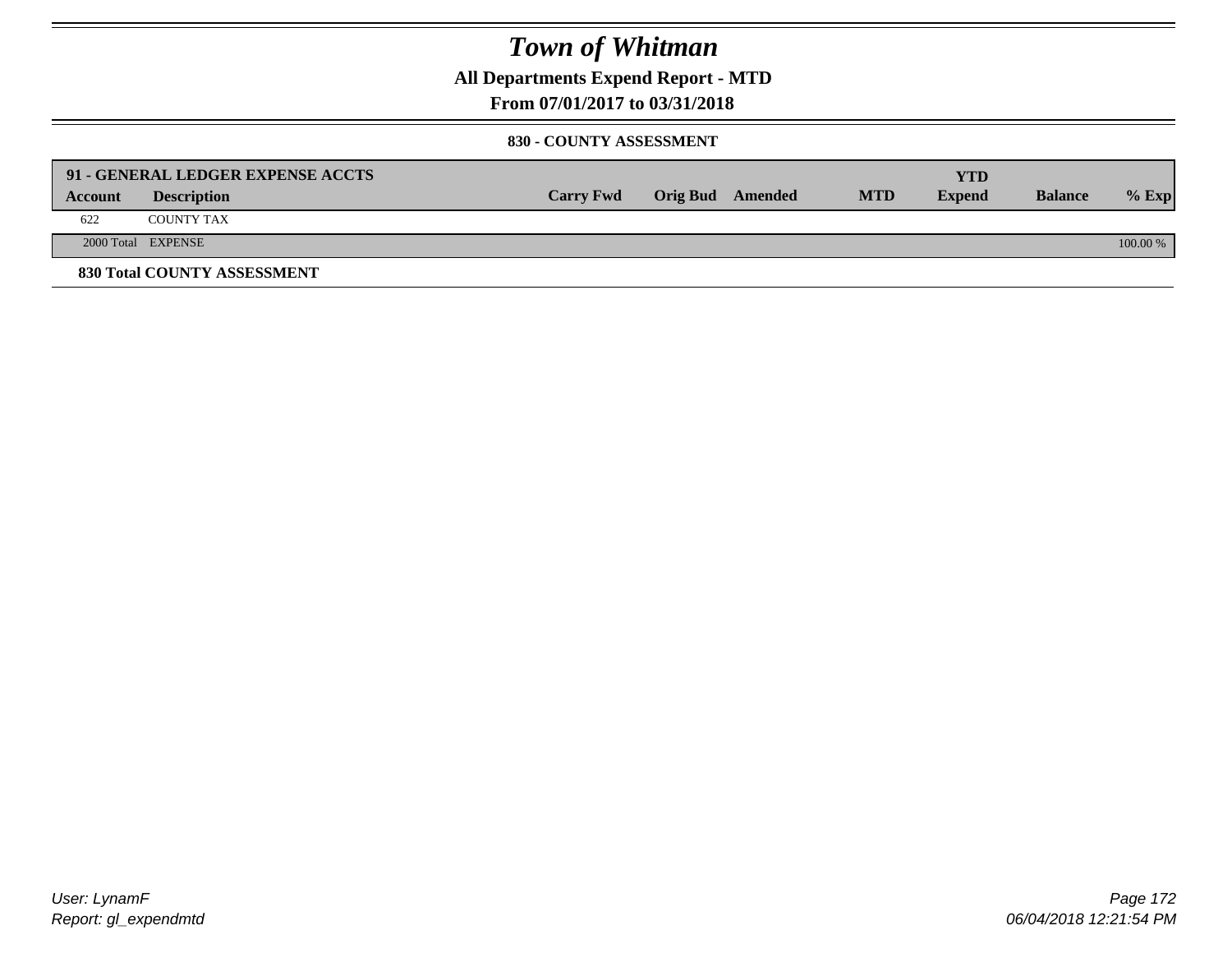**All Departments Expend Report - MTD**

### **From 07/01/2017 to 03/31/2018**

#### **850 - TAX REFUNDS**

|                 | 91 - GENERAL LEDGER EXPENSE ACCTS |                  |                         |            | <b>YTD</b>    |                |             |
|-----------------|-----------------------------------|------------------|-------------------------|------------|---------------|----------------|-------------|
| <b>Account</b>  | <b>Description</b>                | <b>Carry Fwd</b> | <b>Orig Bud Amended</b> | <b>MTD</b> | <b>Expend</b> | <b>Balance</b> | $%$ Exp     |
| 003             | MOTOR VEHICLE EXCISE              |                  |                         |            |               |                |             |
| 1984 Total 1984 |                                   |                  |                         |            |               |                | $100.00~\%$ |
| 003             | MOTOR VEHICLE EXCISE              |                  |                         |            |               |                |             |
| 1985 Total 1985 |                                   |                  |                         |            |               |                | $100.00~\%$ |
| 003             | MOTOR VEHICLE EXCISE              |                  |                         |            |               |                |             |
| 1986 Total 1986 |                                   |                  |                         |            |               |                | $100.00~\%$ |
| 001             | PERSONAL PROPERTY TAX             |                  |                         |            |               |                |             |
| 003             | MOTOR VEHICLE EXCISE              |                  |                         |            |               |                |             |
| 1987 Total 1987 |                                   |                  |                         |            |               |                | 100.00 %    |
| 001             | PERSONAL PROPERTY TAX             |                  |                         |            |               |                |             |
| 003             | MOTOR VEHICLE EXCISE              |                  |                         |            |               |                |             |
| 1988 Total 1988 |                                   |                  |                         |            |               |                | $100.00\%$  |
| 002             | REAL ESTATE TAX                   |                  |                         |            |               |                |             |
| 003             | MOTOR VEHICLE EXCISE              |                  |                         |            |               |                |             |
| 1989 Total 1989 |                                   |                  |                         |            |               |                | 100.00 %    |
| 001             | PERSONAL PROPERTY TAX             |                  |                         |            |               |                |             |
| 002             | REAL ESTATE TAX                   |                  |                         |            |               |                |             |
| 003             | MOTOR VEHICLE EXCISE              |                  |                         |            |               |                |             |
| 1990 Total 1990 |                                   |                  |                         |            |               |                | $100.00~\%$ |
| 001             | PERSONAL PROPERTY TAX             |                  |                         |            |               |                |             |
| 002             | REAL ESTATE TAX                   |                  |                         |            |               |                |             |
| 003             | MOTOR VEHICLE EXCISE              |                  |                         |            |               |                |             |
| 1991 Total 1991 |                                   |                  |                         |            |               |                | 100.00 %    |
| 001             | PERSONAL PROPERTY TAX             |                  |                         |            |               |                |             |
| 003             | MOTOR VEHICLE EXCISE              |                  |                         |            |               |                |             |
| 1992 Total 1992 |                                   |                  |                         |            |               |                | $100.00~\%$ |
| 001             | PERSONAL PROPERTY TAX             |                  |                         |            |               |                |             |
| 002             | REAL ESTATE TAX                   |                  |                         |            |               |                |             |
| 003             | MOTOR VEHICLE EXCISE              |                  |                         |            |               |                |             |
| 005             | TRASH FEE REFUNDS                 |                  |                         |            |               |                |             |
| User: LynamF    |                                   |                  |                         |            |               |                | Page 173    |

*Report: gl\_expendmtd*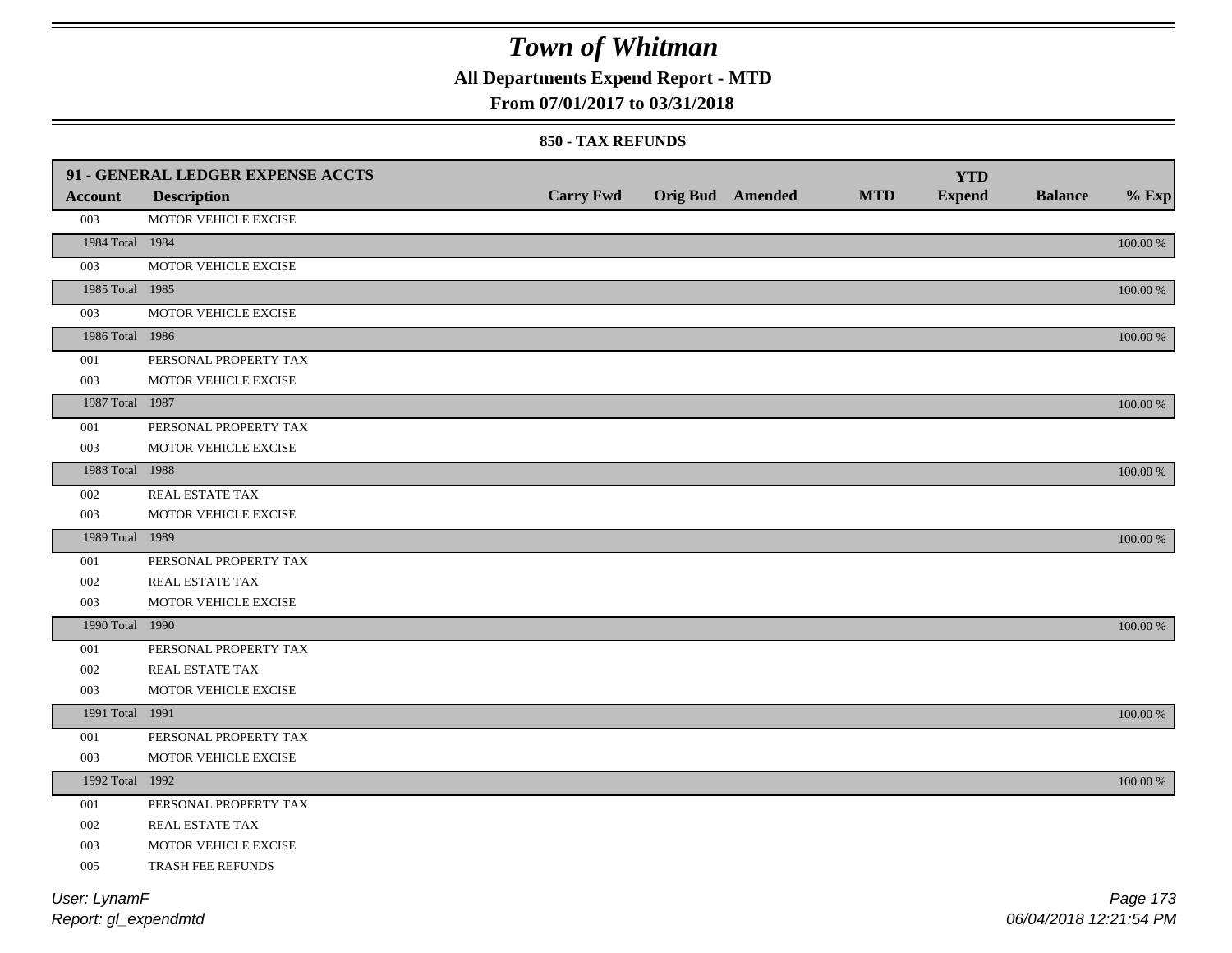**All Departments Expend Report - MTD**

### **From 07/01/2017 to 03/31/2018**

|                 | 91 - GENERAL LEDGER EXPENSE ACCTS |                  |                  |            | <b>YTD</b>    |                |             |
|-----------------|-----------------------------------|------------------|------------------|------------|---------------|----------------|-------------|
| <b>Account</b>  | <b>Description</b>                | <b>Carry Fwd</b> | Orig Bud Amended | <b>MTD</b> | <b>Expend</b> | <b>Balance</b> | $%$ Exp     |
| 006             | TRASH LIEN REFUNDS                |                  |                  |            |               |                |             |
| 1993 Total      | 1993                              |                  |                  |            |               |                | 100.00 %    |
| 001             | PERSONAL PROPERTY TAX             |                  |                  |            |               |                |             |
| 002             | REAL ESTATE TAX                   |                  |                  |            |               |                |             |
| 003             | MOTOR VEHICLE EXCISE              |                  |                  |            |               |                |             |
| 005             | TRASH FEE REFUNDS                 |                  |                  |            |               |                |             |
| 006             | TRASH LIEN REFUNDS                |                  |                  |            |               |                |             |
| 1994 Total 1994 |                                   |                  |                  |            |               |                | $100.00~\%$ |
| 001             | PERSONAL PROPERTY TAX             |                  |                  |            |               |                |             |
| 002             | REAL ESTATE TAX                   |                  |                  |            |               |                |             |
| 003             | MOTOR VEHICLE EXCISE              |                  |                  |            |               |                |             |
| 1995 Total 1995 |                                   |                  |                  |            |               |                | 100.00 %    |
| 001             | PERSONAL PROPERTY TAX             |                  |                  |            |               |                |             |
| 002             | REAL ESTATE TAX                   |                  |                  |            |               |                |             |
| 003             | MOTOR VEHICLE EXCISE              |                  |                  |            |               |                |             |
| 1996 Total 1996 |                                   |                  |                  |            |               |                | 100.00 %    |
| 001             | PERSONAL PROPERTY TAX             |                  |                  |            |               |                |             |
| 002             | REAL ESTATE TAX                   |                  |                  |            |               |                |             |
| 003             | MOTOR VEHICLE EXCISE              |                  |                  |            |               |                |             |
| 005             | TRASH FEE REFUNDS                 |                  |                  |            |               |                |             |
| 1997 Total 1997 |                                   |                  |                  |            |               |                | 100.00 %    |
| 001             | PERSONAL PROPERTY TAX             |                  |                  |            |               |                |             |
| 002             | REAL ESTATE TAX                   |                  |                  |            |               |                |             |
| 003             | MOTOR VEHICLE EXCISE              |                  |                  |            |               |                |             |
| 1998 Total 1998 |                                   |                  |                  |            |               |                | 100.00 %    |
| 001             | PERSONAL PROPERTY TAX             |                  |                  |            |               |                |             |
| 002             | REAL ESTATE TAX                   |                  |                  |            |               |                |             |
| 003             | MOTOR VEHICLE EXCISE              |                  |                  |            |               |                |             |
| 1999 Total 1999 |                                   |                  |                  |            |               |                | 100.00 %    |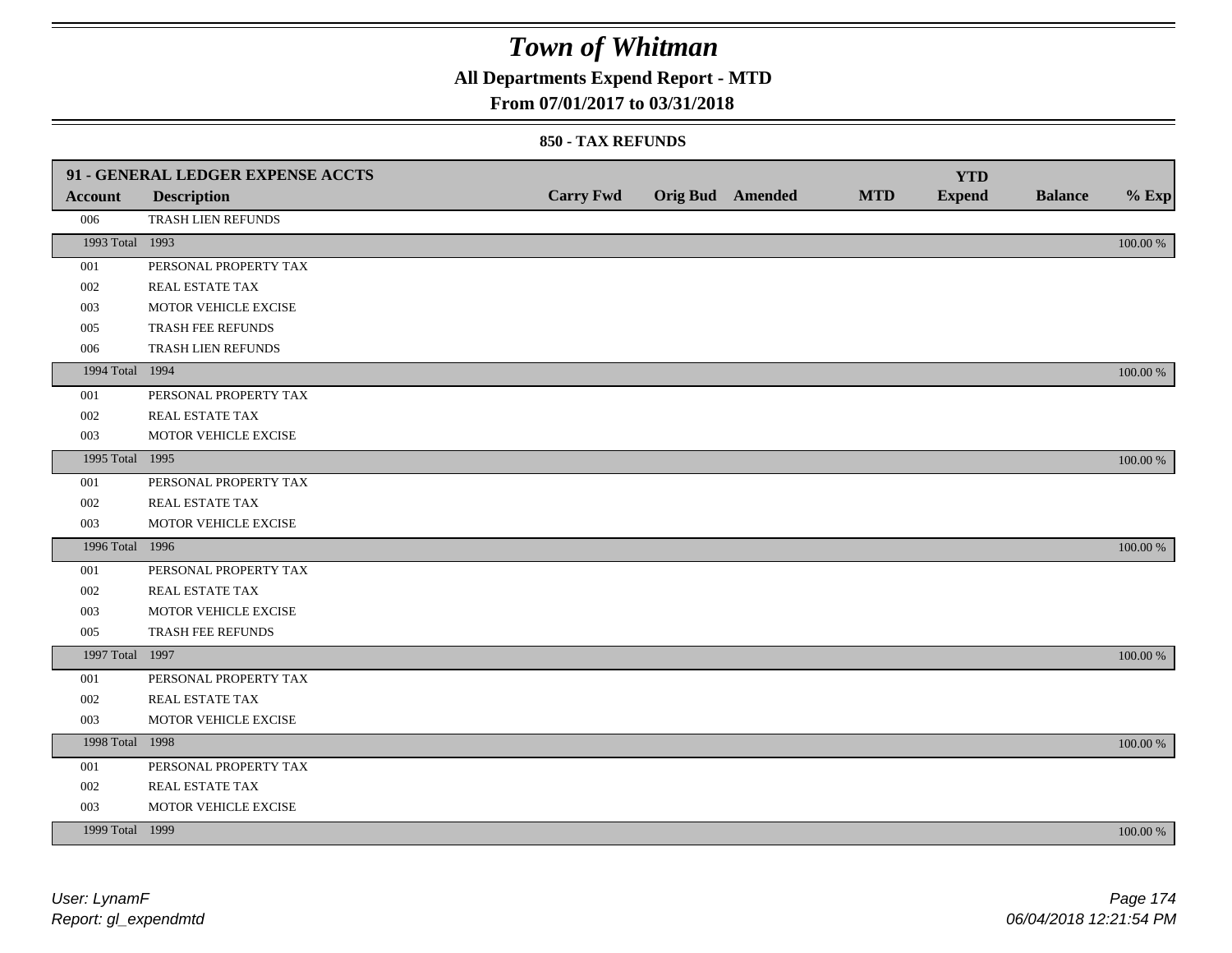## **All Departments Expend Report - MTD**

### **From 07/01/2017 to 03/31/2018**

|                | 91 - GENERAL LEDGER EXPENSE ACCTS |                  |                  |            | <b>YTD</b>    |                |             |
|----------------|-----------------------------------|------------------|------------------|------------|---------------|----------------|-------------|
| <b>Account</b> | <b>Description</b>                | <b>Carry Fwd</b> | Orig Bud Amended | <b>MTD</b> | <b>Expend</b> | <b>Balance</b> | $%$ Exp     |
| 001            | PERSONAL PROPERTY TAX             |                  |                  |            |               |                |             |
| 002            | REAL ESTATE TAX                   |                  |                  |            |               |                |             |
| 003            | MOTOR VEHICLE EXCISE              |                  |                  |            |               |                |             |
|                | 2000 Total EXPENSE                |                  |                  |            |               |                | 100.00 %    |
| 001            | PERSONAL PROPERTY TAX             |                  |                  |            |               |                |             |
| $002\,$        | REAL ESTATE TAX                   |                  |                  |            |               |                |             |
| 003            | MOTOR VEHICLE EXCISE              |                  |                  |            |               |                |             |
|                | 2001 Total EXPENSE                |                  |                  |            |               |                | 100.00 %    |
| 001            | PERSONAL PROPERTY TAX             |                  |                  |            |               |                |             |
| 002            | REAL ESTATE TAX                   |                  |                  |            |               |                |             |
| 003            | MOTOR VEHICLE EXCISE              |                  |                  |            |               |                |             |
| 004            | <b>BOAT EXCISE</b>                |                  |                  |            |               |                |             |
|                | 2002 Total EXPENSE                |                  |                  |            |               |                | 100.00 %    |
| 001            | PERSONAL PROPERTY TAX             |                  |                  |            |               |                |             |
| 002            | REAL ESTATE TAX                   |                  |                  |            |               |                |             |
| 003            | MOTOR VEHICLE EXCISE              |                  |                  |            |               |                |             |
| 004            | <b>BOAT EXCISE</b>                |                  |                  |            |               |                |             |
| 006            | TRASH LIEN REFUNDS                |                  |                  |            |               |                |             |
|                | 2003 Total EXPENSE                |                  |                  |            |               |                | 100.00 %    |
| 001            | PERSONAL PROPERTY TAX             |                  |                  |            |               |                |             |
| 002            | REAL ESTATE TAX                   |                  |                  |            |               |                |             |
| 003            | MOTOR VEHICLE EXCISE              |                  |                  |            |               |                |             |
| 004            | <b>BOAT EXCISE</b>                |                  |                  |            |               |                |             |
|                | 2004 Total EXPENSE                |                  |                  |            |               |                | 100.00 %    |
| 001            | PERSONAL PROPERTY TAX             |                  |                  |            |               |                |             |
| 002            | REAL ESTATE TAX                   |                  |                  |            |               |                |             |
| 003            | MOTOR VEHICLE EXCISE              |                  |                  |            |               |                |             |
| 004            | <b>BOAT EXCISE</b>                |                  |                  |            |               |                |             |
|                | 2005 Total EXPENSE                |                  |                  |            |               |                | $100.00~\%$ |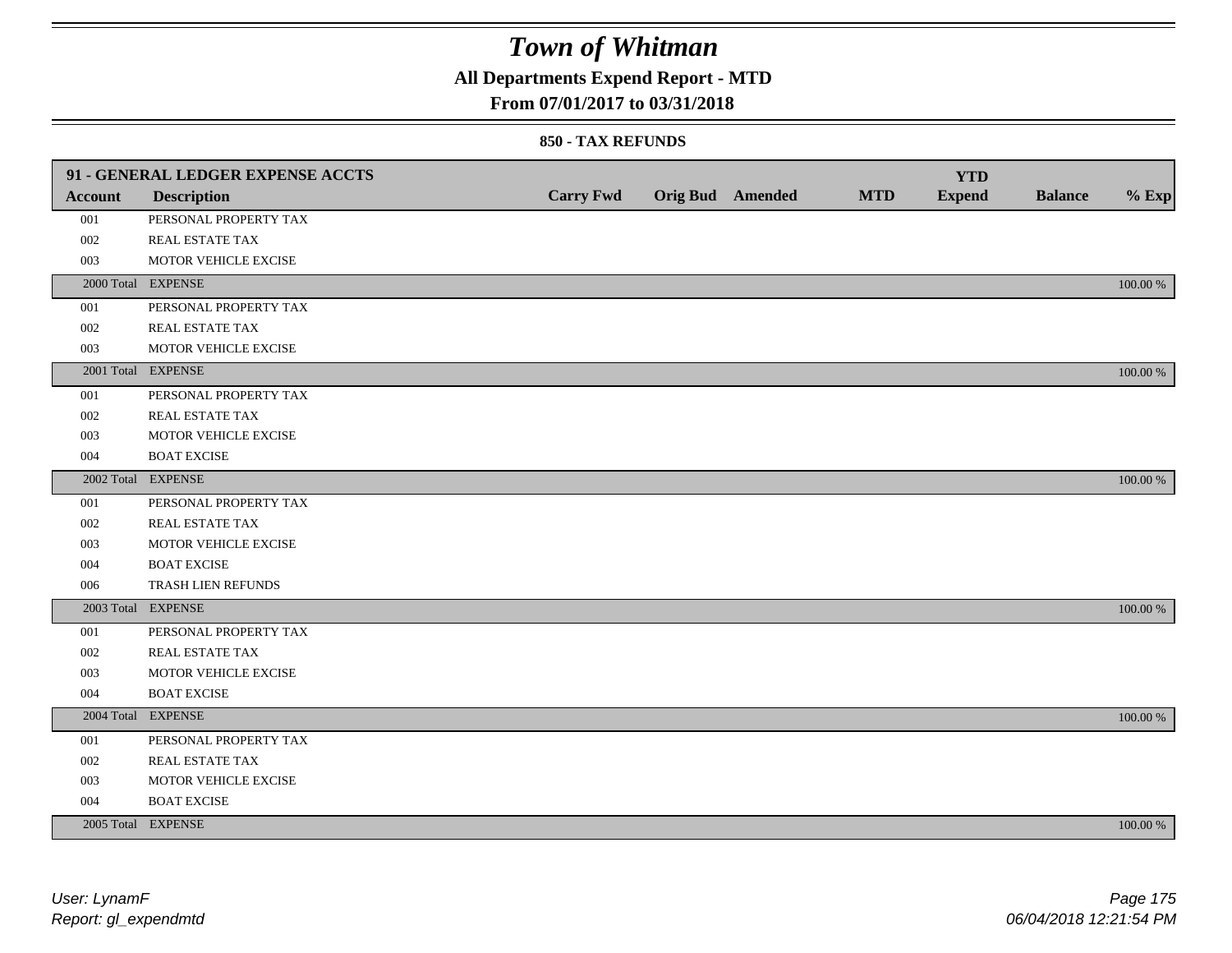### **All Departments Expend Report - MTD**

### **From 07/01/2017 to 03/31/2018**

|                | 91 - GENERAL LEDGER EXPENSE ACCTS |                  |                         |            | <b>YTD</b>    |                |             |
|----------------|-----------------------------------|------------------|-------------------------|------------|---------------|----------------|-------------|
| <b>Account</b> | <b>Description</b>                | <b>Carry Fwd</b> | <b>Orig Bud Amended</b> | <b>MTD</b> | <b>Expend</b> | <b>Balance</b> | $%$ Exp     |
| 001            | PERSONAL PROPERTY TAX             |                  |                         |            |               |                |             |
| 002            | REAL ESTATE TAX                   |                  |                         |            |               |                |             |
| 003            | MOTOR VEHICLE EXCISE              |                  |                         |            |               |                |             |
| 004            | <b>BOAT EXCISE</b>                |                  |                         |            |               |                |             |
|                | 2006 Total EXPENSE                |                  |                         |            |               |                | 100.00 %    |
| 001            | PERSONAL PROPERTY TAX             |                  |                         |            |               |                |             |
| 002            | REAL ESTATE TAX                   |                  |                         |            |               |                |             |
| 003            | MOTOR VEHICLE EXCISE              |                  |                         |            |               |                |             |
| 004            | <b>BOAT EXCISE</b>                |                  |                         |            |               |                |             |
|                | 2007 Total EXPENSE                |                  |                         |            |               |                | $100.00\%$  |
| 001            | PERSONAL PROPERTY TAX             |                  |                         |            |               |                |             |
| 002            | REAL ESTATE TAX                   |                  |                         |            |               |                |             |
| 003            | MOTOR VEHICLE EXCISE              |                  |                         |            |               |                |             |
| 004            | <b>BOAT EXCISE</b>                |                  |                         |            |               |                |             |
|                | 2008 Total EXPENSE                |                  |                         |            |               |                | $100.00~\%$ |
| 001            | PERSONAL PROPERTY TAX             |                  |                         |            |               |                |             |
| 002            | REAL ESTATE TAX                   |                  |                         |            |               |                |             |
| 003            | MOTOR VEHICLE EXCISE              |                  |                         |            |               |                |             |
| 004            | <b>BOAT EXCISE</b>                |                  |                         |            |               |                |             |
|                | 2009 Total EXPENSE                |                  |                         |            |               |                | 100.00 %    |
| 001            | PERSONAL PROPERTY TAX             |                  |                         |            |               |                |             |
| 002            | REAL ESTATE TAX                   |                  |                         |            |               |                |             |
| 003            | MOTOR VEHICLE EXCISE              |                  |                         |            |               |                |             |
|                | 2010 Total EXPENSE                |                  |                         |            |               |                | $100.00~\%$ |
| 001            | PERSONAL PROPERTY TAX             |                  |                         |            |               |                |             |
| 002            | REAL ESTATE TAX                   |                  |                         |            |               |                |             |
| 003            | MOTOR VEHICLE EXCISE              |                  |                         |            |               |                |             |
|                | 2011 Total EXPENSE                |                  |                         |            |               |                | $100.00~\%$ |
| 001            | PERSONAL PROPERTY TAX             |                  |                         |            |               |                |             |
| 002            | REAL ESTATE TAX                   |                  |                         |            |               |                |             |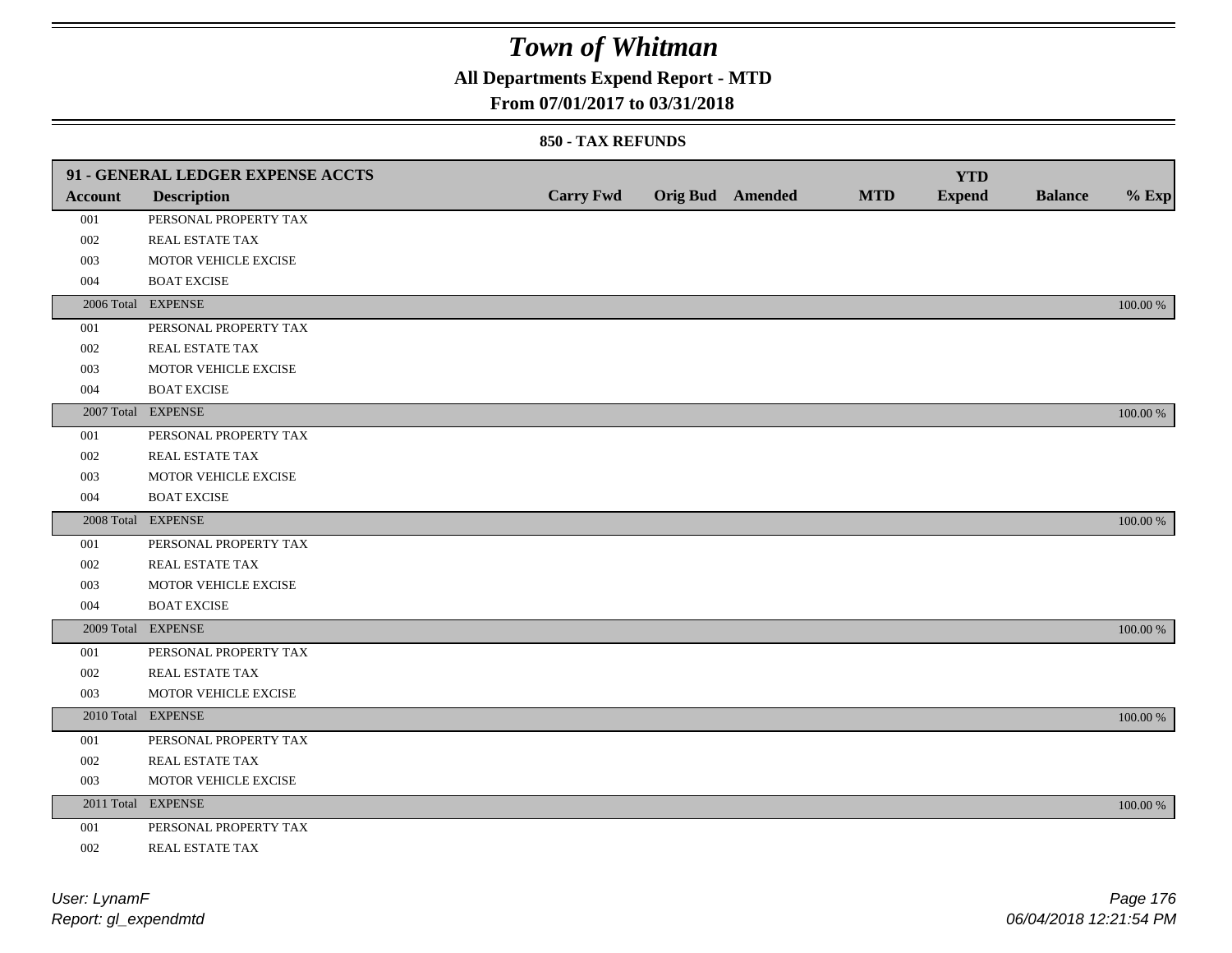## **All Departments Expend Report - MTD**

### **From 07/01/2017 to 03/31/2018**

| Account | 91 - GENERAL LEDGER EXPENSE ACCTS<br><b>Description</b> | <b>Carry Fwd</b> | <b>Orig Bud</b> Amended | <b>MTD</b> | <b>YTD</b><br><b>Expend</b> | <b>Balance</b> | $%$ Exp     |
|---------|---------------------------------------------------------|------------------|-------------------------|------------|-----------------------------|----------------|-------------|
| 003     | MOTOR VEHICLE EXCISE                                    |                  |                         |            |                             |                |             |
|         | 2012 Total EXPENSE                                      |                  |                         |            |                             |                | 100.00 %    |
| 001     | PERSONAL PROPERTY TAX                                   |                  |                         |            |                             |                |             |
| 002     | REAL ESTATE TAX                                         |                  |                         |            |                             |                |             |
| 003     | MOTOR VEHICLE EXCISE                                    |                  |                         |            |                             |                |             |
| 004     | <b>BOAT EXCISE</b>                                      |                  |                         |            |                             |                |             |
|         | 2013 Total EXPENSE                                      |                  |                         |            |                             |                | 100.00 %    |
| 001     | PERSONAL PROPERTY TAX                                   |                  |                         |            |                             |                |             |
| 002     | REAL ESTATE TAX                                         |                  |                         |            |                             |                |             |
| 003     | MOTOR VEHICLE EXCISE                                    |                  |                         |            |                             |                |             |
| 004     | <b>BOAT EXCISE</b>                                      |                  |                         |            |                             |                |             |
|         | 2014 Total EXPENSE                                      |                  |                         |            |                             |                | $100.00~\%$ |
| 001     | PERSONAL PROPERTY TAX                                   |                  |                         |            |                             |                |             |
| 002     | REAL ESTATE TAX                                         |                  |                         |            |                             |                |             |
| 003     | MOTOR VEHICLE EXCISE                                    |                  |                         |            | 567.51                      | $-567.51$      |             |
| 004     | <b>BOAT EXCISE</b>                                      |                  |                         |            |                             |                |             |
|         | 2015 Total EXPENSE                                      |                  |                         |            | 567.51                      | $-567.51$      | 100.00 %    |
| 001     | PERSONAL PROPERTY TAX                                   |                  |                         |            |                             |                |             |
| 002     | REAL ESTATE TAX                                         |                  |                         |            | 1,488.33                    | $-1,488.33$    |             |
| 003     | MOTOR VEHICLE EXCISE                                    |                  |                         | 30.00      | 1,829.36                    | $-1,829.36$    |             |
| 004     | <b>BOAT EXCISE</b>                                      |                  |                         |            |                             |                |             |
|         | 2016 Total EXPENSE                                      |                  |                         | 30.00      | 3,317.69                    | $-3,317.69$    | 100.00 %    |
| 001     | PERSONAL PROPERTY TAX                                   |                  |                         |            | 19.90                       | $-19.90$       |             |
| 002     | REAL ESTATE TAX                                         |                  |                         |            | 20,026.57                   | $-20,026.57$   |             |
| 003     | MOTOR VEHICLE EXCISE                                    |                  |                         | 1,031.72   | 26,599.13                   | $-26,599.13$   |             |
| 004     | <b>BOAT EXCISE</b>                                      |                  |                         |            |                             |                |             |
|         | 2017 Total EXPENSE                                      |                  |                         | 1,031.72   | 46,645.60                   | $-46,645.60$   | 100.00 %    |
| 001     | PERSONAL PROPERTY TAX                                   |                  |                         |            |                             |                |             |
| 002     | REAL ESTATE TAX                                         |                  |                         |            |                             |                |             |
| 003     | MOTOR VEHICLE EXCISE                                    |                  |                         | 5,061.57   | 5,061.57                    | $-5,061.57$    |             |
|         |                                                         |                  |                         |            |                             |                |             |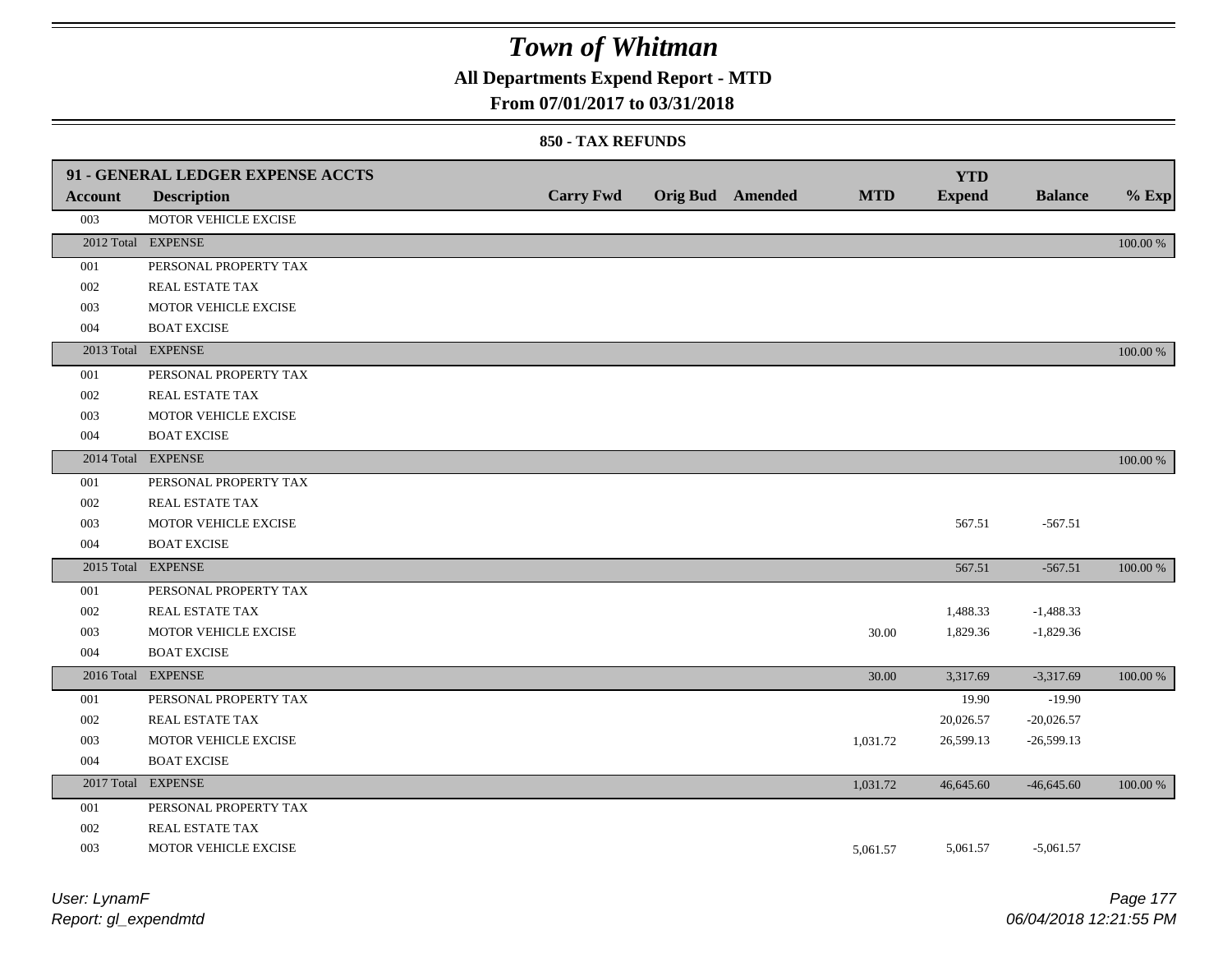## **All Departments Expend Report - MTD**

### **From 07/01/2017 to 03/31/2018**

|         | 91 - GENERAL LEDGER EXPENSE ACCTS |                  |                 |         |            | <b>YTD</b>    |                |            |
|---------|-----------------------------------|------------------|-----------------|---------|------------|---------------|----------------|------------|
| Account | <b>Description</b>                | <b>Carry Fwd</b> | <b>Orig Bud</b> | Amended | <b>MTD</b> | <b>Expend</b> | <b>Balance</b> | $%$ Exp    |
| 004     | <b>BOAT EXCISE</b>                |                  |                 |         |            |               |                |            |
|         | 2018 Total EXPENSE                |                  |                 |         | 5,061.57   | 5,061.57      | $-5,061.57$    | $100.00\%$ |
|         | 850 Total TAX REFUNDS             |                  |                 |         | 6,123.29   | 55,592.37     | -55,592.37     |            |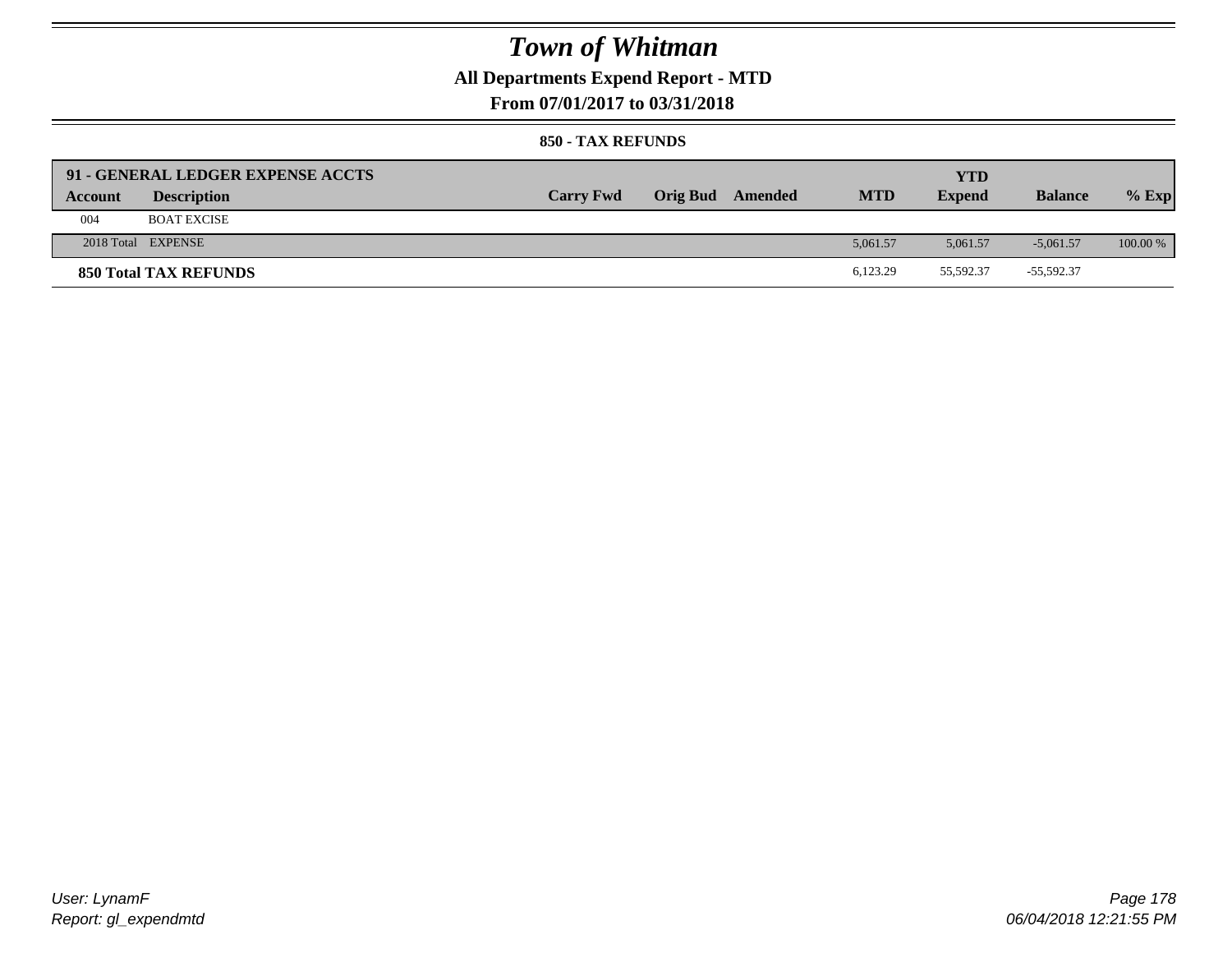## **All Departments Expend Report - MTD**

### **From 07/01/2017 to 03/31/2018**

#### **870 - AGENCY**

|         | 91 - GENERAL LEDGER EXPENSE ACCTS |                  |                         |            | <b>YTD</b>    |                |          |
|---------|-----------------------------------|------------------|-------------------------|------------|---------------|----------------|----------|
| Account | <b>Description</b>                | <b>Carry Fwd</b> | <b>Orig Bud</b> Amended | <b>MTD</b> | <b>Expend</b> | <b>Balance</b> | $%$ Exp  |
| 899     | <b>EXCHANGE ACCOUNT</b>           |                  |                         |            |               |                |          |
|         | 2001 Total EXPENSE                |                  |                         |            |               |                | 100.00 % |
| 028     | MASS.CRUSHING & RECYCLING         |                  |                         |            |               |                |          |
| 033     | <b>DANCE PROGRAMS</b>             |                  |                         |            |               |                |          |
|         | 2012 Total EXPENSE                |                  |                         |            |               |                | 100.00 % |
|         | 870 Total AGENCY                  |                  |                         |            |               |                |          |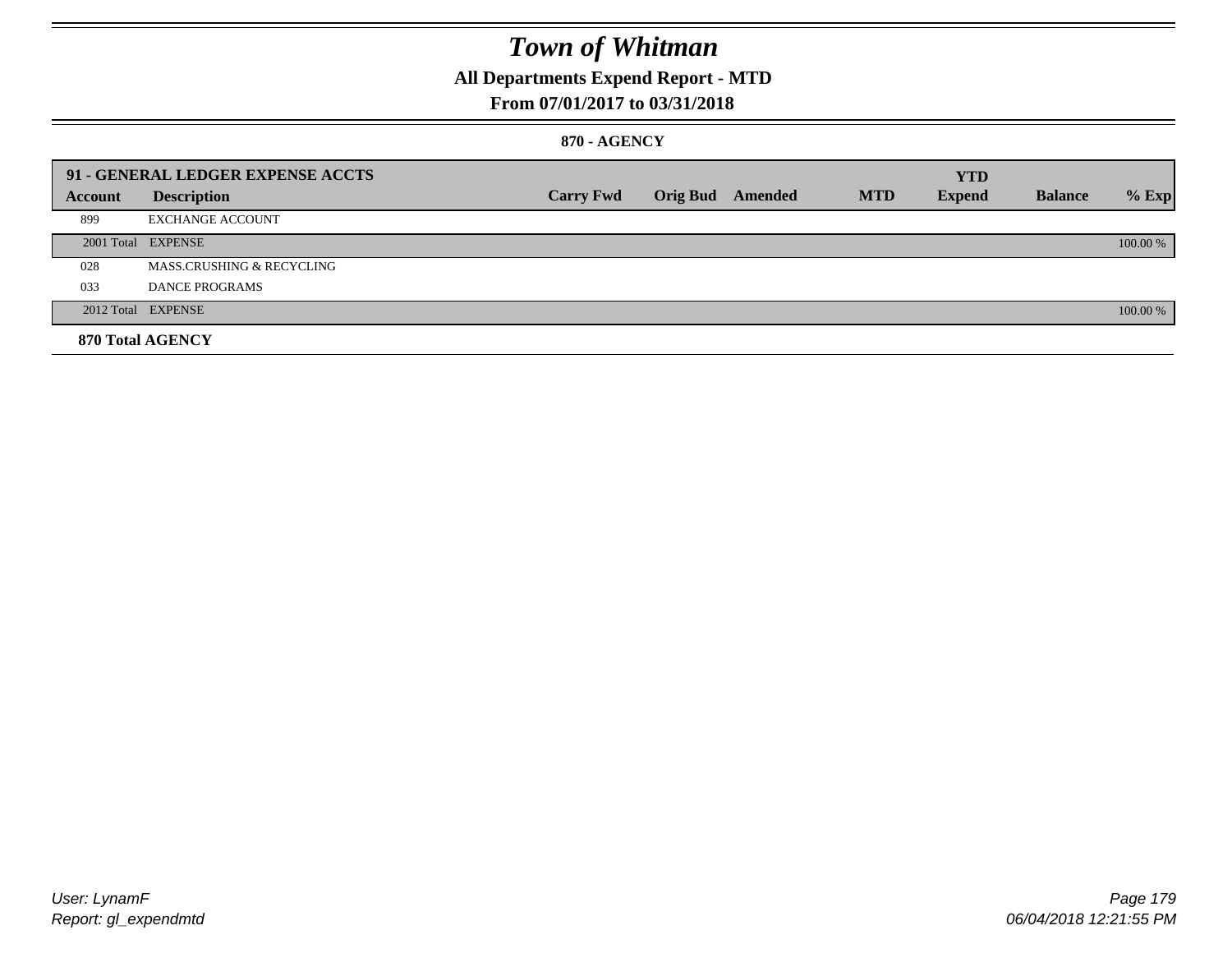**All Departments Expend Report - MTD**

### **From 07/01/2017 to 03/31/2018**

|            | 91 - GENERAL LEDGER EXPENSE ACCTS |                  |                         |            | <b>YTD</b>    |                |          |
|------------|-----------------------------------|------------------|-------------------------|------------|---------------|----------------|----------|
| Account    | <b>Description</b>                | <b>Carry Fwd</b> | <b>Orig Bud</b> Amended | <b>MTD</b> | <b>Expend</b> | <b>Balance</b> | $%$ Exp  |
| 006        | TRASH LIEN REFUNDS                |                  |                         |            |               |                |          |
| 021        | <b>2014 TRASH FEE REFUNDS</b>     |                  |                         |            |               |                |          |
|            | 2000 Total EXPENSE                |                  |                         |            |               |                | 100.00 % |
| 006        | TRASH LIEN REFUNDS                |                  |                         |            |               |                |          |
|            | 2012 Total EXPENSE                |                  |                         |            |               |                | 100.00 % |
| 005        | <b>TRASH FEE REFUNDS</b>          |                  |                         |            |               |                |          |
| 006        | TRASH LIEN REFUNDS                |                  |                         |            |               |                |          |
| 2015 Total | <b>EXPENSE</b>                    |                  |                         |            |               |                | 100.00 % |
| 005        | <b>TRASH FEE REFUNDS</b>          |                  |                         |            |               |                |          |
| 006        | TRASH LIEN REFUNDS                |                  |                         |            |               |                |          |
|            | 2016 Total EXPENSE                |                  |                         |            |               |                | 100.00 % |
| 005        | TRASH FEE REFUNDS                 |                  |                         |            |               |                |          |
| 006        | <b>TRASH LIEN REFUNDS</b>         |                  |                         |            |               |                |          |
|            | 2017 Total EXPENSE                |                  |                         |            |               |                | 100.00 % |
| 005        | <b>TRASH FEE REFUNDS</b>          |                  |                         |            |               |                |          |
| 006        | TRASH LIEN REFUNDS                |                  |                         |            |               |                |          |
|            | 2018 Total EXPENSE                |                  |                         |            |               |                | 100.00 % |
|            | 873 Total USER CHARGES REFUNDS    |                  |                         |            |               |                |          |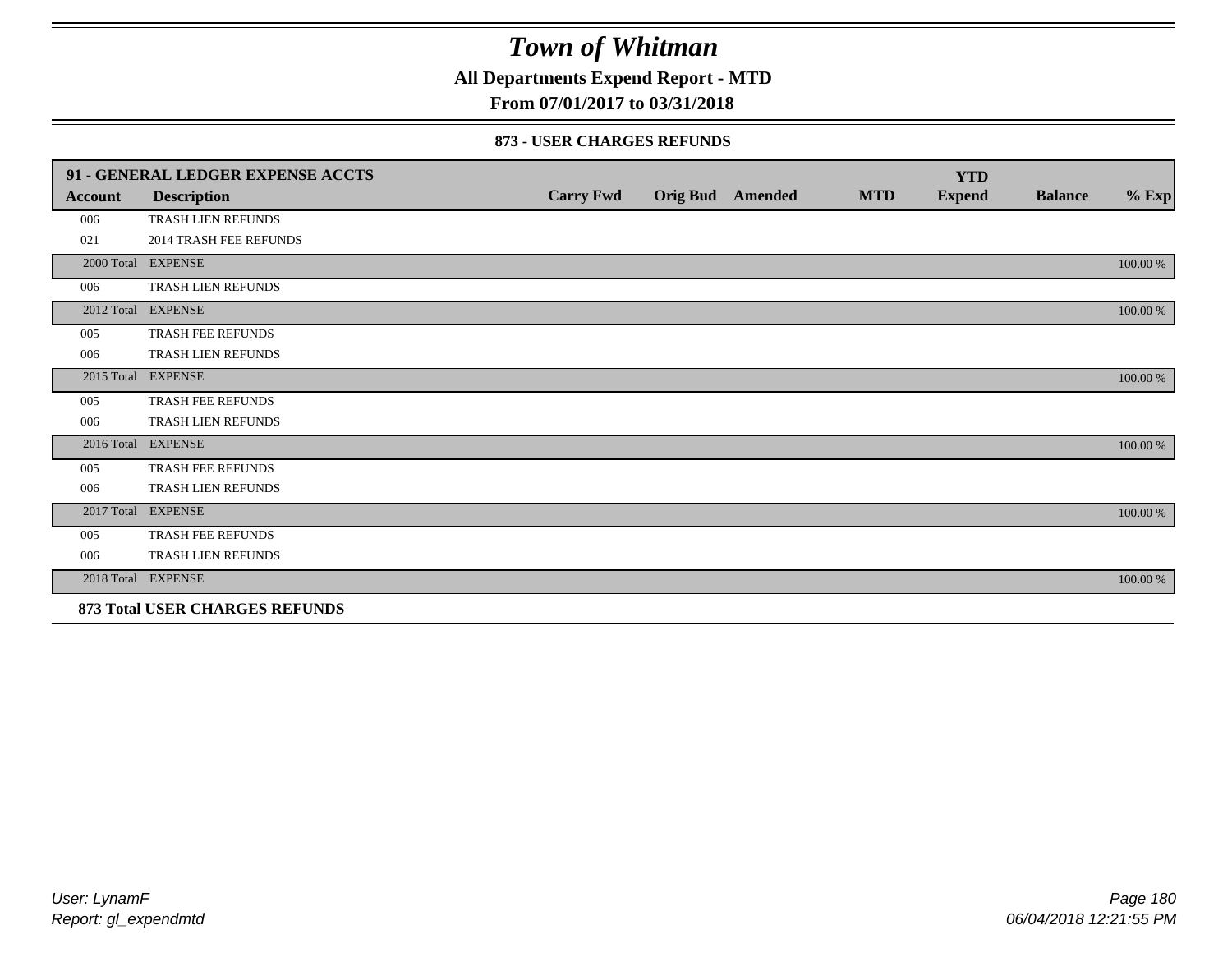**All Departments Expend Report - MTD**

### **From 07/01/2017 to 03/31/2018**

#### **875 - MISCELLANEOUS**

|                 | 91 - GENERAL LEDGER EXPENSE ACCTS |                  |                         |            | <b>YTD</b>    |                |          |
|-----------------|-----------------------------------|------------------|-------------------------|------------|---------------|----------------|----------|
| <b>Account</b>  | <b>Description</b>                | <b>Carry Fwd</b> | <b>Orig Bud</b> Amended | <b>MTD</b> | <b>Expend</b> | <b>Balance</b> | $%$ Exp  |
| 046             | WATER RATES REFUNDS               |                  |                         |            |               |                |          |
| 1997 Total 1997 |                                   |                  |                         |            |               |                | 100.00 % |
| 046             | WATER RATES REFUNDS               |                  |                         |            |               |                |          |
| 1998 Total 1998 |                                   |                  |                         |            |               |                | 100.00 % |
| 046             | WATER RATES REFUNDS               |                  |                         |            |               |                |          |
| 1999 Total 1999 |                                   |                  |                         |            |               |                | 100.00 % |
| 034             | PREMIUM SALE OF BONDS             |                  |                         |            |               |                |          |
| 035             | INTEREST ON SALE OF BONDS         |                  |                         |            |               |                |          |
| 036             | <b>GRANT ANTICIPATION NOTES</b>   |                  |                         |            |               |                |          |
| 038             | REVENUE ANTICIPATION NOTES        |                  |                         |            |               |                |          |
| 039             | <b>BOND ANTICIPATION NOTES</b>    |                  |                         |            |               |                |          |
| 042             | BOARD OF APPEALS REFUNDS          |                  |                         |            |               |                |          |
| 043             | BUILDING INSPECTOR REFUNDS        |                  |                         |            |               |                |          |
| 044             | REFUNDS-PRIOR YEARS               |                  |                         |            | $-929.00$     | 929.00         |          |
| 045             | PARKING TICKET REFUNDS            |                  |                         |            |               |                |          |
| 046             | WATER RATES REFUNDS               |                  |                         |            |               |                |          |
| 052             | <b>TAILINGS</b>                   |                  |                         |            |               |                |          |
| 071             | <b>COLLECTORS OVER/SHORT</b>      |                  |                         |            |               |                |          |
| 080             | WTR/SWR REFUNDS-PEN.&INT.         |                  |                         |            |               |                |          |
| 081             | <b>WATER RATES REFUNDS FY95</b>   |                  |                         |            |               |                |          |
| 090             | MUNICIPAL LIEN REFUNDS            |                  |                         |            |               |                |          |
| 093             | <b>WATER RATES REFUNDS FY96</b>   |                  |                         |            |               |                |          |
| 635             | COLLECTORS FEES-REFUNDS           |                  |                         |            | 10.00         | $-10.00$       |          |
| 636             | EXCISE INTEREST-REFUNDS           |                  |                         |            |               |                |          |
|                 | 2000 Total EXPENSE                |                  |                         |            | $-919.00$     | 919.00         | 100.00 % |
| 021             | 2014 TRASH FEE REFUNDS            |                  |                         |            |               |                |          |
| 025             | <b>DPW - RESTITUTION</b>          |                  |                         |            |               |                |          |
| 058             | TRASH FEE REFUNDS FY2000          |                  |                         |            |               |                |          |
| 063             | TRASH FEE REFUNDS FY02            |                  |                         |            |               |                |          |
| 064             | TRASH FEE REFUNDS FY2001          |                  |                         |            |               |                |          |
| 091             | TRASH FEE REFUNDS FY03            |                  |                         |            |               |                |          |

*Report: gl\_expendmtd User: LynamF*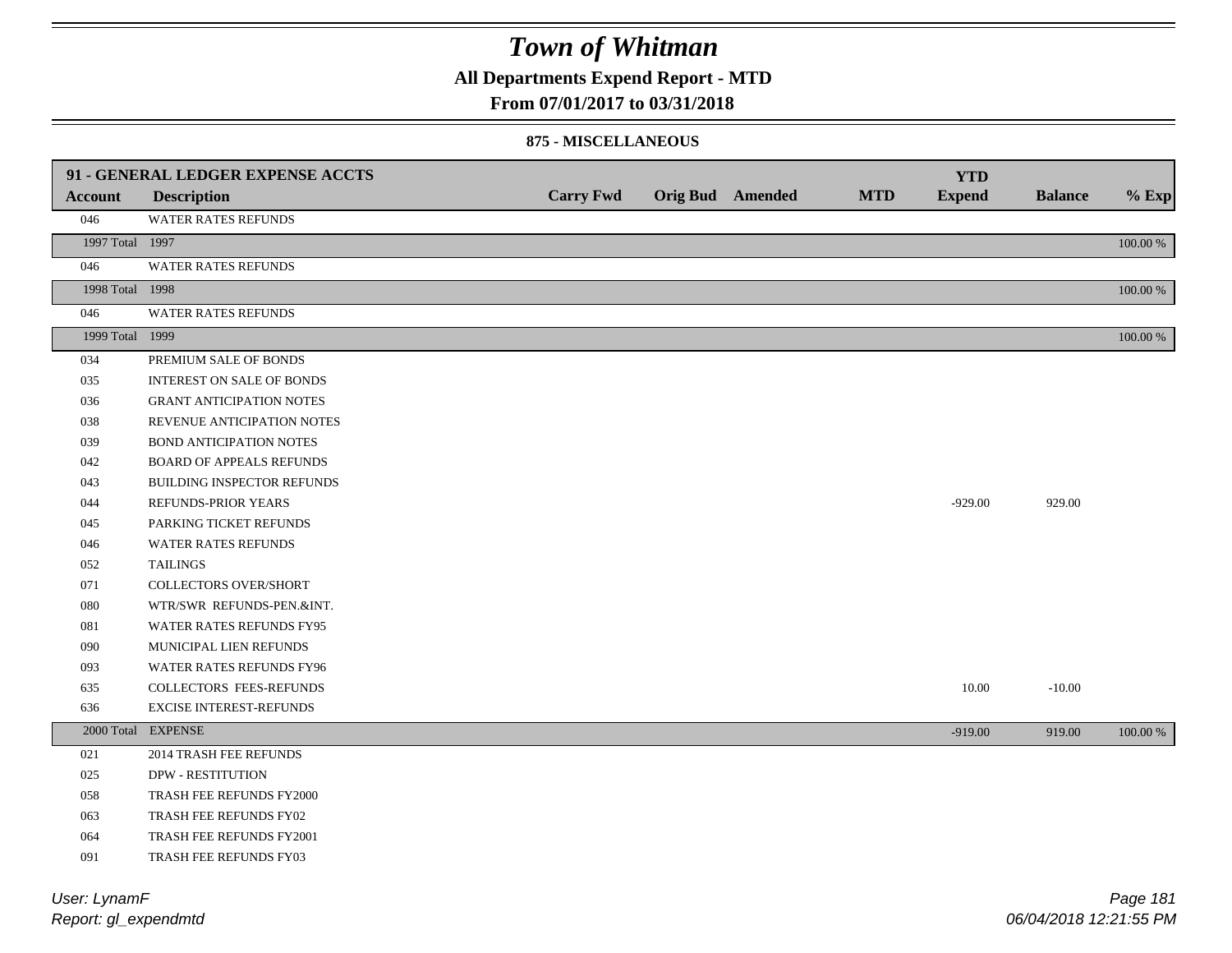## **All Departments Expend Report - MTD**

### **From 07/01/2017 to 03/31/2018**

#### **875 - MISCELLANEOUS**

|         | 91 - GENERAL LEDGER EXPENSE ACCTS |                  |                         |            | <b>YTD</b>    |                |          |
|---------|-----------------------------------|------------------|-------------------------|------------|---------------|----------------|----------|
| Account | <b>Description</b>                | <b>Carry Fwd</b> | <b>Orig Bud</b> Amended | <b>MTD</b> | <b>Expend</b> | <b>Balance</b> | $%$ Exp  |
| 092     | TRASH FEE REFUNDS FY2004          |                  |                         |            |               |                |          |
| 094     | TRASH LIEN REFUNDS FY2004         |                  |                         |            |               |                |          |
| 095     | TRASH LIEN REFUNDS FY95           |                  |                         |            |               |                |          |
| 096     | TRASH LIEN REFUNDS FY96           |                  |                         |            |               |                |          |
| 187     | TRASH LIEN REFUNDS 2005           |                  |                         |            |               |                |          |
| 206     | TRASH FEE REFUNDS 2005            |                  |                         |            |               |                |          |
| 209     | <b>TRASH FEE REFUNDS 2006</b>     |                  |                         |            |               |                |          |
| 223     | TRASH LIEN REFUNDS 2006           |                  |                         |            |               |                |          |
| 226     | TRASH FEE REFUNDS 2007            |                  |                         |            |               |                |          |
| 229     | TRASH LIEN REFUNDS 2007           |                  |                         |            |               |                |          |
| 231     | <b>2008 TRASH FEE REFUNDS</b>     |                  |                         |            |               |                |          |
| 232     | 2008 TRASH LIEN REFUNDS           |                  |                         |            |               |                |          |
| 257     | <b>2009 TRASH FEE REFUNDS</b>     |                  |                         |            |               |                |          |
| 258     | <b>2009 TRASH LIEN REFUNDS</b>    |                  |                         |            |               |                |          |
| 260     | 2010 TRASH FEE REFUNDS            |                  |                         |            |               |                |          |
| 261     | 2011 TRASH FEE REFUNDS            |                  |                         |            |               |                |          |
| 263     | <b>2012 TRASH FEE REFUNDS</b>     |                  |                         |            |               |                |          |
| 327     | <b>2013 TRASH FEE REFUNDS</b>     |                  |                         |            |               |                |          |
| 328     | 2013 TRASH LIEN REFUNDS           |                  |                         |            |               |                |          |
|         | 2001 Total EXPENSE                |                  |                         |            |               |                | 100.00 % |
|         | <b>875 Total MISCELLANEOUS</b>    |                  |                         |            | $-919.00$     | 919.00         |          |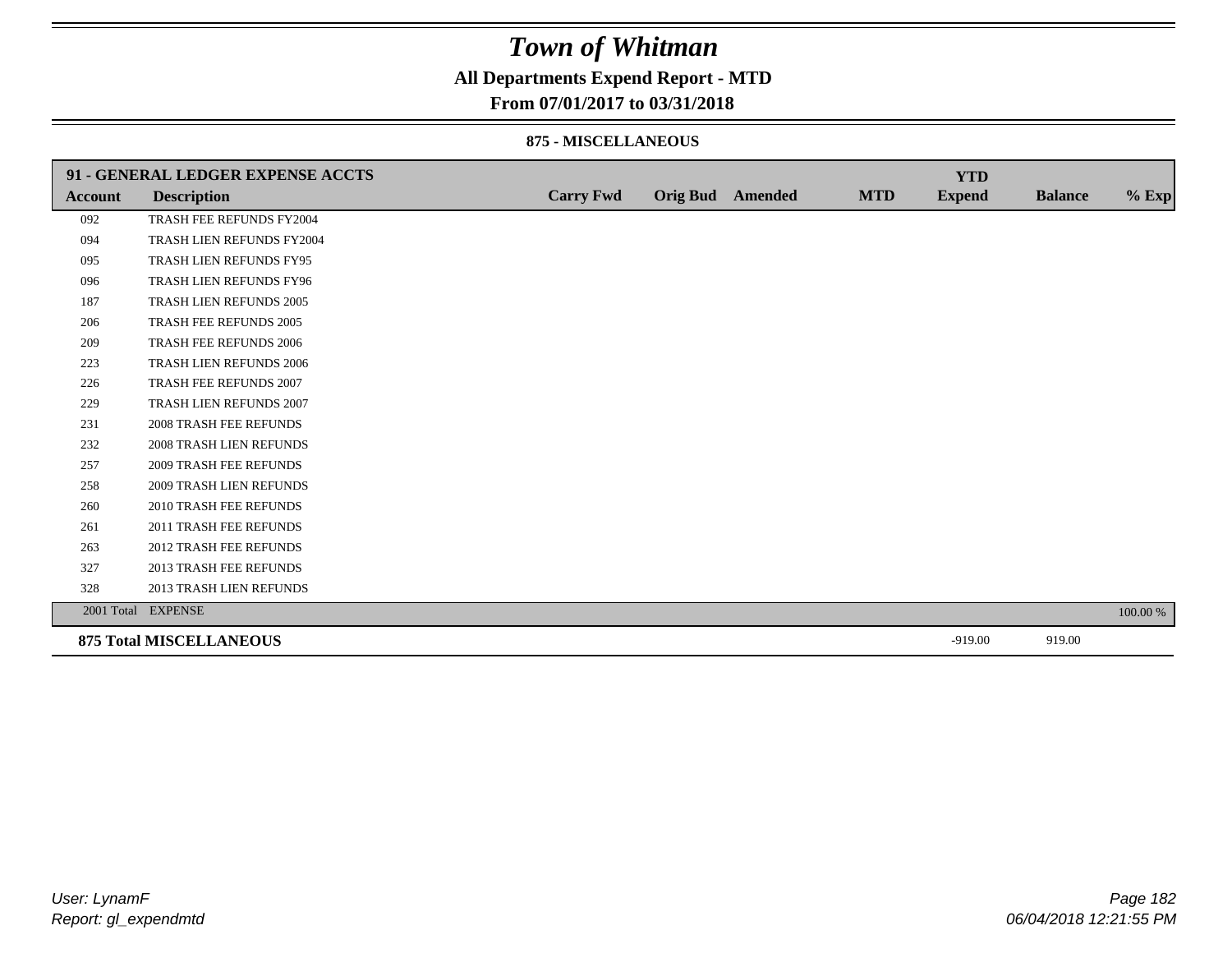## **All Departments Expend Report - MTD**

### **From 07/01/2017 to 03/31/2018**

#### **876 - INVESTMENTS**

|         | 91 - GENERAL LEDGER EXPENSE ACCTS       |                  |                 |         |            | <b>YTD</b>    |                |          |
|---------|-----------------------------------------|------------------|-----------------|---------|------------|---------------|----------------|----------|
| Account | <b>Description</b>                      | <b>Carry Fwd</b> | <b>Orig Bud</b> | Amended | <b>MTD</b> | <b>Expend</b> | <b>Balance</b> | $%$ Exp  |
| 287     | <b>AUXILIARY POLICE EXPENSE</b>         |                  |                 |         |            |               |                |          |
| 288     | REPURCHASE AGREE NOTES-GENERAL          |                  |                 |         |            |               |                |          |
| 289     | REPUR.AGREE.NOTES-DPW CHAP811           |                  |                 |         |            |               |                |          |
| 290     | <b>INVESTMENT CD'S-GENERAL</b>          |                  |                 |         |            |               |                |          |
| 293     | PROGRAMMING SERV.& SUPPLIES             |                  |                 |         |            |               |                |          |
| 294     | <b>INVEST. CD'S-CHAPTER 811</b>         |                  |                 |         |            |               |                |          |
| 295     | INVEST. CD'S-SCHOOL LUNCH               |                  |                 |         |            |               |                |          |
| 298     | RES. FND. TRAN. TITLE V DEBT ISSUE EXP. |                  |                 |         |            |               |                |          |
| 299     | REPUR.AGREE.NOTES-DPW CHAP.90           |                  |                 |         |            |               |                |          |
|         | 2000 Total EXPENSE                      |                  |                 |         |            |               |                | 100.00 % |
|         | <b>876 Total INVESTMENTS</b>            |                  |                 |         |            |               |                |          |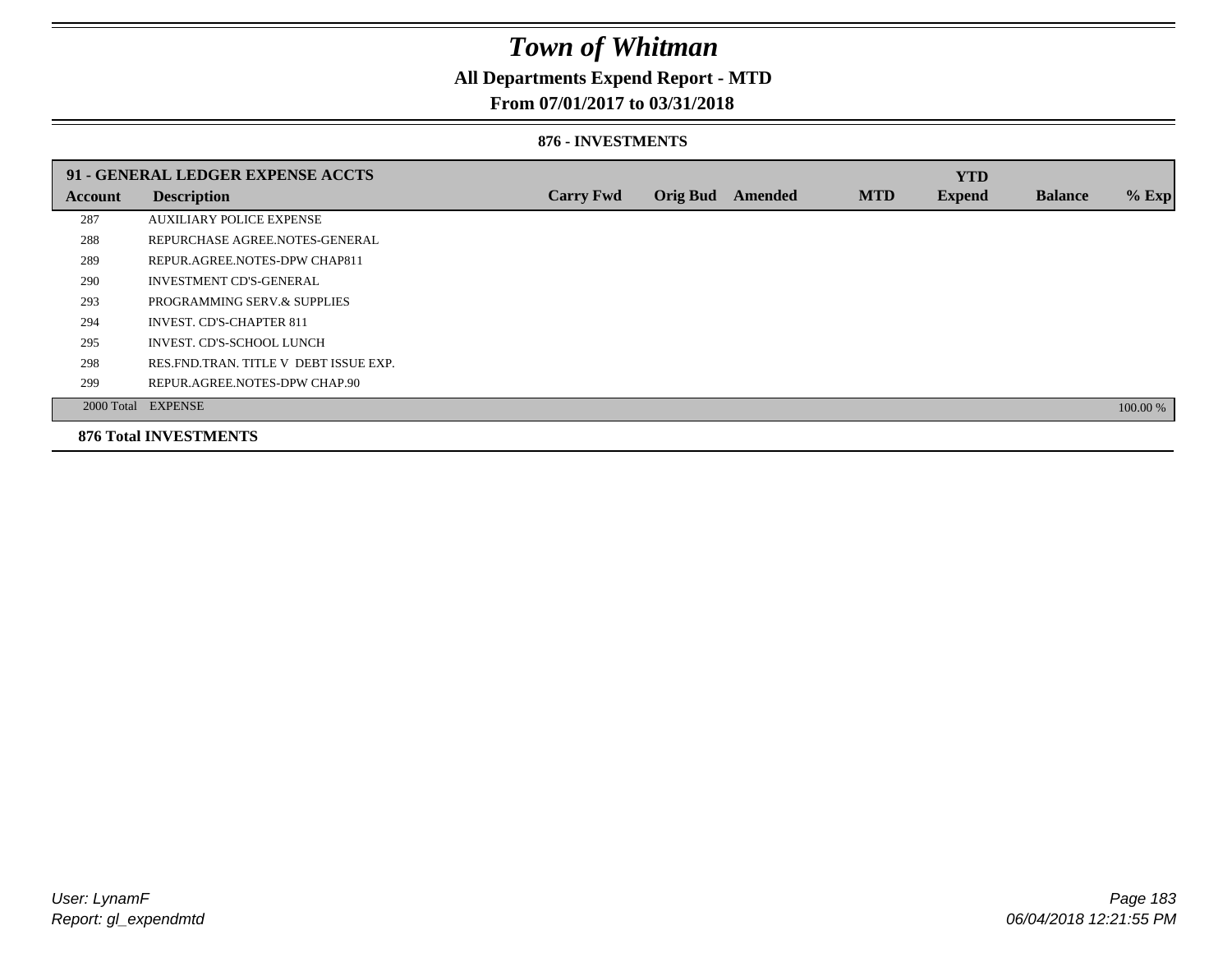**All Departments Expend Report - MTD**

## **From 07/01/2017 to 03/31/2018**

#### **878 - OTHER FINANCING USES**

|                | 91 - GENERAL LEDGER EXPENSE ACCTS     |                  |                 |                |            | <b>YTD</b>    |                |          |
|----------------|---------------------------------------|------------------|-----------------|----------------|------------|---------------|----------------|----------|
| <b>Account</b> | <b>Description</b>                    | <b>Carry Fwd</b> | <b>Orig Bud</b> | <b>Amended</b> | <b>MTD</b> | <b>Expend</b> | <b>Balance</b> | $%$ Exp  |
| 409            | <b>REFUNDED BONDS</b>                 |                  |                 |                |            |               |                |          |
| 2000 Total     | <b>EXPENSE</b>                        |                  |                 |                |            |               |                | 100.00 % |
| 401            | WTR/SWR CAPITAL PROJ. FUND            |                  |                 |                |            |               |                |          |
| 404            | <b>SPECIAL REVENUE FUND</b>           |                  |                 |                |            |               |                |          |
| 2100 Total     | <b>INTERFUND TRANSFERS</b>            |                  |                 |                |            |               |                | 100.00 % |
| 402            | <b>STABILIZATION FUND</b>             |                  |                 |                |            |               |                |          |
| 2101 Total     | <b>INTERFUND TRANSFERS</b>            |                  |                 |                |            |               |                | 100.00 % |
| 403            | <b>CAPITAL PROJECT FUND</b>           |                  |                 |                |            |               |                |          |
|                | 2102 Total INTERFUND TRANSFERS        |                  |                 |                |            |               |                | 100.00 % |
|                | <b>878 Total OTHER FINANCING USES</b> |                  |                 |                |            |               |                |          |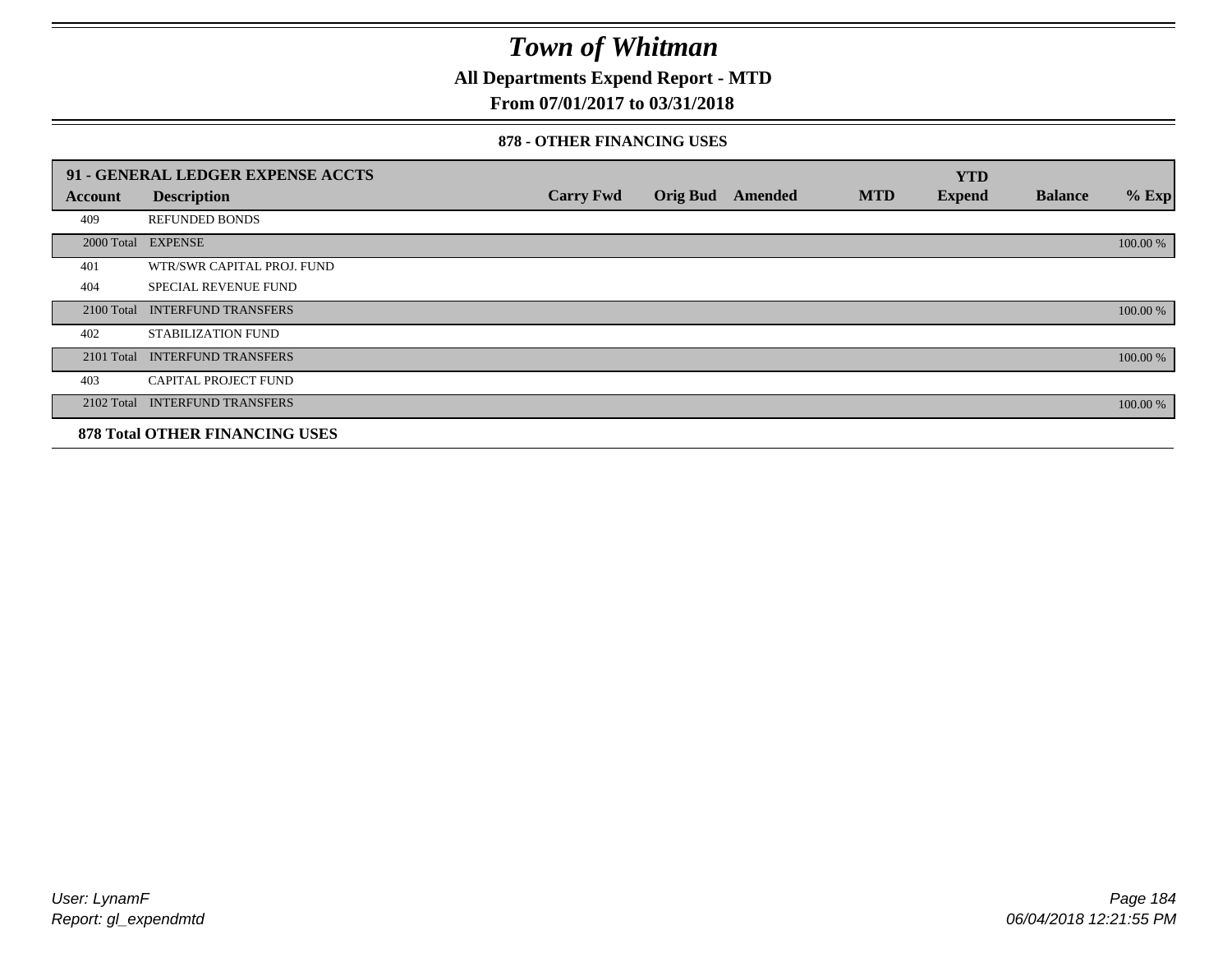**All Departments Expend Report - MTD**

**From 07/01/2017 to 03/31/2018**

#### **883 - DARE GRANT DIST.W-H REG.SCHOOL**

|                                          | 91 - GENERAL LEDGER EXPENSE ACCTS     |                  |  |                         |            | <b>YTD</b>    |                |          |
|------------------------------------------|---------------------------------------|------------------|--|-------------------------|------------|---------------|----------------|----------|
| Account                                  | <b>Description</b>                    | <b>Carry Fwd</b> |  | <b>Orig Bud</b> Amended | <b>MTD</b> | <b>Expend</b> | <b>Balance</b> | $%$ Exp  |
| 112                                      | <b>SALARIES</b>                       |                  |  |                         |            |               |                |          |
| 585                                      | MISCELLANEOUS EXPENSE                 |                  |  |                         |            |               |                |          |
|                                          | 2000 Total EXPENSE                    |                  |  |                         |            |               |                | 100.00 % |
| 883 Total DARE GRANT DIST.W-H REG.SCHOOL |                                       |                  |  |                         |            |               |                |          |
|                                          | 91 Total GENERAL LEDGER EXPENSE ACCTS |                  |  |                         | 6.123.29   | 54.673.37     | -54,673.37     |          |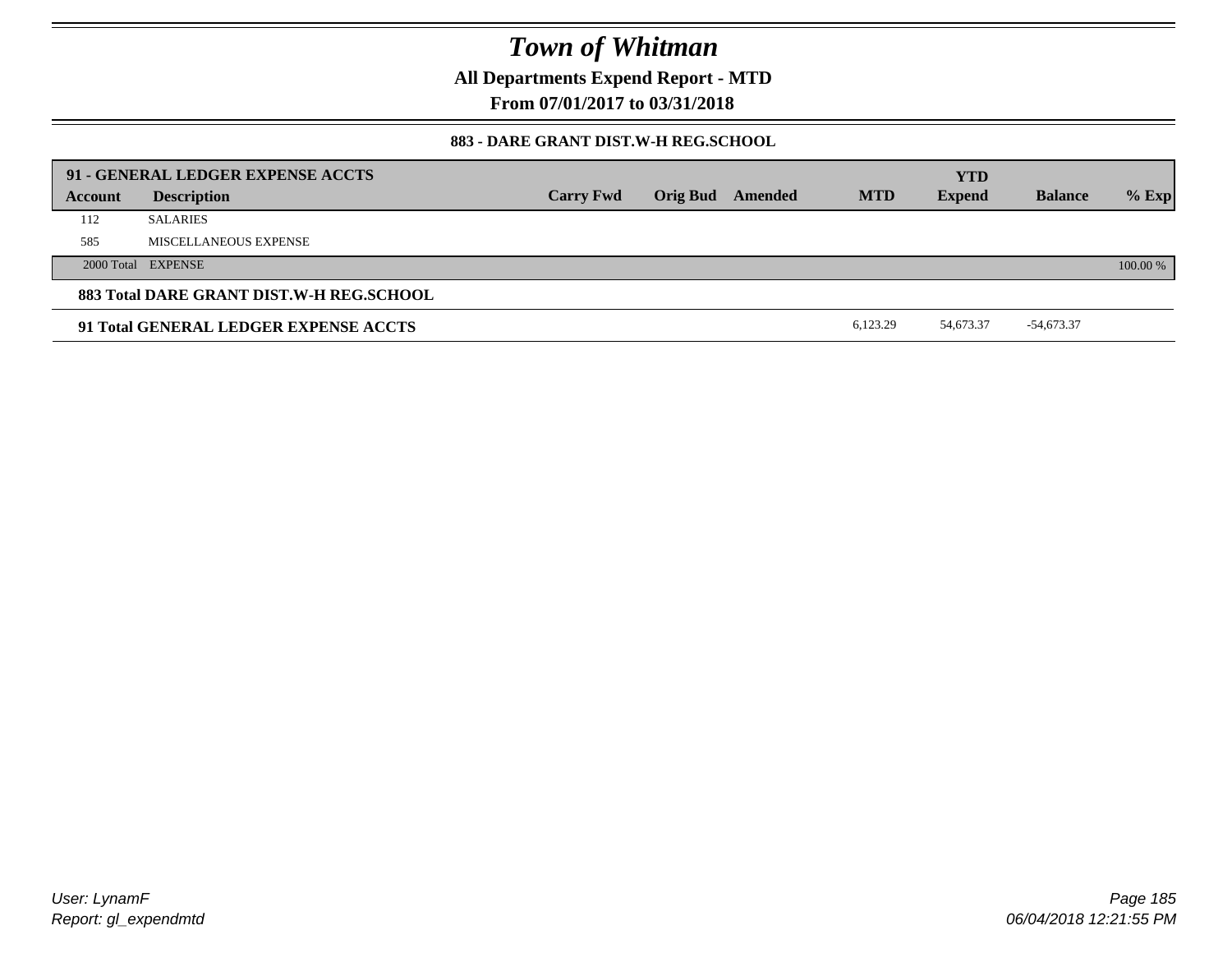**All Departments Expend Report - MTD**

**From 07/01/2017 to 03/31/2018**

#### **878 - OTHER FINANCING USES**

|         | 98 - CABLE ACCESS CORPORATION             |                  |                  |            | YTD           |                |            |
|---------|-------------------------------------------|------------------|------------------|------------|---------------|----------------|------------|
| Account | <b>Description</b>                        | <b>Carry Fwd</b> | Orig Bud Amended | <b>MTD</b> | <b>Expend</b> | <b>Balance</b> | $%$ Exp    |
| 405     | WATER/SEWER ENTERPRISE FUND               |                  |                  |            |               |                |            |
|         | 2104 Total DISTRIBUTION TO CABLE ACCESS C |                  |                  |            |               |                | $100.00\%$ |
|         | <b>878 Total OTHER FINANCING USES</b>     |                  |                  |            |               |                |            |